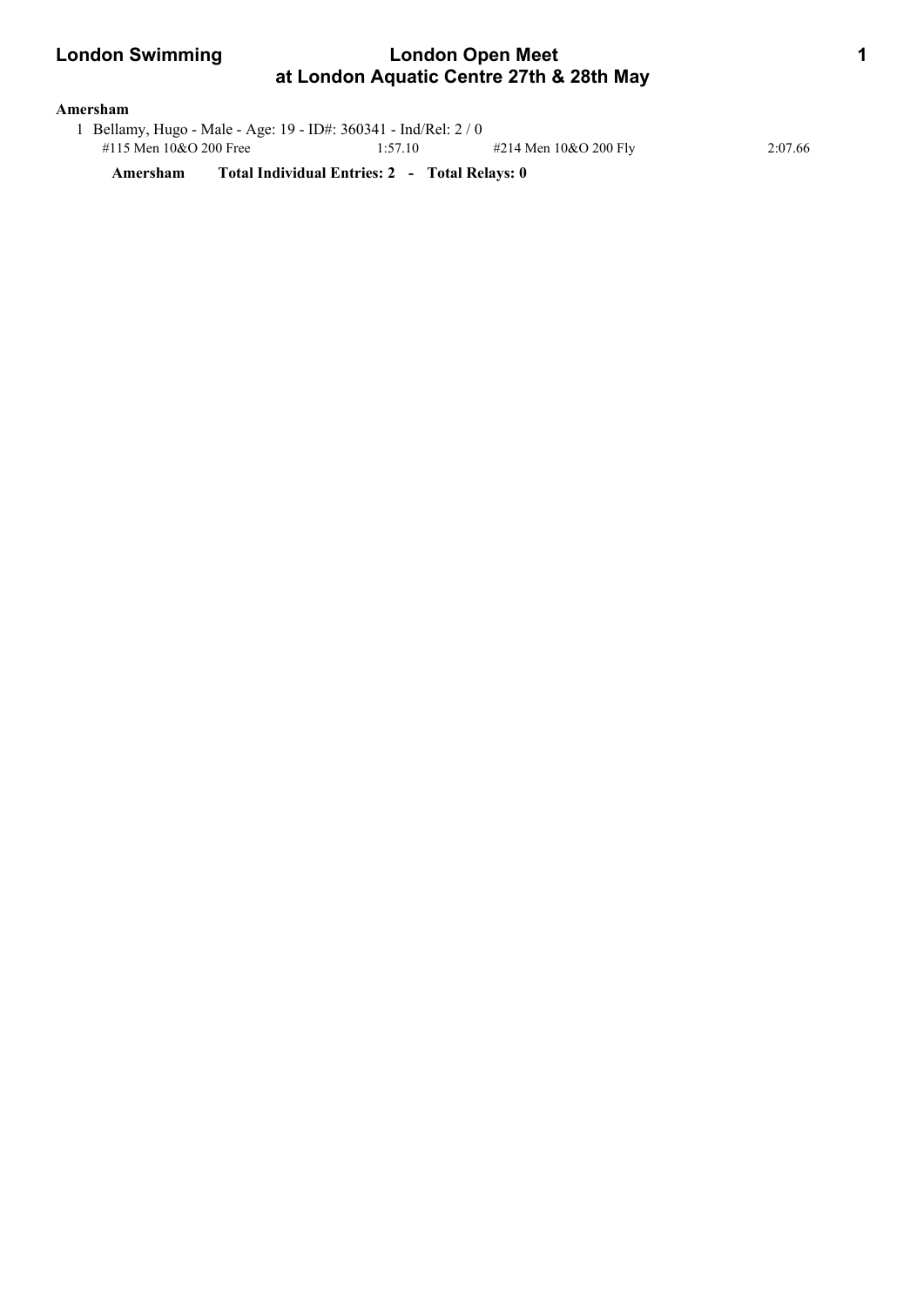# **London Swimming London Open Meet 2 at London Aquatic Centre 27th & 28th May**

| Anaconda SC                                                                                                                                                                         |                                                                          |                             |
|-------------------------------------------------------------------------------------------------------------------------------------------------------------------------------------|--------------------------------------------------------------------------|-----------------------------|
| 1 Baduna, Chloe E - Female - Age: 11 - ID#: 1260506 - Ind/Rel: 1 / 0<br>#213 Women 10&O 50 Breast<br>47.70                                                                          |                                                                          |                             |
| 2 Bezel-Selby, Malcolm L - Male - Age: 11 - ID#: 1260502 - Ind/Rel: 1 / 0<br>#216 Men 10&O 100 Back<br>1:33.90                                                                      | <b>SCR</b>                                                               |                             |
| 3 Bremen, Sophia J - Female - Age: 11 - ID#: 1260507 - Ind/Rel: 3 / 0<br>#112 Women 10&O 200 Breast<br>3:23.40<br>#213 Women 10&O 50 Breast<br>42.70                                | #207 Women 10&O 100 Breast                                               | 1:34.90                     |
| 4 Campbell, Nicole E - Female - Age: 13 - ID#: 1260518 - Ind/Rel: 1 / 0<br>#103 Women 10&O 50 Back<br>39.40                                                                         |                                                                          |                             |
| 5 Charap, Jasmina O - Female - Age: 13 - ID#: 1169411 - Ind/Rel: 1 / 0<br>#213 Women 10&O 50 Breast<br>41.20                                                                        |                                                                          |                             |
| 6 De Montbel, Cyril D - Male - Age: 11 - ID#: 1260504 - Ind/Rel: 4 / 0<br>#102 Men 10&O 50 Free<br>34.60<br>#203 Men 10&O 50 Back<br>38.40                                          | <b>SCR</b><br>#109 Men 10&O 50 Fly<br>#216 Men 10&O 100 Back             | 38.10<br>1:28.70            |
| 7 Dudley, Luke L - Male - Age: 16 - ID#: 904955 - Ind/Rel: 2 / 0<br>#109 Men 10&O 50 Fly<br>30.40                                                                                   | #208 Men 10&O 100 Fly                                                    | 1:07.30                     |
| 8 Elliman, Mabli C - Female - Age: 14 - ID#: 1152861 - Ind/Rel: 3 / 0<br>#202 Women 10&O 50 Free<br>32.10<br>#213 Women 10&O 50 Breast<br>38.91                                     | <b>SCR</b><br>#207 Women 10&O 100 Breast                                 | 1:27.40                     |
| 9 Goldin, Sadie B - Female - Age: 13 - ID#: 1290012 - Ind/Rel: 5 / 0<br>#103 Women 10&O 50 Back<br>33.40<br>#110 Women 10&O 100 Free<br>1:05.50<br>#202 Women 10&O 50 Free<br>30.50 | #106 Women 10&O 200 Back<br>#116 Women 10&O 100 Back                     | 2:39.70<br>1:12.60          |
| 10 Hockey, Alice R - Female - Age: 15 - ID#: 897428 - Ind/Rel: 3 / 0<br>#112 Women 10&O 200 Breast<br>2:56.50<br>#213 Women 10&O 50 Breast<br>35.50                                 | <b>SCR</b><br>#207 Women 10&O 100 Breast                                 | 1:22.20                     |
| 11 Hutt, Ettienne R - Female - Age: 12 - ID#: 1251526 - Ind/Rel: 2 / 0<br>#202 Women 10&O 50 Free<br>33.50                                                                          | #209 Women 10&O 50 Fly                                                   | 37.63                       |
| 12 Lyttle, Zachary M - Male - Age: 14 - ID#: 904954 - Ind/Rel: 3 / 0<br>#102 Men 10&O 50 Free<br>29.93<br>#113 Men 10&O 50 Breast<br>39.40                                          | <b>SCR</b><br>#109 Men 10&O 50 Fly                                       | 33.46                       |
| 13 McAllister, Sam W - Male - Age: 14 - ID#: 1188036 - Ind/Rel: 2 / 0<br>#203 Men 10&O 50 Back<br>35.30                                                                             | #210 Men 10&O 100 Free                                                   | 1:06.00                     |
| 14 Neale, Jessica E - Female - Age: 16 - ID#: 1143071 - Ind/Rel: 3 / 0<br>#108 Women 10&O 100 Fly<br>1:10.49<br>#209 Women 10&O 50 Fly<br>31.45                                     | #202 Women 10&O 50 Free                                                  | 30.58                       |
| 15 Rayner, Polly C - Female - Age: 14 - ID#: 1120639 - Ind/Rel: 3 / 0<br>#112 Women 10&O 200 Breast<br>3:03.30<br>#213 Women 10&O 50 Breast<br>37.90                                | #207 Women 10&O 100 Breast                                               | 1:24.80                     |
| 16 Shafiq, Leila R - Female - Age: 12 - ID#: 1203008 - Ind/Rel: 1 / 0<br>#213 Women 10&O 50 Breast<br>43.30                                                                         |                                                                          |                             |
| 17 Smeets, Alan - Male - Age: 33 - ID#: 1260501 - Ind/Rel: 6 / 0<br>24.93<br>#102 Men 10&O 50 Free<br>#203 Men 10&O 50 Back<br>29.14<br>#210 Men 10&O 100 Free<br>55.30             | #109 Men 10&O 50 Fly<br>#206 Men 10&O 200 Back<br>#216 Men 10&O 100 Back | 26.31<br>2:16.72<br>1:04.13 |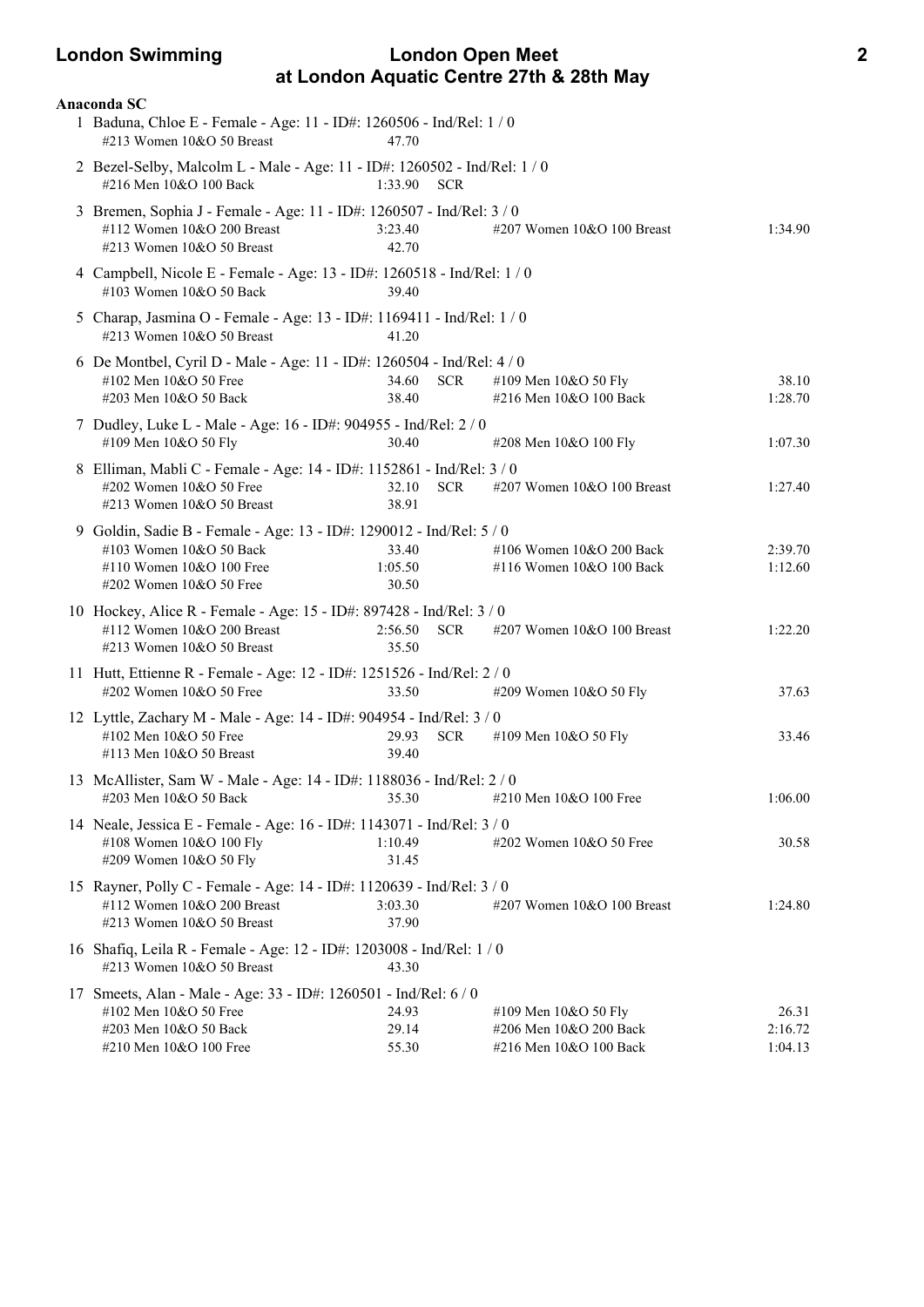# **London Swimming London Open Meet 3 at London Aquatic Centre 27th & 28th May**

| Anaconda SC                                                            |                                                |            |                            |         |            |
|------------------------------------------------------------------------|------------------------------------------------|------------|----------------------------|---------|------------|
| 18 Stansfield, Evie J - Female - Age: 11 - ID#: 1260516 - Ind/Rel: 3/0 |                                                |            |                            |         |            |
| #103 Women $10&O$ 50 Back                                              | 40.40                                          | <b>SCR</b> | $\#202$ Women 10&O 50 Free | 36.90   | <b>SCR</b> |
| #209 Women $10&O 50$ Fly                                               | 37.18                                          |            |                            |         |            |
| 19 Tegene, Alex S - Male - Age: 20 - ID#: 897425 - Ind/Rel: 2 / 0      |                                                |            |                            |         |            |
| #102 Men $10&O$ 50 Free                                                | 26.26                                          |            | #109 Men 10&O 50 Fly       | 28.82   | <b>SCR</b> |
| 20 Thomas, Emily M - Female - Age: 16 - ID#: 897429 - Ind/Rel: $3/0$   |                                                |            |                            |         |            |
| #103 Women $10&O$ 50 Back                                              | 35.85                                          |            | #110 Women $10&O$ 100 Free | 1:05.71 |            |
| #202 Women $10&O$ 50 Free                                              | 30.60                                          |            |                            |         |            |
| 21 Woolley, Ali W - Male - Age: 15 - ID#: 959799 - Ind/Rel: 5 / 0      |                                                |            |                            |         |            |
| #102 Men 10&O 50 Free                                                  | 27.41                                          |            | #109 Men 10&O 50 Fly       | 29.99   |            |
| #203 Men 10&O 50 Back                                                  | 33.20                                          |            | #210 Men 10&O 100 Free     | 1:02.20 |            |
| #216 Men 10&O 100 Back                                                 | 1:11.20                                        |            |                            |         |            |
| Anaconda SC                                                            | Total Individual Entries: 57 - Total Relays: 0 |            |                            |         |            |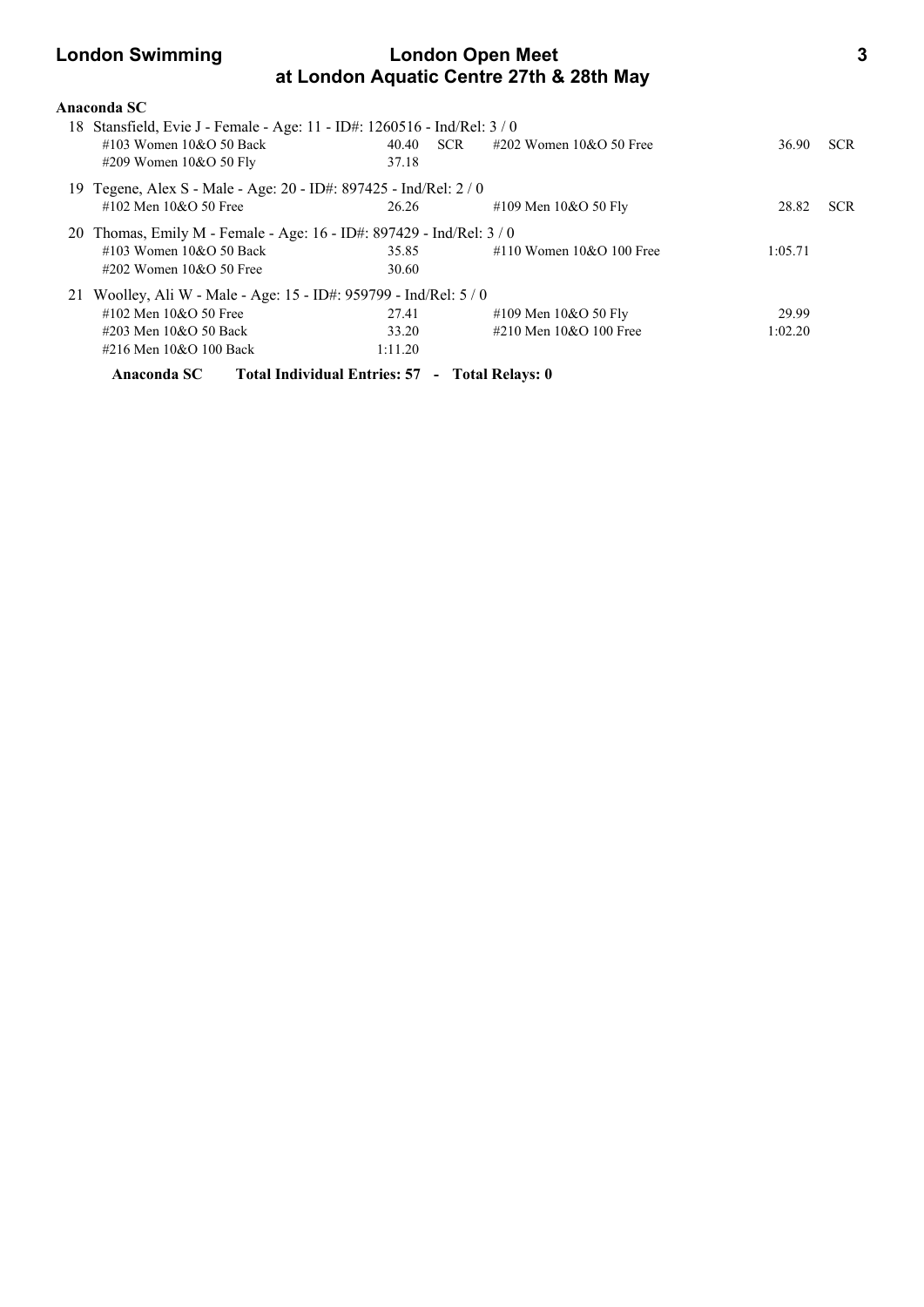| <b>London Swimming</b><br><b>London Open Meet</b><br>at London Aquatic Centre 27th & 28th May |       |                                               |         |  |  |
|-----------------------------------------------------------------------------------------------|-------|-----------------------------------------------|---------|--|--|
| Atlantis                                                                                      |       |                                               |         |  |  |
| 1 Cawsey, Zoe - Female - Age: 18 - ID#: $875230$ - Ind/Rel: $4/0$                             |       |                                               |         |  |  |
| $\#102$ Waman $10.0$ CO Dask                                                                  | 21.24 | $\#110 \text{ W}$ can an $100.0100 \text{ F}$ | 1.ሰሰ ኅኅ |  |  |

| $\#103$ Women $10&O$ 50 Back | 31.34 | #110 Women $10&O 100$ Free | :00.22 |
|------------------------------|-------|----------------------------|--------|
| $\#202$ Women 10&O 50 Free   | 27.76 | #209 Women $10&O$ 50 Fly   | 29.74  |
|                              |       |                            |        |

**Atlantis Total Individual Entries: 4 - Total Relays: 0**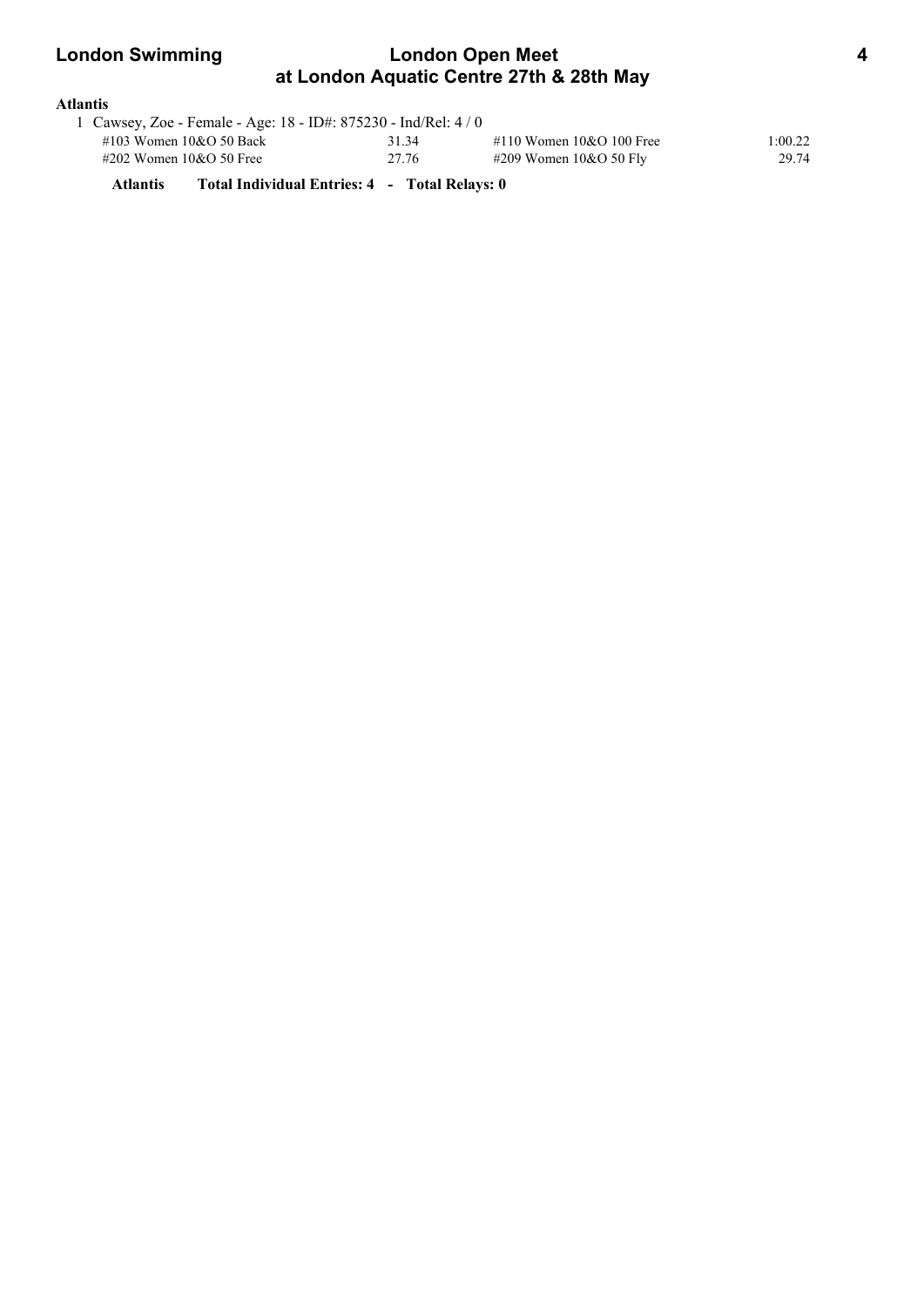| <b>London Swimming</b>                                                                        |                  |            | <b>London Open Meet</b><br>at London Aquatic Centre 27th & 28th May |                    | 5          |
|-----------------------------------------------------------------------------------------------|------------------|------------|---------------------------------------------------------------------|--------------------|------------|
| <b>Barking &amp; Dagenham Aquatics</b>                                                        |                  |            |                                                                     |                    |            |
| 1 Achi, Denzel - Male - Age: 13 - ID#: 1225292 - Ind/Rel: 11 / 0                              |                  |            |                                                                     |                    |            |
| #102 Men 10&O 50 Free                                                                         | 29.64            |            | #104 Men 10&O 200 IM                                                | 2:41.64            |            |
| #107 Men 10&O 100 Breast                                                                      | 1:22.77          |            | #109 Men 10&O 50 Fly                                                | 33.10              |            |
| #113 Men $10&O$ 50 Breast                                                                     | 37.37            |            | #115 Men $10&O$ 200 Free                                            | 2:26.40            |            |
| #203 Men 10&O 50 Back                                                                         | 35.70            |            | #208 Men 10&O 100 Fly                                               | 1:15.09            |            |
| #210 Men $10&O$ 100 Free                                                                      | 1:06.33          |            | #212 Men 10&O 200 Breast                                            | 3:04.20            |            |
| #216 Men 10&O 100 Back                                                                        | 1:13.70          |            |                                                                     |                    |            |
| 2 Ahmed, Junayna - Female - Age: 14 - ID#: 0959545 - Ind/Rel: 3 / 0                           |                  |            |                                                                     |                    |            |
| #101 Women 10&O 400 Free                                                                      | 4:54.70          |            | #114 Women 10&O 200 Fly                                             | 2:42.82            |            |
| #205 Women 10&O 800 Free                                                                      | 9:57.37          |            |                                                                     |                    |            |
| 3 Burcombe, Joshua - Male - Age: 19 - ID#: 0368697 - Ind/Rel: 7 / 0                           |                  |            |                                                                     |                    |            |
| #102 Men 10&O 50 Free                                                                         | 26.78            | <b>SCR</b> | #104 Men 10&O 200 IM                                                | 2:27.29            |            |
| #109 Men 10&O 50 Fly                                                                          | 28.49            |            | #201 Men 10&O 400 Free                                              | 4:43.55            | <b>SCR</b> |
| #203 Men 10&O 50 Back                                                                         | 31.68            |            | #208 Men 10&O 100 Fly                                               | 1:05.50            |            |
| #210 Men 10&O 100 Free                                                                        | 59.70            |            |                                                                     |                    |            |
| 4 Burgos, Gavin - Male - Age: 13 - ID#: 1261738 - Ind/Rel: 10 / 0                             |                  |            |                                                                     |                    |            |
| #102 Men 10&O 50 Free                                                                         | 29.15            |            | #104 Men 10&O 200 IM                                                | 2:39.67            |            |
| #109 Men 10&O 50 Fly                                                                          | 32.27            |            | #113 Men 10&O 50 Breast                                             | 40.11              |            |
| #115 Men 10&O 200 Free                                                                        | 2:22.81          |            | #203 Men 10&O 50 Back                                               | 34.76              |            |
| #208 Men 10&O 100 Fly                                                                         | 1:15.18          |            | #210 Men 10&O 100 Free                                              | 1:03.55            |            |
| #214 Men 10&O 200 Fly                                                                         | 2:49.81          | <b>SCR</b> | #216 Men 10&O 100 Back                                              | 1:15.49            |            |
| 5 Constantin, Gabriel - Male - Age: 11 - ID#: 1250449 - Ind/Rel: 5 / 0                        |                  |            |                                                                     |                    |            |
| #102 Men 10&O 50 Free                                                                         | 35.45            | <b>SCR</b> | #109 Men 10&O 50 Fly                                                | 38.20              |            |
| #203 Men 10&O 50 Back                                                                         | 39.15            |            | #210 Men 10&O 100 Free                                              | 1:17.94            |            |
| #216 Men 10&O 100 Back                                                                        | 1:28.16          |            |                                                                     |                    |            |
| 6 Cufaj, Kledian - Male - Age: 11 - ID#: 1322958 - Ind/Rel: 5 / 0                             |                  |            |                                                                     |                    |            |
| #102 Men 10&O 50 Free                                                                         | 35.28            | <b>SCR</b> | #107 Men 10&O 100 Breast                                            | 1:34.58            |            |
| #113 Men 10&O 50 Breast                                                                       | 43.89            |            | #115 Men 10&O 200 Free                                              | 2:49.15            | <b>SCR</b> |
| #212 Men 10&O 200 Breast                                                                      | 3:22.28          |            |                                                                     |                    |            |
| 7 Dixon, Lewis - Male - Age: 12 - ID#: 0891014 - Ind/Rel: 4 / 0                               |                  |            |                                                                     |                    |            |
| #102 Men 10&O 50 Free                                                                         | 30.72            |            | #104 Men 10&O 200 IM                                                | 2:55.16            |            |
| #109 Men 10&O 50 Fly                                                                          | 34.25            |            | #115 Men 10&O 200 Free                                              | 2:34.68            |            |
| 8 Docherty-Hill, Liam - Male - Age: 17 - ID#: 815497 - Ind/Rel: 7 / 0                         |                  |            |                                                                     |                    |            |
| #102 Men 10&O 50 Free                                                                         | 26.97            | <b>SCR</b> | #105 Boys 10&O 1500 Free                                            | 18:04.29           |            |
| #109 Men 10&O 50 Fly                                                                          | 28.52            |            | #115 Men 10&O 200 Free                                              | 2:04.90            |            |
| #208 Men 10&O 100 Fly                                                                         | 1:01.15          |            | #210 Men 10&O 100 Free                                              | 57.31              |            |
| #214 Men 10&O 200 Fly                                                                         | 2:16.33          |            |                                                                     |                    |            |
| 9 Fana, Dion - Male - Age: 10 - ID#: 1250464 - Ind/Rel: 2 / 0                                 |                  |            |                                                                     |                    |            |
| #208 Men 10&O 100 Fly                                                                         | 1:26.09          |            | #210 Men 10&O 100 Free                                              | 1:17.37            |            |
| 10 Fearon, Shellletha - Female - Age: 12 - ID#: 1218312 - Ind/Rel: 2 / 0                      |                  |            |                                                                     |                    |            |
| #202 Women 10&O 50 Free                                                                       | 35.34            | <b>SCR</b> | #213 Women 10&O 50 Breast                                           | 43.44              |            |
|                                                                                               |                  |            |                                                                     |                    |            |
| 11 Gabriel, Aaron - Male - Age: 12 - ID#: 1148729 - Ind/Rel: 11 / 0                           |                  |            |                                                                     |                    |            |
| #102 Men 10&O 50 Free<br>#107 Men 10&O 100 Breast                                             | 31.91<br>1:26.26 |            | #104 Men 10&O 200 IM                                                | 2:38.74            |            |
| #111 Men 10&O 400 IM                                                                          | 5:36.99          |            | #109 Men 10&O 50 Fly<br>#113 Men 10&O 50 Breast                     | 33.17<br>40.73     |            |
| #206 Men 10&O 200 Back                                                                        | 2:36.65          |            | #208 Men 10&O 100 Fly                                               | 1:13.52            |            |
| #212 Men 10&O 200 Breast                                                                      | 3:10.18          |            | #214 Men 10&O 200 Fly                                               | 2:36.12            |            |
| #216 Men 10&O 100 Back                                                                        | 1:18.01          |            |                                                                     |                    |            |
|                                                                                               |                  |            |                                                                     |                    |            |
| 12 Goode, Olivia - Female - Age: 14 - ID#: 953203 - Ind/Rel: 3 / 0<br>#202 Women 10&O 50 Free | 30.32            |            | #204 Women 10&O 200 IM                                              | 2:48.20            |            |
| #213 Women 10&O 50 Breast                                                                     | 39.11            |            |                                                                     |                    |            |
|                                                                                               |                  |            |                                                                     |                    |            |
| 13 Harrison, Billy - Male - Age: 16 - ID#: 0419148 - Ind/Rel: 6 / 0                           |                  |            |                                                                     |                    |            |
| #102 Men 10&O 50 Free<br>#113 Men 10&O 50 Breast                                              | 26.73<br>33.74   |            | #107 Men $10&O$ 100 Breast<br>#115 Men 10&O 200 Free                | 1:14.82<br>2:05.72 |            |
| #210 Men 10&O 100 Free                                                                        | 58.37            |            | #212 Men 10&O 200 Breast                                            | 2:45.22            |            |
|                                                                                               |                  |            |                                                                     |                    |            |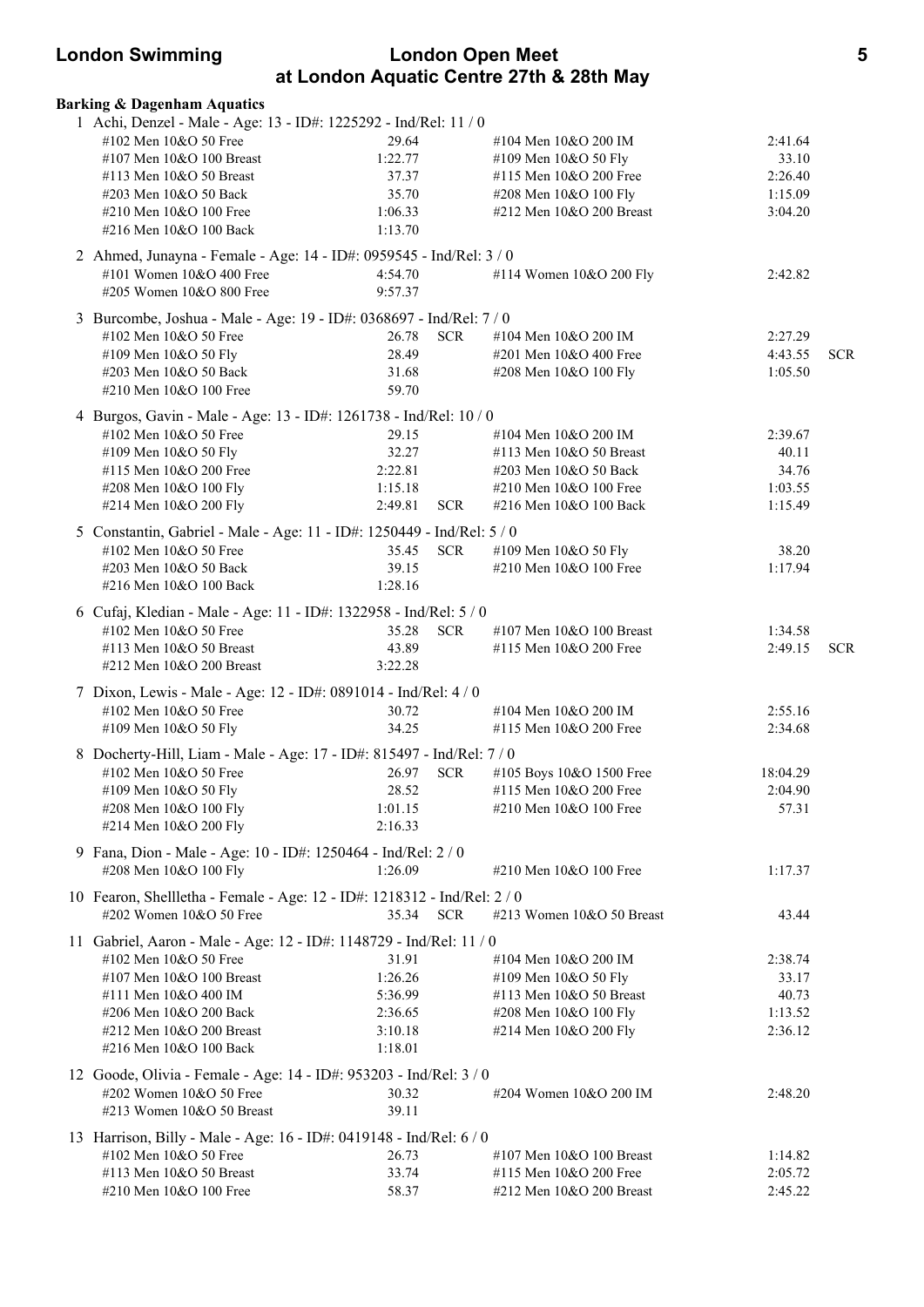# **London Swimming London Open Meet 6 at London Aquatic Centre 27th & 28th May**

| <b>Barking &amp; Dagenham Aquatics</b>                                                                                                                                                                        |                                                 |                                                                                                                  |                                      |            |
|---------------------------------------------------------------------------------------------------------------------------------------------------------------------------------------------------------------|-------------------------------------------------|------------------------------------------------------------------------------------------------------------------|--------------------------------------|------------|
| 14 Ishmael, Siena - Female - Age: 12 - ID#: 1141497 - Ind/Rel: 9 / 0<br>#101 Women 10&O 400 Free<br>#110 Women 10&O 100 Free<br>#202 Women 10&O 50 Free<br>#209 Women 10&O 50 Fly<br>#215 Women 10&O 200 Free | 5:10.43<br>1:06.68<br>31.45<br>35.05<br>2:26.10 | #103 Women 10&O 50 Back<br>#112 Women 10&O 200 Breast<br>#204 Women 10&O 200 IM<br>#213 Women 10&O 50 Breast     | 38.34<br>3:19.88<br>2:49.03<br>44.19 |            |
| 15 Jasiukaitis, Paulius - Male - Age: 18 - ID#: 518972 - Ind/Rel: 4 / 0<br>#102 Men 10&O 50 Free<br>#206 Men 10&O 200 Back                                                                                    | 25.53<br>2:15.15                                | #203 Men 10&O 50 Back<br>#216 Men 10&O 100 Back                                                                  | 29.50<br>1:02.83                     |            |
| 16 Kazlauskas, Justinas - Male - Age: 11 - ID#: 1306531 - Ind/Rel: 8 / 0<br>#102 Men 10&O 50 Free<br>#109 Men 10&O 50 Fly<br>#115 Men 10&O 200 Free<br>#210 Men 10&O 100 Free                                 | 34.61<br>38.65<br>2:41.25<br>1:16.34            | <b>SCR</b><br>#104 Men 10&O 200 IM<br>#113 Men 10&O 50 Breast<br>#203 Men 10&O 50 Back<br>#216 Men 10&O 100 Back | 3:04.94<br>47.05<br>41.80<br>1:33.65 | <b>SCR</b> |
| 17 Marshall-Childs, Harry - Male - Age: 13 - ID#: 966433 - Ind/Rel: 1 / 0<br>#214 Men 10&O 200 Fly                                                                                                            | 2:48.72                                         |                                                                                                                  |                                      |            |
| 18 Ndu, Ogechi Lucy - Female - Age: 14 - ID#: 1158506 - Ind/Rel: 1 / 0<br>#202 Women 10&O 50 Free                                                                                                             | 32.88 SCR                                       |                                                                                                                  |                                      |            |
| 19 Oden, Baran - Male - Age: 11 - ID#: 1280656 - Ind/Rel: 5 / 0<br>#115 Men 10&O 200 Free<br>#203 Men 10&O 50 Back<br>#216 Men 10&O 100 Back                                                                  | 2:46.85<br>42.42<br>1:29.26                     | <b>SCR</b><br>#201 Men 10&O 400 Free<br>#206 Men 10&O 200 Back<br><b>SCR</b>                                     | 5:52.54<br>3:07.28                   | <b>SCR</b> |
| 20 Pasakinskaite, Erika - Female - Age: 11 - ID#: 1322957 - Ind/Rel: 5 / 0<br>#108 Women 10&O 100 Fly<br>#202 Women 10&O 50 Free<br>#213 Women 10&O 50 Breast                                                 | 1:26.13<br>34.86<br>46.10                       | #110 Women 10&O 100 Free<br>#209 Women 10&O 50 Fly                                                               | 1:19.25<br>34.49                     | <b>SCR</b> |
| 21 Robinson, Harry - Male - Age: 13 - ID#: 1191152 - Ind/Rel: 6 / 0<br>#102 Men 10&O 50 Free<br>#109 Men 10&O 50 Fly<br>#206 Men 10&O 200 Back                                                                | 32.90<br>35.38<br>2:41.51                       | <b>SCR</b><br>#104 Men 10&O 200 IM<br>#203 Men 10&O 50 Back<br>#210 Men 10&O 100 Free                            | 2:47.91<br>35.83<br>1:09.14          |            |
| 22 Stepton, Daniel - Male - Age: 26 - ID#: 0040784 - Ind/Rel: 2 / 0<br>#109 Men 10&O 50 Fly                                                                                                                   | 25.73                                           | #203 Men 10&O 50 Back                                                                                            | 26.71                                |            |
| 23 Thomas, Hannah - Female - Age: 21 - ID#: 206533 - Ind/Rel: 1 / 0<br>#202 Women 10&O 50 Free 28.11                                                                                                          |                                                 |                                                                                                                  |                                      |            |
| 24 Vaisvidas, Arnoldas - Male - Age: 11 - ID#: 1261722 - Ind/Rel: 1 / 0<br>#206 Men 10&O 200 Back                                                                                                             | 3:12.00                                         | <b>SCR</b>                                                                                                       |                                      |            |
| 25 Whiston, Brock - Female - Age: 21 - ID#: 0183320 - Ind/Rel: 1 / 0<br>#213 Women 10&O 50 Breast                                                                                                             | 33.44                                           |                                                                                                                  |                                      |            |
| 26 White, Josh - Male - Age: 12 - ID#: 1154933 - Ind/Rel: 5 / 0<br>#102 Men 10&O 50 Free<br>#109 Men 10&O 50 Fly<br>#113 Men 10&O 50 Breast                                                                   | 33.12<br>35.93<br>43.61                         | #104 Men 10&O 200 IM<br>#111 Men 10&O 400 IM                                                                     | 2:56.65<br>6:09.99                   |            |
| <b>Barking &amp; Dagenham Aquatics</b>                                                                                                                                                                        |                                                 | Total Individual Entries: 125 - Total Relays: 0                                                                  |                                      |            |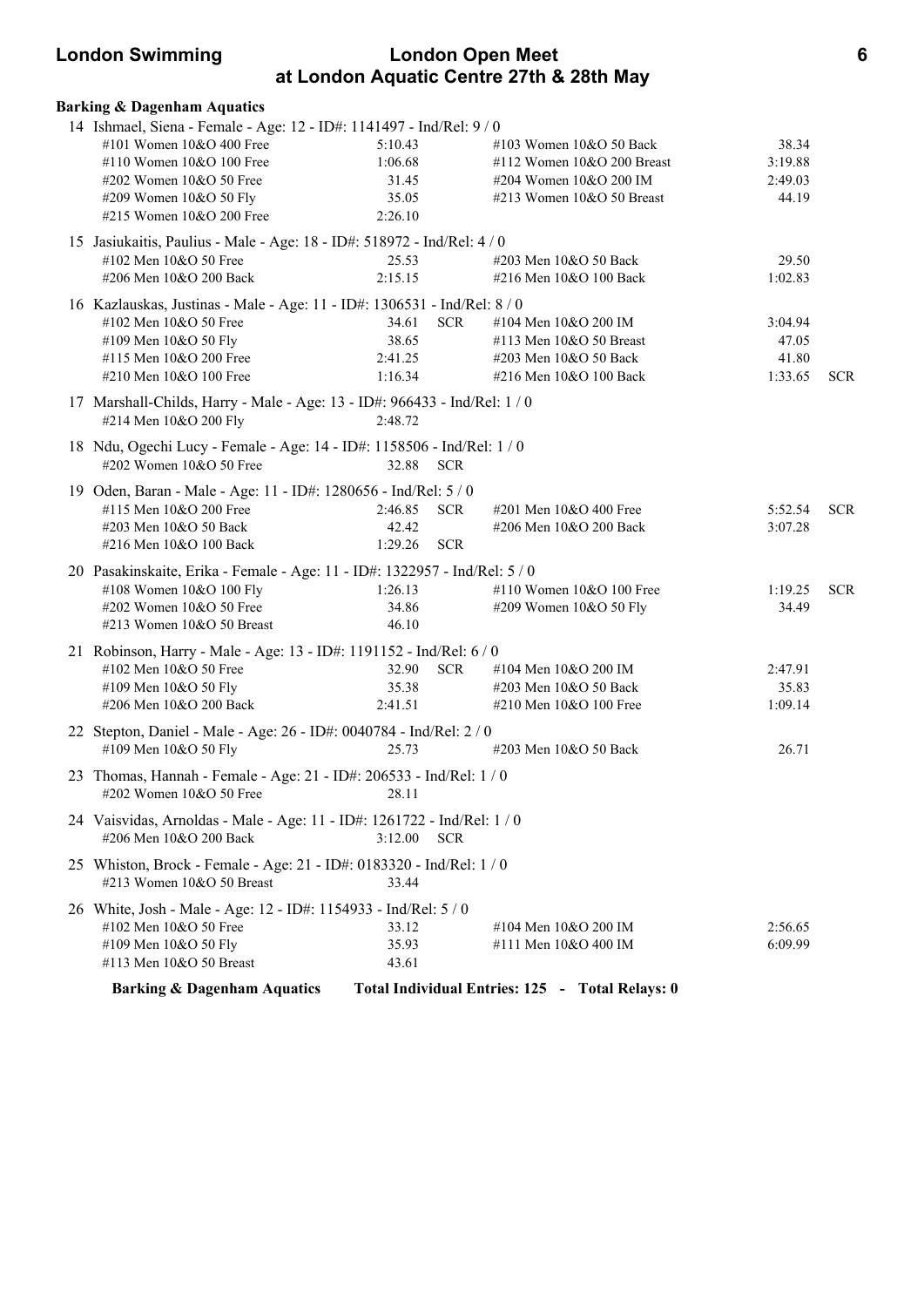# **London Swimming London Open Meet 7 at London Aquatic Centre 27th & 28th May**

| <b>Barnes</b> Sc                                                          |                                                |                                       |         |
|---------------------------------------------------------------------------|------------------------------------------------|---------------------------------------|---------|
| 1 Caprera, Alessandra - Female - Age: 16 - ID#: 832603 - Ind/Rel: 4 / 0   |                                                |                                       |         |
| #106 Women 10&O 200 Back                                                  | 2:32.35                                        | #108 Women 10&O 100 Fly               | 1:11.64 |
| #116 Women 10&O 100 Back                                                  | 1:10.49                                        | #204 Women 10&O 200 IM                | 2:36.40 |
| 2 Cohen, Malachi R - Male - Age: 14 - ID#: 1103938 - Ind/Rel: 5 / 0       |                                                |                                       |         |
| #104 Men 10&O 200 IM                                                      | 2:37.44                                        | #109 Men 10&O 50 Fly                  | 30.51   |
| #115 Men 10&O 200 Free                                                    | 2:21.84                                        | #208 Men 10&O 100 Fly                 | 1:08.55 |
| #214 Men 10&O 200 Fly                                                     | 2:31.17                                        |                                       |         |
| 3 Fakih, Gavriil - Male - Age: 14 - ID#: 926063 - Ind/Rel: 3 / 0          |                                                |                                       |         |
| #107 Men 10&O 100 Breast                                                  | 1:23.60                                        | #113 Men 10&O 50 Breast               | 37.20   |
| #212 Men 10&O 200 Breast                                                  | 3:00.97                                        |                                       |         |
| 4 Gradillas, Ade A - Female - Age: 13 - ID#: 1102097 - Ind/Rel: 3 / 0     |                                                |                                       |         |
| #101 Women $10&O 400$ Free                                                | 4:48.28                                        | #110 Women $10&O 100$ Free            | 1:02.53 |
| #205 Women 10&O 800 Free                                                  | 9:51.21                                        |                                       |         |
| 5 Gradillas, Yolanda M - Female - Age: 10 - ID#: 1232601 - Ind/Rel: 3 / 0 |                                                |                                       |         |
| #101 Women 10&O 400 Free                                                  | 5:32.80                                        | <b>SCR</b><br>#103 Women 10&O 50 Back | 39.44   |
| #110 Women 10&O 100 Free                                                  | 1:13.22                                        |                                       |         |
| 6 Owens, Anna - Female - Age: 13 - ID#: 819567 - Ind/Rel: 5 / 0           |                                                |                                       |         |
| #112 Women 10&O 200 Breast                                                | 3:05.21                                        | #204 Women 10&O 200 IM                | 2:50.40 |
| #207 Women 10&O 100 Breast                                                | 1:27.70                                        | #211 Women 10&O 400 IM                | 5:54.30 |
| #213 Women 10&O 50 Breast                                                 | 40.70                                          |                                       |         |
| 7 Owens, Thomas J - Male - Age: 18 - ID#: 717785 - Ind/Rel: 2 / 0         |                                                |                                       |         |
| #105 Boys 10&O 1500 Free                                                  | 16:38.05                                       | #201 Men 10&O 400 Free                | 4:15.03 |
| 8 Perry, Jocelyn R - Female - Age: 11 - ID#: 1344948 - Ind/Rel: 1 / 0     |                                                |                                       |         |
| #202 Women 10&O 50 Free                                                   | 37.26                                          | <b>SCR</b>                            |         |
| 9 Sweeney, Rebecca C - Female - Age: 13 - ID#: 777550 - Ind/Rel: 8 / 0    |                                                |                                       |         |
| #108 Women 10&O 100 Fly                                                   | 1:14.08                                        | #112 Women $10&O$ 200 Breast          | 2:57.16 |
| #114 Women 10&O 200 Fly                                                   | 2:47.85                                        | #204 Women 10&O 200 IM                | 2:37.74 |
| #207 Women 10&O 100 Breast                                                | 1:21.51                                        | #209 Women 10&O 50 Fly                | 32.86   |
| #211 Women 10&O 400 IM                                                    | 5:36.21                                        | #213 Women 10&O 50 Breast             | 37.34   |
| <b>Barnes</b> Sc                                                          | Total Individual Entries: 34 - Total Relays: 0 |                                       |         |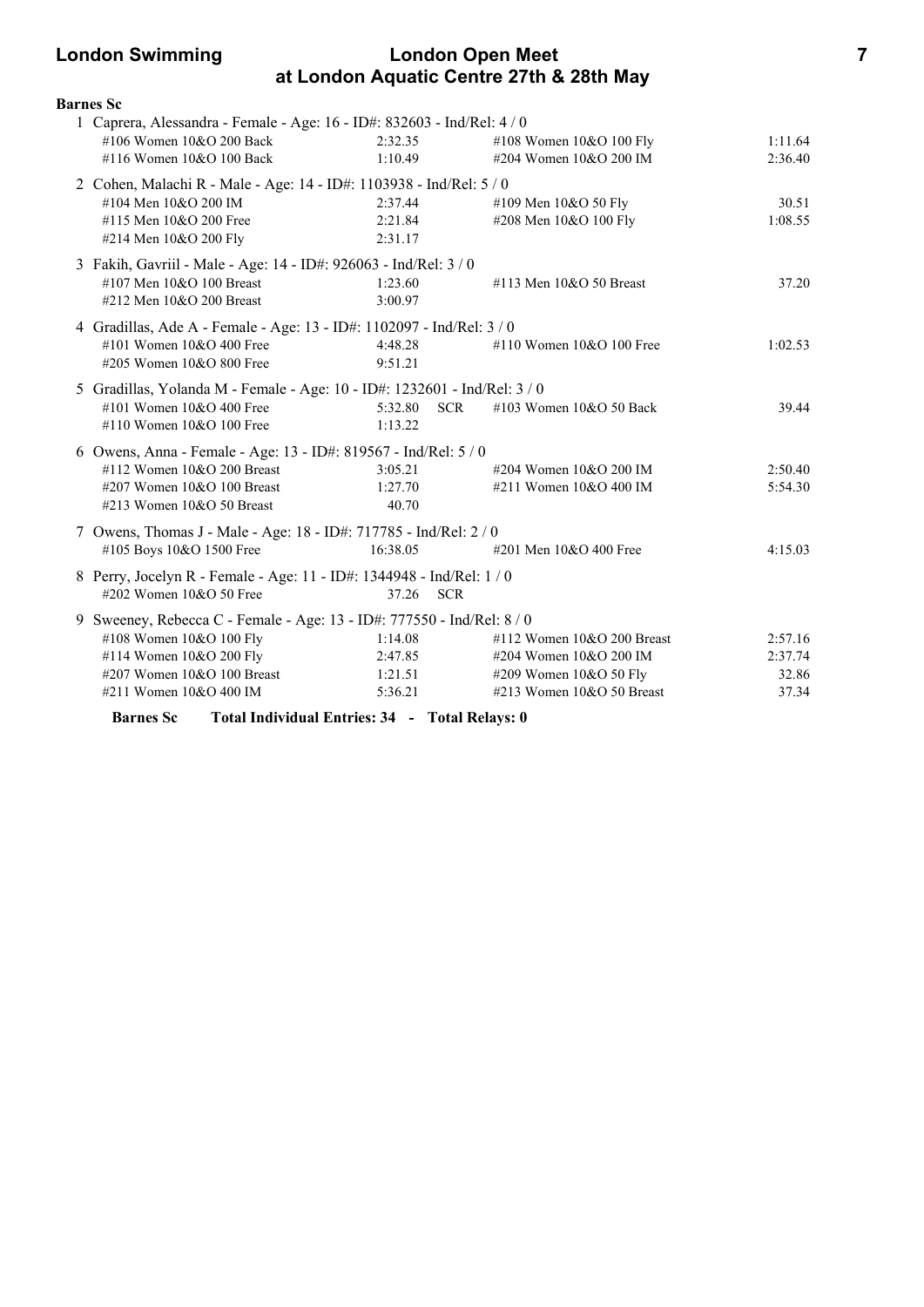| <b>London Swimming</b> | <b>London Open Meet</b>                                            |  |  |
|------------------------|--------------------------------------------------------------------|--|--|
|                        | at London Aquatic Centre 27th & 28th May                           |  |  |
| <b>Barnet Copt</b>     |                                                                    |  |  |
|                        | 1 Chapman, William - Male - Age: 16 - ID#: 878617 - Ind/Rel: $4/0$ |  |  |

|                          | 1 Chapman, Whilam - Marc - Age. 10 - 1D#. 070017 - 1110/1901. 47 0 |                        |         |
|--------------------------|--------------------------------------------------------------------|------------------------|---------|
| #105 Boys 10&O 1500 Free | 17:09.85                                                           | #115 Men 10&O 200 Free | 2:04.13 |
| #201 Men 10&O 400 Free   | 4:20.21                                                            | #210 Men 10&O 100 Free | 55.64   |

**Barnet Copt Total Individual Entries: 4 - Total Relays: 0**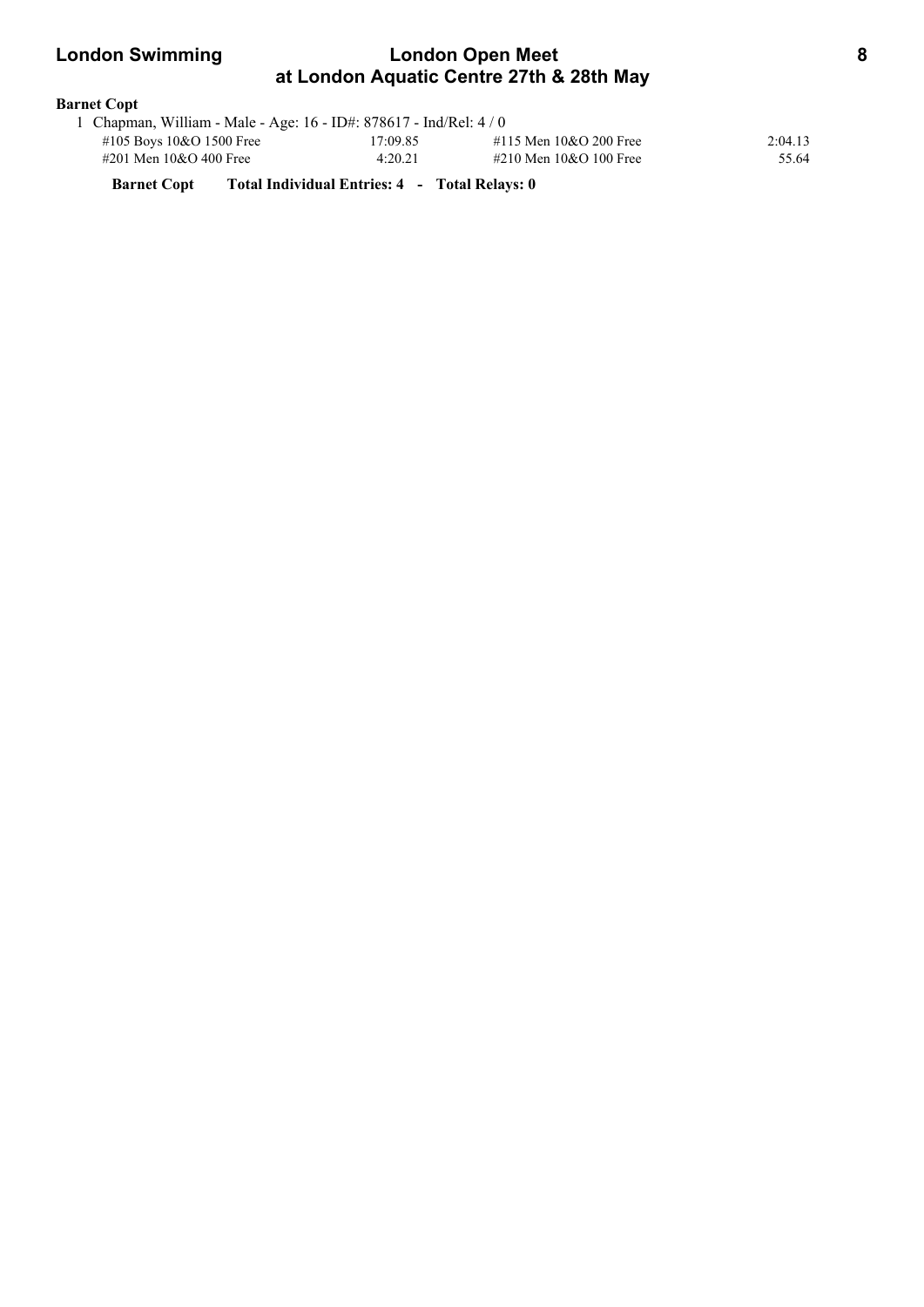# **London Swimming London Open Meet 9 at London Aquatic Centre 27th & 28th May**

| <b>Basildon &amp; Phoenix SC-ZZ</b><br>1 Bayley, James - Male - Age: 17 - ID#: 801832 - Ind/Rel: 2 / 0<br>#105 Boys 10&O 1500 Free                    | 17:05.90                       | #201 Men 10&O 400 Free                                                            | 4:19.80                     |                          |
|-------------------------------------------------------------------------------------------------------------------------------------------------------|--------------------------------|-----------------------------------------------------------------------------------|-----------------------------|--------------------------|
| 2 Berry, Tyler - Male - Age: 17 - ID#: 742449 - Ind/Rel: 5 / 0<br>#115 Men 10&O 200 Free<br>#206 Men 10&O 200 Back                                    | 2:00.32<br>2:11.50             | #201 Men 10&O 400 Free<br>#210 Men 10&O 100 Free                                  | 4:18.29<br>55.70            |                          |
| #216 Men 10&O 100 Back                                                                                                                                | 1:01.80                        |                                                                                   |                             |                          |
| 3 Brennan, Liam - Male - Age: 15 - ID#: 966429 - Ind/Rel: 6 / 0<br>#104 Men 10&O 200 IM<br>#111 Men 10&O 400 IM<br>#206 Men 10&O 200 Back             | 2:18.92<br>4:54.10<br>2:15.10  | #107 Men 10&O 100 Breast<br>#203 Men 10&O 50 Back<br>#212 Men 10&O 200 Breast     | 1:12.80<br>29.30<br>2:38.90 |                          |
| 4 Bryan, Samuel - Male - Age: 16 - ID#: 747262 - Ind/Rel: 3 / 0<br>#107 Men 10&O 100 Breast<br>#113 Men 10&O 50 Breast                                | 1:11.20<br>32.39               | #109 Men 10&O 50 Fly                                                              | 27.80                       |                          |
| 5 Epsly, George - Male - Age: 19 - ID#: 206930 - Ind/Rel: 6 / 0<br>#102 Men 10&O 50 Free<br>#115 Men 10&O 200 Free<br>#208 Men 10&O 100 Fly           | 24.55<br>1:53.90<br>56.60      | #109 Men 10&O 50 Fly<br>#201 Men 10&O 400 Free<br>#214 Men 10&O 200 Fly           | 25.80<br>4:08.48<br>2:03.50 |                          |
| 6 Fox, Harry - Male - Age: 18 - ID#: 481813 - Ind/Rel: 2 / 0<br>#208 Men 10&O 100 Fly                                                                 | 1:03.80                        | #214 Men 10&O 200 Fly                                                             | 2:15.81                     |                          |
| 7 Fursedonne, Mia - Female - Age: 15 - ID#: 950346 - Ind/Rel: 5 / 0<br>#103 Women 10&O 50 Back<br>#116 Women 10&O 100 Back<br>#209 Women 10&O 50 Fly  | 34.20<br>1:12.40<br>32.70      | #110 Women 10&O 100 Free<br>#202 Women 10&O 50 Free                               | 1:04.00<br>28.80            |                          |
| 8 Harrold, Conor - Male - Age: 24 - ID#: 50650 - Ind/Rel: 4 / 0<br>#115 Men 10&O 200 Free<br>#210 Men 10&O 100 Free                                   | 1:55.90<br>53.20               | #203 Men 10&O 50 Back<br>#216 Men 10&O 100 Back                                   | 26.90<br>57.00              |                          |
| 9 Hartin, Danielle - Female - Age: 24 - ID#: 734330 - Ind/Rel: 2 / 0<br>#207 Women 10&O 100 Breast                                                    | 1:19.30                        | #209 Women 10&O 50 Fly                                                            | 32.87                       |                          |
| 10 Harvey, Benjamin - Male - Age: 15 - ID#: 922442 - Ind/Rel: 3 / 0<br>#111 Men 10&O 400 IM<br>#214 Men 10&O 200 Fly                                  | 5:09.66<br>2:26.50             | #206 Men 10&O 200 Back                                                            | 2:24.90                     |                          |
| 11 Jolly, Harvey - Male - Age: 17 - ID#: 755816 - Ind/Rel: 2 / 0<br>#102 Men 10&O 50 Free                                                             | 25.00                          | #210 Men 10&O 100 Free                                                            | 55.12                       |                          |
| 12 Key, Megan - Female - Age: 16 - ID#: 811568 - Ind/Rel: 4/0<br>#101 Women 10&O 400 Free<br>#110 Women 10&O 100 Free                                 | 4:43.00<br>1:04.30             | #108 Women 10&O 100 Fly<br>#205 Women $10&O 800$ Free                             | 1:11.01<br>9:40.40          |                          |
| 13 Lawrence, MACY - Female - Age: 15 - ID#: 1169471 - Ind/Rel: 6 / 0<br>#103 Women 10&O 50 Back<br>#116 Women 10&O 100 Back<br>#209 Women 10&O 50 Fly | 32.00<br>1:09.70<br>30.08      | #110 Women $10&O 100$ Free<br>#202 Women 10&O 50 Free<br>#215 Women 10&O 200 Free | 1:00.06<br>26.84<br>2:15.80 | <b>SCR</b>               |
| 14 Nicholls, Mia - Female - Age: 15 - ID#: 820963 - Ind/Rel: 4 / 0<br>#101 Women 10&O 400 Free<br>#209 Women 10&O 50 Fly                              | 4:56.92<br><b>SCR</b><br>32.34 | #110 Women 10&O 100 Free<br>#215 Women 10&O 200 Free                              | 1:05.80<br>2:18.60          | <b>SCR</b><br><b>SCR</b> |
| 15 Paradise, Ben - Male - Age: 15 - ID#: 722566 - Ind/Rel: 1 / 0<br>#105 Boys 10&O 1500 Free                                                          | 18:08.70                       |                                                                                   |                             |                          |
| 16 Pease, Georgia - Female - Age: 15 - ID#: 1165153 - Ind/Rel: 3 / 0<br>#103 Women 10&O 50 Back<br>#209 Women 10&O 50 Fly                             | 29.80<br>30.31                 | #108 Women 10&O 100 Fly                                                           | 1:08.70                     |                          |
| 17 Pease, Samuel - Male - Age: 18 - ID#: 1143228 - Ind/Rel: 6 / 0<br>#104 Men 10&O 200 IM<br>#111 Men 10&O 400 IM<br>#206 Men 10&O 200 Back           | 2:14.30<br>4:47.50<br>2:05.00  | #109 Men 10&O 50 Fly<br>#203 Men 10&O 50 Back<br>#216 Men 10&O 100 Back           | 27.33<br>27.71<br>58.10     |                          |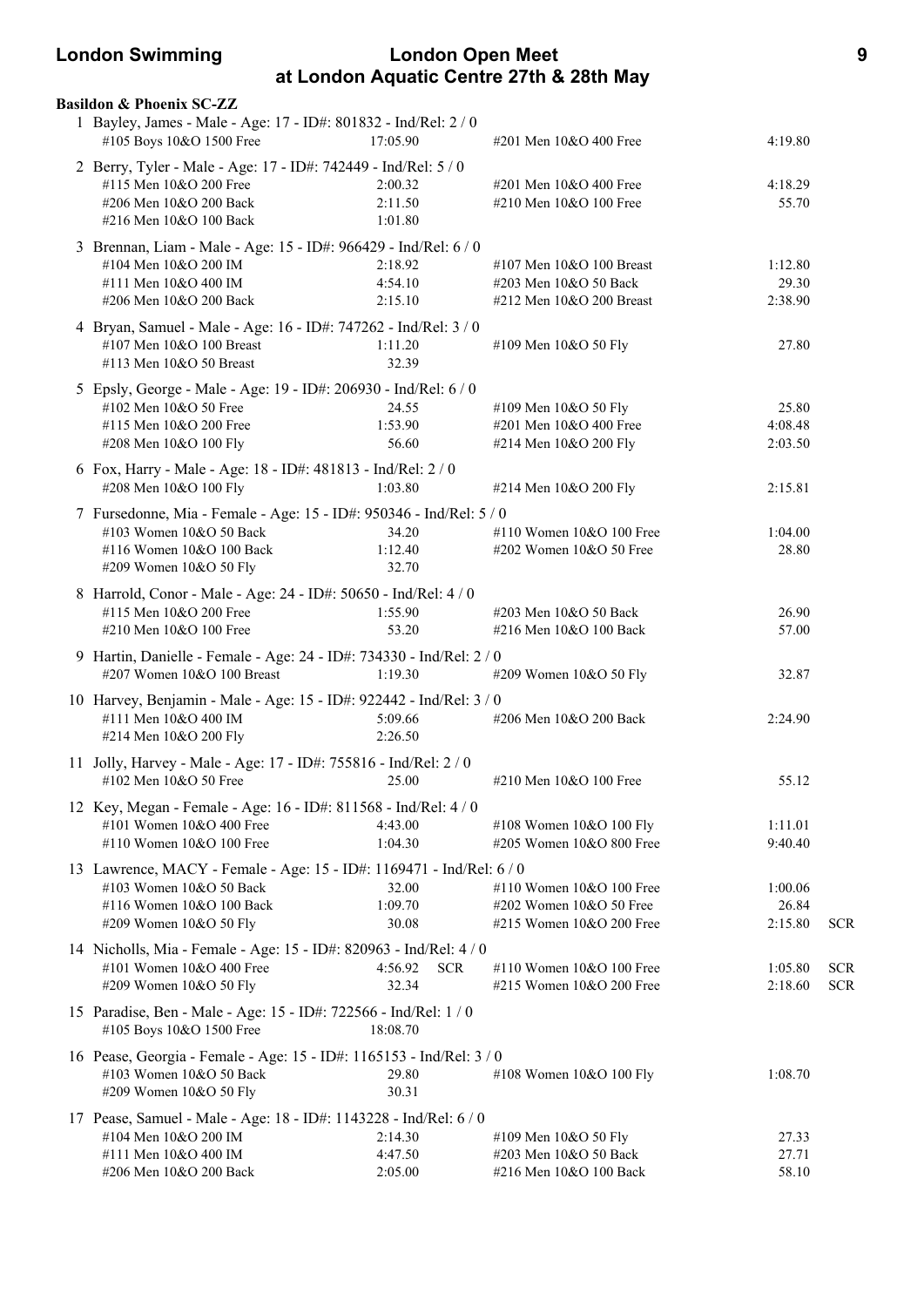# **London Swimming London Open Meet 10 at London Aquatic Centre 27th & 28th May**

| <b>Basildon &amp; Phoenix SC-ZZ</b>                                          |           |       |                                                |         |            |
|------------------------------------------------------------------------------|-----------|-------|------------------------------------------------|---------|------------|
| 18 Perks, Sam - Male - Age: 15 - ID#: 836392 - Ind/Rel: 8 / 0                |           |       |                                                |         |            |
| #104 Men 10&O 200 IM                                                         | 2:25.28   |       | #109 Men $10&O 50$ Fly                         | 28.26   |            |
| #111 Men 10&O 400 IM                                                         | 5:13.69   | SCR   | #203 Men 10&O 50 Back                          | 28.60   |            |
| #206 Men 10&O 200 Back                                                       | 2:19.30   |       | #208 Men 10&O 100 Fly                          | 1:02.30 |            |
| #214 Men 10&O 200 Fly                                                        | 2:25.44   |       | #216 Men 10&O 100 Back                         | 1:03.00 |            |
| 19 Shetty, Pratham - Male - Age: 15 - ID#: 760693 - Ind/Rel: 2 / 0           |           |       |                                                |         |            |
| #102 Men $10&O$ 50 Free                                                      | 29.02 SCR |       | #113 Men $10&O$ 50 Breast                      | 36.83   | <b>SCR</b> |
| 20 Smith, Rianna - Female - Age: 19 - ID#: 559056 - Ind/Rel: 4 / 0           |           |       |                                                |         |            |
| #110 Women $10&O$ 100 Free                                                   | 1:00.26   |       | #202 Women 10&O 50 Free                        | 28.12   |            |
| #209 Women 10&O 50 Fly                                                       | 30.99     |       | #215 Women $10&O$ 200 Free                     | 2:12.49 |            |
| 21 Veasey, Augustus - Male - Age: 21 - ID#: 277929 - Ind/Rel: 7 / 0          |           |       |                                                |         |            |
| #102 Men 10&O 50 Free                                                        | 25.99     |       | #104 Men 10&O 200 IM                           | 2:11.40 |            |
| #107 Men $10&O$ 100 Breast                                                   | 1:09.60   |       | #111 Men 10&O 400 IM                           | 4:38.30 |            |
| #203 Men 10&O 50 Back                                                        | 28.70     |       | #210 Men $10&O$ 100 Free                       | 55.20   |            |
| #216 Men 10&O 100 Back                                                       | 1:00.70   |       |                                                |         |            |
| 22 Watson-Dotchin, Caitlin - Female - Age: 16 - ID#: 924077 - Ind/Rel: 4 / 0 |           |       |                                                |         |            |
| $\#112$ Women 10&O 200 Breast                                                | 2:47.70   |       | $\#207$ Women 10&O 100 Breast                  | 1:19.50 |            |
| #213 Women $10&O$ 50 Breast                                                  |           | 36.90 | #215 Women $10&O$ 200 Free                     | 2:15.70 |            |
| 23 Williams, Jack - Male - Age: 15 - ID#: 1207273 - Ind/Rel: 3 / 0           |           |       |                                                |         |            |
| #102 Men 10&O 50 Free                                                        | 26.80     |       | #107 Men $10&O$ 100 Breast                     | 1:19.90 |            |
| #113 Men 10&O 50 Breast                                                      | 32.72     |       |                                                |         |            |
| <b>Basildon &amp; Phoenix SC-ZZ</b>                                          |           |       | Total Individual Entries: 92 - Total Relays: 0 |         |            |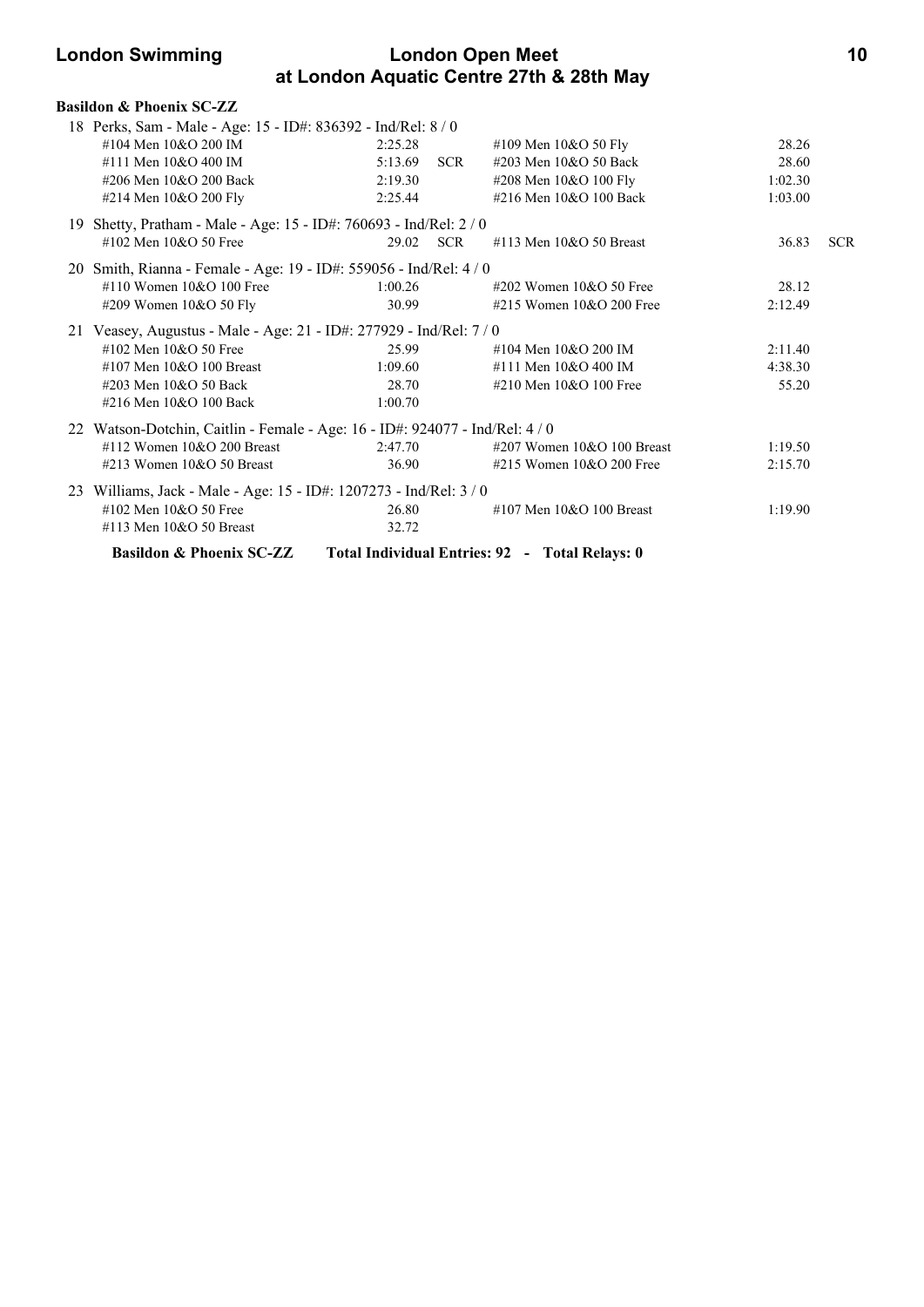# **London Swimming London Open Meet 11 at London Aquatic Centre 27th & 28th May**

| <b>Beckenham Swimming Club</b>                                                                  |          |            |                            |          |            |
|-------------------------------------------------------------------------------------------------|----------|------------|----------------------------|----------|------------|
| 1 Adams-Howard, Isobella - Female - Age: 14 - ID#: 818720 - Ind/Rel: 8 / 0                      |          |            |                            |          |            |
| #103 Women 10&O 50 Back                                                                         | 35.50    |            | #110 Women 10&O 100 Free   | 1:06.97  |            |
| #112 Women 10&O 200 Breast                                                                      | 2:57.33  |            | #202 Women 10&O 50 Free    | 30.67    |            |
| #204 Women 10&O 200 IM                                                                          | 2:43.81  |            | #207 Women 10&O 100 Breast | 1:19.95  |            |
| #209 Women 10&O 50 Fly                                                                          | 33.57    |            | #213 Women 10&O 50 Breast  | 35.81    |            |
| 2 Bridges, Hannah - Female - Age: 18 - ID#: 845669 - Ind/Rel: 1 / 0<br>#110 Women 10&O 100 Free | 1:03.05  |            |                            |          |            |
| 3 Canter, Alexandra - Female - Age: 14 - ID#: 818726 - Ind/Rel: 8 / 0                           |          |            |                            |          |            |
| #101 Women 10&O 400 Free                                                                        | 5:01.22  | <b>SCR</b> | #110 Women 10&O 100 Free   | 1:08.02  |            |
| #112 Women 10&O 200 Breast                                                                      | 3:06.85  | <b>SCR</b> | #204 Women 10&O 200 IM     | 2:47.36  |            |
| #205 Women 10&O 800 Free                                                                        | 10:12.40 |            | #211 Women 10&O 400 IM     | 5:54.38  |            |
| #213 Women 10&O 50 Breast                                                                       | 40.15    |            | #215 Women 10&O 200 Free   | 2:24.31  |            |
| 4 Carver, Pippa - Female - Age: 11 - ID#: 878064 - Ind/Rel: 6 / 0                               |          |            |                            |          |            |
| #101 Women 10&O 400 Free                                                                        | 5:31.74  | <b>SCR</b> | #103 Women 10&O 50 Back    | 39.95    |            |
| #106 Women 10&O 200 Back                                                                        | 2:55.83  |            | #110 Women 10&O 100 Free   | 1:14.90  |            |
| #116 Women 10&O 100 Back                                                                        | 1:23.34  | SCR.       | #215 Women 10&O 200 Free   | 2:43.39  |            |
| 5 Chandler, Mae - Female - Age: 15 - ID#: 795788 - Ind/Rel: 3 / 0                               |          |            |                            |          |            |
| #202 Women 10&O 50 Free                                                                         | 31.66    | <b>SCR</b> | #207 Women 10&O 100 Breast | 1:23.60  |            |
| #213 Women 10&O 50 Breast                                                                       | 38.93    |            |                            |          |            |
|                                                                                                 |          |            |                            |          |            |
| 6 Cook, Fearn - Female - Age: 22 - ID#: 443750 - Ind/Rel: 3 / 0<br>#110 Women 10&O 100 Free     | 1:00.24  |            | #202 Women 10&O 50 Free    | 27.53    |            |
| #209 Women 10&O 50 Fly                                                                          | 30.29    |            |                            |          |            |
|                                                                                                 |          |            |                            |          |            |
| 7 Dalton, Oliver - Male - Age: 13 - ID#: 1169624 - Ind/Rel: 2 / 0<br>#203 Men 10&O 50 Back      | 36.41    |            |                            |          |            |
|                                                                                                 |          |            | #206 Men 10&O 200 Back     | 2:48.92  |            |
| 8 Davison, Abby - Female - Age: 15 - ID#: 795787 - Ind/Rel: 7 / 0                               |          |            |                            |          |            |
| #101 Women 10&O 400 Free                                                                        | 4:49.70  | <b>SCR</b> | #106 Women 10&O 200 Back   | 2:36.60  | <b>SCR</b> |
| #110 Women 10&O 100 Free                                                                        | 1:07.10  | <b>SCR</b> | #116 Women 10&O 100 Back   | 1:14.70  | <b>SCR</b> |
| #202 Women $10&O$ 50 Free                                                                       | 30.14    | <b>SCR</b> | #205 Women 10&O 800 Free   | 9:53.40  |            |
| #215 Women 10&O 200 Free                                                                        | 2:19.60  | <b>SCR</b> |                            |          |            |
| 9 Ellis, Joshua - Male - Age: 13 - ID#: 942099 - Ind/Rel: 4 / 0                                 |          |            |                            |          |            |
| #102 Men 10&O 50 Free                                                                           | 27.71    |            | #109 Men 10&O 50 Fly       | 29.91    |            |
| #115 Men 10&O 200 Free                                                                          | 2:14.74  |            | #210 Men 10&O 100 Free     | 1:01.05  |            |
| 10 Frankland, Jessica - Female - Age: 20 - ID#: 412663 - Ind/Rel: 5 / 0                         |          |            |                            |          |            |
| #112 Women 10&O 200 Breast 2:46.01                                                              |          |            | #204 Women 10&O 200 IM     | 2:25.21  |            |
| #205 Women 10&O 800 Free                                                                        | 9:14.68  |            | #207 Women 10&O 100 Breast | 1:15.35  |            |
| #213 Women 10&O 50 Breast                                                                       | 34.98    |            |                            |          |            |
| 11 Friday, Lucas - Male - Age: 11 - ID#: 1234582 - Ind/Rel: 5 / 0                               |          |            |                            |          |            |
| #102 Men 10&O 50 Free                                                                           | 34.14    |            | #109 Men 10&O 50 Fly       | 37.50    |            |
| #203 Men 10&O 50 Back                                                                           | 40.10    |            | #210 Men 10&O 100 Free     | 1:16.89  |            |
| #216 Men 10&O 100 Back                                                                          | 1:26.48  |            |                            |          |            |
| 12 Grammatikopoulos, Philip - Male - Age: 12 - ID#: 815972 - Ind/Rel: 6 / 0                     |          |            |                            |          |            |
| #102 Men 10&O 50 Free                                                                           | 32.38    |            | #105 Boys 10&O 1500 Free   | 20:53.06 |            |
| #115 Men 10&O 200 Free                                                                          | 2:34.30  |            | #201 Men 10&O 400 Free     | 5:24.14  |            |
| #210 Men 10&O 100 Free                                                                          | 1:10.46  |            | #212 Men 10&O 200 Breast   | 3:20.01  | <b>SCR</b> |
| 13 Grammatikopoulos, Sophia - Female - Age: 16 - ID#: 746838 - Ind/Rel: 2 / 0                   |          |            |                            |          |            |
| #202 Women 10&O 50 Free                                                                         | 30.20    |            | #209 Women 10&O 50 Fly     | 32.96    |            |
| 14 Gunning, Luke - Male - Age: 20 - ID#: 238711 - Ind/Rel: 2 / 0                                |          |            |                            |          |            |
| #208 Men 10&O 100 Fly                                                                           | 56.40    |            | #214 Men 10&O 200 Fly      | 2:05.67  |            |
| 15 Isidoro, Alex - Male - Age: 19 - ID#: 707134 - Ind/Rel: 3 / 0                                |          |            |                            |          |            |
| #109 Men 10&O 50 Fly                                                                            | 26.60    |            | #203 Men 10&O 50 Back      | 28.25    |            |
| #208 Men 10&O 100 Fly                                                                           | 58.47    |            |                            |          |            |
|                                                                                                 |          |            |                            |          |            |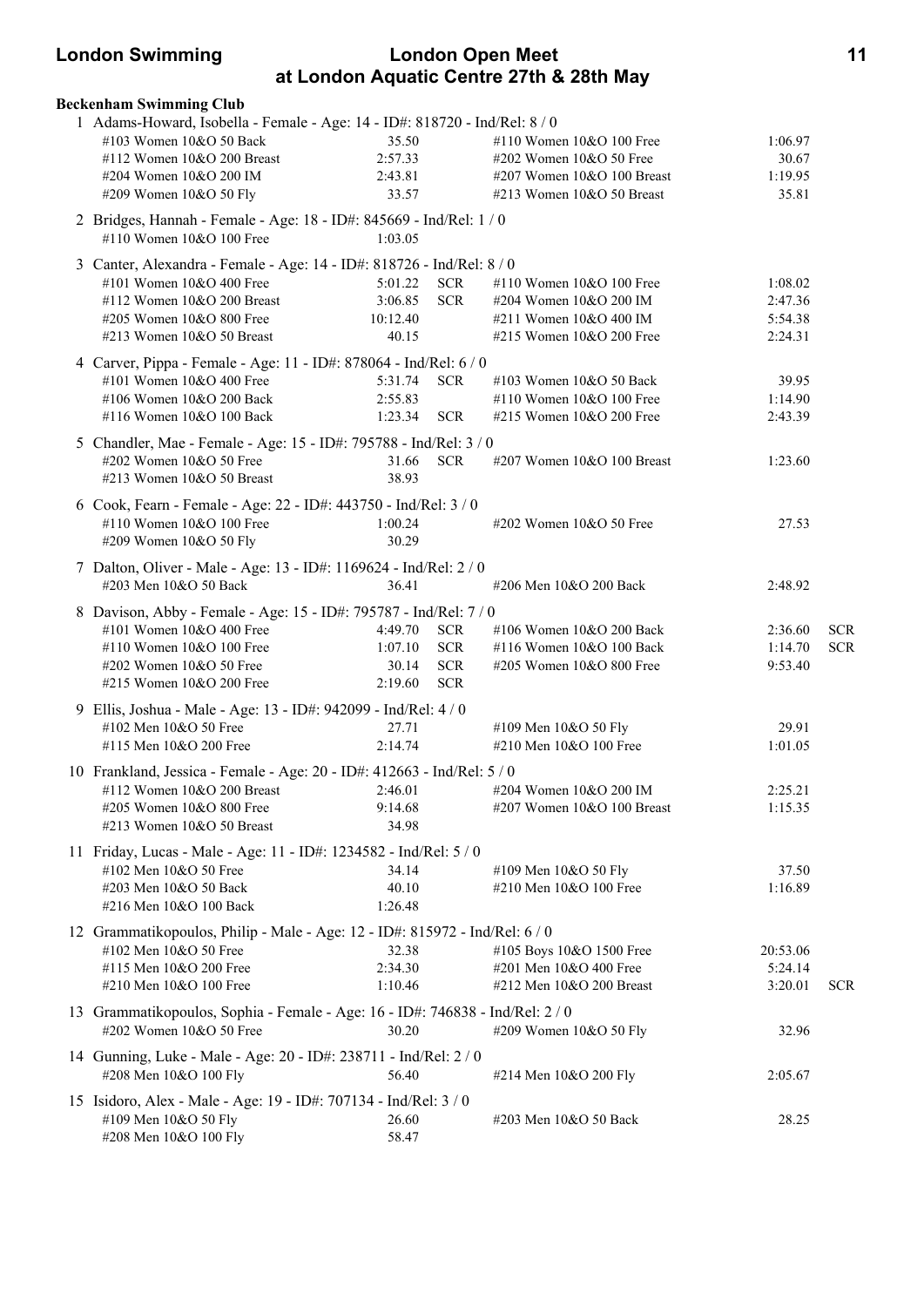# **London Swimming London Open Meet 12 at London Aquatic Centre 27th & 28th May**

| <b>Beckenham Swimming Club</b>                                               |         |            |                                                 |         |            |
|------------------------------------------------------------------------------|---------|------------|-------------------------------------------------|---------|------------|
| 16 King, Martha - Female - Age: 11 - ID#: 951365 - Ind/Rel: 7 / 0            |         |            |                                                 |         |            |
| #101 Women 10&O 400 Free                                                     | 5:39.35 | <b>SCR</b> | #103 Women 10&O 50 Back                         | 38.24   |            |
| #106 Women 10&O 200 Back                                                     | 2:57.00 |            | #110 Women 10&O 100 Free                        | 1:13.22 |            |
| #202 Women 10&O 50 Free                                                      | 34.14   |            | #207 Women 10&O 100 Breast                      | 1:35.48 |            |
| #213 Women 10&O 50 Breast                                                    | 43.60   |            |                                                 |         |            |
| 17 Leberl, Timothy - Male - Age: 15 - ID#: 797911 - Ind/Rel: 6 / 0           |         |            |                                                 |         |            |
| #104 Men 10&O 200 IM                                                         | 2:21.11 |            | #107 Men $10&O$ 100 Breast                      | 1:12.16 |            |
| #111 Men 10&O 400 IM                                                         | 4:57.27 |            |                                                 |         |            |
|                                                                              |         |            | #201 Men 10&O 400 Free                          | 4:18.68 |            |
| #208 Men 10&O 100 Fly                                                        | 1:02.45 |            | #214 Men 10&O 200 Fly                           | 2:21.76 |            |
| 18 Maxwell, Finlay - Male - Age: 15 - ID#: 818733 - Ind/Rel: 5 / 0           |         |            |                                                 |         |            |
| #115 Men 10&O 200 Free                                                       | 2:02.41 |            | #203 Men 10&O 50 Back                           | 29.87   |            |
| #206 Men 10&O 200 Back                                                       | 2:18.99 |            | #210 Men 10&O 100 Free                          | 56.41   |            |
| #216 Men 10&O 100 Back                                                       | 1:03.31 |            |                                                 |         |            |
| 19 McSpadden, Marcus - Male - Age: 14 - ID#: 878066 - Ind/Rel: 6 / 0         |         |            |                                                 |         |            |
| #102 Men 10&O 50 Free                                                        | 29.70   |            | #104 Men 10&O 200 IM                            | 2:42.40 | <b>SCR</b> |
| #107 Men 10&O 100 Breast                                                     | 1:23.02 |            | #113 Men 10&O 50 Breast                         | 35.81   |            |
| #201 Men 10&O 400 Free                                                       | 4:54.75 |            | #210 Men 10&O 100 Free                          | 1:05.05 |            |
|                                                                              |         |            |                                                 |         |            |
| 20 Middleton, Amelia - Female - Age: 12 - ID#: 942096 - Ind/Rel: 4 / 0       |         |            |                                                 |         |            |
| #101 Women 10&O 400 Free                                                     | 5:18.64 |            | #103 Women 10&O 50 Back                         | 39.65   |            |
| #106 Women 10&O 200 Back                                                     | 2:57.81 |            | #110 Women 10&O 100 Free                        | 1:12.29 |            |
| 21 Minchella-Cochran, Billy - Male - Age: 16 - ID#: 903905 - Ind/Rel: 3 / 0  |         |            |                                                 |         |            |
| #102 Men 10&O 50 Free                                                        | 25.93   |            | #109 Men 10&O 50 Fly                            | 28.39   |            |
| #210 Men 10&O 100 Free                                                       | 57.05   |            |                                                 |         |            |
| 22 Minchella-Cochran, Harry - Male - Age: 19 - ID#: 796815 - Ind/Rel: 3 / 0  |         |            |                                                 |         |            |
| #102 Men 10&O 50 Free                                                        | 24.86   |            | #109 Men 10&O 50 Fly                            | 27.47   |            |
| #210 Men 10&O 100 Free                                                       | 54.06   |            |                                                 |         |            |
|                                                                              |         |            |                                                 |         |            |
| 23 Mitchell, Lydia Jane - Female - Age: 14 - ID#: 755470 - Ind/Rel: 7 / 0    |         |            |                                                 |         |            |
| #110 Women 10&O 100 Free                                                     | 1:04.61 |            | #112 Women 10&O 200 Breast                      | 2:53.37 |            |
| #202 Women 10&O 50 Free                                                      | 29.70   |            | #204 Women 10&O 200 IM                          | 2:37.95 |            |
| #207 Women 10&O 100 Breast                                                   | 1:17.39 |            | #209 Women 10&O 50 Fly                          | 32.00   |            |
| #213 Women 10&O 50 Breast                                                    | 36.48   |            |                                                 |         |            |
| 24 Mitchell, Maddison Anna - Female - Age: 12 - ID#: 818725 - Ind/Rel: 3 / 0 |         |            |                                                 |         |            |
| #202 Women 10&O 50 Free                                                      | 34.17   |            | #209 Women 10&O 50 Fly                          | 36.58   |            |
| #213 Women 10&O 50 Breast                                                    | 43.21   |            |                                                 |         |            |
| 25 Nelson, Hannah - Female - Age: 17 - ID#: 845685 - Ind/Rel: 2 / 0          |         |            |                                                 |         |            |
| #207 Women 10&O 100 Breast                                                   | 1:16.40 |            | #213 Women 10&O 50 Breast                       | 34.51   |            |
|                                                                              |         |            |                                                 |         |            |
| 26 Patel, Vaidehi - Female - Age: 15 - ID#: 850268 - Ind/Rel: 6 / 0          |         |            |                                                 |         |            |
| #103 Women 10&O 50 Back                                                      | 34.86   |            | #106 Women 10&O 200 Back                        | 2:44.70 | <b>SCR</b> |
| #110 Women 10&O 100 Free                                                     | 1:08.26 | <b>SCR</b> | #116 Women 10&O 100 Back                        | 1:13.20 |            |
| #202 Women 10&O 50 Free                                                      | 31.54   | <b>SCR</b> | #209 Women 10&O 50 Fly                          | 33.07   |            |
| 27 Pauling, Christian - Male - Age: 11 - ID#: 1266265 - Ind/Rel: 5 / 0       |         |            |                                                 |         |            |
| #203 Men 10&O 50 Back                                                        | 39.85   |            | #206 Men 10&O 200 Back                          | 3:00.00 |            |
| #210 Men 10&O 100 Free                                                       | 1:16.28 |            | #212 Men 10&O 200 Breast                        | 3:19.34 |            |
| #216 Men 10&O 100 Back                                                       | 1:24.98 |            |                                                 |         |            |
| 28 Pauling, Edward - Male - Age: 13 - ID#: 964223 - Ind/Rel: 4 / 0           |         |            |                                                 |         |            |
| #203 Men 10&O 50 Back                                                        | 35.33   |            |                                                 | 1:14.66 |            |
| #212 Men 10&O 200 Breast                                                     | 2:57.73 |            | #208 Men 10&O 100 Fly<br>#216 Men 10&O 100 Back | 1:14.99 |            |
|                                                                              |         |            |                                                 |         |            |
| 29 Pitt, Brooke May - Female - Age: 15 - ID#: 818718 - Ind/Rel: 8 / 0        |         |            |                                                 |         |            |
| #108 Women 10&O 100 Fly                                                      | 1:09.57 |            | #114 Women 10&O 200 Fly                         | 2:32.99 |            |
| #202 Women 10&O 50 Free                                                      | 30.85   | <b>SCR</b> | #204 Women 10&O 200 IM                          | 2:36.71 |            |
| #207 Women 10&O 100 Breast                                                   | 1:22.43 |            | #209 Women 10&O 50 Fly                          | 31.21   |            |
| #211 Women 10&O 400 IM                                                       | 5:31.13 |            | #213 Women $10&O$ 50 Breast                     | 37.13   |            |
| 30 Rowland, Andrew - Male - Age: 15 - ID#: 775916 - Ind/Rel: 2 / 0           |         |            |                                                 |         |            |
| #107 Men 10&O 100 Breast                                                     | 1:13.79 |            | #113 Men 10&O 50 Breast                         | 32.46   |            |
|                                                                              |         |            |                                                 |         |            |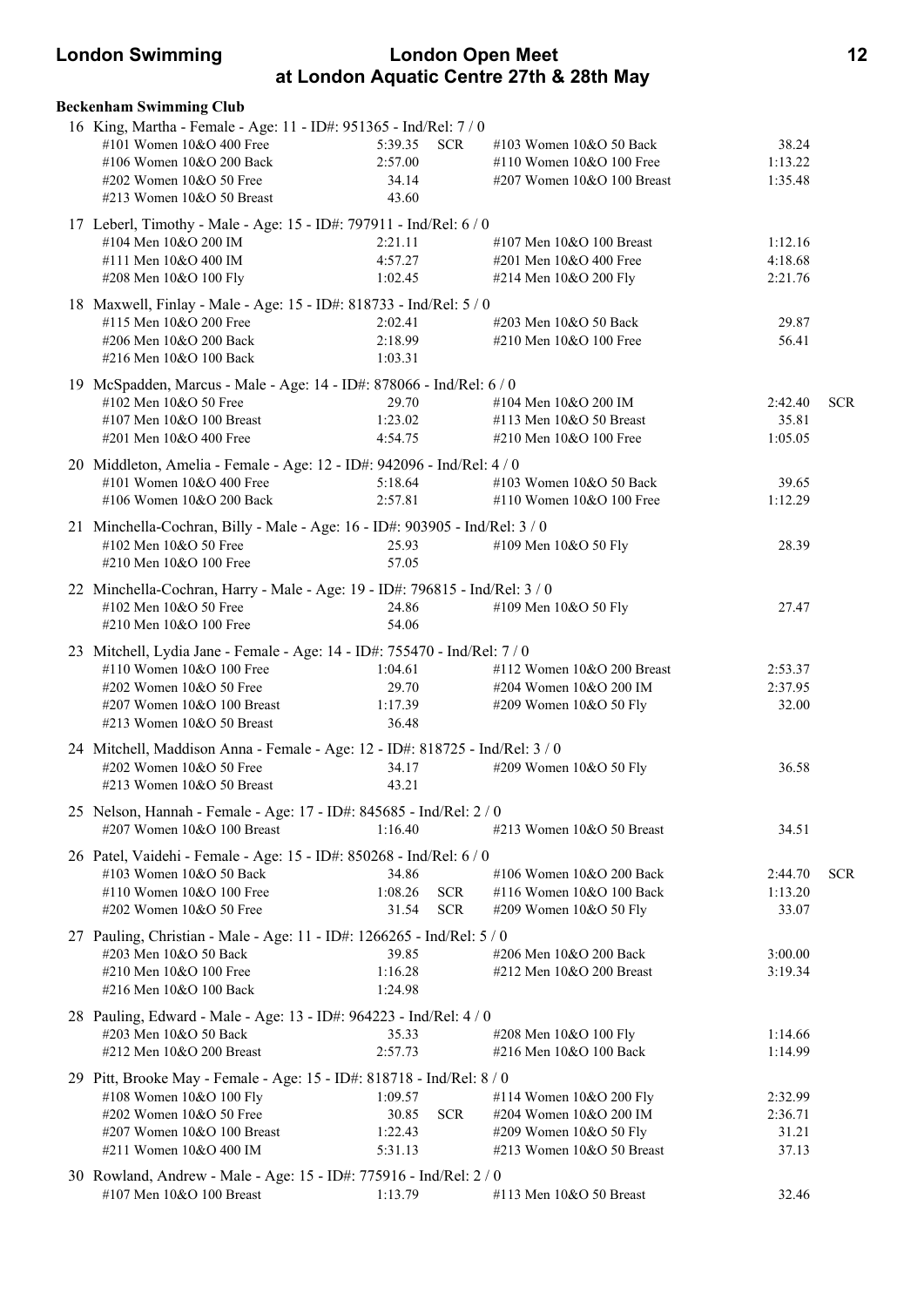# **London Swimming London Open Meet 13 at London Aquatic Centre 27th & 28th May**

| <b>Beckenham Swimming Club</b>                                                                          |             |            |                                                 |         |            |
|---------------------------------------------------------------------------------------------------------|-------------|------------|-------------------------------------------------|---------|------------|
| 31 Rowland, Katherine - Female - Age: 11 - ID#: 891790 - Ind/Rel: 1 / 0<br>#112 Women $10&O$ 200 Breast | 3:30.89 SCR |            |                                                 |         |            |
| 32 Seema Roca, Pablo - Male - Age: 14 - ID#: 1159343 - Ind/Rel: 4 / 0                                   |             |            |                                                 |         |            |
| #102 Men 10&O 50 Free                                                                                   | 28.88       |            | #109 Men 10&O 50 Fly                            | 32.45   |            |
| #203 Men 10&O 50 Back                                                                                   | 36.32       |            | #210 Men 10&O 100 Free                          | 1:04.80 |            |
| 33 Southward, Ethan - Male - Age: 11 - ID#: 942105 - Ind/Rel: 3 / 0                                     |             |            |                                                 |         |            |
| #102 Men 10&O 50 Free                                                                                   | 36.68       | <b>SCR</b> | #109 Men 10&O 50 Fly                            | 35.16   |            |
| #113 Men $10&O$ 50 Breast                                                                               | 45.79       |            |                                                 |         |            |
| 34 Tricker, Grace - Female - Age: 11 - ID#: 1218646 - Ind/Rel: 2 / 0                                    |             |            |                                                 |         |            |
| $\#103$ Women $10&O$ 50 Back                                                                            | 43.10       | <b>SCR</b> | #116 Women 10&O 100 Back                        | 1:29.60 | <b>SCR</b> |
| 35 Wilson, Annabel - Female - Age: 13 - ID#: 920316 - Ind/Rel: 3 / 0                                    |             |            |                                                 |         |            |
| #101 Women $10&O 400$ Free                                                                              | 4:51.62     |            | #108 Women 10&O 100 Fly                         | 1:12.03 |            |
| #110 Women $10&O$ 100 Free                                                                              | 1:04.56     |            |                                                 |         |            |
| 36 Wilson, Laurence - Male - Age: 11 - ID#: 920311 - Ind/Rel: 3 / 0                                     |             |            |                                                 |         |            |
| #102 Men 10&O 50 Free                                                                                   | 33.62       |            | #104 Men 10&O 200 IM                            | 3:04.87 |            |
| #109 Men 10&O 50 Fly                                                                                    | 38.66       |            |                                                 |         |            |
| 37 Wood, Saffron - Female - Age: 14 - ID#: 850264 - Ind/Rel: 4/0                                        |             |            |                                                 |         |            |
| #112 Women $10&O$ 200 Breast                                                                            | 3:01.40     |            | $\#202$ Women 10&O 50 Free                      | 31.83   | <b>SCR</b> |
| #207 Women 10&O 100 Breast                                                                              | 1:26.01     |            | $\#213$ Women 10&O 50 Breast                    | 39.29   |            |
| <b>Beckenham Swimming Club</b>                                                                          |             |            | Total Individual Entries: 156 - Total Relays: 0 |         |            |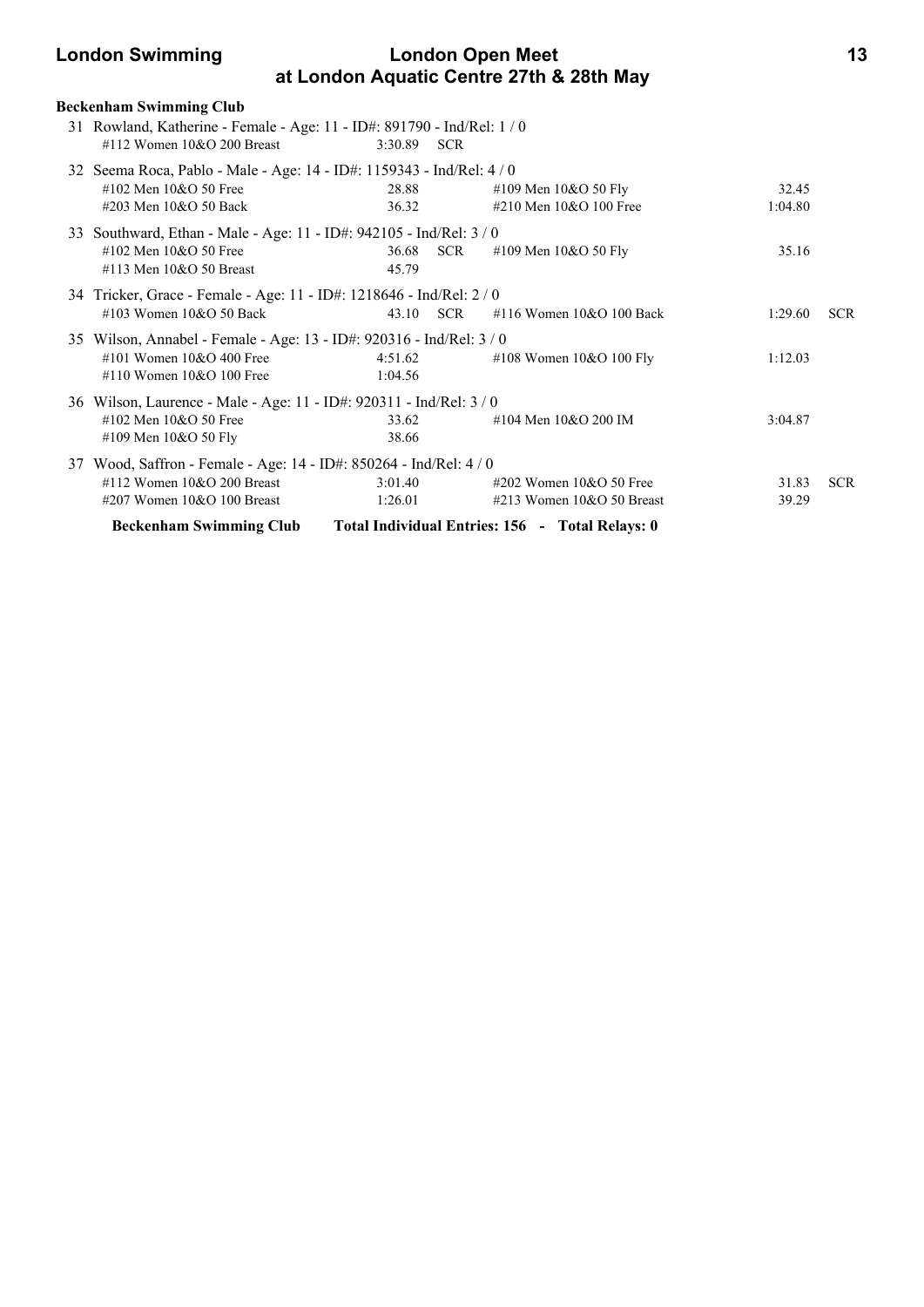# **London Swimming London Open Meet 14 at London Aquatic Centre 27th & 28th May**

| Berkhamsted |
|-------------|
|             |

| 1 Hurst, Abigail - Female - Age: 16 - ID#: 794043 - Ind/Rel: 3 / 0 |         |            |                               |         |
|--------------------------------------------------------------------|---------|------------|-------------------------------|---------|
| #112 Women $10&O$ 200 Breast                                       | 2:44.62 |            | $\#207$ Women 10&O 100 Breast | 1:15.14 |
| $\#213$ Women 10&O 50 Breast                                       | 33.29   |            |                               |         |
| 2 Rahim, Ismail - Male - Age: 15 - ID#: 904743 - Ind/Rel: 4 / 0    |         |            |                               |         |
| #107 Men 10&O 100 Breast                                           | 1:18.50 |            | #109 Men $10&O$ 50 Fly        | 28.57   |
| #206 Men 10&O 200 Back                                             | 2:30.40 | <b>SCR</b> | #208 Men 10&O 100 Fly         | 1:03.20 |
|                                                                    |         |            |                               |         |

**Berkhamsted Total Individual Entries: 7 - Total Relays: 0**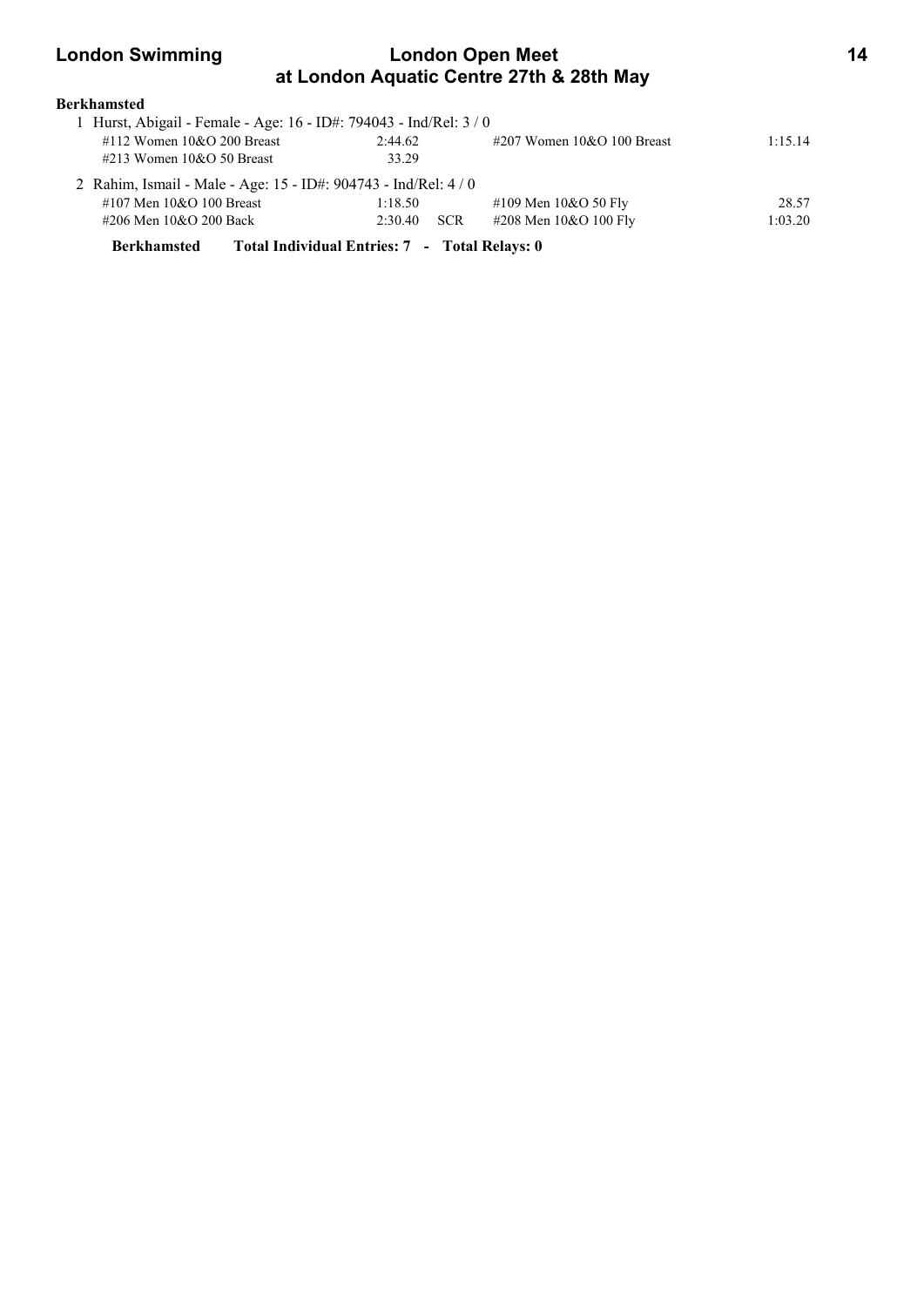# **London Swimming London Open Meet 15 at London Aquatic Centre 27th & 28th May**

| <b>Bexley Swimming Club</b><br>1 Baxter, Ellie - Female - Age: 16 - ID#: 1136399 - Ind/Rel: 2 / 0 |                     |                                                        |                    |            |
|---------------------------------------------------------------------------------------------------|---------------------|--------------------------------------------------------|--------------------|------------|
| #202 Women 10&O 50 Free                                                                           | 31.86               | #213 Women $10&O$ 50 Breast                            | 38.79              |            |
| 2 Burns, Lola - Female - Age: 11 - ID#: 895691 - Ind/Rel: 5 / 0                                   |                     |                                                        |                    |            |
| #108 Women 10&O 100 Fly                                                                           | 1:23.61             | #116 Women 10&O 100 Back                               | 1:26.60            | <b>SCR</b> |
| #202 Women 10&O 50 Free                                                                           | 34.04               | #204 Women 10&O 200 IM                                 | 3:11.70            | <b>SCR</b> |
| #209 Women 10&O 50 Fly                                                                            | 36.18               |                                                        |                    |            |
| 3 Callaghan, Scarlett - Female - Age: 15 - ID#: 763026 - Ind/Rel: 12 / 0                          |                     |                                                        |                    |            |
| #101 Women 10&O 400 Free                                                                          | 4:35.60             | $\#103$ Women $10&O$ 50 Back                           | 33.53              |            |
| #106 Women 10&O 200 Back                                                                          | 2:29.00             | #110 Women $10&O 100$ Free                             | 1:01.60            |            |
| #112 Women 10&O 200 Breast<br>#202 Women 10&O 50 Free                                             | 2:53.95<br>29.14    | #116 Women 10&O 100 Back<br>#205 Women $10&O 800$ Free | 1:08.10<br>9:31.99 |            |
| #209 Women 10&O 50 Fly                                                                            | 30.91               | #211 Women 10&O 400 IM                                 | 5:20.30            |            |
| #213 Women 10&O 50 Breast                                                                         | 36.97               | #215 Women 10&O 200 Free                               | 2:13.60            |            |
|                                                                                                   |                     |                                                        |                    |            |
| 4 Cao, Kevin - Male - Age: 10 - ID#: 1233239 - Ind/Rel: 5 / 0<br>#102 Men 10&O 50 Free            | 33.62               | #109 Men 10&O 50 Fly                                   | 39.97              |            |
| #113 Men 10&O 50 Breast                                                                           | 47.66<br><b>SCR</b> | #203 Men 10&O 50 Back                                  | 41.37              |            |
| #210 Men 10&O 100 Free                                                                            | 1:14.16             |                                                        |                    |            |
| 5 Cruickshank, Mia - Female - Age: 16 - ID#: 890189 - Ind/Rel: 3 / 0                              |                     |                                                        |                    |            |
| #202 Women 10&O 50 Free                                                                           | 29.47               | #209 Women 10&O 50 Fly                                 | 31.92              |            |
| #215 Women 10&O 200 Free                                                                          | 2:26.04             |                                                        |                    |            |
|                                                                                                   |                     |                                                        |                    |            |
| 6 Davies, Bethan - Female - Age: 17 - ID#: 742510 - Ind/Rel: 2 / 0<br>#103 Women 10&O 50 Back     | 31.85               | #116 Women 10&O 100 Back                               | 1:07.19            |            |
|                                                                                                   |                     |                                                        |                    |            |
| 7 Davis, Emily - Female - Age: 13 - ID#: 1136417 - Ind/Rel: 3 / 0                                 |                     |                                                        |                    |            |
| #202 Women 10&O 50 Free<br>#213 Women 10&O 50 Breast                                              | 29.72<br>37.91      | $\#207$ Women 10&O 100 Breast                          | 1:23.77            |            |
|                                                                                                   |                     |                                                        |                    |            |
| 8 Duni, Thomas - Male - Age: 16 - ID#: 1362256 - Ind/Rel: 2 / 0                                   |                     |                                                        |                    |            |
| #210 Men 10&O 100 Free                                                                            | 1:00.50             | #216 Men 10&O 100 Back                                 | 1:05.80            |            |
| 9 Grant, Lucia - Female - Age: 14 - ID#: 1136413 - Ind/Rel: 3 / 0                                 |                     |                                                        |                    |            |
| #112 Women 10&O 200 Breast                                                                        | 2:52.20             | $\#207$ Women 10&O 100 Breast                          | 1:18.60            |            |
| #213 Women $10&O$ 50 Breast                                                                       | 35.90               |                                                        |                    |            |
| 10 Haw, Rebecca - Female - Age: 11 - ID#: 1228049 - Ind/Rel: 1 / 0                                |                     |                                                        |                    |            |
| $\#202$ Women 10&O 50 Free                                                                        | 33.88               |                                                        |                    |            |
| 11 Hawkins, Amie - Female - Age: 15 - ID#: 865368 - Ind/Rel: 3 / 0                                |                     |                                                        |                    |            |
| #202 Women 10&O 50 Free                                                                           | 31.12<br><b>SCR</b> | #204 Women 10&O 200 IM                                 | 2:43.86            | <b>SCR</b> |
| $\#213$ Women $10&O$ 50 Breast                                                                    | 38.37               |                                                        |                    |            |
| 12 Hawkins, Beth - Female - Age: 16 - ID#: 865367 - Ind/Rel: 2 / 0                                |                     |                                                        |                    |            |
| #202 Women 10&O 50 Free                                                                           | 30.24               | $\#213$ Women $10&O$ 50 Breast                         | 37.01              |            |
| 13 Hawkins, Tom - Male - Age: 10 - ID#: 1255153 - Ind/Rel: 6 / 0                                  |                     |                                                        |                    |            |
| #102 Men 10&O 50 Free                                                                             | 32.79               | #104 Men 10&O 200 IM                                   | 3:03.80            |            |
| #109 Men 10&O 50 Fly                                                                              | 35.84               | #113 Men 10&O 50 Breast                                | 47.60              | <b>SCR</b> |
| #115 Men 10&O 200 Free                                                                            | 2:36.00             | #201 Men 10&O 400 Free                                 | 5:31.37            |            |
| 14 Langley, David - Male - Age: 12 - ID#: 951210 - Ind/Rel: 7 / 0                                 |                     |                                                        |                    |            |
| #102 Men 10&O 50 Free                                                                             | 30.14               | #105 Boys 10&O 1500 Free                               | 19:40.30           |            |
| #109 Men 10&O 50 Fly                                                                              | 35.89               | #113 Men 10&O 50 Breast                                | 42.20              |            |
| #203 Men 10&O 50 Back                                                                             | 36.80               | #206 Men 10&O 200 Back                                 | 2:46.00            |            |
| #216 Men 10&O 100 Back                                                                            | 1:18.80             |                                                        |                    |            |
| 15 Langley, Grace - Female - Age: 16 - ID#: 877800 - Ind/Rel: 2 / 0                               |                     |                                                        |                    |            |
| #207 Women 10&O 100 Breast                                                                        | 1:25.40             | $\#213$ Women $10&O$ 50 Breast                         | 39.06              |            |
| 16 Luhmann, Eve - Female - Age: 15 - ID#: 890188 - Ind/Rel: 4/0                                   |                     |                                                        |                    |            |
| #110 Women 10&O 100 Free                                                                          | 1:01.00             | #202 Women 10&O 50 Free                                | 28.30              |            |
| #209 Women 10&O 50 Fly                                                                            | 29.87               | #215 Women 10&O 200 Free                               | 2:13.68            |            |
| 17 Mills, Hannah - Female - Age: 12 - ID#: 1241091 - Ind/Rel: 1 / 0                               |                     |                                                        |                    |            |
| #202 Women 10&O 50 Free                                                                           | 34.55 SCR           |                                                        |                    |            |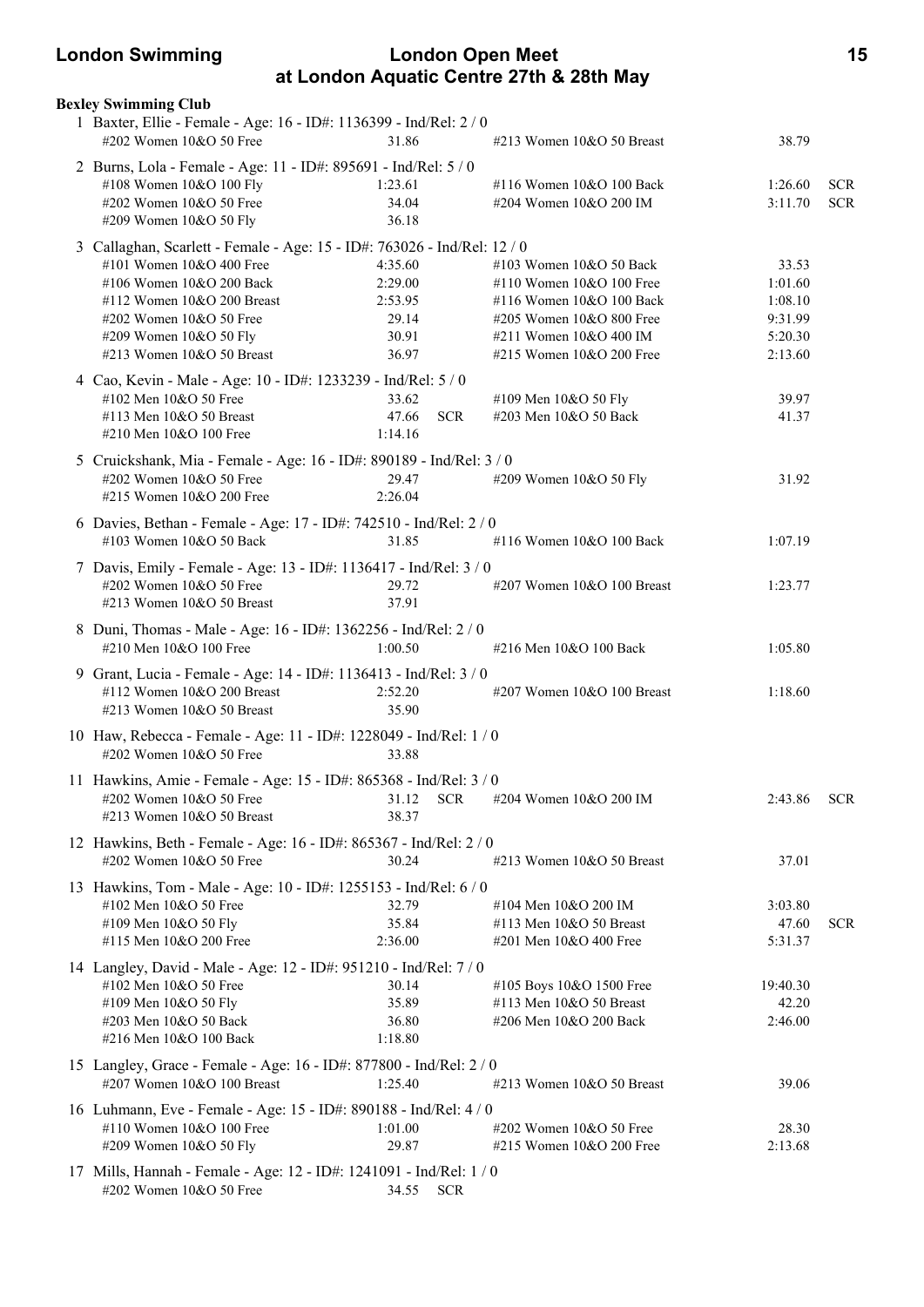# **London Swimming London Open Meet 16 at London Aquatic Centre 27th & 28th May**

| <b>Bexley Swimming Club</b>     |                                                                        |                               |         |
|---------------------------------|------------------------------------------------------------------------|-------------------------------|---------|
|                                 | 18 Orchard, Scarlett - Female - Age: 14 - ID#: 979685 - Ind/Rel: 4 / 0 |                               |         |
| #101 Women $10&O$ 400 Free      | 4:46.50                                                                | #110 Women $10&O$ 100 Free    | 1:02.21 |
| $\#202$ Women 10&O 50 Free      | 29.51                                                                  | #215 Women $10&O$ 200 Free    | 2:12.99 |
|                                 | 19 Sullivan, Maddie - Female - Age: 12 - ID#: 1228050 - Ind/Rel: 5 / 0 |                               |         |
| $\#103$ Women $10\&O 50$ Back   | 38.75                                                                  | #110 Women $10&O$ 100 Free    | 1:15.20 |
| $\#202$ Women 10&O 50 Free      | 32.34                                                                  | $\#207$ Women 10&O 100 Breast | 1:35.03 |
| $\#213$ Women $10\&O 50$ Breast | 42.58                                                                  |                               |         |
|                                 | 20 Woolfenden, Callum - Male - Age: 12 - ID#: 1136401 - Ind/Rel: 5 / 0 |                               |         |
| #104 Men 10&O 200 IM            | 2:42.81                                                                | #107 Men $10&O$ 100 Breast    | 1:26.26 |
| #109 Men $10&O 50$ Fly          | 34.15                                                                  | #201 Men $10&O$ 400 Free      | 5:20.59 |
| #206 Men 10&O 200 Back          | 2:48.30                                                                |                               |         |
| <b>Bexley Swimming Club</b>     | Total Individual Entries: 77 - Total Relays: 0                         |                               |         |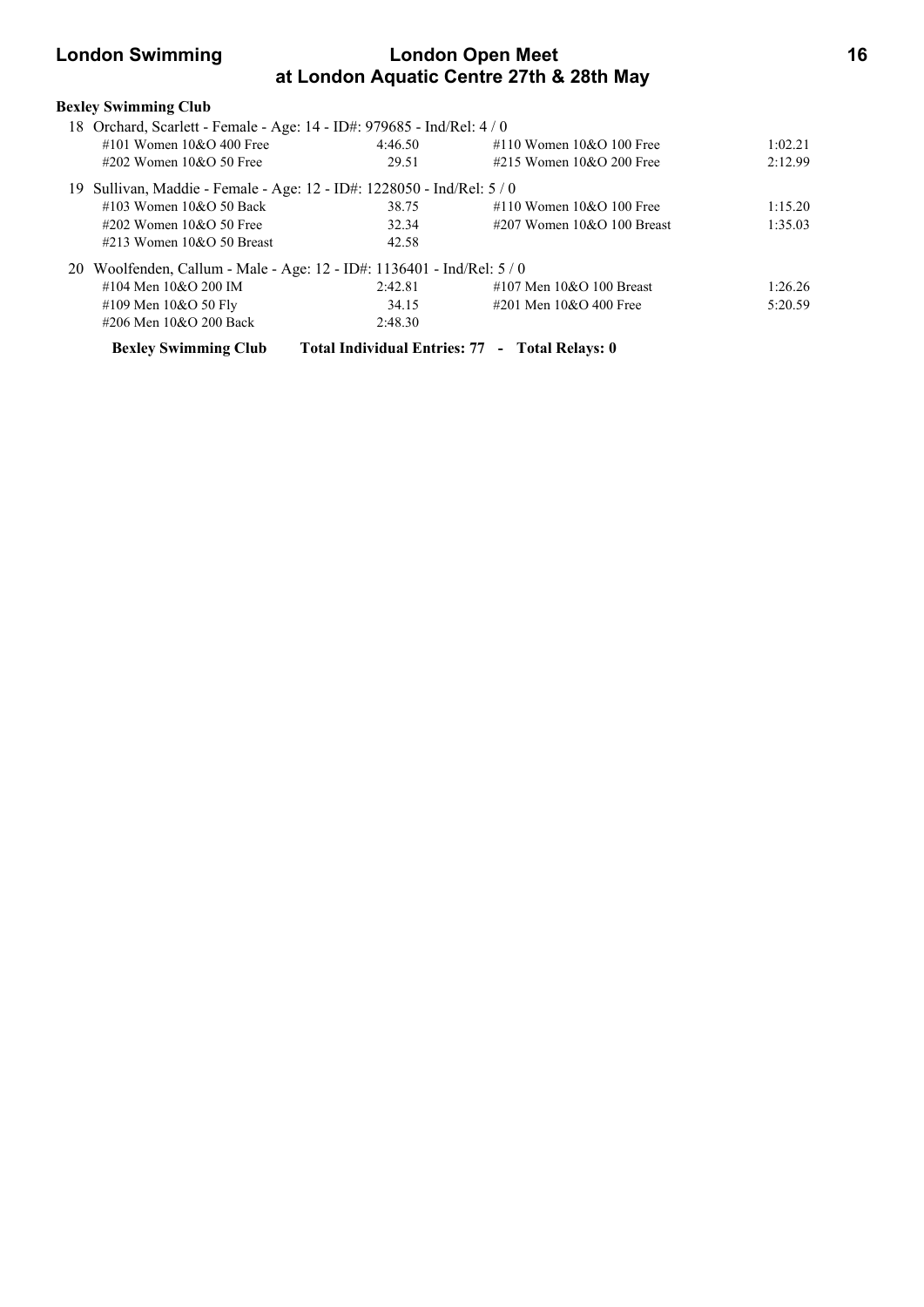# **London Swimming London Open Meet 17 at London Aquatic Centre 27th & 28th May**

| <b>Bicester Blue Fins Asc</b> |                                                                    |         |                           |       |  |  |
|-------------------------------|--------------------------------------------------------------------|---------|---------------------------|-------|--|--|
|                               | 1 Whitley, William - Male - Age: 16 - ID#: 760321 - Ind/Rel: $3/0$ |         |                           |       |  |  |
|                               | #107 Men $10&O$ 100 Breast                                         | 1:09.44 | #113 Men $10&O$ 50 Breast | 31.14 |  |  |
|                               | #212 Men 10&O 200 Breast                                           | 2:34.00 |                           |       |  |  |

**Bicester Blue Fins Asc Total Individual Entries: 3 - Total Relays: 0**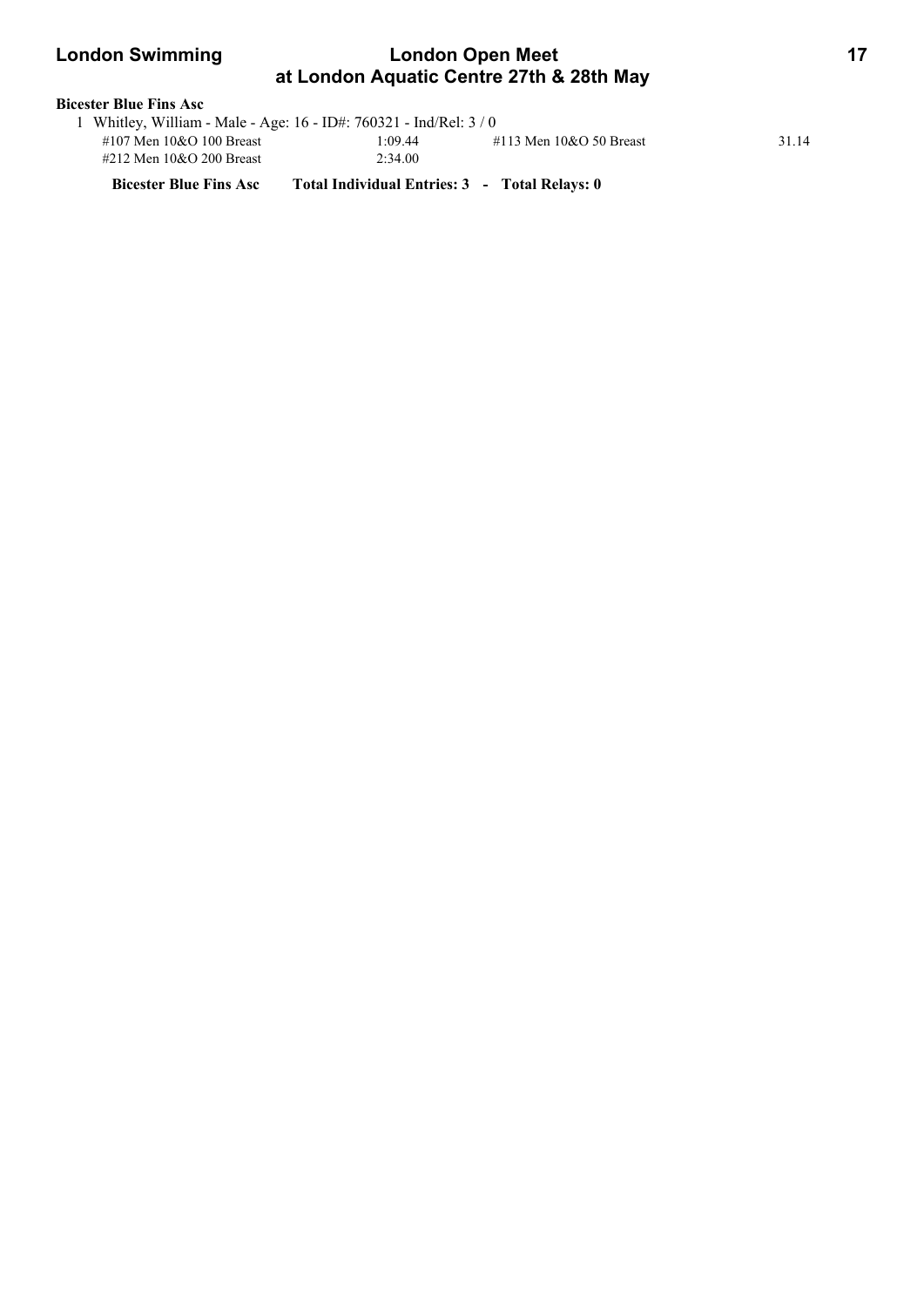# **London Swimming London Open Meet 18 at London Aquatic Centre 27th & 28th May**

| <b>Borough of Waltham Forest SC</b>                                                           |                    |            |                                                 |                  |            |
|-----------------------------------------------------------------------------------------------|--------------------|------------|-------------------------------------------------|------------------|------------|
| 1 Allison, Amy - Female - Age: 12 - ID#: 956489 - Ind/Rel: 6 / 0                              |                    |            |                                                 |                  |            |
| #101 Women 10&O 400 Free                                                                      | 5:16.50            |            | #103 Women 10&O 50 Back                         | 37.78            |            |
| #108 Women 10&O 100 Fly                                                                       | 1:21.90            |            | #110 Women $10&O 100$ Free                      | 1:11.34          |            |
| #202 Women 10&O 50 Free                                                                       | 33.71              |            | #205 Women 10&O 800 Free                        | 10:43.69         |            |
| 2 Hull, Jodie - Female - Age: 17 - ID#: 446645 - Ind/Rel: 5 / 0                               |                    |            |                                                 |                  |            |
| #101 Women 10&O 400 Free                                                                      | 4:47.60 SCR        |            | #108 Women 10&O 100 Fly                         | 1:12.70          |            |
| #110 Women 10&O 100 Free                                                                      | 1:07.19            |            | #204 Women 10&O 200 IM                          | 2:39.80          |            |
| #205 Women 10&O 800 Free                                                                      | 9:53.30            |            |                                                 |                  |            |
| 3 Iley, Emily - Female - Age: 13 - ID#: 1110169 - Ind/Rel: 10 / 0                             |                    |            |                                                 |                  |            |
| #103 Women 10&O 50 Back                                                                       | 30.57              |            | #106 Women 10&O 200 Back                        | 2:25.80          |            |
| #108 Women 10&O 100 Fly                                                                       | 1:06.30            |            | #110 Women 10&O 100 Free                        | 1:01.36          |            |
| #116 Women 10&O 100 Back                                                                      | 1:05.79            |            | #202 Women 10&O 50 Free                         | 27.72            |            |
| #204 Women 10&O 200 IM                                                                        | 2:31.82            |            | #209 Women 10&O 50 Fly                          | 29.54            |            |
| #211 Women 10&O 400 IM                                                                        | 5:26.91            |            | #215 Women 10&O 200 Free                        | 2:14.86          |            |
| 4 Iley, Isabel - Female - Age: 12 - ID#: 1110167 - Ind/Rel: 7 / 0                             |                    |            |                                                 |                  |            |
| #103 Women 10&O 50 Back                                                                       | 33.75              |            | #106 Women 10&O 200 Back                        | 2:41.90          |            |
| #110 Women 10&O 100 Free                                                                      | 1:06.73            |            | #116 Women 10&O 100 Back                        | 1:13.91          |            |
| #202 Women 10&O 50 Free                                                                       | 30.43              |            | #204 Women 10&O 200 IM                          | 2:42.97          |            |
| #209 Women 10&O 50 Fly                                                                        | 33.33              |            |                                                 |                  |            |
| 5 Iley, Jasmine - Female - Age: 16 - ID#: 1110166 - Ind/Rel: 8 / 0                            |                    |            |                                                 |                  |            |
| #103 Women 10&O 50 Back                                                                       | 31.60              |            | #106 Women 10&O 200 Back                        | 2:25.50          |            |
| #108 Women 10&O 100 Fly                                                                       | 1:06.03            |            | #110 Women 10&O 100 Free                        | 1:01.02          |            |
| #116 Women 10&O 100 Back                                                                      | 1:06.48            |            | #202 Women 10&O 50 Free                         | 28.10            |            |
| #204 Women 10&O 200 IM                                                                        | 2:31.02            |            | #209 Women 10&O 50 Fly                          | 29.13            |            |
| 6 Marriott, Kai - Female - Age: 15 - ID#: 942565 - Ind/Rel: 8 / 0                             |                    |            |                                                 |                  |            |
| #101 Women 10&O 400 Free                                                                      | 4:51.20            | <b>SCR</b> | #110 Women 10&O 100 Free                        | 1:02.29          |            |
| #112 Women 10&O 200 Breast                                                                    | 3:01.46            | <b>SCR</b> | #202 Women 10&O 50 Free                         | 28.19            |            |
| #204 Women 10&O 200 IM                                                                        | 2:35.10            |            | #207 Women 10&O 100 Breast                      | 1:21.20          |            |
| #213 Women 10&O 50 Breast                                                                     | 36.30              |            | #215 Women 10&O 200 Free                        | 2:16.31          | <b>SCR</b> |
| 7 Pagan, Stephanie - Female - Age: 12 - ID#: 907650 - Ind/Rel: 3 / 0                          |                    |            |                                                 |                  |            |
| #101 Women 10&O 400 Free                                                                      | 4:58.09            |            | #205 Women 10&O 800 Free                        | 10:06.15         |            |
| #211 Women 10&O 400 IM                                                                        | 5:38.80            |            |                                                 |                  |            |
| 8 Pemberton, Ella - Female - Age: 12 - ID#: 1196498 - Ind/Rel: 9 / 0                          |                    |            |                                                 |                  |            |
| #101 Women 10&O 400 Free                                                                      | 5:28.30 SCR        |            | #103 Women 10&O 50 Back                         | 39.38            |            |
| #106 Women 10&O 200 Back                                                                      | 2:53.30            |            | #110 Women 10&O 100 Free                        | 1:11.10          |            |
| #116 Women 10&O 100 Back                                                                      | 1:22.00            |            | #202 Women 10&O 50 Free                         | 32.82            |            |
| #204 Women 10&O 200 IM                                                                        | 2:57.30            |            | #211 Women 10&O 400 IM                          | 6:22.70          |            |
| #215 Women 10&O 200 Free                                                                      | 2:32.10            |            |                                                 |                  |            |
| 9 Pillai, Neha - Female - Age: 12 - ID#: 1164518 - Ind/Rel: 5 / 0                             |                    |            |                                                 |                  |            |
| #110 Women 10&O 100 Free                                                                      | 1:04.48            |            | #202 Women 10&O 50 Free                         | 29.55            |            |
| #204 Women 10&O 200 IM                                                                        | 2:41.80            |            | #207 Women 10&O 100 Breast                      | 1:25.04          |            |
| #213 Women 10&O 50 Breast                                                                     | 37.38              |            |                                                 |                  |            |
|                                                                                               |                    |            |                                                 |                  |            |
| 10 Salu, Tunmise - Female - Age: 13 - ID#: 503069 - Ind/Rel: 6 / 0<br>#108 Women 10&O 100 Fly | 1:10.60            |            | #110 Women 10&O 100 Free                        | 1:04.32          |            |
| #114 Women 10&O 200 Fly                                                                       | 2:40.90            |            | #202 Women 10&O 50 Free                         | 29.93            |            |
| #209 Women 10&O 50 Fly                                                                        | 31.45              |            | #215 Women $10&O$ 200 Free                      | 2:21.00          |            |
|                                                                                               |                    |            |                                                 |                  |            |
| 11 Trayner, Max - Male - Age: 13 - ID#: 1131243 - Ind/Rel: 4 / 0                              |                    |            |                                                 |                  |            |
| #201 Men 10&O 400 Free<br>#206 Men 10&O 200 Back                                              | 4:49.71<br>2:36.92 |            | #203 Men 10&O 50 Back<br>#210 Men 10&O 100 Free | 35.68<br>1:06.89 |            |
|                                                                                               |                    |            |                                                 |                  |            |
| <b>Borough of Waltham Forest SC</b>                                                           |                    |            | Total Individual Entries: 71 - Total Relays: 0  |                  |            |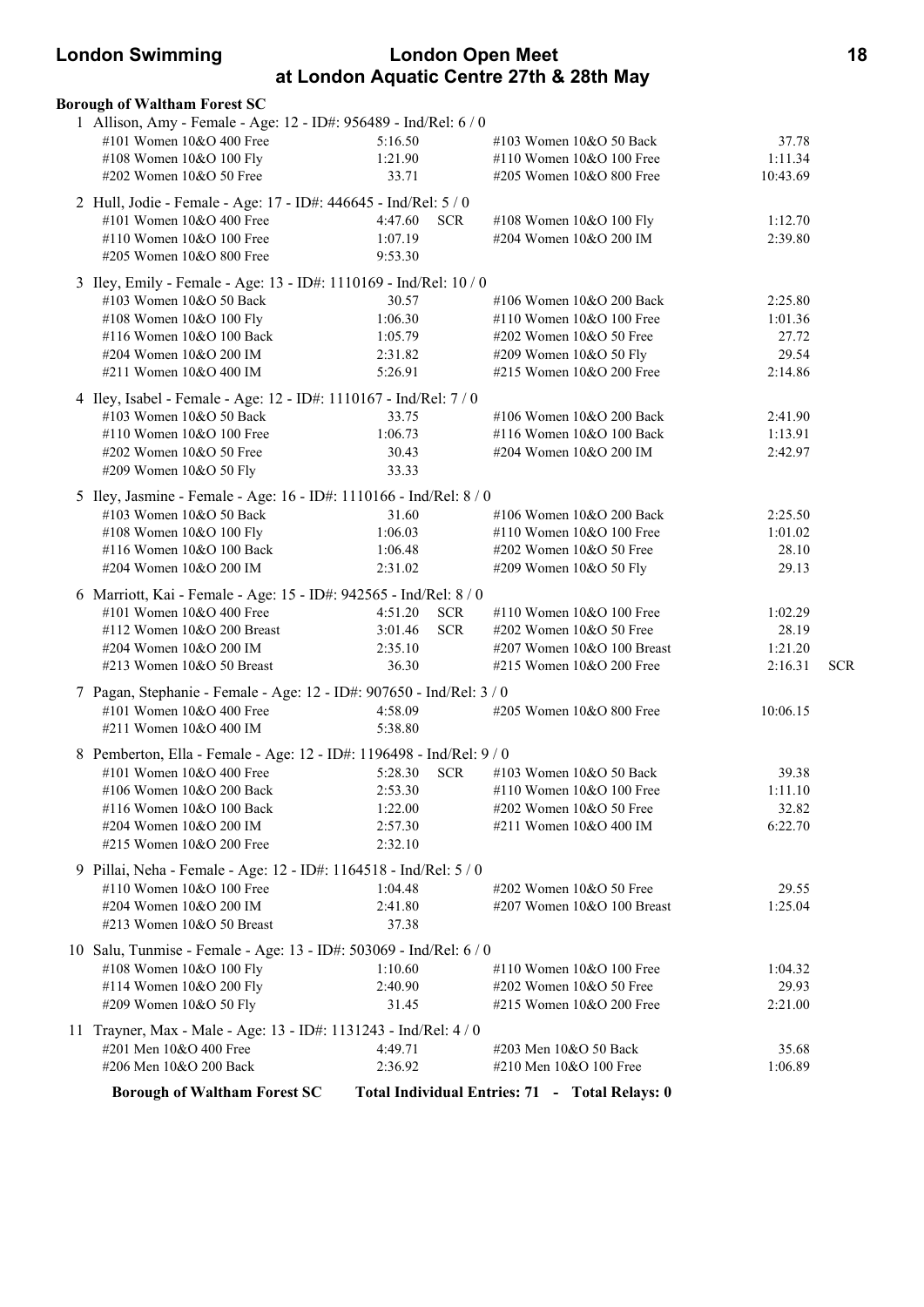# **London Swimming London Open Meet 19 at London Aquatic Centre 27th & 28th May**

| <b>BorRedbridge</b>                                                    |                |            |                                                 |                |            |
|------------------------------------------------------------------------|----------------|------------|-------------------------------------------------|----------------|------------|
| 1 Bryan-Waugh, Brandon - Male - Age: 13 - ID#: 925706 - Ind/Rel: 4 / 0 |                |            |                                                 |                |            |
| #102 Men 10&O 50 Free<br>#113 Men $10&O$ 50 Breast                     | 27.27<br>35.86 |            | #109 Men $10&O 50$ Fly<br>#203 Men 10&O 50 Back | 28.31<br>31.70 |            |
|                                                                        |                |            |                                                 |                |            |
| 2 Carino, Khristine - Female - Age: 14 - ID#: 1262956 - Ind/Rel: 3 / 0 |                |            |                                                 |                |            |
| #101 Women $10&O$ 400 Free                                             | 6:24.90        | <b>SCR</b> | $\#205$ Women 10&O 800 Free                     | 13:36.51       | <b>SCR</b> |
| #211 Women 10&O 400 IM                                                 | 6:28.11        | <b>SCR</b> |                                                 |                |            |
| 3 Holdbrook, Kieran - Male - Age: 18 - ID#: 730080 - Ind/Rel: 3 / 0    |                |            |                                                 |                |            |
| #104 Men 10&O 200 IM                                                   | 2:22.30        |            | #109 Men $10&O$ 50 Fly                          | 30.65          | <b>SCR</b> |
| #111 Men 10&O 400 IM                                                   | 5:11.20        | <b>SCR</b> |                                                 |                |            |
| 4 Magnus, Mia - Female - Age: 11 - ID#: 1289004 - Ind/Rel: 2 / 0       |                |            |                                                 |                |            |
| #101 Women 10&O 400 Free                                               | 5:28.44        |            | #205 Women 10&O 800 Free                        | 13:25.80       |            |
| 5 Nanan, Shareen - Female - Age: 13 - ID#: 1175177 - Ind/Rel: 2 / 0    |                |            |                                                 |                |            |
| #101 Women 10&O 400 Free                                               | 5:36.46 SCR    |            | #205 Women 10&O 800 Free                        | 13:16.11       |            |
| 6 Stanton, Marleigh - Female - Age: 14 - ID#: 982964 - Ind/Rel: 3 / 0  |                |            |                                                 |                |            |
| #101 Women $10&O$ 400 Free                                             | 7:02.64        | <b>SCR</b> | #205 Women $10&O 800$ Free                      | 14:37.71       | <b>SCR</b> |
| #211 Women $10&O$ 400 IM                                               | 6:25.98        | <b>SCR</b> |                                                 |                |            |
| Total Individual Entries: 17 - Total Relays: 0<br><b>BorRedbridge</b>  |                |            |                                                 |                |            |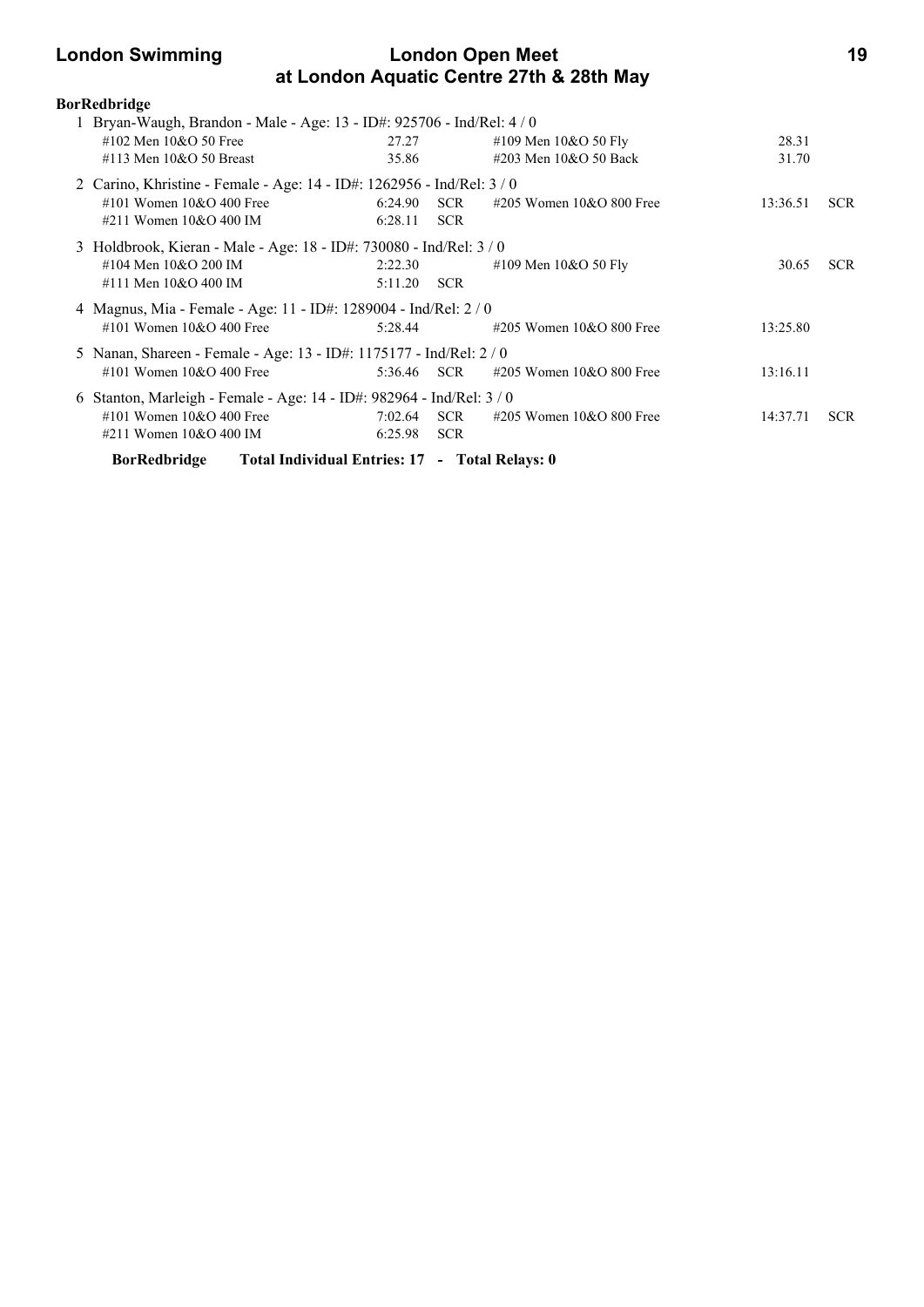# **London Swimming Condon Open Meet 20 at London Aquatic Centre 27th & 28th May**

### **Bourmth Coll**

| 1 Ashford, Claudia - Female - Age: 13 - ID#: 956266 - Ind/Rel: 3 / 0 |         |                               |         |
|----------------------------------------------------------------------|---------|-------------------------------|---------|
| #106 Women 10&O 200 Back                                             | 2:36.28 | $\#112$ Women 10&O 200 Breast | 3:02.78 |
| #116 Women 10&O 100 Back                                             | 1:13.99 |                               |         |

 2 Ashford, Mackenzi - Female - Age: 12 - ID#: 1113123 - Ind/Rel: 1 / 0 #112 Women 10&O 200 Breast 3:11.69

**Bourmth Coll Total Individual Entries: 4 - Total Relays: 0**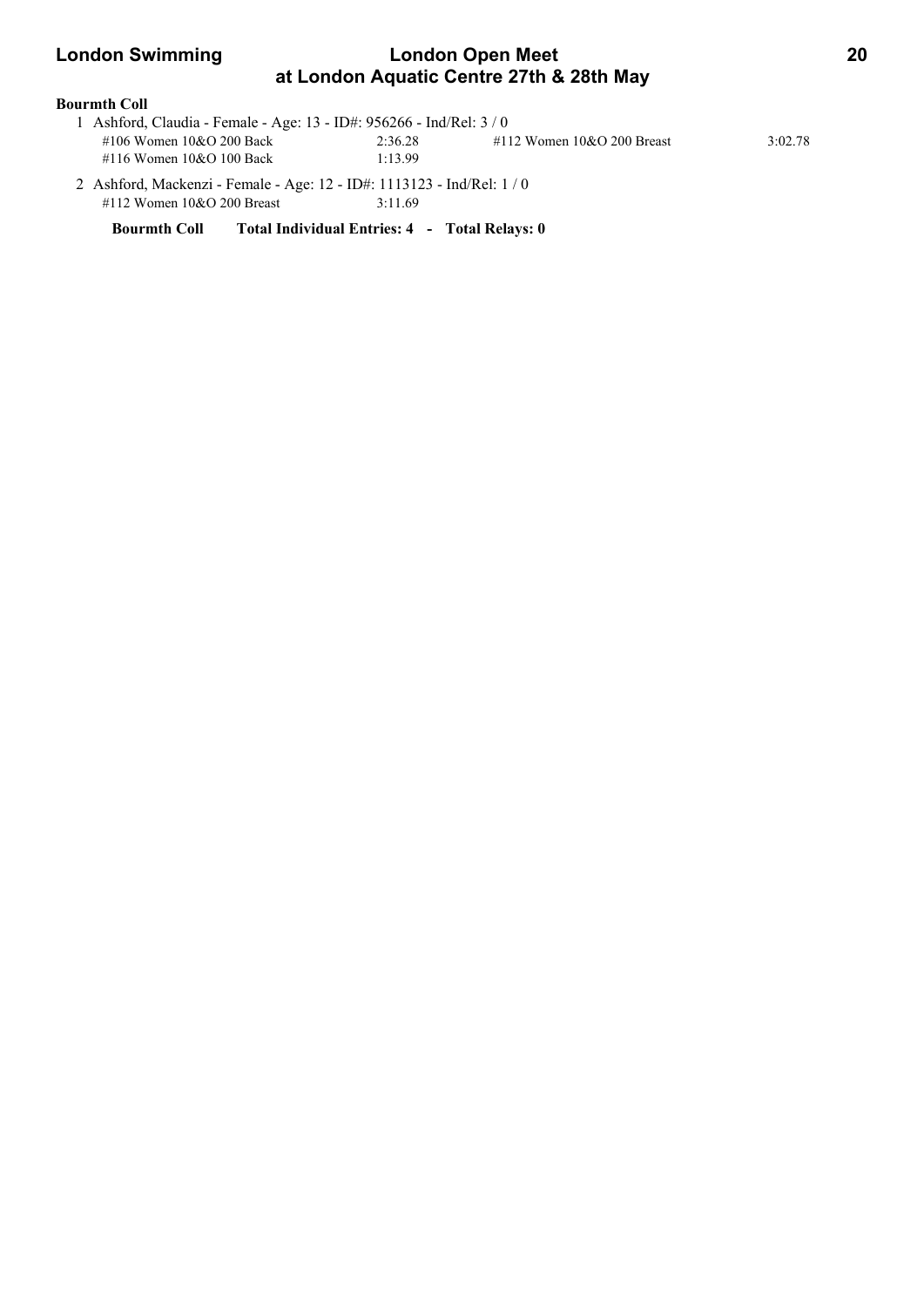# **London Swimming London Open Meet 21 at London Aquatic Centre 27th & 28th May**

| <b>Bracknell</b>                                                      |         |                            |         |
|-----------------------------------------------------------------------|---------|----------------------------|---------|
| 1 Kirkham, Ellie - Female - Age: 16 - ID#: 866387 - Ind/Rel: 3 / 0    |         |                            |         |
| #103 Women 10&O 50 Back                                               | 32.10   | #106 Women $10&O$ 200 Back | 2:24.60 |
| #116 Women 10&O 100 Back                                              | 1:07.60 |                            |         |
| 2 Sekulic, Aleksandar - Male - Age: 16 - ID#: 857471 - Ind/Rel: 4 / 0 |         |                            |         |
| #109 Men 10&O 50 Fly                                                  | 28.74   | #203 Men 10&O 50 Back      | 30.56   |
| #208 Men 10&O 100 Fly                                                 | 1:04.72 | #216 Men 10&O 100 Back     | 1:04.73 |
|                                                                       |         |                            |         |

**Bracknell Total Individual Entries: 7 - Total Relays: 0**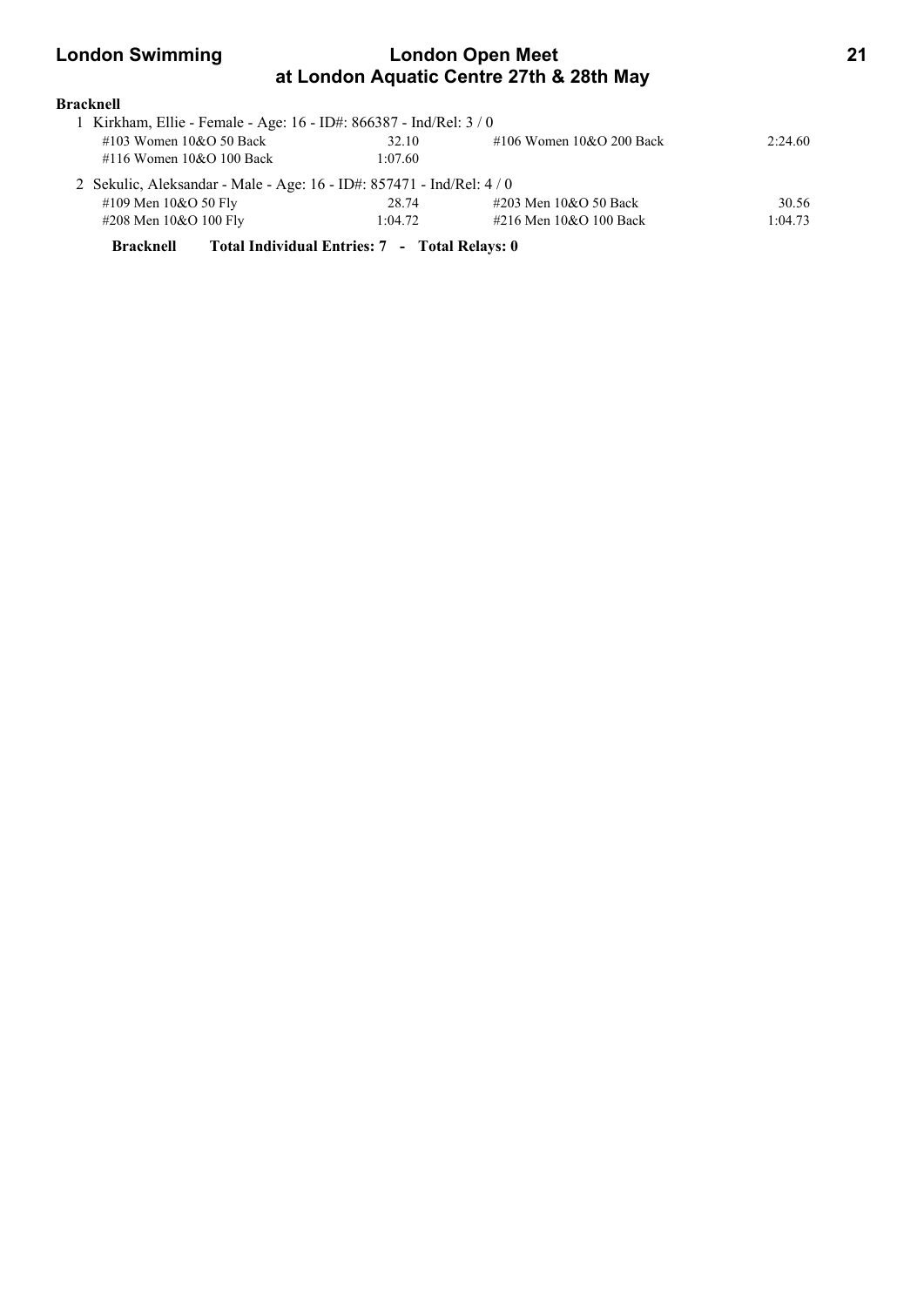# **London Swimming London Open Meet 22 at London Aquatic Centre 27th & 28th May**

# **Braunstone**

| 1 Oxley, Harriet - Female - Age: 12 - ID#: 983492 - Ind/Rel: 2 / 0 |                                                                |                            |         |  |  |  |
|--------------------------------------------------------------------|----------------------------------------------------------------|----------------------------|---------|--|--|--|
| #103 Women 10&O 50 Back                                            | 36.80                                                          | #106 Women $10&O$ 200 Back | 2:42.70 |  |  |  |
|                                                                    | 2 Oxley, Oliver - Male - Age: 11 - ID#: 1205156 - Ind/Rel: 3/0 |                            |         |  |  |  |
| #102 Men $10&O$ 50 Free                                            | 33.80                                                          | #109 Men $10&O 50$ Fly     | 38.60   |  |  |  |
| #113 Men $10&O$ 50 Breast                                          | 44.60                                                          |                            |         |  |  |  |
| <b>Braunstone</b>                                                  | Total Individual Entries: 5 - Total Relays: 0                  |                            |         |  |  |  |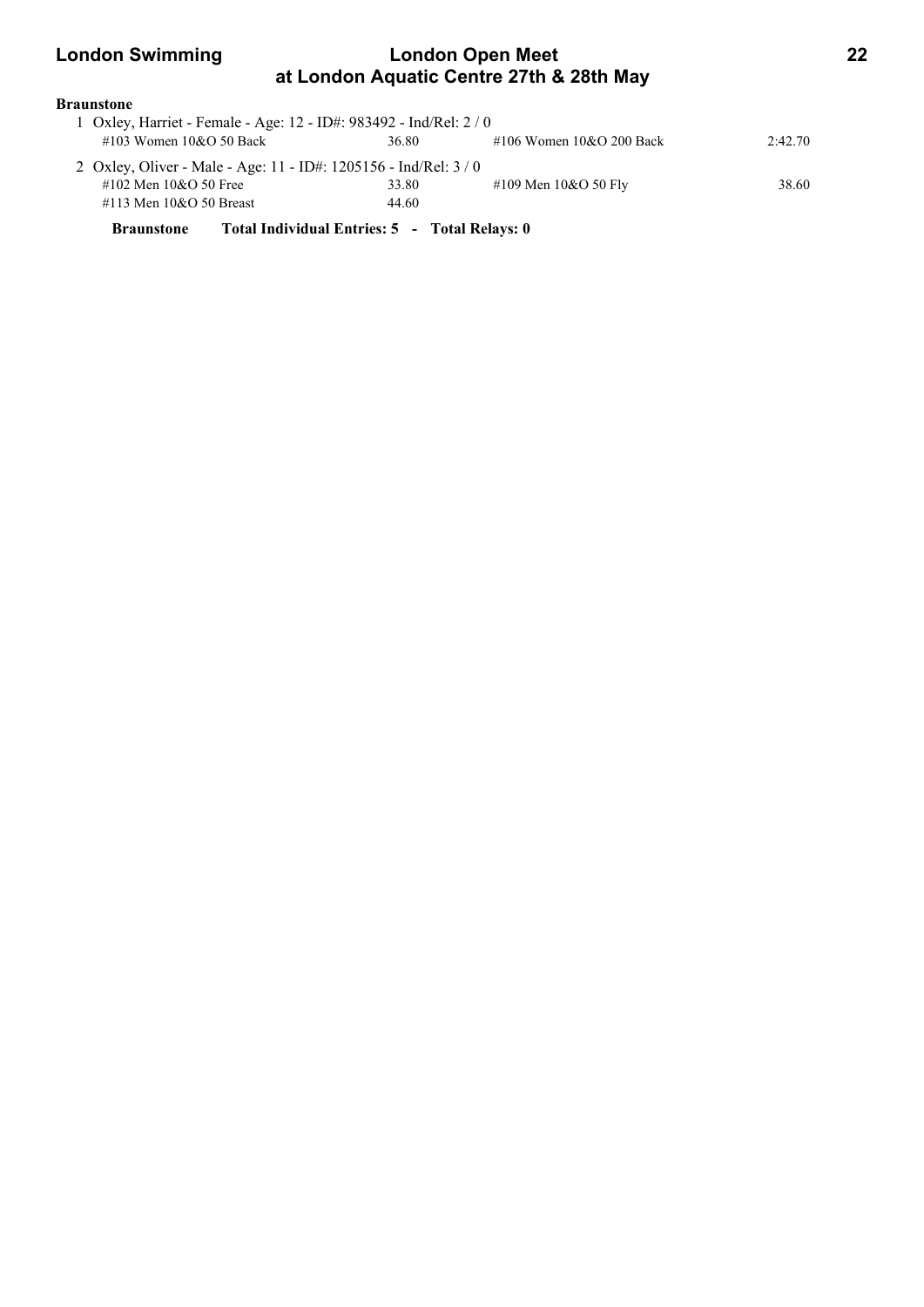# **London Swimming London Open Meet 23 at London Aquatic Centre 27th & 28th May**

| <b>Bromley</b> |                                                                                                                               |                     |                            |                    |            |
|----------------|-------------------------------------------------------------------------------------------------------------------------------|---------------------|----------------------------|--------------------|------------|
|                | 1 Ashworth, Abby - Female - Age: 15 - ID#: 910570 - Ind/Rel: 3 / 0<br>#112 Women 10&O 200 Breast<br>#213 Women 10&O 50 Breast | 2:51.30<br>35.40    | #207 Women 10&O 100 Breast | 1:17.74            |            |
|                | 2 Bello-Mendoza, Benjamin - Male - Age: 15 - ID#: 818820 - Ind/Rel: 4 / 0                                                     |                     |                            |                    |            |
|                | #102 Men 10&O 50 Free                                                                                                         | 26.60               | #107 Men 10&O 100 Breast   | 1:17.10            |            |
|                | #113 Men 10&O 50 Breast                                                                                                       | 34.17               | #210 Men 10&O 100 Free     | 1:00.30            |            |
|                |                                                                                                                               |                     |                            |                    |            |
|                | 3 Billings, Jack - Male - Age: 14 - ID#: 901349 - Ind/Rel: 9 / 0                                                              |                     |                            |                    |            |
|                | #102 Men 10&O 50 Free                                                                                                         | 27.03               | #104 Men 10&O 200 IM       | 2:27.00            |            |
|                | #109 Men 10&O 50 Fly                                                                                                          | 29.42               | #115 Men 10&O 200 Free     | 2:09.33            |            |
|                | #201 Men 10&O 400 Free                                                                                                        | 4:37.33             | #203 Men 10&O 50 Back      | 31.50              |            |
|                | #208 Men 10&O 100 Fly                                                                                                         | 1:05.82             | #210 Men 10&O 100 Free     | 59.24              |            |
|                | #216 Men 10&O 100 Back                                                                                                        | 1:06.10             |                            |                    |            |
|                | 4 Billings, Katie - Female - Age: 12 - ID#: 943812 - Ind/Rel: 8 / 0                                                           |                     |                            |                    |            |
|                | #103 Women 10&O 50 Back                                                                                                       | 39.20               | #108 Women 10&O 100 Fly    | 1:22.35            |            |
|                | #110 Women 10&O 100 Free                                                                                                      | 1:12.34             | #116 Women 10&O 100 Back   | 1:19.90            |            |
|                | #202 Women 10&O 50 Free                                                                                                       | 32.93               | #209 Women 10&O 50 Fly     | 34.99              |            |
|                | #213 Women 10&O 50 Breast                                                                                                     | 44.30               | #215 Women 10&O 200 Free   | 2:38.60            |            |
|                | 5 Brinkley, James - Male - Age: 24 - ID#: 204282 - Ind/Rel: 3 / 0                                                             |                     |                            |                    |            |
|                | #102 Men 10&O 50 Free                                                                                                         | 23.41               | #109 Men 10&O 50 Fly       | 25.31              |            |
|                | #210 Men 10&O 100 Free                                                                                                        | 51.85               |                            |                    |            |
|                |                                                                                                                               |                     |                            |                    |            |
|                | 6 Chou, Nevan - Male - Age: 12 - ID#: 1174684 - Ind/Rel: 4 / 0                                                                |                     |                            |                    |            |
|                | #102 Men 10&O 50 Free                                                                                                         | 33.90<br><b>SCR</b> | #109 Men 10&O 50 Fly       | 37.20              |            |
|                | #203 Men 10&O 50 Back                                                                                                         | 38.86               | #210 Men 10&O 100 Free     | 1:12.56            |            |
|                | 7 Chou, Siobhan - Female - Age: 15 - ID#: 903901 - Ind/Rel: 6 / 0                                                             |                     |                            |                    |            |
|                | #110 Women 10&O 100 Free                                                                                                      | 1:04.40             | #202 Women 10&O 50 Free    | 29.08              |            |
|                | #207 Women 10&O 100 Breast                                                                                                    | 1:24.80             | #209 Women 10&O 50 Fly     | 32.71              |            |
|                | #213 Women 10&O 50 Breast                                                                                                     | 38.10               | #215 Women 10&O 200 Free   | 2:22.10            | <b>SCR</b> |
|                | 8 Coe, Benjamin - Male - Age: 19 - ID#: 490408 - Ind/Rel: 2 / 0                                                               |                     |                            |                    |            |
|                | #102 Men 10&O 50 Free                                                                                                         | 25.79               | #210 Men 10&O 100 Free     | 56.80              |            |
|                |                                                                                                                               |                     |                            |                    |            |
|                | 9 Corver, Alicia - Female - Age: 13 - ID#: 956544 - Ind/Rel: 6 / 0<br>#103 Women 10&O 50 Back                                 | 34.71               | #108 Women 10&O 100 Fly    |                    |            |
|                | #114 Women 10&O 200 Fly                                                                                                       | 2:40.10             | #204 Women 10&O 200 IM     | 1:10.94<br>2:39.69 |            |
|                | #209 Women 10&O 50 Fly                                                                                                        | 31.81               | #211 Women 10&O 400 IM     | 5:39.20            |            |
|                |                                                                                                                               |                     |                            |                    |            |
|                | 10 Dobb, Joseph - Male - Age: 17 - ID#: 743634 - Ind/Rel: 4 / 0                                                               |                     |                            |                    |            |
|                | #102 Men 10&O 50 Free                                                                                                         | 25.43               | #115 Men 10&O 200 Free     | 1:59.60            |            |
|                | #201 Men 10&O 400 Free                                                                                                        | 4:12.48             | #210 Men 10&O 100 Free     | 53.86              |            |
|                | 11 Follis, Elizabeth - Female - Age: 13 - ID#: 956555 - Ind/Rel: 2 / 0                                                        |                     |                            |                    |            |
|                | #103 Women 10&O 50 Back                                                                                                       | 39.00               | #110 Women 10&O 100 Free   | 1:09.30            |            |
|                | 12 Follis, Maddie - Female - Age: 15 - ID#: 956554 - Ind/Rel: 3 / 0                                                           |                     |                            |                    |            |
|                | #103 Women 10&O 50 Back                                                                                                       | 34.94               | #106 Women 10&O 200 Back   | 2:40.80            | <b>SCR</b> |
|                | #110 Women 10&O 100 Free                                                                                                      | 1:03.50             |                            |                    |            |
|                |                                                                                                                               |                     |                            |                    |            |
|                | 13 Gaskell, Jacob - Male - Age: 15 - ID#: 1176183 - Ind/Rel: 3 / 0                                                            |                     |                            |                    |            |
|                | #109 Men 10&O 50 Fly                                                                                                          | 30.38               | #115 Men 10&O 200 Free     | 2:18.80            | <b>SCR</b> |
|                | #210 Men 10&O 100 Free                                                                                                        | 1:02.70             |                            |                    |            |
|                | 14 Jackson, Alexia - Female - Age: 14 - ID#: 956560 - Ind/Rel: 8 / 0                                                          |                     |                            |                    |            |
|                | #103 Women 10&O 50 Back                                                                                                       | 32.70               | #108 Women 10&O 100 Fly    | 1:07.88            |            |
|                | #112 Women 10&O 200 Breast                                                                                                    | 2:55.50             | #116 Women 10&O 100 Back   | 1:09.90            |            |
|                | #202 Women 10&O 50 Free                                                                                                       | 28.69               | #204 Women 10&O 200 IM     | 2:32.84            |            |
|                | #207 Women 10&O 100 Breast                                                                                                    | 1:20.21             | #209 Women 10&O 50 Fly     | 29.38              |            |
|                |                                                                                                                               |                     |                            |                    |            |
|                | 15 Jones, Hope - Female - Age: 15 - ID#: 926344 - Ind/Rel: 1 / 0<br>#202 Women 10&O 50 Free                                   | 31.10<br><b>SCR</b> |                            |                    |            |
|                | 16 Knight, Richard - Male - Age: 22 - ID#: 196221 - Ind/Rel: 1 / 0                                                            |                     |                            |                    |            |
|                | #102 Men 10&O 50 Free                                                                                                         | 24.55               |                            |                    |            |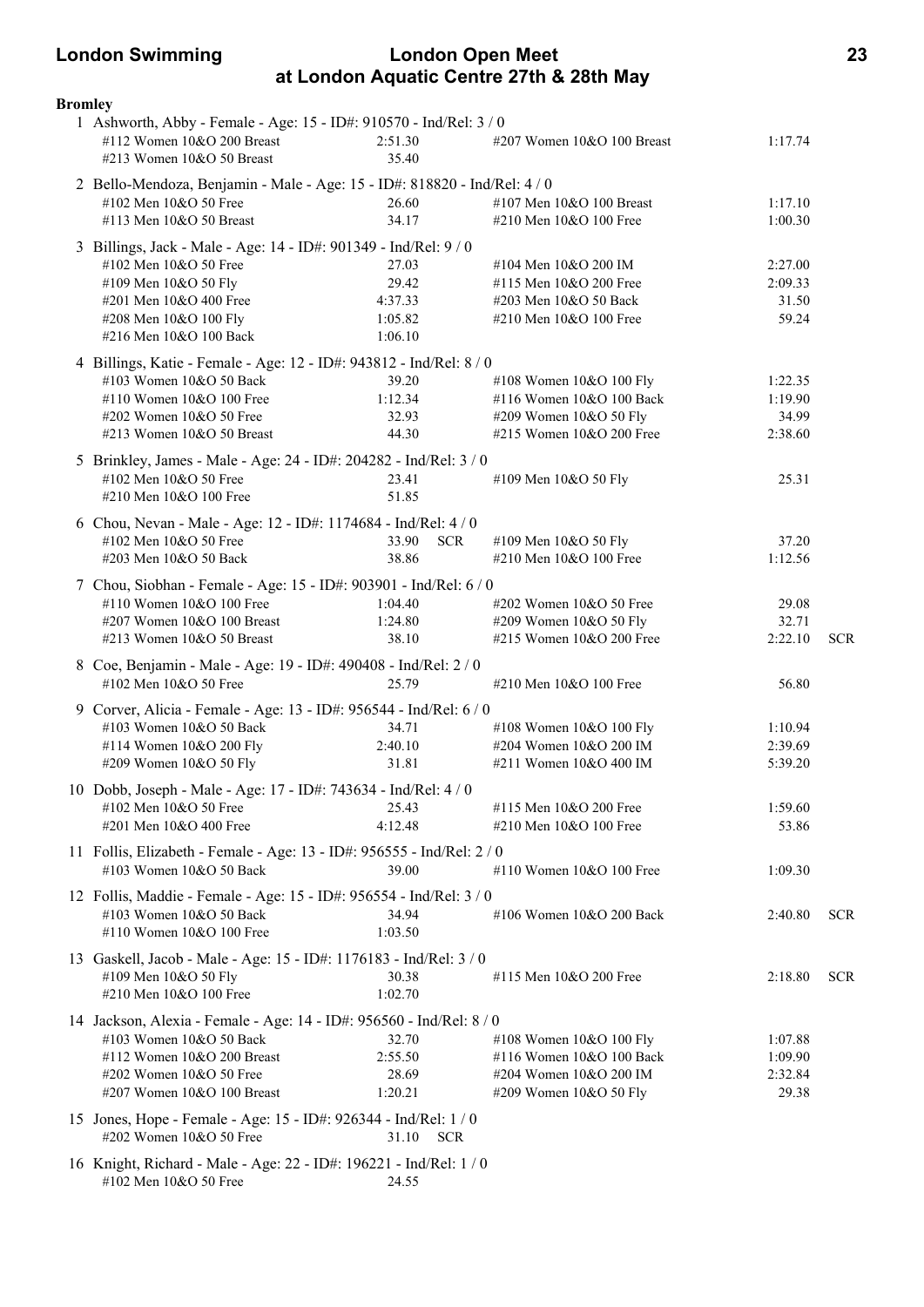# **London Swimming London Open Meet 24 at London Aquatic Centre 27th & 28th May**

| <b>Bromley</b> |                                                                                                      |                    |            |                               |         |            |
|----------------|------------------------------------------------------------------------------------------------------|--------------------|------------|-------------------------------|---------|------------|
|                | 17 Kottas, Ellis - Female - Age: 14 - ID#: 1144134 - Ind/Rel: 4 / 0                                  |                    |            |                               |         |            |
|                | #112 Women 10&O 200 Breast                                                                           | 3:05.70            |            | $\#207$ Women 10&O 100 Breast | 1:24.80 |            |
|                | #209 Women 10&O 50 Fly                                                                               | 34.60              |            | #213 Women 10&O 50 Breast     | 39.80   |            |
|                | 18 Mahendrakumar, Pravin - Male - Age: 14 - ID#: 956579 - Ind/Rel: 5 / 0                             |                    |            |                               |         |            |
|                | #104 Men 10&O 200 IM                                                                                 | 2:33.18            |            | #107 Men 10&O 100 Breast      | 1:14.21 |            |
|                | #109 Men 10&O 50 Fly                                                                                 | 30.23              |            | #113 Men 10&O 50 Breast       | 33.71   |            |
|                | #212 Men 10&O 200 Breast                                                                             | 2:42.47            |            |                               |         |            |
|                | 19 Mason, Alexandra - Female - Age: 17 - ID#: 818832 - Ind/Rel: 3 / 0                                |                    |            |                               |         |            |
|                | #103 Women 10&O 50 Back                                                                              | 34.05              |            | #106 Women 10&O 200 Back      | 2:30.60 |            |
|                | #116 Women 10&O 100 Back                                                                             | 1:10.00            |            |                               |         |            |
|                |                                                                                                      |                    |            |                               |         |            |
|                | 20 Meers, Imogen - Female - Age: 15 - ID#: 897601 - Ind/Rel: 7/0<br>#110 Women 10&O 100 Free         |                    |            |                               |         |            |
|                |                                                                                                      | 58.83              |            | #116 Women 10&O 100 Back      | 1:04.99 |            |
|                | #202 Women 10&O 50 Free                                                                              | 27.31              |            | #204 Women 10&O 200 IM        | 2:24.62 |            |
|                | #207 Women $10&O 100$ Breast<br>#215 Women 10&O 200 Free                                             | 1:18.81<br>2:11.67 |            | $\#213$ Women 10&O 50 Breast  | 35.37   |            |
|                |                                                                                                      |                    |            |                               |         |            |
|                | 21 Meers, Lily - Female - Age: 12 - ID#: 1103424 - Ind/Rel: 4 / 0                                    |                    |            |                               |         |            |
|                | #108 Women 10&O 100 Fly                                                                              | 1:18.72            |            | #114 Women 10&O 200 Fly       | 3:01.79 |            |
|                | #204 Women 10&O 200 IM                                                                               | 3:01.00            | <b>SCR</b> | #209 Women 10&O 50 Fly        | 33.78   |            |
|                | 22 Menteath, Shannon - Female - Age: 13 - ID#: 1245503 - Ind/Rel: 5 / 0                              |                    |            |                               |         |            |
|                | #103 Women 10&O 50 Back                                                                              | 36.97              |            | #108 Women 10&O 100 Fly       | 1:17.39 |            |
|                | #110 Women 10&O 100 Free                                                                             | 1:12.17            |            | #202 Women 10&O 50 Free       | 33.50   | <b>SCR</b> |
|                | #209 Women 10&O 50 Fly                                                                               | 34.38              |            |                               |         |            |
|                |                                                                                                      |                    |            |                               |         |            |
|                | 23 Pickering, Beatrice - Female - Age: 10 - ID#: 1176175 - Ind/Rel: 2 / 0<br>#202 Women 10&O 50 Free | 35.40              | <b>SCR</b> | #209 Women 10&O 50 Fly        | 39.05   |            |
|                |                                                                                                      |                    |            |                               |         |            |
|                | 24 Pickering, Sebastian - Male - Age: 12 - ID#: 947932 - Ind/Rel: 2 / 0                              |                    |            |                               |         |            |
|                | #201 Men 10&O 400 Free                                                                               | 5:18.69            |            | #203 Men 10&O 50 Back         | 36.60   |            |
|                | 25 Powell, Eliza - Female - Age: 13 - ID#: 926347 - Ind/Rel: 3 / 0                                   |                    |            |                               |         |            |
|                | #112 Women 10&O 200 Breast                                                                           | 2:52.42            |            | #207 Women 10&O 100 Breast    | 1:19.01 |            |
|                | #213 Women 10&O 50 Breast                                                                            | 35.92              |            |                               |         |            |
|                | 26 Rogers, Matthew - Male - Age: 17 - ID#: 743615 - Ind/Rel: 4 / 0                                   |                    |            |                               |         |            |
|                | #104 Men 10&O 200 IM                                                                                 | 2:16.20            |            | #107 Men $10&O$ 100 Breast    | 1:05.98 |            |
|                | #111 Men 10&O 400 IM                                                                                 | 4:49.60            |            | #113 Men 10&O 50 Breast       | 30.48   |            |
|                |                                                                                                      |                    |            |                               |         |            |
|                | 27 Saeijs, Lilou - Female - Age: 12 - ID#: 1298471 - Ind/Rel: 7 / 0                                  |                    |            |                               |         |            |
|                | #103 Women 10&O 50 Back                                                                              | 36.64              |            | #116 Women 10&O 100 Back      | 1:20.55 |            |
|                | #202 Women 10&O 50 Free                                                                              | 33.09              |            | #204 Women 10&O 200 IM        | 2:52.90 |            |
|                | #207 Women 10&O 100 Breast                                                                           | 1:29.48            |            | #209 Women 10&O 50 Fly        | 36.01   |            |
|                | #213 Women 10&O 50 Breast                                                                            | 42.20              |            |                               |         |            |
|                | 28 Scholes, Ellen - Female - Age: 20 - ID#: 470021 - Ind/Rel: 5 / 0                                  |                    |            |                               |         |            |
|                | #112 Women 10&O 200 Breast                                                                           | 2:46.60            |            | #207 Women 10&O 100 Breast    | 1:16.60 |            |
|                | #209 Women 10&O 50 Fly                                                                               | 31.11              |            | #211 Women 10&O 400 IM        | 5:16.40 |            |
|                | #213 Women 10&O 50 Breast                                                                            | 34.44              |            |                               |         |            |
|                | 29 Short, Luca - Male - Age: 14 - ID#: 956559 - Ind/Rel: 4 / 0                                       |                    |            |                               |         |            |
|                | #102 Men 10&O 50 Free                                                                                | 30.30              | <b>SCR</b> | #113 Men 10&O 50 Breast       | 38.90   |            |
|                | #201 Men 10&O 400 Free                                                                               | 5:04.20            | <b>SCR</b> | #203 Men 10&O 50 Back         | 36.10   |            |
|                |                                                                                                      |                    |            |                               |         |            |
|                | 30 Smith, Annabel - Female - Age: 14 - ID#: 901342 - Ind/Rel: 9 / 0                                  |                    |            |                               |         |            |
|                | #103 Women 10&O 50 Back                                                                              | 32.99              |            | #106 Women 10&O 200 Back      | 2:33.80 |            |
|                | #108 Women 10&O 100 Fly                                                                              | 1:10.62            |            | #110 Women 10&O 100 Free      | 1:05.30 |            |
|                | #114 Women 10&O 200 Fly                                                                              | 2:35.20            |            | #116 Women 10&O 100 Back      | 1:12.01 |            |
|                | #202 Women 10&O 50 Free                                                                              | 29.62              |            | #209 Women 10&O 50 Fly        | 31.35   |            |
|                | #213 Women 10&O 50 Breast                                                                            | 39.00              |            |                               |         |            |
|                | 31 Stedman, Harvey - Male - Age: 14 - ID#: 850263 - Ind/Rel: 6 / 0                                   |                    |            |                               |         |            |
|                | #102 Men 10&O 50 Free                                                                                | 28.15              |            | #109 Men 10&O 50 Fly          | 31.44   |            |
|                | #113 Men 10&O 50 Breast                                                                              | 36.38              |            | #203 Men 10&O 50 Back         | 34.60   |            |
|                | #208 Men 10&O 100 Fly                                                                                | 1:11.40            |            | #210 Men 10&O 100 Free        | 1:04.30 |            |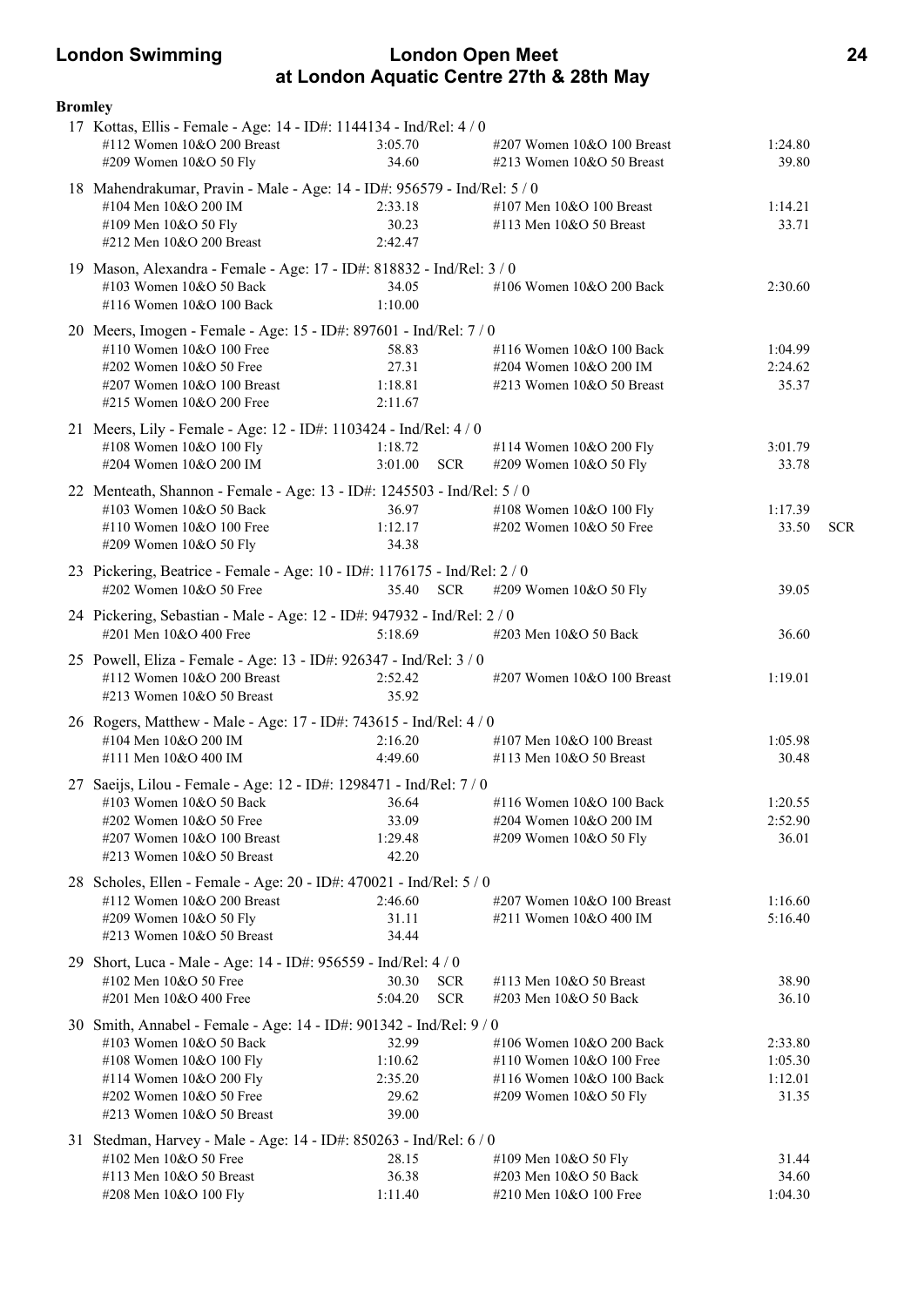# **London Swimming London Open Meet 25 at London Aquatic Centre 27th & 28th May**

| <b>Bromley</b> |                                                                        |         |                                |         |
|----------------|------------------------------------------------------------------------|---------|--------------------------------|---------|
|                | 32 Straupenieks, Rae - Female - Age: 13 - ID#: 910582 - Ind/Rel: 5 / 0 |         |                                |         |
|                | #101 Women $10&O$ 400 Free                                             | 5:20.70 | $\#110$ Women $10\&O$ 100 Free | 1:07.20 |
|                | #202 Women $10&O$ 50 Free                                              | 30.81   | #209 Women 10&O 50 Fly         | 34.16   |
|                | #215 Women $10&O$ 200 Free                                             | 2:24.51 |                                |         |
|                | 33 Tutt, Alessio - Male - Age: 12 - ID#: 1195550 - Ind/Rel: 1 / 0      |         |                                |         |
|                | #115 Men 10&O 200 Free                                                 | 2:35.00 |                                |         |
|                | 34 Van Selm, Emma - Female - Age: 14 - ID#: 956580 - Ind/Rel: 6 / 0    |         |                                |         |
|                | #103 Women $10&O$ 50 Back                                              | 34.40   | #110 Women $10&O$ 100 Free     | 1:01.20 |
|                | #116 Women $10&O$ 100 Back                                             | 1:11.50 | $\#202$ Women 10&O 50 Free     | 27.90   |
|                | #209 Women 10&O 50 Fly                                                 | 31.36   | #215 Women $10&O$ 200 Free     | 2:17.20 |
|                | 35 Van Selm, Tamryn - Female - Age: 13 - ID#: 1114313 - Ind/Rel: 7 / 0 |         |                                |         |
|                | #101 Women $10&O$ 400 Free                                             | 4:48.42 | #106 Women $10&O$ 200 Back     | 2:31.60 |
|                | #108 Women $10&O 100$ Fly                                              | 1:08.13 | #116 Women 10&O 100 Back       | 1:10.83 |
|                | #204 Women 10&O 200 IM                                                 | 2:34.10 | #209 Women $10&O 50$ Fly       | 30.58   |
|                | #215 Women $10&O$ 200 Free                                             | 2:15.68 |                                |         |
|                | 36 Woolley, Thomas - Male - Age: 14 - ID#: 1110551 - Ind/Rel: 6 / 0    |         |                                |         |
|                | #102 Men 10&O 50 Free                                                  | 26.02   | #104 Men 10&O 200 IM           | 2:35.40 |
|                | #113 Men $10&O$ 50 Breast                                              | 35.40   | #203 Men 10&O 50 Back          | 31.40   |
|                | #210 Men 10&O 100 Free                                                 | 57.66   | #216 Men 10&O 100 Back         | 1:08.40 |
|                | <b>Bromley</b> Total Individual Entries: 162 - Total Relays: 0         |         |                                |         |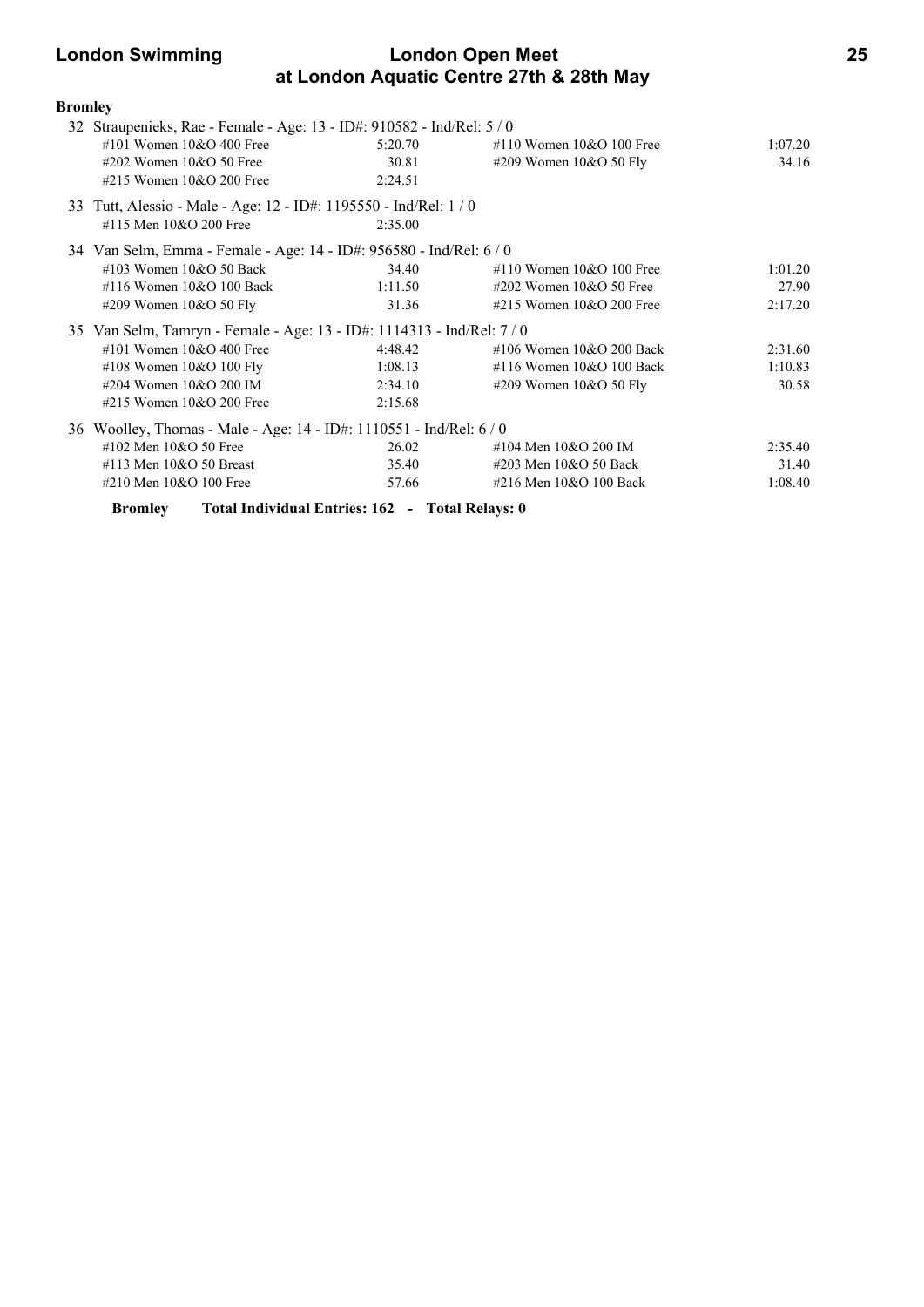# **London Swimming London Open Meet 26 at London Aquatic Centre 27th & 28th May**

| <b>Brompton Swimming Club</b>                                                                                                                                                  |                                                    |                                                                                |                               |            |
|--------------------------------------------------------------------------------------------------------------------------------------------------------------------------------|----------------------------------------------------|--------------------------------------------------------------------------------|-------------------------------|------------|
| 1 Aoun, Christopher - Male - Age: 19 - ID#: 1184029 - Ind/Rel: 1 / 0<br>#109 Men 10&O 50 Fly                                                                                   | 26.19                                              |                                                                                |                               |            |
| 2 Auld, Zoe - Female - Age: 14 - ID#: 982699 - Ind/Rel: 3 / 0<br>#103 Women 10&O 50 Back<br>#116 Women 10&O 100 Back                                                           | 34.30<br>1:11.54                                   | #106 Women 10&O 200 Back                                                       | 2:35.23                       |            |
| 3 Barter, Imogen - Female - Age: 15 - ID#: 915976 - Ind/Rel: 4 / 0<br>#103 Women 10&O 50 Back<br>#202 Women 10&O 50 Free                                                       | 35.40<br>30.45<br><b>SCR</b>                       | #116 Women 10&O 100 Back<br>#209 Women 10&O 50 Fly                             | 1:17.50<br>34.55              | <b>SCR</b> |
| 4 Beaulieu, Zoe - Female - Age: 18 - ID#: 871523 - Ind/Rel: 3 / 0<br>#207 Women 10&O 100 Breast<br>#213 Women 10&O 50 Breast                                                   | 1:13.10<br>33.64                                   | #209 Women 10&O 50 Fly                                                         | 31.00                         |            |
| 5 Capp, Parker - Male - Age: 17 - ID#: 1224373 - Ind/Rel: 4 / 0<br>#102 Men 10&O 50 Free<br>#208 Men 10&O 100 Fly                                                              | 26.95 SCR<br>1:05.50                               | #109 Men 10&O 50 Fly<br>#210 Men 10&O 100 Free                                 | 27.96<br>1:00.00              |            |
| 6 Carroll, Sloane - Female - Age: 17 - ID#: 927150 - Ind/Rel: 2 / 0<br>#207 Women 10&O 100 Breast                                                                              | 1:18.90                                            | #213 Women 10&O 50 Breast                                                      | 36.08                         |            |
| 7 Comerford, Iris - Female - Age: 14 - ID#: 972498 - Ind/Rel: 4 / 0<br>#103 Women 10&O 50 Back<br>#207 Women 10&O 100 Breast                                                   | 33.30<br>1:24.80                                   | #116 Women 10&O 100 Back<br>#213 Women 10&O 50 Breast                          | 1:12.10<br>39.00              |            |
| 8 Durteste, Tristan - Male - Age: 15 - ID#: 1313847 - Ind/Rel: 3 / 0<br>#109 Men 10&O 50 Fly<br>#208 Men 10&O 100 Fly                                                          | 30.49<br>1:09.10                                   | #113 Men 10&O 50 Breast                                                        | 37.82                         | <b>SCR</b> |
| 9 Ellis, Emily - Female - Age: 16 - ID#: 857410 - Ind/Rel: 4 / 0<br>#106 Women 10&O 200 Back<br>#204 Women 10&O 200 IM                                                         | 2:22.00<br>2:31.10                                 | #116 Women 10&O 100 Back<br>#211 Women 10&O 400 IM                             | 1:07.80<br>5:15.30            |            |
| 10 Finn, Gregory - Male - Age: 14 - ID#: 972495 - Ind/Rel: 7 / 0<br>#104 Men 10&O 200 IM<br>#111 Men 10&O 400 IM<br>#208 Men 10&O 100 Fly<br>#216 Men 10&O 100 Back            | 2:34.15<br>5:27.28<br>1:10.07<br>1:10.59           | #107 Men 10&O 100 Breast<br>#206 Men 10&O 200 Back<br>#212 Men 10&O 200 Breast | 1:24.22<br>2:38.10<br>2:58.07 |            |
| 11 Ground, Sophia - Female - Age: 16 - ID#: 828309 - Ind/Rel: 1 / 0<br>#202 Women 10&O 50 Free                                                                                 | 28.05                                              |                                                                                |                               |            |
| 12 Hunter, Abigail - Female - Age: 16 - ID#: 927152 - Ind/Rel: 2 / 0<br>#202 Women 10&O 50 Free                                                                                | 29.29                                              | #209 Women 10&O 50 Fly                                                         | 30.80                         |            |
| 13 Kelly, Alesha - Female - Age: 15 - ID#: 888497 - Ind/Rel: 7 / 0<br>#103 Women 10&O 50 Back<br>#110 Women 10&O 100 Free<br>#202 Women 10&O 50 Free<br>#211 Women 10&O 400 IM | 32.50<br>1:03.03<br>29.70<br><b>SCR</b><br>5:22.90 | #106 Women 10&O 200 Back<br>#116 Women 10&O 100 Back<br>#209 Women 10&O 50 Fly | 2:29.30<br>1:10.90<br>29.77   |            |
| 14 MacLennan, Katya - Female - Age: 14 - ID#: 1232865 - Ind/Rel: 2 / 0<br>#202 Women 10&O 50 Free                                                                              | 32.08<br><b>SCR</b>                                | #209 Women 10&O 50 Fly                                                         | 35.20                         |            |
| 15 Wallrock, Isla - Female - Age: 14 - ID#: 954291 - Ind/Rel: 2 / 0<br>#108 Women 10&O 100 Fly                                                                                 | 1:09.38                                            | #209 Women 10&O 50 Fly                                                         | 30.61                         |            |
| 16 Williams, Spencer - Female - Age: 17 - ID#: 759262 - Ind/Rel: 5 / 0<br>#110 Women 10&O 100 Free<br>#202 Women 10&O 50 Free<br>#209 Women 10&O 50 Fly                        | 59.04<br>27.11<br>28.59                            | #114 Women 10&O 200 Fly<br>#204 Women 10&O 200 IM                              | 2:18.60<br>2:25.00            |            |
| 17 Williams, Taylor - Female - Age: 14 - ID#: 954293 - Ind/Rel: 3 / 0<br>#103 Women 10&O 50 Back<br>#116 Women 10&O 100 Back                                                   | 32.60<br>1:09.60                                   | #106 Women 10&O 200 Back                                                       | 2:30.40                       |            |
| <b>Brompton Swimming Club</b>                                                                                                                                                  |                                                    | Total Individual Entries: 57 - Total Relays: 0                                 |                               |            |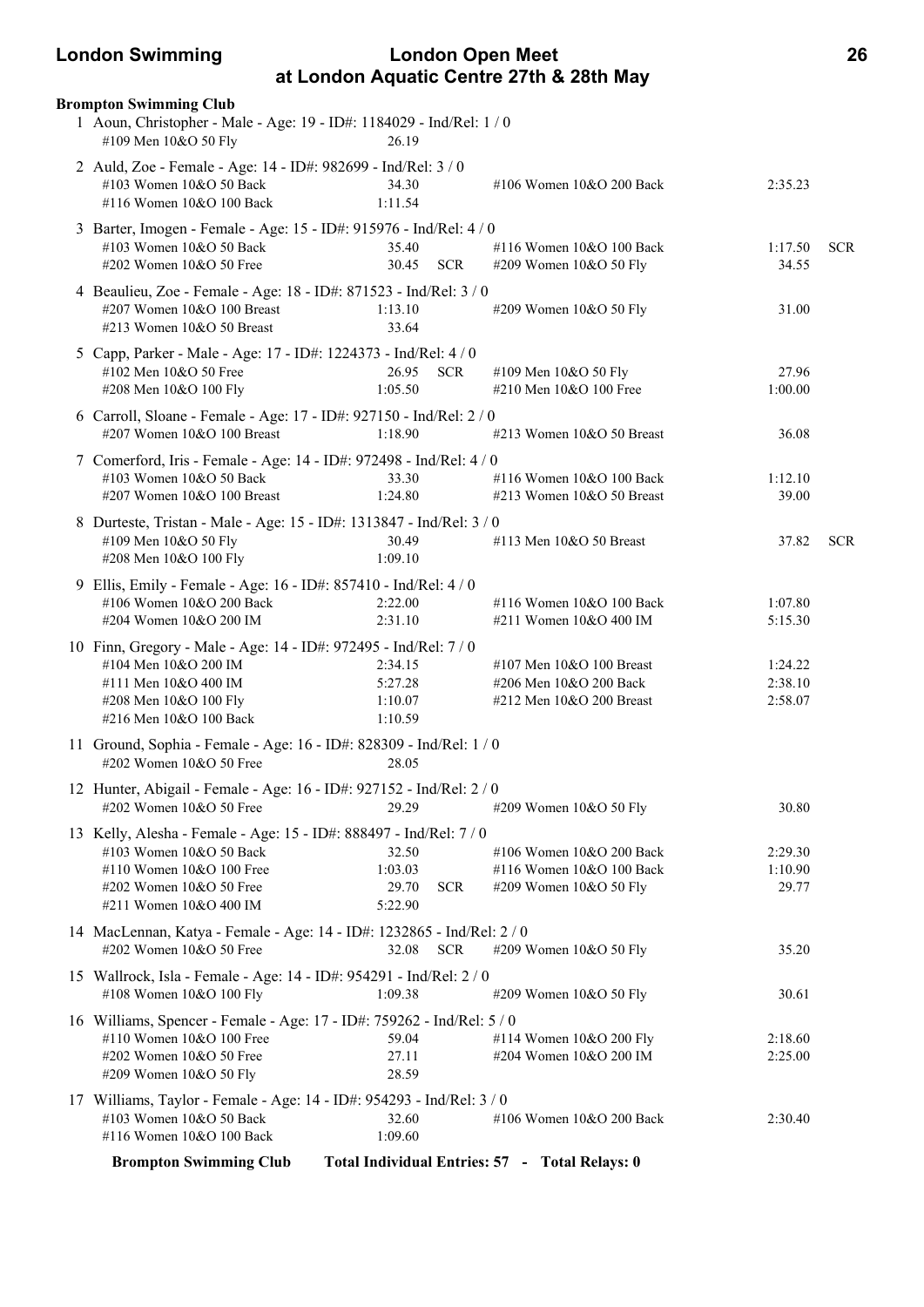# **London Swimming London Open Meet 27 at London Aquatic Centre 27th & 28th May**

| <b>Burnley Bobc</b>                                                   |                                                |            |                              |         |            |
|-----------------------------------------------------------------------|------------------------------------------------|------------|------------------------------|---------|------------|
| 1 Bower, Miranda - Female - Age: 17 - ID#: 394746 - Ind/Rel: 6 / 0    |                                                |            |                              |         |            |
| #103 Women 10&O 50 Back                                               | 32.62                                          |            | #112 Women $10&O$ 200 Breast | 2:37.45 |            |
| #116 Women 10&O 100 Back                                              | 1:10.06                                        |            | #202 Women $10&O$ 50 Free    | 28.31   |            |
| $\#207$ Women 10&O 100 Breast                                         | 1:13.17                                        |            | #213 Women $10&O$ 50 Breast  | 34.38   |            |
| 2 Fox, Alice - Female - Age: 16 - ID#: 866514 - Ind/Rel: 5 / 0        |                                                |            |                              |         |            |
| #101 Women 10&O 400 Free                                              | 4:29.93                                        |            | #110 Women 10&O 100 Free     | 1:00.94 |            |
| #202 Women 10&O 50 Free                                               | 28.84                                          |            | #205 Women 10&O 800 Free     | 9:13.82 |            |
| #215 Women 10&O 200 Free                                              | 2:09.88                                        |            |                              |         |            |
| 3 Lambert, Josh - Male - Age: 18 - ID#: 453543 - Ind/Rel: 6 / 0       |                                                |            |                              |         |            |
| #102 Men 10&O 50 Free                                                 | 26.76                                          | <b>SCR</b> | #104 Men 10&O 200 IM         | 2:17.39 |            |
| #109 Men 10&O 50 Fly                                                  | 27.33                                          |            | #115 Men 10&O 200 Free       | 2:03.90 |            |
| #208 Men 10&O 100 Fly                                                 | 59.03                                          |            | #210 Men 10&O 100 Free       | 57.15   |            |
| 4 Pilkington, Harry J - Male - Age: 17 - ID#: 475879 - Ind/Rel: 9 / 0 |                                                |            |                              |         |            |
| #102 Men 10&O 50 Free                                                 | 25.60                                          |            | #104 Men 10&O 200 IM         | 2:17.33 |            |
| #107 Men $10&O$ 100 Breast                                            | 1:15.10                                        |            | #109 Men 10&O 50 Fly         | 27.09   |            |
| #111 Men 10&O 400 IM                                                  | 4:54.71                                        | <b>SCR</b> | #113 Men 10&O 50 Breast      | 34.46   |            |
| #203 Men 10&O 50 Back                                                 | 32.00                                          |            | #208 Men 10&O 100 Fly        | 1:00.01 |            |
| #210 Men 10&O 100 Free                                                | 55.88                                          |            |                              |         |            |
| 5 Raistrick, Hannah - Female - Age: 15 - ID#: 941684 - Ind/Rel: 6 / 0 |                                                |            |                              |         |            |
| #108 Women 10&O 100 Fly                                               | 1:08.87                                        |            | #110 Women $10&O 100$ Free   | 1:01.40 |            |
| #202 Women 10&O 50 Free                                               | 28.20                                          |            | #204 Women 10&O 200 IM       | 2:37.78 | <b>SCR</b> |
| #209 Women 10&O 50 Fly                                                | 30.16                                          |            | #213 Women 10&O 50 Breast    | 37.47   |            |
| 6 Ravetali, Dakota - Male - Age: 15 - ID#: 1185777 - Ind/Rel: 9 / 0   |                                                |            |                              |         |            |
| #102 Men $10&O$ 50 Free                                               | 27.40                                          |            | #104 Men 10&O 200 IM         | 2:00.00 |            |
| #107 Men 10&O 100 Breast                                              | 1:12.60                                        |            | #109 Men 10&O 50 Fly         | 30.60   |            |
| #113 Men 10&O 50 Breast                                               | 33.64                                          |            | #203 Men 10&O 50 Back        | 34.40   |            |
| #208 Men 10&O 100 Fly                                                 | 1:08.40                                        |            | #210 Men 10&O 100 Free       | 59.73   |            |
| #212 Men 10&O 200 Breast                                              | 2:38.60                                        |            |                              |         |            |
| <b>Burnley Bobc</b>                                                   | Total Individual Entries: 41 - Total Relays: 0 |            |                              |         |            |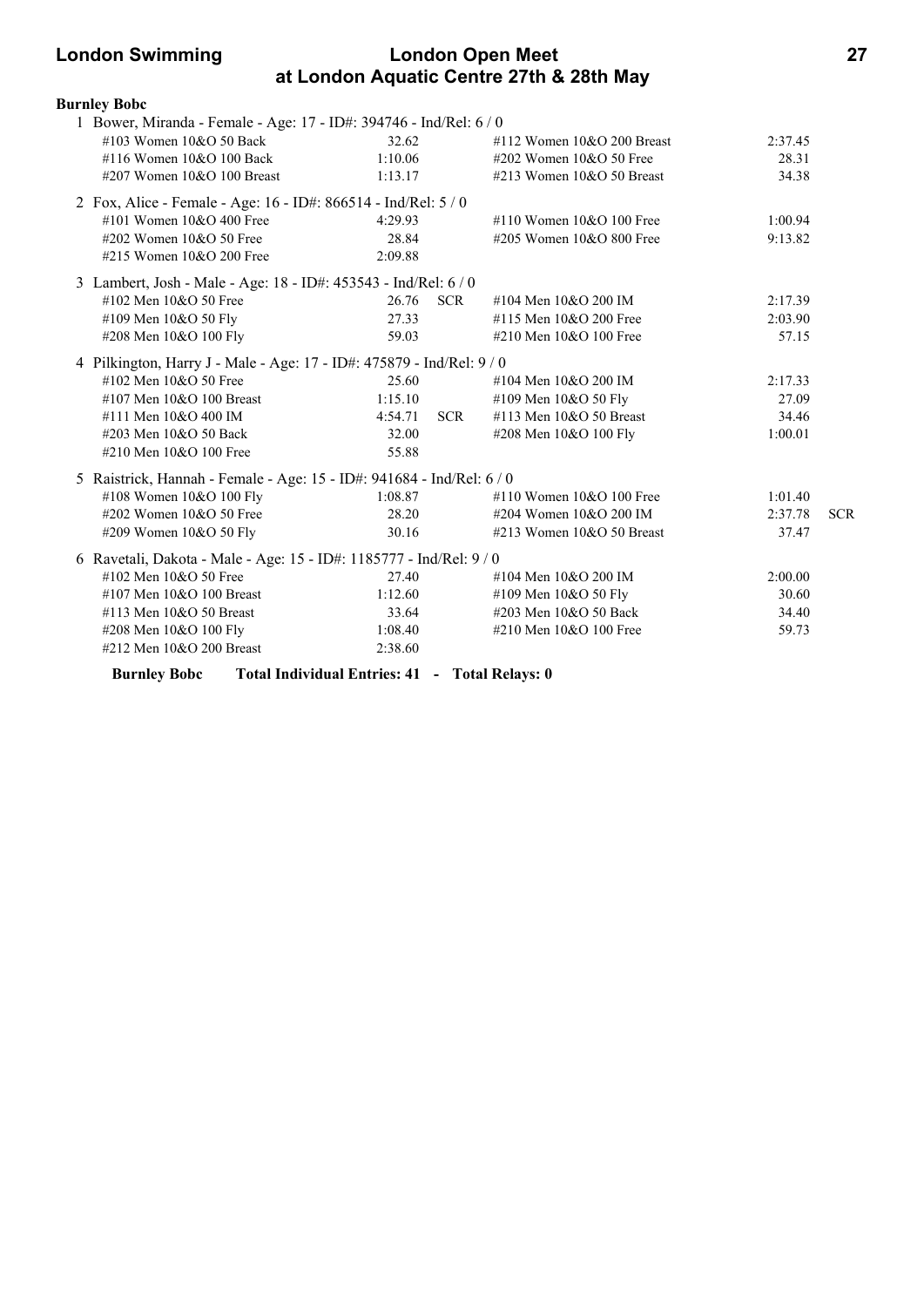| <b>London Swimming</b>                                                        |                       | <b>London Open Meet</b>                  |          | 28         |
|-------------------------------------------------------------------------------|-----------------------|------------------------------------------|----------|------------|
|                                                                               |                       | at London Aquatic Centre 27th & 28th May |          |            |
| <b>Camden Swiss Cottage Swimming-LD</b>                                       |                       |                                          |          |            |
| 1 Abbas, Sharlize B - Female - Age: 13 - ID#: 971038 - Ind/Rel: 4 / 0         |                       |                                          |          |            |
| #108 Women 10&O 100 Fly                                                       | 1:17.80               | #110 Women 10&O 100 Free                 | 1:09.10  |            |
| #114 Women 10&O 200 Fly                                                       | 2:49.70               | #209 Women 10&O 50 Fly                   | 34.20    |            |
| 2 Anderson, Sissel - Female - Age: 18 - ID#: 753330 - Ind/Rel: 5 / 0          |                       |                                          |          |            |
| #101 Women 10&O 400 Free                                                      | <b>SCR</b><br>4:45.10 | #106 Women 10&O 200 Back                 | 2:33.20  |            |
| #110 Women 10&O 100 Free                                                      | 1:03.60               | #116 Women 10&O 100 Back                 | 1:12.40  |            |
| #215 Women 10&O 200 Free                                                      | 2:15.50               |                                          |          |            |
| 3 Barnett, Ennis - Male - Age: 16 - ID#: 943922 - Ind/Rel: 8 / 0              |                       |                                          |          |            |
| #104 Men 10&O 200 IM                                                          | 2:30.90               | #105 Boys 10&O 1500 Free                 | 19:05.18 | <b>SCR</b> |
| #111 Men 10&O 400 IM                                                          | 5:20.30               | #115 Men 10&O 200 Free                   | 2:13.40  |            |
| #201 Men 10&O 400 Free                                                        | 4:43.60               | <b>SCR</b><br>#206 Men 10&O 200 Back     | 2:29.30  |            |
| #210 Men 10&O 100 Free                                                        | 1:02.00               | #216 Men 10&O 100 Back                   | 1:08.70  |            |
| 4 Bellass, Connie - Female - Age: 14 - ID#: 942253 - Ind/Rel: 5 / 0           |                       |                                          |          |            |
| #202 Women 10&O 50 Free                                                       | 30.64                 | #204 Women 10&O 200 IM                   | 2:46.10  |            |
| #207 Women 10&O 100 Breast                                                    | 1:23.94               | #209 Women 10&O 50 Fly                   | 34.18    |            |
| #213 Women 10&O 50 Breast                                                     | 38.52                 |                                          |          |            |
| 5 Biss, Brandon - Male - Age: 12 - ID#: 1214262 - Ind/Rel: 8 / 0              |                       |                                          |          |            |
| #104 Men 10&O 200 IM                                                          | 2:47.80               | #109 Men 10&O 50 Fly                     | 37.20    |            |
| #115 Men 10&O 200 Free                                                        | 2:32.00               | #203 Men 10&O 50 Back                    | 35.55    |            |
| #206 Men 10&O 200 Back                                                        | 2:32.70               | #210 Men 10&O 100 Free                   | 1:10.70  |            |
| #212 Men 10&O 200 Breast                                                      | 3:17.90<br>SCR        | #216 Men 10&O 100 Back                   | 1:14.10  |            |
| 6 Biss, Yasmin - Female - Age: 14 - ID#: 1143290 - Ind/Rel: 3 / 0             |                       |                                          |          |            |
| #103 Women 10&O 50 Back                                                       | 33.85                 | #106 Women 10&O 200 Back                 | 2:39.08  |            |
| #116 Women 10&O 100 Back                                                      | 1:12.90               |                                          |          |            |
| 7 Borisov, Alex - Male - Age: 16 - ID#: 844813 - Ind/Rel: 4 / 0               |                       |                                          |          |            |
| #104 Men 10&O 200 IM                                                          | 2:15.50               | #107 Men 10&O 100 Breast                 | 1:08.70  |            |
| #113 Men 10&O 50 Breast                                                       | 32.17                 | #212 Men 10&O 200 Breast                 | 2:29.10  |            |
| 8 Brantley, Graham E - Male - Age: 17 - ID#: 924813 - Ind/Rel: 4 / 0          |                       |                                          |          |            |
| #102 Men 10&O 50 Free                                                         | 26.20                 | #104 Men 10&O 200 IM                     | 2:18.90  |            |
| #115 Men 10&O 200 Free                                                        | 2:04.20               | #210 Men 10&O 100 Free                   | 56.50    |            |
| 9 Brantley, Lauren - Female - Age: 15 - ID#: 940735 - Ind/Rel: 3 / 0          |                       |                                          |          |            |
| #108 Women 10&O 100 Fly                                                       | 1:05.50               | #114 Women 10&O 200 Fly                  | 2:25.60  |            |
| #209 Women 10&O 50 Fly                                                        | 30.05                 |                                          |          |            |
|                                                                               |                       |                                          |          |            |
| 10 Bureau, Scarlet - Female - Age: 13 - ID#: 1185877 - Ind/Rel: 1 / 0         |                       |                                          |          |            |
| #202 Women 10&O 50 Free                                                       | 33.60<br><b>SCR</b>   |                                          |          |            |
| 11 Butler Brown, Clementine - Female - Age: 15 - ID#: 924810 - Ind/Rel: 3 / 0 |                       |                                          |          |            |
| #103 Women 10&O 50 Back                                                       | 33.00                 | #106 Women 10&O 200 Back                 | 2:32.40  |            |
| #116 Women 10&O 100 Back                                                      | 1:11.20               |                                          |          |            |
| 12 Castronovo, Amir - Male - Age: 14 - ID#: 1101751 - Ind/Rel: 4 / 0          |                       |                                          |          |            |
| #104 Men 10&O 200 IM                                                          | 2:33.14               | #107 Men $10&O$ 100 Breast               | 1:14.30  |            |
| #113 Men $10&O$ 50 Breast                                                     | 33.72                 | #212 Men 10&O 200 Breast                 | 2:38.61  |            |
| 13 Dill, Ally - Female - Age: 15 - ID#: 897875 - Ind/Rel: 6 / 0               |                       |                                          |          |            |
| #108 Women 10&O 100 Fly                                                       | 1:08.76               | #110 Women 10&O 100 Free                 | 1:03.71  |            |
| #114 Women 10&O 200 Fly                                                       | 2:34.60               | #202 Women 10&O 50 Free                  | 30.01    | <b>SCR</b> |
| #209 Women 10&O 50 Fly                                                        | 32.00                 | #215 Women 10&O 200 Free                 | 2:19.70  | <b>SCR</b> |
| 14 Dill, Drew - Female - Age: 15 - ID#: 897874 - Ind/Rel: 4 / 0               |                       |                                          |          |            |
| #101 Women 10&O 400 Free                                                      | <b>SCR</b><br>4:53.60 | #108 Women 10&O 100 Fly                  | 1:08.62  |            |
| #114 Women 10&O 200 Fly                                                       | 2:32.50               | #215 Women 10&O 200 Free                 | 2:17.30  | <b>SCR</b> |
| 15 Fitzpatrick-Suen, Mika - Male - Age: 16 - ID#: 894119 - Ind/Rel: 3 / 0     |                       |                                          |          |            |
| #102 Men 10&O 50 Free                                                         | 27.10                 | #115 Men 10&O 200 Free                   | 2:06.80  |            |
| #210 Men 10&O 100 Free                                                        | 58.90                 |                                          |          |            |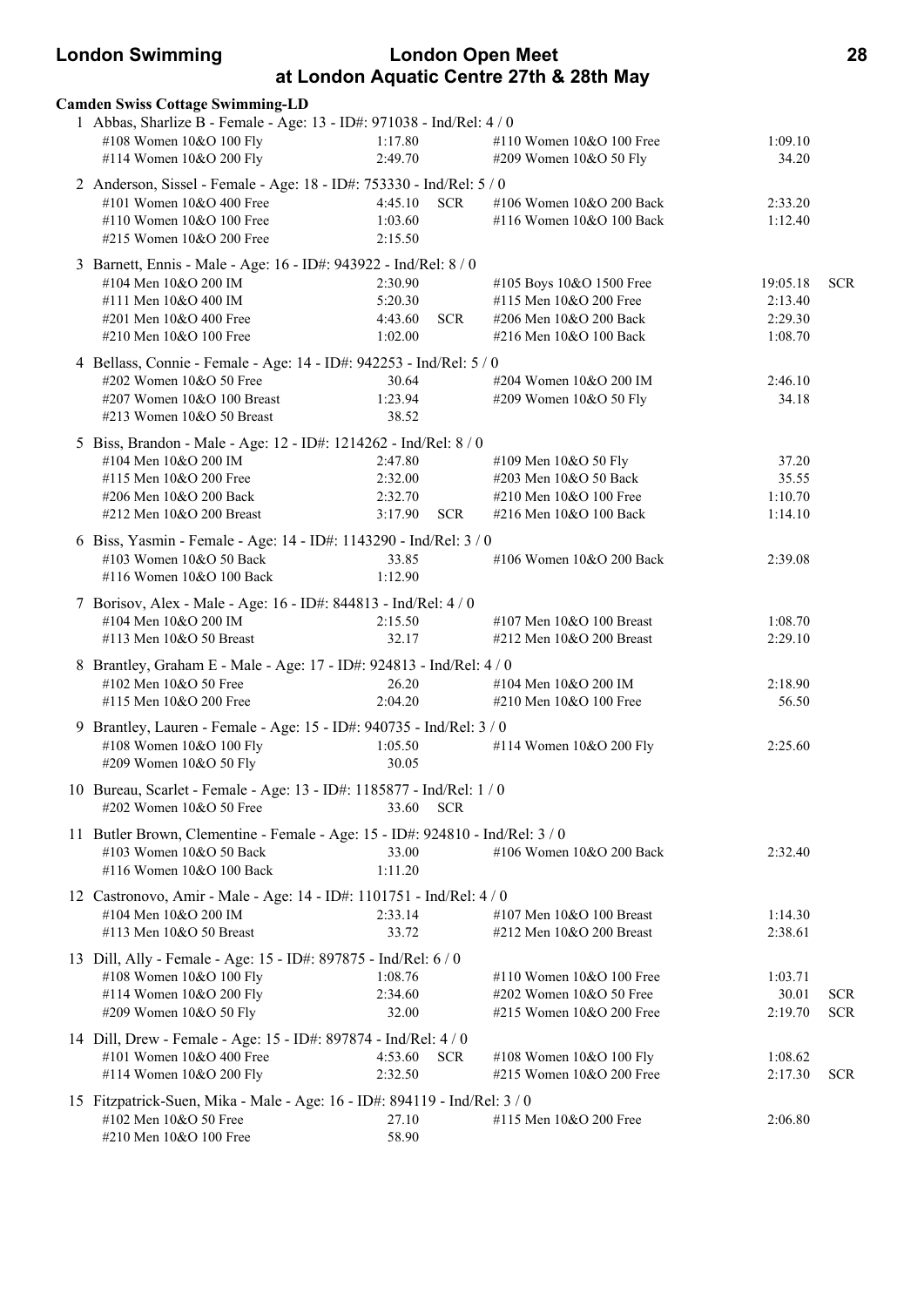# **London Swimming London Open Meet 29 at London Aquatic Centre 27th & 28th May**

| <b>Camden Swiss Cottage Swimming-LD</b><br>16 Fraser-Allen, Charlie - Male - Age: 17 - ID#: 765482 - Ind/Rel: 3 / 0 |                    |            |                                                    |                    |            |
|---------------------------------------------------------------------------------------------------------------------|--------------------|------------|----------------------------------------------------|--------------------|------------|
| #104 Men 10&O 200 IM<br>#115 Men 10&O 200 Free                                                                      | 2:20.10<br>2:03.25 |            | #105 Boys 10&O 1500 Free                           | 17:15.00           |            |
| 17 Giovannoni, Gabriele - Male - Age: 13 - ID#: 1166293 - Ind/Rel: 5 / 0                                            |                    |            |                                                    |                    |            |
| #201 Men 10&O 400 Free                                                                                              | 4:46.00            |            | #203 Men 10&O 50 Back                              | 34.80              |            |
| #206 Men 10&O 200 Back                                                                                              | 2:38.60            |            | #210 Men 10&O 100 Free                             | 1:05.00            |            |
| #216 Men 10&O 100 Back                                                                                              | 1:14.30            |            |                                                    |                    |            |
| 18 Halsted, Olivia - Female - Age: 18 - ID#: 729188 - Ind/Rel: 5 / 0                                                |                    |            |                                                    |                    |            |
| #101 Women 10&O 400 Free                                                                                            | 4:44.80            |            | #204 Women 10&O 200 IM                             | 2:41.76            |            |
| #205 Women 10&O 800 Free<br>#215 Women 10&O 200 Free                                                                | 9:43.90<br>2:14.60 |            | #207 Women 10&O 100 Breast                         | 1:24.60            |            |
|                                                                                                                     |                    |            |                                                    |                    |            |
| 19 Huang, Maxine Y - Female - Age: 14 - ID#: 1143279 - Ind/Rel: 6 / 0<br>#101 Women 10&O 400 Free                   | 4:57.70            |            | #108 Women 10&O 100 Fly                            | 1:14.66            |            |
| #204 Women 10&O 200 IM                                                                                              | 2:41.77            |            | #205 Women 10&O 800 Free                           | 10:08.40           |            |
| #209 Women 10&O 50 Fly                                                                                              | 33.83              |            | #215 Women 10&O 200 Free                           | 2:22.64            |            |
| 20 Kaczmarczyk, Natalia - Female - Age: 17 - ID#: 834861 - Ind/Rel: 2 / 0                                           |                    |            |                                                    |                    |            |
| #110 Women 10&O 100 Free                                                                                            | 59.30              |            | #202 Women 10&O 50 Free                            | 27.60              |            |
|                                                                                                                     |                    |            |                                                    |                    |            |
| 21 Kyril, Haziq - Male - Age: 11 - ID#: 1277436 - Ind/Rel: 5 / 0<br>#104 Men 10&O 200 IM                            | 3:13.10            | <b>SCR</b> | #109 Men 10&O 50 Fly                               | 39.30              |            |
| #115 Men 10&O 200 Free                                                                                              | 2:44.80            | <b>SCR</b> | #201 Men 10&O 400 Free                             | 5:37.80            |            |
| #210 Men 10&O 100 Free                                                                                              | 1:15.50            |            |                                                    |                    |            |
| 22 Larson, Ally D - Female - Age: 17 - ID#: 911659 - Ind/Rel: 5 / 0                                                 |                    |            |                                                    |                    |            |
| #108 Women 10&O 100 Fly                                                                                             | 1:05.10            |            | #110 Women 10&O 100 Free                           | 59.64              |            |
| #202 Women 10&O 50 Free                                                                                             | 28.03              |            | #204 Women 10&O 200 IM                             | 2:23.50            |            |
| #209 Women 10&O 50 Fly                                                                                              | 29.57              |            |                                                    |                    |            |
| 23 Liddell, Maddy - Female - Age: 11 - ID#: 1271101 - Ind/Rel: 6 / 0                                                |                    |            |                                                    |                    |            |
| #103 Women 10&O 50 Back                                                                                             | 39.00              |            | #116 Women 10&O 100 Back                           | 1:25.00            | <b>SCR</b> |
| #202 Women 10&O 50 Free                                                                                             | 34.80              |            | #207 Women 10&O 100 Breast                         | 1:36.50            |            |
| #209 Women 10&O 50 Fly                                                                                              | 38.80              |            | #213 Women 10&O 50 Breast                          | 44.80              |            |
| 24 Lustig, Nathalie - Female - Age: 14 - ID#: 1152527 - Ind/Rel: 2 / 0                                              |                    |            |                                                    |                    |            |
| #209 Women 10&O 50 Fly                                                                                              | 32.43              |            | #213 Women $10&O$ 50 Breast                        | 39.70              |            |
| 25 Markantonis, Celine - Female - Age: 16 - ID#: 822417 - Ind/Rel: 5 / 0                                            |                    |            |                                                    |                    |            |
| #101 Women $10&O$ 400 Free                                                                                          | 5:04.20            | <b>SCR</b> | #103 Women 10&O 50 Back                            | 34.60              |            |
| #106 Women 10&O 200 Back                                                                                            | 2:34.90            |            | #110 Women 10&O 100 Free                           | 1:06.70            |            |
| #116 Women 10&O 100 Back                                                                                            | 1:12.50            |            |                                                    |                    |            |
| 26 Markov, Danny - Male - Age: 14 - ID#: 1101750 - Ind/Rel: 4 / 0                                                   |                    |            |                                                    |                    |            |
| #102 Men 10&O 50 Free                                                                                               | 28.90              |            | #109 Men 10&O 50 Fly                               | 32.00              |            |
| #203 Men 10&O 50 Back                                                                                               | 35.60              |            | #210 Men 10&O 100 Free                             | 1:03.62            |            |
| 27 Markov, Nik - Male - Age: 11 - ID#: 1272841 - Ind/Rel: 6 / 0                                                     |                    |            |                                                    |                    |            |
| #102 Men 10&O 50 Free                                                                                               | 33.30              |            | #109 Men 10&O 50 Fly                               | 40.70              | <b>SCR</b> |
| #115 Men 10&O 200 Free<br>#210 Men 10&O 100 Free                                                                    | 2:38.70<br>1:11.90 |            | #201 Men 10&O 400 Free<br>#216 Men 10&O 100 Back   | 5:40.30<br>1:28.20 |            |
|                                                                                                                     |                    |            |                                                    |                    |            |
| 28 McEver, Ella - Female - Age: 12 - ID#: 1178675 - Ind/Rel: 1 / 0<br>#112 Women 10&O 200 Breast                    | 2:51.44            |            |                                                    |                    |            |
|                                                                                                                     |                    |            |                                                    |                    |            |
| 29 McGrath, Edie - Female - Age: 12 - ID#: 1220809 - Ind/Rel: 1 / 0                                                 |                    |            |                                                    |                    |            |
| $\#202$ Women $10&O$ 50 Free                                                                                        | 33.90              |            |                                                    |                    |            |
| 30 Murphy, Julia - Female - Age: 14 - ID#: 1165667 - Ind/Rel: 9 / 0                                                 |                    |            |                                                    |                    |            |
| #103 Women 10&O 50 Back                                                                                             | 32.00              |            | #110 Women $10&O 100$ Free                         | 1:01.85            |            |
| #112 Women 10&O 200 Breast<br>#202 Women 10&O 50 Free                                                               | 2:51.70<br>28.38   |            | #116 Women 10&O 100 Back<br>#204 Women 10&O 200 IM | 1:10.10<br>2:32.80 |            |
| #207 Women 10&O 100 Breast                                                                                          | 1:18.74            |            | #209 Women 10&O 50 Fly                             | 30.37              |            |
| #213 Women 10&O 50 Breast                                                                                           | 36.50              |            |                                                    |                    |            |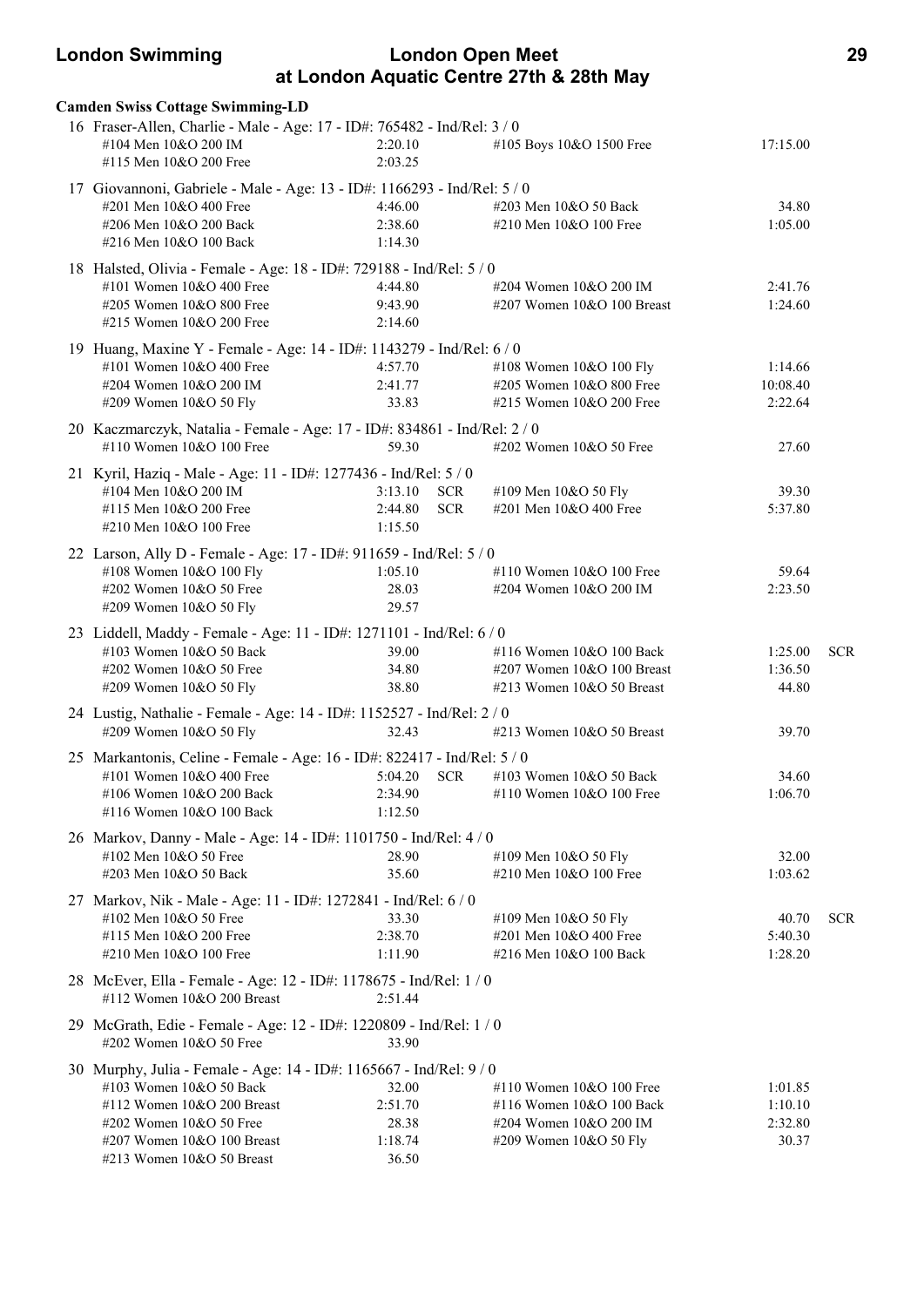# **London Swimming London Open Meet 30 at London Aquatic Centre 27th & 28th May**

| <b>Camden Swiss Cottage Swimming-LD</b>                                                                                                                                               |                                        |                                        |                                                                                                                    |                                        |            |
|---------------------------------------------------------------------------------------------------------------------------------------------------------------------------------------|----------------------------------------|----------------------------------------|--------------------------------------------------------------------------------------------------------------------|----------------------------------------|------------|
| 31 Mykhalus, Marco M - Male - Age: 12 - ID#: 1347597 - Ind/Rel: 2 / 0<br>#102 Men 10&O 50 Free                                                                                        | 34.30                                  | <b>SCR</b>                             | #115 Men 10&O 200 Free                                                                                             | 2:40.50                                | <b>SCR</b> |
| 32 Pama, Alex - Male - Age: 13 - ID#: 1210584 - Ind/Rel: 3 / 0<br>#203 Men 10&O 50 Back<br>#216 Men 10&O 100 Back                                                                     | 33.20<br>1:13.20                       |                                        | #210 Men $10&O$ 100 Free                                                                                           | 1:04.10                                |            |
| 33 Pears, Jason C - Male - Age: 17 - ID#: 1324918 - Ind/Rel: 3 / 0<br>#102 Men 10&O 50 Free<br>#115 Men 10&O 200 Free                                                                 | 26.41<br>2:13.50                       | <b>SCR</b>                             | #109 Men 10&O 50 Fly                                                                                               | 29.80                                  | <b>SCR</b> |
| 34 Pelling, Emilie - Female - Age: 14 - ID#: 1121096 - Ind/Rel: 1 / 0<br>#209 Women 10&O 50 Fly                                                                                       | 35.66                                  |                                        |                                                                                                                    |                                        |            |
| 35 Podurgiel, Ella - Female - Age: 12 - ID#: 1101742 - Ind/Rel: 8 / 0<br>#103 Women 10&O 50 Back<br>#112 Women 10&O 200 Breast<br>#204 Women 10&O 200 IM<br>#213 Women 10&O 50 Breast | 40.50<br>3:10.90<br>2:55.20<br>42.40   | <b>SCR</b>                             | #110 Women 10&O 100 Free<br>$\#202$ Women $10&O$ 50 Free<br>#207 Women 10&O 100 Breast<br>#215 Women 10&O 200 Free | 1:13.80<br>34.10<br>1:30.90<br>2:41.60 |            |
| 36 Puszet, Bryce A - Male - Age: 18 - ID#: 728186 - Ind/Rel: 4 / 0<br>#203 Men 10&O 50 Back<br>#208 Men 10&O 100 Fly                                                                  | 28.32<br>1:03.10                       |                                        | #206 Men 10&O 200 Back<br>#216 Men 10&O 100 Back                                                                   | 2:09.20<br>1:00.98                     |            |
| 37 Rittenhouse, Marlie - Female - Age: 14 - ID#: 894143 - Ind/Rel: 6 / 0<br>#108 Women 10&O 100 Fly<br>#116 Women 10&O 100 Back<br>#204 Women 10&O 200 IM                             | 1:06.77<br>1:11.30<br>2:33.70          |                                        | #110 Women 10&O 100 Free<br>#202 Women 10&O 50 Free<br>#209 Women 10&O 50 Fly                                      | 1:04.42<br>29.70<br>31.02              |            |
| 38 Sargent, Amelia - Female - Age: 15 - ID#: 1104445 - Ind/Rel: 7 / 0<br>#101 Women 10&O 400 Free<br>#110 Women 10&O 100 Free<br>#202 Women 10&O 50 Free<br>#215 Women 10&O 200 Free  | 5:09.00<br>1:05.30<br>30.63<br>2:24.90 | <b>SCR</b><br><b>SCR</b><br><b>SCR</b> | #103 Women 10&O 50 Back<br>#116 Women 10&O 100 Back<br>#209 Women 10&O 50 Fly                                      | 36.60<br>1:17.90<br>33.80              | <b>SCR</b> |
| 39 Sargent, Imi - Female - Age: 13 - ID#: 1104448 - Ind/Rel: 4 / 0<br>#103 Women 10&O 50 Back<br>#209 Women 10&O 50 Fly                                                               | 36.70<br>35.02                         |                                        | #202 Women 10&O 50 Free<br>#213 Women 10&O 50 Breast                                                               | 32.10<br>41.00                         |            |
| 40 Schmitt, Ann Sophie - Female - Age: 17 - ID#: 831215 - Ind/Rel: 3 / 0<br>#103 Women 10&O 50 Back<br>#116 Women 10&O 100 Back                                                       | 32.00<br>1:07.80                       |                                        | #106 Women 10&O 200 Back                                                                                           | 2:22.80                                |            |
| 41 Shaw, Charlotte - Female - Age: 11 - ID#: 1283907 - Ind/Rel: 3 / 0<br>#103 Women 10&O 50 Back<br>#202 Women 10&O 50 Free                                                           | 42.00<br>35.70                         | <b>SCR</b><br><b>SCR</b>               | #110 Women 10&O 100 Free                                                                                           | 1:17.60                                |            |
| 42 Stamenkovic, Pavle - Male - Age: 15 - ID#: 1109429 - Ind/Rel: 3 / 0<br>#102 Men 10&O 50 Free<br>#210 Men 10&O 100 Free                                                             | 26.69<br>58.01                         |                                        | #109 Men 10&O 50 Fly                                                                                               | 29.87                                  |            |
| 43 Tilbury, Sian - Female - Age: 12 - ID#: 1172687 - Ind/Rel: 1 / 0<br>#110 Women 10&O 100 Free                                                                                       | 1:12.70                                |                                        |                                                                                                                    |                                        |            |
| 44 Tomasi, Nirav - Male - Age: 15 - ID#: 1153942 - Ind/Rel: 5 / 0<br>#115 Men 10&O 200 Free<br>#206 Men 10&O 200 Back<br>#216 Men 10&O 100 Back                                       | 2:12.25<br>2:28.70<br>1:11.20          | <b>SCR</b>                             | #203 Men 10&O 50 Back<br>#210 Men 10&O 100 Free                                                                    | 33.32<br>1:01.03                       |            |
| 45 Trimarchi, Lia - Female - Age: 17 - ID#: 894127 - Ind/Rel: 5 / 0<br>#103 Women 10&O 50 Back<br>#116 Women 10&O 100 Back<br>#211 Women 10&O 400 IM                                  | 33.80<br>1:10.80<br>5:31.00            |                                        | #106 Women 10&O 200 Back<br>#204 Women 10&O 200 IM                                                                 | 2:31.80<br>2:35.70                     |            |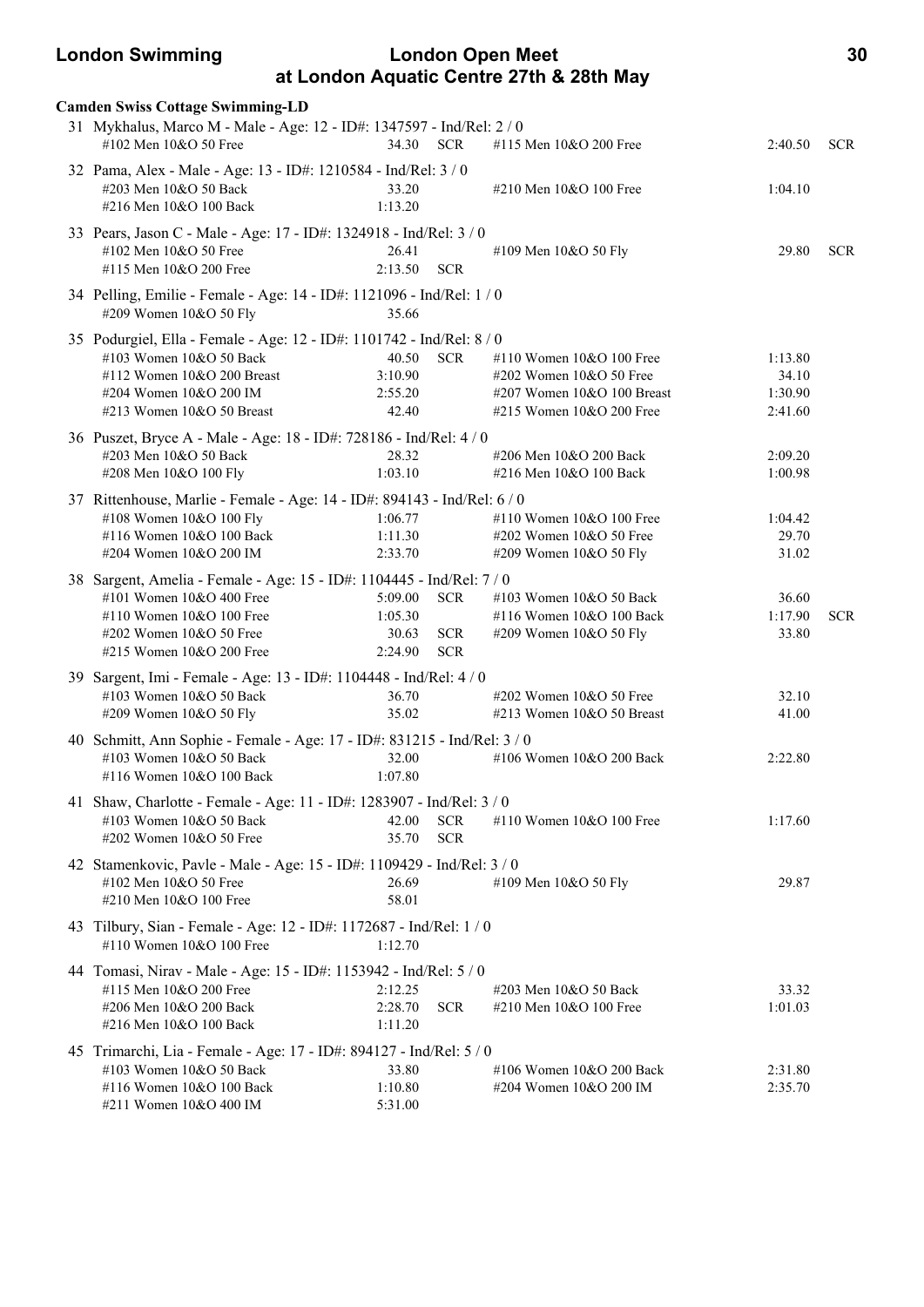# **London Swimming London Open Meet 31 at London Aquatic Centre 27th & 28th May**

**Camden Swiss Cottage Swimming-LD Total Individual Entries: 188 - Total Relays: 0**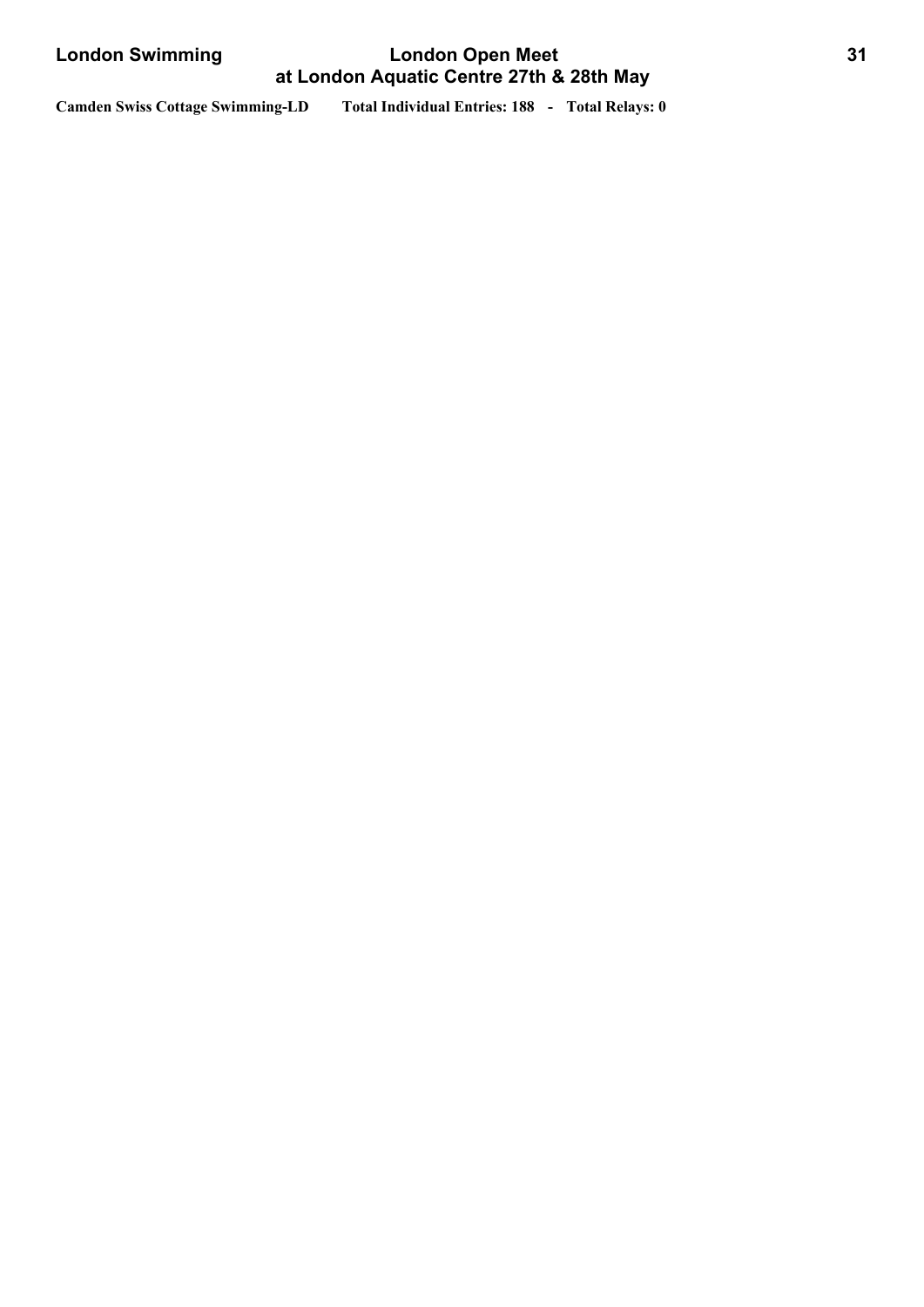# **London Swimming London Open Meet 32 at London Aquatic Centre 27th & 28th May**

| <b>Chalfont Otters</b>                                                                                                                               |                                               |                                                                                |                           |            |
|------------------------------------------------------------------------------------------------------------------------------------------------------|-----------------------------------------------|--------------------------------------------------------------------------------|---------------------------|------------|
| 1 Eden, Jack - Male - Age: 15 - ID#: 942441 - Ind/Rel: 4 / 0<br>#102 Men $10&O$ 50 Free<br>#203 Men 10&O 50 Back                                     | 27.24<br>31.00                                | #109 Men 10&O 50 Fly<br>#210 Men 10&O 100 Free                                 | 30.52<br>1:00.73          |            |
| <b>Chalfont Otters</b>                                                                                                                               | Total Individual Entries: 4 - Total Relays: 0 |                                                                                |                           |            |
| <b>Chelmsford Swimming Club</b>                                                                                                                      |                                               |                                                                                |                           |            |
| 1 Collins, Francesca - Female - Age: 15 - ID#: 917551 - Ind/Rel: 2 / 0<br>#106 Women 10&O 200 Back                                                   | 2:33.10                                       | #116 Women $10&O 100$ Back                                                     | 1:11.00                   |            |
| 2 Eley, Melissa - Female - Age: 17 - ID#: 864175 - Ind/Rel: 6 / 0<br>#103 Women 10&O 50 Back<br>#110 Women $10&O 100$ Free<br>#204 Women 10&O 200 IM | 33.50<br>1:03.10<br>2:34.50                   | #108 Women $10&O 100$ Fly<br>#202 Women 10&O 50 Free<br>#209 Women 10&O 50 Fly | 1:11.00<br>29.50<br>31.74 | <b>SCR</b> |
| 3 Gardiner, Tia - Female - Age: 15 - ID#: 559028 - Ind/Rel: 3 / 0<br>#106 Women 10&O 200 Back<br>#215 Women 10&O 200 Free                            | 2:30.90<br>2:14.40<br><b>SCR</b>              | #110 Women $10&O 100$ Free                                                     | 1:02.66                   |            |
| 4 Kitching, Annabelle - Female - Age: 15 - ID#: 845965 - Ind/Rel: 2 / 0<br>#114 Women 10&O 200 Fly                                                   | 2:30.00                                       | #204 Women 10&O 200 IM                                                         | 2:30.80                   |            |
| 5 Low, Abbie - Female - Age: 15 - ID#: 915659 - Ind/Rel: 4 / 0<br>#101 Women 10&O 400 Free<br>#110 Women 10&O 100 Free                               | 4:33.19<br>1:00.14                            | #106 Women 10&O 200 Back<br>#114 Women 10&O 200 Fly                            | 2:25.04<br>2:26.66        |            |
| 6 Scott, Lauren - Female - Age: 15 - ID#: 793497 - Ind/Rel: 3 / 0<br>#112 Women 10&O 200 Breast<br>#213 Women $10&O$ 50 Breast                       | 2:49.30<br>35.62                              | #207 Women $10&O$ 100 Breast                                                   | 1:17.40                   |            |
| 7 Sturgeon, Ewan - Male - Age: 15 - ID#: 559027 - Ind/Rel: 2 / 0<br>#208 Men 10&O 100 Fly                                                            | 1:08.90                                       | #210 Men 10&O 100 Free                                                         | 59.38                     |            |
| 8 Ward, Tom - Male - Age: 15 - ID#: 732760 - Ind/Rel: 3 / 0<br>#206 Men 10&O 200 Back<br>#216 Men 10&O 100 Back                                      | 2:25.00<br>1:07.87                            | #210 Men 10&O 100 Free                                                         | 1:00.98                   |            |
| <b>Chelmsford Swimming Club</b>                                                                                                                      |                                               | Total Individual Entries: 25 - Total Relays: 0                                 |                           |            |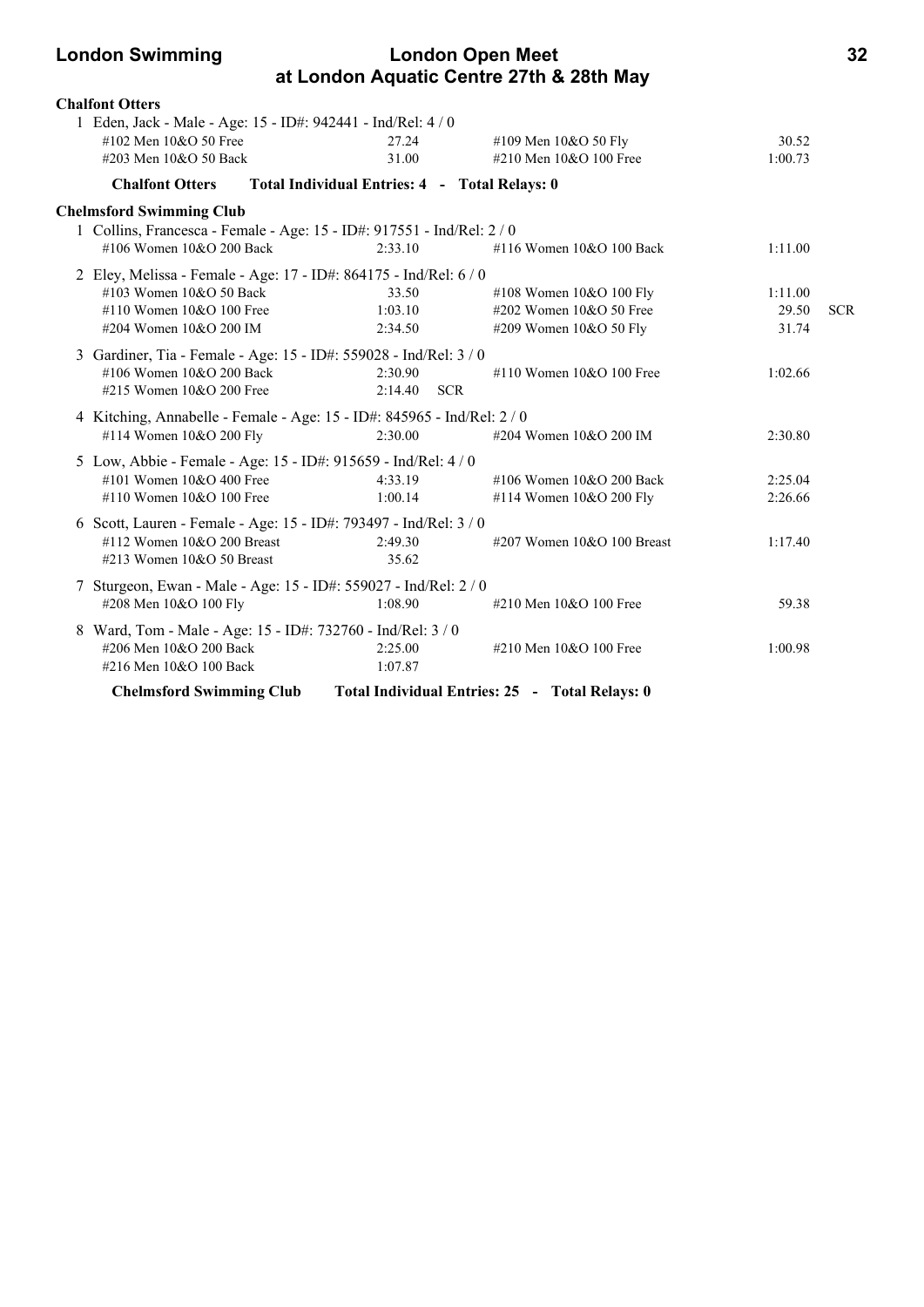# **London Swimming London Open Meet 33 at London Aquatic Centre 27th & 28th May**

| <b>Chelsea&amp;West</b>                                                 |                    |                                                     |                    |
|-------------------------------------------------------------------------|--------------------|-----------------------------------------------------|--------------------|
| 1 Boyle, Georgina - Female - Age: 19 - ID#: 742696 - Ind/Rel: 3 / 0     |                    |                                                     |                    |
| #101 Women 10&O 400 Free<br>#114 Women 10&O 200 Fly                     | 4:13.00<br>2:18.80 | #110 Women $10&O 100$ Free                          | 56.02              |
| 2 Bradshaw, Benjamin L - Male - Age: 16 - ID#: 858054 - Ind/Rel: 4 / 0  |                    |                                                     |                    |
| #102 Men 10&O 50 Free                                                   | 26.60              | #109 Men 10&O 50 Fly                                | 28.80              |
| #208 Men 10&O 100 Fly                                                   | 1:01.96            | #214 Men 10&O 200 Fly                               | 2:13.60            |
| 3 Dunleavy, Maia - Female - Age: 16 - ID#: 548757 - Ind/Rel: 6 / 0      |                    |                                                     |                    |
| #103 Women 10&O 50 Back                                                 | 31.47              | #110 Women 10&O 100 Free                            | 1:00.36            |
| #116 Women 10&O 100 Back                                                | 1:06.80            | #202 Women 10&O 50 Free                             | 27.54              |
| #209 Women 10&O 50 Fly                                                  | 30.03              | #215 Women 10&O 200 Free                            | 2:10.22            |
| 4 Fenton, Christian - Male - Age: 16 - ID#: 524223 - Ind/Rel: 7 / 0     |                    |                                                     |                    |
| #102 Men 10&O 50 Free                                                   | 27.60              | #104 Men 10&O 200 IM                                | 2:28.50            |
| #109 Men 10&O 50 Fly                                                    | 29.50              | #113 Men 10&O 50 Breast                             | 34.74              |
| #115 Men 10&O 200 Free                                                  | 2:08.50            | #208 Men 10&O 100 Fly                               | 1:04.70            |
| #210 Men 10&O 100 Free                                                  | 59.90              |                                                     |                    |
| 5 Garland, Barnaby - Male - Age: 18 - ID#: 710554 - Ind/Rel: 2 / 0      |                    |                                                     |                    |
| #107 Men 10&O 100 Breast                                                | 1:08.10            | #212 Men 10&O 200 Breast                            | 2:29.30            |
| 6 Khan, Thomas - Male - Age: 16 - ID#: 1327119 - Ind/Rel: 7 / 0         |                    |                                                     |                    |
| #102 Men 10&O 50 Free                                                   | 26.60              | #104 Men 10&O 200 IM                                | 2:19.99            |
| #107 Men 10&O 100 Breast                                                | 1:12.30            | #113 Men 10&O 50 Breast                             | 32.10              |
| #115 Men 10&O 200 Free                                                  | 2:05.99            | #210 Men $10&O$ 100 Free                            | 56.79              |
| #212 Men 10&O 200 Breast                                                | 2:39.99            |                                                     |                    |
| 7 Lewitt, Caroline - Female - Age: 14 - ID#: 888408 - Ind/Rel: 6 / 0    |                    |                                                     |                    |
| #108 Women 10&O 100 Fly                                                 | 1:06.50            | #110 Women 10&O 100 Free                            | 59.40              |
| #116 Women 10&O 100 Back                                                | 1:06.50            | #202 Women 10&O 50 Free                             | 28.12              |
| #209 Women 10&O 50 Fly                                                  | 30.20              | #215 Women 10&O 200 Free                            | 2:11.19            |
| 8 Lewitt, Isabelle - Female - Age: 16 - ID#: 913768 - Ind/Rel: 4 / 0    |                    |                                                     |                    |
| #112 Women 10&O 200 Breast                                              | 2:57.60            | #207 Women 10&O 100 Breast                          | 1:17.28            |
| #209 Women 10&O 50 Fly                                                  | 30.76              | #213 Women 10&O 50 Breast                           | 35.98              |
| 9 Leznin, Daniel - Male - Age: 16 - ID#: 739216 - Ind/Rel: 5 / 0        |                    |                                                     |                    |
| #104 Men 10&O 200 IM                                                    | 2:17.30            | #107 Men 10&O 100 Breast                            | 1:10.30            |
| #111 Men 10&O 400 IM<br>#212 Men 10&O 200 Breast                        | 4:45.90<br>2:28.60 | #208 Men 10&O 100 Fly                               | 1:02.26            |
|                                                                         |                    |                                                     |                    |
| 10 Lupi, Nikolas - Male - Age: 15 - ID#: 921724 - Ind/Rel: 4 / 0        |                    |                                                     |                    |
| #102 Men 10&O 50 Free                                                   | 25.84              | #109 Men 10&O 50 Fly                                | 27.89              |
| #113 Men 10&O 50 Breast                                                 | 32.04              | #210 Men 10&O 100 Free                              | 58.66              |
| 11 Moon, Christy - Male - Age: 17 - ID#: 474433 - Ind/Rel: 4 / 0        |                    |                                                     |                    |
| #104 Men 10&O 200 IM<br>#208 Men 10&O 100 Fly                           | 2:14.90<br>1:00.35 | #111 Men 10&O 400 IM                                | 4:41.70            |
|                                                                         |                    | #214 Men 10&O 200 Fly                               | 2:08.53            |
| 12 O'Leary, Charlotte - Female - Age: 15 - ID#: 969786 - Ind/Rel: 5 / 0 |                    |                                                     |                    |
| #103 Women 10&O 50 Back                                                 | 29.80              | #110 Women 10&O 100 Free                            | 1:01.30            |
| #116 Women 10&O 100 Back<br>#209 Women 10&O 50 Fly                      | 1:05.30<br>31.20   | #202 Women 10&O 50 Free                             | 28.40              |
|                                                                         |                    |                                                     |                    |
| 13 Podurgiel, Anna - Female - Age: 15 - ID#: 867024 - Ind/Rel: 6 / 0    |                    |                                                     |                    |
| #103 Women 10&O 50 Back                                                 | 31.00<br>1:05.80   | #110 Women 10&O 100 Free                            | 59.18<br>27.42     |
| #116 Women 10&O 100 Back<br>#209 Women 10&O 50 Fly                      | 29.91              | #202 Women 10&O 50 Free<br>#215 Women 10&O 200 Free | 2:11.10            |
|                                                                         |                    |                                                     |                    |
| 14 Readinger, Reagen - Female - Age: 17 - ID#: 760372 - Ind/Rel: 3 / 0  |                    |                                                     |                    |
| #103 Women 10&O 50 Back<br>#116 Women 10&O 100 Back                     | 33.60<br>1:12.20   | #110 Women 10&O 100 Free                            | 1:06.90            |
|                                                                         |                    |                                                     |                    |
| 15 Rowson, Alex - Male - Age: 15 - ID#: 1169633 - Ind/Rel: 5 / 0        |                    |                                                     |                    |
| #102 Men 10&O 50 Free<br>#115 Men 10&O 200 Free                         | 25.98<br>2:01.07   | #107 Men 10&O 100 Breast<br>#201 Men 10&O 400 Free  | 1:13.70<br>4:21.33 |
| #210 Men 10&O 100 Free                                                  | 55.94              |                                                     |                    |
|                                                                         |                    |                                                     |                    |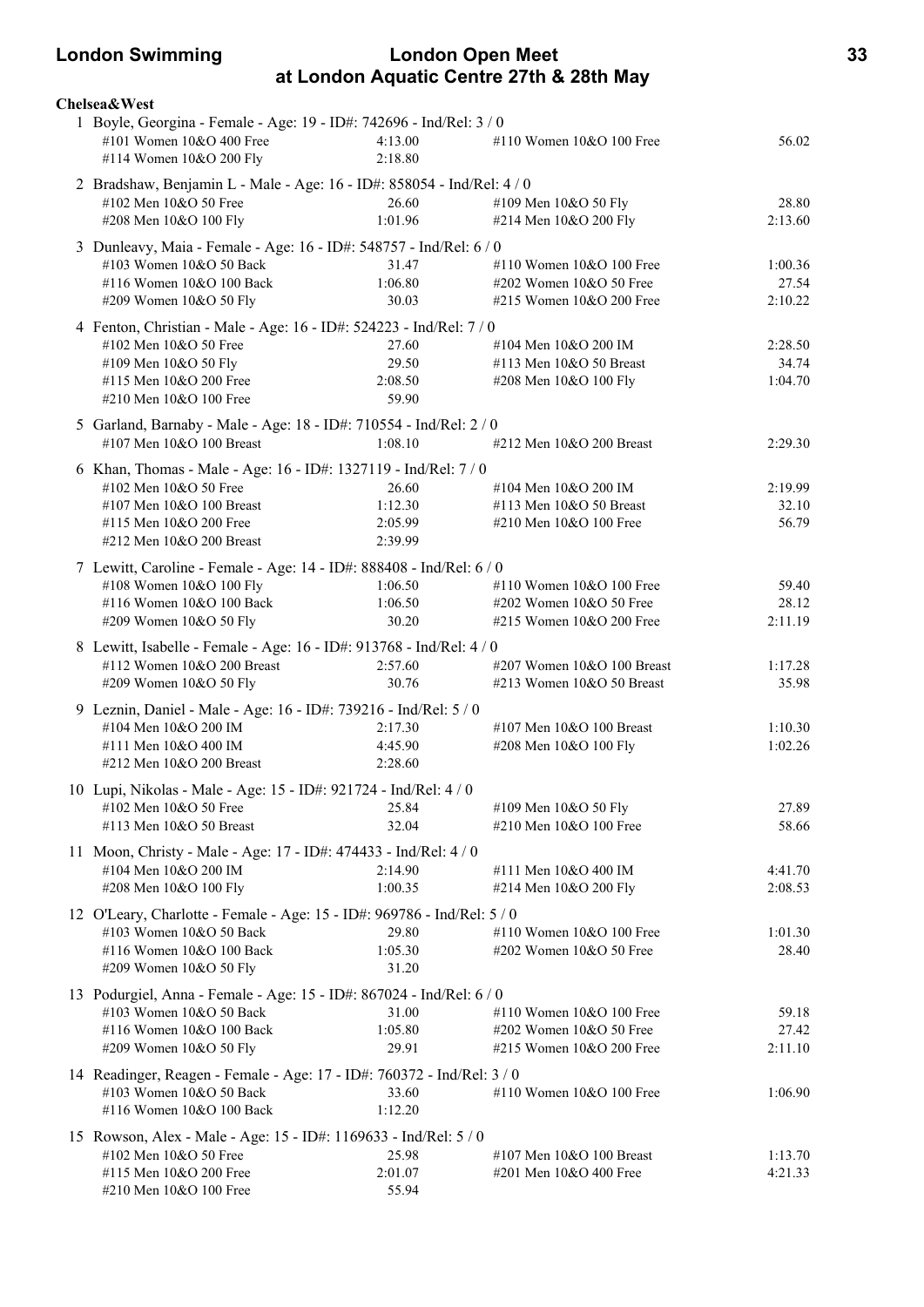# **London Swimming London Open Meet 34 at London Aquatic Centre 27th & 28th May**

| <b>Chelsea&amp;West</b>                                                 |                                                 |                              |         |
|-------------------------------------------------------------------------|-------------------------------------------------|------------------------------|---------|
| 16 Shaw, Freya - Female - Age: 16 - ID#: 798182 - Ind/Rel: 5 / 0        |                                                 |                              |         |
| #108 Women 10&O 100 Fly                                                 | 1:04.66                                         | #114 Women 10&O 200 Fly      | 2:22.95 |
| #204 Women 10&O 200 IM                                                  | 2:33.11                                         | #209 Women 10&O 50 Fly       | 29.97   |
| #211 Women 10&O 400 IM                                                  | 5:15.62                                         |                              |         |
| 17 Stevenson, Anna R - Female - Age: 17 - ID#: 760384 - Ind/Rel: 2 / 0  |                                                 |                              |         |
| #110 Women $10&O$ 100 Free                                              | 1:02.31                                         | #202 Women $10&O$ 50 Free    | 28.29   |
| 18 Surminski, Emily - Female - Age: 15 - ID#: 1121854 - Ind/Rel: 5 / 0  |                                                 |                              |         |
| #112 Women 10&O 200 Breast                                              | 2:39.38                                         | #204 Women 10&O 200 IM       | 2:30.40 |
| #207 Women $10&O 100$ Breast                                            | 1:15.00                                         | #211 Women $10&O 400$ IM     | 5:11.80 |
| #213 Women $10&O$ 50 Breast                                             | 34.37                                           |                              |         |
| 19 Von Opel, Clara T - Female - Age: 13 - ID#: 1122575 - Ind/Rel: 6 / 0 |                                                 |                              |         |
| #108 Women 10&O 100 Fly                                                 | 1:09.51                                         | #112 Women $10&O$ 200 Breast | 2:51.90 |
| #202 Women 10&O 50 Free                                                 | 28.96                                           | #207 Women $10&O 100$ Breast | 1:20.00 |
| #209 Women 10&O 50 Fly                                                  | 30.31                                           | $\#213$ Women 10&O 50 Breast | 37.20   |
| 20 Werner, Alex - Female - Age: 17 - ID#: 744378 - Ind/Rel: 3 / 0       |                                                 |                              |         |
| #112 Women $10&O$ 200 Breast                                            | 2:38.40                                         | #207 Women $10&O$ 100 Breast | 1:15.10 |
| #211 Women 10&O 400 IM                                                  | 5:20.60                                         |                              |         |
| 21 Whelan, Sophie - Female - Age: 16 - ID#: 858740 - Ind/Rel: 4 / 0     |                                                 |                              |         |
| #108 Women 10&O 100 Fly                                                 | 1:07.20                                         | #114 Women $10&O$ 200 Fly    | 2:24.49 |
| #204 Women 10&O 200 IM                                                  | 2:32.10                                         | #211 Women 10&O 400 IM       | 5:12.30 |
| 22 Wilson, Alexander - Male - Age: 16 - ID#: 888350 - Ind/Rel: 6 / 0    |                                                 |                              |         |
| #115 Men 10&O 200 Free                                                  | 2:14.80                                         | #201 Men 10&O 400 Free       | 4:40.13 |
| #203 Men 10&O 50 Back                                                   | 31.36                                           | #206 Men 10&O 200 Back       | 2:26.60 |
| #210 Men 10&O 100 Free                                                  | 1:00.80                                         | #216 Men 10&O 100 Back       | 1:07.80 |
| Chelsea&West                                                            | Total Individual Entries: 102 - Total Relays: 0 |                              |         |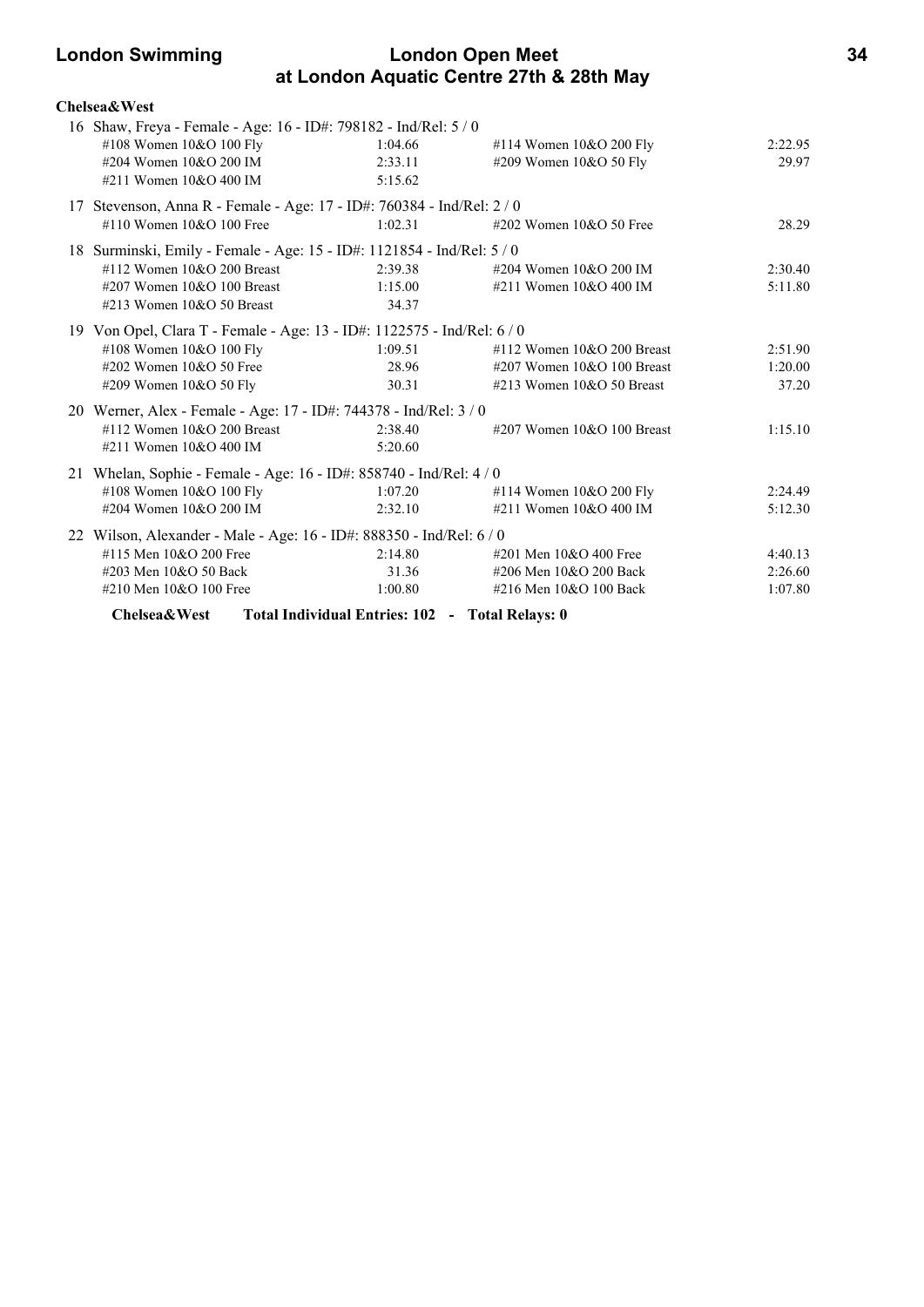# **London Swimming London Open Meet 35 at London Aquatic Centre 27th & 28th May**

| City of Birmingham SC                                               |                                               |                           |       |
|---------------------------------------------------------------------|-----------------------------------------------|---------------------------|-------|
| Bozzard-Hill, Zoe - Female - Age: 21 - ID#: 270223 - Ind/Rel: 2 / 0 |                                               |                           |       |
| #110 Women $10\&O$ 100 Free                                         | 59.00                                         | #202 Women $10&O 50$ Free | 26.51 |
| 2 Morris, James - Male - Age: 16 - ID#: 857013 - Ind/Rel: 3/0       |                                               |                           |       |
| #107 Men $10&O$ 100 Breast                                          | 1:10.15                                       | #113 Men $10&O$ 50 Breast | 32.47 |
| #212 Men $10&O$ 200 Breast                                          | 2.34.42                                       |                           |       |
| 3 Sterling, Nadya - Female - Age: 13 - ID#: 867341 - Ind/Rel: 3 / 0 |                                               |                           |       |
| #110 Women $10&O$ 100 Free                                          | 1:02.85                                       | #202 Women $10&O 50$ Free | 28.26 |
| $\#209$ Women $10&O$ 50 Fly                                         | 30.98                                         |                           |       |
| City of Birmingham SC                                               | Total Individual Entries: 8 - Total Relays: 0 |                           |       |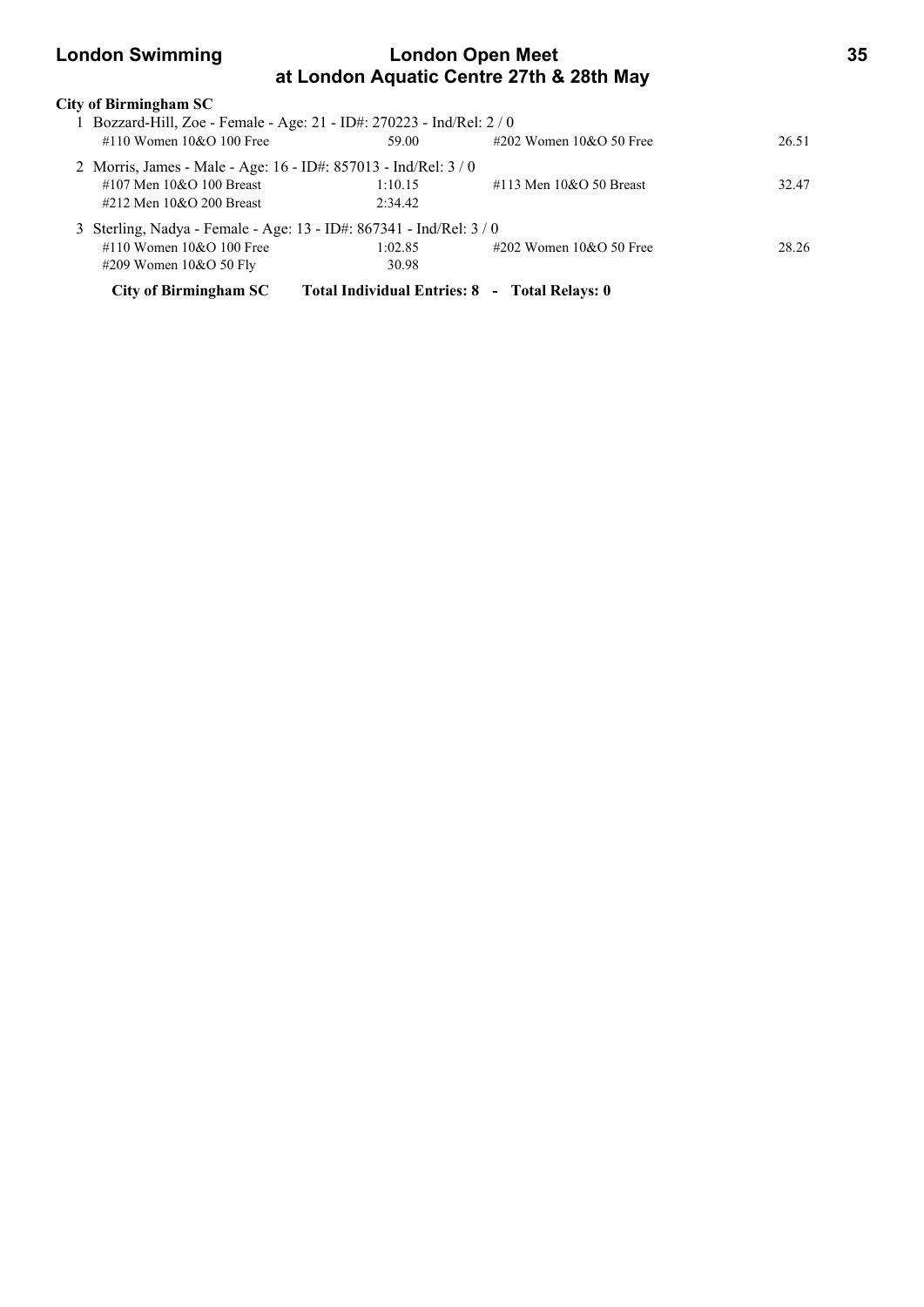# **London Swimming London Open Meet 36 at London Aquatic Centre 27th & 28th May**

|  | <b>City of Coventry SC</b>                                               |                     |                              |         |            |
|--|--------------------------------------------------------------------------|---------------------|------------------------------|---------|------------|
|  | 1 Connell, Hymie - Male - Age: 16 - ID#: 492405 - Ind/Rel: 6 / 0         |                     |                              |         |            |
|  | #104 Men 10&O 200 IM                                                     | 2:24.63             | #115 Men 10&O 200 Free       | 2:05.07 |            |
|  | #201 Men 10&O 400 Free                                                   | 4:26.11             | #206 Men 10&O 200 Back       | 2:23.22 |            |
|  | #210 Men 10&O 100 Free                                                   | 57.33               | #216 Men 10&O 100 Back       | 1:05.54 |            |
|  | 2 Connell, Niall - Male - Age: 13 - ID#: 974916 - Ind/Rel: 6 / 0         |                     |                              |         |            |
|  | #104 Men 10&O 200 IM                                                     | 2:36.91             | #111 Men 10&O 400 IM         | 5:29.25 |            |
|  | #115 Men 10&O 200 Free                                                   | 2:20.87             | #201 Men 10&O 400 Free       | 4:48.28 |            |
|  | #208 Men 10&O 100 Fly                                                    | 1:14.87             | #214 Men 10&O 200 Fly        | 2:43.25 |            |
|  | 3 Cox, Lauren - Female - Age: 16 - ID#: 818896 - Ind/Rel: 6 / 0          |                     |                              |         |            |
|  | #103 Women 10&O 50 Back                                                  | 29.77               | #106 Women 10&O 200 Back     | 2:29.70 |            |
|  | #110 Women 10&O 100 Free                                                 | 1:02.76             | #116 Women 10&O 100 Back     | 1:06.31 |            |
|  | #202 Women 10&O 50 Free                                                  | 28.24               | #209 Women 10&O 50 Fly       | 31.27   |            |
|  | 4 Fenson, Louis - Male - Age: 15 - ID#: 957318 - Ind/Rel: 5 / 0          |                     |                              |         |            |
|  | #102 Men 10&O 50 Free                                                    | 27.75<br><b>SCR</b> | #104 Men 10&O 200 IM         | 2:24.90 |            |
|  | #115 Men 10&O 200 Free                                                   | 2:10.28             | #201 Men 10&O 400 Free       | 4:36.78 |            |
|  | #210 Men 10&O 100 Free                                                   | 1:00.48             |                              |         |            |
|  | 5 Gilroy, Luie - Male - Age: 13 - ID#: 1140624 - Ind/Rel: 6 / 0          |                     |                              |         |            |
|  | #102 Men 10&O 50 Free                                                    | 28.89               | #107 Men $10&O$ 100 Breast   | 1:17.45 |            |
|  | #113 Men $10&O$ 50 Breast                                                | 35.01               | #115 Men 10&O 200 Free       | 2:11.90 |            |
|  | #210 Men 10&O 100 Free                                                   | 1:00.93             | #212 Men 10&O 200 Breast     | 2:49.90 |            |
|  | 6 Griffiths, Ryan - Male - Age: 14 - ID#: 1158651 - Ind/Rel: 5 / 0       |                     |                              |         |            |
|  | #104 Men 10&O 200 IM                                                     | 2:28.41             | #107 Men 10&O 100 Breast     | 1:16.26 |            |
|  | #109 Men 10&O 50 Fly                                                     | 30.08               | #208 Men 10&O 100 Fly        | 1:07.74 |            |
|  | #212 Men 10&O 200 Breast                                                 | 2:43.32             |                              |         |            |
|  | 7 Hoare, Madeleine - Female - Age: 15 - ID#: 889577 - Ind/Rel: 4 / 0     |                     |                              |         |            |
|  | #101 Women 10&O 400 Free                                                 | 4:35.75             | #110 Women 10&O 100 Free     | 1:01.43 |            |
|  | #204 Women 10&O 200 IM                                                   | 2:30.88             | #215 Women 10&O 200 Free     | 2:10.13 |            |
|  | 8 Holden, Isobel - Female - Age: 15 - ID#: 1143175 - Ind/Rel: 4 / 0      |                     |                              |         |            |
|  | #108 Women 10&O 100 Fly                                                  | 1:09.58             | #116 Women 10&O 100 Back     | 1:11.50 |            |
|  | #202 Women 10&O 50 Free                                                  | 29.57<br><b>SCR</b> | #209 Women 10&O 50 Fly       | 29.65   |            |
|  | 9 Jones, Erin - Female - Age: 14 - ID#: 926498 - Ind/Rel: 6 / 0          |                     |                              |         |            |
|  | #106 Women 10&O 200 Back                                                 | 2:34.90             | #108 Women 10&O 100 Fly      | 1:11.56 |            |
|  | #114 Women 10&O 200 Fly                                                  | 2:35.35             | #204 Women 10&O 200 IM       | 2:33.30 |            |
|  | #211 Women 10&O 400 IM                                                   | 5:24.37             | $\#213$ Women 10&O 50 Breast | 37.17   |            |
|  | 10 Marajh, Jasmine - Female - Age: 15 - ID#: 1166366 - Ind/Rel: 3 / 0    |                     |                              |         |            |
|  | #110 Women 10&O 100 Free                                                 | 1:02.73             | #202 Women $10&O$ 50 Free    | 28.47   |            |
|  | #209 Women 10&O 50 Fly                                                   | 30.39               |                              |         |            |
|  | 11 McConnachie, Lauren - Female - Age: 15 - ID#: 961868 - Ind/Rel: 6 / 0 |                     |                              |         |            |
|  | #101 Women 10&O 400 Free                                                 | 4:39.60             | #108 Women 10&O 100 Fly      | 1:08.30 |            |
|  | #114 Women 10&O 200 Fly                                                  | 2:28.59             | #204 Women 10&O 200 IM       | 2:31.30 |            |
|  | #211 Women 10&O 400 IM                                                   | 5:16.70             | #215 Women 10&O 200 Free     | 2:13.50 |            |
|  | 12 Mcleavy, Bradley - Male - Age: 17 - ID#: 844004 - Ind/Rel: 8 / 0      |                     |                              |         |            |
|  | #102 Men 10&O 50 Free                                                    | 26.71<br><b>SCR</b> | #104 Men 10&O 200 IM         | 2:23.20 |            |
|  | #109 Men 10&O 50 Fly                                                     | 28.70               | #115 Men 10&O 200 Free       | 2:10.60 | <b>SCR</b> |
|  | #203 Men 10&O 50 Back                                                    | 30.40               | #206 Men 10&O 200 Back       | 2:18.40 |            |
|  | #210 Men 10&O 100 Free                                                   | 59.10               | #216 Men 10&O 100 Back       | 1:03.70 |            |
|  | 13 Mitchell, Tom - Male - Age: 15 - ID#: 1113955 - Ind/Rel: 6 / 0        |                     |                              |         |            |
|  | #111 Men 10&O 400 IM                                                     | 5:03.50             | #115 Men $10&O$ 200 Free     | 2:08.19 |            |
|  | #201 Men 10&O 400 Free                                                   | 4:32.20             | #203 Men 10&O 50 Back        | 29.60   |            |
|  | #206 Men 10&O 200 Back                                                   | 2:17.05             | #216 Men 10&O 100 Back       | 1:03.10 |            |
|  | 14 Moore, Daniel - Male - Age: 19 - ID#: 233402 - Ind/Rel: 3 / 0         |                     |                              |         |            |
|  | #203 Men 10&O 50 Back                                                    | 28.60               | #206 Men 10&O 200 Back       | 2:12.10 |            |
|  | #214 Men 10&O 200 Fly                                                    | 2:12.07             |                              |         |            |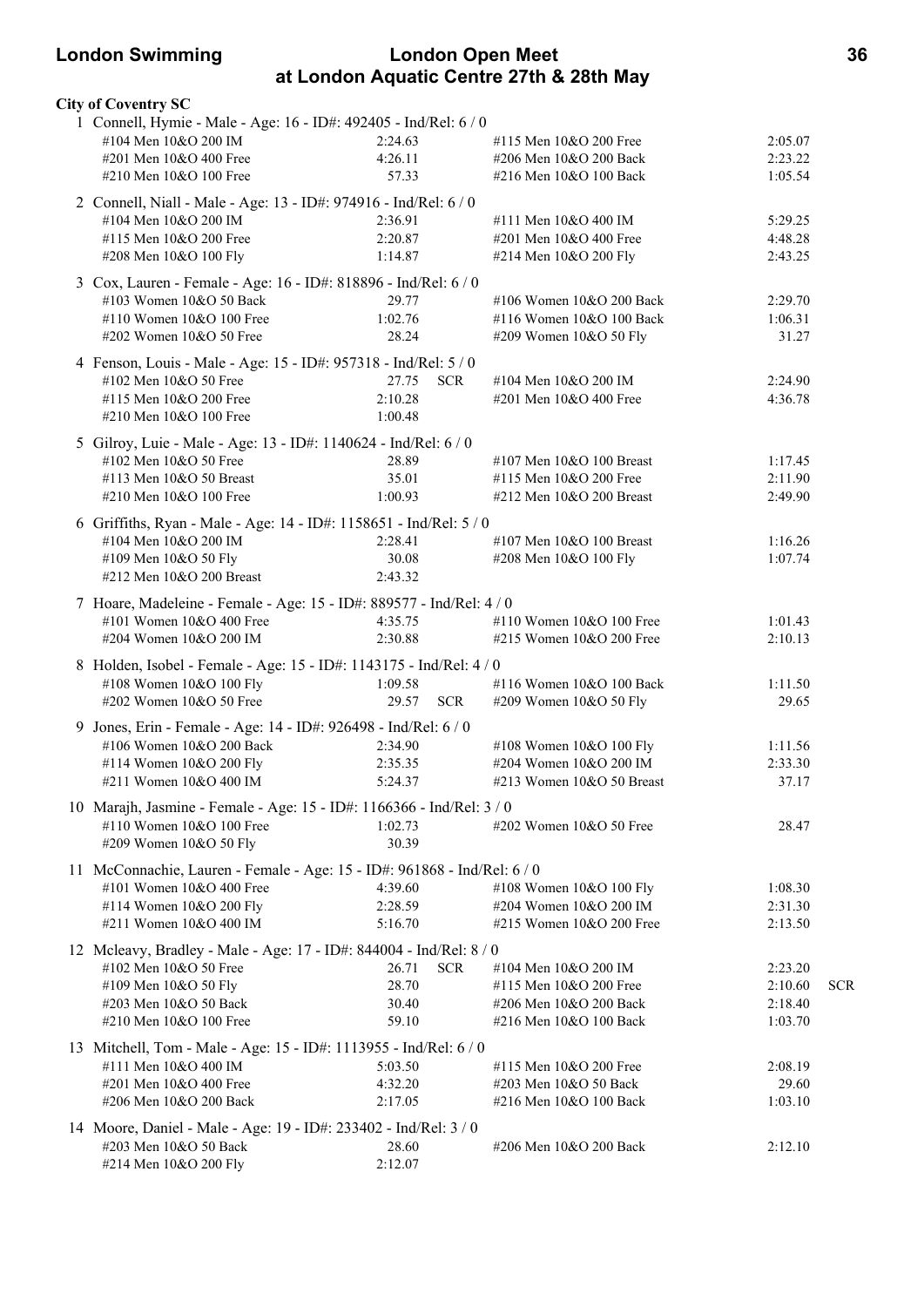### **London Swimming London Open Meet 37 at London Aquatic Centre 27th & 28th May**

| <b>City of Coventry SC</b>                                                      |         |                            |         |
|---------------------------------------------------------------------------------|---------|----------------------------|---------|
| 15 Nash, Adam - Male - Age: 14 - ID#: 1208553 - Ind/Rel: 3 / 0                  |         |                            |         |
| #107 Men 10&O 100 Breast                                                        | 1:15.93 | #113 Men 10&O 50 Breast    | 35.26   |
| #212 Men 10&O 200 Breast                                                        | 2:47.40 |                            |         |
| 16 Newport, Caitlin - Female - Age: 15 - ID#: 851898 - Ind/Rel: 3 / 0           |         |                            |         |
| #112 Women 10&O 200 Breast                                                      | 2:49.53 | #207 Women 10&O 100 Breast | 1:20.21 |
| #213 Women 10&O 50 Breast                                                       | 36.83   |                            |         |
| 17 Smith, Tommy - Male - Age: 14 - ID#: 845802 - Ind/Rel: 7 / 0                 |         |                            |         |
| #102 Men 10&O 50 Free                                                           | 27.46   | #104 Men 10&O 200 IM       | 2:26.71 |
| #109 Men 10&O 50 Fly                                                            | 30.04   | #113 Men 10&O 50 Breast    | 35.76   |
| #115 Men 10&O 200 Free                                                          | 2:07.24 | #208 Men 10&O 100 Fly      | 1:07.79 |
| #210 Men 10&O 100 Free                                                          | 58.41   |                            |         |
| 18 Stables, Sophie - Female - Age: 17 - ID#: 559376 - Ind/Rel: 5 / 0            |         |                            |         |
| #108 Women 10&O 100 Fly                                                         | 1:04.98 | #110 Women 10&O 100 Free   | 59.60   |
| #202 Women 10&O 50 Free                                                         | 28.58   | #209 Women 10&O 50 Fly     | 28.94   |
| #215 Women 10&O 200 Free                                                        | 2:09.00 |                            |         |
| 19 Timms, Alana - Female - Age: 14 - ID#: 1179763 - Ind/Rel: 3 / 0              |         |                            |         |
| #101 Women 10&O 400 Free                                                        | 4:57.70 | #108 Women 10&O 100 Fly    | 1:13.50 |
| #114 Women 10&O 200 Fly                                                         | 2:40.57 |                            |         |
| 20 Vicary, Ana - Female - Age: 16 - ID#: 800810 - Ind/Rel: 7 / 0                |         |                            |         |
| #101 Women 10&O 400 Free                                                        | 4:35.56 | #110 Women $10&O 100$ Free | 1:03.54 |
| #202 Women 10&O 50 Free                                                         | 29.86   | #204 Women 10&O 200 IM     | 2:34.18 |
| #205 Women 10&O 800 Free                                                        | 9:18.71 | #207 Women 10&O 100 Breast | 1:21.45 |
| #215 Women 10&O 200 Free                                                        | 2:13.04 |                            |         |
| 21 Vicary, Eva - Female - Age: 17 - ID#: 790844 - Ind/Rel: 6 / 0                |         |                            |         |
| #101 Women 10&O 400 Free                                                        | 4:27.88 | #110 Women 10&O 100 Free   | 59.21   |
| #204 Women 10&O 200 IM                                                          | 2:24.95 | #207 Women 10&O 100 Breast | 1:14.54 |
| #213 Women $10&O$ 50 Breast                                                     | 34.13   | #215 Women 10&O 200 Free   | 2:04.41 |
| 22 Wilson-Shrubb, Lana-Reese - Female - Age: 13 - ID#: 1104948 - Ind/Rel: 6 / 0 |         |                            |         |
| #103 Women 10&O 50 Back                                                         | 33.76   | #106 Women 10&O 200 Back   | 2:43.80 |
| #110 Women 10&O 100 Free                                                        | 1:07.02 | #116 Women 10&O 100 Back   | 1:13.22 |
| #202 Women 10&O 50 Free                                                         | 30.02   | #209 Women 10&O 50 Fly     | 33.20   |
|                                                                                 |         |                            |         |

**City of Coventry SC Total Individual Entries: 114 - Total Relays: 0**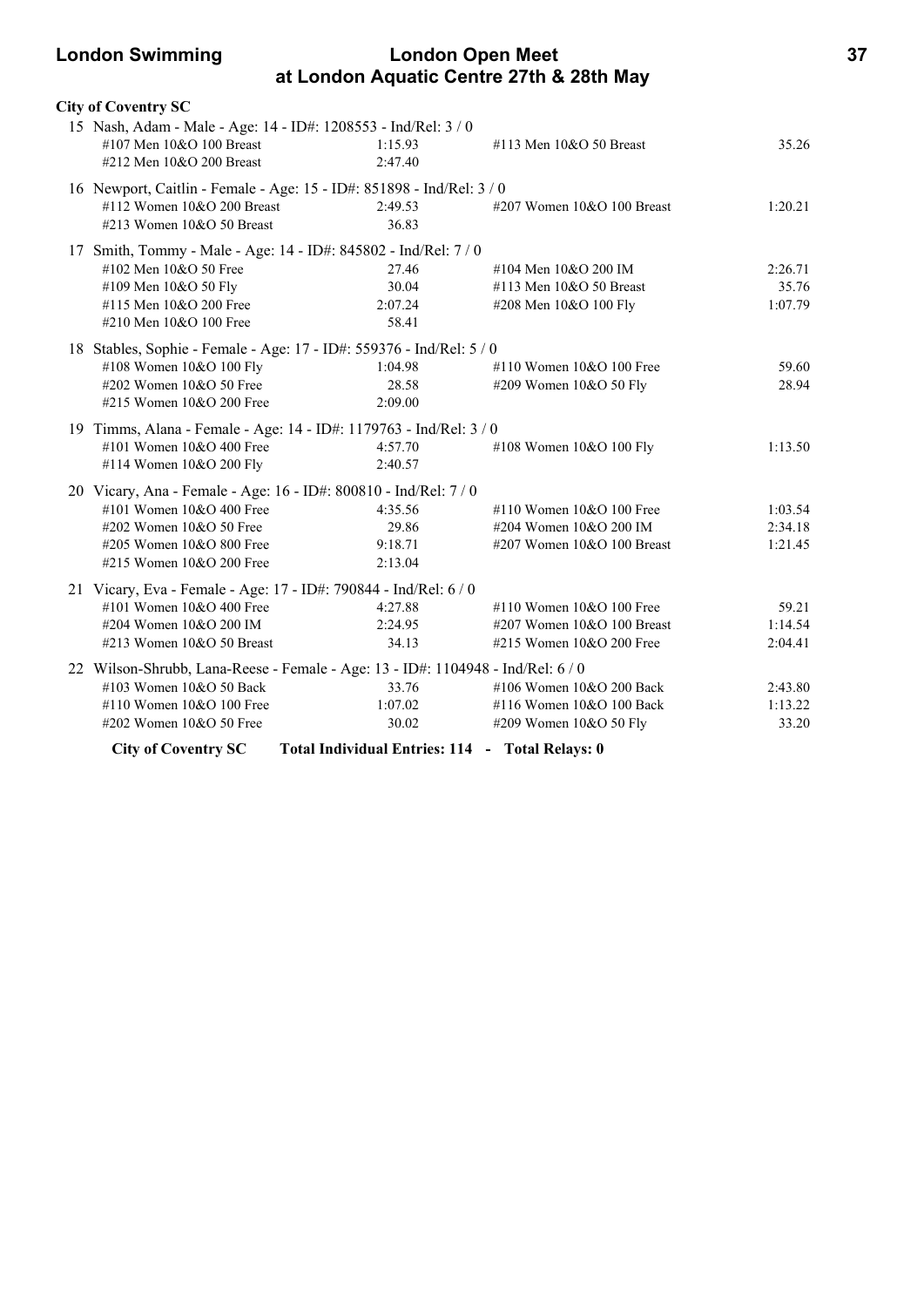## **London Swimming London Open Meet 38 at London Aquatic Centre 27th & 28th May**

| <b>City of St Albans Swim Club</b>                                  |          |                                                |         |            |
|---------------------------------------------------------------------|----------|------------------------------------------------|---------|------------|
| 1 Cadenhead, Thomas - Male - Age: 15 - ID#: 843219 - Ind/Rel: 4 / 0 |          |                                                |         |            |
| #102 Men $10&O$ 50 Free                                             | 26.64    | #109 Men $10&O 50$ Fly                         | 30.78   |            |
| #115 Men 10&O 200 Free                                              | 2:05.90  | #210 Men 10&O 100 Free                         | 58.30   |            |
| 2 Liddiard, Jude - Male - Age: 16 - ID#: 874694 - Ind/Rel: 7 / 0    |          |                                                |         |            |
| #102 Men $10&O$ 50 Free                                             | 26.23    | #109 Men $10&O 50$ Fly                         | 28.94   |            |
| #115 Men 10&O 200 Free                                              | 2:02.20  | #201 Men 10&O 400 Free                         | 4:24.30 |            |
| #208 Men 10&O 100 Fly                                               | 1:02.40  | #210 Men 10&O 100 Free                         | 56.85   |            |
| #214 Men 10&O 200 Fly                                               | 2:20.20  |                                                |         |            |
| 3 Loveman, George G - Male - Age: 17 - ID#: 736925 - Ind/Rel: 4 / 0 |          |                                                |         |            |
| #107 Men $10&O$ 100 Breast                                          | 1:10.20  | #111 Men 10&O 400 IM                           | 4:57.90 | <b>SCR</b> |
| #113 Men 10&O 50 Breast                                             | 32.17    | #212 Men $10&O$ 200 Breast                     | 2:32.89 |            |
| 4 Millar, Daniel - Male - Age: 17 - ID#: 731299 - Ind/Rel: 3 / 0    |          |                                                |         |            |
| #115 Men 10&O 200 Free                                              | 2:09.40  | <b>SCR</b><br>#210 Men $10&O$ 100 Free         | 1:00.70 |            |
| #216 Men 10&O 100 Back                                              | 1:08.70  |                                                |         |            |
| 5 Muncer, Ralph - Male - Age: 16 - ID#: 831782 - Ind/Rel: 4 / 0     |          |                                                |         |            |
| #105 Boys 10&O 1500 Free                                            | 16:58.30 | #107 Men $10&O$ 100 Breast                     | 1:10.84 |            |
| #113 Men 10&O 50 Breast                                             | 32.33    | #212 Men $10&O$ 200 Breast                     | 2:29.86 |            |
| 6 Ripper, Michael F - Male - Age: 16 - ID#: 929684 - Ind/Rel: 5 / 0 |          |                                                |         |            |
| #102 Men 10&O 50 Free                                               | 26.11    | #109 Men $10&O 50$ Fly                         | 28.12   |            |
| #115 Men 10&O 200 Free                                              | 2:02.40  | #206 Men 10&O 200 Back                         | 2:17.10 |            |
| #210 Men $10&O$ 100 Free                                            | 56.35    |                                                |         |            |
| <b>City of St Albans Swim Club</b>                                  |          | Total Individual Entries: 27 - Total Relays: 0 |         |            |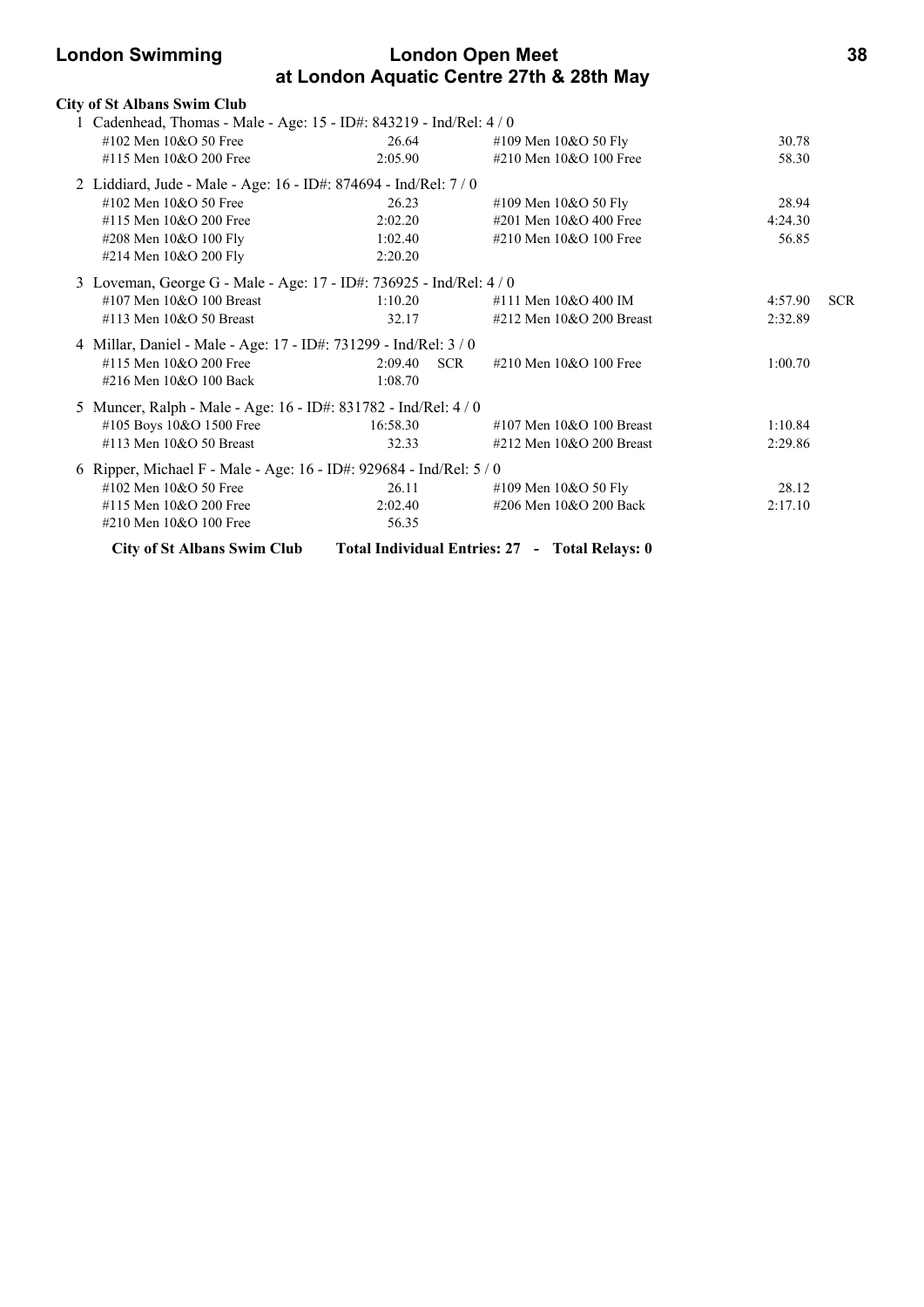## **London Swimming London Open Meet 39 at London Aquatic Centre 27th & 28th May**

| Co Cambridge                                                             |                                                |            |                               |         |            |
|--------------------------------------------------------------------------|------------------------------------------------|------------|-------------------------------|---------|------------|
| 1 Visser Velez, Almudena - Female - Age: 15 - ID#: 980372 - Ind/Rel: 7/0 |                                                |            |                               |         |            |
| #106 Women 10&O 200 Back                                                 | 2:36.76 SCR                                    |            | #108 Women $10&O 100$ Fly     | 1:15.31 |            |
| #110 Women $10&O$ 100 Free                                               | 1:08.43                                        | <b>SCR</b> | $\#112$ Women 10&O 200 Breast | 3:03.13 | <b>SCR</b> |
| #116 Women $10&O$ 100 Back                                               | 1:15.91                                        | <b>SCR</b> | $\#202$ Women 10&O 50 Free    | 31.86   | <b>SCR</b> |
| #204 Women $10&O$ 200 IM                                                 | 2:42.24                                        | <b>SCR</b> |                               |         |            |
| 2 Cashin, Oliver - Male - Age: 15 - ID#: 972839 - Ind/Rel: 4 / 0         |                                                |            |                               |         |            |
| #107 Men $10&O$ 100 Breast                                               | 1:13.35                                        |            | #109 Men $10&O 50$ Fly        | 32.09   |            |
| #113 Men $10&O$ 50 Breast                                                | 33.77                                          |            | #212 Men $10&O$ 200 Breast    | 2:35.40 |            |
| 3 Skellern, Harvey - Male - Age: 15 - ID#: 903671 - Ind/Rel: 3 / 0       |                                                |            |                               |         |            |
| #115 Men $10&O$ 200 Free                                                 | 2:04.04                                        |            | #201 Men $10&O$ 400 Free      | 4:28.41 |            |
| #210 Men 10&O 100 Free                                                   | 56.91                                          |            |                               |         |            |
| Co Cambridge                                                             | Total Individual Entries: 14 - Total Relays: 0 |            |                               |         |            |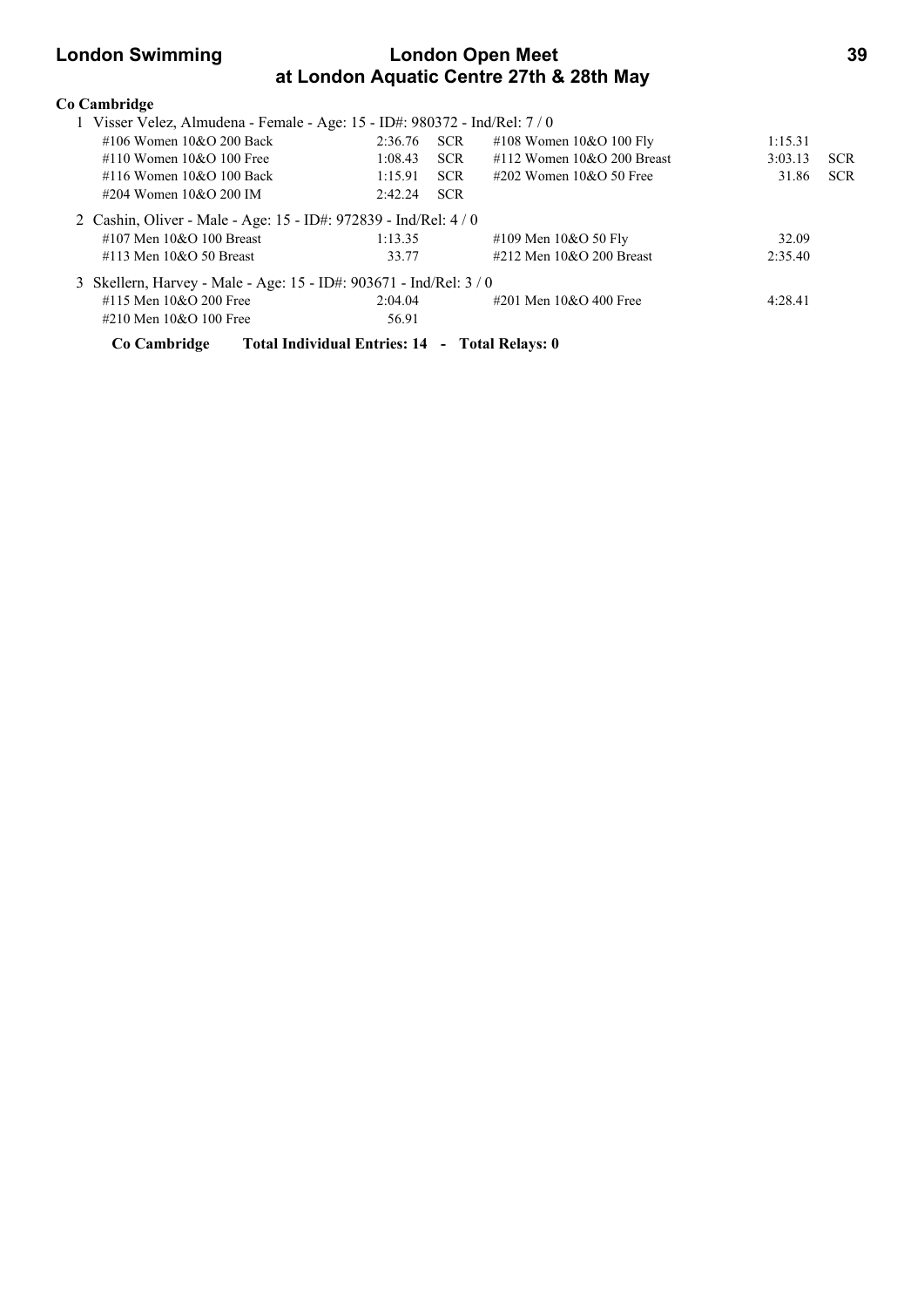## **London Swimming London Open Meet 40 at London Aquatic Centre 27th & 28th May**

# **Co Liverpool**

| 1 Kelsall, Hannah - Female - Age: 18 - ID#: 396626 - Ind/Rel: 4 / 0 |         |                            |         |
|---------------------------------------------------------------------|---------|----------------------------|---------|
| #101 Women $10&O$ 400 Free                                          | 4:31.67 | #106 Women $10&O$ 200 Back | 2:24.14 |
| #110 Women $10&O 100$ Free                                          | 1:01.43 | #116 Women $10&O 100$ Back | 1:07.20 |

**Co Liverpool Total Individual Entries: 4 - Total Relays: 0**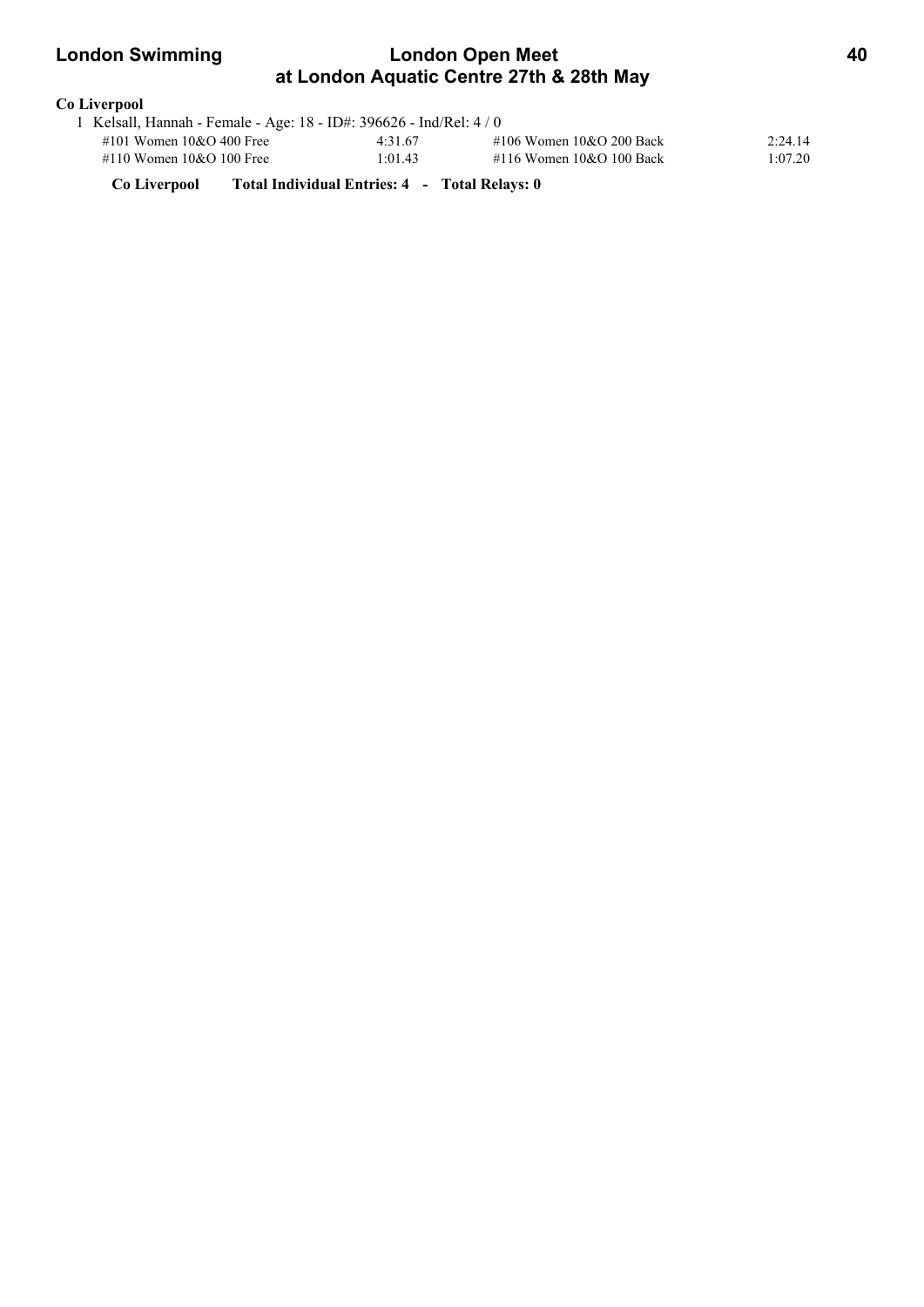## **London Swimming London Open Meet 41 at London Aquatic Centre 27th & 28th May**

| Co Manch Aq                                                            |                                                |                            |         |            |
|------------------------------------------------------------------------|------------------------------------------------|----------------------------|---------|------------|
| 1 Taylor, Samuel - Male - Age: 17 - ID#: 849537 - Ind/Rel: 3 / 0       |                                                |                            |         |            |
| #203 Men 10&O 50 Back                                                  | 29.86                                          | #206 Men 10&O 200 Back     | 2:12.50 |            |
| #216 Men 10&O 100 Back                                                 | 1:02.33                                        |                            |         |            |
| 2 Whittall, Natasha - Female - Age: 14 - ID#: 1331291 - Ind/Rel: 8 / 0 |                                                |                            |         |            |
| #103 Women $10&O$ 50 Back                                              | 33.69                                          | #108 Women $10&O 100$ Fly  | 1:14.69 |            |
| #110 Women $10&O$ 100 Free                                             | 1:07.18                                        | #116 Women $10&O 100$ Back | 1:14.00 |            |
| #202 Women $10&O$ 50 Free                                              | 30.87                                          | #204 Women $10&O$ 200 IM   | 2:38.89 |            |
| $\#209$ Women 10&O 50 Fly                                              | 32.71                                          | #215 Women $10&O$ 200 Free | 2:30.95 | <b>SCR</b> |
| Co Manch Aq                                                            | Total Individual Entries: 11 - Total Relays: 0 |                            |         |            |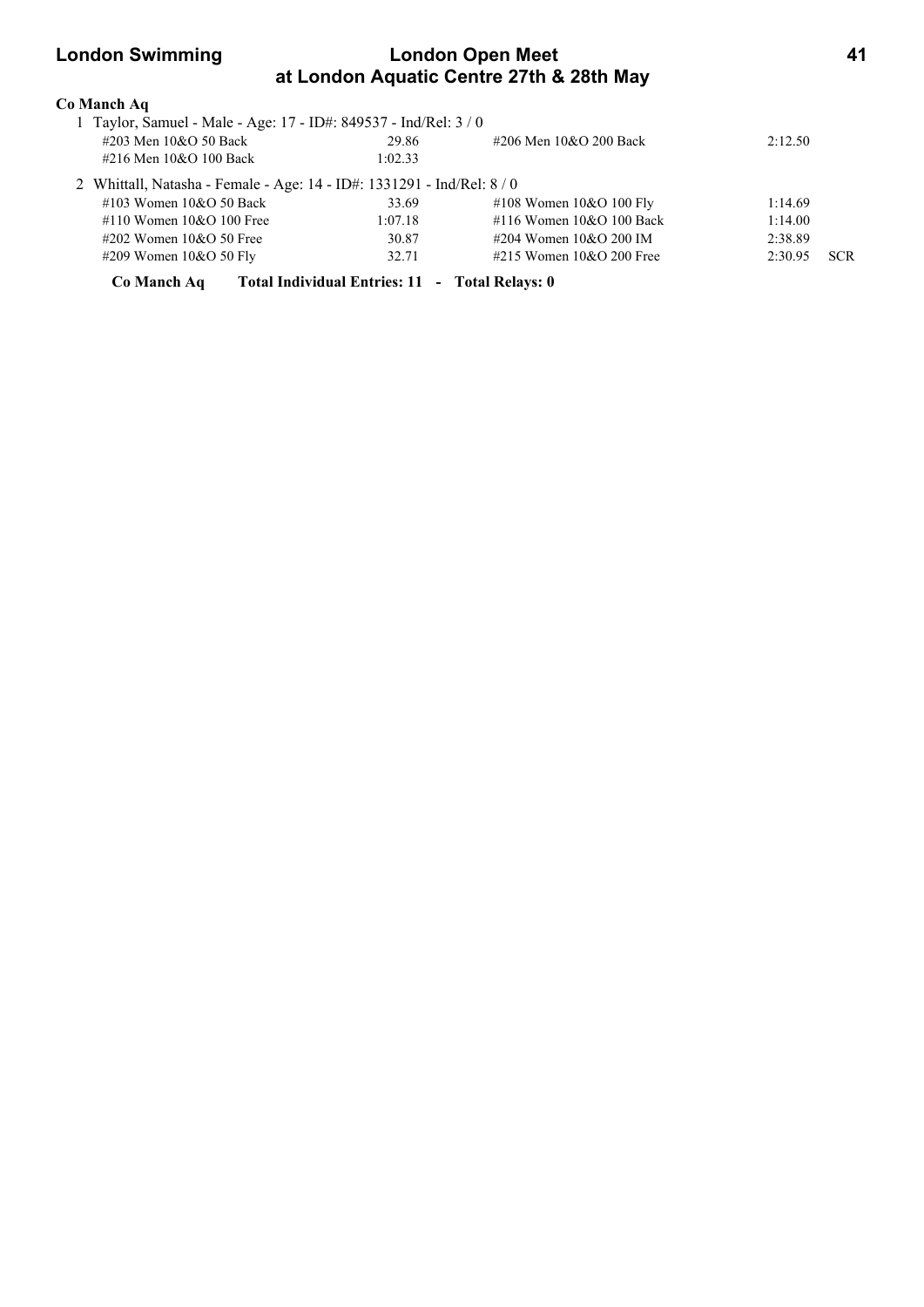### **London Swimming London Open Meet 42 at London Aquatic Centre 27th & 28th May**

### **Co Oxford**

|                           | 1 Gotta, Lucy - Female - Age: 17 - ID#: 557617 - Ind/Rel: 2 / 0 |         |                           |         |
|---------------------------|-----------------------------------------------------------------|---------|---------------------------|---------|
| #108 Women $10&O 100$ Fly |                                                                 | 1:06.26 | #114 Women $10&O$ 200 Fly | 2:25.50 |

**Co Oxford Total Individual Entries: 2 - Total Relays: 0**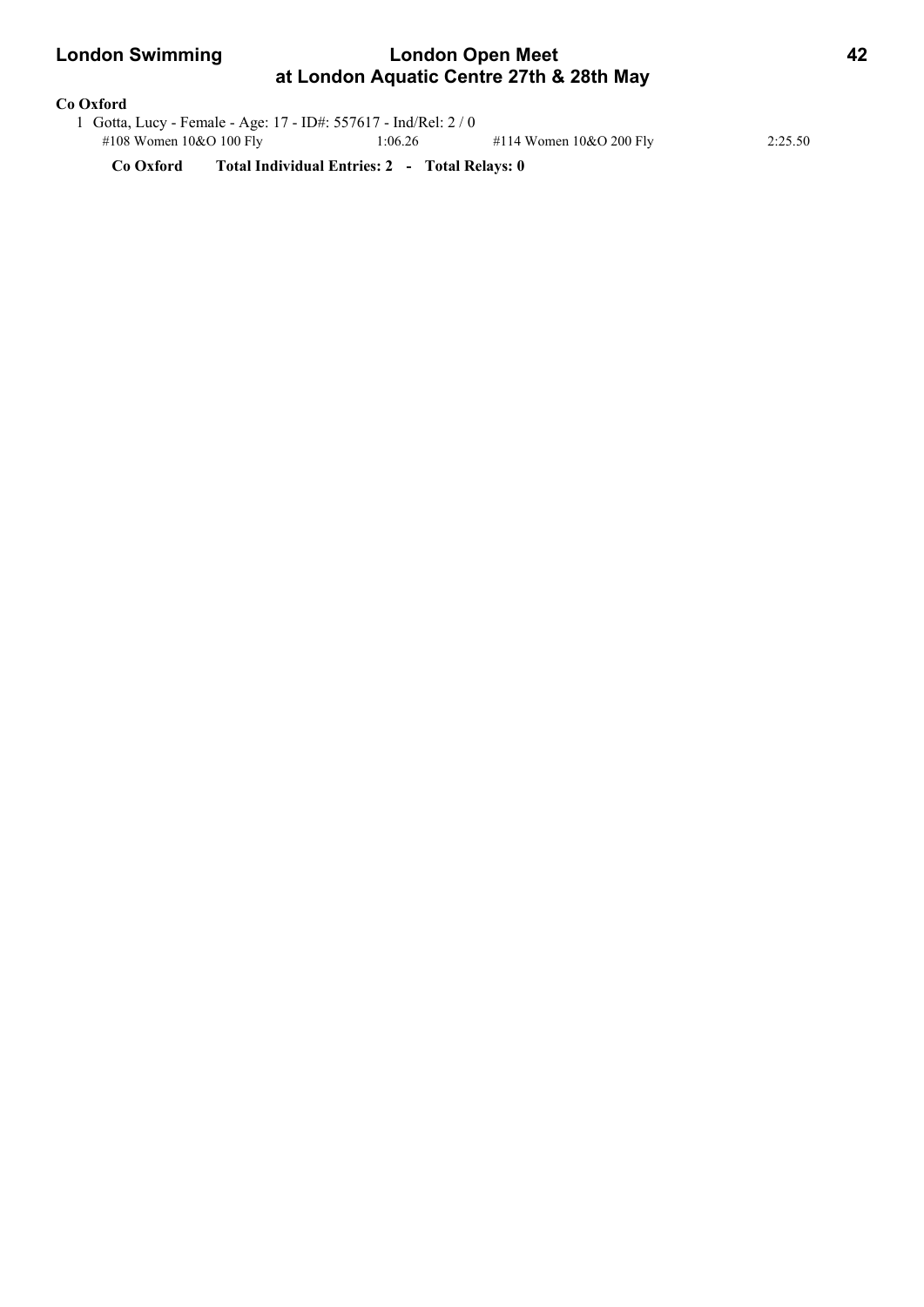## **London Swimming London Open Meet 43 at London Aquatic Centre 27th & 28th May**

### **Co Peterboro**

| 1 Hannam, Chloe - Female - Age: 21 - ID#: 144250 - Ind/Rel: $6/0$ |         |                            |         |
|-------------------------------------------------------------------|---------|----------------------------|---------|
| #101 Women $10&O$ 400 Free                                        | 4:22.10 | #106 Women $10&O$ 200 Back | 2:11.47 |
| #116 Women $10&O$ 100 Back                                        | 1:03.70 | #204 Women 10&O 200 IM     | 2:19.15 |
| #211 Women $10&O$ 400 IM                                          | 4:49.76 | #215 Women $10&O$ 200 Free | 2:04.30 |
|                                                                   |         |                            |         |

**Co Peterboro Total Individual Entries: 6 - Total Relays: 0**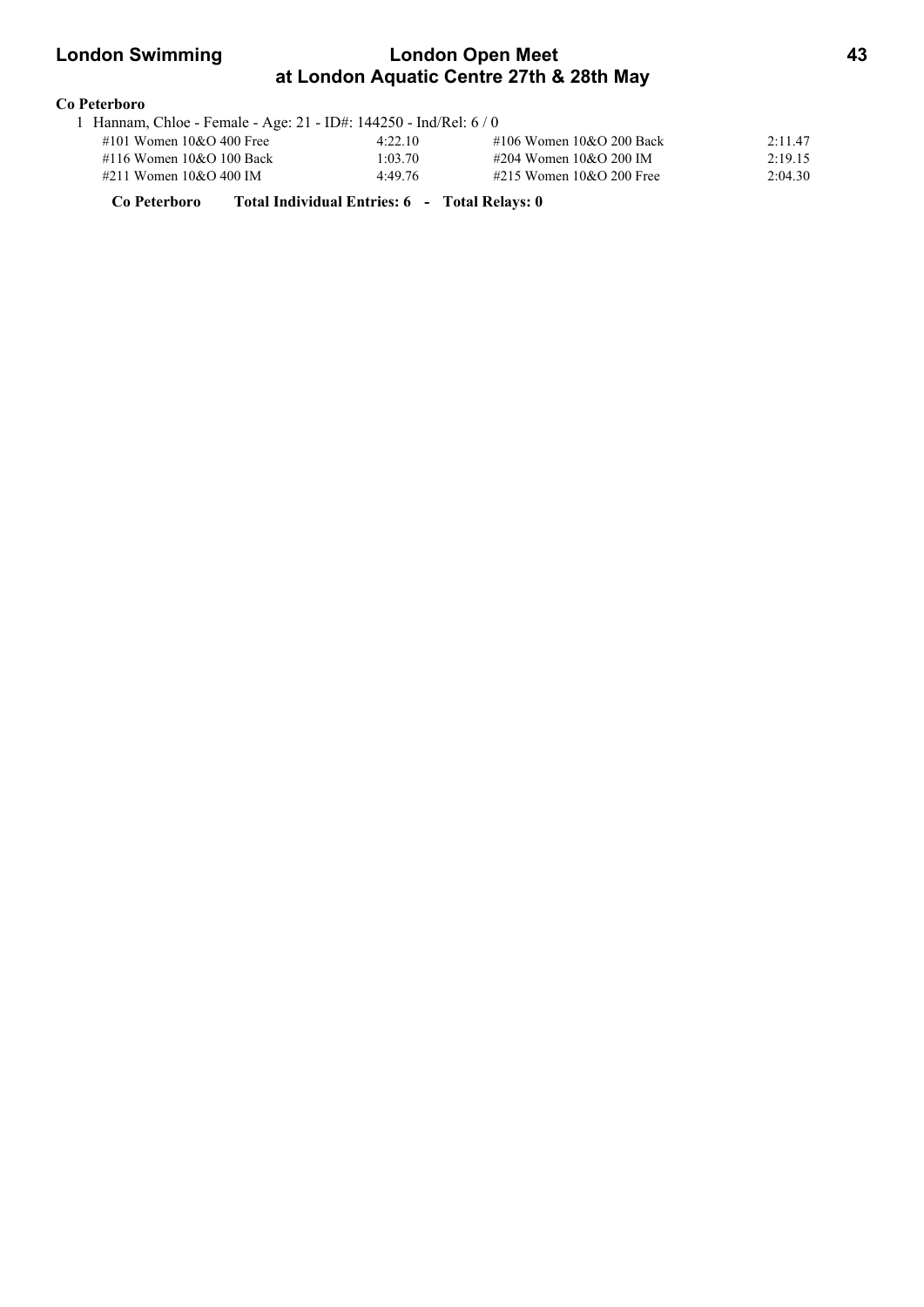# **London Swimming Condon Open Meet 44 at London Aquatic Centre 27th & 28th May**

| <b>Colchester Swimming Club</b>                                  |         |                            |         |  |  |  |  |
|------------------------------------------------------------------|---------|----------------------------|---------|--|--|--|--|
| Norman, Olivia - Female - Age: 15 - ID#: 834307 - Ind/Rel: 5 / 0 |         |                            |         |  |  |  |  |
| $\#103$ Women $10&O$ 50 Back                                     | 30.86   | #106 Women $10&O$ 200 Back | 2:23.43 |  |  |  |  |
| #108 Women $10&O 100$ Fly                                        | 1:07.06 | #114 Women $10&O$ 200 Fly  | 2:26.66 |  |  |  |  |
| #116 Women 10&O 100 Back                                         | 1:06.91 |                            |         |  |  |  |  |

**Colchester Swimming Club Total Individual Entries: 5 - Total Relays: 0**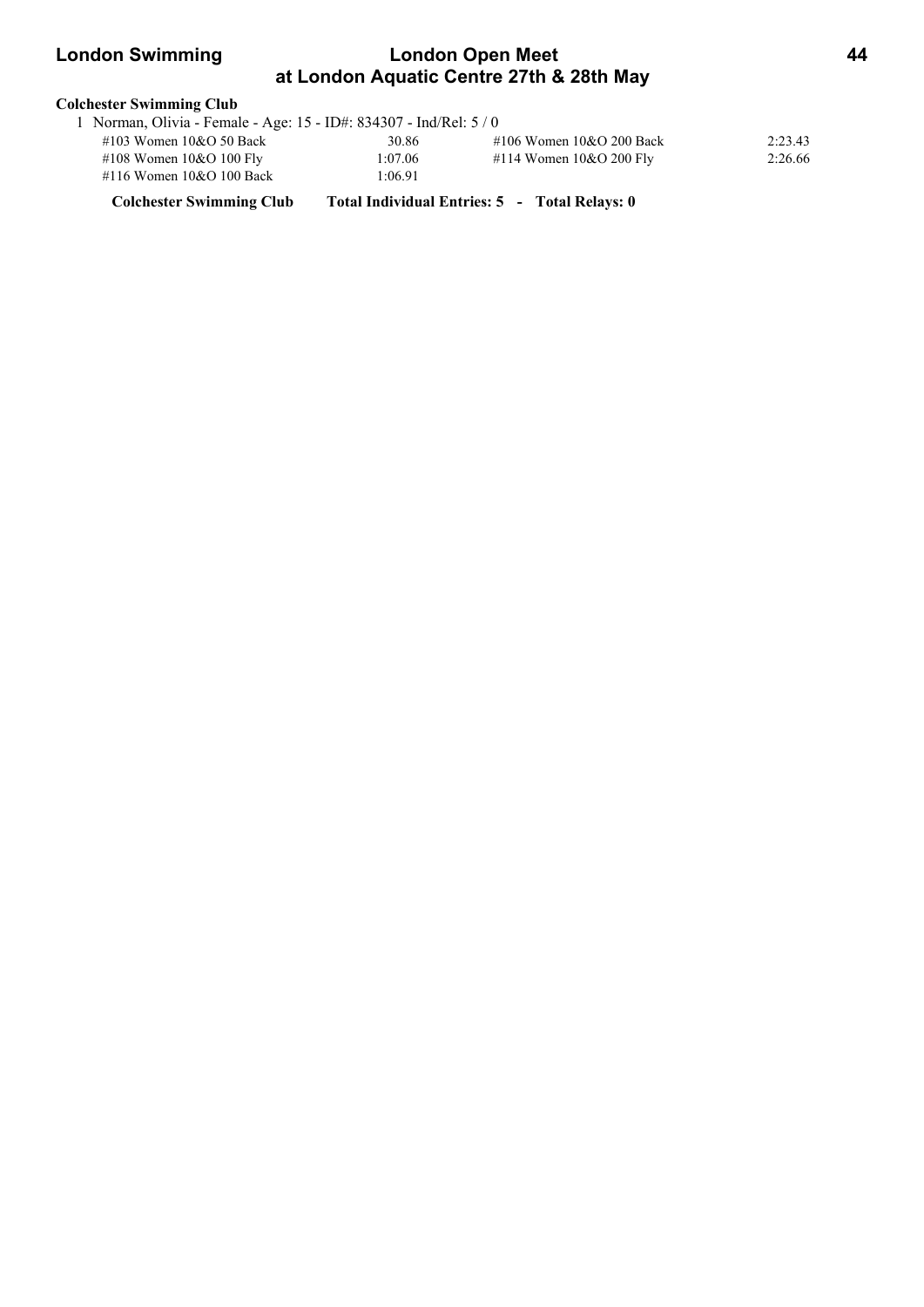### **London Swimming London Open Meet 45 at London Aquatic Centre 27th & 28th May**

| <b>Crawley Swimming Club</b>                                                                                                                                           |                                                |                          |                                                                          |                               |                          |
|------------------------------------------------------------------------------------------------------------------------------------------------------------------------|------------------------------------------------|--------------------------|--------------------------------------------------------------------------|-------------------------------|--------------------------|
| 1 Allatt-File, Emma - Female - Age: 11 - ID#: 1234790 - Ind/Rel: 4 / 0<br>#112 Women 10&O 200 Breast<br>#204 Women 10&O 200 IM                                         | 3:34.06<br>3:05.89                             | <b>SCR</b>               | #202 Women 10&O 50 Free<br>#209 Women 10&O 50 Fly                        | 35.37<br>39.30                | <b>SCR</b>               |
| 2 Berlin, Isabella Rose - Female - Age: 16 - ID#: 845684 - Ind/Rel: 3 / 0<br>#202 Women 10&O 50 Free<br>#213 Women 10&O 50 Breast                                      | 29.01<br>36.00                                 |                          | #209 Women 10&O 50 Fly                                                   | 30.33                         |                          |
| 3 Deacon-Jackson, Sebastian - Male - Age: 14 - ID#: 1133907 - Ind/Rel: 3 / 0<br>#102 Men 10&O 50 Free<br>#113 Men 10&O 50 Breast                                       | 28.36<br>35.68                                 |                          | #107 Men 10&O 100 Breast                                                 | 1:21.40                       |                          |
| 4 Hopkins, Charlie - Male - Age: 18 - ID#: 751709 - Ind/Rel: 1 / 0<br>#105 Boys 10&O 1500 Free                                                                         | 16:45.53                                       |                          |                                                                          |                               |                          |
| 5 Jackson, Abby - Female - Age: 16 - ID#: 838630 - Ind/Rel: 4 / 0<br>#108 Women 10&O 100 Fly<br>#209 Women 10&O 50 Fly                                                 | 1:02.42<br>28.43                               |                          | #114 Women 10&O 200 Fly<br>#215 Women 10&O 200 Free                      | 2:18.88<br>2:09.75            |                          |
| 6 Jones, Oren - Male - Age: 11 - ID#: 1310854 - Ind/Rel: 3 / 0<br>#102 Men 10&O 50 Free<br>#210 Men 10&O 100 Free                                                      | 36.40<br>1:18.60                               | <b>SCR</b>               | #109 Men 10&O 50 Fly                                                     | 39.69                         |                          |
| 7 Jones, Yasmin - Female - Age: 12 - ID#: 1180884 - Ind/Rel: 4 / 0<br>#108 Women 10&O 100 Fly<br>#202 Women 10&O 50 Free                                               | 1:20.89<br>33.60                               |                          | #110 Women 10&O 100 Free<br>#209 Women 10&O 50 Fly                       | 1:14.06<br>35.82              |                          |
| 8 Lopez, Amaia - Female - Age: 11 - ID#: 1353454 - Ind/Rel: 2 / 0<br>#103 Women 10&O 50 Back                                                                           | 40.91 SCR                                      |                          | #202 Women 10&O 50 Free                                                  | 34.71                         |                          |
| 9 Lopez, Iker - Male - Age: 13 - ID#: 1353448 - Ind/Rel: 2 / 0<br>#102 Men 10&O 50 Free                                                                                | 31.97                                          |                          | #109 Men 10&O 50 Fly                                                     | 34.20                         |                          |
| 10 Morris, Eleanor - Female - Age: 18 - ID#: 740321 - Ind/Rel: 3 / 0<br>#106 Women 10&O 200 Back<br>#211 Women 10&O 400 IM                                             | 2:19.40<br>4:59.00                             |                          | #204 Women 10&O 200 IM                                                   | 2:20.10                       |                          |
| 11 Murray, Samuel - Male - Age: 17 - ID#: 448893 - Ind/Rel: 6 / 0<br>#102 Men 10&O 50 Free<br>#109 Men 10&O 50 Fly<br>#206 Men 10&O 200 Back                           | 26.65<br>29.31<br>2:17.50                      | <b>SCR</b><br><b>SCR</b> | #104 Men 10&O 200 IM<br>#201 Men 10&O 400 Free<br>#216 Men 10&O 100 Back | 2:25.36<br>4:22.50<br>1:03.70 |                          |
| 12 Nixon, Luke - Male - Age: 11 - ID#: 1150480 - Ind/Rel: 1/0<br>#109 Men 10&O 50 Fly 40.15                                                                            |                                                |                          |                                                                          |                               |                          |
| 13 Phillips, Frankie - Female - Age: 15 - ID#: 516341 - Ind/Rel: 2 / 0<br>#207 Women 10&O 100 Breast                                                                   | 1:25.20                                        |                          | #213 Women $10&O$ 50 Breast                                              | 36.44                         |                          |
| 14 Renshaw, Alice - Female - Age: 15 - ID#: 1102420 - Ind/Rel: 5 / 0<br>#103 Women 10&O 50 Back<br>#110 Women 10&O 100 Free<br>#209 Women 10&O 50 Fly                  | 34.24<br>1:04.35<br>34.73                      |                          | #106 Women 10&O 200 Back<br>#202 Women 10&O 50 Free                      | 2:38.85<br>29.71              | <b>SCR</b><br><b>SCR</b> |
| 15 Schofield, Martin - Male - Age: 18 - ID#: 521830 - Ind/Rel: 5 / 0<br>#102 Men 10&O 50 Free<br>#203 Men 10&O 50 Back<br>#216 Men 10&O 100 Back                       | 25.33<br>29.10<br>1:02.70                      |                          | #109 Men 10&O 50 Fly<br>#210 Men 10&O 100 Free                           | 27.34<br>56.48                |                          |
| 16 Shonubi, Nathaniel - Male - Age: 12 - ID#: 940516 - Ind/Rel: 4 / 0<br>#102 Men 10&O 50 Free<br>#109 Men 10&O 50 Fly                                                 | 32.58<br>36.53                                 |                          | #104 Men 10&O 200 IM<br>#113 Men 10&O 50 Breast                          | 3:00.81<br>41.74              | <b>SCR</b>               |
| 17 Woollard, Joseph - Male - Age: 17 - ID#: 411049 - Ind/Rel: 7/0<br>#102 Men 10&O 50 Free<br>#109 Men 10&O 50 Fly<br>#201 Men 10&O 400 Free<br>#210 Men 10&O 100 Free | 26.92<br>28.93<br>4:30.40<br>57.31             | <b>SCR</b><br><b>SCR</b> | #104 Men 10&O 200 IM<br>#115 Men 10&O 200 Free<br>#208 Men 10&O 100 Fly  | 2:25.56<br>2:05.70<br>1:04.10 |                          |
| <b>Crawley Swimming Club</b>                                                                                                                                           | Total Individual Entries: 59 - Total Relays: 0 |                          |                                                                          |                               |                          |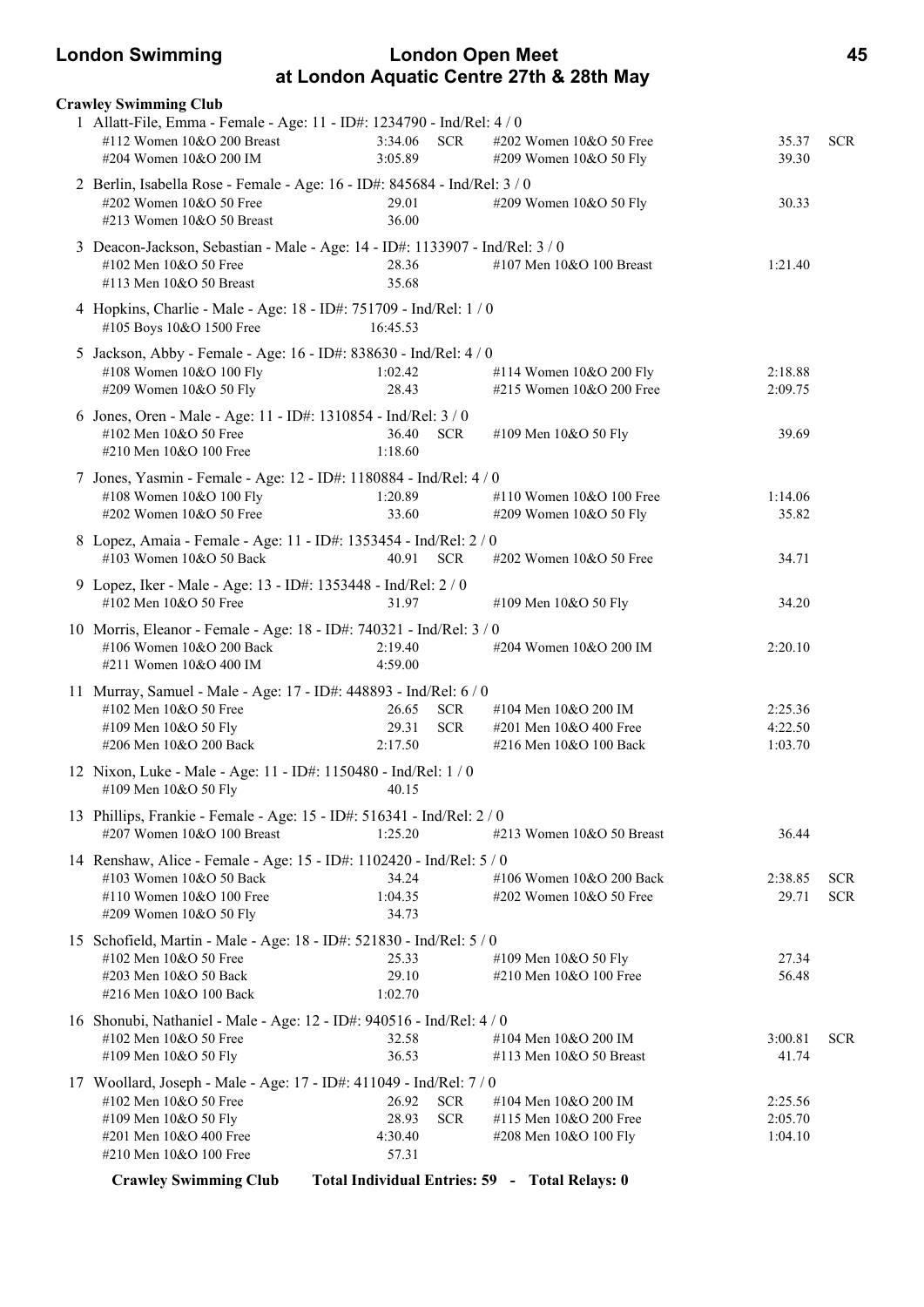### **London Swimming London Open Meet 46 at London Aquatic Centre 27th & 28th May**

| Croydon Amph                                                                                                                                                                                                    |                                               |                                                                                                                            |                                                   |            |
|-----------------------------------------------------------------------------------------------------------------------------------------------------------------------------------------------------------------|-----------------------------------------------|----------------------------------------------------------------------------------------------------------------------------|---------------------------------------------------|------------|
| 1 Barretta, Luca - Male - Age: 14 - ID#: 1316473 - Ind/Rel: 5 / 0<br>#102 Men 10&O 50 Free<br>#203 Men 10&O 50 Back<br>#216 Men 10&O 100 Back                                                                   | 27.69<br>31.94<br>1:11.13                     | #109 Men 10&O 50 Fly<br>#210 Men 10&O 100 Free                                                                             | 32.31<br>1:04.27                                  |            |
| 2 Bazhenov, Stepan - Male - Age: 12 - ID#: 1177959 - Ind/Rel: 4 / 0<br>#102 Men 10&O 50 Free<br>#111 Men 10&O 400 IM                                                                                            | 32.97<br>6:09.56                              | #104 Men 10&O 200 IM<br>#115 Men 10&O 200 Free                                                                             | 2:52.50<br>2:36.00                                |            |
| 3 Blair, Orrin - Female - Age: 12 - ID#: 913828 - Ind/Rel: 1 / 0<br>#103 Women 10&O 50 Back                                                                                                                     | 38.76                                         |                                                                                                                            |                                                   |            |
| 4 Blair, Tay - Female - Age: 14 - ID#: 903906 - Ind/Rel: 2 / 0<br>#205 Women 10&O 800 Free                                                                                                                      | 10:50.77 SCR                                  | #207 Women 10&O 100 Breast                                                                                                 | 1:25.20                                           |            |
| 5 Bloomfield, Amber - Female - Age: 11 - ID#: 1257324 - Ind/Rel: 2 / 0<br>#202 Women 10&O 50 Free                                                                                                               | 36.74 SCR                                     | #213 Women 10&O 50 Breast                                                                                                  | 47.18                                             |            |
| 6 Brown, Amy - Female - Age: 13 - ID#: 1165627 - Ind/Rel: 4 / 0<br>#103 Women 10&O 50 Back<br>#202 Women 10&O 50 Free<br>7 Dennis, Oliver - Male - Age: 10 - ID#: 1255536 - Ind/Rel: 6 / 0                      | 36.42<br>33.23<br><b>SCR</b>                  | #106 Women 10&O 200 Back<br>#213 Women 10&O 50 Breast                                                                      | 2:48.30<br>42.90                                  |            |
| #102 Men 10&O 50 Free<br>#203 Men 10&O 50 Back<br>#210 Men 10&O 100 Free                                                                                                                                        | 34.50<br><b>SCR</b><br>39.86<br>1:16.60       | #115 Men 10&O 200 Free<br>#206 Men 10&O 200 Back<br>#216 Men 10&O 100 Back                                                 | 2:41.69<br>2:57.40<br>1:25.92                     |            |
| 8 Findell, Noah - Male - Age: 11 - ID#: 1240663 - Ind/Rel: 2 / 0<br>#102 Men 10&O 50 Free                                                                                                                       | 33.94                                         | #115 Men 10&O 200 Free                                                                                                     | 2:45.27                                           | <b>SCR</b> |
| 9 Gentles, Alyze - Female - Age: 10 - ID#: 1213191 - Ind/Rel: 1 / 0<br>#103 Women 10&O 50 Back                                                                                                                  | 41.00 SCR                                     |                                                                                                                            |                                                   |            |
| 10 Gentles, Thiago - Male - Age: 12 - ID#: 1197665 - Ind/Rel: 2 / 0<br>#102 Men 10&O 50 Free                                                                                                                    | 34.30 SCR                                     | #113 Men 10&O 50 Breast                                                                                                    | 44.20                                             |            |
| 11 Gokani, Tiya - Female - Age: 13 - ID#: 833214 - Ind/Rel: 3 / 0<br>#103 Women 10&O 50 Back<br>#213 Women 10&O 50 Breast                                                                                       | 37.70<br>41.91                                | #202 Women 10&O 50 Free                                                                                                    | 32.35                                             | <b>SCR</b> |
| 12 Kelly, Ava - Female - Age: 11 - ID#: 1165636 - Ind/Rel: 7 / 0<br>#110 Women 10&O 100 Free<br>#116 Women 10&O 100 Back<br>#207 Women 10&O 100 Breast<br>#215 Women 10&O 200 Free                              | 1:12.30<br>1:21.80<br>1:25.30<br>2:39.01      | #112 Women $10&O$ 200 Breast<br>#204 Women 10&O 200 IM<br>#213 Women $10&O$ 50 Breast                                      | 3:08.07<br>2:53.90<br>39.20                       |            |
| 13 Langdon, Leonardo - Male - Age: 11 - ID#: 1220794 - Ind/Rel: 2 / 0<br>#102 Men 10&O 50 Free                                                                                                                  | 35.00<br><b>SCR</b>                           | #203 Men 10&O 50 Back                                                                                                      | 40.18                                             |            |
| 14 Malhotra, Maya E - Female - Age: 11 - ID#: 1212658 - Ind/Rel: 2 / 0<br>#110 Women 10&O 100 Free                                                                                                              | 1:17.30                                       | #116 Women 10&O 100 Back                                                                                                   | 1:29.70                                           | SCR.       |
| 15 Munro, Jadie - Female - Age: 15 - ID#: 941816 - Ind/Rel: 1 / 0<br>#202 Women 10&O 50 Free                                                                                                                    | 30.30<br><b>SCR</b>                           |                                                                                                                            |                                                   |            |
| 16 Oelkers, Arun - Male - Age: 12 - ID#: 957385 - Ind/Rel: 6 / 0<br>#201 Men 10&O 400 Free<br>#210 Men 10&O 100 Free<br>#214 Men 10&O 200 Fly                                                                   | 5:06.31<br>1:06.52<br>2:47.48                 | #208 Men 10&O 100 Fly<br>#212 Men 10&O 200 Breast<br>#216 Men 10&O 100 Back                                                | 1:13.90<br>3:06.97<br>1:12.80                     |            |
| 17 Sparshott, Sebastian S - Male - Age: 12 - ID#: 944721 - Ind/Rel: 10 / 0<br>#102 Men 10&O 50 Free<br>#107 Men 10&O 100 Breast<br>#113 Men 10&O 50 Breast<br>#203 Men 10&O 50 Back<br>#212 Men 10&O 200 Breast | 32.22<br>1:27.90<br>39.77<br>36.95<br>3:15.41 | #104 Men 10&O 200 IM<br>#109 Men 10&O 50 Fly<br>#115 Men 10&O 200 Free<br>#210 Men 10&O 100 Free<br>#216 Men 10&O 100 Back | 2:55.08<br>37.31<br>2:38.51<br>1:13.10<br>1:20.50 | <b>SCR</b> |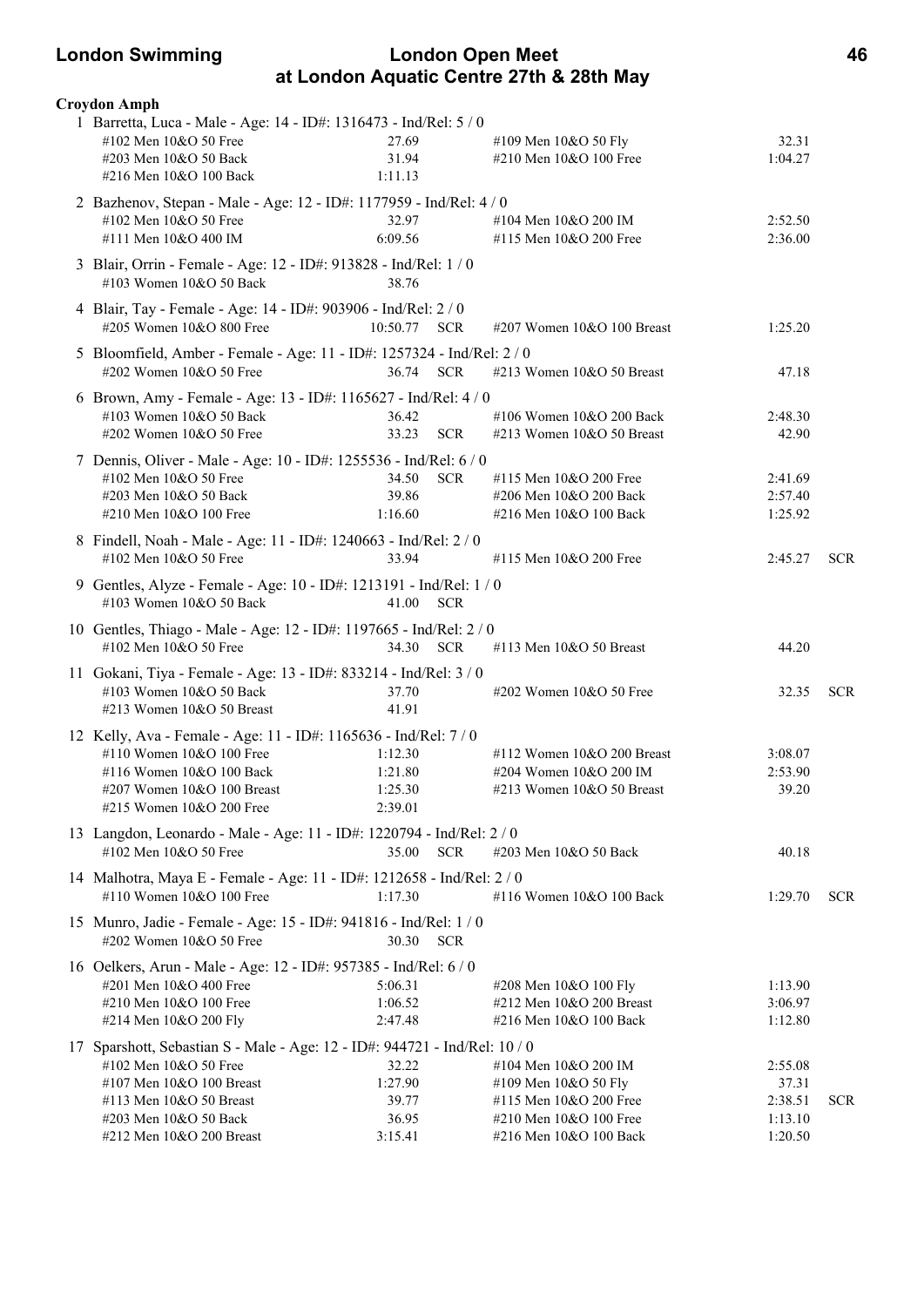## **London Swimming London Open Meet 47 at London Aquatic Centre 27th & 28th May**

| Croydon Amph                                                             |                                                |                              |         |            |
|--------------------------------------------------------------------------|------------------------------------------------|------------------------------|---------|------------|
| 18 Titterton, Katarzyna - Female - Age: 11 - ID#: 1165619 - Ind/Rel: 8/0 |                                                |                              |         |            |
| #101 Women $10&O 400$ Free                                               | 5:23.57                                        | $\#103$ Women $10&O$ 50 Back | 35.88   |            |
| #106 Women $10&O$ 200 Back                                               | 2:45.20                                        | #110 Women $10&O$ 100 Free   | 1:10.20 |            |
| #116 Women $10&O$ 100 Back                                               | 1:16.49                                        | $\#202$ Women 10&O 50 Free   | 31.75   |            |
| #204 Women $10&O$ 200 IM                                                 | 2:56.72                                        | #215 Women $10&O$ 200 Free   | 2:30.62 |            |
| 19 Wooley, Anna - Female - Age: 15 - ID#: 1141761 - Ind/Rel: 2/0         |                                                |                              |         |            |
| #110 Women $10&O 100$ Free                                               | 1:09.60<br><b>SCR</b>                          | $\#202$ Women 10&O 50 Free   | 32.20   | <b>SCR</b> |
| Croydon Amph                                                             | Total Individual Entries: 70 - Total Relays: 0 |                              |         |            |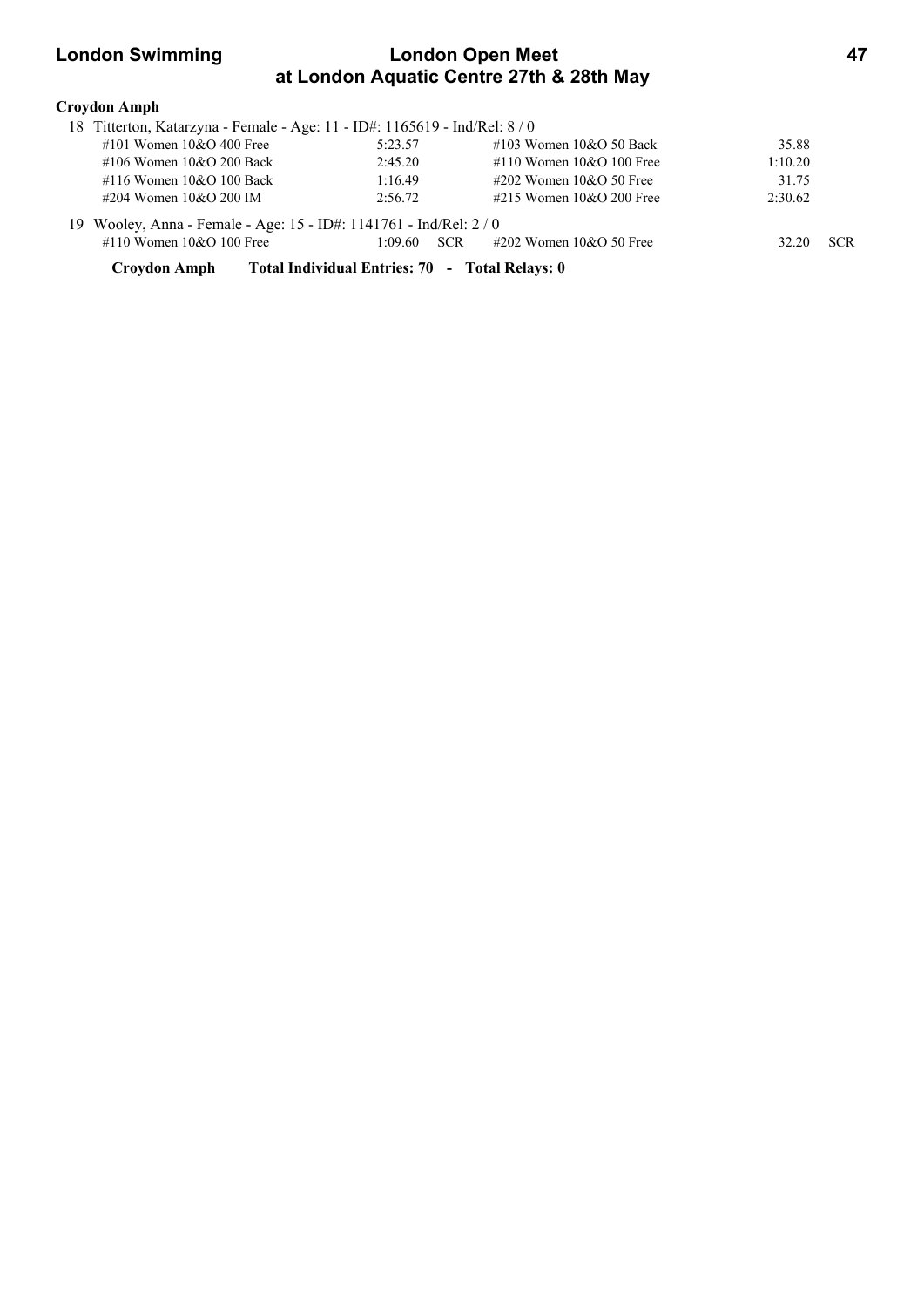## **London Swimming London Open Meet 48 at London Aquatic Centre 27th & 28th May**

| <b>Dorking</b> |                               |                                                                         |                  |                                |         |            |
|----------------|-------------------------------|-------------------------------------------------------------------------|------------------|--------------------------------|---------|------------|
|                |                               | 1 Biglands, Daisy - Female - Age: 15 - ID#: 719177 - Ind/Rel: 8 / 0     |                  |                                |         |            |
|                | #103 Women $10&O$ 50 Back     | 33.63                                                                   |                  | $\#106$ Women $10\&O$ 200 Back | 2:31.00 |            |
|                | #110 Women $10&O$ 100 Free    | 1:05.90                                                                 | <b>SCR</b>       | $\#116$ Women $10&O$ 100 Back  | 1:10.20 |            |
|                | #202 Women $10&O$ 50 Free     | 31.37                                                                   | <b>SCR</b>       | #204 Women 10&O 200 IM         | 2:40.70 | <b>SCR</b> |
|                | #209 Women 10&O 50 Fly        | 33.47                                                                   |                  | #215 Women $10&O$ 200 Free     | 2:25.20 | <b>SCR</b> |
|                |                               | 2 Desroches, Madison - Female - Age: 15 - ID#: 1230059 - Ind/Rel: 9 / 0 |                  |                                |         |            |
|                | #101 Women $10&O$ 400 Free    | 4:56.50                                                                 | SCR <sub>1</sub> | #108 Women $10&O 100$ Fly      | 1:10.90 |            |
|                | #110 Women $10&O$ 100 Free    | 1:04.00                                                                 |                  | #202 Women $10&O$ 50 Free      | 29.80   | <b>SCR</b> |
|                | #204 Women 10&O 200 IM        | 2:36.00                                                                 |                  | $\#207$ Women 10&O 100 Breast  | 1:21.40 |            |
|                | #209 Women 10&O 50 Fly        | 31.89                                                                   |                  | $\#213$ Women $10&O$ 50 Breast | 38.24   |            |
|                | #215 Women 10&O 200 Free      | 2:18.40                                                                 | <b>SCR</b>       |                                |         |            |
|                |                               | 3 Knowles, Owen - Male - Age: 16 - ID#: 816532 - Ind/Rel: 3 / 0         |                  |                                |         |            |
|                | #107 Men $10&O$ 100 Breast    | 1:11.30                                                                 |                  | $\#113$ Men $10&O$ 50 Breast   | 32.15   |            |
|                | $\#212$ Men $10&O$ 200 Breast | 2:40.18                                                                 |                  |                                |         |            |
|                |                               | 4 Robert-Shaw, George - Male - Age: 15 - ID#: 719188 - Ind/Rel: 4 / 0   |                  |                                |         |            |
|                | #102 Men 10&O 50 Free         | 26.26                                                                   |                  | #109 Men 10&O 50 Fly           | 27.39   |            |
|                | #208 Men 10&O 100 Fly         | 1:02.51                                                                 |                  | #210 Men 10&O 100 Free         | 55.60   |            |
|                | <b>Dorking</b>                | Total Individual Entries: 24 - Total Relays: 0                          |                  |                                |         |            |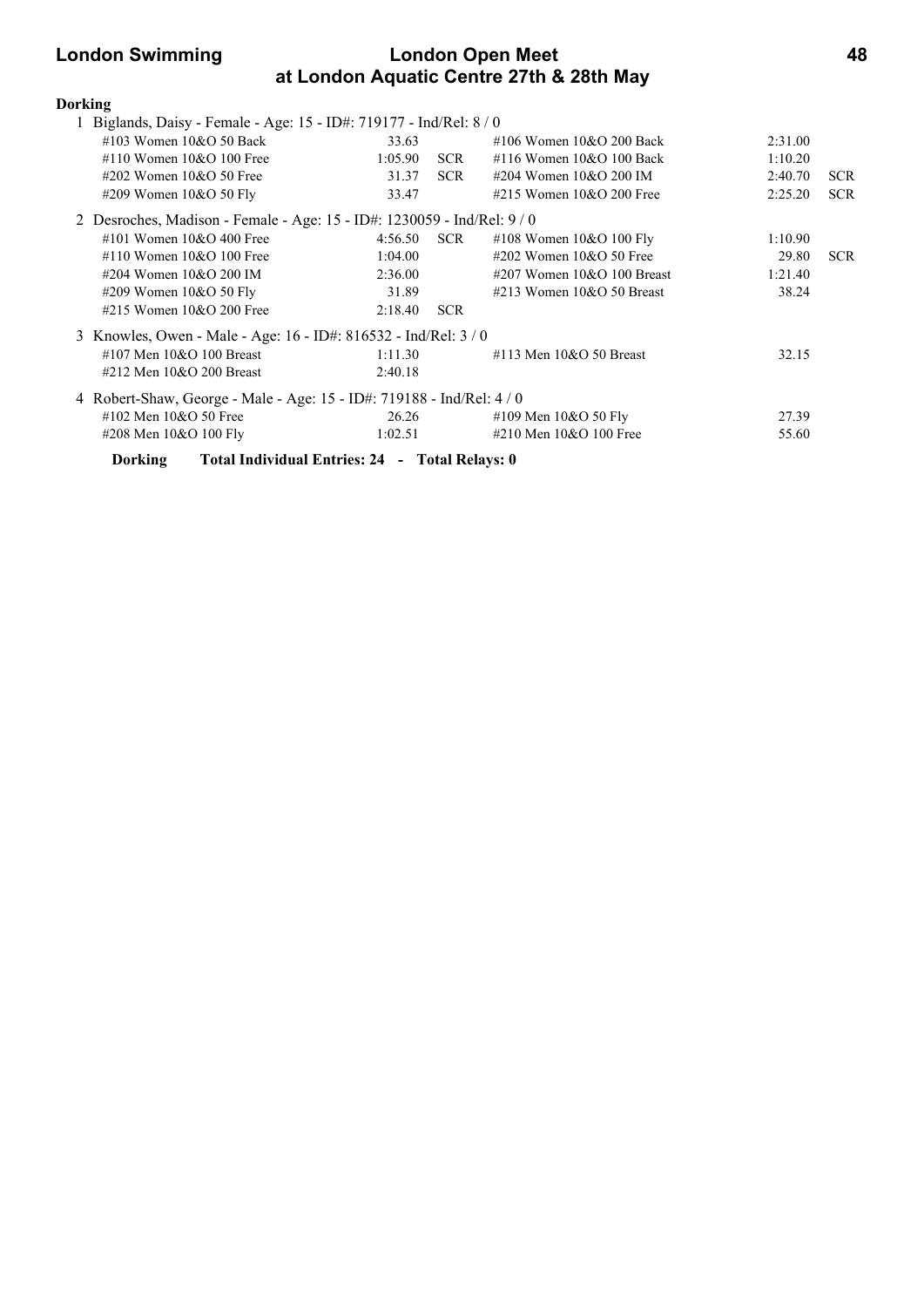# **London Swimming Condon Open Meet 49 at London Aquatic Centre 27th & 28th May**

### **Dover Life**

- 1 Herrington, Alfie Male Age: 16 ID#: 714058 Ind/Rel: 1 / 0 #109 Men 10&O 50 Fly 27.95
- 2 Seal, Erin Female Age: 14 ID#: 1144724 Ind/Rel: 2 / 0 #103 Women 10&O 50 Back 34.50 #110 Women 10&O 100 Free 1:05.60

**Dover Life Total Individual Entries: 3 - Total Relays: 0**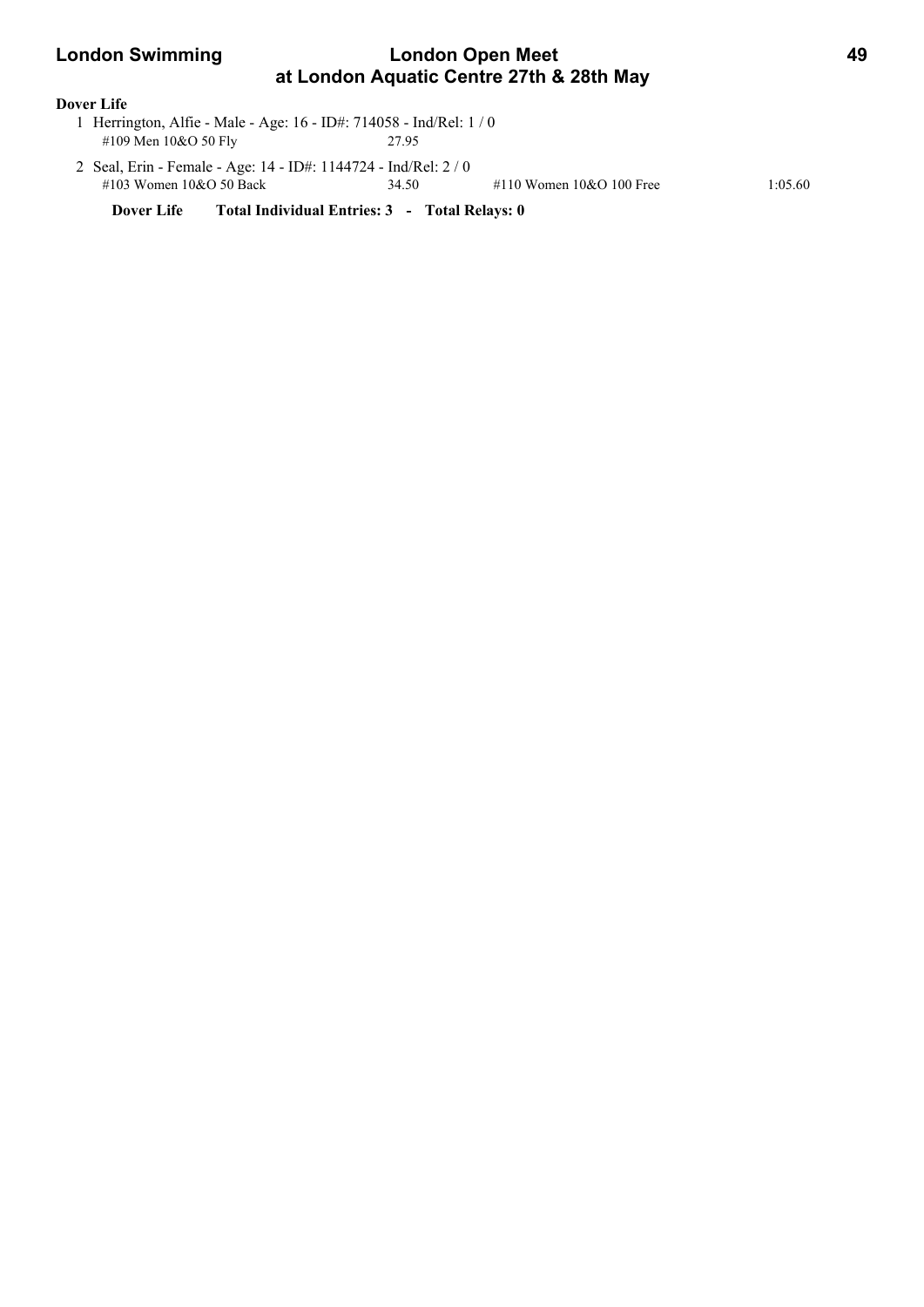### **London Swimming London Open Meet 50 at London Aquatic Centre 27th & 28th May**

| <b>Dulwich Dolp</b>                                                                             |                                                |                            |          |
|-------------------------------------------------------------------------------------------------|------------------------------------------------|----------------------------|----------|
| 1 Auger, Estella - Female - Age: 13 - ID#: 962886 - Ind/Rel: 2 / 0<br>#202 Women 10&O 50 Free   | 29.75                                          | #209 Women 10&O 50 Fly     | 32.07    |
| 2 Brooks, Maxwell - Male - Age: 14 - ID#: 1115728 - Ind/Rel: 4 / 0                              |                                                |                            |          |
| #104 Men 10&O 200 IM                                                                            | 2:30.58                                        | #105 Boys 10&O 1500 Free   | 18:33.40 |
| #111 Men 10&O 400 IM                                                                            | 5:16.82                                        | #214 Men 10&O 200 Fly      | 2:30.02  |
| 3 Callaway, Holly - Female - Age: 15 - ID#: 947929 - Ind/Rel: 3 / 0                             |                                                |                            |          |
| #207 Women 10&O 100 Breast                                                                      | 1:17.40                                        | #213 Women 10&O 50 Breast  | 35.15    |
| #215 Women 10&O 200 Free                                                                        | 2:16.16<br><b>SCR</b>                          |                            |          |
| 4 Donald, Lucy - Female - Age: 13 - ID#: 1173795 - Ind/Rel: 2 / 0                               |                                                |                            |          |
| #202 Women 10&O 50 Free                                                                         | 29.56                                          | #213 Women 10&O 50 Breast  | 38.09    |
| 5 Ellender, Olivia - Female - Age: 12 - ID#: 1173923 - Ind/Rel: 2 / 0                           |                                                |                            |          |
| #103 Women 10&O 50 Back                                                                         | 34.69                                          | #116 Women 10&O 100 Back   | 1:14.60  |
| 6 Field, Sophie - Female - Age: 13 - ID#: 1120009 - Ind/Rel: 5 / 0                              |                                                |                            |          |
| #106 Women 10&O 200 Back                                                                        | 2:36.53                                        | #110 Women 10&O 100 Free   | 1:05.30  |
| #116 Women 10&O 100 Back                                                                        | 1:11.30                                        | #204 Women 10&O 200 IM     | 2:44.80  |
| #215 Women 10&O 200 Free                                                                        | 2:21.34                                        |                            |          |
| 7 Huddart-Ouabdesslam, Juliet - Female - Age: 16 - ID#: 754205 - Ind/Rel: 4/0                   |                                                |                            |          |
| #106 Women 10&O 200 Back                                                                        | 2:33.90                                        | #110 Women 10&O 100 Free   | 1:05.30  |
| #202 Women 10&O 50 Free                                                                         | 29.79                                          | #204 Women 10&O 200 IM     | 2:39.40  |
| 8 Jovanov, Mila - Female - Age: 12 - ID#: 1173921 - Ind/Rel: 4 / 0                              |                                                |                            |          |
| #112 Women 10&O 200 Breast                                                                      | 2:57.90                                        | #204 Women 10&O 200 IM     | 2:38.79  |
| #211 Women 10&O 400 IM                                                                          | 5:41.21                                        | #215 Women 10&O 200 Free   | 2:21.03  |
| 9 Kinch, Nelly - Female - Age: 16 - ID#: 1103311 - Ind/Rel: 5 / 0                               |                                                |                            |          |
| #101 Women 10&O 400 Free                                                                        | 4:42.60                                        | #106 Women 10&O 200 Back   | 2:28.40  |
| #116 Women 10&O 100 Back                                                                        | 1:08.90                                        | #205 Women 10&O 800 Free   | 9:40.83  |
| #215 Women 10&O 200 Free                                                                        | 2:15.36                                        |                            |          |
| 10 Koster, Willem - Male - Age: 15 - ID#: 775935 - Ind/Rel: 7 / 0                               |                                                |                            |          |
| #104 Men 10&O 200 IM                                                                            | 2:21.84                                        | #115 Men $10&O$ 200 Free   | 2:04.15  |
| #201 Men 10&O 400 Free                                                                          | 4:28.68                                        | #203 Men 10&O 50 Back      | 29.77    |
| #206 Men 10&O 200 Back                                                                          | 2:17.13                                        | #210 Men 10&O 100 Free     | 58.44    |
| #216 Men 10&O 100 Back                                                                          | 1:03.70                                        |                            |          |
| 11 Newe, Frances - Female - Age: 14 - ID#: 850271 - Ind/Rel: 8 / 0                              |                                                |                            |          |
| #106 Women 10&O 200 Back                                                                        | 2:29.40                                        | #112 Women 10&O 200 Breast | 2:46.00  |
| #114 Women 10&O 200 Fly                                                                         | 2:30.12                                        | #116 Women 10&O 100 Back   | 1:10.30  |
| #204 Women 10&O 200 IM                                                                          | 2:28.56                                        | #207 Women 10&O 100 Breast | 1:17.80  |
| #211 Women 10&O 400 IM                                                                          | 5:14.25                                        | #213 Women 10&O 50 Breast  | 36.58    |
| 12 Nguyen, Louis - Male - Age: 14 - ID#: 1148664 - Ind/Rel: 6 / 0                               |                                                |                            |          |
| #102 Men 10&O 50 Free                                                                           | 27.96                                          | #107 Men 10&O 100 Breast   | 1:16.20  |
| #109 Men 10&O 50 Fly                                                                            | 30.05                                          | #113 Men 10&O 50 Breast    | 33.59    |
| #208 Men 10&O 100 Fly                                                                           | 1:07.80                                        | #210 Men 10&O 100 Free     | 58.95    |
| 13 Ridgley, Samuel - Male - Age: 13 - ID#: 1129688 - Ind/Rel: 1 / 0<br>#105 Boys 10&O 1500 Free | 18:32.13                                       |                            |          |
| 14 St Louis, Isaac - Male - Age: 15 - ID#: 1173909 - Ind/Rel: 4 / 0                             |                                                |                            |          |
| #104 Men 10&O 200 IM                                                                            | 2:35.60                                        | #113 Men 10&O 50 Breast    | 36.13    |
| #206 Men 10&O 200 Back                                                                          | 2:32.50<br><b>SCR</b>                          | #216 Men 10&O 100 Back     | 1:11.70  |
| 15 Thompson, Theodore - Male - Age: 14 - ID#: 973590 - Ind/Rel: 6 / 0                           |                                                |                            |          |
| #105 Boys 10&O 1500 Free                                                                        | 19:02.90                                       | #107 Men 10&O 100 Breast   | 1:15.70  |
| #111 Men 10&O 400 IM                                                                            | 5:22.90                                        | #208 Men 10&O 100 Fly      | 1:06.20  |
| #212 Men 10&O 200 Breast                                                                        | 2:43.90                                        | #214 Men 10&O 200 Fly      | 2:27.21  |
| <b>Dulwich Dolp</b>                                                                             | Total Individual Entries: 63 - Total Relays: 0 |                            |          |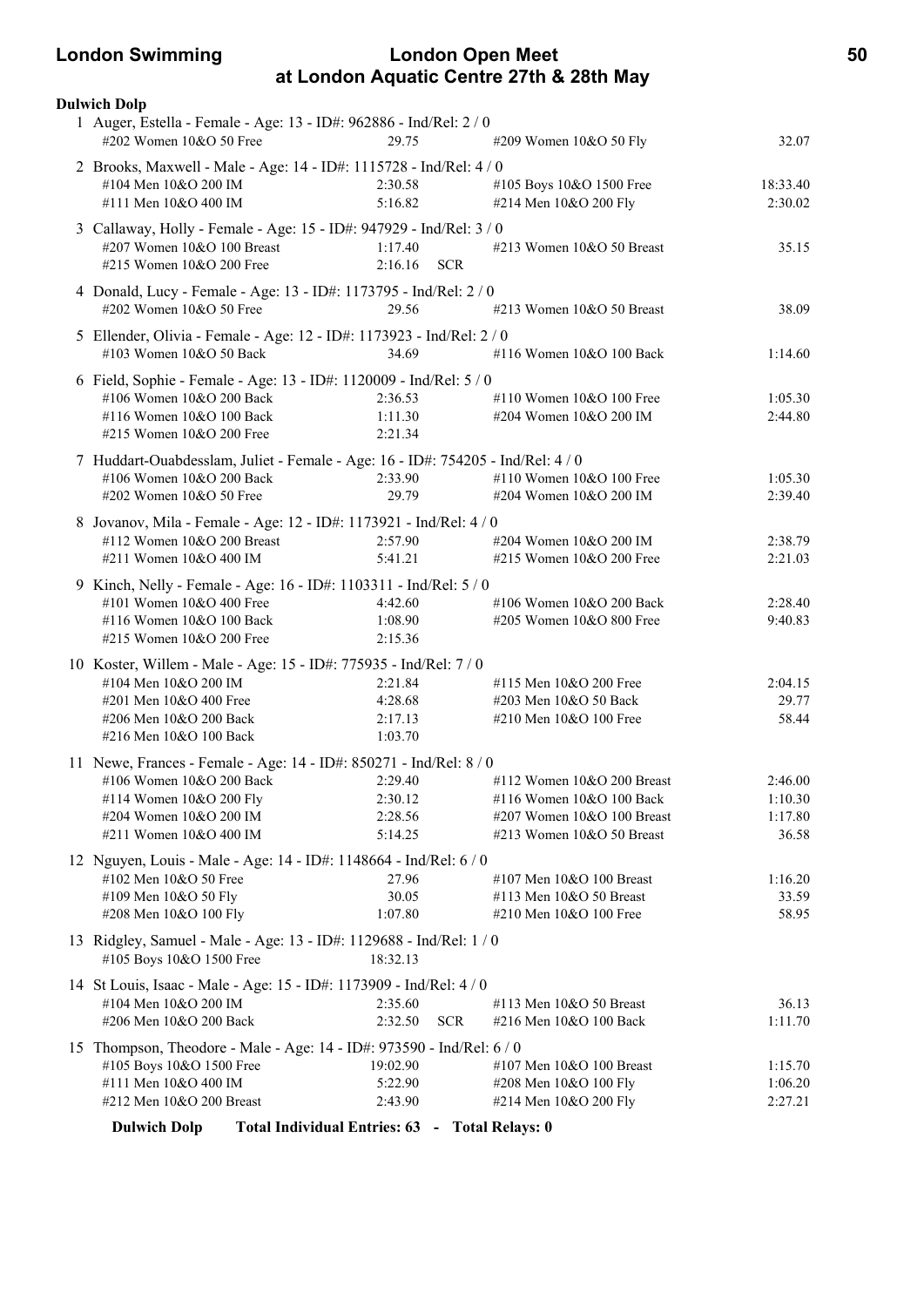### **London Swimming London Open Meet 51 at London Aquatic Centre 27th & 28th May**

| <b>Dunmow Atlantis SC</b>                                                              |                       |                                                |         |            |
|----------------------------------------------------------------------------------------|-----------------------|------------------------------------------------|---------|------------|
| 1 Boyle, John - Male - Age: 16 - ID#: 776152 - Ind/Rel: 2 / 0<br>#102 Men 10&O 50 Free | 26.03                 | #203 Men 10&O 50 Back                          | 30.13   |            |
| 2 Maybanks, Meghan L - Female - Age: 17 - ID#: 777364 - Ind/Rel: 5 / 0                 |                       |                                                |         |            |
| #103 Women 10&O 50 Back                                                                | 30.04                 | #110 Women $10&O$ 100 Free                     | 58.96   |            |
| #116 Women 10&O 100 Back                                                               | 1:06.49               | $\#202$ Women 10&O 50 Free                     | 26.70   |            |
| #209 Women 10&O 50 Fly                                                                 | 29.57                 |                                                |         |            |
| 3 McLaughlin, Jamie - Male - Age: 20 - ID#: 207700 - Ind/Rel: 2 / 0                    |                       |                                                |         |            |
| #102 Men 10&O 50 Free                                                                  | 24.96                 | #109 Men 10&O 50 Fly                           | 26.41   |            |
| 4 McLaughlin, Matthew - Male - Age: 24 - ID#: 207711 - Ind/Rel: 4 / 0                  |                       |                                                |         |            |
| #107 Men 10&O 100 Breast                                                               | 1:12.30               | #113 Men 10&O 50 Breast                        | 32.75   |            |
| #201 Men 10&O 400 Free                                                                 | 4:33.50               | #212 Men 10&O 200 Breast                       | 2:38.90 |            |
| 5 Moloney, Chloe - Female - Age: 15 - ID#: 812732 - Ind/Rel: 4 / 0                     |                       |                                                |         |            |
| #106 Women 10&O 200 Back                                                               | 2:33.70<br><b>SCR</b> | #110 Women $10&O 100$ Free                     | 1:01.80 |            |
| #202 Women 10&O 50 Free                                                                | 28.79                 | #205 Women 10&O 800 Free                       | 9:38.52 |            |
| 6 Nutt, Dylan - Male - Age: 18 - ID#: 845964 - Ind/Rel: 3 / 0                          |                       |                                                |         |            |
| #102 Men 10&O 50 Free                                                                  | 26.81<br><b>SCR</b>   | #109 Men 10&O 50 Fly                           | 28.98   | <b>SCR</b> |
| #113 Men 10&O 50 Breast                                                                | 34.18                 |                                                |         |            |
| 7 Panton, Kyle - Male - Age: 22 - ID#: 406924 - Ind/Rel: 5 / 0                         |                       |                                                |         |            |
| #104 Men 10&O 200 IM                                                                   | 2:23.56               | #107 Men 10&O 100 Breast                       | 1:11.87 |            |
| #115 Men 10&O 200 Free                                                                 | 2:03.21               | #201 Men 10&O 400 Free                         | 4:35.09 | <b>SCR</b> |
| #210 Men 10&O 100 Free                                                                 | 56.49                 |                                                |         |            |
| 8 Runnalls, Ellie - Female - Age: 15 - ID#: 919825 - Ind/Rel: 4 / 0                    |                       |                                                |         |            |
| #101 Women 10&O 400 Free                                                               | 4:45.03               | #204 Women 10&O 200 IM                         | 2:36.67 |            |
| #205 Women 10&O 800 Free                                                               | 9:43.03               | #215 Women 10&O 200 Free                       | 2:21.86 | <b>SCR</b> |
| 9 Smith, Joshua - Male - Age: 16 - ID#: 916993 - Ind/Rel: 5 / 0                        |                       |                                                |         |            |
| #102 Men 10&O 50 Free                                                                  | 26.17                 | #203 Men 10&O 50 Back                          | 26.10   |            |
| #206 Men 10&O 200 Back                                                                 | 2:18.60               | #210 Men 10&O 100 Free                         | 56.33   |            |
| #216 Men 10&O 100 Back                                                                 | 1:03.10               |                                                |         |            |
| 10 Watt, Rebecca C - Female - Age: 15 - ID#: 885915 - Ind/Rel: 2 / 0                   |                       |                                                |         |            |
| #110 Women 10&O 100 Free                                                               | 1:02.91               | $\#202$ Women $10&O$ 50 Free                   | 27.77   |            |
| <b>Dunmow Atlantis SC</b>                                                              |                       | Total Individual Entries: 36 - Total Relays: 0 |         |            |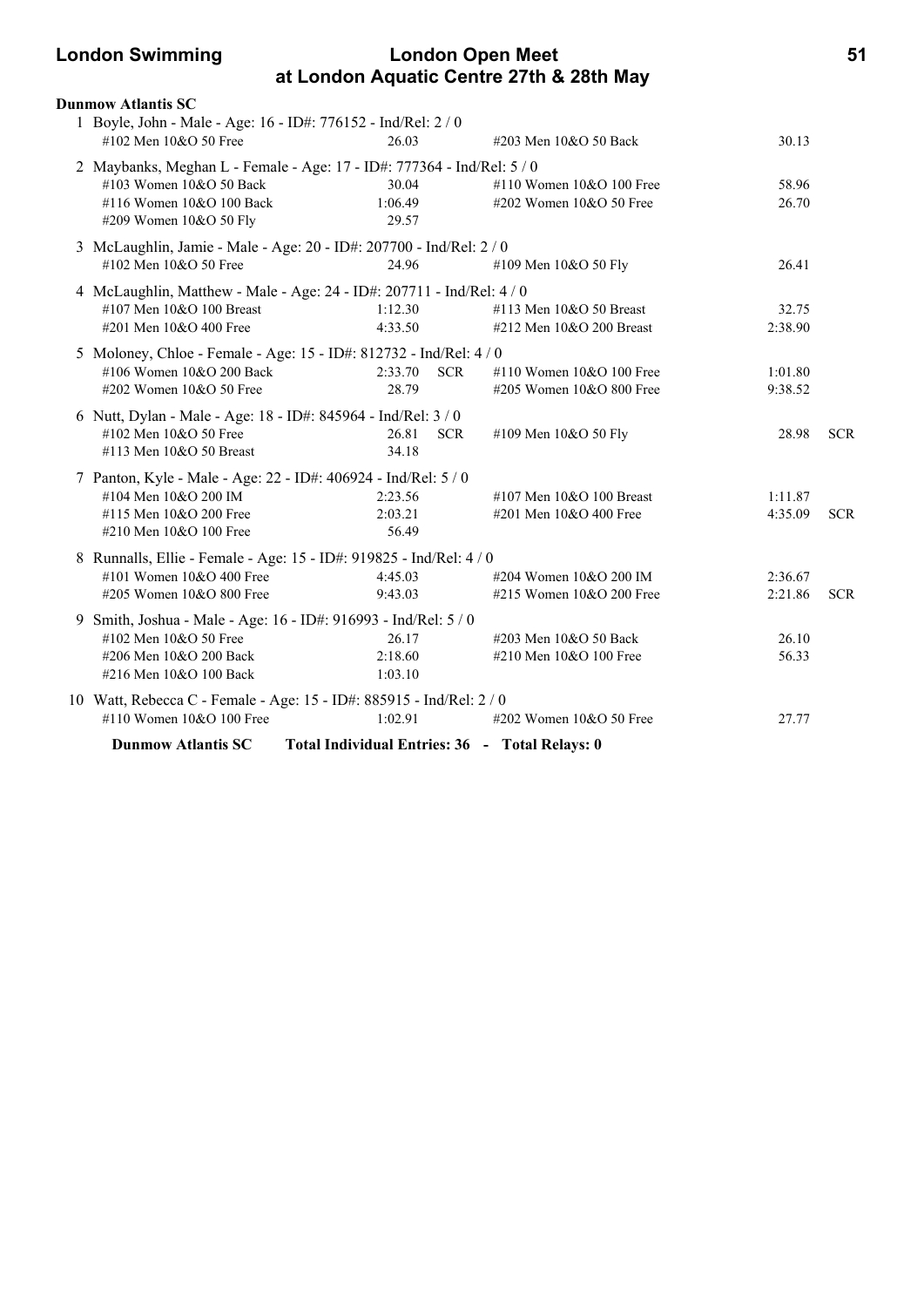### **London Swimming London Open Meet 52 at London Aquatic Centre 27th & 28th May**

| <b>Ealing Swimming Club</b>                                              |         |            |                              |          |
|--------------------------------------------------------------------------|---------|------------|------------------------------|----------|
| 1 Atanasov, Anthony - Male - Age: 16 - ID#: 1177773 - Ind/Rel: 5 / 0     |         |            |                              |          |
| #102 Men 10&O 50 Free                                                    | 27.09   |            | #109 Men 10&O 50 Fly         | 29.49    |
| #115 Men 10&O 200 Free                                                   | 2:16.19 | <b>SCR</b> | #203 Men 10&O 50 Back        | 32.30    |
| #208 Men 10&O 100 Fly                                                    | 1:06.51 |            |                              |          |
| 2 Barnes, George - Male - Age: 16 - ID#: 534714 - Ind/Rel: 3 / 0         |         |            |                              |          |
| #107 Men 10&O 100 Breast                                                 | 1:11.81 |            | #113 Men 10&O 50 Breast      | 32.21    |
| #212 Men 10&O 200 Breast                                                 | 2:36.63 |            |                              |          |
| 3 Benson, Ruby - Female - Age: 13 - ID#: 926974 - Ind/Rel: 5 / 0         |         |            |                              |          |
| #103 Women 10&O 50 Back                                                  | 38.61   |            | #108 Women 10&O 100 Fly      | 1:16.55  |
| #110 Women 10&O 100 Free                                                 | 1:11.89 |            | #202 Women 10&O 50 Free      | 31.80    |
| #209 Women 10&O 50 Fly                                                   | 35.43   |            |                              |          |
| 4 Borak, Yuriy - Male - Age: 12 - ID#: 1182264 - Ind/Rel: 6 / 0          |         |            |                              |          |
| #102 Men 10&O 50 Free                                                    | 32.95   |            | #109 Men 10&O 50 Fly         | 37.45    |
| #115 Men 10&O 200 Free                                                   | 2:40.11 | <b>SCR</b> | #203 Men 10&O 50 Back        | 37.22    |
| #206 Men 10&O 200 Back                                                   | 2:52.24 |            | #216 Men 10&O 100 Back       | 1:21.09  |
| 5 Britton, John - Male - Age: 22 - ID#: 474402 - Ind/Rel: 4 / 0          |         |            |                              |          |
| #104 Men 10&O 200 IM                                                     | 2:06.66 |            | #107 Men $10&O$ 100 Breast   | 1:05.13  |
| #111 Men 10&O 400 IM                                                     | 4:25.68 |            | #212 Men 10&O 200 Breast     | 2:18.43  |
| 6 Cooke, Tia - Female - Age: 11 - ID#: 1177760 - Ind/Rel: 3 / 0          |         |            |                              |          |
| #202 Women 10&O 50 Free                                                  | 36.90   | <b>SCR</b> | #207 Women 10&O 100 Breast   | 1:37.08  |
| #213 Women 10&O 50 Breast                                                | 43.96   |            |                              |          |
| 7 Cummins, Isabella - Female - Age: 12 - ID#: 1155897 - Ind/Rel: 2 / 0   |         |            |                              |          |
| #202 Women 10&O 50 Free                                                  | 33.65   |            | #209 Women 10&O 50 Fly       | 36.82    |
| 8 Gherman, Andreas - Male - Age: 15 - ID#: 1249693 - Ind/Rel: 6 / 0      |         |            |                              |          |
| #102 Men 10&O 50 Free                                                    | 27.48   |            | #109 Men 10&O 50 Fly         | 28.89    |
| #208 Men 10&O 100 Fly                                                    | 1:02.05 |            | #210 Men 10&O 100 Free       | 59.46    |
| #214 Men 10&O 200 Fly                                                    | 2:25.96 |            | #216 Men 10&O 100 Back       | 1:08.97  |
| 9 Hammad, Mohamed - Male - Age: 20 - ID#: 1198336 - Ind/Rel: 3 / 0       |         |            |                              |          |
| #102 Men 10&O 50 Free                                                    | 26.65   |            | #113 Men 10&O 50 Breast      | 35.21    |
| #210 Men 10&O 100 Free                                                   | 58.86   |            |                              |          |
| 10 Headrick, Jacob - Male - Age: 16 - ID#: 1343180 - Ind/Rel: 5 / 0      |         |            |                              |          |
| #102 Men 10&O 50 Free                                                    | 26.98   |            | #105 Boys 10&O 1500 Free     | 16:52.72 |
| #115 Men 10&O 200 Free                                                   | 2:04.96 |            | #201 Men 10&O 400 Free       | 4:21.20  |
| #214 Men 10&O 200 Fly                                                    | 2:21.88 |            |                              |          |
| 11 Hook, Reef - Male - Age: 18 - ID#: 801500 - Ind/Rel: 4 / 0            |         |            |                              |          |
| #115 Men 10&O 200 Free                                                   | 1:57.69 |            | #203 Men 10&O 50 Back        | 28.70    |
| #210 Men 10&O 100 Free                                                   | 54.41   |            | #216 Men 10&O 100 Back       | 1:00.62  |
| 12 Jameson, Oscar - Male - Age: 17 - ID#: 777292 - Ind/Rel: 5 / 0        |         |            |                              |          |
| #102 Men 10&O 50 Free                                                    | 24.77   |            | #109 Men 10&O 50 Fly         | 26.81    |
| #203 Men 10&O 50 Back                                                    | 28.02   |            | #210 Men 10&O 100 Free       | 53.92    |
| #216 Men 10&O 100 Back                                                   | 59.26   |            |                              |          |
| 13 Judge, Brodie - Female - Age: 16 - ID#: 716678 - Ind/Rel: 2 / 0       |         |            |                              |          |
| #103 Women 10&O 50 Back                                                  | 31.70   |            | #108 Women 10&O 100 Fly      | 1:03.76  |
| 14 Lombardo, Pietro - Male - Age: 14 - ID#: 965386 - Ind/Rel: 2 / 0      |         |            |                              |          |
| #115 Men 10&O 200 Free                                                   | 2:10.22 |            | #206 Men 10&O 200 Back       | 2:23.37  |
| 15 Macmenamin, Sophie - Female - Age: 14 - ID#: 1291772 - Ind/Rel: 5 / 0 |         |            |                              |          |
| #103 Women 10&O 50 Back                                                  | 33.61   |            | #110 Women 10&O 100 Free     | 1:05.14  |
| #202 Women 10&O 50 Free                                                  | 29.82   |            | #209 Women 10&O 50 Fly       | 31.84    |
| #213 Women 10&O 50 Breast                                                | 38.33   |            |                              |          |
| 16 McKenna, Connie - Female - Age: 13 - ID#: 926998 - Ind/Rel: 6 / 0     |         |            |                              |          |
| #110 Women 10&O 100 Free                                                 | 1:09.12 |            | #112 Women $10&O$ 200 Breast | 3:15.30  |
| #202 Women 10&O 50 Free                                                  | 31.54   |            | #207 Women 10&O 100 Breast   | 1:30.70  |
| #213 Women 10&O 50 Breast                                                | 42.01   |            | #215 Women 10&O 200 Free     | 2:31.07  |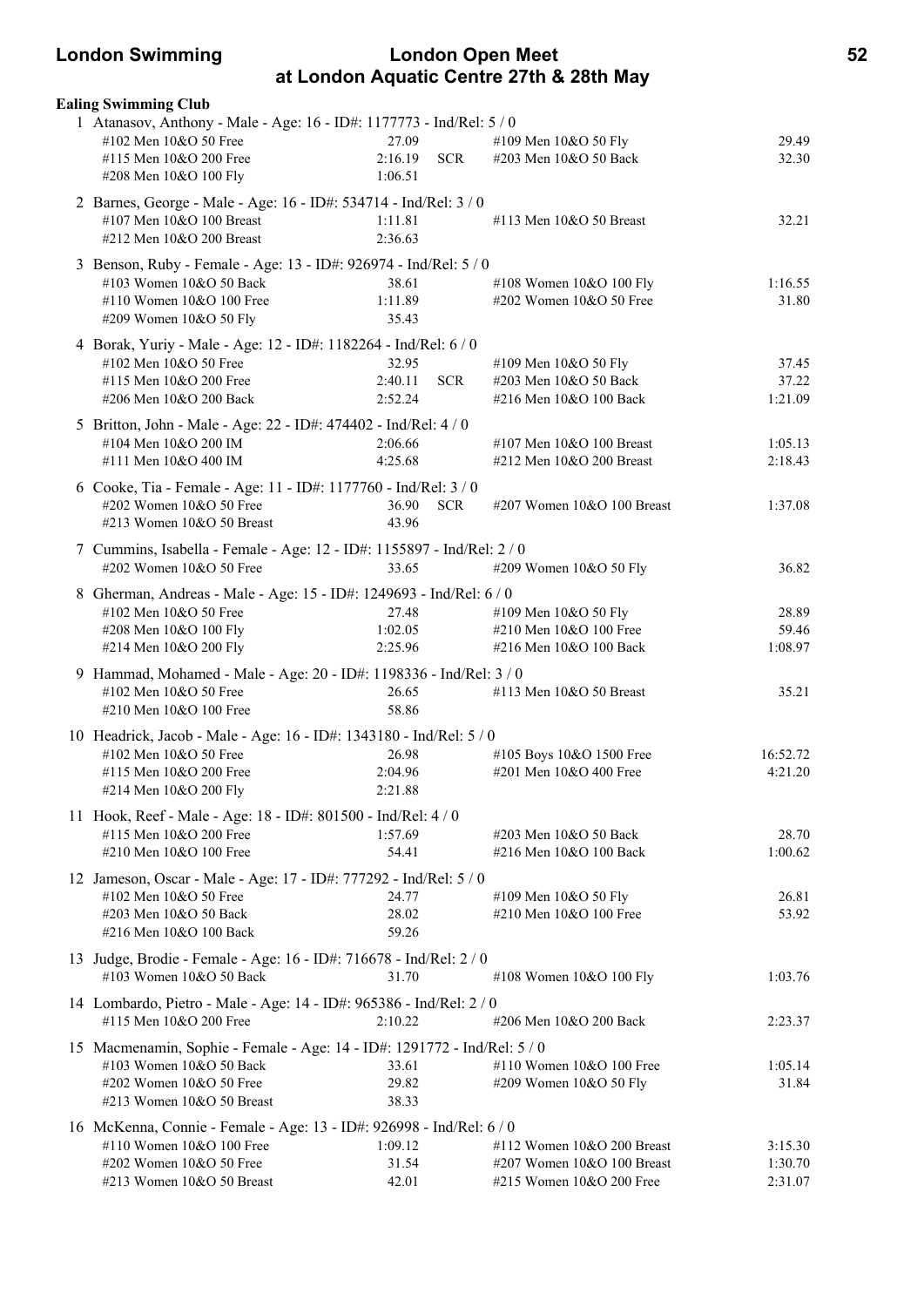### **London Swimming London Open Meet 53 at London Aquatic Centre 27th & 28th May**

| <b>Ealing Swimming Club</b>                                           |                                                 |                              |          |            |
|-----------------------------------------------------------------------|-------------------------------------------------|------------------------------|----------|------------|
| 17 Musial, Zoe - Female - Age: 13 - ID#: 965365 - Ind/Rel: 8 / 0      |                                                 |                              |          |            |
| #101 Women 10&O 400 Free                                              | 5:15.99                                         | #108 Women 10&O 100 Fly      | 1:18.76  |            |
| #110 Women 10&O 100 Free                                              | 1:05.41                                         | #202 Women 10&O 50 Free      | 29.47    |            |
| #204 Women 10&O 200 IM                                                | 2:46.80                                         | #207 Women 10&O 100 Breast   | 1:24.99  |            |
| #209 Women 10&O 50 Fly                                                | 33.76                                           | $\#213$ Women 10&O 50 Breast | 39.34    |            |
| 18 O'Sullivan, Ossian - Male - Age: 13 - ID#: 777280 - Ind/Rel: 7 / 0 |                                                 |                              |          |            |
| #102 Men 10&O 50 Free                                                 | 28.44                                           | #105 Boys 10&O 1500 Free     | 18:04.37 |            |
| #109 Men 10&O 50 Fly                                                  | 32.03                                           | #115 Men 10&O 200 Free       | 2:14.85  |            |
| #201 Men 10&O 400 Free                                                | 4:34.32                                         | #208 Men 10&O 100 Fly        | 1:09.37  |            |
| #210 Men 10&O 100 Free                                                | 1:01.48                                         |                              |          |            |
| 19 Pereira, Sarah - Female - Age: 14 - ID#: 983230 - Ind/Rel: 6 / 0   |                                                 |                              |          |            |
| #101 Women 10&O 400 Free                                              | 4:59.72                                         | #103 Women 10&O 50 Back      | 35.56    |            |
| #106 Women 10&O 200 Back                                              | 2:44.08                                         | #204 Women 10&O 200 IM       | 2:49.05  | <b>SCR</b> |
| #205 Women 10&O 800 Free                                              | 10:22.07                                        | #207 Women 10&O 100 Breast   | 1:28.28  |            |
| 20 Peres, Angelina - Female - Age: 12 - ID#: 1159697 - Ind/Rel: 1 / 0 |                                                 |                              |          |            |
| #103 Women 10&O 50 Back                                               | 40.74<br><b>SCR</b>                             |                              |          |            |
|                                                                       |                                                 |                              |          |            |
| 21 Powell, Paige - Female - Age: 18 - ID#: 319122 - Ind/Rel: 4 / 0    |                                                 |                              |          |            |
| #108 Women 10&O 100 Fly                                               | 1:04.71                                         | #110 Women 10&O 100 Free     | 58.79    |            |
| #209 Women 10&O 50 Fly                                                | 29.08                                           | #215 Women 10&O 200 Free     | 2:07.36  |            |
| 22 Pullen, Aaron M - Male - Age: 20 - ID#: 403138 - Ind/Rel: 8 / 0    |                                                 |                              |          |            |
| #102 Men 10&O 50 Free                                                 | 25.62                                           | #104 Men 10&O 200 IM         | 2:12.72  |            |
| #107 Men 10&O 100 Breast                                              | 1:10.10                                         | #115 Men 10&O 200 Free       | 1:56.10  |            |
| #201 Men 10&O 400 Free                                                | 4:11.90                                         | #208 Men 10&O 100 Fly        | 1:02.01  |            |
| #210 Men 10&O 100 Free                                                | 54.01                                           | #216 Men 10&O 100 Back       | 1:03.18  |            |
| 23 Thornton, Lucy - Female - Age: 18 - ID#: 449974 - Ind/Rel: 2 / 0   |                                                 |                              |          |            |
| #108 Women 10&O 100 Fly                                               | 1:03.24                                         | #114 Women 10&O 200 Fly      | 2:18.51  |            |
| 24 Thornton, Samuel - Male - Age: 16 - ID#: 872134 - Ind/Rel: 2 / 0   |                                                 |                              |          |            |
| #208 Men 10&O 100 Fly                                                 | 1:01.95                                         | #214 Men 10&O 200 Fly        | 2:20.27  |            |
|                                                                       |                                                 |                              |          |            |
| 25 Train, Ella - Female - Age: 13 - ID#: 1153956 - Ind/Rel: 4 / 0     |                                                 |                              |          |            |
| #103 Women 10&O 50 Back                                               | 37.72                                           | #110 Women 10&O 100 Free     | 1:12.18  |            |
| #116 Women 10&O 100 Back                                              | 1:21.29                                         | #202 Women 10&O 50 Free      | 32.56    | <b>SCR</b> |
| 26 Utepova, Anel - Female - Age: 14 - ID#: 1173547 - Ind/Rel: 7 / 0   |                                                 |                              |          |            |
| #101 Women 10&O 400 Free                                              | 5:03.75<br><b>SCR</b>                           | $\#103$ Women $10&O$ 50 Back | 34.44    |            |
| #108 Women 10&O 100 Fly                                               | 1:14.61                                         | #110 Women 10&O 100 Free     | 1:07.88  |            |
| #202 Women 10&O 50 Free                                               | 31.02                                           | #209 Women 10&O 50 Fly       | 33.50    |            |
| #215 Women 10&O 200 Free                                              | 2:28.44<br><b>SCR</b>                           |                              |          |            |
| 27 Vazirani, Rohan - Male - Age: 16 - ID#: 833311 - Ind/Rel: 8 / 0    |                                                 |                              |          |            |
| #105 Boys 10&O 1500 Free                                              | 17:29.03                                        | #107 Men $10&O$ 100 Breast   | 1:13.42  |            |
| #111 Men 10&O 400 IM                                                  | 4:59.86                                         | #115 Men 10&O 200 Free       | 2:05.72  |            |
| #201 Men 10&O 400 Free                                                | 4:26.39                                         | #206 Men 10&O 200 Back       | 2:20.05  |            |
| #210 Men 10&O 100 Free                                                | 59.39                                           | #212 Men $10&O$ 200 Breast   | 2:36.39  |            |
| 28 Whitmore, Emily - Female - Age: 13 - ID#: 794097 - Ind/Rel: 1 / 0  |                                                 |                              |          |            |
| #213 Women $10&O$ 50 Breast                                           | 41.93                                           |                              |          |            |
|                                                                       |                                                 |                              |          |            |
| <b>Ealing Swimming Club</b>                                           | Total Individual Entries: 124 - Total Relays: 0 |                              |          |            |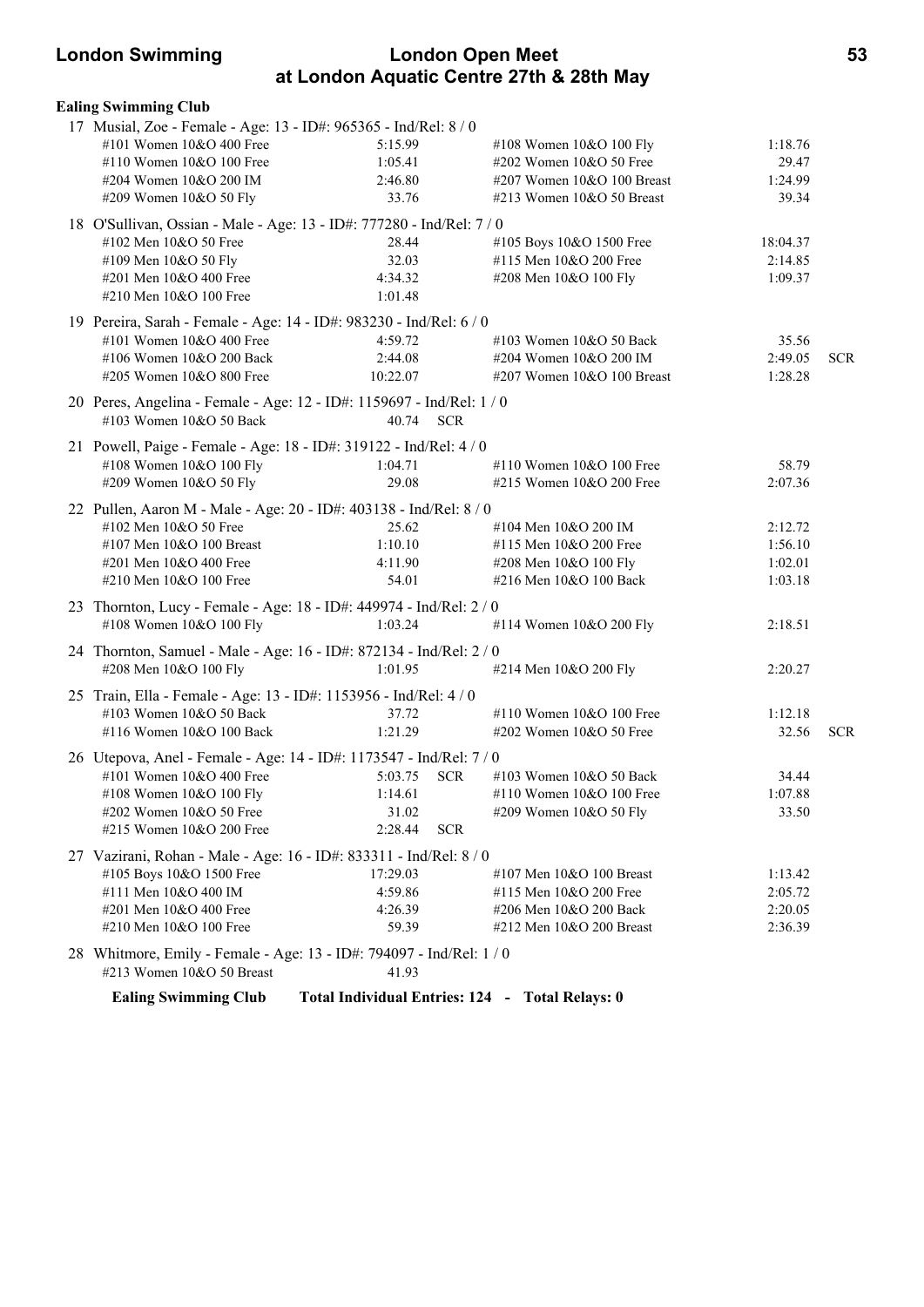## **London Swimming Condon Open Meet 64 at London Aquatic Centre 27th & 28th May**

### **Edenbridge**

- 1 Hawkins, Imie Female Age: 17 ID#: 520310 Ind/Rel: 1 / 0 #106 Women 10&O 200 Back 2:21.80
- 2 Plowman, Ella Female Age: 15 ID#: 967540 Ind/Rel: 4 / 0 #204 Women 10&O 200 IM 2:38.57 SCR #207 Women 10&O 100 Breast 1:24.77 #209 Women 10&O 50 Fly 31.35 #213 Women 10&O 50 Breast 38.30 3 Robertson, Catriona A - Female - Age: 15 - ID#: 846309 - Ind/Rel: 3 / 0 #110 Women 10&O 100 Free 1:03.67 #202 Women 10&O 50 Free 29.63 SCR #204 Women 10&O 200 IM 2:45.54 SCR

**Edenbridge Total Individual Entries: 8 - Total Relays: 0**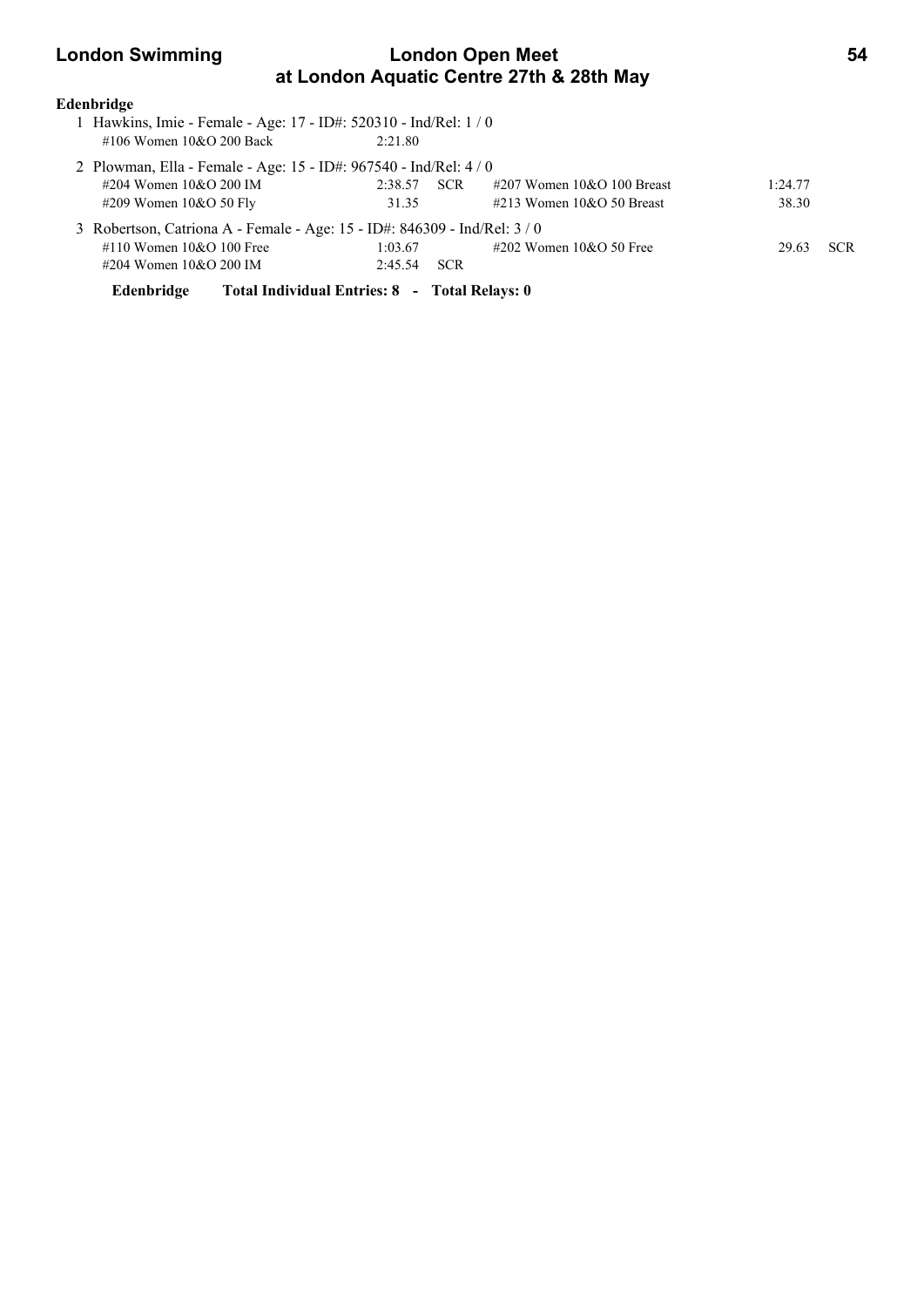### **London Swimming London Open Meet 55 at London Aquatic Centre 27th & 28th May**

| Enfield Swim Squad                                                                                                                                                                 |                                          |                          |                                                                                   |                               |                          |
|------------------------------------------------------------------------------------------------------------------------------------------------------------------------------------|------------------------------------------|--------------------------|-----------------------------------------------------------------------------------|-------------------------------|--------------------------|
| 1 Andrews, Lucinda - Female - Age: 14 - ID#: 1142778 - Ind/Rel: 3 / 0<br>#103 Women 10&O 50 Back<br>#213 Women 10&O 50 Breast                                                      | 33.71<br>37.76                           |                          | #202 Women 10&O 50 Free                                                           | 29.65                         |                          |
| 2 Baxter, Ellisia - Female - Age: 13 - ID#: 795991 - Ind/Rel: 5 / 0<br>#110 Women 10&O 100 Free<br>#207 Women 10&O 100 Breast<br>#213 Women 10&O 50 Breast                         | 1:03.75<br>1:19.80<br>36.87              |                          | #202 Women 10&O 50 Free<br>#209 Women 10&O 50 Fly                                 | 28.60<br>32.10                |                          |
| 3 Byrne, Melissa - Female - Age: 13 - ID#: 740626 - Ind/Rel: 5 / 0<br>#103 Women 10&O 50 Back<br>#116 Women 10&O 100 Back<br>#204 Women 10&O 200 IM                                | 35.64<br>1:16.59<br>2:50.40              |                          | #110 Women 10&O 100 Free<br>#202 Women 10&O 50 Free                               | 1:09.02<br>31.19              |                          |
| 4 Clarke, Rebecca - Female - Age: 13 - ID#: 892296 - Ind/Rel: 1 / 0<br>#202 Women 10&O 50 Free                                                                                     | 33.98 SCR                                |                          |                                                                                   |                               |                          |
| 5 Comerford, Alice - Female - Age: 15 - ID#: 804114 - Ind/Rel: 3 / 0<br>#202 Women 10&O 50 Free<br>#213 Women 10&O 50 Breast                                                       | 30.60<br>37.24                           | <b>SCR</b>               | #207 Women 10&O 100 Breast                                                        | 1:24.72                       |                          |
| 6 Cornish, Sam - Male - Age: 13 - ID#: 795960 - Ind/Rel: 6 / 0<br>#107 Men 10&O 100 Breast<br>#113 Men 10&O 50 Breast<br>#212 Men 10&O 200 Breast                                  | 1:16.23<br>34.86<br>2:45.69              |                          | #109 Men 10&O 50 Fly<br>#208 Men 10&O 100 Fly<br>#214 Men 10&O 200 Fly            | 30.16<br>1:05.90<br>2:27.95   |                          |
| 7 Ekwueme, Joshua - Male - Age: 16 - ID#: 897226 - Ind/Rel: 4 / 0<br>#102 Men 10&O 50 Free<br>#208 Men 10&O 100 Fly                                                                | 27.48<br>1:04.29                         |                          | #109 Men 10&O 50 Fly<br>#210 Men 10&O 100 Free                                    | 28.59<br>1:00.42              |                          |
| 8 Farthing, Richard - Male - Age: 15 - ID#: 813483 - Ind/Rel: 6 / 0<br>#102 Men 10&O 50 Free<br>#113 Men 10&O 50 Breast<br>#210 Men 10&O 100 Free                                  | 26.80<br>35.33<br>1:00.93                |                          | #109 Men 10&O 50 Fly<br>#201 Men 10&O 400 Free<br>#212 Men 10&O 200 Breast        | 29.68<br>4:40.72<br>2:53.57   | <b>SCR</b><br><b>SCR</b> |
| 9 Field-Gould, Amelia - Female - Age: 15 - ID#: 504258 - Ind/Rel: 4 / 0<br>#101 Women 10&O 400 Free<br>#202 Women 10&O 50 Free                                                     | 5:06.70<br>32.19                         | <b>SCR</b><br><b>SCR</b> | #110 Women 10&O 100 Free<br>#215 Women 10&O 200 Free                              | 1:09.39<br>2:26.60            | <b>SCR</b><br><b>SCR</b> |
| 10 Haimes, Emily - Female - Age: 16 - ID#: 491848 - Ind/Rel: 7 / 0<br>#101 Women $10&O$ 400 Free<br>#108 Women 10&O 100 Fly<br>#114 Women 10&O 200 Fly<br>#215 Women 10&O 200 Free | 4:43.60<br>1:05.23<br>2:29.54<br>2:10.59 |                          | #103 Women 10&O 50 Back<br>#110 Women $10&O 100$ Free<br>#116 Women 10&O 100 Back | 32.54<br>59.63<br>1:09.69     |                          |
| 11 Hawkes, Mia - Female - Age: 18 - ID#: 206465 - Ind/Rel: 2 / 0<br>#110 Women 10&O 100 Free                                                                                       | 58.85                                    |                          | #202 Women 10&O 50 Free                                                           | 27.25                         |                          |
| 12 Khadraoui, Sami - Male - Age: 12 - ID#: 841783 - Ind/Rel: 5 / 0<br>#102 Men 10&O 50 Free<br>#115 Men 10&O 200 Free<br>#210 Men 10&O 100 Free                                    | 31.58<br>2:29.57<br>1:10.95              |                          | #104 Men 10&O 200 IM<br>#201 Men 10&O 400 Free                                    | 2:57.25<br>5:25.76            |                          |
| 13 Kirlew, Josh - Male - Age: 18 - ID#: 206626 - Ind/Rel: 6 / 0<br>#102 Men 10&O 50 Free<br>#109 Men 10&O 50 Fly<br>#208 Men 10&O 100 Fly                                          | 25.82<br>26.31<br>57.27                  |                          | #104 Men 10&O 200 IM<br>#115 Men 10&O 200 Free<br>#210 Men $10&O$ 100 Free        | 2:13.08<br>2:00.06<br>54.54   |                          |
| 14 Kirlew, Maya - Female - Age: 16 - ID#: 382772 - Ind/Rel: 7 / 0<br>#103 Women 10&O 50 Back<br>#110 Women 10&O 100 Free<br>#202 Women 10&O 50 Free<br>#209 Women 10&O 50 Fly      | 31.89<br>1:02.80<br>29.60<br>31.76       |                          | #108 Women 10&O 100 Fly<br>#116 Women 10&O 100 Back<br>#204 Women 10&O 200 IM     | 1:09.49<br>1:07.60<br>2:35.40 |                          |
| 15 McCoole, Caitlin - Female - Age: 14 - ID#: 734824 - Ind/Rel: 3 / 0<br>#108 Women 10&O 100 Fly<br>#209 Women 10&O 50 Fly                                                         | 1:15.80<br>32.76                         |                          | $\#202$ Women $10&O$ 50 Free                                                      | 31.25                         | <b>SCR</b>               |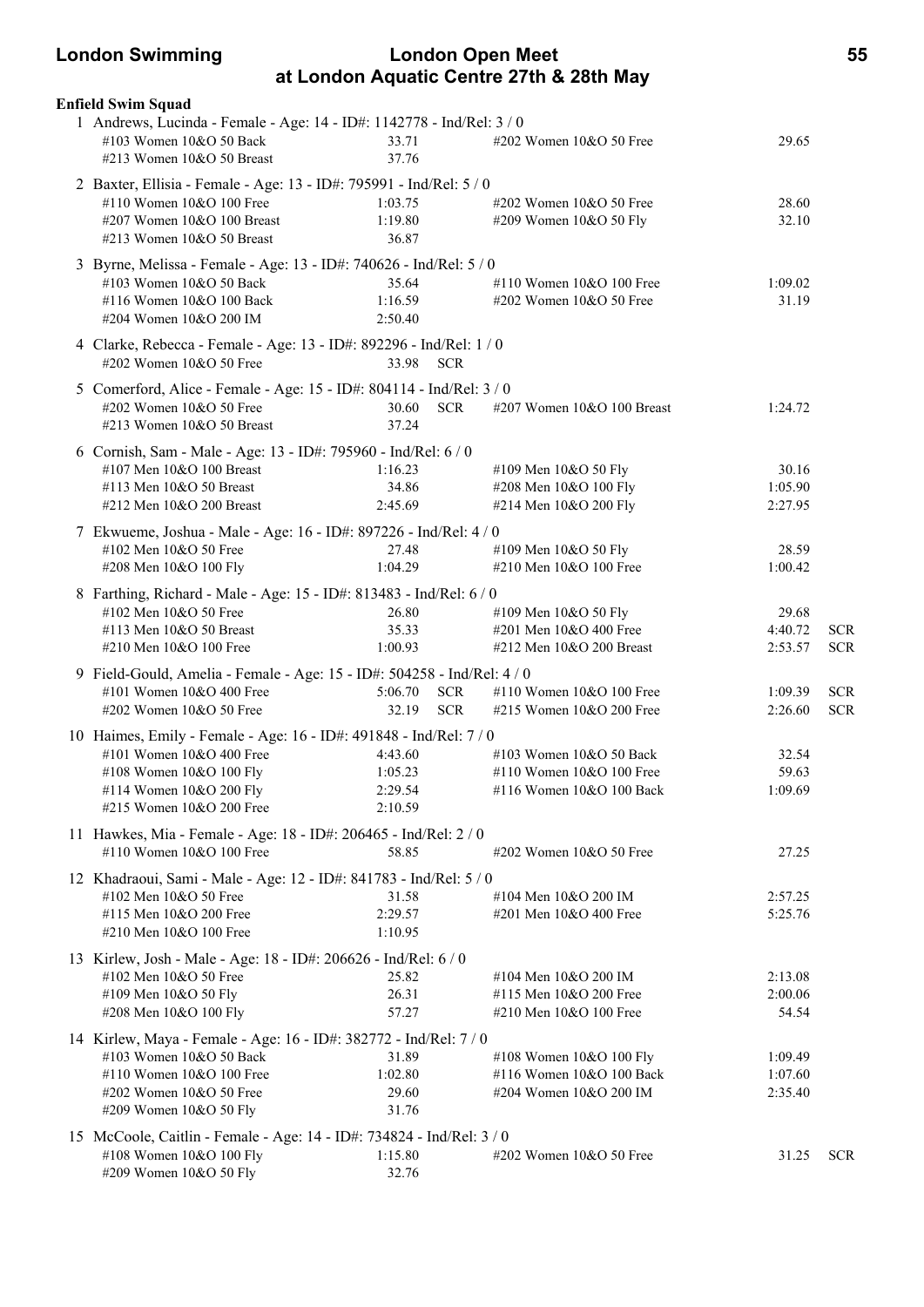### **London Swimming London Open Meet 56 at London Aquatic Centre 27th & 28th May**

| <b>Enfield Swim Squad</b>                                                 |                                                 |            |                            |         |            |
|---------------------------------------------------------------------------|-------------------------------------------------|------------|----------------------------|---------|------------|
| 16 Molloy, Megan - Female - Age: 15 - ID#: 438636 - Ind/Rel: 5 / 0        |                                                 |            |                            |         |            |
| #106 Women 10&O 200 Back                                                  | 2:26.59                                         |            | #110 Women 10&O 100 Free   | 1:00.14 |            |
| #114 Women 10&O 200 Fly                                                   | 2:29.70                                         |            | #202 Women 10&O 50 Free    | 28.60   |            |
| #207 Women 10&O 100 Breast                                                | 1:20.10                                         |            |                            |         |            |
| 17 Neilson, Declan - Male - Age: 13 - ID#: 1144831 - Ind/Rel: 6 / 0       |                                                 |            |                            |         |            |
| #102 Men $10&O$ 50 Free                                                   | 31.82                                           |            | #104 Men 10&O 200 IM       | 2:48.20 |            |
| #109 Men 10&O 50 Fly                                                      | 35.17                                           |            | #111 Men 10&O 400 IM       | 6:05.17 |            |
| #201 Men 10&O 400 Free                                                    | 5:03.81                                         |            | #210 Men 10&O 100 Free     | 1:08.92 |            |
| 18 Nice, Freya - Female - Age: 12 - ID#: 789117 - Ind/Rel: 4 / 0          |                                                 |            |                            |         |            |
| #202 Women 10&O 50 Free                                                   | 32.16                                           |            | #204 Women 10&O 200 IM     | 2:54.90 |            |
| #209 Women 10&O 50 Fly                                                    | 34.75                                           |            | #215 Women 10&O 200 Free   | 2:38.60 |            |
| 19 Overton, Joe - Male - Age: 13 - ID#: 764962 - Ind/Rel: 3 / 0           |                                                 |            |                            |         |            |
| #203 Men 10&O 50 Back                                                     | 30.60                                           |            | #206 Men 10&O 200 Back     | 2:20.17 |            |
| #216 Men 10&O 100 Back                                                    | 1:05.77                                         |            |                            |         |            |
|                                                                           |                                                 |            |                            |         |            |
| 20 Pearce, Lola - Female - Age: 17 - ID#: 822864 - Ind/Rel: 2 / 0         |                                                 |            |                            |         |            |
| #110 Women 10&O 100 Free                                                  | 1:05.94                                         |            | #215 Women 10&O 200 Free   | 2:20.89 |            |
| 21 Pereira, Samuel - Male - Age: 17 - ID#: 764931 - Ind/Rel: 5 / 0        |                                                 |            |                            |         |            |
| #102 Men 10&O 50 Free                                                     | 24.96                                           |            | #104 Men 10&O 200 IM       | 2:15.38 |            |
| #115 Men 10&O 200 Free                                                    | 1:58.55                                         |            | #201 Men 10&O 400 Free     | 4:12.77 |            |
| #206 Men 10&O 200 Back                                                    | 2:10.85                                         |            |                            |         |            |
| 22 Prenga, Mark - Male - Age: 12 - ID#: 1325988 - Ind/Rel: 1 / 0          |                                                 |            |                            |         |            |
| #102 Men 10&O 50 Free                                                     | 33.18                                           |            |                            |         |            |
| 23 Robinson, Jacquelyne - Female - Age: 13 - ID#: 725017 - Ind/Rel: 5 / 0 |                                                 |            |                            |         |            |
| #101 Women 10&O 400 Free                                                  | 5:18.30                                         |            | #110 Women 10&O 100 Free   | 1:10.40 |            |
| #202 Women 10&O 50 Free                                                   | 32.60                                           | <b>SCR</b> | #204 Women 10&O 200 IM     | 2:53.00 |            |
| #207 Women 10&O 100 Breast                                                | 1:28.20                                         |            |                            |         |            |
| 24 Shim, Jordan - Male - Age: 18 - ID#: 471800 - Ind/Rel: 2 / 0           |                                                 |            |                            |         |            |
| #107 Men 10&O 100 Breast                                                  | 1:12.60                                         |            | #113 Men 10&O 50 Breast    | 33.80   |            |
|                                                                           |                                                 |            |                            |         |            |
| 25 Soulas, Lena - Female - Age: 19 - ID#: 804104 - Ind/Rel: 3 / 0         |                                                 |            |                            |         |            |
| #110 Women 10&O 100 Free                                                  | 58.44<br>29.21                                  |            | #202 Women 10&O 50 Free    | 27.56   |            |
| #209 Women 10&O 50 Fly                                                    |                                                 |            |                            |         |            |
| 26 Soulas, Oskar - Male - Age: 16 - ID#: 804103 - Ind/Rel: 4 / 0          |                                                 |            |                            |         |            |
| #115 Men 10&O 200 Free                                                    | 2:04.16                                         |            | #203 Men 10&O 50 Back      | 29.64   |            |
| #206 Men 10&O 200 Back                                                    | 2:17.59                                         |            | #216 Men 10&O 100 Back     | 1:03.37 |            |
| 27 Tan, Natasha - Female - Age: 15 - ID#: 1149540 - Ind/Rel: 8 / 0        |                                                 |            |                            |         |            |
| #108 Women 10&O 100 Fly                                                   | 1:10.99                                         |            | #112 Women 10&O 200 Breast | 3:03.50 | <b>SCR</b> |
| #116 Women 10&O 100 Back                                                  | 1:13.27                                         |            | #202 Women 10&O 50 Free    | 30.27   | <b>SCR</b> |
| #204 Women 10&O 200 IM                                                    | 2:39.20                                         | <b>SCR</b> | #209 Women 10&O 50 Fly     | 32.56   |            |
| #211 Women 10&O 400 IM                                                    | 5:44.40                                         | <b>SCR</b> | #213 Women 10&O 50 Breast  | 39.46   |            |
| 28 Welch, Natasha - Female - Age: 14 - ID#: 524927 - Ind/Rel: 5 / 0       |                                                 |            |                            |         |            |
| #101 Women 10&O 400 Free                                                  | 5:04.70                                         | <b>SCR</b> | #103 Women 10&O 50 Back    | 37.96   |            |
| #110 Women 10&O 100 Free                                                  | 1:05.93                                         |            | #202 Women 10&O 50 Free    | 30.08   |            |
| #215 Women 10&O 200 Free                                                  | 2:21.90                                         |            |                            |         |            |
| 29 Winfield, Ted - Male - Age: 17 - ID#: 183209 - Ind/Rel: 4 / 0          |                                                 |            |                            |         |            |
| #102 Men 10&O 50 Free                                                     | 25.98                                           |            | #109 Men 10&O 50 Fly       | 27.83   |            |
| #208 Men 10&O 100 Fly                                                     | 1:01.44                                         |            | #210 Men $10&O$ 100 Free   | 57.41   |            |
| 30 Zlotnick, Emilia - Female - Age: 15 - ID#: 491854 - Ind/Rel: 2 / 0     |                                                 |            |                            |         |            |
| #101 Women 10&O 400 Free                                                  | 4:47.92                                         |            | #205 Women 10&O 800 Free   | 9:43.47 |            |
|                                                                           |                                                 |            |                            |         |            |
| 31 Zlotnick, Joseph - Male - Age: 18 - ID#: 491853 - Ind/Rel: 3 / 0       |                                                 |            |                            |         |            |
| #109 Men 10&O 50 Fly<br>#210 Men 10&O 100 Free                            | 26.45<br>53.89                                  |            | #208 Men 10&O 100 Fly      | 58.59   |            |
|                                                                           |                                                 |            |                            |         |            |
| <b>Enfield Swim Squad</b>                                                 | Total Individual Entries: 129 - Total Relays: 0 |            |                            |         |            |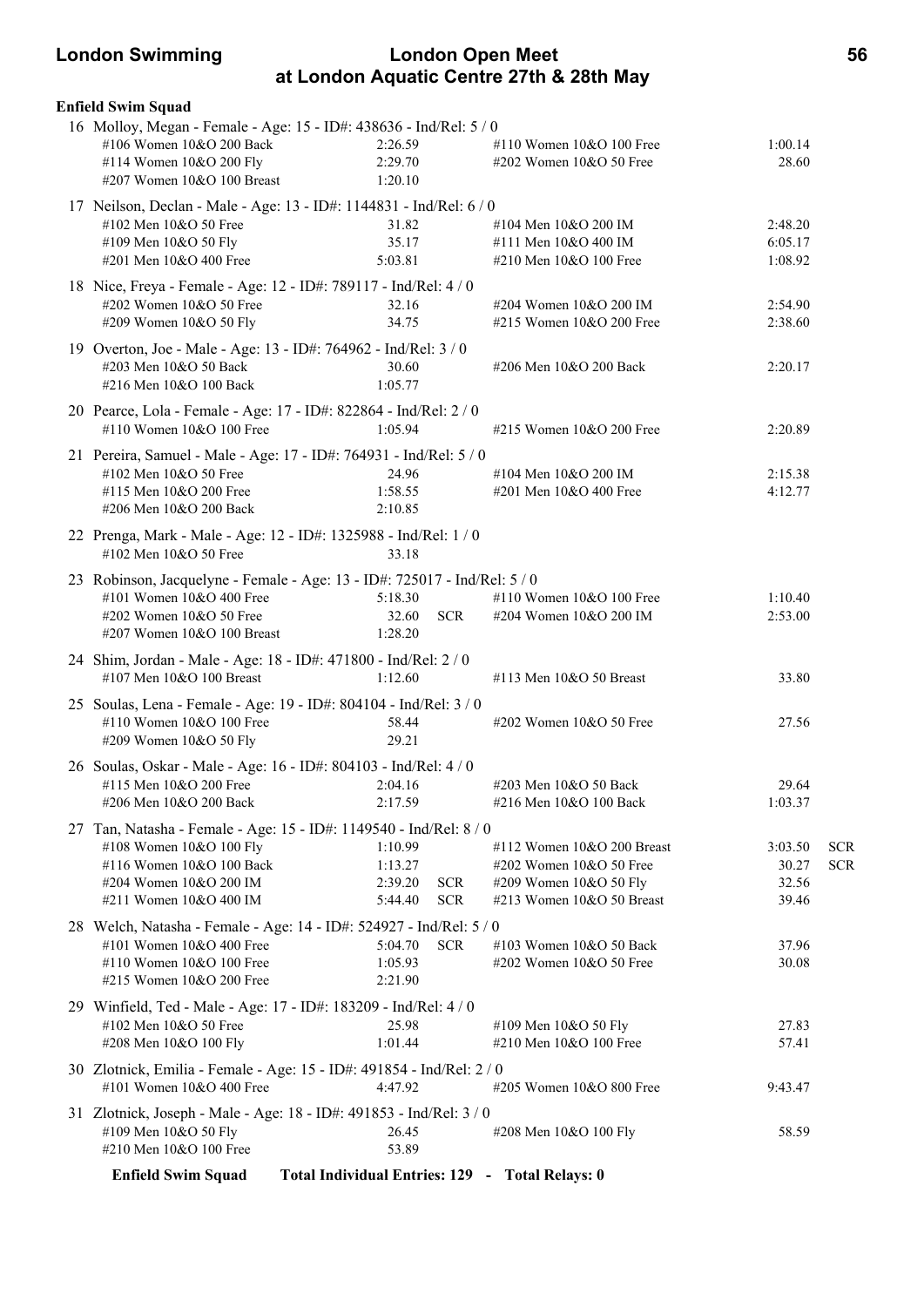# **London Swimming Condon Open Meet 67 Apr 10 11 12 13 13 14 14 15 16 17 17 18 18 18 18 18 18 18 18 18 18 18 18 1 at London Aquatic Centre 27th & 28th May**

### **Epsom Dist**

- 1 Fakkel, Isabella Female Age: 14 ID#: 911370 Ind/Rel: 1 / 0 #207 Women 10&O 100 Breast 1:16.31
- 2 Flower, Leila Female Age: 13 ID#: 1155391 Ind/Rel: 1 / 0 #114 Women 10&O 200 Fly 2:39.37

**Epsom Dist Total Individual Entries: 2 - Total Relays: 0**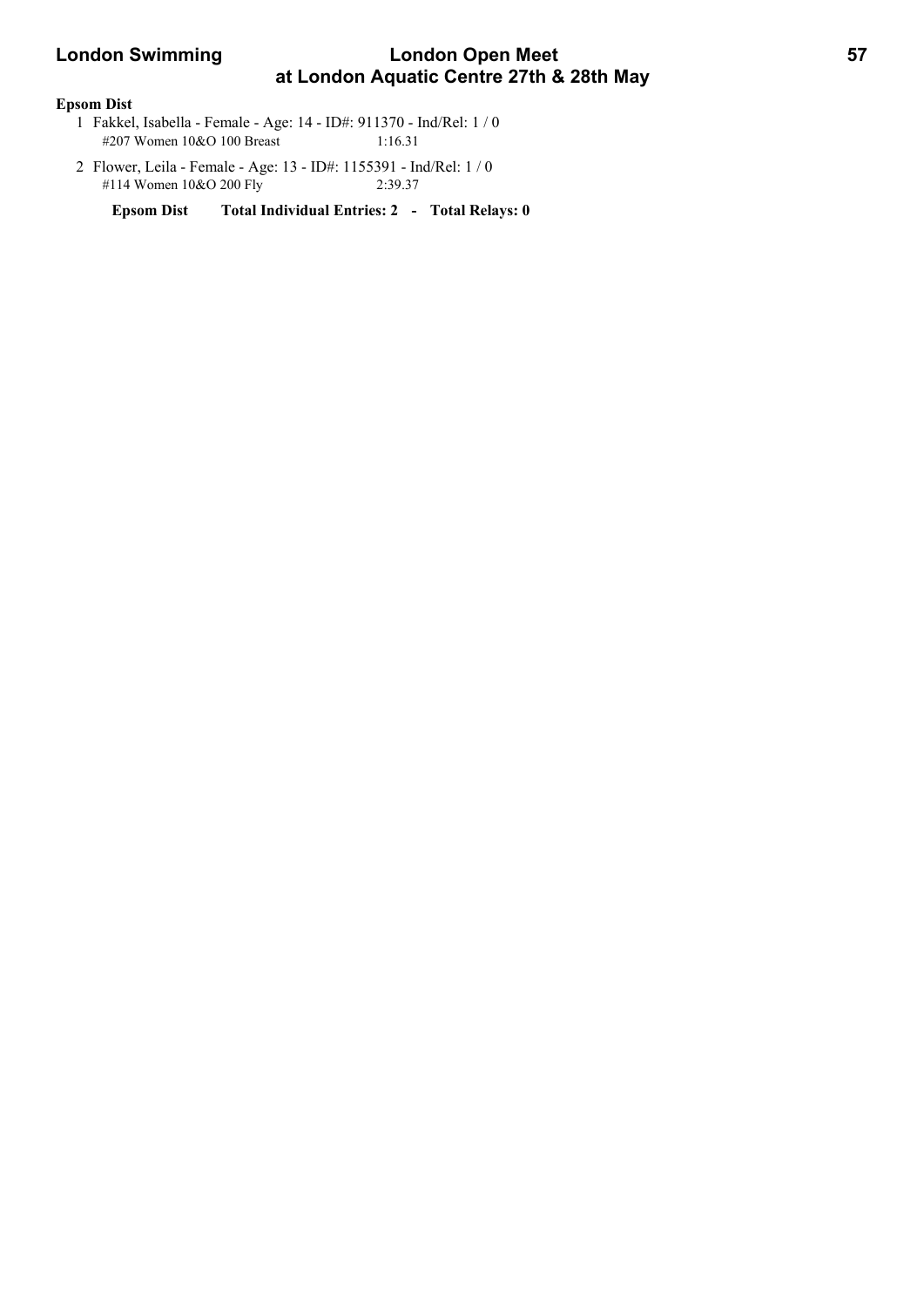### **London Swimming London Open Meet 58 at London Aquatic Centre 27th & 28th May**

| Erith & District SC                                                                                                                                                                   |                                          |                          |                                                                                   |                              |            |
|---------------------------------------------------------------------------------------------------------------------------------------------------------------------------------------|------------------------------------------|--------------------------|-----------------------------------------------------------------------------------|------------------------------|------------|
| 1 Akinje, Grace - Female - Age: 12 - ID#: 932936 - Ind/Rel: 2 / 0<br>#202 Women 10&O 50 Free                                                                                          | 33.80                                    |                          | #213 Women 10&O 50 Breast                                                         | 44.70                        |            |
| 2 Bojang, Jerrah - Male - Age: 15 - ID#: 1204957 - Ind/Rel: 2 / 0<br>#102 Men 10&O 50 Free                                                                                            | 27.77 SCR                                |                          | #109 Men 10&O 50 Fly                                                              | 31.33                        |            |
| 3 Burdett, Samuel - Male - Age: 14 - ID#: 894516 - Ind/Rel: 1 / 0<br>#102 Men 10&O 50 Free                                                                                            | 30.50 SCR                                |                          |                                                                                   |                              |            |
| 4 Burgess, Tilly - Female - Age: 14 - ID#: 1138762 - Ind/Rel: 7 / 0<br>#101 Women $10&O$ 400 Free<br>#106 Women 10&O 200 Back<br>#116 Women 10&O 100 Back<br>#215 Women 10&O 200 Free | 5:00.30<br>2:38.00<br>1:13.20<br>2:20.90 | <b>SCR</b>               | #103 Women 10&O 50 Back<br>#110 Women $10&O 100$ Free<br>#205 Women 10&O 800 Free | 35.10<br>1:06.20<br>10:25.40 |            |
| 5 Butterworth, Nathan - Male - Age: 16 - ID#: 528801 - Ind/Rel: 5 / 0<br>#102 Men $10&O$ 50 Free<br>#115 Men 10&O 200 Free<br>#210 Men 10&O 100 Free                                  | 28.40<br>2:09.88<br>1:01.60              | <b>SCR</b>               | #109 Men 10&O 50 Fly<br>#201 Men 10&O 400 Free                                    | 31.40<br>4:40.53             |            |
| 6 Cave, Megan - Female - Age: 14 - ID#: 894532 - Ind/Rel: 3 / 0<br>#103 Women 10&O 50 Back<br>#116 Women 10&O 100 Back                                                                | 33.00<br>1:09.80                         |                          | #106 Women 10&O 200 Back                                                          | 2:35.10                      |            |
| 7 Corder, Frederick - Male - Age: 15 - ID#: 751871 - Ind/Rel: 3 / 0<br>#102 Men 10&O 50 Free<br>#208 Men 10&O 100 Fly                                                                 | 29.60<br>1:09.54                         | <b>SCR</b>               | #109 Men 10&O 50 Fly                                                              | 31.31                        |            |
| 8 Enright, John - Male - Age: 13 - ID#: 1204970 - Ind/Rel: 1 / 0<br>#203 Men 10&O 50 Back                                                                                             | 38.20                                    |                          |                                                                                   |                              |            |
| 9 Ephigene, Ashton - Male - Age: 11 - ID#: 1204965 - Ind/Rel: 1 / 0<br>#102 Men 10&O 50 Free                                                                                          | 36.40                                    | <b>SCR</b>               |                                                                                   |                              |            |
| 10 Ghatauray, Rory - Male - Age: 13 - ID#: 1260676 - Ind/Rel: 3 / 0<br>#203 Men 10&O 50 Back<br>#210 Men 10&O 100 Free                                                                | 35.03<br>1:08.80                         |                          | #206 Men 10&O 200 Back                                                            | 2:45.40                      |            |
| 11 Hori, Rebecca - Female - Age: 13 - ID#: 1105607 - Ind/Rel: 3 / 0<br>#103 Women 10&O 50 Back<br>#202 Women 10&O 50 Free                                                             | 37.50<br>33.00                           | <b>SCR</b>               | #110 Women 10&O 100 Free                                                          | 1:12.70                      |            |
| 12 Jurins, Aleksey - Male - Age: 11 - ID#: 1138759 - Ind/Rel: 1/0<br>#203 Men 10&O 50 Back 42.00                                                                                      |                                          |                          |                                                                                   |                              |            |
| 13 Lee, Maddison - Female - Age: 15 - ID#: 932965 - Ind/Rel: 2 / 0<br>#207 Women 10&O 100 Breast                                                                                      | 1:24.90                                  |                          | #213 Women 10&O 50 Breast                                                         | 38.86                        |            |
| 14 Price, Abigail - Female - Age: 15 - ID#: 1111709 - Ind/Rel: 3 / 0<br>#110 Women 10&O 100 Free<br>#215 Women 10&O 200 Free                                                          | 1:07.90<br>2:26.30                       | <b>SCR</b><br><b>SCR</b> | #202 Women 10&O 50 Free                                                           | 31.18                        | <b>SCR</b> |
| 15 Rayner, Lily - Female - Age: 16 - ID#: 864485 - Ind/Rel: 3 / 0<br>#103 Women 10&O 50 Back<br>#209 Women 10&O 50 Fly                                                                | 36.01<br>33.50                           |                          | #202 Women 10&O 50 Free                                                           | 31.29                        |            |
| 16 Retour, Abbey - Female - Age: 14 - ID#: 783300 - Ind/Rel: 2 / 0<br>#110 Women 10&O 100 Free                                                                                        | 1:07.17                                  |                          | #116 Women 10&O 100 Back                                                          | 1:19.00                      | <b>SCR</b> |
| 17 Retour, Madison - Female - Age: 16 - ID#: 783301 - Ind/Rel: 4 / 0<br>#106 Women 10&O 200 Back<br>#112 Women 10&O 200 Breast                                                        | 2:37.50<br>3:05.58                       |                          | #110 Women $10&O 100$ Free<br>#116 Women 10&O 100 Back                            | 1:02.80<br>1:12.40           |            |
| 18 Santos-Moya, Lica - Female - Age: 12 - ID#: 1105600 - Ind/Rel: 3 / 0<br>#112 Women 10&O 200 Breast<br>#213 Women 10&O 50 Breast                                                    | 3:22.80<br>44.30                         |                          | #207 Women 10&O 100 Breast                                                        | 1:34.75                      |            |
| 19 Seager, Lara - Female - Age: 15 - ID#: 1204968 - Ind/Rel: 2 / 0<br>#110 Women 10&O 100 Free                                                                                        | 1:07.90                                  | <b>SCR</b>               | #202 Women 10&O 50 Free                                                           | 31.80                        | <b>SCR</b> |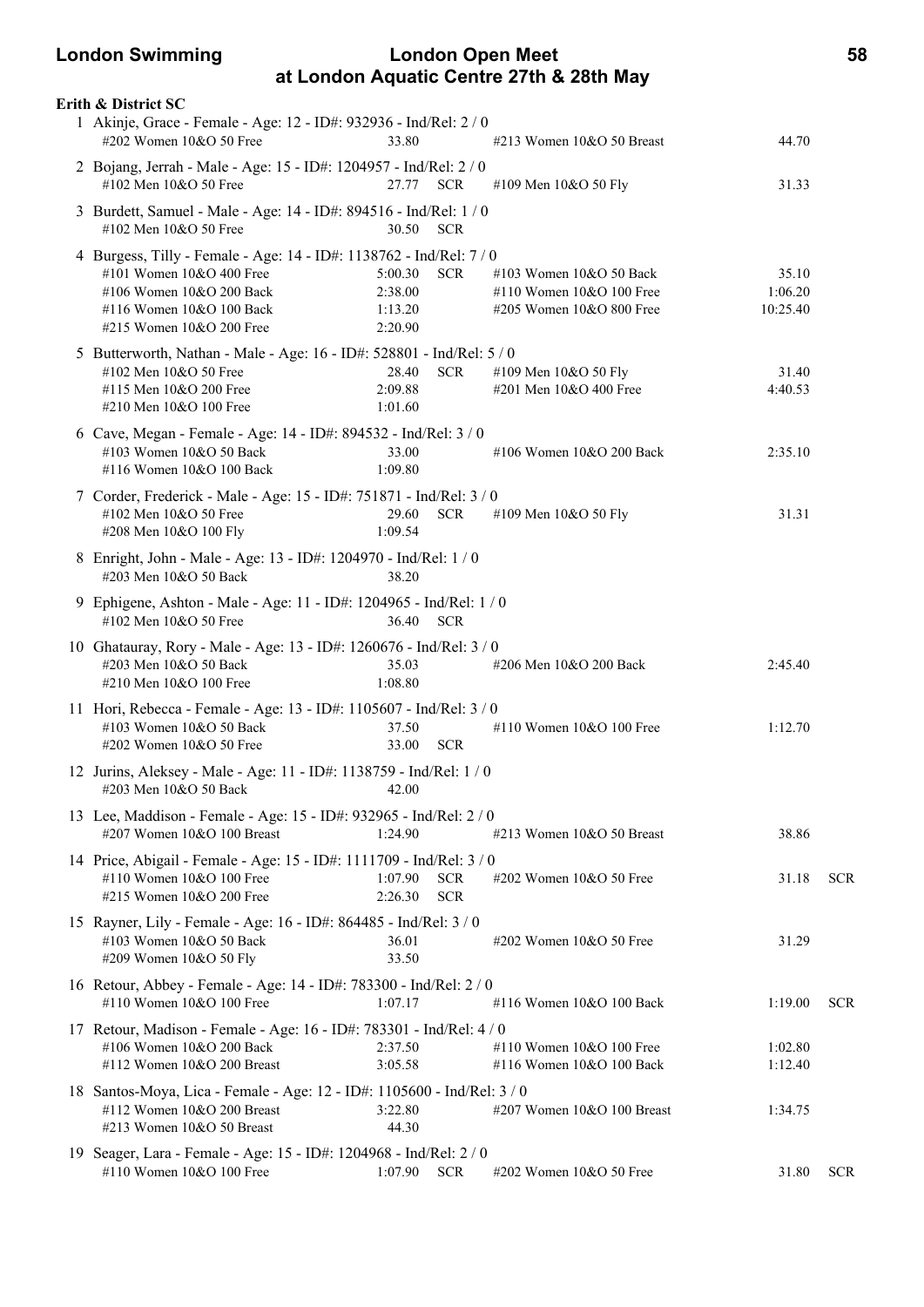# **London Swimming Condon Open Meet 69 at London Aquatic Centre 27th & 28th May**

### **Erith & District SC**

- 20 Sproston, James Male Age: 12 ID#: 1138747 Ind/Rel: 1 / 0 #104 Men 10&O 200 IM 2:40.89
- 21 Sproston, Lucy Female Age: 10 ID#: 1150432 Ind/Rel: 1 / 0 #103 Women 10&O 50 Back 43.00 SCR

| <b>Erith &amp; District SC</b>   |         |                                                                                                                                                                                                                                                                                |                                                                                                                                                           |
|----------------------------------|---------|--------------------------------------------------------------------------------------------------------------------------------------------------------------------------------------------------------------------------------------------------------------------------------|-----------------------------------------------------------------------------------------------------------------------------------------------------------|
| #116 Women $10&O$ 100 Back       | 1:06.00 | 27.85                                                                                                                                                                                                                                                                          |                                                                                                                                                           |
| #103 Women $10&O$ 50 Back        | 30.90   | 1:00.50                                                                                                                                                                                                                                                                        |                                                                                                                                                           |
|                                  |         |                                                                                                                                                                                                                                                                                |                                                                                                                                                           |
| $\#213$ Women $10\&O$ 50 Breast  | 43.10   |                                                                                                                                                                                                                                                                                |                                                                                                                                                           |
| $\#112$ Women $10\&O$ 200 Breast | 3:20.10 | 1:34.16                                                                                                                                                                                                                                                                        |                                                                                                                                                           |
|                                  |         |                                                                                                                                                                                                                                                                                |                                                                                                                                                           |
| #212 Men $10&O$ 200 Breast       | 2:41.70 |                                                                                                                                                                                                                                                                                |                                                                                                                                                           |
| #115 Men $10&O$ 200 Free         | 2:07.25 | 58.11                                                                                                                                                                                                                                                                          |                                                                                                                                                           |
| #107 Men $10&O$ 100 Breast       | 1:14.30 | 34.70                                                                                                                                                                                                                                                                          |                                                                                                                                                           |
|                                  |         |                                                                                                                                                                                                                                                                                |                                                                                                                                                           |
|                                  |         | 22 Traupys, Tomas - Male - Age: 17 - ID#: $874725$ - Ind/Rel: $5/0$<br><b>SCR</b><br>23 Turner, Georgia - Female - Age: 12 - ID#: 1138761 - Ind/Rel: 3/0<br>24 Verge, Ruby - Female - Age: 17 - ID#: 894526 - Ind/Rel: 4 / 0<br>Total Individual Entries: 65 - Total Relays: 0 | $\#113$ Men $10\&O$ 50 Breast<br>#210 Men $10&O$ 100 Free<br>$\#207$ Women $10\&O$ 100 Breast<br>#110 Women $10&O$ 100 Free<br>$\#202$ Women 10&O 50 Free |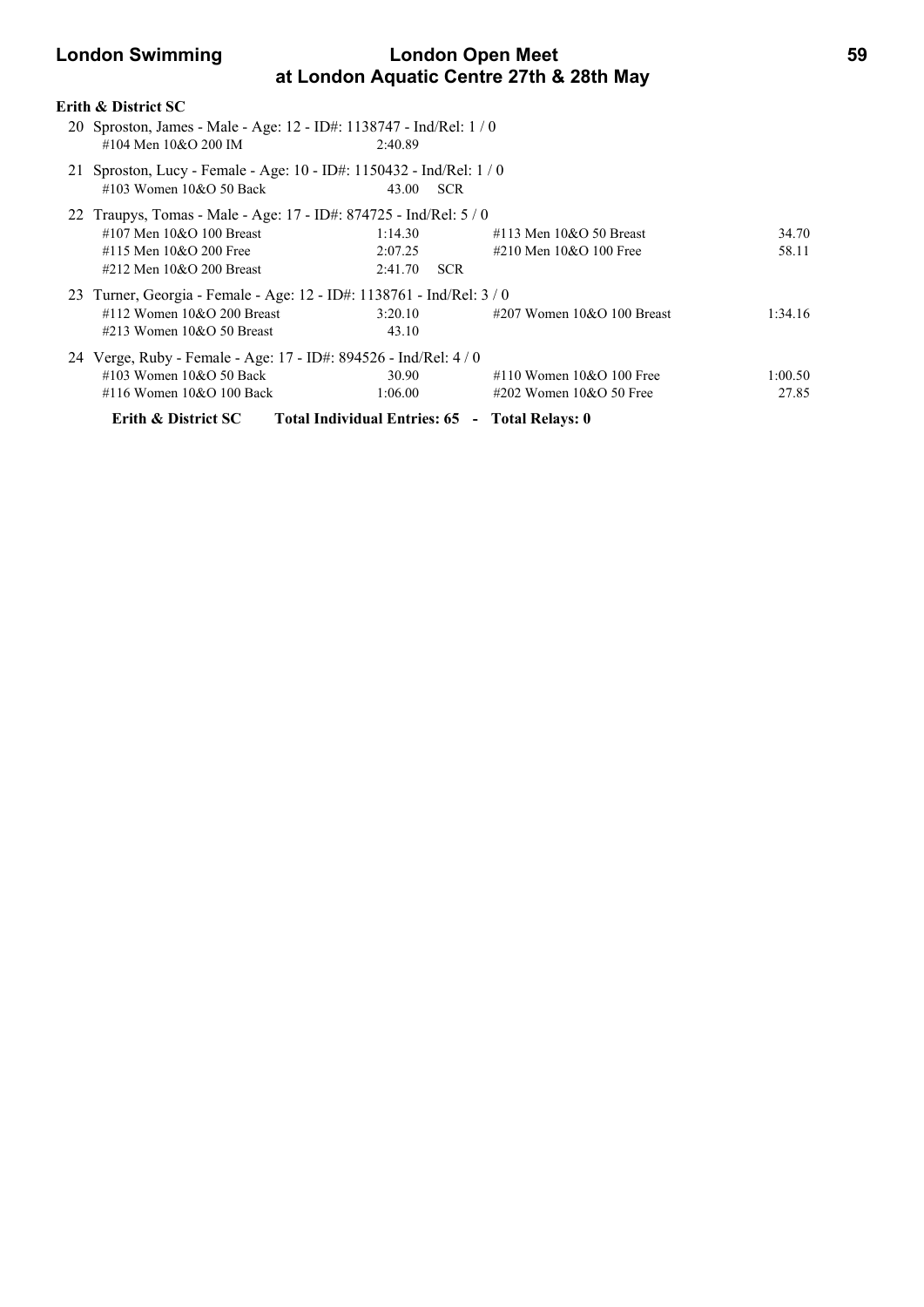## **London Swimming London Open Meet 60 at London Aquatic Centre 27th & 28th May**

| <b>Greenwich Royals Swimming Club</b>                                                                                                                                                      |                               |            |                                                                                                                             |                               |                          |
|--------------------------------------------------------------------------------------------------------------------------------------------------------------------------------------------|-------------------------------|------------|-----------------------------------------------------------------------------------------------------------------------------|-------------------------------|--------------------------|
| 1 Chapman, Nathan - Male - Age: 13 - ID#: 1108668 - Ind/Rel: 1 / 0<br>#214 Men 10&O 200 Fly                                                                                                | 2:37.06                       |            |                                                                                                                             |                               |                          |
| 2 Cottrell, Annabella - Female - Age: 11 - ID#: 980651 - Ind/Rel: 3 / 0<br>#103 Women 10&O 50 Back<br>#209 Women 10&O 50 Fly                                                               | 42.67<br>38.19                | <b>SCR</b> | #202 Women 10&O 50 Free                                                                                                     | 35.48                         | <b>SCR</b>               |
| 3 Francis, Jamaal - Male - Age: 14 - ID#: 766786 - Ind/Rel: 4 / 0<br>#102 Men 10&O 50 Free<br>#203 Men 10&O 50 Back                                                                        | 28.78<br>35.31                |            | #109 Men 10&O 50 Fly<br>#210 Men 10&O 100 Free                                                                              | 32.12<br>1:05.60              |                          |
| 4 Francis, Shahana - Female - Age: 11 - ID#: 883021 - Ind/Rel: 2 / 0<br>#202 Women 10&O 50 Free                                                                                            | 33.65                         |            | #213 Women 10&O 50 Breast                                                                                                   | 47.30                         |                          |
| 5 Harding, Matthew - Male - Age: 16 - ID#: 491549 - Ind/Rel: 5 / 0<br>#102 Men 10&O 50 Free<br>#115 Men 10&O 200 Free<br>#203 Men 10&O 50 Back                                             | 28.60<br>2:14.78<br>32.46     | <b>SCR</b> | #105 Boys 10&O 1500 Free<br>#201 Men 10&O 400 Free                                                                          | 18:59.10<br>4:48.40           | <b>SCR</b><br><b>SCR</b> |
| 6 Khizzah, Melissa - Female - Age: 13 - ID#: 1150943 - Ind/Rel: 4 / 0<br>#108 Women 10&O 100 Fly<br>#207 Women 10&O 100 Breast                                                             | 1:13.90<br>1:20.39            |            | #112 Women $10&O$ 200 Breast<br>#213 Women 10&O 50 Breast                                                                   | 3:01.77<br>37.96              |                          |
| 7 Maunders, Harvey - Male - Age: 13 - ID#: 804123 - Ind/Rel: 5 / 0<br>#104 Men 10&O 200 IM<br>#115 Men 10&O 200 Free<br>#214 Men 10&O 200 Fly                                              | 2:42.33<br>2:30.82<br>2:37.98 | <b>SCR</b> | #109 Men 10&O 50 Fly<br>#208 Men 10&O 100 Fly                                                                               | 33.31<br>1:13.52              |                          |
| 8 Moore, Kirsty - Female - Age: 14 - ID#: 899340 - Ind/Rel: 3 / 0<br>#106 Women 10&O 200 Back<br>#205 Women 10&O 800 Free                                                                  | 2:44.70<br>10:50.60           | <b>SCR</b> | #116 Women 10&O 100 Back                                                                                                    | 1:18.10                       |                          |
| 9 Pfreundschuh, Connor - Male - Age: 17 - ID#: 264229 - Ind/Rel: 3 / 0<br>#105 Boys 10&O 1500 Free<br>#214 Men 10&O 200 Fly                                                                | 18:10.20<br>2:26.74           | <b>SCR</b> | #201 Men 10&O 400 Free                                                                                                      | 4:40.27                       | <b>SCR</b>               |
| 10 Williams, Alex - Male - Age: 11 - ID#: 1220156 - Ind/Rel: 6 / 0<br>#113 Men 10&O 50 Breast<br>#206 Men 10&O 200 Back<br>#210 Men 10&O 100 Free<br><b>Greenwich Royals Swimming Club</b> | 44.18<br>2:50.30<br>1:12.14   |            | #115 Men 10&O 200 Free<br>#208 Men 10&O 100 Fly<br>#216 Men 10&O 100 Back<br>Total Individual Entries: 36 - Total Relays: 0 | 2:38.23<br>1:21.07<br>1:19.66 |                          |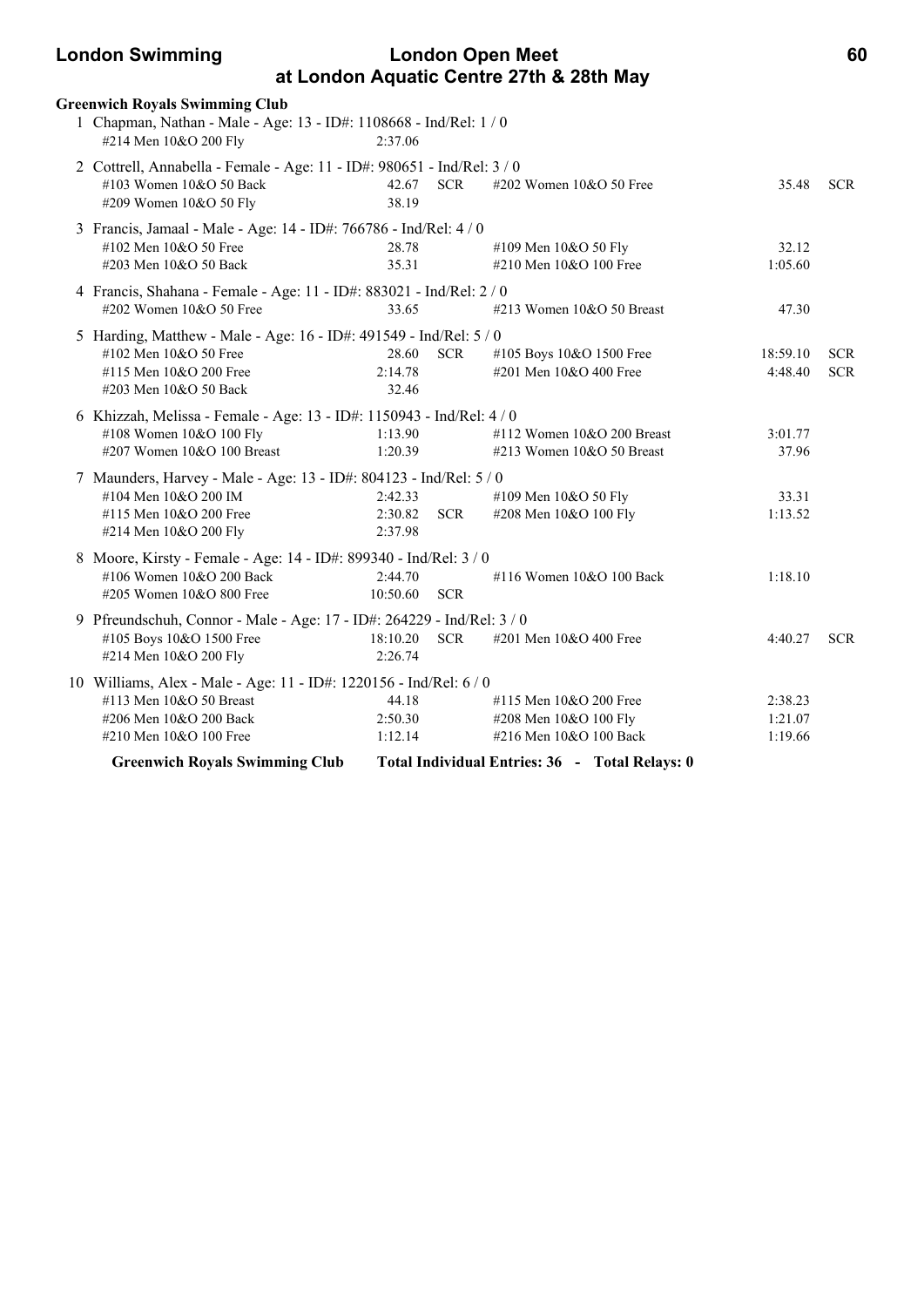# **London Swimming Condon Open Meet 61 at London Aquatic Centre 27th & 28th May**

### **Grimsby Ast**

 1 Basdeo-Taylor, Joe - Male - Age: 15 - ID#: 483939 - Ind/Rel: 1 / 0 #214 Men 10&O 200 Fly 2:20.09

**Grimsby Ast Total Individual Entries: 1 - Total Relays: 0**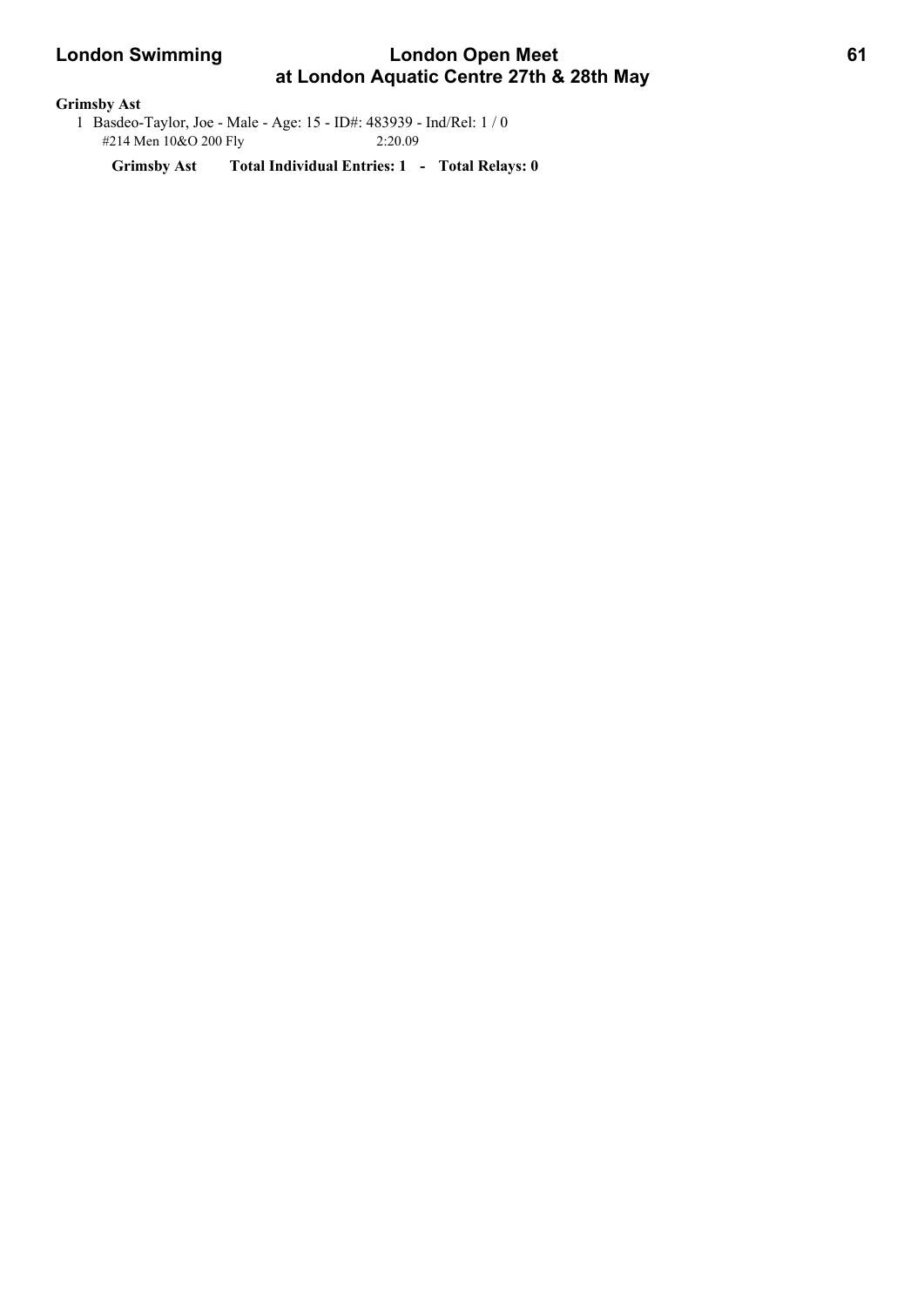### **London Swimming London Open Meet 62 at London Aquatic Centre 27th & 28th May**

| <b>Guildford City Swimming Club</b>                                                                                                                                                        |                                          |                          |                                                                                                     |                                          |            |
|--------------------------------------------------------------------------------------------------------------------------------------------------------------------------------------------|------------------------------------------|--------------------------|-----------------------------------------------------------------------------------------------------|------------------------------------------|------------|
| 1 Armstrong, Alexander - Male - Age: 16 - ID#: 514247 - Ind/Rel: 5 / 0<br>#203 Men 10&O 50 Back<br>#208 Men 10&O 100 Fly<br>#216 Men 10&O 100 Back                                         | 28.50<br>1:00.49<br>1:00.00              |                          | #206 Men 10&O 200 Back<br>#214 Men 10&O 200 Fly                                                     | 2:12.70<br>2:17.32                       |            |
| 2 Chete, Sergiu - Male - Age: 19 - ID#: 978090 - Ind/Rel: 2 / 0<br>#107 Men 10&O 100 Breast                                                                                                | 1:06.53                                  |                          | #212 Men 10&O 200 Breast                                                                            | 2:25.80                                  |            |
| 3 Clark, Joseph - Male - Age: 20 - ID#: 204631 - Ind/Rel: 5 / 0<br>#115 Men 10&O 200 Free<br>#208 Men 10&O 100 Fly<br>#216 Men 10&O 100 Back                                               | 1:53.75<br>54.89<br>56.96                |                          | #203 Men 10&O 50 Back<br>#210 Men 10&O 100 Free                                                     | 25.50<br>51.44                           |            |
| 4 Conway, Dylan - Male - Age: 17 - ID#: 718752 - Ind/Rel: 5 / 0<br>#104 Men 10&O 200 IM<br>#208 Men 10&O 100 Fly<br>#214 Men 10&O 200 Fly                                                  | 2:14.90<br>59.92<br>2:13.50              |                          | #111 Men 10&O 400 IM<br>#212 Men 10&O 200 Breast                                                    | 4:44.50<br>2:32.11                       |            |
| 5 Doest, Noa - Male - Age: 15 - ID#: 799071 - Ind/Rel: 8 / 0<br>#102 Men 10&O 50 Free<br>#115 Men 10&O 200 Free<br>#206 Men 10&O 200 Back<br>#212 Men 10&O 200 Breast                      | 26.36<br>2:05.50<br>2:19.60<br>2:48.00   |                          | #104 Men 10&O 200 IM<br>#203 Men 10&O 50 Back<br>#210 Men 10&O 100 Free<br>#216 Men 10&O 100 Back   | 2:23.48<br>31.10<br>56.75<br>1:05.20     |            |
| 6 Fankhauser, Luca - Male - Age: 15 - ID#: 1193537 - Ind/Rel: 8 / 0<br>#104 Men 10&O 200 IM<br>#109 Men 10&O 50 Fly<br>#113 Men 10&O 50 Breast<br>#212 Men 10&O 200 Breast                 | 2:17.11<br>28.04<br>32.68<br>2:35.39     |                          | #107 Men 10&O 100 Breast<br>#111 Men 10&O 400 IM<br>#208 Men 10&O 100 Fly<br>#214 Men 10&O 200 Fly  | 1:11.06<br>4:59.50<br>1:01.60<br>2:21.80 |            |
| 7 Gardiner, Sydney - Female - Age: 17 - ID#: 1343396 - Ind/Rel: 2 / 0<br>#110 Women 10&O 100 Free                                                                                          | 1:01.68                                  |                          | #215 Women 10&O 200 Free                                                                            | 2:11.76                                  |            |
| 8 Green, Chris G - Male - Age: 20 - ID#: 447322 - Ind/Rel: 4 / 0<br>#107 Men 10&O 100 Breast<br>#208 Men 10&O 100 Fly                                                                      | 1:05.60<br>58.60                         |                          | #109 Men 10&O 50 Fly<br>#212 Men 10&O 200 Breast                                                    | 26.53<br>2:20.70                         |            |
| 9 Hansen-Hamilton, Tilly - Female - Age: 15 - ID#: 766037 - Ind/Rel: 7 / 0<br>#106 Women 10&O 200 Back<br>#112 Women 10&O 200 Breast<br>#116 Women 10&O 100 Back<br>#211 Women 10&O 400 IM | 2:22.70<br>2:47.30<br>1:07.00<br>5:09.18 |                          | #108 Women 10&O 100 Fly<br>#114 Women 10&O 200 Fly<br>#204 Women 10&O 200 IM                        | 1:07.00<br>2:26.04<br>2:27.60            |            |
| 10 Hicks, Alexander - Male - Age: 15 - ID#: 805597 - Ind/Rel: 4 / 0<br>#104 Men 10&O 200 IM<br>#201 Men 10&O 400 Free                                                                      | 2:30.30<br>4:45.63                       | <b>SCR</b>               | #111 Men 10&O 400 IM<br>#212 Men 10&O 200 Breast                                                    | 5:14.81<br>2:37.50                       | <b>SCR</b> |
| 11 Kenway, Ella - Female - Age: 17 - ID#: 529688 - Ind/Rel: 3 / 0<br>#112 Women 10&O 200 Breast<br>#207 Women 10&O 100 Breast                                                              | 2:47.10<br>1:17.73                       |                          | #204 Women 10&O 200 IM                                                                              | 2:29.20                                  |            |
| 12 Macdonald, Alexander - Male - Age: 15 - ID#: 785139 - Ind/Rel: 8 / 0<br>#102 Men 10&O 50 Free<br>#107 Men 10&O 100 Breast<br>#206 Men 10&O 200 Back<br>$\#212$ Men $10&O$ 200 Breast    | 28.15<br>1:18.72<br>2:31.48<br>2:49.20   | <b>SCR</b><br><b>SCR</b> | #104 Men 10&O 200 IM<br>#113 Men 10&O 50 Breast<br>#210 Men 10&O 100 Free<br>#216 Men 10&O 100 Back | 2:30.80<br>36.26<br>1:00.91<br>1:11.00   | <b>SCR</b> |
| 13 McCormick, Bruce - Male - Age: 17 - ID#: 529643 - Ind/Rel: 2 / 0<br>#102 Men 10&O 50 Free                                                                                               | 25.51                                    |                          | #210 Men 10&O 100 Free                                                                              | 56.12                                    |            |
| 14 Morris, James - Male - Age: 15 - ID#: 727182 - Ind/Rel: 2 / 0<br>#208 Men 10&O 100 Fly                                                                                                  | 1:04.58                                  |                          | #214 Men 10&O 200 Fly                                                                               | 2:25.76                                  |            |
| 15 Mullooly, Zara - Female - Age: 15 - ID#: 908441 - Ind/Rel: 2 / 0<br>#101 Women 10&O 400 Free                                                                                            | 4:52.71                                  | <b>SCR</b>               | #110 Women $10&O 100$ Free                                                                          | 1:04.80                                  |            |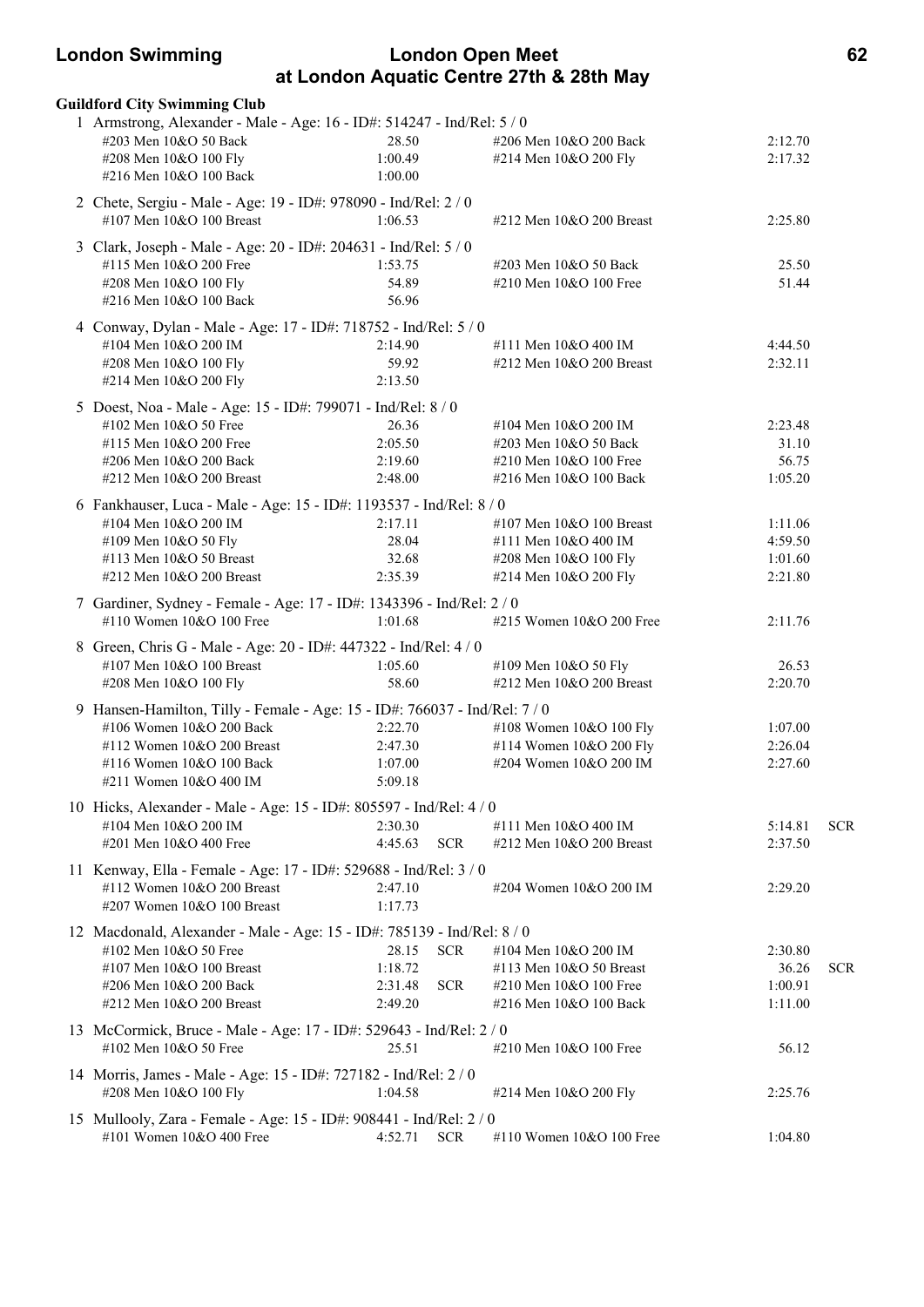### **London Swimming London Open Meet 63 at London Aquatic Centre 27th & 28th May**

| <b>Guildford City Swimming Club</b>                                                                                                                                                                   |                                                                                |                                                                                                                            |                                                     |
|-------------------------------------------------------------------------------------------------------------------------------------------------------------------------------------------------------|--------------------------------------------------------------------------------|----------------------------------------------------------------------------------------------------------------------------|-----------------------------------------------------|
| 16 Nickson, Sam - Male - Age: 17 - ID#: 1146984 - Ind/Rel: 4 / 0<br>#102 Men 10&O 50 Free<br>#113 Men 10&O 50 Breast                                                                                  | 26.04<br>31.93                                                                 | #107 Men 10&O 100 Breast<br>#212 Men 10&O 200 Breast                                                                       | 1:07.72<br>2:28.50                                  |
| 17 Offin, Henry - Male - Age: 17 - ID#: 508729 - Ind/Rel: 1 / 0<br>#104 Men 10&O 200 IM                                                                                                               | 2:12.60                                                                        |                                                                                                                            |                                                     |
| 18 Pullan, George - Male - Age: 16 - ID#: 474264 - Ind/Rel: 5 / 0<br>#102 Men 10&O 50 Free<br>#203 Men 10&O 50 Back<br>#216 Men 10&O 100 Back                                                         | 26.93<br>31.04<br>1:07.30                                                      | #109 Men 10&O 50 Fly<br>#210 Men 10&O 100 Free                                                                             | 29.98<br>58.35                                      |
| 19 Robinson, Molly - Female - Age: 17 - ID#: 914857 - Ind/Rel: 4 / 0<br>#110 Women 10&O 100 Free<br>#205 Women 10&O 800 Free                                                                          | 59.01<br>9:37.90                                                               | #202 Women 10&O 50 Free<br>#215 Women 10&O 200 Free                                                                        | 27.23<br>2:07.09                                    |
| 20 Rowett, Ben - Male - Age: 16 - ID#: 514250 - Ind/Rel: 2 / 0<br>#208 Men 10&O 100 Fly                                                                                                               | 1:01.39                                                                        | #214 Men 10&O 200 Fly                                                                                                      | 2:15.83                                             |
| 21 Smale, Oscar - Male - Age: 16 - ID#: 855630 - Ind/Rel: 10 / 0<br>#102 Men 10&O 50 Free<br>#105 Boys 10&O 1500 Free<br>#115 Men 10&O 200 Free<br>#206 Men 10&O 200 Back<br>#212 Men 10&O 200 Breast | 28.70<br><b>SCR</b><br>18:01.30<br><b>SCR</b><br>2:10.75<br>2:27.37<br>2:47.50 | #104 Men 10&O 200 IM<br>#111 Men 10&O 400 IM<br>#201 Men 10&O 400 Free<br>#210 Men 10&O 100 Free<br>#216 Men 10&O 100 Back | 2:27.43<br>5:22.96<br>4:35.22<br>1:00.85<br>1:09.00 |
| 22 Smith, Georgia - Female - Age: 19 - ID#: 445008 - Ind/Rel: 3 / 0<br>#110 Women 10&O 100 Free<br>#209 Women 10&O 50 Fly                                                                             | 58.04<br>29.60                                                                 | #202 Women 10&O 50 Free                                                                                                    | 26.58                                               |
| 23 Steyn, Riaan - Male - Age: 21 - ID#: 363322 - Ind/Rel: 2 / 0<br>#208 Men 10&O 100 Fly                                                                                                              | 58.20                                                                          | #214 Men 10&O 200 Fly                                                                                                      | 2:05.40                                             |
| 24 Tripp, Sarah - Female - Age: 19 - ID#: 497186 - Ind/Rel: 5 / 0<br>#110 Women 10&O 100 Free<br>#202 Women 10&O 50 Free<br>#213 Women 10&O 50 Breast                                                 | 1:00.66<br>27.88<br>32.61                                                      | #112 Women 10&O 200 Breast<br>#207 Women 10&O 100 Breast                                                                   | 2:34.27<br>1:10.60                                  |
| 25 Trotman, Charlie - Male - Age: 15 - ID#: 715406 - Ind/Rel: 7 / 0<br>#102 Men 10&O 50 Free<br>#107 Men 10&O 100 Breast<br>#113 Men 10&O 50 Breast<br>#212 Men 10&O 200 Breast                       | <b>SCR</b><br>28.20<br>1:10.40<br>32.75<br>2:33.20                             | #104 Men 10&O 200 IM<br>#111 Men 10&O 400 IM<br>#206 Men 10&O 200 Back                                                     | 2:24.60<br>5:06.30<br>2:22.60                       |
| 26 Walsh, Ciara - Female - Age: 17 - ID#: 793530 - Ind/Rel: 1/0<br>#114 Women 10&O 200 Fly                                                                                                            | 2:23.90                                                                        |                                                                                                                            |                                                     |
| 27 Windle, Kate - Female - Age: 17 - ID#: 538110 - Ind/Rel: 6 / 0<br>#103 Women 10&O 50 Back<br>#108 Women 10&O 100 Fly<br>#209 Women 10&O 50 Fly                                                     | 31.75<br>1:06.85<br>30.33                                                      | #106 Women 10&O 200 Back<br>#116 Women 10&O 100 Back<br>#211 Women 10&O 400 IM                                             | 2:23.00<br>1:07.00<br>5:16.40                       |
| 28 Windle, Max - Male - Age: 13 - ID#: 913391 - Ind/Rel: 7 / 0<br>#102 Men 10&O 50 Free<br>#107 Men 10&O 100 Breast<br>#201 Men 10&O 400 Free<br>#212 Men 10&O 200 Breast                             | 28.95<br>1:19.47<br>4:40.40<br>2:45.30                                         | #104 Men 10&O 200 IM<br>#115 Men 10&O 200 Free<br>#210 Men 10&O 100 Free                                                   | 2:28.10<br>2:10.30<br>1:01.60                       |
| <b>Guildford City Swimming Club</b>                                                                                                                                                                   |                                                                                | Total Individual Entries: 124 - Total Relays: 0                                                                            |                                                     |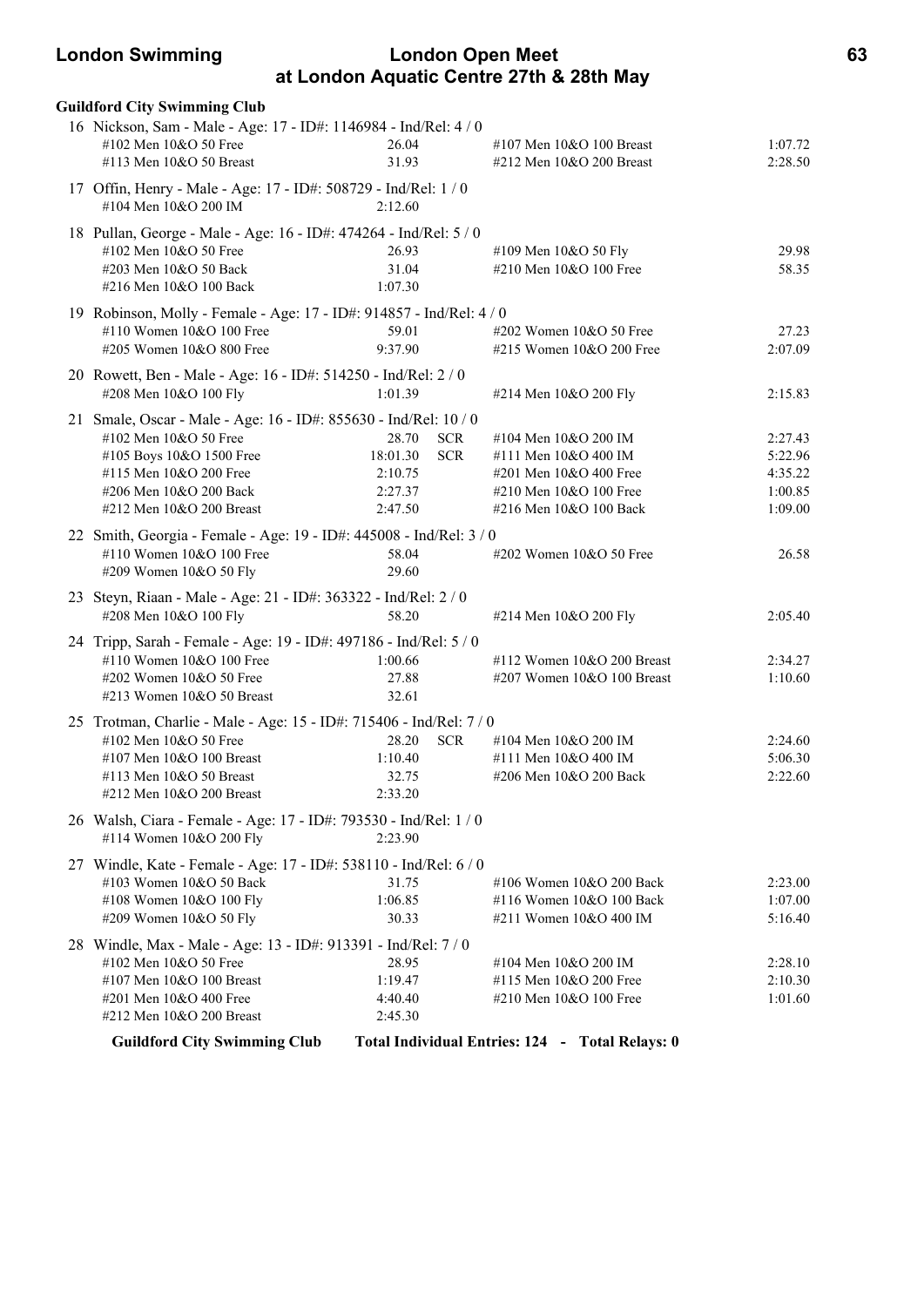### **London Swimming London Open Meet 64 at London Aquatic Centre 27th & 28th May**

| <b>Hackney Aquatics Club</b>                                                               |         |            |                                                |                  |            |
|--------------------------------------------------------------------------------------------|---------|------------|------------------------------------------------|------------------|------------|
| 1 Agudelo Lopez, Kevin - Male - Age: 14 - ID#: 944032 - Ind/Rel: 5 / 0                     |         |            |                                                |                  |            |
| #104 Men 10&O 200 IM                                                                       | 2:39.50 |            | #109 Men 10&O 50 Fly                           | 31.40            |            |
| #111 Men 10&O 400 IM                                                                       | 5:32.60 |            | #208 Men 10&O 100 Fly                          | 1:08.89          |            |
| #214 Men 10&O 200 Fly                                                                      | 2:31.70 |            |                                                |                  |            |
| 2 Ahmed, Ilyas - Male - Age: 14 - ID#: 1234814 - Ind/Rel: 9 / 0                            |         |            |                                                |                  |            |
| #102 Men 10&O 50 Free                                                                      | 28.94   |            | #104 Men 10&O 200 IM                           | 2:38.41          |            |
| #109 Men 10&O 50 Fly                                                                       | 31.04   |            | #115 Men 10&O 200 Free                         | 2:22.68          |            |
| #203 Men 10&O 50 Back                                                                      | 33.58   |            | #206 Men 10&O 200 Back                         | 2:33.06          |            |
| #208 Men 10&O 100 Fly                                                                      | 1:09.38 |            | #214 Men 10&O 200 Fly                          | 2:37.48          |            |
| #216 Men 10&O 100 Back                                                                     | 1:12.85 |            |                                                |                  |            |
|                                                                                            |         |            |                                                |                  |            |
| 3 Archer, Thomas - Male - Age: 13 - ID#: 1179892 - Ind/Rel: 4 / 0<br>#102 Men 10&O 50 Free | 29.62   |            | #104 Men 10&O 200 IM                           | 2:43.26          |            |
| #109 Men 10&O 50 Fly                                                                       | 33.36   |            | #115 Men 10&O 200 Free                         | 2:31.00          | <b>SCR</b> |
|                                                                                            |         |            |                                                |                  |            |
| 4 Celestine, Margot - Female - Age: 14 - ID#: 1160975 - Ind/Rel: 4 / 0                     |         |            |                                                |                  |            |
| #106 Women 10&O 200 Back                                                                   | 2:38.79 |            | #116 Women 10&O 100 Back                       | 1:15.50          |            |
| #204 Women 10&O 200 IM                                                                     | 2:41.33 |            | #211 Women 10&O 400 IM                         | 5:40.12          |            |
| 5 Corner, Jago - Male - Age: 13 - ID#: 1254778 - Ind/Rel: 2 / 0                            |         |            |                                                |                  |            |
| #102 Men 10&O 50 Free                                                                      | 32.20   |            | #109 Men 10&O 50 Fly                           | 34.80            |            |
| 6 Costley, Jude - Male - Age: 14 - ID#: 815154 - Ind/Rel: 4 / 0                            |         |            |                                                |                  |            |
| #102 Men 10&O 50 Free                                                                      | 28.81   |            | #203 Men 10&O 50 Back                          |                  |            |
| #206 Men 10&O 200 Back                                                                     | 2:27.49 |            | #216 Men 10&O 100 Back                         | 30.49<br>1:07.25 |            |
|                                                                                            |         |            |                                                |                  |            |
| 7 Dahlen, Lottie - Female - Age: 16 - ID#: 944015 - Ind/Rel: 4 / 0                         |         |            |                                                |                  |            |
| #103 Women 10&O 50 Back                                                                    | 35.00   |            | #110 Women 10&O 100 Free                       | 1:08.59          |            |
| #116 Women 10&O 100 Back                                                                   | 1:15.60 |            | #202 Women 10&O 50 Free                        | 31.32            |            |
| 8 Deaner, Tahlia - Female - Age: 14 - ID#: 1119080 - Ind/Rel: 8 / 0                        |         |            |                                                |                  |            |
| #103 Women 10&O 50 Back                                                                    | 35.27   |            | #106 Women 10&O 200 Back                       | 2:37.35          |            |
| #110 Women 10&O 100 Free                                                                   | 1:07.99 |            | #116 Women 10&O 100 Back                       | 1:15.19          |            |
| #202 Women 10&O 50 Free                                                                    | 30.65   |            | #204 Women 10&O 200 IM                         | 2:45.90          |            |
| #207 Women 10&O 100 Breast                                                                 | 1:27.30 |            | #215 Women 10&O 200 Free                       | 2:25.35          | <b>SCR</b> |
|                                                                                            |         |            |                                                |                  |            |
| 9 Depeza-Purvis, Marlow - Male - Age: 15 - ID#: 916382 - Ind/Rel: 8 / 0                    |         |            |                                                |                  |            |
| #102 Men 10&O 50 Free                                                                      | 28.88   | <b>SCR</b> | #104 Men 10&O 200 IM                           | 2:31.03          |            |
| #107 Men 10&O 100 Breast                                                                   | 1:18.70 |            | #113 Men 10&O 50 Breast                        | 36.40            | <b>SCR</b> |
| #115 Men 10&O 200 Free                                                                     | 2:16.17 | <b>SCR</b> | #201 Men 10&O 400 Free                         | 4:50.20          | <b>SCR</b> |
| #210 Men 10&O 100 Free                                                                     | 1:00.82 |            | #212 Men 10&O 200 Breast                       | 2:49.74          |            |
| 10 Freeman, Joe R - Male - Age: 15 - ID#: 956504 - Ind/Rel: 6 / 0                          |         |            |                                                |                  |            |
| #102 Men 10&O 50 Free                                                                      | 27.65   | <b>SCR</b> | #104 Men 10&O 200 IM                           | 2:34.80          |            |
| #109 Men 10&O 50 Fly                                                                       | 30.54   |            | #115 Men 10&O 200 Free                         | 2:15.21          |            |
| #208 Men 10&O 100 Fly                                                                      | 1:07.90 |            | #210 Men 10&O 100 Free                         | 59.19            |            |
| 11 Girardet, Lily - Female - Age: 15 - ID#: 874889 - Ind/Rel: 6 / 0                        |         |            |                                                |                  |            |
| #103 Women 10&O 50 Back                                                                    | 32.66   |            | #106 Women 10&O 200 Back                       | 2:29.90          |            |
| #110 Women 10&O 100 Free                                                                   | 1:01.88 |            | #116 Women 10&O 100 Back                       | 1:10.04          |            |
| #202 Women 10&O 50 Free                                                                    | 28.64   |            | #215 Women 10&O 200 Free                       | 2:17.02          | <b>SCR</b> |
|                                                                                            |         |            |                                                |                  |            |
| 12 Ito, Ley N - Male - Age: 12 - ID#: 1148061 - Ind/Rel: 6 / 0                             |         |            |                                                |                  |            |
| #102 Men 10&O 50 Free                                                                      | 33.09   |            | #104 Men 10&O 200 IM                           | 3:02.40          | <b>SCR</b> |
| #107 Men 10&O 100 Breast                                                                   | 1:28.78 |            | #113 Men 10&O 50 Breast                        | 39.54            |            |
| #203 Men 10&O 50 Back                                                                      | 39.90   |            | #212 Men 10&O 200 Breast                       | 3:14.17          |            |
| 13 Khan, Khaleeq - Male - Age: 14 - ID#: 956503 - Ind/Rel: 3 / 0                           |         |            |                                                |                  |            |
| #102 Men 10&O 50 Free                                                                      | 29.93   | <b>SCR</b> | #107 Men 10&O 100 Breast                       | 1:21.96          |            |
| #113 Men 10&O 50 Breast                                                                    | 36.59   |            |                                                |                  |            |
|                                                                                            |         |            |                                                |                  |            |
| 14 McCoy, Ryan - Male - Age: 14 - ID#: 789931 - Ind/Rel: 7 / 0<br>#102 Men 10&O 50 Free    | 26.63   |            |                                                | 28.89            |            |
| #115 Men 10&O 200 Free                                                                     | 2:11.18 |            | #109 Men 10&O 50 Fly<br>#201 Men 10&O 400 Free | 4:39.47          |            |
|                                                                                            | 1:02.09 |            | #210 Men 10&O 100 Free                         | 58.03            |            |
| #208 Men 10&O 100 Fly<br>#214 Men 10&O 200 Fly                                             | 2:21.98 |            |                                                |                  |            |
|                                                                                            |         |            |                                                |                  |            |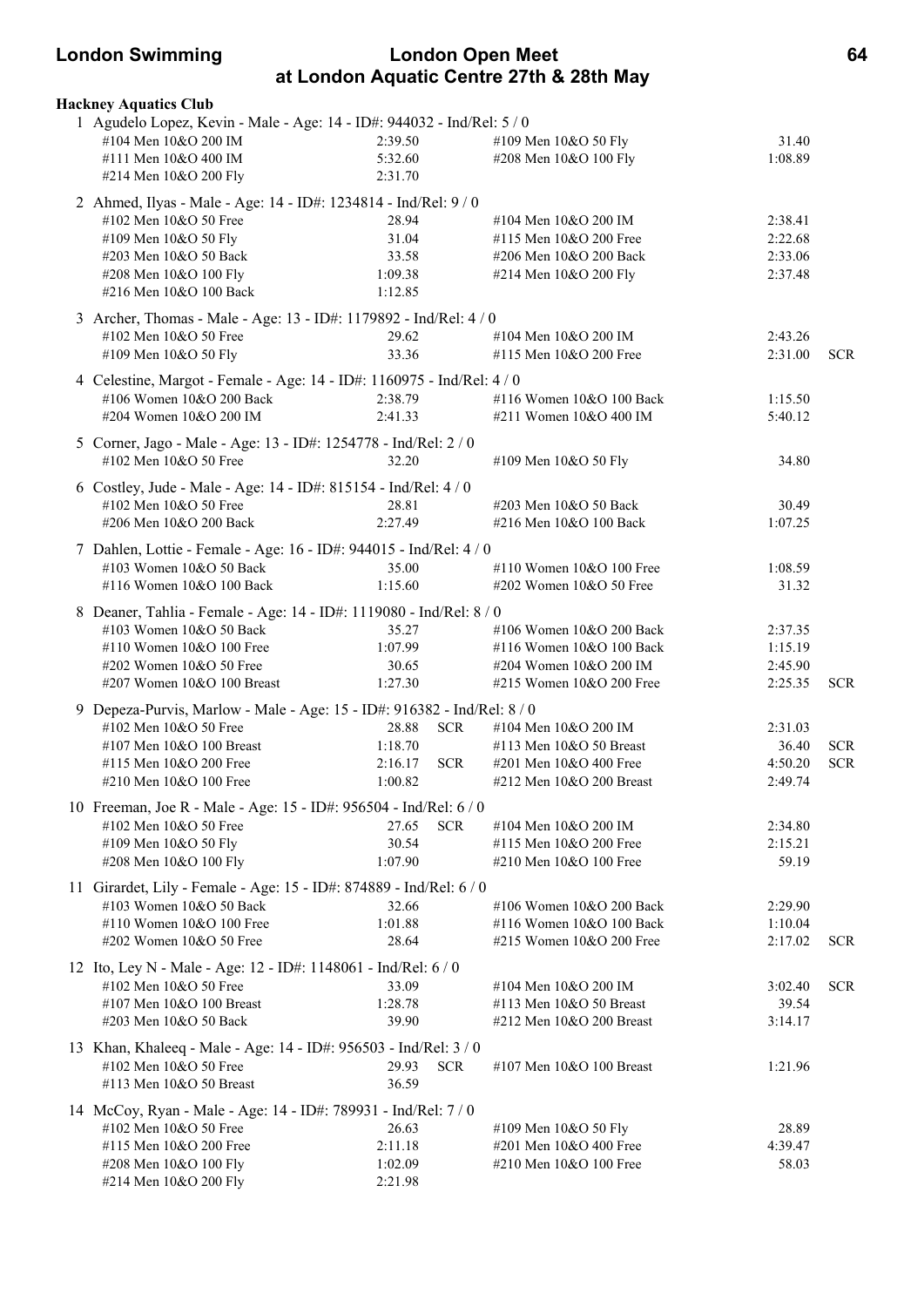### **London Swimming London Open Meet 65 at London Aquatic Centre 27th & 28th May**

| <b>Hackney Aquatics Club</b>                                                                      |                                                 |                            |         |            |
|---------------------------------------------------------------------------------------------------|-------------------------------------------------|----------------------------|---------|------------|
| 15 Ogden, Kai - Male - Age: 14 - ID#: 1103667 - Ind/Rel: 7 / 0                                    |                                                 |                            |         |            |
| #104 Men 10&O 200 IM                                                                              | 2:24.60                                         | #107 Men $10&O$ 100 Breast | 1:17.60 |            |
| #111 Men 10&O 400 IM                                                                              | 5:09.26                                         | #203 Men 10&O 50 Back      | 32.17   |            |
| #206 Men 10&O 200 Back                                                                            | 2:22.50                                         | #210 Men 10&O 100 Free     | 59.87   |            |
| #216 Men 10&O 100 Back                                                                            | 1:08.77                                         |                            |         |            |
| 16 Ogden, Mika - Female - Age: 11 - ID#: 1197585 - Ind/Rel: 8 / 0                                 |                                                 |                            |         |            |
| #103 Women 10&O 50 Back                                                                           | 36.98                                           | #106 Women 10&O 200 Back   | 2:50.54 |            |
| #108 Women 10&O 100 Fly                                                                           | 1:19.60                                         | #116 Women 10&O 100 Back   | 1:18.68 |            |
| #204 Women 10&O 200 IM                                                                            | 2:50.60                                         | #207 Women 10&O 100 Breast | 1:37.00 |            |
| #209 Women 10&O 50 Fly                                                                            | 34.53                                           | #215 Women 10&O 200 Free   | 2:40.70 |            |
| 17 O'Toole Douglas, Ruan - Male - Age: 15 - ID#: 942980 - Ind/Rel: 2 / 0                          |                                                 |                            |         |            |
| #107 Men 10&O 100 Breast                                                                          | 1:20.05                                         | #113 Men 10&O 50 Breast    | 35.50   |            |
|                                                                                                   |                                                 |                            |         |            |
| 18 Parker, Joe S - Male - Age: 15 - ID#: 956490 - Ind/Rel: 2 / 0                                  |                                                 |                            |         |            |
| #102 Men $10&O$ 50 Free                                                                           | 28.62 SCR                                       | #109 Men 10&O 50 Fly       | 31.54   |            |
| 19 Piedra Ojeda, Bryan - Male - Age: 12 - ID#: 1219672 - Ind/Rel: 1 / 0                           |                                                 |                            |         |            |
| #102 Men 10&O 50 Free                                                                             | 33.60<br><b>SCR</b>                             |                            |         |            |
| 20 Piedra Ojeda, Juan Pablo - Male - Age: 15 - ID#: 925471 - Ind/Rel: 1 / 0                       |                                                 |                            |         |            |
| #102 Men 10&O 50 Free                                                                             | 28.30<br><b>SCR</b>                             |                            |         |            |
|                                                                                                   |                                                 |                            |         |            |
| 21 Silva, Isla - Female - Age: 11 - ID#: 1278909 - Ind/Rel: 10 / 0                                |                                                 |                            |         |            |
| #101 Women 10&O 400 Free                                                                          | <b>SCR</b><br>5:43.47                           | #110 Women $10&O 100$ Free | 1:13.75 |            |
| #112 Women 10&O 200 Breast                                                                        | 3:26.30                                         | #116 Women 10&O 100 Back   | 1:27.06 | <b>SCR</b> |
| $\#202$ Women $10&O$ 50 Free                                                                      | 33.40                                           | #204 Women 10&O 200 IM     | 2:55.05 |            |
| #207 Women $10&O 100$ Breast                                                                      | 1:34.00                                         | #209 Women 10&O 50 Fly     | 35.74   |            |
| #213 Women 10&O 50 Breast                                                                         | 44.38                                           | #215 Women 10&O 200 Free   | 2:40.74 |            |
| 22 Swarbrick, Leah - Female - Age: 12 - ID#: 1285552 - Ind/Rel: 1 / 0                             |                                                 |                            |         |            |
| #213 Women $10&O$ 50 Breast                                                                       | 45.00                                           |                            |         |            |
| 23 Taggart, Cressida - Female - Age: 11 - ID#: 1254780 - Ind/Rel: 8 / 0                           |                                                 |                            |         |            |
| #103 Women 10&O 50 Back                                                                           | 37.66                                           | #106 Women 10&O 200 Back   | 3:06.70 | <b>SCR</b> |
| #110 Women 10&O 100 Free                                                                          | 1:16.10                                         | #116 Women 10&O 100 Back   | 1:23.30 |            |
| #202 Women 10&O 50 Free                                                                           | 32.92                                           | #204 Women 10&O 200 IM     | 3:11.42 | <b>SCR</b> |
| #209 Women 10&O 50 Fly                                                                            | 38.10                                           | #215 Women $10&O$ 200 Free | 2:47.40 | <b>SCR</b> |
|                                                                                                   |                                                 |                            |         |            |
| 24 Taggart, Ophelia - Female - Age: 12 - ID#: 1254779 - Ind/Rel: 4 / 0<br>#103 Women 10&O 50 Back | 39.20                                           | #202 Women 10&O 50 Free    | 34.37   |            |
| #209 Women 10&O 50 Fly                                                                            | 37.28                                           | #213 Women 10&O 50 Breast  | 43.50   |            |
|                                                                                                   |                                                 |                            |         |            |
| <b>Hackney Aquatics Club</b>                                                                      | Total Individual Entries: 120 - Total Relays: 0 |                            |         |            |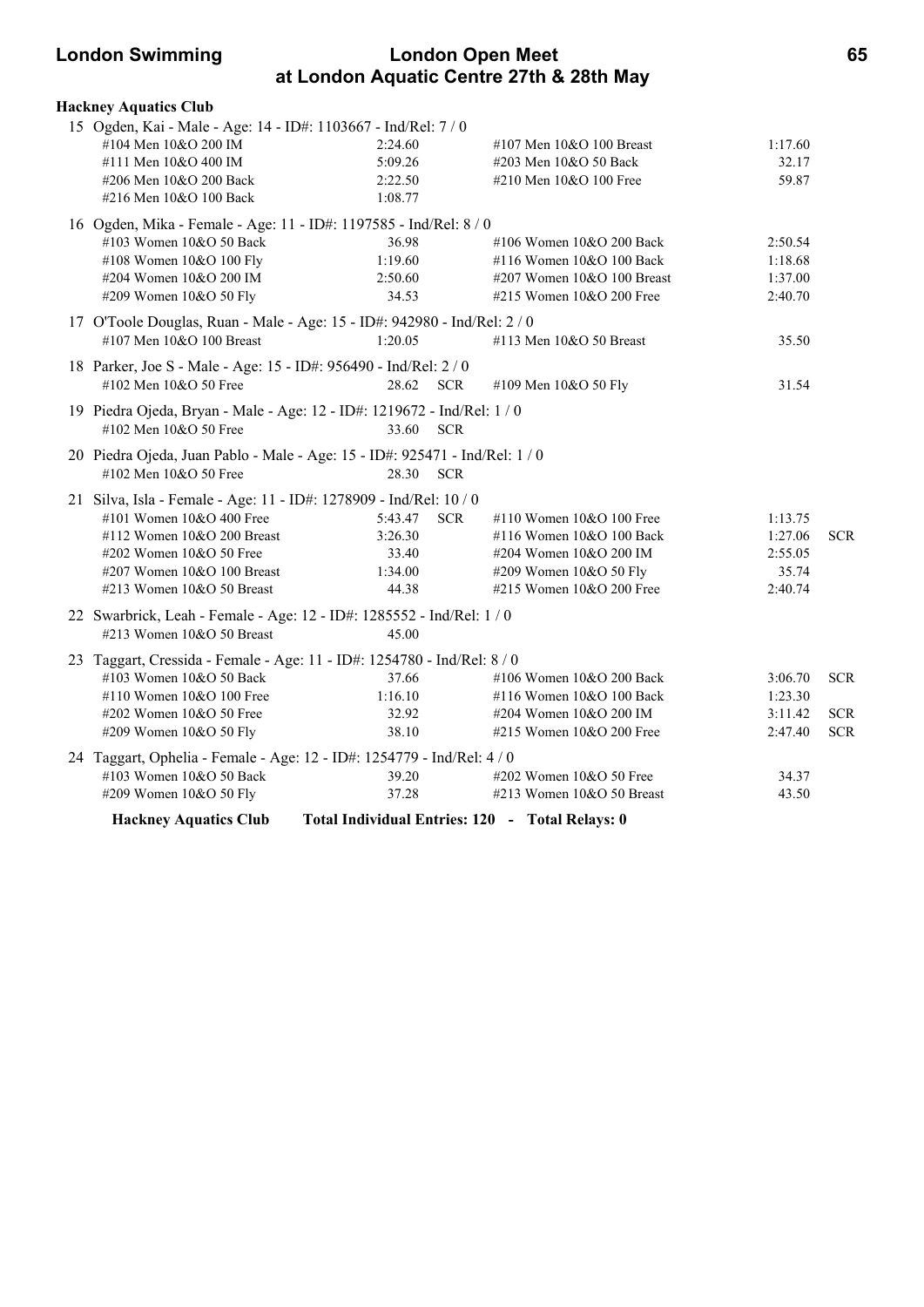### **London Swimming London Open Meet 66 at London Aquatic Centre 27th & 28th May**

| <b>Hailsham Swimming Club</b>                                                                                                                         |                               |            |                                                                              |                           |            |
|-------------------------------------------------------------------------------------------------------------------------------------------------------|-------------------------------|------------|------------------------------------------------------------------------------|---------------------------|------------|
| 1 Avery, Sam - Male - Age: 17 - ID#: 714157 - Ind/Rel: 5 / 0<br>#203 Men 10&O 50 Back<br>#208 Men 10&O 100 Fly<br>#216 Men 10&O 100 Back              | 28.54<br>1:04.10<br>1:02.84   |            | #206 Men 10&O 200 Back<br>#210 Men 10&O 100 Free                             | 2:22.80<br>58.20          | <b>SCR</b> |
| 2 Crook, Daisy - Female - Age: 11 - ID#: 1289854 - Ind/Rel: 4 / 0<br>#106 Women 10&O 200 Back<br>#112 Women 10&O 200 Breast                           | 2:51.80<br>3:30.60            |            | #110 Women 10&O 100 Free<br>#116 Women 10&O 100 Back                         | 1:18.75<br>1:23.30        | <b>SCR</b> |
| 3 Exall, Thomas - Male - Age: 15 - ID#: 968043 - Ind/Rel: 4 / 0<br>#102 Men 10&O 50 Free<br>#113 Men 10&O 50 Breast                                   | 26.24<br>37.10                | <b>SCR</b> | #109 Men 10&O 50 Fly<br>#210 Men 10&O 100 Free                               | 30.64<br>59.54            |            |
| 4 Farrington, Harriet - Female - Age: 17 - ID#: 806880 - Ind/Rel: 4 / 0<br>#103 Women 10&O 50 Back<br>#202 Women 10&O 50 Free                         | 31.97<br>28.39                |            | #116 Women 10&O 100 Back<br>#209 Women 10&O 50 Fly                           | 1:08.19<br>30.97          |            |
| 5 Flint, Daniel - Male - Age: 16 - ID#: 909170 - Ind/Rel: 4 / 0<br>#104 Men 10&O 200 IM<br>#109 Men 10&O 50 Fly                                       | 2:20.90<br>29.37              |            | #107 Men 10&O 100 Breast<br>#113 Men 10&O 50 Breast                          | 1:09.29<br>31.92          |            |
| 6 Gower, Lockie - Male - Age: 15 - ID#: 1163020 - Ind/Rel: 5 / 0<br>#102 Men 10&O 50 Free<br>#109 Men 10&O 50 Fly<br>#115 Men 10&O 200 Free           | 27.41<br>30.54<br>2:13.36     |            | #104 Men 10&O 200 IM<br>#113 Men 10&O 50 Breast                              | 2:34.03<br>36.81          | <b>SCR</b> |
| 7 Grimmond, James - Male - Age: 17 - ID#: 860786 - Ind/Rel: 4 / 0<br>#102 Men 10&O 50 Free<br>#115 Men 10&O 200 Free                                  | 25.02<br>2:04.28              |            | #109 Men 10&O 50 Fly<br>#210 Men 10&O 100 Free                               | 27.79<br>55.36            |            |
| 8 Hobden, Eliza - Female - Age: 15 - ID#: 1178915 - Ind/Rel: 3 / 0<br>#106 Women 10&O 200 Back<br>#116 Women 10&O 100 Back                            | 2:35.00<br>1:12.10            | <b>SCR</b> | #110 Women 10&O 100 Free                                                     | 1:08.21                   | <b>SCR</b> |
| 9 Rayner, Tilly - Female - Age: 13 - ID#: 1203370 - Ind/Rel: 1 / 0<br>#202 Women 10&O 50 Free                                                         | 31.33                         |            |                                                                              |                           |            |
| 10 Ring, Macy - Female - Age: 15 - ID#: 1103326 - Ind/Rel: 2 / 0<br>#202 Women 10&O 50 Free                                                           | 28.23                         |            | #209 Women 10&O 50 Fly                                                       | 31.09                     |            |
| 11 Scarff, Rozzie - Female - Age: 17 - ID#: 884527 - Ind/Rel: 6 / 0<br>#101 Women 10&O 400 Free<br>#110 Women 10&O 100 Free<br>#204 Women 10&O 200 IM | 4:57.50<br>1:05.20<br>2:41.90 | <b>SCR</b> | #108 Women 10&O 100 Fly<br>#202 Women 10&O 50 Free<br>#209 Women 10&O 50 Fly | 1:11.60<br>30.05<br>32.07 | <b>SCR</b> |
| 12 Shorthouse, Abbie - Female - Age: 15 - ID#: 1137499 - Ind/Rel: 3 / 0<br>#103 Women 10&O 50 Back<br>#116 Women 10&O 100 Back                        | 31.81<br>1:07.80              |            | #106 Women 10&O 200 Back                                                     | 2:28.86                   |            |
| 13 Wright, Erin - Female - Age: 15 - ID#: 1137498 - Ind/Rel: 2 / 0<br>#103 Women 10&O 50 Back                                                         | 35.40                         |            | #110 Women $10&O 100$ Free                                                   | 1:09.60                   | SCR.       |
| <b>Hailsham Swimming Club</b>                                                                                                                         |                               |            | Total Individual Entries: 47 - Total Relays: 0                               |                           |            |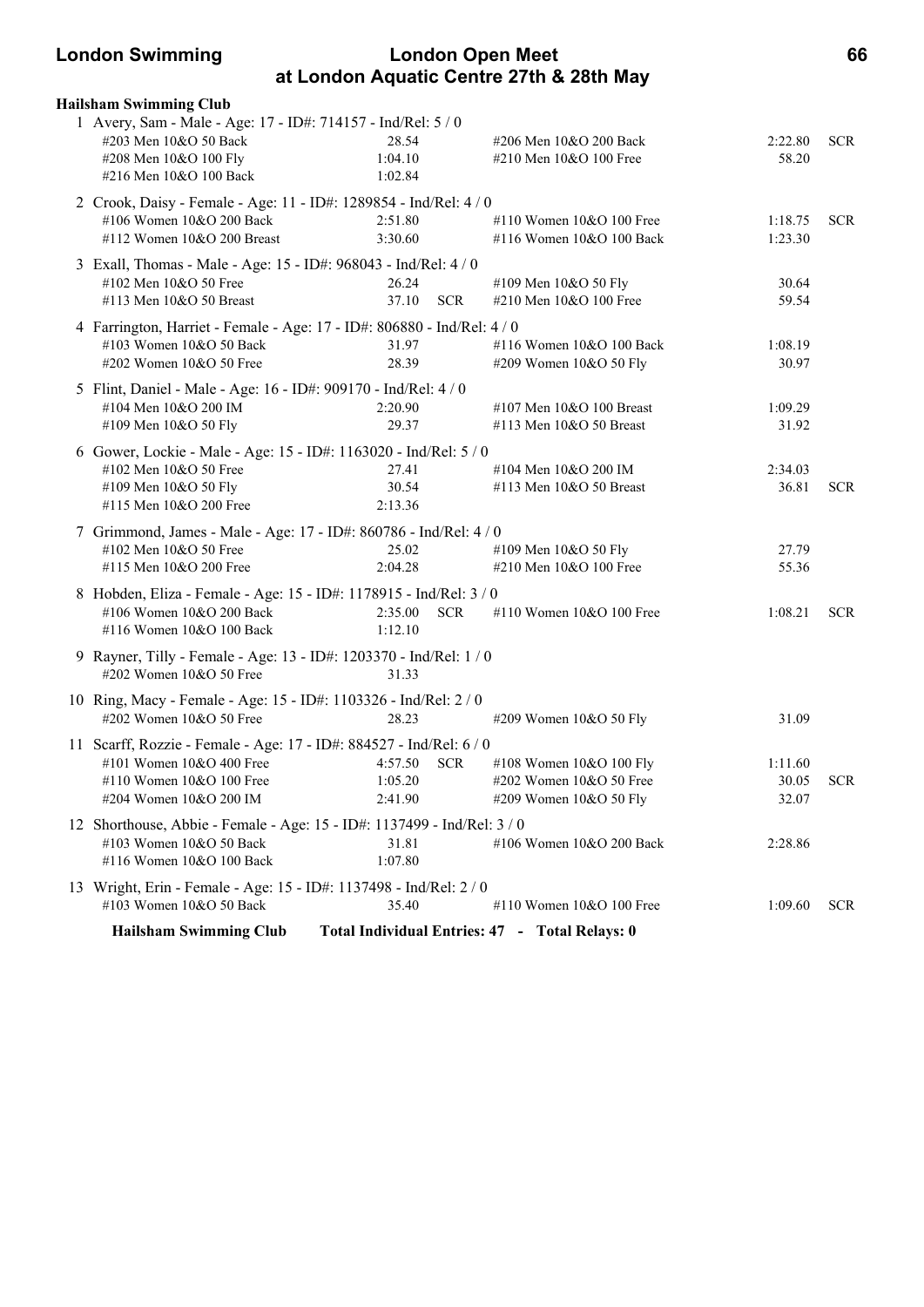| <b>London Swimming</b> | <b>London Open Meet</b>                  |  |
|------------------------|------------------------------------------|--|
|                        | at London Aquatic Centre 27th & 28th May |  |
| Halesowen              |                                          |  |

| 1 Jennings, Robert - Male - Age: 15 - ID#: 839131 - Ind/Rel: 3 / 0 |         |                        |         |  |  |  |
|--------------------------------------------------------------------|---------|------------------------|---------|--|--|--|
| #115 Men 10&O 200 Free                                             | 2:07.74 | #201 Men 10&O 400 Free | 4:27.82 |  |  |  |
| #210 Men 10&O 100 Free                                             | 57.80   |                        |         |  |  |  |

**Halesowen Total Individual Entries: 3 - Total Relays: 0**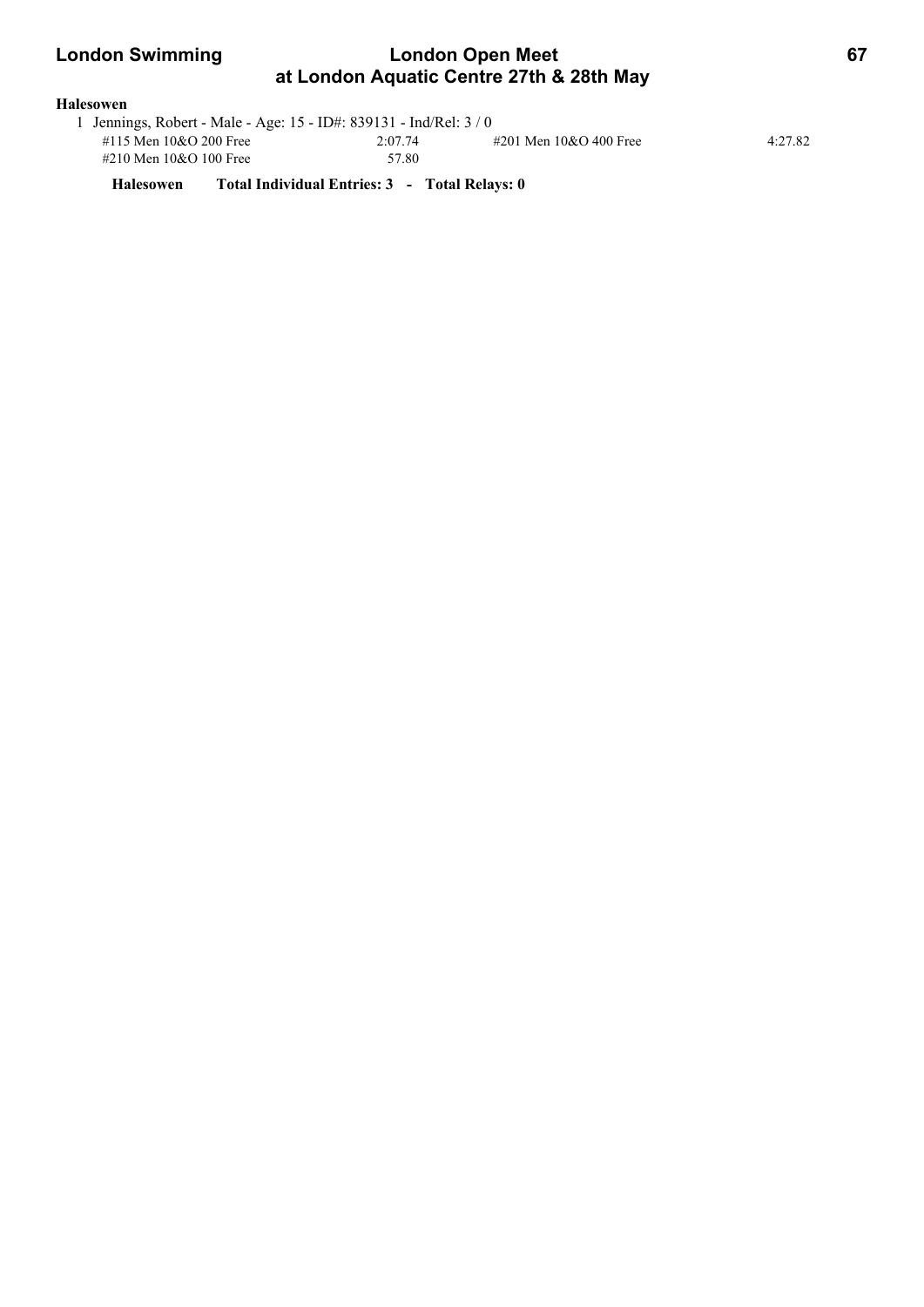### **London Swimming London Open Meet 68 at London Aquatic Centre 27th & 28th May**

| <b>Hastings Seagull SC</b>                                                                        |                       |                              |         |            |
|---------------------------------------------------------------------------------------------------|-----------------------|------------------------------|---------|------------|
| 1 Alff, Lauren - Female - Age: 16 - ID#: 818516 - Ind/Rel: 2 / 0<br>#202 Women 10&O 50 Free       | 29.00                 | #209 Women 10&O 50 Fly       | 31.48   |            |
| 2 Blackmore, Archie - Male - Age: 16 - ID#: 968418 - Ind/Rel: 4 / 0                               |                       |                              |         |            |
| #102 Men 10&O 50 Free                                                                             | 26.82                 | #109 Men 10&O 50 Fly         | 29.88   |            |
| #113 Men 10&O 50 Breast                                                                           | 36.03                 | #210 Men 10&O 100 Free       | 58.54   |            |
| 3 Blackmore, Connie - Female - Age: 13 - ID#: 1164650 - Ind/Rel: 7 / 0                            |                       |                              |         |            |
| #108 Women 10&O 100 Fly                                                                           | 1:16.09               | #110 Women 10&O 100 Free     | 1:09.00 |            |
| #112 Women 10&O 200 Breast                                                                        | <b>SCR</b><br>3:15.34 | #204 Women 10&O 200 IM       | 2:44.04 |            |
| #209 Women 10&O 50 Fly                                                                            | 34.47                 | $\#213$ Women 10&O 50 Breast | 41.46   |            |
| #215 Women 10&O 200 Free                                                                          | 2:24.00               |                              |         |            |
| 4 Campbell, Rebecca - Female - Age: 17 - ID#: 983562 - Ind/Rel: 1 / 0<br>#103 Women 10&O 50 Back  | 34.60                 |                              |         |            |
| 5 Choron, Jean-Jacques - Male - Age: 20 - ID#: 481219 - Ind/Rel: 5 / 0                            |                       |                              |         |            |
| #102 Men 10&O 50 Free                                                                             | 24.04                 | #107 Men $10&O$ 100 Breast   | 1:05.10 |            |
| #109 Men 10&O 50 Fly                                                                              | 27.70                 | #113 Men 10&O 50 Breast      | 29.70   |            |
| #210 Men 10&O 100 Free                                                                            | 54.13                 |                              |         |            |
| 6 Choron, Louis - Male - Age: 15 - ID#: 523230 - Ind/Rel: 3 / 0                                   |                       |                              |         |            |
| #203 Men 10&O 50 Back                                                                             | 30.10                 | #210 Men 10&O 100 Free       | 57.22   |            |
| #216 Men 10&O 100 Back                                                                            | 1:03.57               |                              |         |            |
| 7 Dine, Eve - Female - Age: 13 - ID#: 920922 - Ind/Rel: 3 / 0                                     |                       |                              |         |            |
| #103 Women 10&O 50 Back                                                                           | 38.37                 | #202 Women 10&O 50 Free      | 32.90   | <b>SCR</b> |
| #209 Women 10&O 50 Fly                                                                            | 36.05                 |                              |         |            |
| 8 Gardner, Bella - Female - Age: 11 - ID#: 1219803 - Ind/Rel: 4 / 0                               |                       |                              |         |            |
| #103 Women 10&O 50 Back                                                                           | 37.60                 | #108 Women 10&O 100 Fly      | 1:23.70 |            |
| #110 Women 10&O 100 Free                                                                          | 1:13.82               | #112 Women $10&O$ 200 Breast | 3:32.75 | <b>SCR</b> |
| 9 Hawkesley, Kelly - Female - Age: 14 - ID#: 823182 - Ind/Rel: 4 / 0                              |                       |                              |         |            |
| #103 Women 10&O 50 Back                                                                           | 35.24                 | #106 Women 10&O 200 Back     | 2:45.10 |            |
| #110 Women 10&O 100 Free                                                                          | 1:06.30               | #116 Women 10&O 100 Back     | 1:15.90 |            |
| 10 Holdbrook, Amelie - Female - Age: 13 - ID#: 1204854 - Ind/Rel: 2 / 0                           |                       |                              |         |            |
| #103 Women 10&O 50 Back                                                                           | 37.80                 | #110 Women 10&O 100 Free     | 1:10.90 |            |
|                                                                                                   |                       |                              |         |            |
| 11 Horner, Ben - Male - Age: 18 - ID#: 460888 - Ind/Rel: 3 / 0<br>#203 Men 10&O 50 Back           | 28.86                 | #210 Men 10&O 100 Free       | 53.90   |            |
| #216 Men 10&O 100 Back                                                                            | 1:00.90               |                              |         |            |
|                                                                                                   |                       |                              |         |            |
| 12 Lewis, Christopher - Male - Age: 15 - ID#: 1238477 - Ind/Rel: 3 / 0<br>#203 Men 10&O 50 Back   | 33.20                 | #206 Men 10&O 200 Back       | 2:32.30 | <b>SCR</b> |
| #216 Men 10&O 100 Back                                                                            | 1:11.54               |                              |         |            |
|                                                                                                   |                       |                              |         |            |
| 13 Paige, Elisha - Female - Age: 12 - ID#: 892488 - Ind/Rel: 4 / 0<br>#103 Women 10&O 50 Back     | 38.32                 | #106 Women 10&O 200 Back     | 2:54.60 |            |
| #110 Women 10&O 100 Free                                                                          | 1:13.62               | #116 Women 10&O 100 Back     | 1:22.31 |            |
|                                                                                                   |                       |                              |         |            |
| 14 Pascall, Delicia - Female - Age: 13 - ID#: 940389 - Ind/Rel: 1 / 0<br>#110 Women 10&O 100 Free |                       |                              |         |            |
|                                                                                                   | 1:11.20               |                              |         |            |
| 15 Pearson, Callum - Male - Age: 21 - ID#: 357880 - Ind/Rel: 5 / 0                                |                       |                              |         |            |
| #102 Men 10&O 50 Free                                                                             | 27.79<br><b>SCR</b>   | #109 Men 10&O 50 Fly         | 29.90   | <b>SCR</b> |
| #203 Men 10&O 50 Back                                                                             | 31.20                 | #210 Men 10&O 100 Free       | 1:00.20 |            |
| #216 Men 10&O 100 Back                                                                            | 1:06.90               |                              |         |            |
| 16 Powell, Ellie - Female - Age: 12 - ID#: 1106915 - Ind/Rel: 2 / 0                               |                       |                              |         |            |
| #202 Women 10&O 50 Free                                                                           | 33.31                 | #209 Women 10&O 50 Fly       | 36.00   |            |
| 17 Saldana, Beth - Female - Age: 15 - ID#: 920912 - Ind/Rel: 3 / 0                                |                       |                              |         |            |
| #108 Women 10&O 100 Fly                                                                           | 1:12.30               | #110 Women 10&O 100 Free     | 1:04.78 |            |
| #209 Women 10&O 50 Fly                                                                            | 32.90                 |                              |         |            |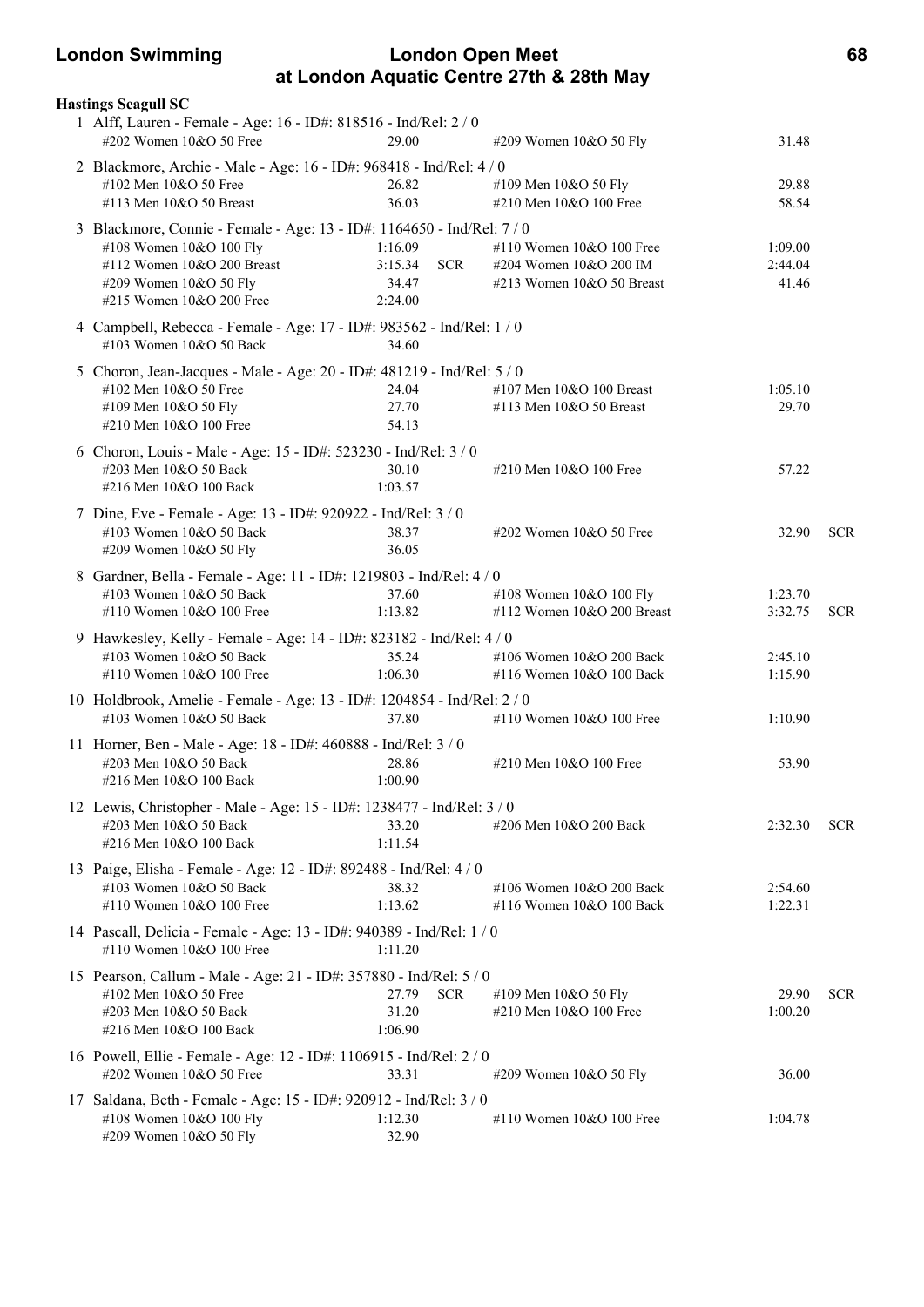## **London Swimming London Open Meet 69 at London Aquatic Centre 27th & 28th May**

|     | <b>Hastings Seagull SC</b>                                          |                                                |            |                                |         |
|-----|---------------------------------------------------------------------|------------------------------------------------|------------|--------------------------------|---------|
|     | 18 Shaw, Leon - Male - Age: 17 - ID#: 838729 - Ind/Rel: 6 / 0       |                                                |            |                                |         |
|     | #102 Men 10&O 50 Free                                               | 27.80                                          | <b>SCR</b> | #107 Men $10&O$ 100 Breast     | 1:16.80 |
|     | #115 Men 10&O 200 Free                                              | 2:10.30                                        | SCR        | #203 Men 10&O 50 Back          | 32.70   |
|     | #208 Men 10&O 100 Fly                                               | 1:06.20                                        |            | #210 Men $10&O$ 100 Free       | 1:00.02 |
| 19. | Shoesmith, Jodie - Female - Age: 20 - ID#: 716196 - Ind/Rel: 4 / 0  |                                                |            |                                |         |
|     | #103 Women $10&O$ 50 Back                                           | 32.59                                          |            | $\#110$ Women $10\&O$ 100 Free | 1:03.40 |
|     | #202 Women $10&O$ 50 Free                                           | 29.90                                          | <b>SCR</b> | #204 Women 10&O 200 IM         | 2:27.80 |
|     | 20 Ward, Oliver - Male - Age: 17 - ID#: 716195 - Ind/Rel: 4 / 0     |                                                |            |                                |         |
|     | #203 Men 10&O 50 Back                                               | 31.10                                          |            | #208 Men 10&O 100 Fly          | 1:06.10 |
|     | $\#212$ Men $10&O$ 200 Breast                                       | 2:45.10                                        | <b>SCR</b> | #216 Men 10&O 100 Back         | 1:06.90 |
|     | 21 Williams, Daniel - Male - Age: 19 - ID#: 412239 - Ind/Rel: 5 / 0 |                                                |            |                                |         |
|     | #102 Men 10&O 50 Free                                               | 26.36                                          |            | #109 Men 10&O 50 Fly           | 28.60   |
|     | #203 Men 10&O 50 Back                                               | 29.30                                          |            | #206 Men 10&O 200 Back         | 2:14.80 |
|     | #216 Men 10&O 100 Back                                              | 1:02.00                                        |            |                                |         |
|     | 22 Williams, Leah - Female - Age: 15 - ID#: 460897 - Ind/Rel: 5 / 0 |                                                |            |                                |         |
|     | #202 Women 10&O 50 Free                                             | 28.67                                          |            | #204 Women 10&O 200 IM         | 2:37.46 |
|     | #207 Women $10&O 100$ Breast                                        | 1:18.90                                        |            | #209 Women $10&O$ 50 Fly       | 30.44   |
|     | #213 Women $10&O$ 50 Breast                                         | 35.80                                          |            |                                |         |
|     | <b>Hastings Seagull SC</b>                                          | Total Individual Entries: 80 - Total Relays: 0 |            |                                |         |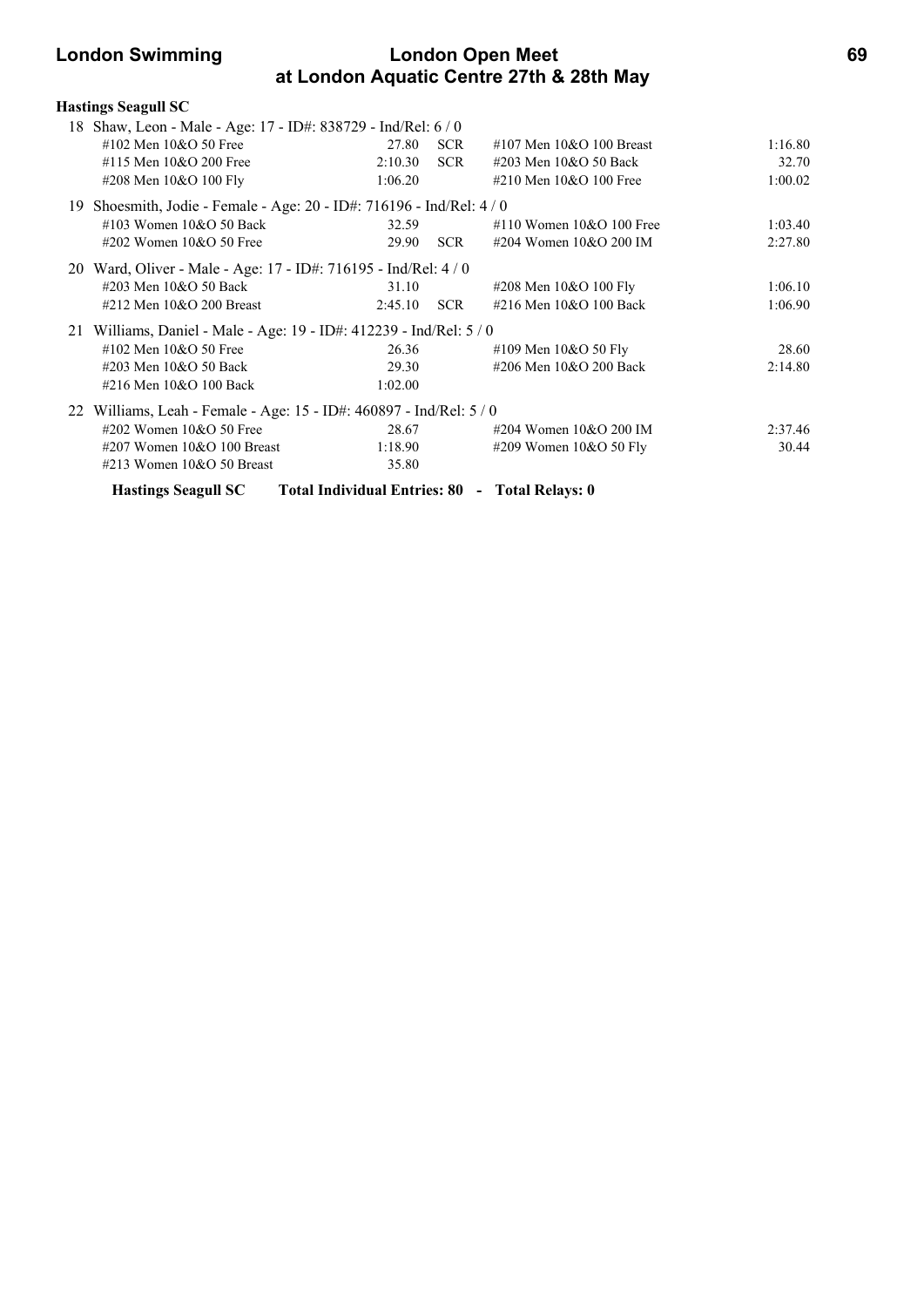## **London Swimming London Open Meet 70 at London Aquatic Centre 27th & 28th May**

| <b>Hatfield</b> |                                                                       |         |            |                                |          |            |
|-----------------|-----------------------------------------------------------------------|---------|------------|--------------------------------|----------|------------|
|                 | 1 Georgiou, Isobel - Female - Age: 15 - ID#: 897230 - Ind/Rel: 7 / 0  |         |            |                                |          |            |
|                 | #101 Women $10\&O$ 400 Free                                           | 4:54.42 | <b>SCR</b> | #110 Women $10&O$ 100 Free     | 1:04.80  |            |
|                 | $\#202$ Women $10\&O$ 50 Free                                         | 30.60   | <b>SCR</b> | $\#205$ Women 10&O 800 Free    | 10:07.60 | <b>SCR</b> |
|                 | #209 Women $10&O 50$ Fly                                              | 33.57   |            | $\#213$ Women $10&O$ 50 Breast | 39.51    |            |
|                 | #215 Women $10&O$ 200 Free                                            | 2:19.00 | <b>SCR</b> |                                |          |            |
|                 | 2 Georgiou, Sophie - Female - Age: 13 - ID#: 1143278 - Ind/Rel: 4 / 0 |         |            |                                |          |            |
|                 | #112 Women $10\&O$ 200 Breast                                         | 3:11.30 |            | $\#202$ Women 10&O 50 Free     | 33.40    | <b>SCR</b> |
|                 | $\#207$ Women 10&O 100 Breast                                         | 1:30.20 |            | $\#213$ Women $10&O$ 50 Breast | 42.72    |            |
|                 | 3 Grant, Billie - Female - Age: 15 - ID#: 956195 - Ind/Rel: 3/0       |         |            |                                |          |            |
|                 | #101 Women $10\&O$ 400 Free                                           | 4:37.13 |            | #205 Women $10&O 800$ Free     | 9:37.93  |            |
|                 | #215 Women $10&O$ 200 Free                                            | 2:14.20 |            |                                |          |            |
|                 | 4 Pickard, Kevin - Male - Age: 29 - ID#: 6983 - Ind/Rel: 3 / 0        |         |            |                                |          |            |
|                 | #102 Men $10\&O$ 50 Free                                              | 24.40   |            | #109 Men $10&O 50$ Fly         | 26.18    |            |
|                 | #210 Men 10&O 100 Free                                                | 53.33   |            |                                |          |            |
|                 |                                                                       |         |            |                                |          |            |

**Hatfield Total Individual Entries: 17 - Total Relays: 0**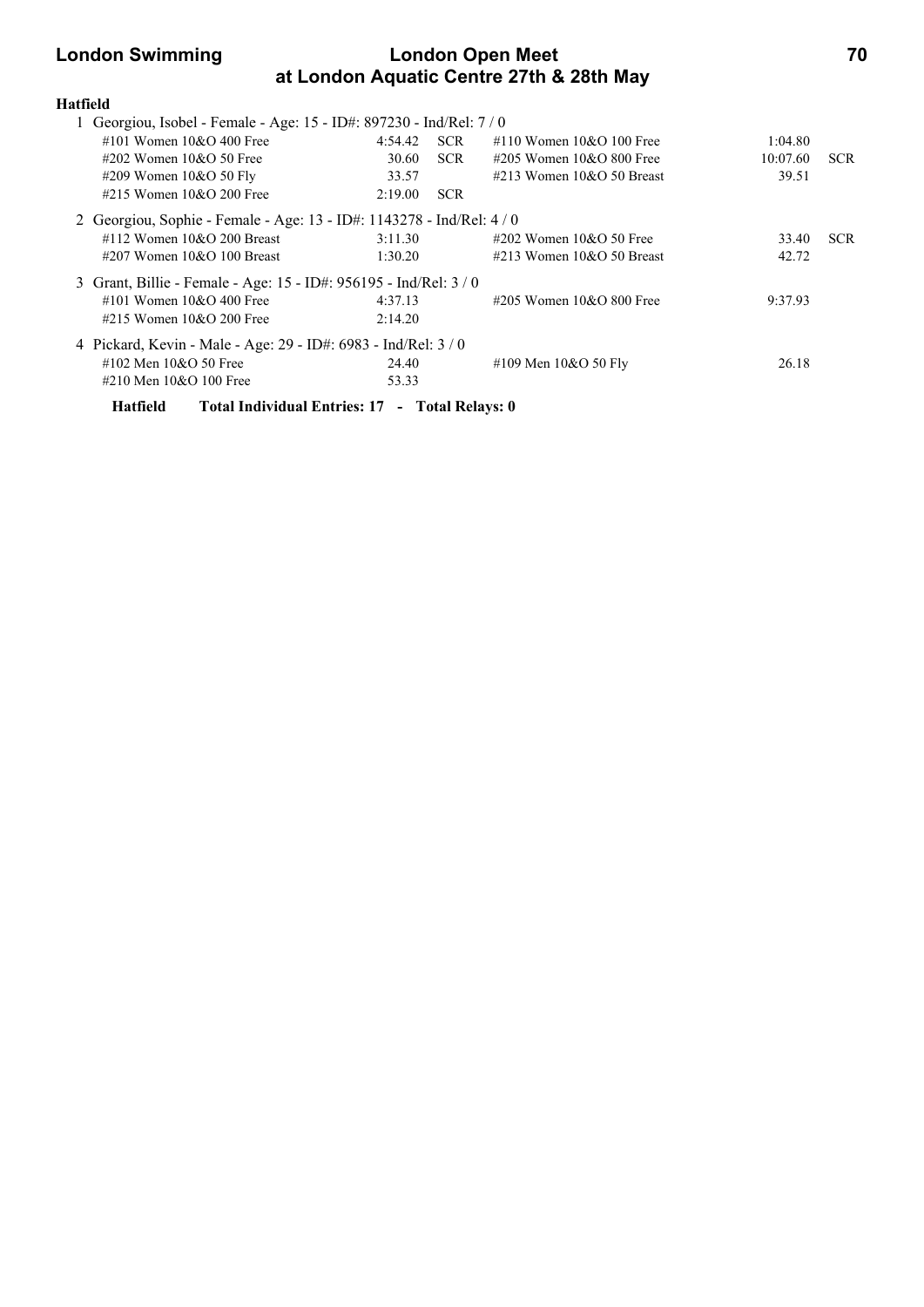### **London Swimming London Open Meet 71 at London Aquatic Centre 27th & 28th May**

| <b>Hillingdon Swimming Club</b>                                                                                          |                    |                                                |         |
|--------------------------------------------------------------------------------------------------------------------------|--------------------|------------------------------------------------|---------|
| 1 Adams, Mitchell - Male - Age: 18 - ID#: 492706 - Ind/Rel: 2 / 0                                                        |                    |                                                |         |
| #208 Men 10&O 100 Fly                                                                                                    | 1:00.34            | #214 Men 10&O 200 Fly                          | 2:13.55 |
| 2 Barber, Ceara - Female - Age: 15 - ID#: 536299 - Ind/Rel: 3 / 0<br>#103 Women 10&O 50 Back<br>#116 Women 10&O 100 Back | 29.84<br>1:03.18   | #110 Women 10&O 100 Free                       | 59.14   |
| 3 Barber, Niamh - Female - Age: 14 - ID#: 884064 - Ind/Rel: 2 / 0<br>#101 Women $10&O 400$ Free                          | 4:40.68            | #110 Women 10&O 100 Free                       | 1:00.02 |
| 4 Driver, Emily - Female - Age: 14 - ID#: 550719 - Ind/Rel: 2 / 0<br>#205 Women 10&O 800 Free                            | 9:43.98            | #215 Women 10&O 200 Free                       | 2:14.00 |
| 5 Fallon, Conor - Male - Age: 17 - ID#: 740093 - Ind/Rel: 2 / 0<br>#206 Men 10&O 200 Back                                | 2:12.60            | #216 Men 10&O 100 Back                         | 1:01.00 |
| 6 Fraser, Ruby - Female - Age: 14 - ID#: 522055 - Ind/Rel: 2 / 0<br>#110 Women $10&O 100$ Free                           | 1:01.46            | #215 Women 10&O 200 Free                       | 2:13.45 |
| 7 Joslin, Rosie - Female - Age: 15 - ID#: 1102216 - Ind/Rel: 2/0<br>#110 Women 10&O 100 Free                             | 1:01.42            | #202 Women 10&O 50 Free                        | 28.07   |
| 8 Knightley, Alyssa - Female - Age: 16 - ID#: 770622 - Ind/Rel: 1 / 0<br>#112 Women 10&O 200 Breast                      | 2:49.10            |                                                |         |
| 9 Latham, Oliver - Male - Age: 14 - ID#: 883090 - Ind/Rel: 2 / 0<br>#107 Men 10&O 100 Breast                             | 1:15.00            | #113 Men $10&O$ 50 Breast                      | 33.90   |
| 10 Neal, Joanne - Female - Age: 15 - ID#: 770616 - Ind/Rel: 2 / 0<br>#103 Women 10&O 50 Back                             | 33.20              | #106 Women 10&O 200 Back                       | 2:26.00 |
| 11 O'Toole, Cara - Female - Age: 14 - ID#: 920556 - Ind/Rel: 3 / 0<br>#106 Women 10&O 200 Back<br>#211 Women 10&O 400 IM | 2:29.67<br>5:25.40 | #112 Women $10&O$ 200 Breast                   | 2:50.64 |
| 12 Roglic, Dillon - Male - Age: 15 - ID#: 873032 - Ind/Rel: 1 / 0<br>#109 Men 10&O 50 Fly                                | 28.65              |                                                |         |
| <b>Hillingdon Swimming Club</b>                                                                                          |                    | Total Individual Entries: 24 - Total Relays: 0 |         |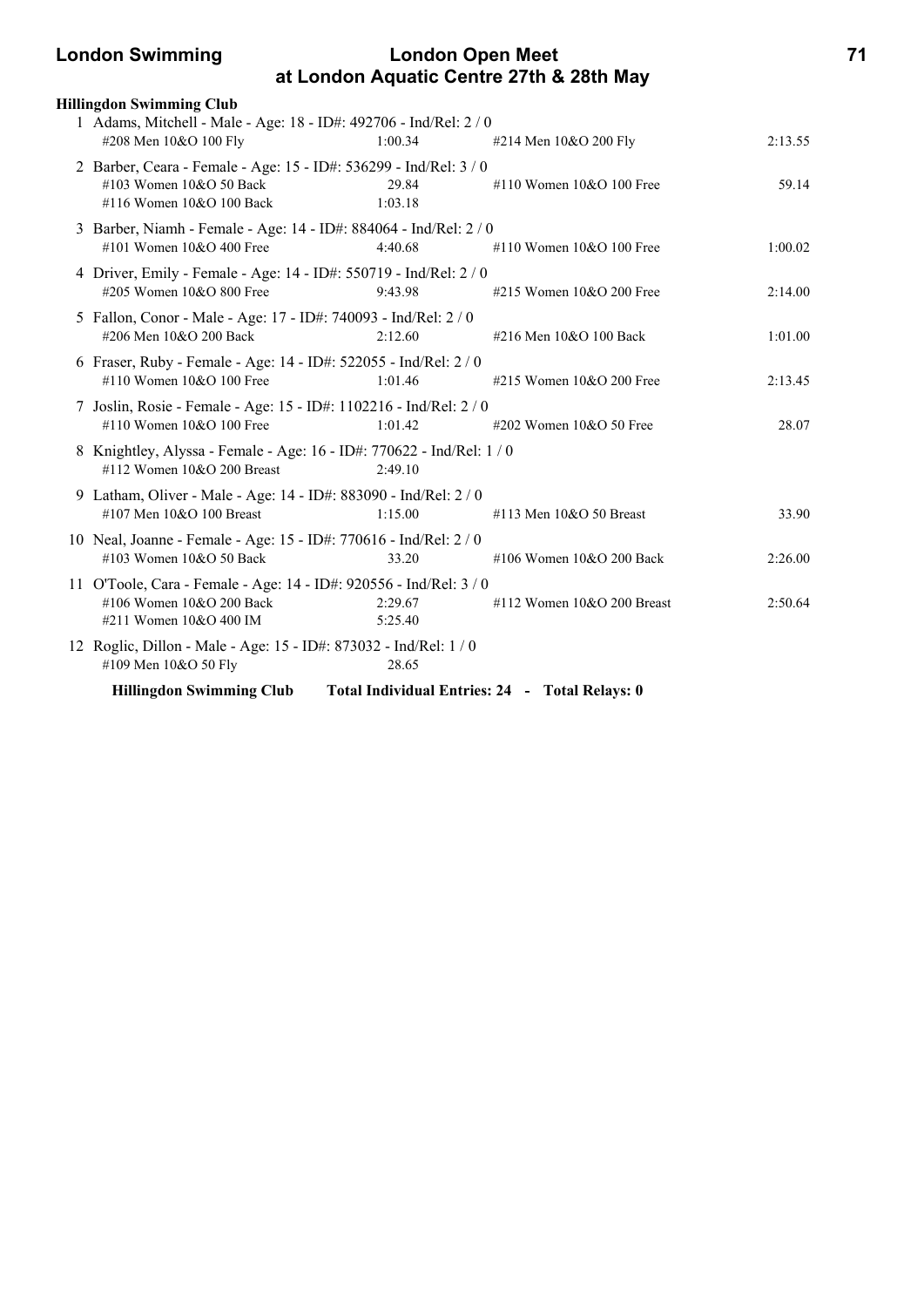## **London Swimming London Open Meet 72 at London Aquatic Centre 27th & 28th May**

| Hovlake                                                         |         |            |                            |         |            |
|-----------------------------------------------------------------|---------|------------|----------------------------|---------|------------|
| . Johnson, Ben - Male - Age: 11 - ID#: 1268211 - Ind/Rel: 6 / 0 |         |            |                            |         |            |
| #102 Men 10&O 50 Free                                           | 35.86   | SCR        | #107 Men $10&O$ 100 Breast | 1:41.20 |            |
| $\#113$ Men $10&O$ 50 Breast                                    | 46.85   |            | #203 Men 10&O 50 Back      | 42.83   |            |
| #206 Men 10&O 200 Back                                          | 3:12.00 | <b>SCR</b> | #212 Men 10&O 200 Breast   | 3:33.96 | <b>SCR</b> |

**Hoylake Total Individual Entries: 6 - Total Relays: 0**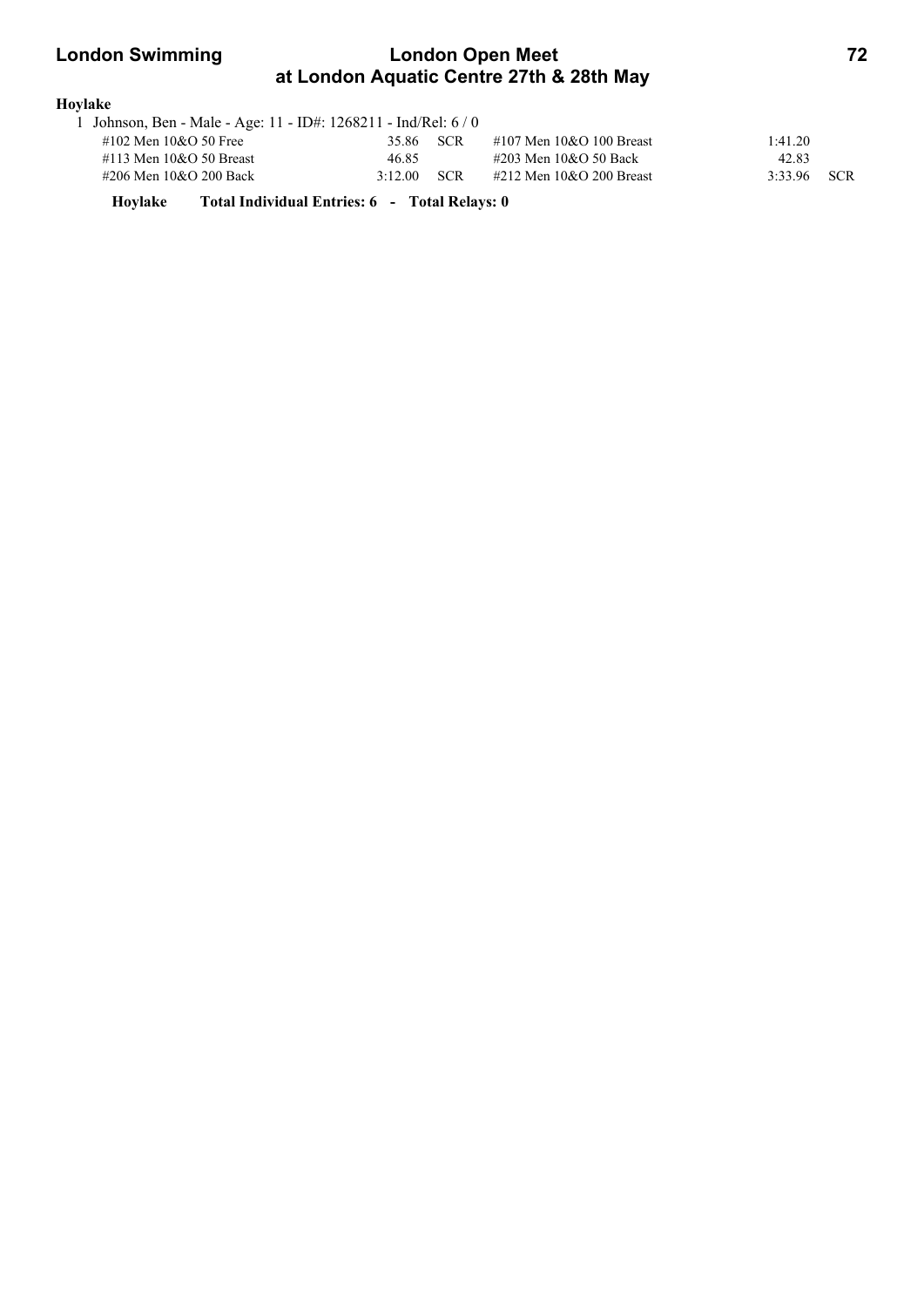### **London Swimming London Open Meet 73 at London Aquatic Centre 27th & 28th May**

| <b>Isle of Man S Assoc</b>   |                                                                       |                             |         |            |
|------------------------------|-----------------------------------------------------------------------|-----------------------------|---------|------------|
|                              | 1 Brew, Steph - Female - Age: 21 - ID#: 249788 - Ind/Rel: 4 / 0       |                             |         |            |
| #112 Women $10&O$ 200 Breast | 2:41.00                                                               | #202 Women $10&O$ 50 Free   | 29.00   |            |
| #207 Women 10&O 100 Breast   | 1:14.90                                                               | #213 Women $10&O$ 50 Breast | 33.80   |            |
|                              | 2 Hewison, Brody J - Male - Age: 19 - ID#: 502726 - Ind/Rel: 6 / 0    |                             |         |            |
| #102 Men 10&O 50 Free        | 24.40                                                                 | #109 Men 10&O 50 Fly        | 25.80   |            |
| #113 Men $10&O$ 50 Breast    | 31.70                                                                 | #208 Men 10&O 100 Fly       | 58.68   |            |
| #210 Men 10&O 100 Free       | 54.30                                                                 | #214 Men 10&O 200 Fly       | 2:14.50 |            |
|                              | 3 Hodgson, Emma - Female - Age: 15 - ID#: 768690 - Ind/Rel: 5 / 0     |                             |         |            |
| #103 Women 10&O 50 Back      | 30.90                                                                 | #110 Women $10&O 100$ Free  | 59.80   |            |
| #116 Women 10&O 100 Back     | 1:07.00                                                               | #202 Women $10&O$ 50 Free   | 27.70   |            |
| #215 Women 10&O 200 Free     | 2:13.10                                                               |                             |         |            |
|                              | 4 MacMurchie, Euan H - Male - Age: 17 - ID#: 735681 - Ind/Rel: 6 / 0  |                             |         |            |
| #102 Men 10&O 50 Free        | 25.30                                                                 | #104 Men 10&O 200 IM        | 2:25.90 |            |
| #109 Men 10&O 50 Fly         | 26.80                                                                 | #115 Men 10&O 200 Free      | 2:03.50 |            |
| #208 Men 10&O 100 Fly        | 1:02.50                                                               | #210 Men 10&O 100 Free      | 55.30   |            |
|                              | 5 Marshall, Olivia - Female - Age: 15 - ID#: 930334 - Ind/Rel: 6 / 0  |                             |         |            |
| #103 Women 10&O 50 Back      | 32.60                                                                 | #108 Women 10&O 100 Fly     | 1:09.50 |            |
| #110 Women 10&O 100 Free     | 1:01.00                                                               | #202 Women 10&O 50 Free     | 27.90   |            |
| #209 Women 10&O 50 Fly       | 29.70                                                                 | #215 Women 10&O 200 Free    | 2:19.10 | <b>SCR</b> |
|                              | 6 Watterson, Joel - Male - Age: 18 - ID#: 281595 - Ind/Rel: 5 / 0     |                             |         |            |
| #102 Men 10&O 50 Free        | 24.43                                                                 | #109 Men 10&O 50 Fly        | 26.50   |            |
| #115 Men 10&O 200 Free       | 1:58.40                                                               | #201 Men 10&O 400 Free      | 4:15.30 |            |
| #210 Men 10&O 100 Free       | 54.15                                                                 |                             |         |            |
|                              | 7 Whittaker, Kazia - Female - Age: 16 - ID#: 1111447 - Ind/Rel: 6 / 0 |                             |         |            |
| #103 Women 10&O 50 Back      | 32.20                                                                 | #108 Women 10&O 100 Fly     | 1:05.80 |            |
| #110 Women 10&O 100 Free     | 1:02.10                                                               | #116 Women 10&O 100 Back    | 1:09.30 |            |
| #202 Women 10&O 50 Free      | 28.50                                                                 | #209 Women 10&O 50 Fly      | 29.15   |            |
| <b>Isle of Man S Assoc</b>   | Total Individual Entries: 38 - Total Relays: 0                        |                             |         |            |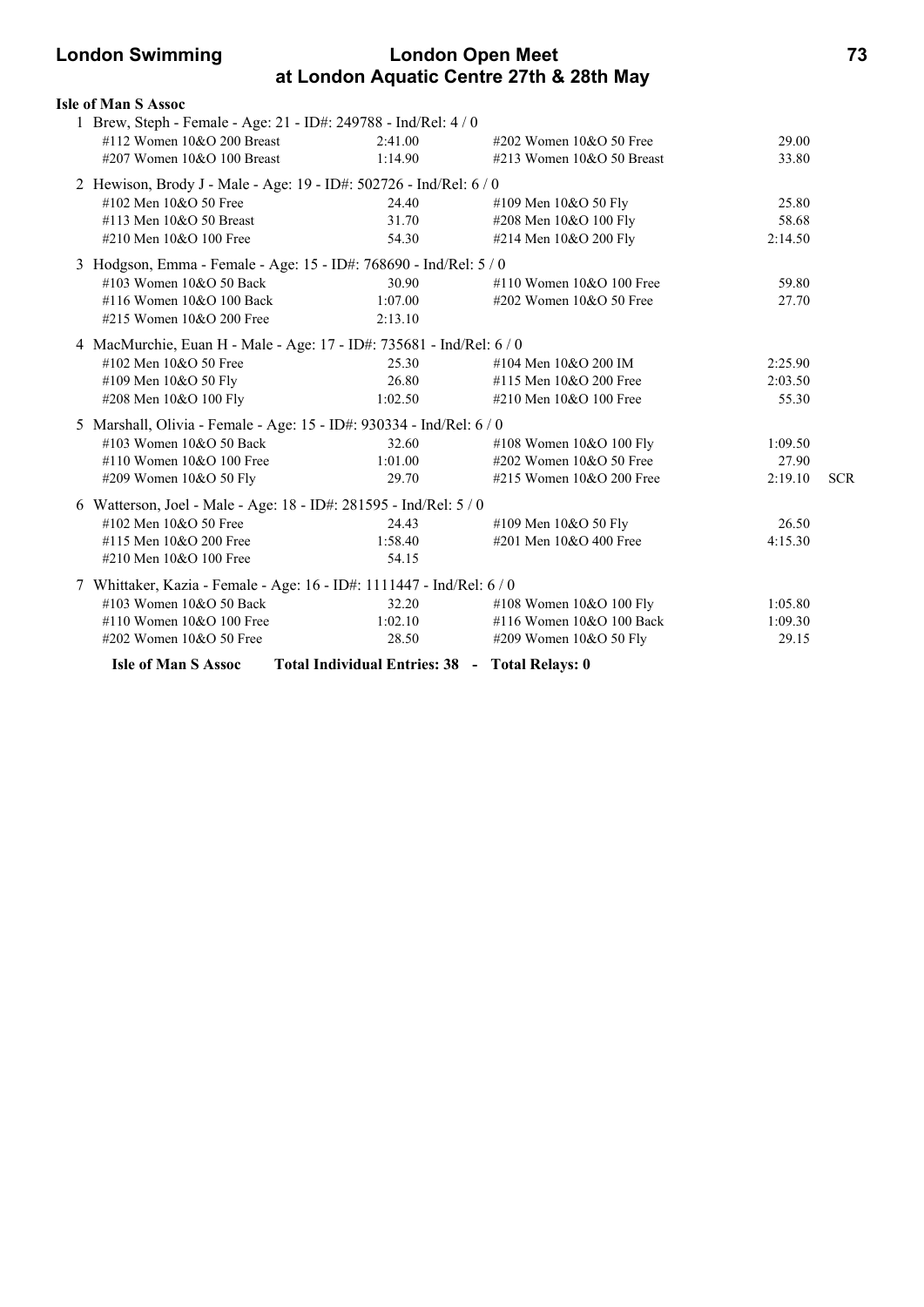| <b>London Swimming</b><br><b>London Open Meet</b><br>at London Aquatic Centre 27th & 28th May |         |                                 |         | 74         |
|-----------------------------------------------------------------------------------------------|---------|---------------------------------|---------|------------|
| Keynsham Swimming Club-SW                                                                     |         |                                 |         |            |
| 1 Cox, Roberta - Female - Age: 12 - ID#: 1119000 - Ind/Rel: 8 / 0                             |         |                                 |         |            |
| $\#103$ Women $10\&O$ 50 Back                                                                 | 39.70   | $\#110$ Women $10\&O$ 100 Free  | 1:14.20 |            |
| $\#112$ Women 10&O 200 Breast                                                                 | 3:18.20 | $\#202$ Women 10&O 50 Free      | 34.10   |            |
| #204 Women $10&O$ 200 IM                                                                      | 2:59.50 | $\#207$ Women $10&O$ 100 Breast | 1:35.10 |            |
| $\#209$ Women $10&O$ 50 Fly                                                                   | 37.20   | $\#213$ Women $10&O$ 50 Breast  | 43.40   |            |
| 2 Flint, Katherine - Female - Age: 19 - ID#: 426442 - Ind/Rel: 5 / 0                          |         |                                 |         |            |
| #103 Women $10&O$ 50 Back                                                                     | 35.60   | $\#202$ Women 10&O 50 Free      | 30.60   | <b>SCR</b> |
| $\#207$ Women 10&O 100 Breast                                                                 | 1:25.10 | #209 Women $10&O$ 50 Fly        | 33.30   |            |
| $\#213$ Women $10&O$ 50 Breast                                                                | 38.20   |                                 |         |            |
| 3 Galloway, Hannah - - Female - Age: 12 - ID#: 1119006 - Ind/Rel: 4/0                         |         |                                 |         |            |

#101 Women 10&O 400 Free 5:27.10 SCR #103 Women 10&O 50 Back 39.40 #106 Women 10&O 200 Back 2:49.70 #116 Women 10&O 100 Back 1:21.80

4 Hastings-McMahon, Lily - Female - Age: 12 - ID#: 889706 - Ind/Rel: 4 / 0

| <b>Keynsham Swimming Club-SW</b>                                                                      |                     | Total Individual Entries: 35 - Total Relays: 0           |                    |            |
|-------------------------------------------------------------------------------------------------------|---------------------|----------------------------------------------------------|--------------------|------------|
| #207 Women $10&O 100$ Breast                                                                          | 1:32.80             | $\#209$ Women 10&O 50 Fly                                | 34.80              |            |
| $\#202$ Women $10&O$ 50 Free                                                                          | 30.00               | #204 Women $10&O$ 200 IM                                 | 2:42.50            |            |
| #106 Women $10&O$ 200 Back                                                                            | 2:42.70             | #110 Women $10&O 100$ Free                               | 1:06.70            |            |
| 10 Turner, Lara - - Female - Age: 12 - ID#: 1160350 - Ind/Rel: 6 / 0                                  |                     |                                                          |                    |            |
| 9 Plumstead, Alisha - - Female - Age: 11 - ID#: 1141478 - Ind/Rel: 2 / 0<br>#103 Women $10&O$ 50 Back | <b>SCR</b><br>40.90 | $\#202$ Women 10&O 50 Free                               | 36.80              | <b>SCR</b> |
| 8 Metcalfe, Calvin - - Male - Age: 11 - ID#: 1245216 - Ind/Rel: 1/0<br>#203 Men $10&O$ 50 Back        | 43.10               |                                                          |                    |            |
| 7 Jones, Olivia - - Female - Age: 10 - ID#: 1263765 - Ind/Rel: 1/0<br>#202 Women $10&O$ 50 Free       | 36.60<br><b>SCR</b> |                                                          |                    |            |
| 6 Jones, Joshua - Male - Age: 11 - ID#: 1263764 - Ind/Rel: 2 / 0<br>#203 Men 10&O 50 Back             | 40.30               | #210 Men 10&O 100 Free                                   | 1:17.20            |            |
| 5 Hobbs, Thomas - Male - Age: 12 - ID#: 880603 - Ind/Rel: 2 / 0<br>#102 Men $10&O$ 50 Free            | 32.30               | #109 Men 10&O 50 Fly                                     | 38.10              |            |
| $\#103$ Women $10&O$ 50 Back<br>#110 Women $10&O 100$ Free                                            | 35.40<br>1:14.40    | #106 Women $10&O$ 200 Back<br>#116 Women $10&O 100$ Back | 2:46.50<br>1:18.60 |            |
|                                                                                                       |                     |                                                          |                    |            |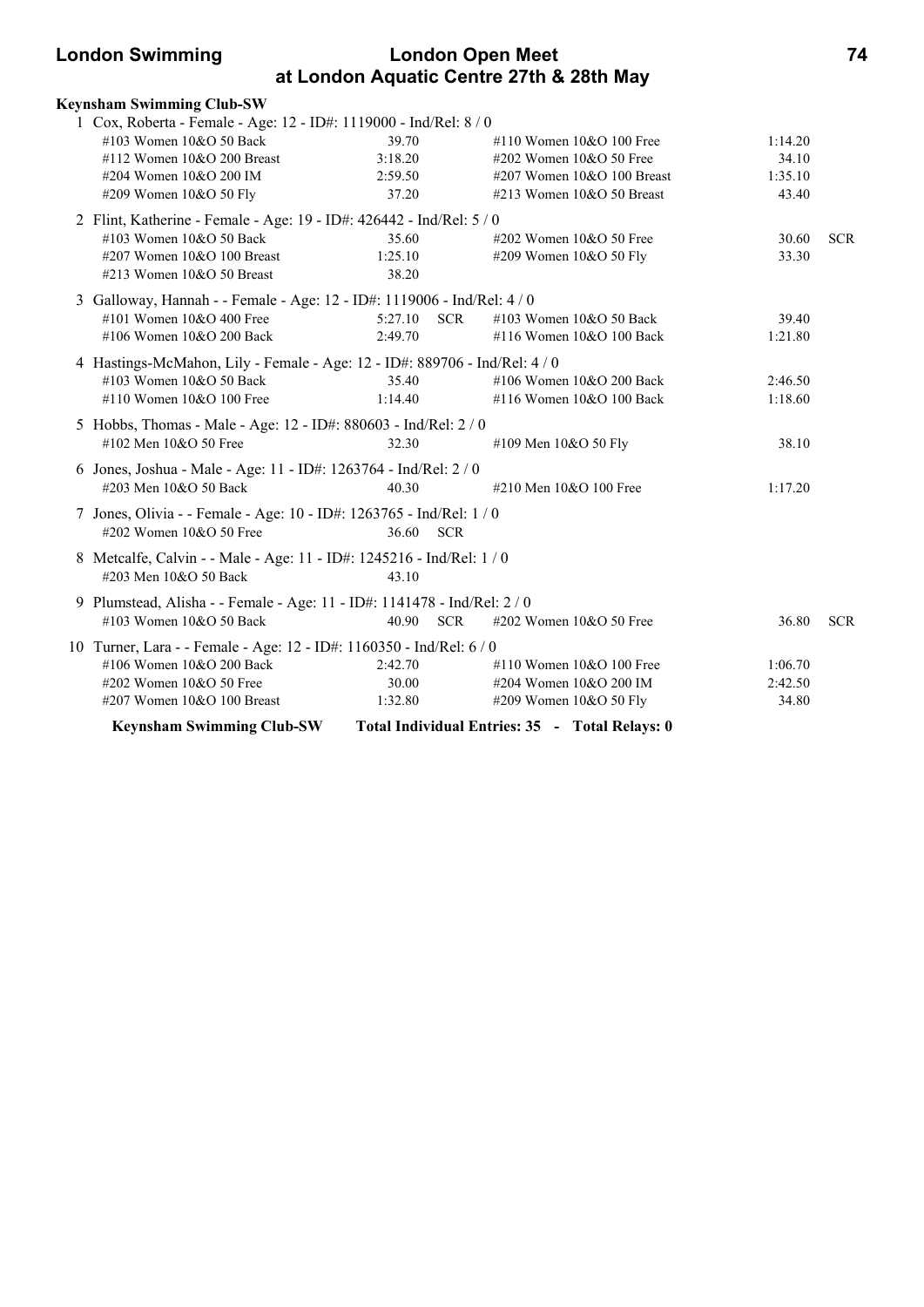### **London Swimming London Open Meet 75 at London Aquatic Centre 27th & 28th May**

| Kingston Royals SC                                                                            |                                               |                               |         |
|-----------------------------------------------------------------------------------------------|-----------------------------------------------|-------------------------------|---------|
| 1 Davies, Edith - Female - Age: 14 - ID#: 962145 - Ind/Rel: 4 / 0                             |                                               |                               |         |
| #110 Women $10&O 100$ Free                                                                    | 1:05.40                                       | #116 Women 10&O 100 Back      | 1:11.00 |
| $\#207$ Women 10&O 100 Breast                                                                 | 1:25.50                                       | #209 Women $10&O$ 50 Fly      | 35.60   |
| 2 Hawley, Lucy - Female - Age: 17 - ID#: 473393 - Ind/Rel: 5 / 0<br>#108 Women $10&O 100$ Fly | 1:06.80                                       | #112 Women $10&O$ 200 Breast  | 2:50.50 |
| #114 Women $10&O$ 200 Fly                                                                     | 2:31.20                                       | $\#207$ Women 10&O 100 Breast | 1:18.20 |
| $\#209$ Women 10&O 50 Fly                                                                     | 29.48                                         |                               |         |
| <b>Kingston Rovals SC</b>                                                                     | Total Individual Entries: 9 - Total Relays: 0 |                               |         |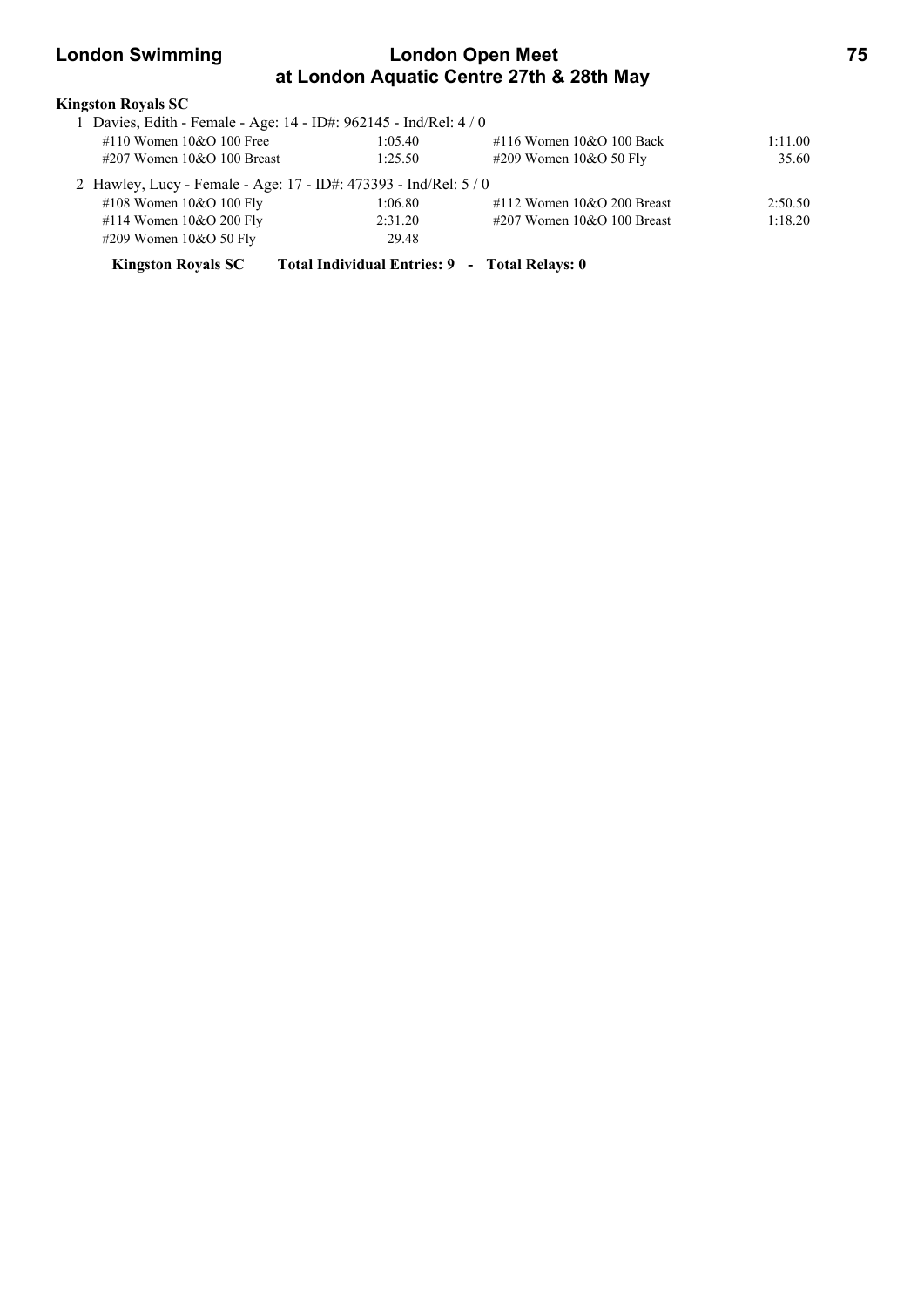### **London Swimming London Open Meet 76 at London Aquatic Centre 27th & 28th May**

| <b>Leander Swimming Club</b>                                                                             |                                  |                                                     |                    |            |
|----------------------------------------------------------------------------------------------------------|----------------------------------|-----------------------------------------------------|--------------------|------------|
| 1 Aeron Thomas, Ella - Female - Age: 14 - ID#: 891313 - Ind/Rel: 7 / 0<br>#108 Women 10&O 100 Fly        | 1:16.60                          | #110 Women $10&O 100$ Free                          | 1:09.10            |            |
| #112 Women 10&O 200 Breast                                                                               | 3:06.20                          | #204 Women 10&O 200 IM                              | 2:44.60            |            |
| #207 Women 10&O 100 Breast                                                                               | 1:25.80                          | #213 Women $10&O$ 50 Breast                         | 39.55              |            |
| #215 Women 10&O 200 Free                                                                                 | 2:27.10<br><b>SCR</b>            |                                                     |                    |            |
| 2 Aeron Thomas, Jack - Male - Age: 16 - ID#: 846473 - Ind/Rel: 3 / 0                                     |                                  |                                                     |                    |            |
| #109 Men 10&O 50 Fly<br>#214 Men 10&O 200 Fly                                                            | 28.76<br>2:21.20                 | #208 Men 10&O 100 Fly                               | 1:04.59            |            |
|                                                                                                          |                                  |                                                     |                    |            |
| 3 Alfonso-Eaton, Cecilia - Female - Age: 17 - ID#: 775956 - Ind/Rel: 4 / 0<br>#112 Women 10&O 200 Breast | 2:56.96                          | #207 Women 10&O 100 Breast                          | 1:23.20            |            |
| #211 Women 10&O 400 IM                                                                                   | 5:44.10 SCR                      | #213 Women 10&O 50 Breast                           | 39.33              |            |
| 4 Altankhuyag, Enerel - Female - Age: 16 - ID#: 914790 - Ind/Rel: 5 / 0                                  |                                  |                                                     |                    |            |
| #202 Women 10&O 50 Free                                                                                  | 30.50                            | #205 Women 10&O 800 Free                            | 10:01.80           |            |
| #207 Women 10&O 100 Breast                                                                               | 1:21.30                          | #209 Women 10&O 50 Fly                              | 33.70              |            |
| #213 Women 10&O 50 Breast                                                                                | 37.07                            |                                                     |                    |            |
| 5 Atkinson, Lucy - Female - Age: 16 - ID#: 880542 - Ind/Rel: 3 / 0                                       |                                  |                                                     |                    |            |
| #101 Women $10&O 400$ Free                                                                               | 4:54.40                          | #110 Women 10&O 100 Free                            | 1:04.30            |            |
| #215 Women 10&O 200 Free                                                                                 | 2:19.10                          |                                                     |                    |            |
| 6 Banasiak, Jack - Male - Age: 14 - ID#: 846474 - Ind/Rel: 7 / 0                                         |                                  |                                                     |                    |            |
| #102 Men 10&O 50 Free<br>#109 Men 10&O 50 Fly                                                            | 28.68<br>31.01                   | #104 Men 10&O 200 IM<br>#111 Men 10&O 400 IM        | 2:41.70<br>5:40.96 |            |
| #208 Men 10&O 100 Fly                                                                                    | 1:11.50                          | #210 Men 10&O 100 Free                              | 1:03.70            |            |
| #214 Men 10&O 200 Fly                                                                                    | 2:36.82                          |                                                     |                    |            |
| 7 Bouyer, Aymeric - Male - Age: 21 - ID#: 869424 - Ind/Rel: 2 / 0                                        |                                  |                                                     |                    |            |
| #102 Men $10&O$ 50 Free                                                                                  | 25.37                            | #210 Men 10&O 100 Free                              | 56.41              |            |
| 8 Chaloner, Millie G - Female - Age: 12 - ID#: 1240460 - Ind/Rel: 1 / 0                                  |                                  |                                                     |                    |            |
| #103 Women 10&O 50 Back                                                                                  | 40.06 SCR                        |                                                     |                    |            |
| 9 Clunie, Lachlan - Male - Age: 12 - ID#: 1171669 - Ind/Rel: 2 / 0                                       |                                  |                                                     |                    |            |
| #102 Men 10&O 50 Free                                                                                    | 32.79                            | #210 Men 10&O 100 Free                              | 1:13.70            |            |
| 10 Cooney, Lily - Female - Age: 14 - ID#: 1219834 - Ind/Rel: 8 / 0                                       |                                  |                                                     |                    |            |
| #101 Women $10&O 400$ Free                                                                               | 4:46.86                          | #103 Women 10&O 50 Back                             | 33.69              |            |
| #106 Women 10&O 200 Back                                                                                 | 2:37.10                          | #110 Women $10&O 100$ Free                          | 1:05.28            |            |
| #116 Women 10&O 100 Back<br>#205 Women 10&O 800 Free                                                     | 1:12.20<br>10:33.71 SCR          | #202 Women 10&O 50 Free<br>#215 Women 10&O 200 Free | 29.83<br>2:18.82   |            |
|                                                                                                          |                                  |                                                     |                    |            |
| 11 Fairn, Maggie - Female - Age: 13 - ID#: 880561 - Ind/Rel: 5 / 0<br>#103 Women 10&O 50 Back            | 37.97                            | #116 Women 10&O 100 Back                            | 1:21.10            |            |
| #202 Women 10&O 50 Free                                                                                  | <b>SCR</b><br>33.03              | #204 Women 10&O 200 IM                              | 2:55.30            | <b>SCR</b> |
| #209 Women 10&O 50 Fly                                                                                   | 35.37                            |                                                     |                    |            |
| 12 Findlay, Ben - Male - Age: 14 - ID#: 884501 - Ind/Rel: 6 / 0                                          |                                  |                                                     |                    |            |
| #102 Men 10&O 50 Free                                                                                    | 29.17                            | #109 Men 10&O 50 Fly                                | 33.60              |            |
| #113 Men 10&O 50 Breast                                                                                  | 38.76                            | #115 Men 10&O 200 Free                              | 2:21.76            |            |
| #201 Men 10&O 400 Free                                                                                   | 5:06.77<br><b>SCR</b>            | #210 Men 10&O 100 Free                              | 1:04.50            |            |
| 13 Frame, Jemima - Female - Age: 16 - ID#: 891333 - Ind/Rel: 5 / 0                                       |                                  |                                                     |                    |            |
| #101 Women 10&O 400 Free<br>#112 Women 10&O 200 Breast                                                   | 5:06.04<br><b>SCR</b><br>3:02.60 | #106 Women 10&O 200 Back<br>#204 Women 10&O 200 IM  | 2:39.29<br>2:44.90 |            |
| #215 Women 10&O 200 Free                                                                                 | 2:24.80                          |                                                     |                    |            |
| 14 Gelati-Gurruchaga, Lara - Female - Age: 14 - ID#: 1231324 - Ind/Rel: 1 / 0                            |                                  |                                                     |                    |            |
| #202 Women 10&O 50 Free                                                                                  | 31.88<br><b>SCR</b>              |                                                     |                    |            |
| 15 Griffiths, Megan - Female - Age: 12 - ID#: 1204838 - Ind/Rel: 1 / 0                                   |                                  |                                                     |                    |            |
| #213 Women 10&O 50 Breast                                                                                | 43.85                            |                                                     |                    |            |
| 16 Griffiths, William - Male - Age: 16 - ID#: 1102272 - Ind/Rel: 2 / 0                                   |                                  |                                                     |                    |            |
| #109 Men 10&O 50 Fly                                                                                     | 30.62                            | #115 Men 10&O 200 Free                              | 2:15.60            | <b>SCR</b> |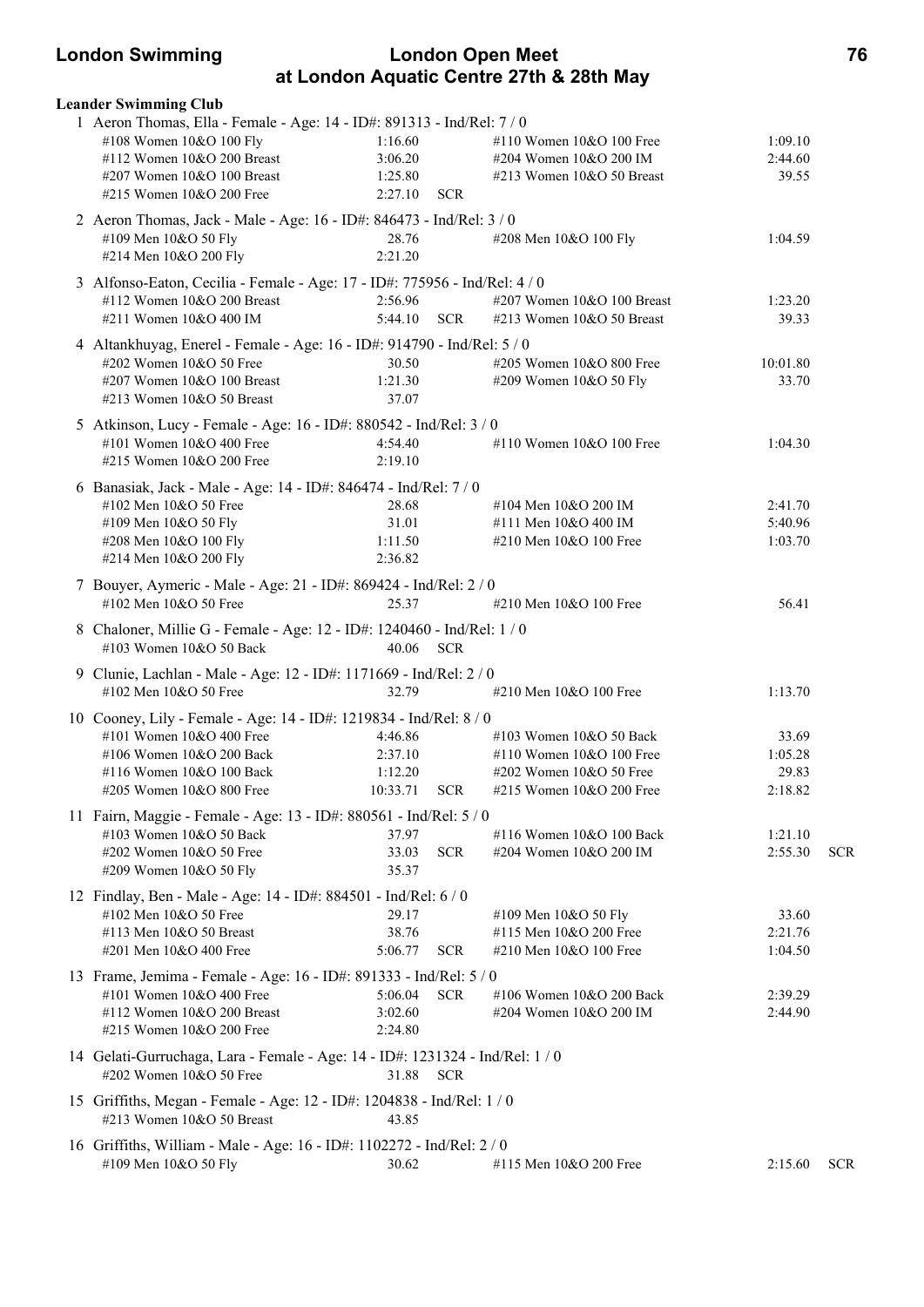### **London Swimming London Open Meet 77 at London Aquatic Centre 27th & 28th May**

| <b>Leander Swimming Club</b>                                                 |         |            |                               |         |            |
|------------------------------------------------------------------------------|---------|------------|-------------------------------|---------|------------|
| 17 Harvie, Kirstin E - Female - Age: 15 - ID#: 951520 - Ind/Rel: 7 / 0       |         |            |                               |         |            |
| #108 Women 10&O 100 Fly                                                      | 1:06.60 |            | #110 Women 10&O 100 Free      | 1:00.06 |            |
| #202 Women 10&O 50 Free                                                      | 27.79   |            | #204 Women 10&O 200 IM        | 2:28.02 |            |
| #209 Women 10&O 50 Fly                                                       | 29.40   |            | #213 Women 10&O 50 Breast     | 35.59   |            |
| #215 Women 10&O 200 Free                                                     | 2:13.50 |            |                               |         |            |
|                                                                              |         |            |                               |         |            |
| 18 Klimaszewska, Suzannah - Female - Age: 15 - ID#: 1105833 - Ind/Rel: 4 / 0 |         |            |                               |         |            |
| #103 Women 10&O 50 Back                                                      | 33.52   |            | #106 Women 10&O 200 Back      | 2:28.90 |            |
| #110 Women 10&O 100 Free                                                     | 1:06.53 | <b>SCR</b> | #116 Women 10&O 100 Back      | 1:11.40 |            |
| 19 Marcar, Imogen A - Female - Age: 15 - ID#: 775966 - Ind/Rel: 3 / 0        |         |            |                               |         |            |
| #112 Women 10&O 200 Breast                                                   | 2:51.11 |            | #207 Women 10&O 100 Breast    | 1:20.20 |            |
| #213 Women 10&O 50 Breast                                                    | 36.85   |            |                               |         |            |
| 20 McArdle, Kiera L - Female - Age: 13 - ID#: 1204622 - Ind/Rel: 8 / 0       |         |            |                               |         |            |
| #101 Women 10&O 400 Free                                                     | 5:20.89 |            | #103 Women 10&O 50 Back       | 34.80   |            |
| #106 Women 10&O 200 Back                                                     | 2:45.52 |            | #110 Women $10&O 100$ Free    | 1:09.08 |            |
| #116 Women 10&O 100 Back                                                     | 1:15.00 |            | #202 Women 10&O 50 Free       | 31.46   |            |
| #211 Women 10&O 400 IM                                                       | 6:07.84 |            | #215 Women 10&O 200 Free      | 2:29.73 |            |
|                                                                              |         |            |                               |         |            |
| 21 Podmore, Tyler L - Male - Age: 19 - ID#: 775976 - Ind/Rel: 7 / 0          |         |            |                               |         |            |
| #102 Men 10&O 50 Free                                                        | 25.15   |            | #109 Men 10&O 50 Fly          | 26.52   |            |
| #113 Men 10&O 50 Breast                                                      | 32.22   |            | #203 Men 10&O 50 Back         | 28.20   |            |
| #208 Men 10&O 100 Fly                                                        | 1:01.30 |            | #210 Men 10&O 100 Free        | 56.48   |            |
| #216 Men 10&O 100 Back                                                       | 1:02.96 |            |                               |         |            |
| 22 Regis, Isabelle - Female - Age: 11 - ID#: 1272438 - Ind/Rel: 7 / 0        |         |            |                               |         |            |
| #103 Women 10&O 50 Back                                                      | 40.06   |            | #106 Women 10&O 200 Back      | 3:02.20 | <b>SCR</b> |
| #110 Women 10&O 100 Free                                                     | 1:18.70 |            | #202 Women 10&O 50 Free       | 36.38   | <b>SCR</b> |
| #204 Women 10&O 200 IM                                                       | 3:10.10 |            | $\#207$ Women 10&O 100 Breast | 1:39.99 |            |
| #209 Women 10&O 50 Fly                                                       | 38.51   |            |                               |         |            |
|                                                                              |         |            |                               |         |            |
| 23 Simpson, George - Male - Age: 15 - ID#: 921180 - Ind/Rel: 3 / 0           |         |            |                               |         |            |
| #107 Men 10&O 100 Breast                                                     | 1:20.50 |            | #113 Men 10&O 50 Breast       | 36.51   | <b>SCR</b> |
| #115 Men 10&O 200 Free                                                       | 2:20.20 | <b>SCR</b> |                               |         |            |
| 24 Sydney-Darling, Jordan D - Male - Age: 15 - ID#: 884493 - Ind/Rel: 4 / 0  |         |            |                               |         |            |
| #107 Men 10&O 100 Breast                                                     | 1:13.87 |            | #111 Men 10&O 400 IM          | 5:09.99 |            |
| #113 Men 10&O 50 Breast                                                      | 33.88   |            | #212 Men 10&O 200 Breast      | 2:35.97 |            |
| 25 Taylor, Jacob - Male - Age: 13 - ID#: 1204830 - Ind/Rel: 10 / 0           |         |            |                               |         |            |
| #102 Men 10&O 50 Free                                                        | 31.01   |            |                               | 2:46.29 |            |
| #109 Men 10&O 50 Fly                                                         | 32.40   |            | #104 Men 10&O 200 IM          | 5:55.40 |            |
| #201 Men 10&O 400 Free                                                       |         |            | #111 Men 10&O 400 IM          |         |            |
|                                                                              | 5:15.48 | <b>SCR</b> | #203 Men 10&O 50 Back         | 35.76   |            |
| #206 Men 10&O 200 Back                                                       | 2:40.79 |            | #208 Men 10&O 100 Fly         | 1:16.10 |            |
| #214 Men 10&O 200 Fly                                                        | 2:40.79 |            | #216 Men 10&O 100 Back        | 1:16.10 |            |
| 26 Thomas, Sonny - Male - Age: 11 - ID#: 1246698 - Ind/Rel: 4 / 0            |         |            |                               |         |            |
| #102 Men 10&O 50 Free                                                        | 32.35   |            | #104 Men 10&O 200 IM          | 3:05.50 |            |
| #109 Men 10&O 50 Fly                                                         | 38.54   |            | #210 Men 10&O 100 Free        | 1:13.10 |            |
| 27 To, Jessica - Female - Age: 11 - ID#: 1225349 - Ind/Rel: 4 / 0            |         |            |                               |         |            |
| #108 Women 10&O 100 Fly                                                      | 1:27.11 |            | #116 Women 10&O 100 Back      | 1:28.62 | <b>SCR</b> |
| #202 Women 10&O 50 Free                                                      | 36.25   | <b>SCR</b> | #209 Women 10&O 50 Fly        | 36.64   |            |
|                                                                              |         |            |                               |         |            |
| 28 Trumper, Katy - Female - Age: 11 - ID#: 1225343 - Ind/Rel: 1 / 0          |         |            |                               |         |            |
| #202 Women 10&O 50 Free                                                      | 36.43   | <b>SCR</b> |                               |         |            |
| 29 Veraas-Brown, Oliver - Male - Age: 11 - ID#: 1225350 - Ind/Rel: 5 / 0     |         |            |                               |         |            |
| #102 Men 10&O 50 Free                                                        | 35.25   | <b>SCR</b> | #104 Men 10&O 200 IM          | 3:05.30 |            |
| #107 Men 10&O 100 Breast                                                     | 1:36.30 |            | #113 Men $10&O$ 50 Breast     | 45.90   |            |
| #210 Men 10&O 100 Free                                                       | 1:16.50 |            |                               |         |            |
|                                                                              |         |            |                               |         |            |
| 30 Waddup, Maisie - Female - Age: 12 - ID#: 1204831 - Ind/Rel: 6 / 0         |         |            |                               |         |            |
| #103 Women 10&O 50 Back                                                      | 38.01   |            | #106 Women 10&O 200 Back      | 2:55.40 |            |
| #110 Women 10&O 100 Free                                                     | 1:13.30 |            | #202 Women 10&O 50 Free       | 32.42   |            |
| #204 Women 10&O 200 IM                                                       | 3:03.20 | <b>SCR</b> | #215 Women 10&O 200 Free      | 2:39.97 |            |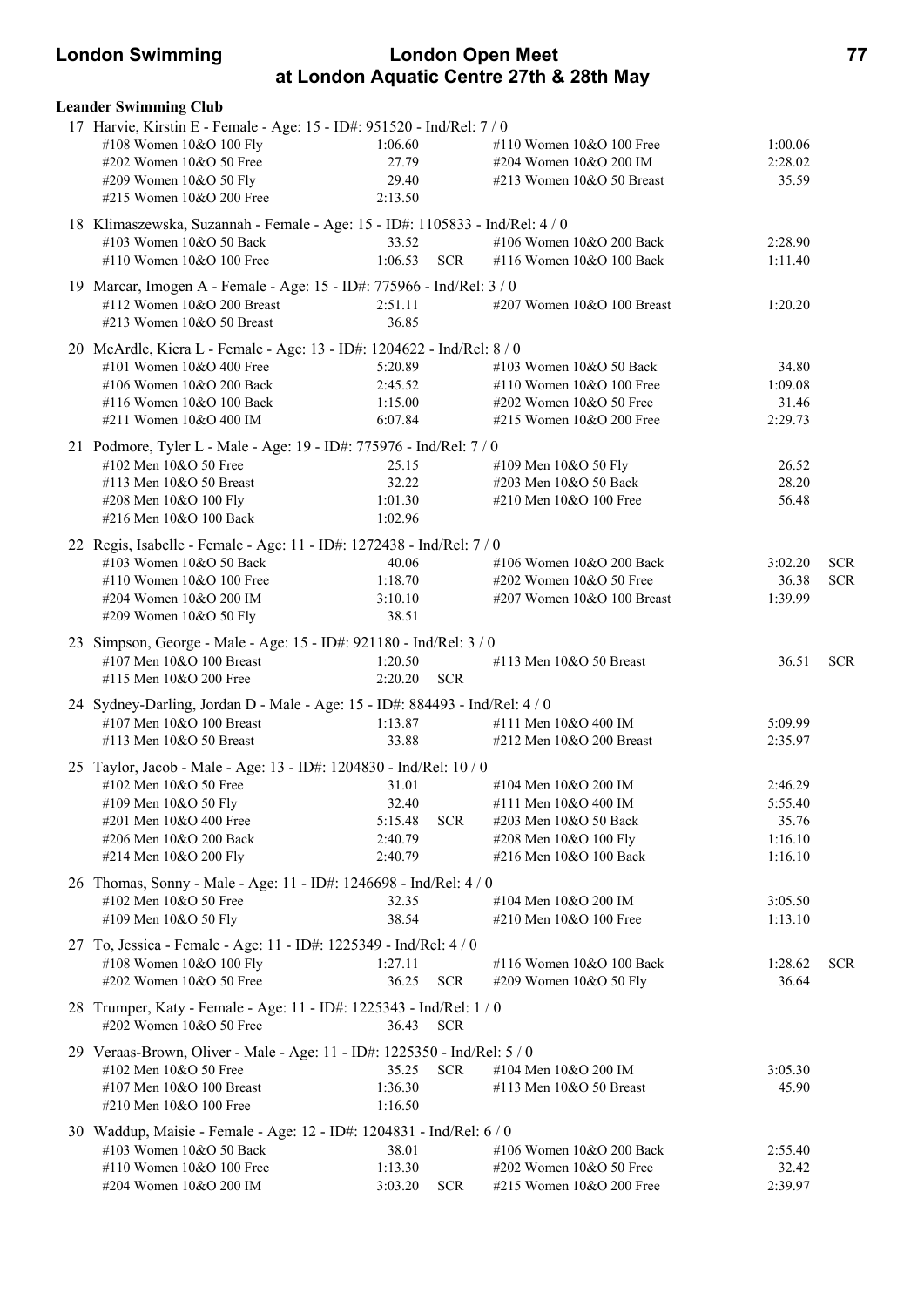### **London Swimming London Open Meet 78 at London Aquatic Centre 27th & 28th May**

| <b>Leander Swimming Club</b>                                            |         |                                                 |                            |         |
|-------------------------------------------------------------------------|---------|-------------------------------------------------|----------------------------|---------|
| 31 Whittaker, Megan - Female - Age: 17 - ID#: 1102271 - Ind/Rel: 3 / 0  |         |                                                 |                            |         |
| #108 Women $10&O 100$ Fly                                               | 1:08.60 |                                                 | #204 Women 10&O 200 IM     | 2:29.40 |
| #211 Women $10&O$ 400 IM                                                | 5:18.93 |                                                 |                            |         |
| 32 Whitter, Clara - Female - Age: 11 - ID#: 1212930 - Ind/Rel: 1/0      |         |                                                 |                            |         |
| #103 Women $10&O$ 50 Back                                               | 41.57   | <b>SCR</b>                                      |                            |         |
| 33 Wilkinson, Saskia - Female - Age: 11 - ID#: 1219982 - Ind/Rel: 4 / 0 |         |                                                 |                            |         |
| $\#106$ Women $10\&O$ 200 Back                                          | 2:53.94 |                                                 | #110 Women $10&O$ 100 Free | 1:13.40 |
| #202 Women $10&O$ 50 Free                                               | 31.63   |                                                 | #204 Women $10&O$ 200 IM   | 2:58.26 |
| <b>Leander Swimming Club</b>                                            |         | Total Individual Entries: 143 - Total Relays: 0 |                            |         |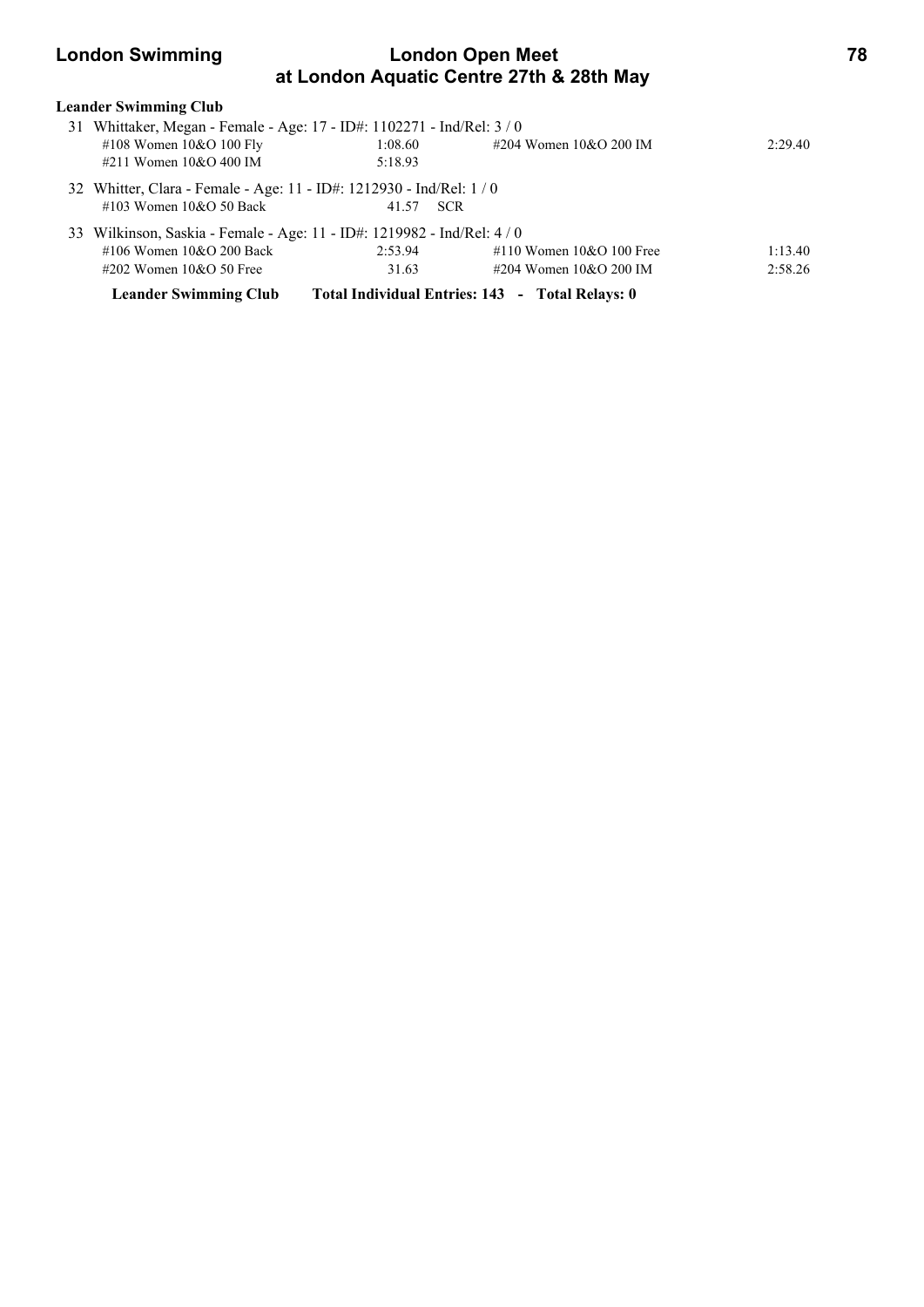| <b>London Swimming</b> | <b>London Open Meet</b>                  | 79 |
|------------------------|------------------------------------------|----|
|                        | at London Aquatic Centre 27th & 28th May |    |

| <b>Maidstone Swimming Club</b>                                                                                       |                     |            |                                                |         |            |
|----------------------------------------------------------------------------------------------------------------------|---------------------|------------|------------------------------------------------|---------|------------|
| 1 Bethel, Cian - Male - Age: 15 - ID#: 864422 - Ind/Rel: 3 / 0<br>#105 Boys 10&O 1500 Free<br>#206 Men 10&O 200 Back | 18:04.60<br>2:28.30 |            | #201 Men 10&O 400 Free                         | 4:32.40 |            |
| 2 Blair, George - Male - Age: 15 - ID#: 1146738 - Ind/Rel: 2 / 0<br>#203 Men 10&O 50 Back                            | 30.19               |            | #216 Men 10&O 100 Back                         | 1:06.01 |            |
| 3 Braddon, Lauren - Female - Age: 16 - ID#: 394550 - Ind/Rel: 6 / 0                                                  |                     |            |                                                |         |            |
| #106 Women 10&O 200 Back                                                                                             | 2:21.00             |            | #108 Women 10&O 100 Fly                        | 1:06.41 |            |
| #114 Women 10&O 200 Fly                                                                                              | 2:26.20             |            | #204 Women 10&O 200 IM                         | 2:27.90 |            |
| #209 Women 10&O 50 Fly                                                                                               | 30.94               |            | #211 Women 10&O 400 IM                         | 5:08.20 |            |
| 4 Newton, Simon - Male - Age: 18 - ID#: 768200 - Ind/Rel: 6 / 0                                                      |                     |            |                                                |         |            |
| #104 Men 10&O 200 IM                                                                                                 | 2:13.70             |            | #107 Men 10&O 100 Breast                       | 1:13.20 |            |
| #109 Men 10&O 50 Fly                                                                                                 | 26.06               |            | #111 Men 10&O 400 IM                           | 4:50.30 | <b>SCR</b> |
| #206 Men 10&O 200 Back                                                                                               | 2:18.80 SCR         |            | #208 Men 10&O 100 Fly                          | 58.04   |            |
| 5 Paice, Hope - Female - Age: 15 - ID#: 555380 - Ind/Rel: 5 / 0                                                      |                     |            |                                                |         |            |
| #103 Women 10&O 50 Back                                                                                              | 33.04               |            | #106 Women 10&O 200 Back                       | 2:26.40 |            |
| #110 Women 10&O 100 Free                                                                                             | 1:02.80             |            | #209 Women 10&O 50 Fly                         | 30.88   |            |
| #215 Women 10&O 200 Free                                                                                             | 2:15.50             | <b>SCR</b> |                                                |         |            |
| 6 Shanks, Aimee - Female - Age: 15 - ID#: 1133632 - Ind/Rel: 3 / 0                                                   |                     |            |                                                |         |            |
| #202 Women 10&O 50 Free                                                                                              | 29.28               | <b>SCR</b> | #204 Women 10&O 200 IM                         | 2:32.40 |            |
| #209 Women 10&O 50 Fly                                                                                               | 31.89               |            |                                                |         |            |
|                                                                                                                      |                     |            |                                                |         |            |
| 7 Tritton, Oliver - Male - Age: 15 - ID#: 970841 - Ind/Rel: 3 / 0                                                    |                     |            |                                                |         |            |
| #102 Men 10&O 50 Free                                                                                                | 26.53               |            | #104 Men 10&O 200 IM                           | 2:28.28 |            |
| #210 Men 10&O 100 Free                                                                                               | 58.35               |            |                                                |         |            |
| 8 Trotton, Benjamin - Male - Age: 17 - ID#: 746604 - Ind/Rel: 1 / 0                                                  |                     |            |                                                |         |            |
| #212 Men 10&O 200 Breast                                                                                             | 2:36.67             |            |                                                |         |            |
| Warrington, Callie-Ann - Female - Age: 17 - ID#: 555378 - Ind/Rel: 4/0                                               |                     |            |                                                |         |            |
| #108 Women 10&O 100 Fly                                                                                              | 1:10.83             |            | #110 Women 10&O 100 Free                       | 59.50   |            |
| #202 Women 10&O 50 Free                                                                                              | 27.09               |            | #209 Women 10&O 50 Fly                         | 29.15   |            |
| <b>Maidstone Swimming Club</b>                                                                                       |                     |            | Total Individual Entries: 33 - Total Relays: 0 |         |            |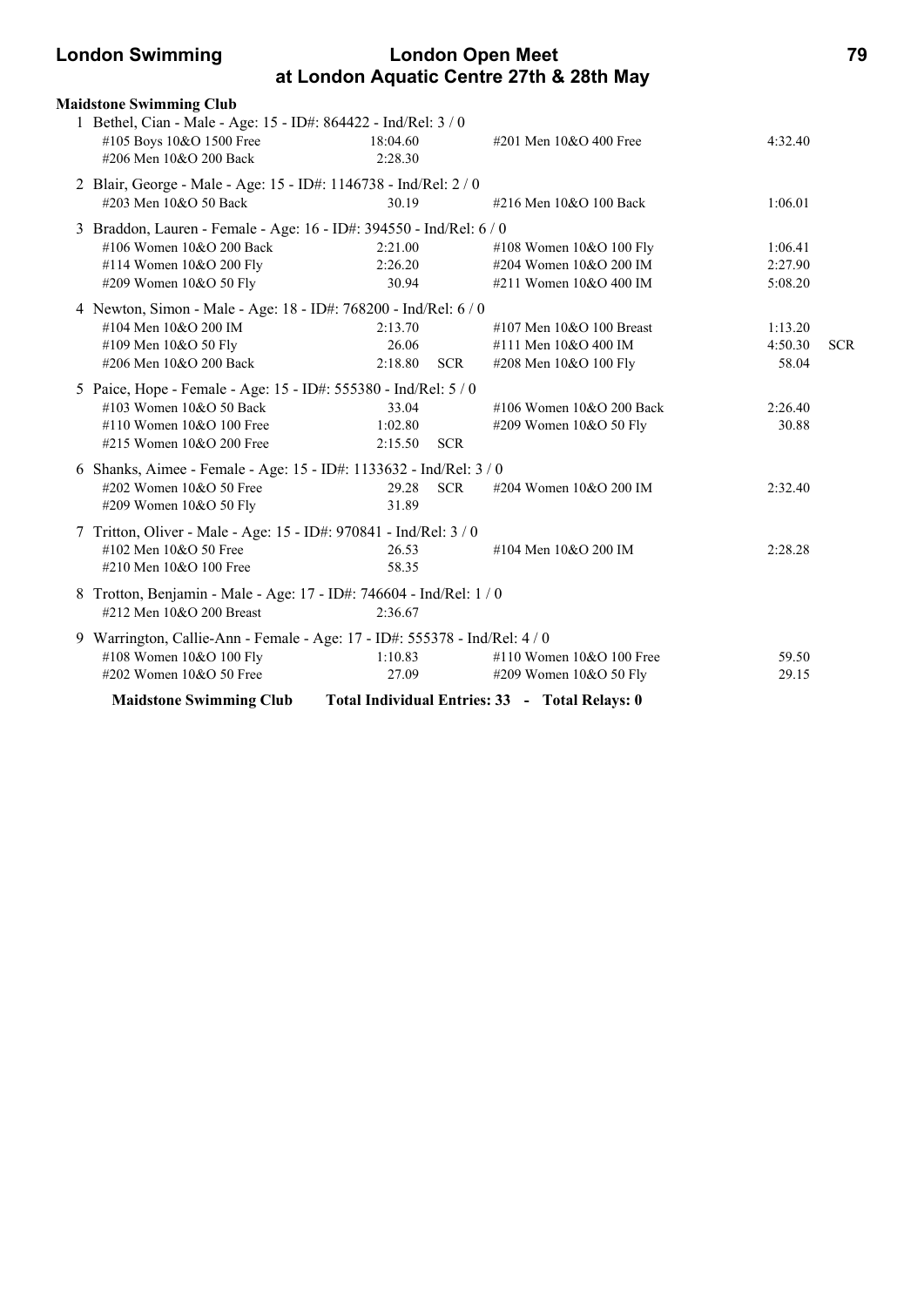### **London Swimming London Open Meet 80 at London Aquatic Centre 27th & 28th May**

| <b>Maxwell</b>                                                  |         |                          |         |
|-----------------------------------------------------------------|---------|--------------------------|---------|
| Burton, Luke - Male - Age: 14 - ID#: 851203 - Ind/Rel: 3/0      |         |                          |         |
| #201 Men 10&O 400 Free                                          | 4:48.42 | #210 Men $10&O$ 100 Free | 1:02.50 |
| #214 Men 10&O 200 Fly                                           | 2:35.09 |                          |         |
| 2 Burton, Matthew - Male - Age: 16 - ID#: 827791 - Ind/Rel: 4/0 |         |                          |         |
| #102 Men $10&O$ 50 Free                                         | 25.66   | #115 Men $10&O$ 200 Free | 2:02.53 |
| #201 Men 10&O 400 Free                                          | 4:25.90 | #210 Men $10&O$ 100 Free | 56.60   |
|                                                                 |         |                          |         |

**Maxwell Total Individual Entries: 7 - Total Relays: 0**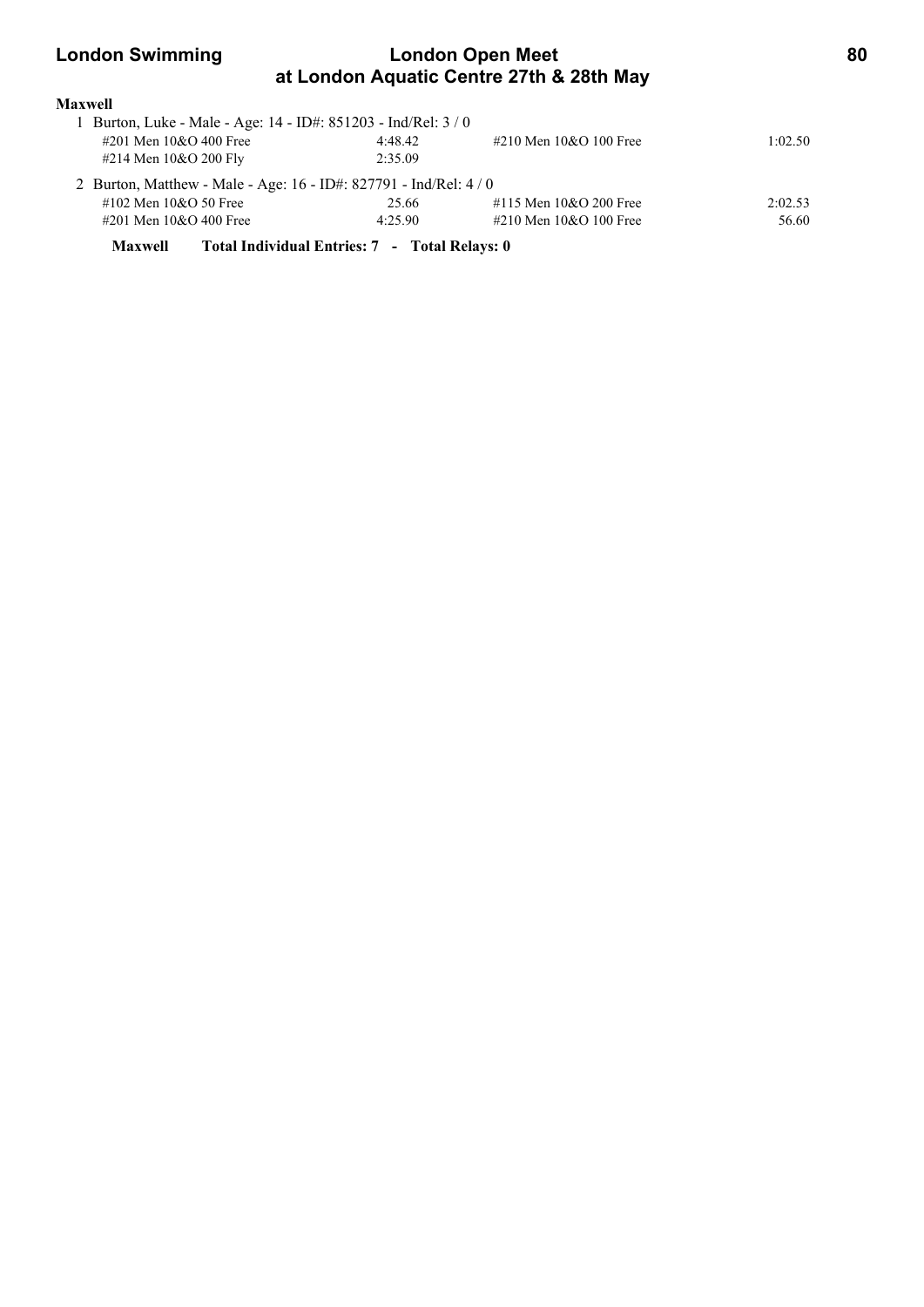### **London Swimming London Open Meet 81 at London Aquatic Centre 27th & 28th May**

| <b>Msc Dubai</b>                                                   |         |            |                              |         |            |
|--------------------------------------------------------------------|---------|------------|------------------------------|---------|------------|
| 1 Anderson, Jake - Male - Age: 10 - Ind/Rel: 4 / 0                 |         |            |                              |         |            |
| #102 Men 10&O 50 Free                                              | 36.69   | <b>SCR</b> | #109 Men 10&O 50 Fly         | 40.85   | <b>SCR</b> |
| #113 Men 10&O 50 Breast                                            | 48.10   | <b>SCR</b> | #203 Men 10&O 50 Back        | 43.21   | <b>SCR</b> |
| 2 Armes, Theo - Male - Age: 13 - Ind/Rel: 6 / 0                    |         |            |                              |         |            |
| #102 Men 10&O 50 Free                                              | 30.93   |            | #109 Men 10&O 50 Fly         | 34.69   |            |
| #113 Men 10&O 50 Breast                                            | 41.74   |            | #203 Men 10&O 50 Back        | 37.15   |            |
| #210 Men 10&O 100 Free                                             | 1:09.16 |            | #216 Men 10&O 100 Back       | 1:18.97 |            |
| 3 Butler, Rory - Male - Age: 11 - Ind/Rel: 4 / 0                   |         |            |                              |         |            |
| #102 Men 10&O 50 Free                                              | 33.21   |            | #109 Men 10&O 50 Fly         | 38.66   |            |
| #203 Men 10&O 50 Back                                              | 42.93   |            | #210 Men 10&O 100 Free       | 1:18.65 |            |
| 4 Byrne, Brydan - Male - Age: 10 - Ind/Rel: 5 / 0                  |         |            |                              |         |            |
| #102 Men 10&O 50 Free                                              | 34.08   |            | #109 Men 10&O 50 Fly         | 40.65   | <b>SCR</b> |
| #113 Men 10&O 50 Breast                                            | 47.93   | <b>SCR</b> | #203 Men 10&O 50 Back        | 41.46   |            |
| #210 Men 10&O 100 Free                                             | 1:18.62 |            |                              |         |            |
| 5 Byrne, Shannon - Female - Age: 12 - Ind/Rel: 6 / 0               |         |            |                              |         |            |
| #103 Women 10&O 50 Back                                            | 37.39   |            | #110 Women 10&O 100 Free     | 1:11.10 |            |
| #116 Women 10&O 100 Back                                           | 1:21.17 |            | $\#202$ Women $10&O$ 50 Free | 31.47   |            |
| #209 Women 10&O 50 Fly                                             | 38.50   |            | #213 Women 10&O 50 Breast    | 44.88   |            |
| 6 Groves, Cerys - Female - Age: 14 - Ind/Rel: 5 / 0                |         |            |                              |         |            |
| #103 Women 10&O 50 Back                                            | 37.96   |            | #110 Women 10&O 100 Free     | 1:10.60 |            |
| #202 Women 10&O 50 Free                                            | 32.79   | <b>SCR</b> | #209 Women 10&O 50 Fly       | 35.56   |            |
| #213 Women $10&O$ 50 Breast                                        | 41.24   |            |                              |         |            |
| 7 Keam, Drew - Female - Age: 12 - Ind/Rel: 5 / 0                   |         |            |                              |         |            |
| #103 Women 10&O 50 Back                                            | 40.79   | <b>SCR</b> | #110 Women 10&O 100 Free     | 1:14.90 |            |
| #202 Women 10&O 50 Free                                            | 35.27   | <b>SCR</b> | #209 Women 10&O 50 Fly       | 38.48   |            |
| #213 Women 10&O 50 Breast                                          | 44.96   |            |                              |         |            |
| 8 Pritchard, Abigail - Female - Age: 11 - Ind/Rel: 8 / 0           |         |            |                              |         |            |
| #103 Women 10&O 50 Back                                            | 42.49   | <b>SCR</b> | #110 Women 10&O 100 Free     | 1:16.80 |            |
| #202 Women 10&O 50 Free                                            | 34.40   |            | #204 Women 10&O 200 IM       | 3:08.82 |            |
| #207 Women 10&O 100 Breast                                         | 1:40.70 |            | #209 Women 10&O 50 Fly       | 38.86   |            |
| #213 Women 10&O 50 Breast                                          | 45.17   |            | #215 Women 10&O 200 Free     | 2:50.98 | <b>SCR</b> |
| 9 Rorison, Olly - Male - Age: 11 - Ind/Rel: 5 / 0                  |         |            |                              |         |            |
| #102 Men 10&O 50 Free                                              | 37.01   | <b>SCR</b> | #109 Men 10&O 50 Fly         | 38.96   |            |
| #113 Men 10&O 50 Breast                                            | 48.18   | <b>SCR</b> | #203 Men 10&O 50 Back        | 43.11   |            |
| #216 Men 10&O 100 Back                                             | 1:39.41 | <b>SCR</b> |                              |         |            |
| 10 Whittall, Anthony - Male - Age: 12 - Ind/Rel: 7 / 0             |         |            |                              |         |            |
| #102 Men 10&O 50 Free                                              | 31.13   |            | #104 Men 10&O 200 IM         | 2:55.99 |            |
| #109 Men 10&O 50 Fly                                               | 34.15   |            | #113 Men 10&O 50 Breast      | 43.96   |            |
| #115 Men 10&O 200 Free                                             | 2:34.55 |            | #203 Men 10&O 50 Back        | 40.42   |            |
| #210 Men 10&O 100 Free                                             | 1:11.83 |            |                              |         |            |
| <b>Msc Dubai</b><br>Total Individual Entries: 55 - Total Relays: 0 |         |            |                              |         |            |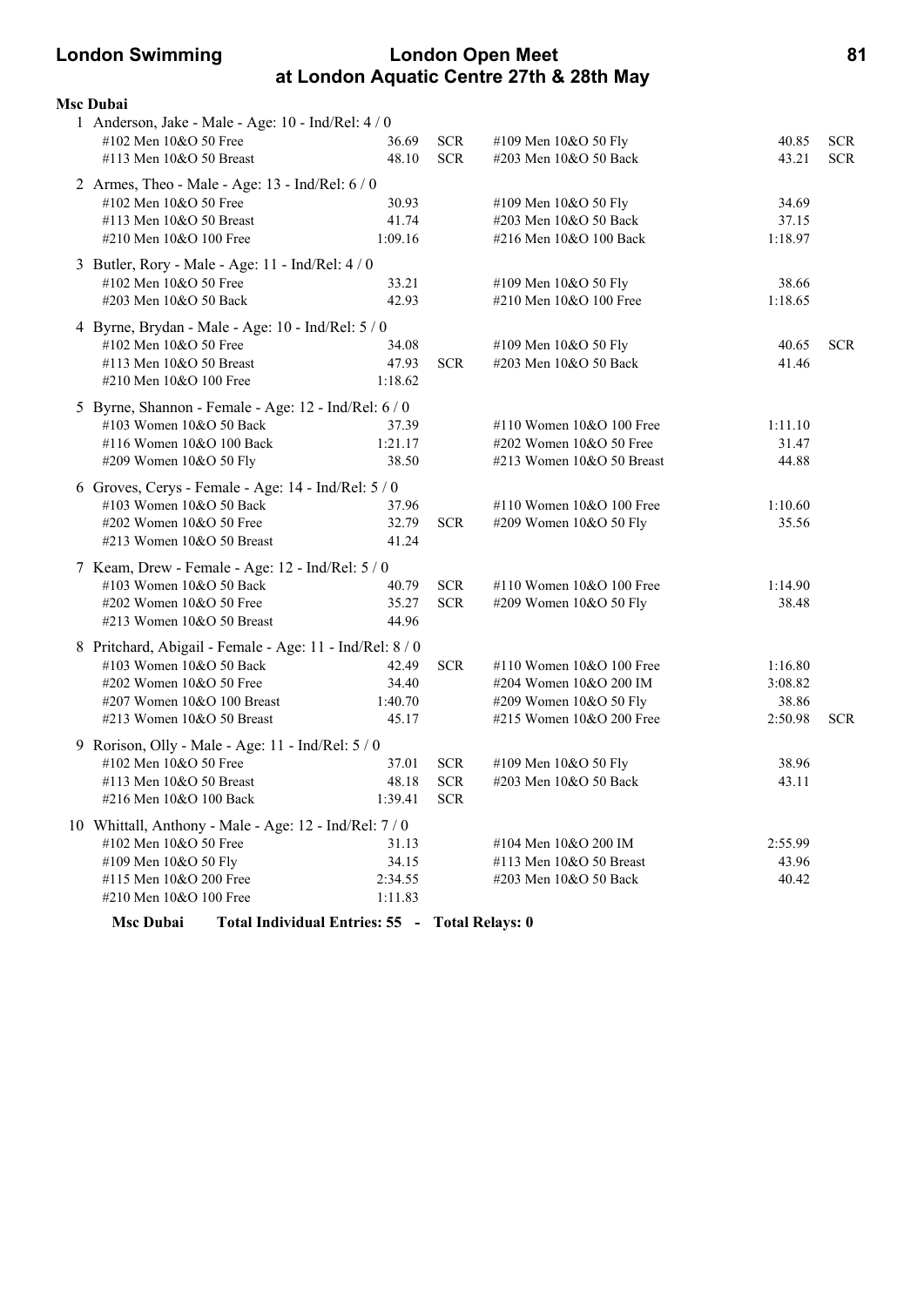### **London Swimming London Open Meet 82 at London Aquatic Centre 27th & 28th May**

| <b>Newham &amp; Uel-ZE</b>                                                                                                                                                                                  |                                                     |                                                      |                                                                                                                                             |                                                  |                          |
|-------------------------------------------------------------------------------------------------------------------------------------------------------------------------------------------------------------|-----------------------------------------------------|------------------------------------------------------|---------------------------------------------------------------------------------------------------------------------------------------------|--------------------------------------------------|--------------------------|
| 1 Benidir, Dina - Female - Age: 12 - ID#: 1279045 - Ind/Rel: 10 / 0<br>#101 Women 10&O 400 Free<br>#106 Women 10&O 200 Back<br>#116 Women 10&O 100 Back<br>#204 Women 10&O 200 IM<br>#211 Women 10&O 400 IM | 5:21.60<br>2:51.70<br>1:20.20<br>2:56.80<br>6:18.30 |                                                      | #103 Women 10&O 50 Back<br>#110 Women 10&O 100 Free<br>$\#202$ Women $10&O$ 50 Free<br>#205 Women 10&O 800 Free<br>#215 Women 10&O 200 Free | 36.29<br>1:11.70<br>32.10<br>11:19.11<br>2:36.60 |                          |
| 2 Conde, Romao - Male - Age: 10 - ID#: 1326665 - Ind/Rel: 2 / 0<br>#102 Men 10&O 50 Free                                                                                                                    | 35.79 SCR                                           |                                                      | #113 Men 10&O 50 Breast                                                                                                                     | 48.20                                            | <b>SCR</b>               |
| 3 Correa-Colorado, Juan - Male - Age: 11 - ID#: 1334668 - Ind/Rel: 5 / 0<br>#102 Men 10&O 50 Free<br>#203 Men 10&O 50 Back<br>#210 Men 10&O 100 Free                                                        | 34.09<br>39.23<br>1:18.60                           |                                                      | #104 Men 10&O 200 IM<br>#206 Men 10&O 200 Back                                                                                              | 3:11.50<br>3:09.90                               | <b>SCR</b>               |
| 4 Douglas-Farrell, Jack - Male - Age: 14 - ID#: 1218257 - Ind/Rel: 2 / 0<br>#102 Men 10&O 50 Free                                                                                                           | 29.80                                               | <b>SCR</b>                                           | #203 Men 10&O 50 Back                                                                                                                       | 35.62                                            |                          |
| 5 Dragasius, Donatas - Male - Age: 13 - ID#: 932467 - Ind/Rel: 2 / 0<br>#105 Boys 10&O 1500 Free                                                                                                            | 19:10.50                                            |                                                      | #111 Men 10&O 400 IM                                                                                                                        | 5:26.58                                          |                          |
| 6 Galkute, Emile - Female - Age: 14 - ID#: 1289026 - Ind/Rel: 4 / 0<br>#101 Women 10&O 400 Free<br>#202 Women 10&O 50 Free                                                                                  | 5:15.70<br>31.68                                    | <b>SCR</b><br><b>SCR</b>                             | #110 Women 10&O 100 Free<br>#215 Women 10&O 200 Free                                                                                        | 1:07.80<br>2:28.00                               | <b>SCR</b>               |
| 7 Kershaw, Alastair - Male - Age: 19 - ID#: 212776 - Ind/Rel: 3 / 0<br>#102 Men 10&O 50 Free<br>#210 Men 10&O 100 Free                                                                                      | 26.60<br>58.65                                      |                                                      | #109 Men 10&O 50 Fly                                                                                                                        | 28.66                                            |                          |
| 8 Kisel, Roland - Male - Age: 14 - ID#: 1189534 - Ind/Rel: 2 / 0<br>#102 Men 10&O 50 Free                                                                                                                   | 30.10 SCR                                           |                                                      | #210 Men 10&O 100 Free                                                                                                                      | 1:05.50                                          |                          |
| 9 Klinga, Domas - Male - Age: 17 - ID#: 841657 - Ind/Rel: 3 / 0<br>#102 Men 10&O 50 Free<br>#113 Men 10&O 50 Breast                                                                                         | 25.53<br>34.50                                      |                                                      | #109 Men 10&O 50 Fly                                                                                                                        | 29.08                                            | <b>SCR</b>               |
| 10 Laniyan, Tarelle - Male - Age: 10 - ID#: 1249766 - Ind/Rel: 5 / 0<br>#102 Men 10&O 50 Free<br>#115 Men 10&O 200 Free<br>#210 Men 10&O 100 Free                                                           | 35.10<br>2:42.90<br>1:16.66                         | <b>SCR</b>                                           | #113 Men 10&O 50 Breast<br>#201 Men 10&O 400 Free                                                                                           | 48.00<br>5:50.20                                 | <b>SCR</b><br><b>SCR</b> |
| 11 Manansala, Marvin - Male - Age: 11 - ID#: 1267315 - Ind/Rel: 6 / 0<br>#102 Men 10&O 50 Free<br>#201 Men 10&O 400 Free<br>#206 Men 10&O 200 Back                                                          | 36.29<br>5:47.70<br>3:09.95                         | <b>SCR</b>                                           | #115 Men $10&O$ 200 Free<br>#203 Men 10&O 50 Back<br>#216 Men 10&O 100 Back                                                                 | 2:51.24<br>41.70<br>1:29.10                      | <b>SCR</b><br><b>SCR</b> |
| 12 Marmolejo, Libby - Female - Age: 11 - ID#: 932502 - Ind/Rel: 7 / 0<br>#101 Women 10&O 400 Free<br>#106 Women 10&O 200 Back<br>#116 Women 10&O 100 Back<br>#204 Women 10&O 200 IM                         | 5:44.40<br>3:03.19<br>1:25.99<br>3:11.80            | <b>SCR</b><br><b>SCR</b><br><b>SCR</b><br><b>SCR</b> | #103 Women 10&O 50 Back<br>#110 Women 10&O 100 Free<br>#202 Women 10&O 50 Free                                                              | 38.90<br>1:15.60<br>33.50                        |                          |
| 13 Mirembe, Jayla - Female - Age: 11 - ID#: 1313540 - Ind/Rel: 2 / 0<br>#202 Women 10&O 50 Free                                                                                                             | 35.40 SCR                                           |                                                      | #213 Women 10&O 50 Breast                                                                                                                   | 47.70                                            |                          |
| 14 Panyandee, Rhys - Male - Age: 11 - ID#: 1189533 - Ind/Rel: 3 / 0<br>#107 Men 10&O 100 Breast<br>#203 Men 10&O 50 Back                                                                                    | 1:37.23<br>41.75                                    |                                                      | #113 Men 10&O 50 Breast                                                                                                                     | 44.69                                            |                          |
| 15 Platonovs, Maxim - Male - Age: 14 - ID#: 1291818 - Ind/Rel: 4 / 0<br>#102 Men 10&O 50 Free<br>#201 Men 10&O 400 Free                                                                                     | 30.30<br>5:02.20                                    | <b>SCR</b>                                           | #115 Men 10&O 200 Free<br>#210 Men 10&O 100 Free                                                                                            | 2:25.30<br>1:06.10                               | <b>SCR</b>               |
| 16 Salazar, Steven A - Male - Age: 11 - ID#: 1296579 - Ind/Rel: 3 / 0<br>#102 Men 10&O 50 Free<br>#203 Men 10&O 50 Back                                                                                     | 36.00<br>42.90                                      | <b>SCR</b>                                           | #109 Men 10&O 50 Fly                                                                                                                        | 38.70                                            |                          |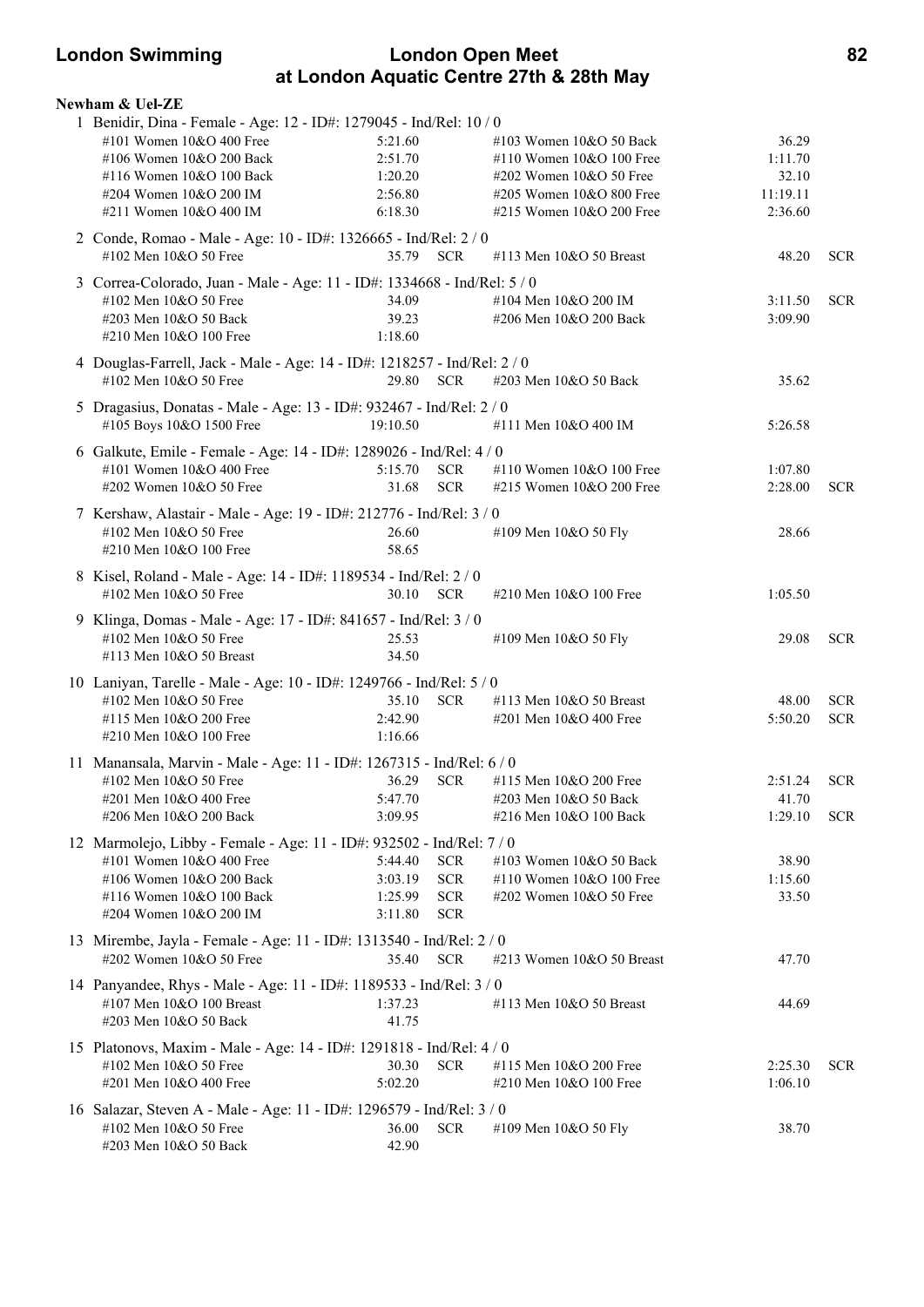### **London Swimming London Open Meet 83 at London Aquatic Centre 27th & 28th May**

| Newham & Uel-ZE                                                            |                                                |                              |         |
|----------------------------------------------------------------------------|------------------------------------------------|------------------------------|---------|
| 17 Santos, Ethan - Male - Age: 14 - ID#: 898045 - Ind/Rel: 5 / 0           |                                                |                              |         |
| #102 Men $10&O$ 50 Free                                                    | 27.38                                          | #109 Men $10&O 50$ Fly       | 29.36   |
| #203 Men 10&O 50 Back                                                      | 30.70                                          | #210 Men 10&O 100 Free       | 59.06   |
| #216 Men 10&O 100 Back                                                     | 1:06.50                                        |                              |         |
| 18 Stoimenova, Kameliya - Female - Age: 14 - ID#: 1161352 - Ind/Rel: 3 / 0 |                                                |                              |         |
| #112 Women $10&O$ 200 Breast                                               | 2:49.19                                        | #207 Women $10&O 100$ Breast | 1:17.38 |
| #213 Women $10&O$ 50 Breast                                                | 35.20                                          |                              |         |
| 19 Totu, Mihnea - Male - Age: 13 - ID#: 1289022 - Ind/Rel: 8 / 0           |                                                |                              |         |
| #102 Men $10&O$ 50 Free                                                    | 29.32                                          | #107 Men $10&O$ 100 Breast   | 1:22.36 |
| #109 Men $10&O 50$ Fly                                                     | 31.80                                          | $\#113$ Men $10&O$ 50 Breast | 34.52   |
| #203 Men 10&O 50 Back                                                      | 36.00                                          | #210 Men $10&O$ 100 Free     | 1:04.90 |
| $\#212$ Men $10&O$ 200 Breast                                              | 2:58.44                                        | #216 Men 10&O 100 Back       | 1:16.80 |
| 20 Woldearegaye, Alfred - Male - Age: 15 - ID#: 1153825 - Ind/Rel: 1 / 0   |                                                |                              |         |
| #113 Men $10&O$ 50 Breast                                                  | 37.50<br><b>SCR</b>                            |                              |         |
| 21 Zapryanov, Bozhidar - Male - Age: 15 - ID#: 1119205 - Ind/Rel: 4 / 0    |                                                |                              |         |
| #102 Men 10&O 50 Free                                                      | 26.82                                          | #104 Men 10&O 200 IM         | 2:27.92 |
| $\#107$ Men $10&O$ 100 Breast                                              | 1:15.50                                        | $\#113$ Men $10&O$ 50 Breast | 34.33   |
| Newham & Uel-ZE                                                            | Total Individual Entries: 84 - Total Relays: 0 |                              |         |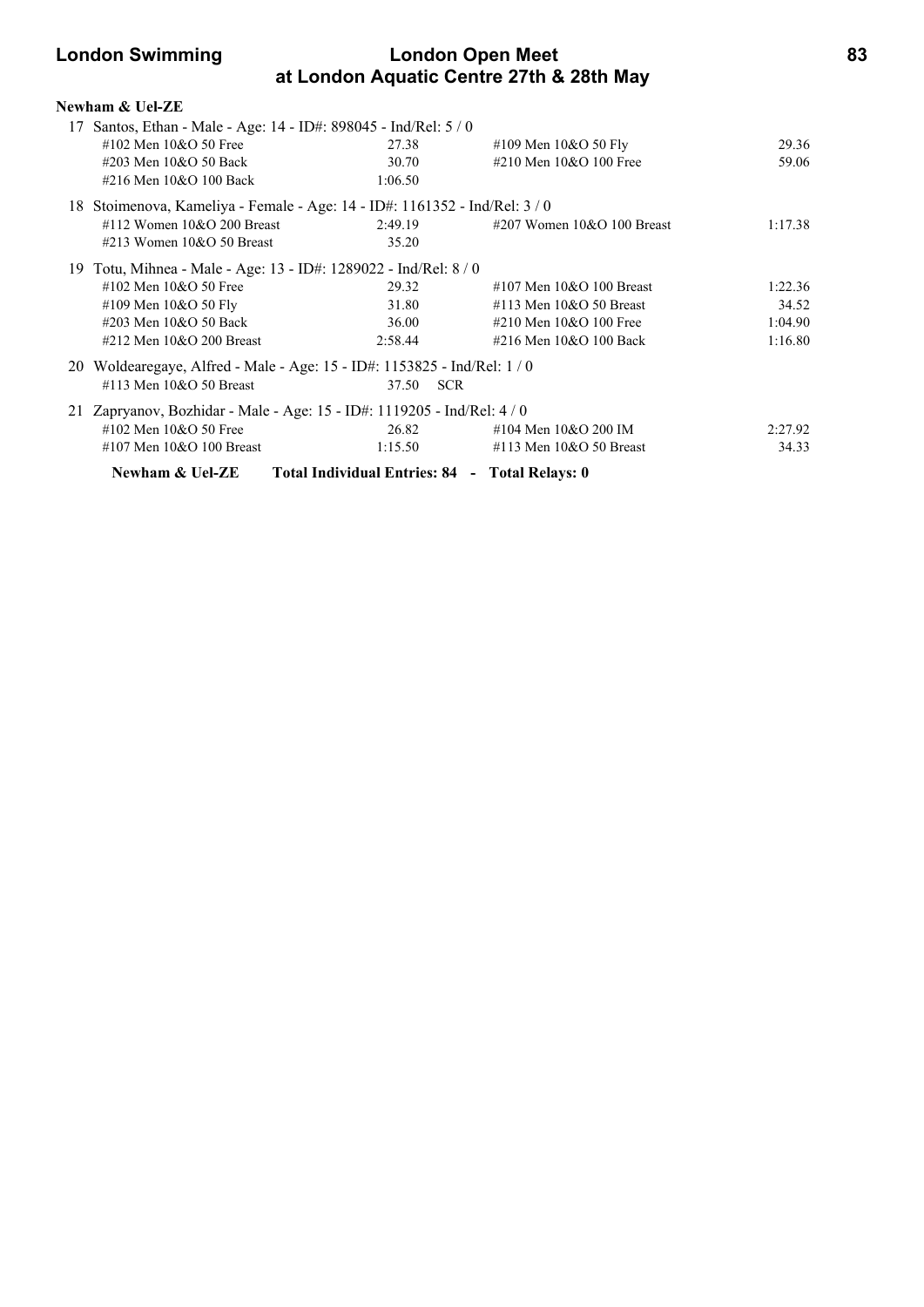### **London Swimming London Open Meet 84 at London Aquatic Centre 27th & 28th May**

| <b>Orpington Ojays</b>                                                                              |                                                                                                              |                          |                                                                                |                             |            |
|-----------------------------------------------------------------------------------------------------|--------------------------------------------------------------------------------------------------------------|--------------------------|--------------------------------------------------------------------------------|-----------------------------|------------|
| #102 Men 10&O 50 Free<br>#208 Men 10&O 100 Fly                                                      | 1 Baronti, Baronti - Male - Age: 14 - ID#: 955474 - Ind/Rel: 4 / 0<br>29.77<br>1:12.23                       | <b>SCR</b>               | #109 Men 10&O 50 Fly<br>#210 Men 10&O 100 Free                                 | 32.02<br>1:06.40            |            |
| #210 Men 10&O 100 Free                                                                              | 2 Gaster, Samuel - Male - Age: 17 - ID#: 795878 - Ind/Rel: 1 / 0<br>1:00.30                                  |                          |                                                                                |                             |            |
| $\#103$ Women $10&O$ 50 Back<br>#110 Women 10&O 100 Free<br>#202 Women 10&O 50 Free                 | 3 Harden, Ellie - Female - Age: 15 - ID#: 840267 - Ind/Rel: 5 / 0<br>33.80<br>1:06.90<br>30.34               | <b>SCR</b><br><b>SCR</b> | #106 Women 10&O 200 Back<br>#116 Women 10&O 100 Back                           | 2:35.60<br>1:09.60          | <b>SCR</b> |
| #202 Women 10&O 50 Free                                                                             | 4 Kearney, Rebecca - Female - Age: 11 - ID#: 1239446 - Ind/Rel: 2 / 0<br>33.13                               |                          | #213 Women 10&O 50 Breast                                                      | 45.91                       |            |
| #110 Women 10&O 100 Free<br>#207 Women 10&O 100 Breast                                              | 5 Kingsley-Smith, Honor - Female - Age: 17 - ID#: 449932 - Ind/Rel: 4 / 0<br>1:07.82<br>1:25.07              |                          | #112 Women 10&O 200 Breast<br>#213 Women $10&O$ 50 Breast                      | 3:01.56<br>39.45            | <b>SCR</b> |
| #103 Women 10&O 50 Back<br>#110 Women 10&O 100 Free<br>#209 Women 10&O 50 Fly                       | 6 Lawrence, Amie - Female - Age: 11 - ID#: 1239451 - Ind/Rel: 6 / 0<br>39.70<br>1:11.11<br>36.80             |                          | #108 Women 10&O 100 Fly<br>#202 Women 10&O 50 Free<br>#215 Women 10&O 200 Free | 1:24.32<br>33.10<br>2:49.90 | <b>SCR</b> |
| #115 Men 10&O 200 Free<br>#210 Men 10&O 100 Free                                                    | 7 Nguyen, Nam - Male - Age: 16 - ID#: 517913 - Ind/Rel: 4 / 0<br>2:15.60<br>1:01.30                          | <b>SCR</b>               | #206 Men 10&O 200 Back<br>#216 Men 10&O 100 Back                               | 2:27.50<br>1:10.00          |            |
| #203 Men 10&O 50 Back                                                                               | 8 Ryan, Samuel - Male - Age: 11 - ID#: 1316777 - Ind/Rel: 1 / 0<br>42.40                                     |                          |                                                                                |                             |            |
| #102 Men 10&O 50 Free                                                                               | 9 Saunders, Noah - Male - Age: 13 - ID#: 1168220 - Ind/Rel: 2 / 0<br>33.00                                   | <b>SCR</b>               | #212 Men 10&O 200 Breast                                                       | 3:10.60                     |            |
| #102 Men 10&O 50 Free<br>#201 Men 10&O 400 Free<br>#206 Men 10&O 200 Back<br>#216 Men 10&O 100 Back | 10 Strover, Justin - Male - Age: 14 - ID#: 955462 - Ind/Rel: 7 / 0<br>30.75<br>4:53.80<br>2:35.01<br>1:14.70 | <b>SCR</b>               | #115 Men 10&O 200 Free<br>#203 Men 10&O 50 Back<br>#210 Men 10&O 100 Free      | 2:20.26<br>35.77<br>1:05.50 |            |
| $\#103$ Women $10&O$ 50 Back<br>#202 Women $10&O$ 50 Free                                           | 11 Whitehead, Milly - Female - Age: 14 - ID#: 1242000 - Ind/Rel: 3 / 0<br>38.00<br>32.50                     | <b>SCR</b>               | #116 Women 10&O 100 Back                                                       | 1:18.70                     | <b>SCR</b> |
| <b>Orpington Ojays</b>                                                                              | Total Individual Entries: 39 - Total Relays: 0                                                               |                          |                                                                                |                             |            |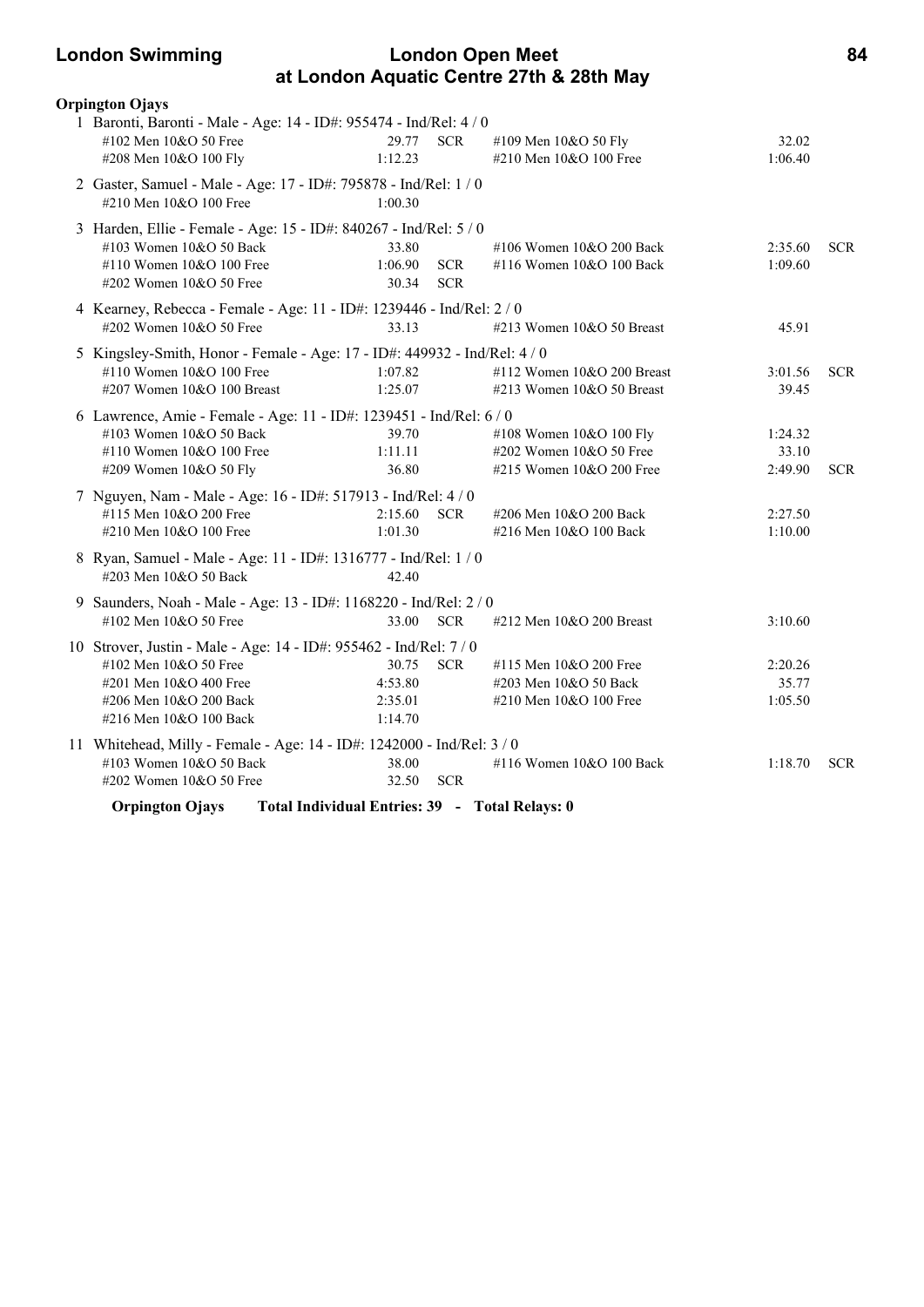### **London Swimming London Open Meet 85 at London Aquatic Centre 27th & 28th May**

| <b>Potters Bar SC</b>                                                                                                                                                  |                                                                                |                                                                                                          |                                        |                                        |
|------------------------------------------------------------------------------------------------------------------------------------------------------------------------|--------------------------------------------------------------------------------|----------------------------------------------------------------------------------------------------------|----------------------------------------|----------------------------------------|
| 1 Barber, Billy - Male - Age: 14 - ID#: 836226 - Ind/Rel: 1 / 0<br>#203 Men 10&O 50 Back                                                                               | 34.10                                                                          |                                                                                                          |                                        |                                        |
| 2 Blount, James - Male - Age: 17 - ID#: 896681 - Ind/Rel: 2 / 0<br>#102 Men 10&O 50 Free                                                                               | 25.57                                                                          | #109 Men 10&O 50 Fly                                                                                     | 27.91                                  |                                        |
| 3 Blount, Lilly I - Female - Age: 11 - ID#: 934350 - Ind/Rel: 2 / 0<br>#202 Women 10&O 50 Free                                                                         | 35.27<br><b>SCR</b>                                                            | #213 Women 10&O 50 Breast                                                                                | 44.37                                  |                                        |
| 4 Conyers, Katie - Female - Age: 17 - ID#: 875638 - Ind/Rel: 2 / 0<br>#110 Women 10&O 100 Free                                                                         | 1:00.62                                                                        | #202 Women 10&O 50 Free                                                                                  | 28.03                                  |                                        |
| 5 Elesin, Tolu - Male - Age: 15 - ID#: 1148656 - Ind/Rel: 2 / 0<br>#109 Men 10&O 50 Fly                                                                                | 29.60                                                                          | #113 Men 10&O 50 Breast                                                                                  | 34.80                                  |                                        |
| 6 Foreman, Joshua - Male - Age: 15 - ID#: 912421 - Ind/Rel: 3 / 0<br>#102 Men 10&O 50 Free<br>#210 Men 10&O 100 Free                                                   | 29.30<br><b>SCR</b><br>1:03.80                                                 | #206 Men 10&O 200 Back                                                                                   | 2:30.80                                | <b>SCR</b>                             |
| 7 Francis, Alfie - Male - Age: 14 - ID#: 875649 - Ind/Rel: 1 / 0<br>$\#113$ Men $10&O$ 50 Breast                                                                       | 35.20                                                                          |                                                                                                          |                                        |                                        |
| 8 Howard, Ethan - Male - Age: 10 - ID#: 1277743 - Ind/Rel: 8 / 0<br>#102 Men 10&O 50 Free<br>#109 Men 10&O 50 Fly<br>#201 Men 10&O 400 Free<br>#206 Men 10&O 200 Back  | 36.90<br><b>SCR</b><br>38.58<br>5:48.70<br><b>SCR</b><br>3:11.50<br><b>SCR</b> | #104 Men 10&O 200 IM<br>#115 Men 10&O 200 Free<br>#203 Men 10&O 50 Back<br>#212 Men 10&O 200 Breast      | 3:05.81<br>2:49.20<br>42.50<br>3:32.50 | <b>SCR</b><br><b>SCR</b><br><b>SCR</b> |
| 9 Newman, Harriet - Female - Age: 15 - ID#: 896695 - Ind/Rel: 5 / 0<br>#101 Women 10&O 400 Free<br>#116 Women 10&O 100 Back<br>#211 Women 10&O 400 IM                  | <b>SCR</b><br>5:06.40<br>1:14.80<br><b>SCR</b><br>5:46.20<br><b>SCR</b>        | #110 Women $10&O 100$ Free<br>#204 Women 10&O 200 IM                                                     | 1:07.50<br>2:41.60                     | <b>SCR</b><br><b>SCR</b>               |
| 10 Renton, James - Male - Age: 11 - ID#: 1316082 - Ind/Rel: 3 / 0<br>#203 Men 10&O 50 Back<br>#216 Men 10&O 100 Back                                                   | 40.10<br>1:26.88                                                               | #206 Men 10&O 200 Back                                                                                   | 3:10.30                                |                                        |
| 11 Sansom, Justine - Female - Age: 14 - ID#: 875645 - Ind/Rel: 1 / 0<br>#202 Women 10&O 50 Free                                                                        | 31.83<br><b>SCR</b>                                                            |                                                                                                          |                                        |                                        |
| 12 Savage, Jack - Male - Age: 13 - ID#: 1170794 - Ind/Rel: 2 / 0<br>#102 Men 10&O 50 Free                                                                              | 32.00                                                                          | #109 Men 10&O 50 Fly                                                                                     | 35.30                                  |                                        |
| 13 Shipman, David - Male - Age: 17 - ID#: 761749 - Ind/Rel: 8 / 0<br>#102 Men 10&O 50 Free<br>#109 Men 10&O 50 Fly<br>#115 Men 10&O 200 Free<br>#210 Men 10&O 100 Free | 24.96<br>26.20<br>2:04.70<br>55.24                                             | #107 Men 10&O 100 Breast<br>#113 Men 10&O 50 Breast<br>#208 Men 10&O 100 Fly<br>#212 Men 10&O 200 Breast | 1:05.76<br>30.34<br>1:02.60<br>2:30.12 |                                        |
| 14 Stanbury, Charlie - Male - Age: 12 - ID#: 973080 - Ind/Rel: 3 / 0<br>#102 Men 10&O 50 Free<br>#206 Men 10&O 200 Back                                                | 34.60<br><b>SCR</b><br>3:00.50                                                 | #203 Men 10&O 50 Back                                                                                    | 37.60                                  |                                        |
| 15 Tallon, Georgina - Female - Age: 17 - ID#: 836229 - Ind/Rel: 3 / 0<br>#108 Women 10&O 100 Fly<br>#209 Women 10&O 50 Fly                                             | 1:07.60<br>29.50                                                               | #202 Women 10&O 50 Free                                                                                  | 28.10                                  |                                        |
| 16 Woodward, James - Male - Age: 17 - ID#: 778735 - Ind/Rel: 8 / 0<br>#104 Men 10&O 200 IM<br>#111 Men 10&O 400 IM<br>#208 Men 10&O 100 Fly<br>#214 Men 10&O 200 Fly   | 2:11.50<br>4:43.09<br>57.99<br>2:08.70                                         | #109 Men 10&O 50 Fly<br>#115 Men 10&O 200 Free<br>#210 Men 10&O 100 Free<br>#216 Men 10&O 100 Back       | 26.78<br>1:58.12<br>54.46<br>59.80     |                                        |
| <b>Potters Bar SC</b>                                                                                                                                                  | Total Individual Entries: 54 - Total Relays: 0                                 |                                                                                                          |                                        |                                        |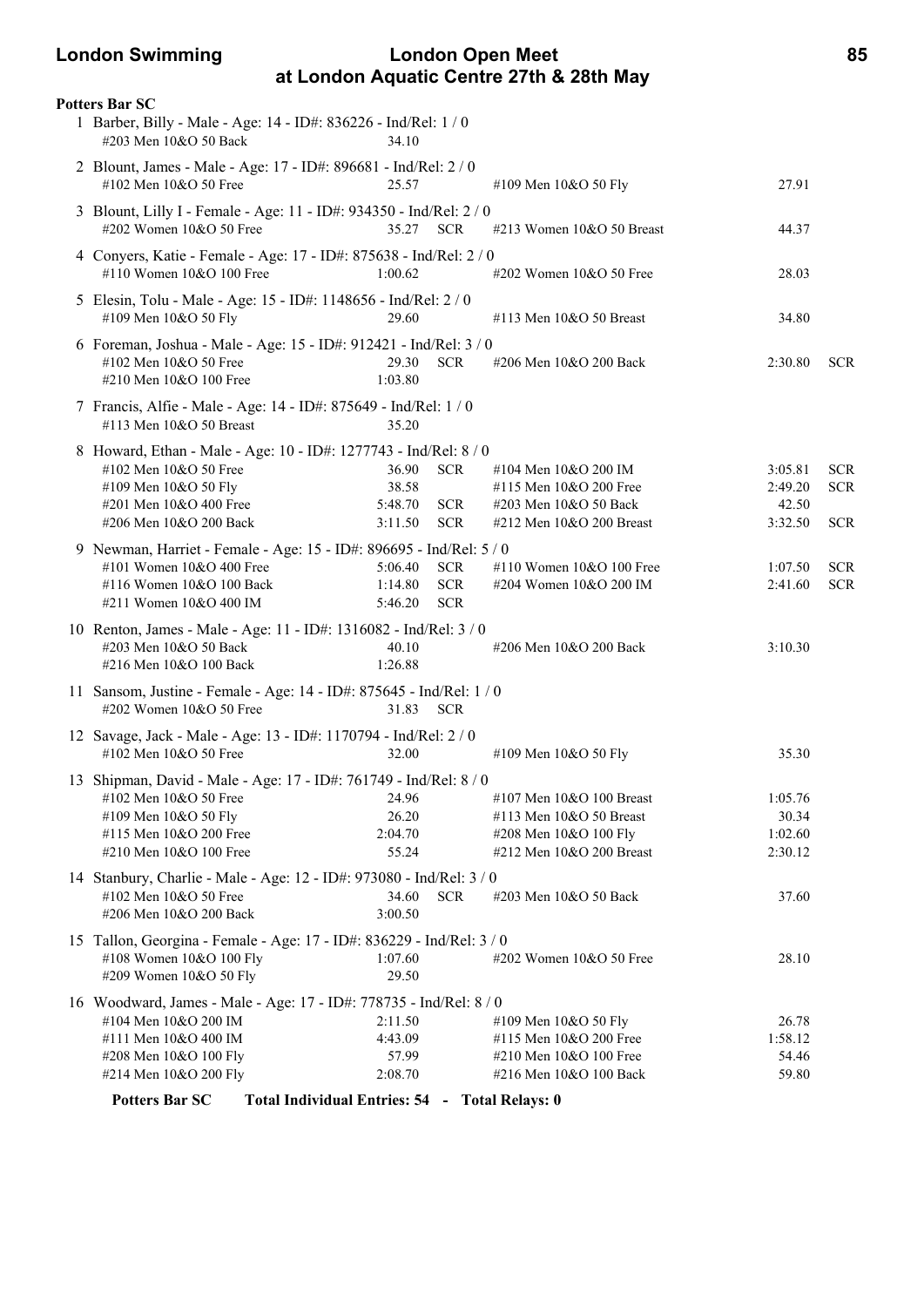### **London Swimming London Open Meet 86 at London Aquatic Centre 27th & 28th May**

#### **Reading**

| 1 Ewvans, Alfie - Male - Age: 16 - ID#: 765828 - Ind/Rel: 10 / 0 |         |                              |         |
|------------------------------------------------------------------|---------|------------------------------|---------|
| #102 Men $10&O$ 50 Free                                          | 26.82   | #104 Men 10&O 200 IM         | 2:28.19 |
| #109 Men $10&O 50$ Fly                                           | 27.28   | $\#113$ Men $10&O$ 50 Breast | 34.81   |
| #115 Men 10&O 200 Free                                           | 2:10.78 | #203 Men 10&O 50 Back        | 31.85   |
| #208 Men 10&O 100 Fly                                            | 1:00.60 | #210 Men 10&O 100 Free       | 58.11   |
| #214 Men 10&O 200 Fly                                            | 2:29.28 | #216 Men 10&O 100 Back       | 1:08.38 |

**Reading Total Individual Entries: 10 - Total Relays: 0**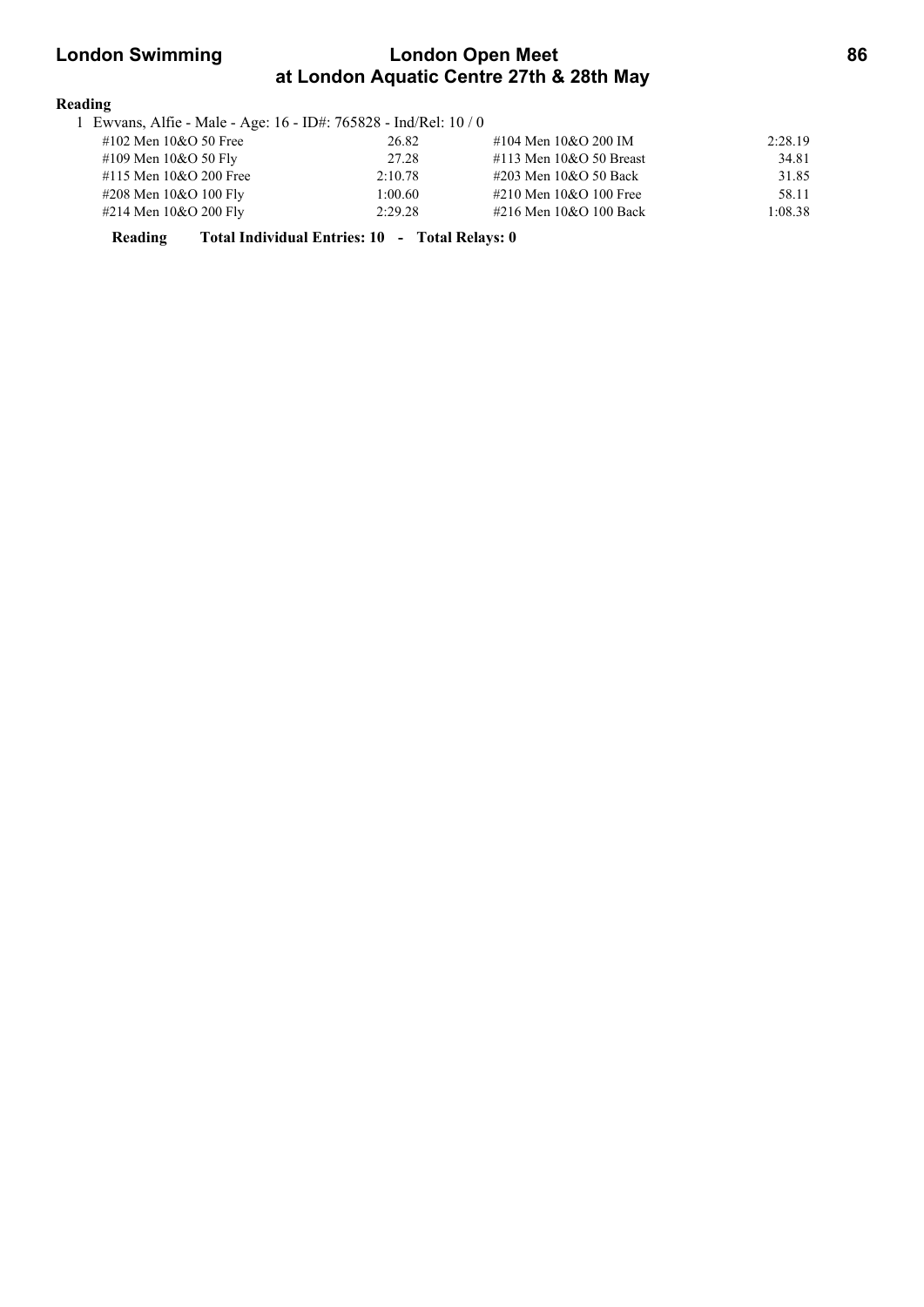### **London Swimming London Open Meet 87 at London Aquatic Centre 27th & 28th May**

| <b>Romford Town</b>    |                                                               |                                               |                        |         |
|------------------------|---------------------------------------------------------------|-----------------------------------------------|------------------------|---------|
|                        | 1 Groves, Joe - Male - Age: 16 - ID#: 829649 - Ind/Rel: 2 / 0 |                                               |                        |         |
| #111 Men 10&O 400 IM   |                                                               | 5:00.90                                       | #206 Men 10&O 200 Back | 2:21.50 |
|                        | 2 Ward, Jude - Male - Age: 15 - ID#: 885955 - Ind/Rel: 2 / 0  |                                               |                        |         |
| #206 Men 10&O 200 Back |                                                               | 2:19.82                                       | #216 Men 10&O 100 Back | 1:05.41 |
| <b>Romford Town</b>    |                                                               | Total Individual Entries: 4 - Total Relays: 0 |                        |         |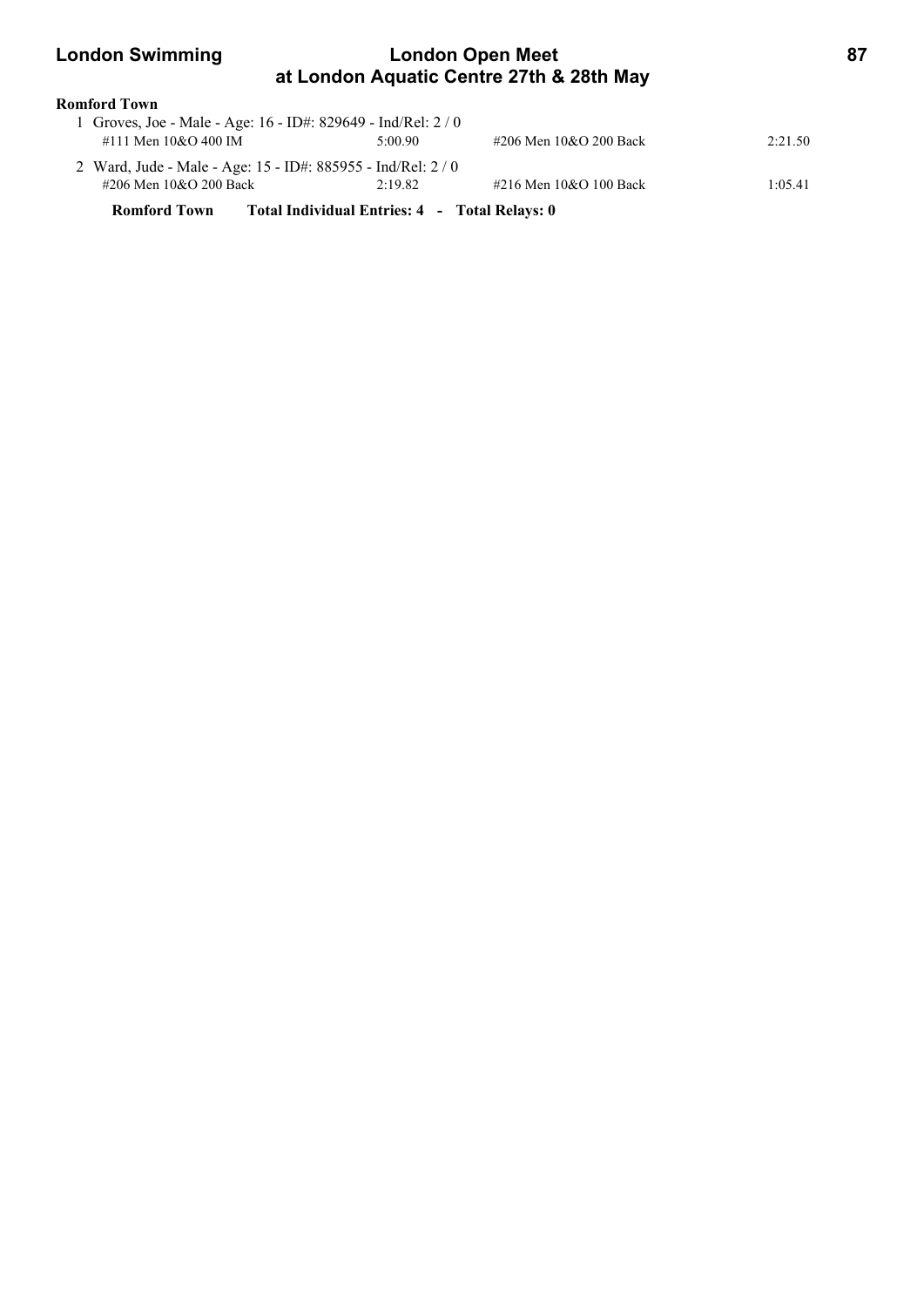### **London Swimming London Open Meet 88 at London Aquatic Centre 27th & 28th May**

| <b>Rushmoor Royals</b>                                                                                                                             |                             |            |                                                                          |                             |                          |
|----------------------------------------------------------------------------------------------------------------------------------------------------|-----------------------------|------------|--------------------------------------------------------------------------|-----------------------------|--------------------------|
| 1 Batty, James - Male - Age: 18 - ID#: 835480 - Ind/Rel: 4 / 0<br>#102 Men 10&O 50 Free<br>#203 Men 10&O 50 Back                                   | 25.55<br>29.20              |            | #109 Men 10&O 50 Fly<br>#210 Men 10&O 100 Free                           | 28.60<br>56.60              |                          |
| 2 Beale, Nicole - Female - Age: 15 - ID#: 1131970 - Ind/Rel: 5 / 0<br>#108 Women 10&O 100 Fly<br>#202 Women 10&O 50 Free<br>#209 Women 10&O 50 Fly | 1:13.80<br>30.60<br>32.50   | <b>SCR</b> | #110 Women 10&O 100 Free<br>#204 Women 10&O 200 IM                       | 1:07.40<br>2:46.83          | <b>SCR</b><br><b>SCR</b> |
| 3 Casey, Rachel - Female - Age: 17 - ID#: 771158 - Ind/Rel: 4 / 0<br>#103 Women 10&O 50 Back<br>#110 Women 10&O 100 Free                           | 32.06<br>1:04.15            |            | #106 Women 10&O 200 Back<br>#116 Women 10&O 100 Back                     | 2:27.80<br>1:07.60          |                          |
| 4 Emmins, George - Male - Age: 20 - ID#: 285210 - Ind/Rel: 4 / 0<br>#109 Men 10&O 50 Fly<br>#210 Men 10&O 100 Free                                 | 25.58<br>54.22              |            | #208 Men 10&O 100 Fly<br>#214 Men 10&O 200 Fly                           | 55.07<br>2:04.66            |                          |
| 5 Gill, Aidan - Male - Age: 15 - ID#: 1194056 - Ind/Rel: 2 / 0<br>#203 Men 10&O 50 Back                                                            | 32.70                       |            | #216 Men 10&O 100 Back                                                   | 1:12.20                     |                          |
| 6 Girle, Samantha - Female - Age: 17 - ID#: 496166 - Ind/Rel: 4 / 0<br>#103 Women 10&O 50 Back<br>#110 Women 10&O 100 Free                         | 31.50<br>1:01.62            |            | #106 Women 10&O 200 Back<br>#116 Women 10&O 100 Back                     | 2:20.30<br>1:05.50          |                          |
| 7 Hammann, Matthew - Male - Age: 16 - ID#: 815867 - Ind/Rel: 6 / 0<br>#102 Men 10&O 50 Free<br>#203 Men 10&O 50 Back<br>#210 Men 10&O 100 Free     | 26.56<br>29.86<br>58.49     |            | #109 Men 10&O 50 Fly<br>#206 Men 10&O 200 Back<br>#216 Men 10&O 100 Back | 30.40<br>2:25.03<br>1:05.60 |                          |
| 8 Hey, Joshua - Male - Age: 16 - ID#: 1327391 - Ind/Rel: 2 / 0<br>#107 Men 10&O 100 Breast                                                         | 1:18.13                     |            | #113 Men 10&O 50 Breast                                                  | 34.77                       |                          |
| 9 Hey, Nicholas - Male - Age: 15 - ID#: 1327390 - Ind/Rel: 1 / 0<br>#109 Men 10&O 50 Fly                                                           | 30.58                       |            |                                                                          |                             |                          |
| 10 Kitto, Morgan - Male - Age: 15 - ID#: 1111401 - Ind/Rel: 2 / 0<br>#107 Men 10&O 100 Breast                                                      | 1:19.98                     |            | #113 Men 10&O 50 Breast                                                  | 36.42                       | <b>SCR</b>               |
| 11 Moores, Lucy - Female - Age: 16 - ID#: 927700 - Ind/Rel: 3 / 0<br>#112 Women 10&O 200 Breast<br>#213 Women 10&O 50 Breast                       | 2:48.30<br>34.99            |            | #207 Women 10&O 100 Breast                                               | 1:17.93                     |                          |
| 12 Palmer, Charlie - Male - Age: 15 - ID#: 910825 - Ind/Rel: 4 / 0<br>$\text{\#}102$ Men $10\&O$ 50 Free 26.92<br>#115 Men 10&O 200 Free           | 2:06.80                     |            | #109 Men 10&O 50 Fly<br>#210 Men 10&O 100 Free                           | 29.55<br>57.00              |                          |
| 13 Scally, Matthew - Male - Age: 15 - ID#: 1131971 - Ind/Rel: 5 / 0<br>#203 Men 10&O 50 Back<br>#208 Men 10&O 100 Fly<br>#216 Men 10&O 100 Back    | 32.40<br>1:07.86<br>1:09.80 |            | #206 Men 10&O 200 Back<br>#214 Men 10&O 200 Fly                          | 2:33.30<br>2:30.98          | <b>SCR</b>               |
| 14 Smith, Thomas - Male - Age: 17 - ID#: 325890 - Ind/Rel: 4 / 0<br>#102 Men 10&O 50 Free<br>#115 Men 10&O 200 Free                                | 25.71<br>2:09.89            | <b>SCR</b> | #113 Men 10&O 50 Breast<br>#210 Men 10&O 100 Free                        | 34.58<br>57.02              |                          |
| 15 Stewart, Leah - Female - Age: 15 - ID#: 908666 - Ind/Rel: 4 / 0<br>#103 Women 10&O 50 Back<br>#110 Women 10&O 100 Free                          | 35.40<br>1:08.80            | <b>SCR</b> | #106 Women 10&O 200 Back<br>#116 Women 10&O 100 Back                     | 2:41.20<br>1:16.60          | <b>SCR</b><br><b>SCR</b> |
| 16 Sturton, Lucy - Female - Age: 17 - ID#: 497354 - Ind/Rel: 2 / 0<br>#110 Women 10&O 100 Free                                                     | 1:03.13                     |            | #116 Women 10&O 100 Back                                                 | 1:11.97                     |                          |
| 17 Talbot, Rachel - Female - Age: 18 - ID#: 765268 - Ind/Rel: 1 / 0<br>#202 Women 10&O 50 Free                                                     | 31.22 SCR                   |            |                                                                          |                             |                          |
| 18 Tatton, William - Male - Age: 16 - ID#: 1131967 - Ind/Rel: 5 / 0<br>#109 Men 10&O 50 Fly<br>#201 Men 10&O 400 Free<br>#214 Men 10&O 200 Fly     | 29.45<br>4:24.40<br>2:18.66 |            | #111 Men 10&O 400 IM<br>#208 Men 10&O 100 Fly                            | 5:09.20<br>1:03.65          |                          |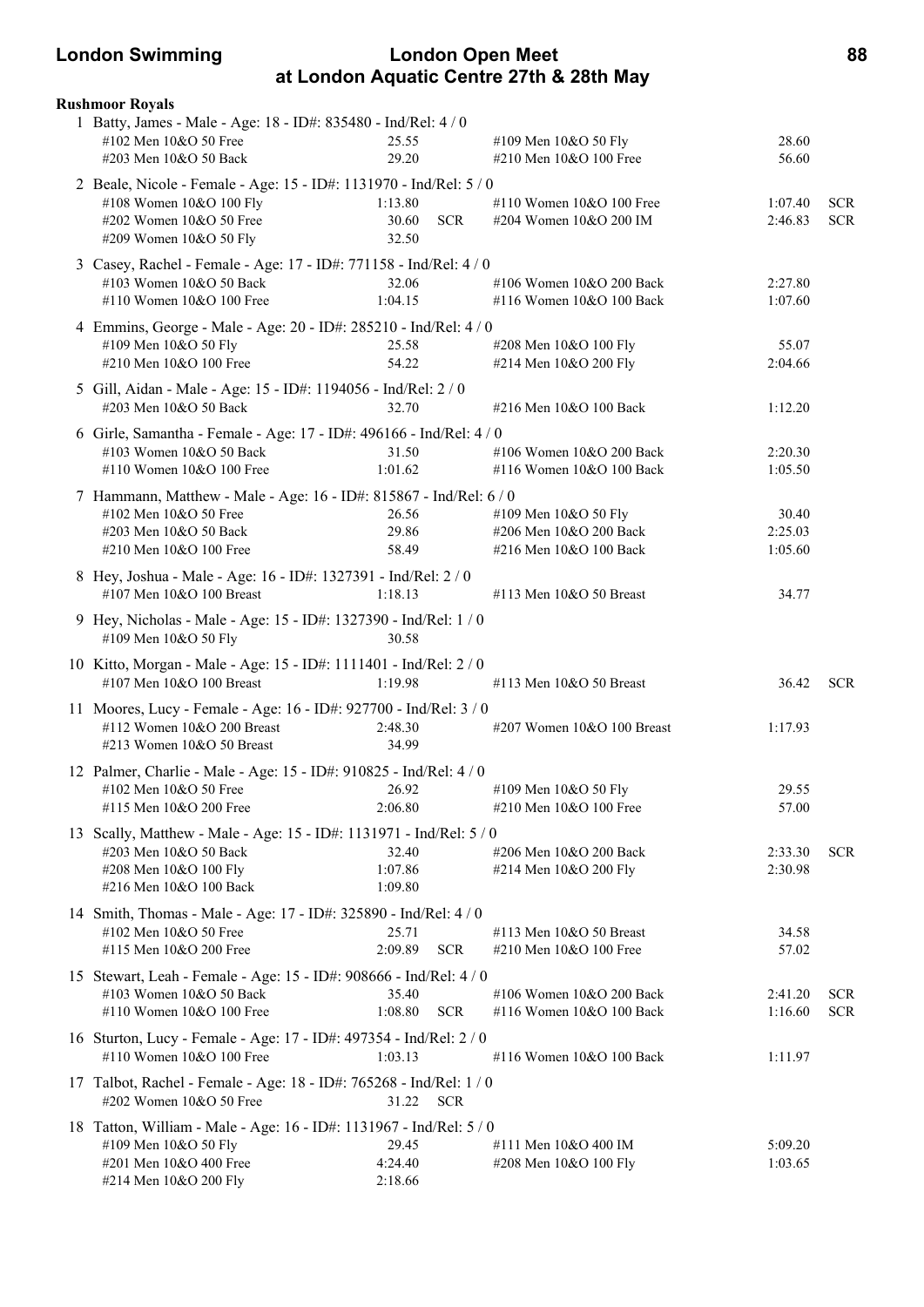### **London Swimming London Open Meet 89 at London Aquatic Centre 27th & 28th May**

| Rushmoor Royals |  |
|-----------------|--|
|-----------------|--|

| #207 Women 10&O 100 Breast   | 19 Thorne, Zoe - Female - Age: 15 - ID#: 933925 - Ind/Rel: 2 / 0<br>1:22.20 | $\#213$ Women 10&O 50 Breast | 37.57 |
|------------------------------|-----------------------------------------------------------------------------|------------------------------|-------|
|                              | 20 Weller, George - Male - Age: 16 - ID#: 908665 - Ind/Rel: 3 / 0           |                              |       |
| #107 Men 10&O 100 Breast     | 1:14.04                                                                     | #109 Men 10&O 50 Fly         | 29.53 |
| $\#113$ Men $10&O$ 50 Breast | 33.00                                                                       |                              |       |
| <b>Rushmoor Royals</b>       | Total Individual Entries: 67 - Total Relays: 0                              |                              |       |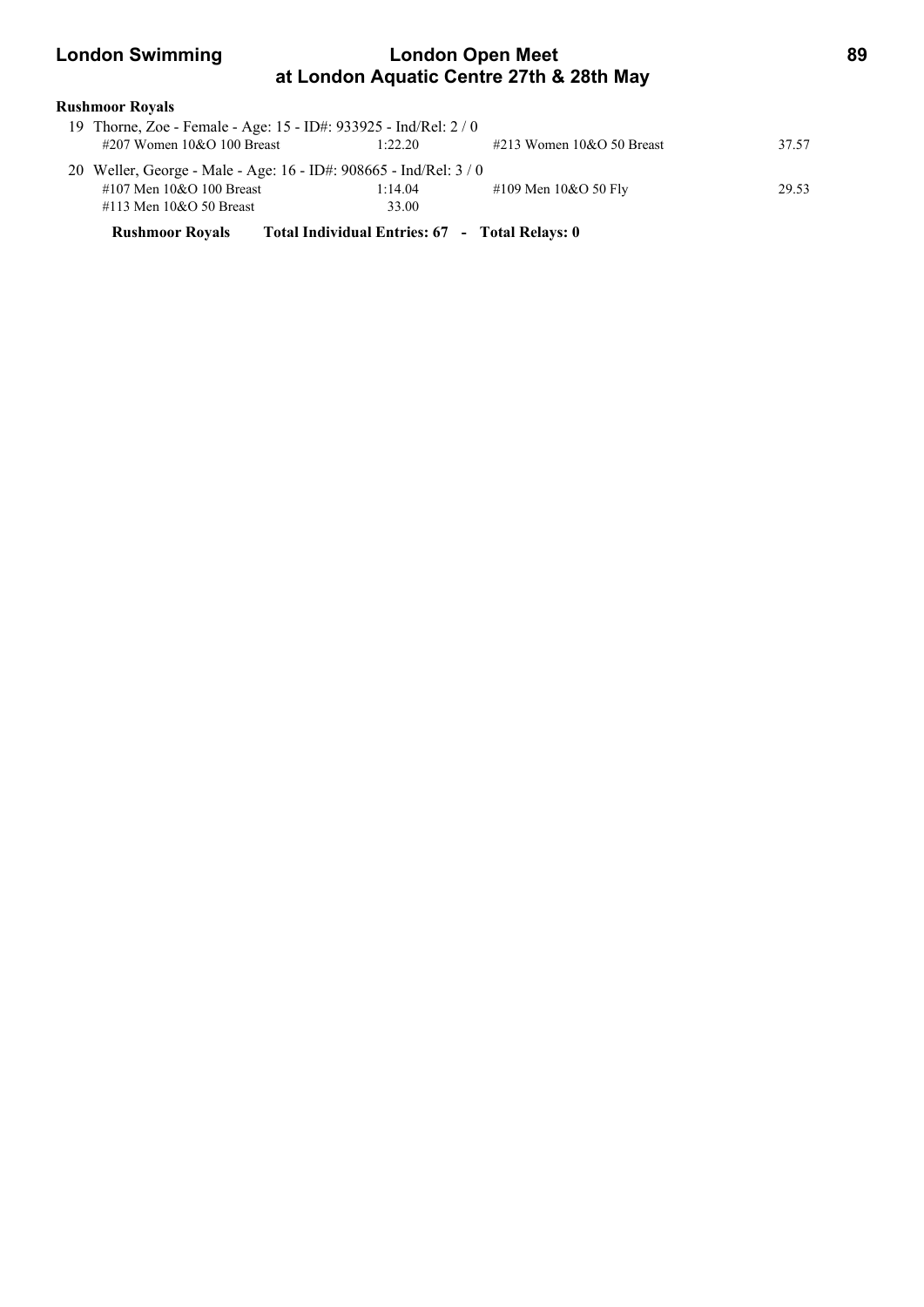### **London Swimming London Open Meet 90 at London Aquatic Centre 27th & 28th May**

#### **Salisbury**

| 1 Wellington, Harry - Male - Age: 18 - ID#: 707864 - Ind/Rel: 5 / 0 |           |                         |         |
|---------------------------------------------------------------------|-----------|-------------------------|---------|
| #102 Men $10&O$ 50 Free                                             | 26.74 SCR | #109 Men $10&O 50$ Fly  | 28.72   |
| #115 Men 10&O 200 Free                                              | 2:09.30   | #208 Men $10&O 100$ Fly | 1:05.30 |
| #210 Men 10&O 100 Free                                              | 59.23     |                         |         |

**Salisbury Total Individual Entries: 5 - Total Relays: 0**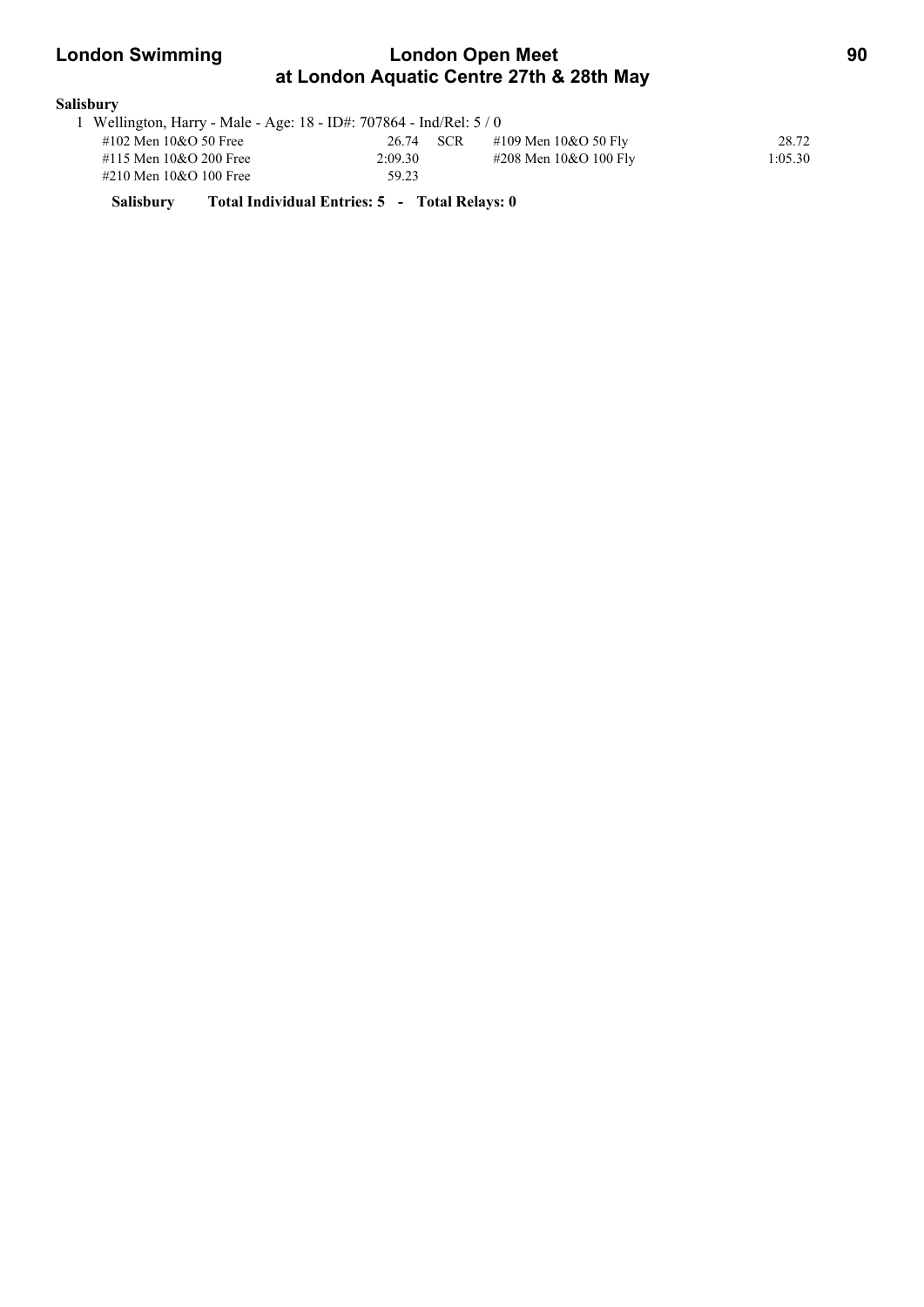| <b>London Open Meet</b><br><b>London Swimming</b> |                                                                        |                    |            |                                          |         | 91         |
|---------------------------------------------------|------------------------------------------------------------------------|--------------------|------------|------------------------------------------|---------|------------|
|                                                   |                                                                        |                    |            | at London Aquatic Centre 27th & 28th May |         |            |
|                                                   | <b>Saxon Crown (Lewisham)</b>                                          |                    |            |                                          |         |            |
|                                                   | 1 Abaizie, Chidubem - Male - Age: 14 - ID#: 1115261 - Ind/Rel: 5 / 0   |                    |            |                                          |         |            |
|                                                   | #102 Men 10&O 50 Free                                                  | 27.00              |            | #109 Men 10&O 50 Fly                     | 32.61   |            |
|                                                   | #113 Men 10&O 50 Breast                                                | 38.26              |            | #115 Men 10&O 200 Free                   | 2:25.30 | <b>SCR</b> |
|                                                   | #210 Men 10&O 100 Free                                                 | 1:02.41            |            |                                          |         |            |
|                                                   | 2 Buchanan, Ione - Female - Age: 16 - ID#: 1112305 - Ind/Rel: 3 / 0    |                    |            |                                          |         |            |
|                                                   | $\#103$ Women $10&O$ 50 Back                                           | 33.21              |            | $\#106$ Women $10&O$ 200 Back            | 2:36.35 |            |
|                                                   | #116 Women 10&O 100 Back                                               | 1:10.18            |            |                                          |         |            |
|                                                   | 3 Davis, Evelyn - Female - Age: 13 - ID#: 1110508 - Ind/Rel: 3 / 0     |                    |            |                                          |         |            |
|                                                   | #103 Women 10&O 50 Back                                                | 34.61              |            | #110 Women $10&O 100$ Free               | 1:03.42 |            |
|                                                   | #202 Women 10&O 50 Free                                                | 28.78              |            |                                          |         |            |
|                                                   | 4 Douglas, Luke - Male - Age: 16 - ID#: 1110512 - Ind/Rel: 4 / 0       |                    |            |                                          |         |            |
|                                                   | #102 Men 10&O 50 Free                                                  | 25.84              |            | #107 Men $10&O$ 100 Breast               | 1:12.58 |            |
|                                                   | #109 Men 10&O 50 Fly                                                   | 27.31              |            | #113 Men 10&O 50 Breast                  | 32.33   |            |
|                                                   | 5 Foster, Michael - Male - Age: 18 - ID#: 916895 - Ind/Rel: 1 / 0      |                    |            |                                          |         |            |
|                                                   | #214 Men 10&O 200 Fly                                                  | 2:11.60            |            |                                          |         |            |
|                                                   |                                                                        |                    |            |                                          |         |            |
|                                                   | 6 Johnson, Kai - Male - Age: 15 - ID#: 941470 - Ind/Rel: 5 / 0         |                    |            |                                          |         |            |
|                                                   | #104 Men 10&O 200 IM                                                   | 2:32.00            |            | #107 Men $10&O$ 100 Breast               | 1:20.33 |            |
|                                                   | #115 Men 10&O 200 Free<br>#216 Men 10&O 100 Back                       | 2:15.20<br>1:10.80 |            | #210 Men 10&O 100 Free                   | 1:02.20 |            |
|                                                   |                                                                        |                    |            |                                          |         |            |
|                                                   | 7 Kirkman, Zachary - Male - Age: 11 - ID#: 1267854 - Ind/Rel: 7 / 0    |                    |            |                                          |         |            |
|                                                   | #102 Men 10&O 50 Free                                                  | 35.04              | <b>SCR</b> | #104 Men 10&O 200 IM                     | 3:06.17 | <b>SCR</b> |
|                                                   | #113 Men $10&O$ 50 Breast                                              | 46.51              |            | #203 Men 10&O 50 Back                    | 39.95   |            |
|                                                   | #206 Men 10&O 200 Back                                                 | 3:06.17            |            | #210 Men 10&O 100 Free                   | 1:17.57 |            |
|                                                   | #216 Men 10&O 100 Back                                                 | 1:27.81            |            |                                          |         |            |
|                                                   | 8 Napper, Lauren - Female - Age: 14 - ID#: 1118487 - Ind/Rel: 2 / 0    |                    |            |                                          |         |            |
|                                                   | #202 Women 10&O 50 Free                                                | 31.88              | <b>SCR</b> | #211 Women 10&O 400 IM                   | 2:38.59 |            |
|                                                   | 9 Nimoh, Pharell - Male - Age: 13 - ID#: 1153772 - Ind/Rel: 2 / 0      |                    |            |                                          |         |            |
|                                                   | #102 Men 10&O 50 Free                                                  | 29.42              |            | #109 Men 10&O 50 Fly                     | 32.23   |            |
|                                                   | 10 Smith, Madeleine - Female - Age: 14 - ID#: 1167272 - Ind/Rel: 2 / 0 |                    |            |                                          |         |            |
|                                                   | #202 Women $10&O$ 50 Free                                              | 31.31 SCR          |            | #213 Women 10&O 50 Breast                | 40.70   |            |
|                                                   | 11 Szopinski, Mateusz - Male - Age: 16 - ID#: 878249 - Ind/Rel: 1 / 0  |                    |            |                                          |         |            |
|                                                   | #214 Men 10&O 200 Fly                                                  | 2:19.03            |            |                                          |         |            |

**Saxon Crown (Lewisham) Total Individual Entries: 35 - Total Relays: 0**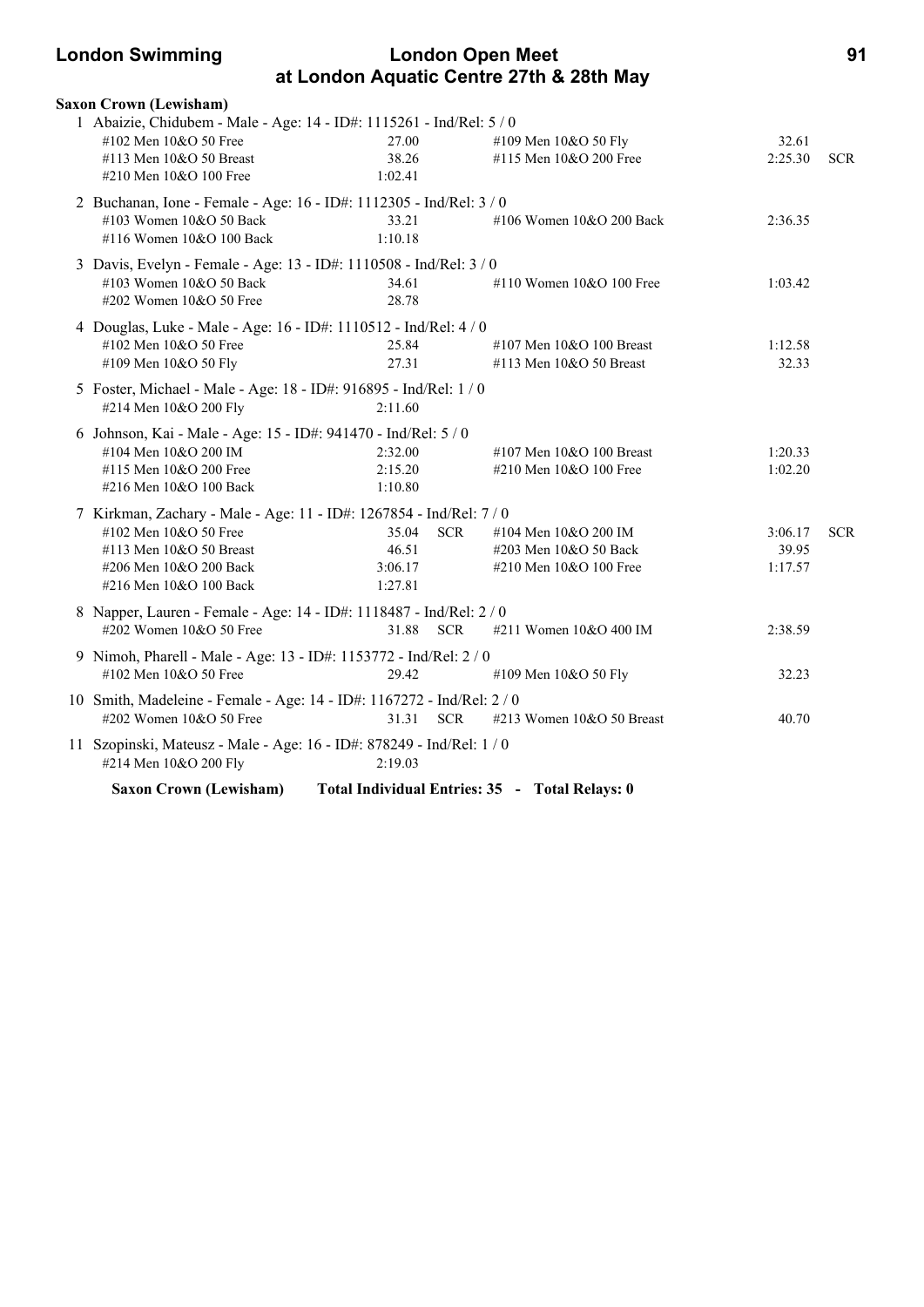## **London Swimming Condon Open Meet 622 Condon Swimming 62 at London Aquatic Centre 27th & 28th May**

#### **Sea-Byrd Swimming Club**

- 1 Arora, Sanjana Female Age: 12 ID#: 1250070 Ind/Rel: 1 / 0 #202 Women 10&O 50 Free 34.36
- 2 Kapadia, Arzaan Male Age: 11 ID#: 1309595 Ind/Rel: 1 / 0 #102 Men 10&O 50 Free 36.32 SCR

| 3 Richardson, Matilda - Female - Age: 11 - ID#: 1250089 - Ind/Rel: 6/0 |               |           |                                    |               |  |  |
|------------------------------------------------------------------------|---------------|-----------|------------------------------------|---------------|--|--|
| #103 Women 10&O 50 Back                                                |               | 40.95 SCR | #106 Women 10&O 200 Back           | $3:04.59$ SCR |  |  |
| #110 Women $10&O 100$ Free                                             | $1:19.30$ SCR |           | $\#116$ Women $10&O$ 100 Back      | $1:27.40$ SCR |  |  |
| $\#202$ Women 10&O 50 Free                                             |               |           | 36.04 SCR #215 Women 10&O 200 Free | $2:50.03$ SCR |  |  |

**Sea-Byrd Swimming Club Total Individual Entries: 8 - Total Relays: 0**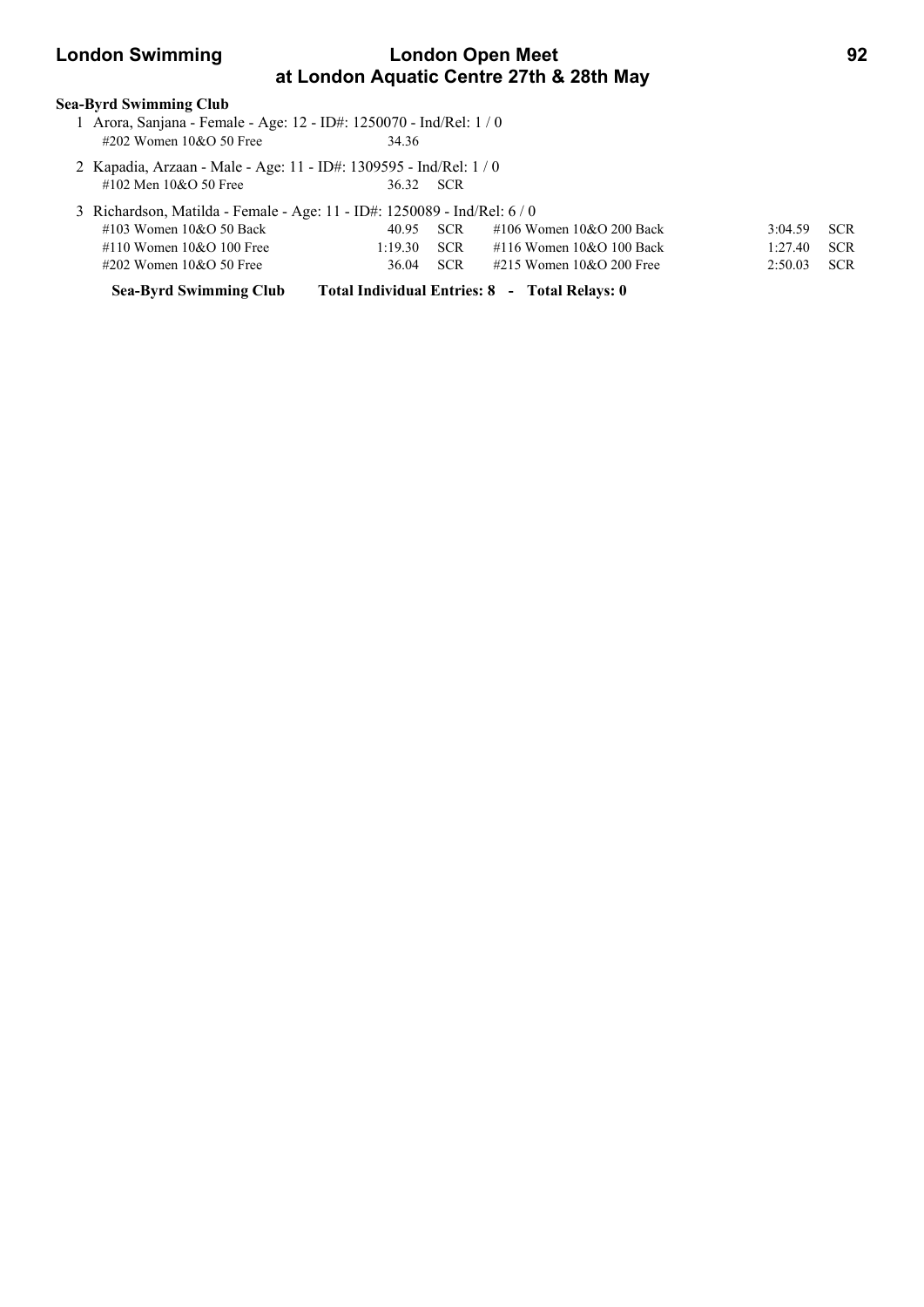### **London Swimming London Open Meet 93 at London Aquatic Centre 27th & 28th May**

| <b>Sevenoaks</b>                                                       |         |                  |                                |         |            |
|------------------------------------------------------------------------|---------|------------------|--------------------------------|---------|------------|
| 1 Armstrong, Millie - Female - Age: 11 - ID#: 1273751 - Ind/Rel: 9 / 0 |         |                  |                                |         |            |
| $\#103$ Women $10\&O$ 50 Back                                          | 37.35   |                  | #106 Women 10&O 200 Back       | 2:53.34 |            |
| #110 Women $10\&O$ 100 Free                                            | 1:15.85 |                  | #116 Women $10&O$ 100 Back     | 1:20.07 |            |
| #202 Women $10&O$ 50 Free                                              | 34.56   |                  | #204 Women $10&O$ 200 IM       | 3:01.70 |            |
| $\#207$ Women 10&O 100 Breast                                          | 1:41.20 |                  | $\#213$ Women $10&O$ 50 Breast | 46.44   |            |
| #215 Women $10&O$ 200 Free                                             | 2:45.11 | <b>SCR</b>       |                                |         |            |
| 2 Das, Samriddhi - Female - Age: 11 - ID#: 1255042 - Ind/Rel: 6 / 0    |         |                  |                                |         |            |
| #103 Women $10&O$ 50 Back                                              | 39.33   |                  | #110 Women $10&O$ 100 Free     | 1:18.14 |            |
| #116 Women $10&O$ 100 Back                                             | 1:28.39 | SCR <sub>1</sub> | $\#202$ Women 10&O 50 Free     | 34.11   |            |
| #209 Women 10&O 50 Fly                                                 | 38.26   |                  | #213 Women $10&O$ 50 Breast    | 47.01   |            |
| 3 Rodrigues, Nathaniel - Male - Age: 15 - ID#: 860035 - Ind/Rel: 6 / 0 |         |                  |                                |         |            |
| #102 Men $10\&O$ 50 Free                                               | 24.91   |                  | #109 Men 10&O 50 Fly           | 27.59   |            |
| #115 Men 10&O 200 Free                                                 | 2:02.08 |                  | #208 Men 10&O 100 Fly          | 1:01.73 |            |
| #210 Men 10&O 100 Free                                                 | 55.06   |                  | #214 Men 10&O 200 Fly          | 2:25.45 |            |
| 4 Saunders, Abigail - Female - Age: 10 - ID#: 1246029 - Ind/Rel: 7 / 0 |         |                  |                                |         |            |
| #103 Women $10&O$ 50 Back                                              | 41.80   | <b>SCR</b>       | #110 Women $10&O$ 100 Free     | 1:16.96 |            |
| $\#112$ Women 10&O 200 Breast                                          | 3:27.53 |                  | $\#202$ Women 10&O 50 Free     | 35.39   | <b>SCR</b> |
| #204 Women 10&O 200 IM                                                 | 3:10.19 |                  | $\#207$ Women 10&O 100 Breast  | 1:37.76 |            |
| #213 Women $10&O$ 50 Breast                                            | 45.68   |                  |                                |         |            |
| Total Individual Entries: 28 - Total Relays: 0<br><b>Sevenoaks</b>     |         |                  |                                |         |            |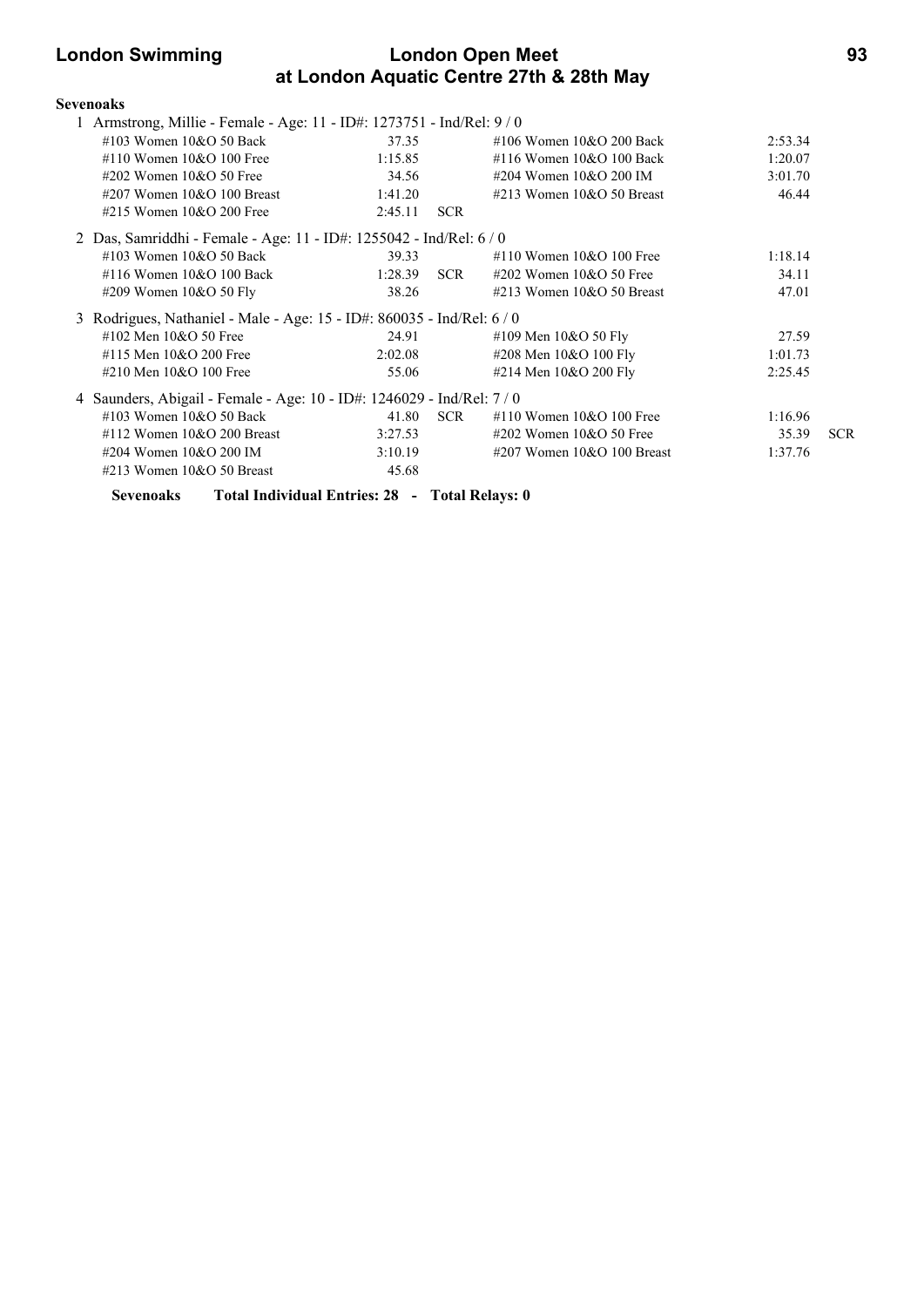### **London Swimming London Open Meet 94 at London Aquatic Centre 27th & 28th May**

|   | South Croydon SC                                                                |         |            |                                                |         |
|---|---------------------------------------------------------------------------------|---------|------------|------------------------------------------------|---------|
|   | 1 Chisholm, Laura - Female - Age: 15 - ID#: 940522 - Ind/Rel: 2 / 0             |         |            |                                                |         |
|   | $\#106$ Women $10\&O$ 200 Back                                                  | 2:33.20 | <b>SCR</b> | #116 Women 10&O 100 Back                       | 1:10.20 |
|   | Corby, Ella C - Female - Age: 17 - ID#: 815354 - Ind/Rel: 5 / 0                 |         |            |                                                |         |
|   | #101 Women $10&O$ 400 Free                                                      | 4:33.40 |            | #106 Women $10&O$ 200 Back                     | 2:26.63 |
|   | #110 Women $10&O 100$ Free                                                      | 1:00.20 |            | #202 Women $10&O$ 50 Free                      | 28.05   |
|   | #215 Women $10&O$ 200 Free                                                      | 2:10.23 |            |                                                |         |
|   | 3 Davies, Amy - Female - Age: 15 - ID#: 908431 - Ind/Rel: 6 / 0                 |         |            |                                                |         |
|   | #101 Women $10&O$ 400 Free                                                      | 4:35.85 |            | #110 Women $10&O$ 100 Free                     | 59.90   |
|   | #202 Women $10&O$ 50 Free                                                       |         | 27.96      | #204 Women 10&O 200 IM                         | 2:27.05 |
|   | #213 Women $10&O$ 50 Breast                                                     | 36.44   |            | #215 Women $10&O$ 200 Free                     | 2:08.40 |
|   | 4 Lorke, Sophia - Female - Age: 13 - ID#: 1228130 - Ind/Rel: 2/0                |         |            |                                                |         |
|   | $\#207$ Women 10&O 100 Breast                                                   | 1:30.20 |            | #213 Women $10&O$ 50 Breast                    | 40.70   |
|   | 5 Piper, Georgia - Female - Age: 12 - ID#: 1230655 - Ind/Rel: 1 / 0             |         |            |                                                |         |
|   | #202 Women 10&O 50 Free                                                         | 34.40   |            |                                                |         |
| 6 | Stewart, Scarlett - Female - Age: 10 - ID#: 1240673 - Ind/Rel: 1 / 0            |         |            |                                                |         |
|   | #103 Women $10&O$ 50 Back                                                       | 40.20   | <b>SCR</b> |                                                |         |
|   | 7 Vencatachellum, Brandon-Niles - Male - Age: 14 - ID#: 933126 - Ind/Rel: 5 / 0 |         |            |                                                |         |
|   | #102 Men 10&O 50 Free                                                           | 29.80   | <b>SCR</b> | #109 Men 10&O 50 Fly                           | 32.90   |
|   | #203 Men 10&O 50 Back                                                           | 33.72   |            | #210 Men 10&O 100 Free                         | 1:04.70 |
|   | #216 Men 10&O 100 Back                                                          | 1:12.90 |            |                                                |         |
|   | <b>South Croydon SC</b>                                                         |         |            | Total Individual Entries: 22 - Total Relays: 0 |         |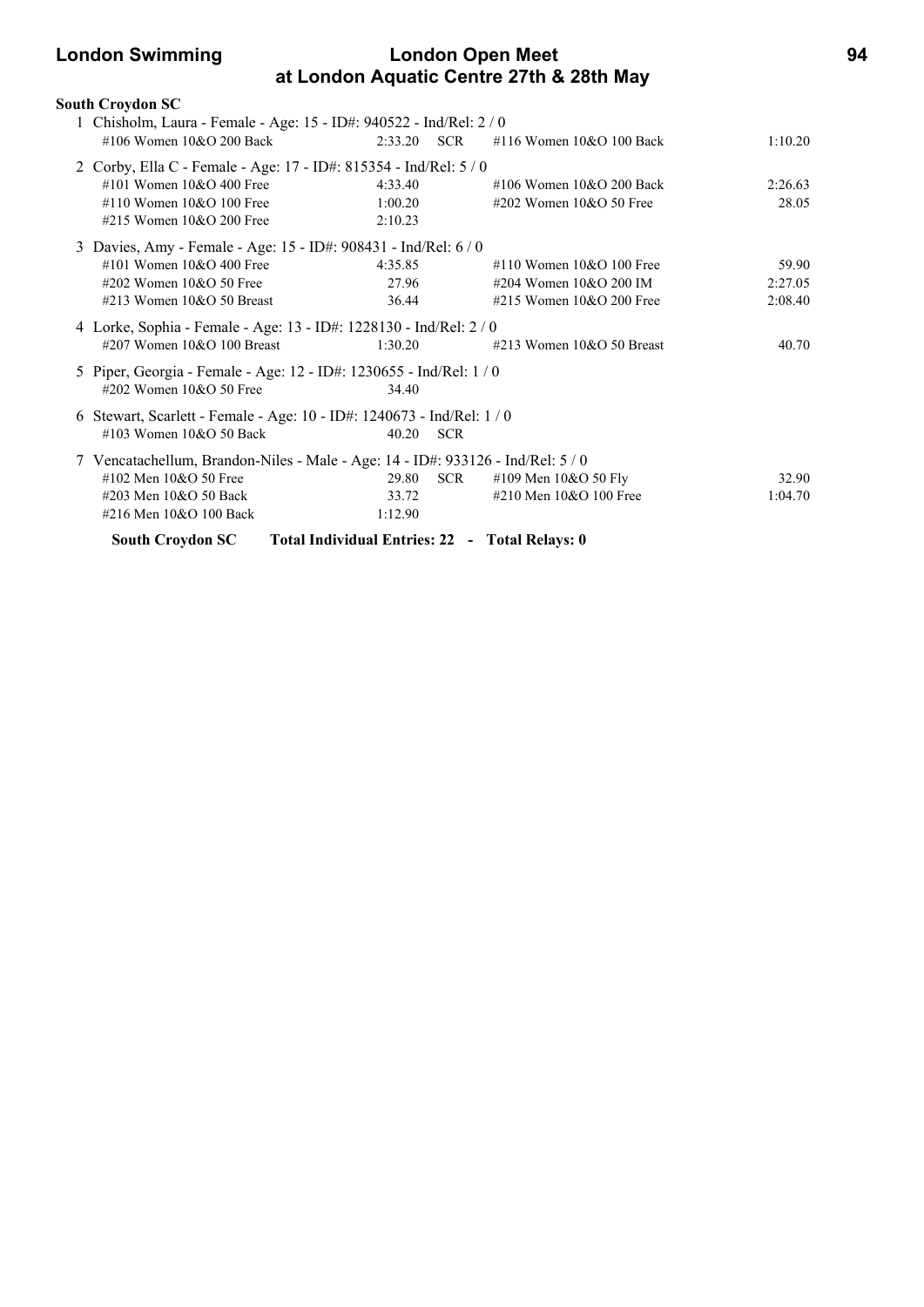| <b>London Swimming</b> | <b>London Open Meet</b>                                               | 95 |
|------------------------|-----------------------------------------------------------------------|----|
|                        | at London Aquatic Centre 27th & 28th May                              |    |
| <b>Southwark</b>       |                                                                       |    |
|                        | 1 Kinsler, Tatiana - Female - Age: 13 - ID#: 1274162 - Ind/Rel: 3 / 0 |    |

| 1 Kinsler, Tatiana - Female - Age: 13 - ID#: 1274162 - Ind/Rel: 3 / 0 |         |                               |         |  |
|-----------------------------------------------------------------------|---------|-------------------------------|---------|--|
| #112 Women $10&O$ 200 Breast                                          | 3:11.20 | $\#207$ Women 10&O 100 Breast | 1:25.50 |  |
| $\#213$ Women 10&O 50 Breast                                          | 40.40   |                               |         |  |

**Southwark Total Individual Entries: 3 - Total Relays: 0**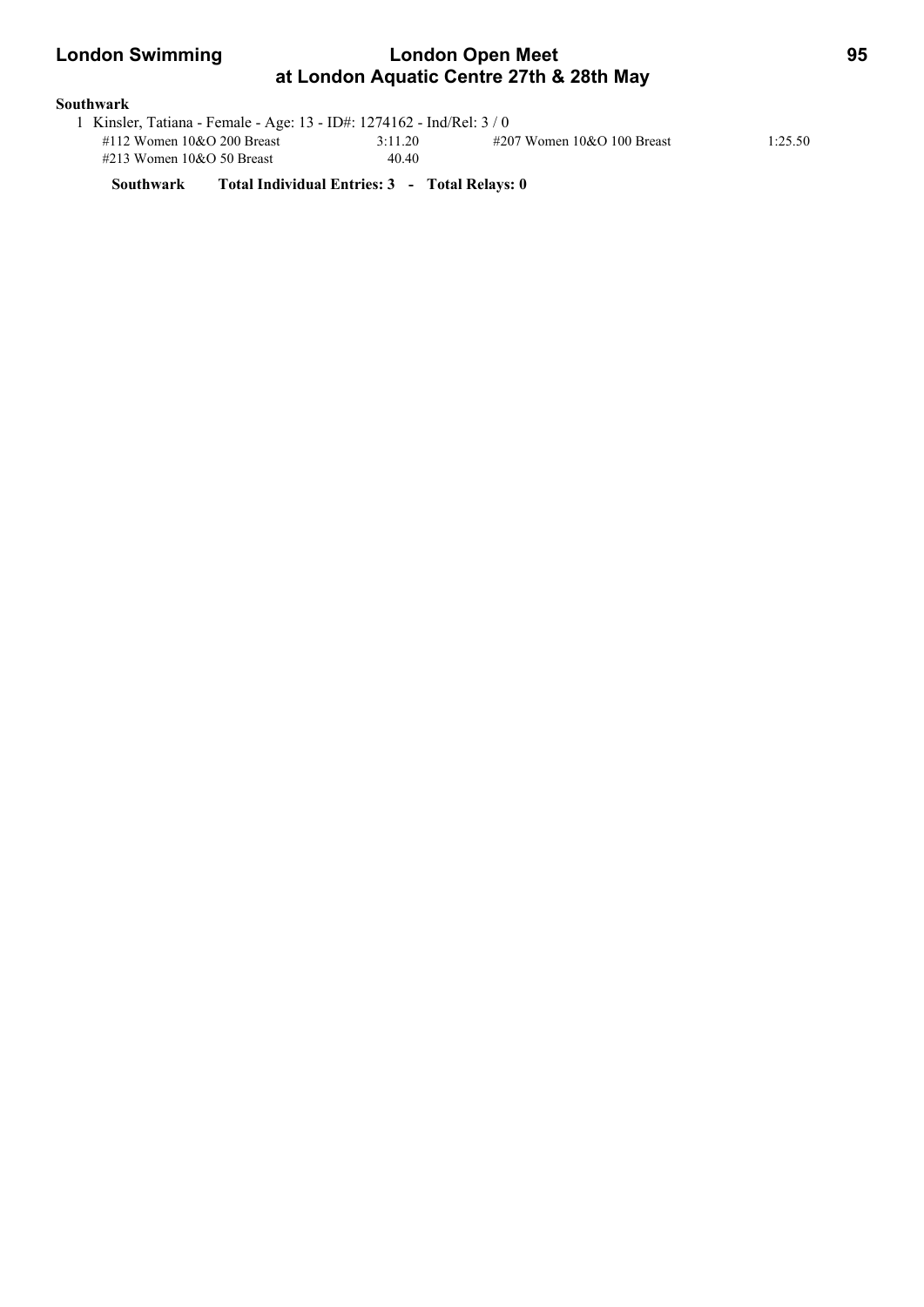### **London Swimming London Open Meet 96 at London Aquatic Centre 27th & 28th May**

| <b>Staines Swimming Club</b>                                                                                                                                                                |                                                     |                          |                                                                                                                              |                                                 |                          |
|---------------------------------------------------------------------------------------------------------------------------------------------------------------------------------------------|-----------------------------------------------------|--------------------------|------------------------------------------------------------------------------------------------------------------------------|-------------------------------------------------|--------------------------|
| 1 Adams, Kieran - Male - Age: 15 - ID#: 930274 - Ind/Rel: 4 / 0<br>#115 Men 10&O 200 Free<br>#203 Men 10&O 50 Back                                                                          | 2:19.90<br>34.40                                    | <b>SCR</b>               | #201 Men 10&O 400 Free<br>#206 Men 10&O 200 Back                                                                             | 4:50.06<br>2:34.70                              | <b>SCR</b><br><b>SCR</b> |
| 2 Anthony, Hazel - Female - Age: 11 - ID#: 956919 - Ind/Rel: 3 / 0<br>#103 Women 10&O 50 Back<br>#202 Women 10&O 50 Free                                                                    | 40.20<br>37.10                                      | <b>SCR</b><br><b>SCR</b> | #116 Women 10&O 100 Back                                                                                                     | 1:29.10                                         | <b>SCR</b>               |
| 3 Betts, Tom - Male - Age: 14 - ID#: 1105310 - Ind/Rel: 5 / 0<br>#201 Men 10&O 400 Free<br>#206 Men 10&O 200 Back<br>#216 Men 10&O 100 Back                                                 | 4:59.40<br>2:32.80<br>1:11.80                       |                          | #203 Men 10&O 50 Back<br>#210 Men 10&O 100 Free                                                                              | 34.80<br>1:06.50                                |                          |
| 4 Degen, Harry - Male - Age: 15 - ID#: 1116248 - Ind/Rel: 3 / 0<br>#201 Men 10&O 400 Free<br>#214 Men 10&O 200 Fly                                                                          | 4:37.70<br>2:26.30                                  | <b>SCR</b>               | #208 Men 10&O 100 Fly                                                                                                        | 1:06.20                                         |                          |
| 5 Johal, Shaan - Female - Age: 13 - ID#: 1100751 - Ind/Rel: 6 / 0<br>#103 Women 10&O 50 Back<br>#116 Women 10&O 100 Back<br>#209 Women 10&O 50 Fly                                          | 35.70<br>1:15.70<br>35.10                           |                          | #106 Women 10&O 200 Back<br>#204 Women 10&O 200 IM<br>#215 Women 10&O 200 Free                                               | 2:42.90<br>2:48.40<br>2:26.40                   |                          |
| 6 Kent, Lauren - Female - Age: 15 - ID#: 1105305 - Ind/Rel: 8 / 0<br>#103 Women 10&O 50 Back<br>#110 Women 10&O 100 Free<br>#202 Women 10&O 50 Free<br>#209 Women 10&O 50 Fly               | 33.40<br>1:04.00<br>29.28<br>33.00                  |                          | #106 Women 10&O 200 Back<br>#116 Women 10&O 100 Back<br>#204 Women 10&O 200 IM<br>#213 Women 10&O 50 Breast                  | 2:33.10<br>1:11.80<br>2:36.40<br>39.30          |                          |
| 7 Kosinska, Helena - Female - Age: 15 - ID#: 974537 - Ind/Rel: 2 / 0<br>#110 Women 10&O 100 Free                                                                                            | 1:09.00                                             | <b>SCR</b>               | #202 Women 10&O 50 Free                                                                                                      | 32.20                                           | <b>SCR</b>               |
| 8 Pearson, Daniel - Male - Age: 20 - ID#: 426700 - Ind/Rel: 3 / 0<br>#107 Men 10&O 100 Breast<br>#212 Men 10&O 200 Breast                                                                   | 1:12.19<br>2:39.00                                  |                          | #115 Men 10&O 200 Free                                                                                                       | 2:06.10                                         |                          |
| 9 Philp, Ross - Male - Age: 15 - ID#: 808805 - Ind/Rel: 10 / 0<br>#104 Men 10&O 200 IM<br>#111 Men 10&O 400 IM<br>#201 Men 10&O 400 Free<br>#206 Men 10&O 200 Back<br>#214 Men 10&O 200 Fly | 2:23.20<br>5:04.60<br>4:30.60<br>2:21.00<br>2:26.79 |                          | #109 Men 10&O 50 Fly<br>#115 Men $10&O$ 200 Free<br>#203 Men 10&O 50 Back<br>#208 Men 10&O 100 Fly<br>#216 Men 10&O 100 Back | 28.45<br>2:07.70<br>31.09<br>1:04.34<br>1:05.00 |                          |
| 10 Portat, Ellen - Female - Age: 15 - ID#: 482095 - Ind/Rel: 5 / 0<br>#103 Women 10&O 50 Back<br>#202 Women 10&O 50 Free<br>#215 Women 10&O 200 Free                                        | 35.40<br>30.90<br>2:20.93                           | <b>SCR</b><br><b>SCR</b> | #110 Women 10&O 100 Free<br>#209 Women 10&O 50 Fly                                                                           | 1:05.50<br>34.50                                | <b>SCR</b>               |
| 11 Ransome, Ashley - Female - Age: 22 - ID#: 168815 - Ind/Rel: 2 / 0<br>#209 Women 10&O 50 Fly                                                                                              | 29.49                                               |                          | #213 Women 10&O 50 Breast                                                                                                    | 34.00                                           |                          |
| 12 Sayed, Ali - Male - Age: 15 - ID#: 1354710 - Ind/Rel: 4 / 0<br>#102 Men 10&O 50 Free<br>#210 Men 10&O 100 Free                                                                           | 27.49<br>59.85                                      | <b>SCR</b>               | #203 Men 10&O 50 Back<br>#216 Men 10&O 100 Back                                                                              | 31.20<br>1:06.90                                |                          |
| 13 Stevenson, Irene - Female - Age: 15 - ID#: 876464 - Ind/Rel: 8 / 0<br>#103 Women 10&O 50 Back<br>#110 Women 10&O 100 Free<br>#202 Women 10&O 50 Free<br>#209 Women 10&O 50 Fly           | 31.20<br>1:02.00<br>28.77<br>30.02                  |                          | #106 Women 10&O 200 Back<br>#116 Women 10&O 100 Back<br>#204 Women 10&O 200 IM<br>#215 Women 10&O 200 Free                   | 2:26.20<br>1:07.80<br>2:31.60<br>2:12.90        |                          |
| 14 Taylor, Ewan - Male - Age: 15 - ID#: 556473 - Ind/Rel: 7 / 0<br>#102 Men 10&O 50 Free<br>#107 Men 10&O 100 Breast<br>#115 Men 10&O 200 Free<br>#210 Men 10&O 100 Free                    | 25.27<br>1:15.90<br>2:06.30<br>57.19                |                          | #104 Men 10&O 200 IM<br>#113 Men 10&O 50 Breast<br>#201 Men 10&O 400 Free                                                    | 2:26.20<br>34.20<br>4:30.40                     |                          |
| <b>Staines Swimming Club</b>                                                                                                                                                                |                                                     |                          | Total Individual Entries: 70 - Total Relays: 0                                                                               |                                                 |                          |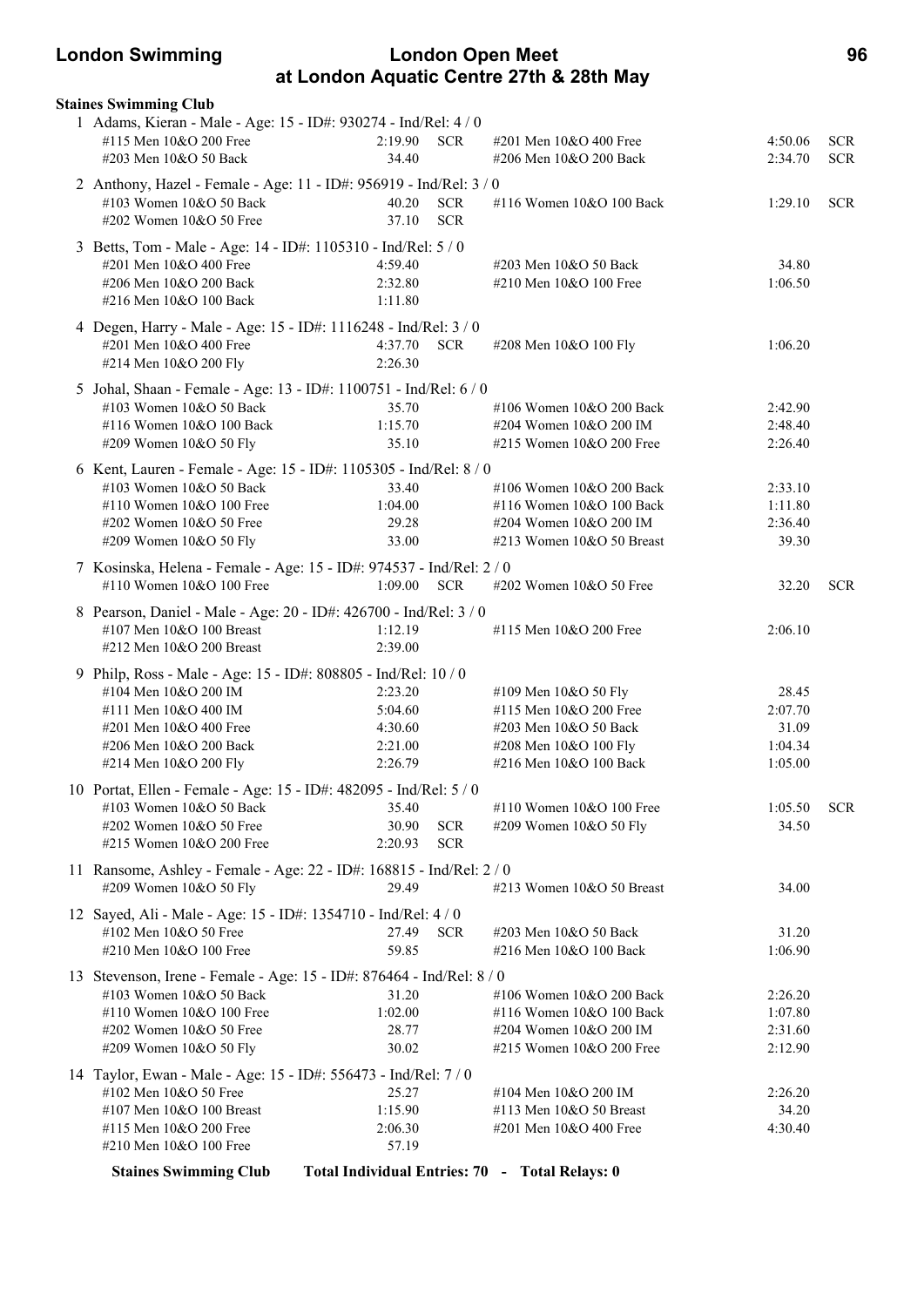### **London Swimming London Open Meet 97 at London Aquatic Centre 27th & 28th May**

# **Stockport Mo**

| 1 Kennedy, Charlotte - Female - Age: 15 - ID#: 900355 - Ind/Rel: 3 / 0 |               |                          |         |
|------------------------------------------------------------------------|---------------|--------------------------|---------|
| #101 Women $10&O$ 400 Free                                             | 4:43.46       | #205 Women 10&O 800 Free | 9:35.39 |
| #215 Women $10&O$ 200 Free                                             | $2:14.74$ SCR |                          |         |

**Stockport Mo Total Individual Entries: 3 - Total Relays: 0**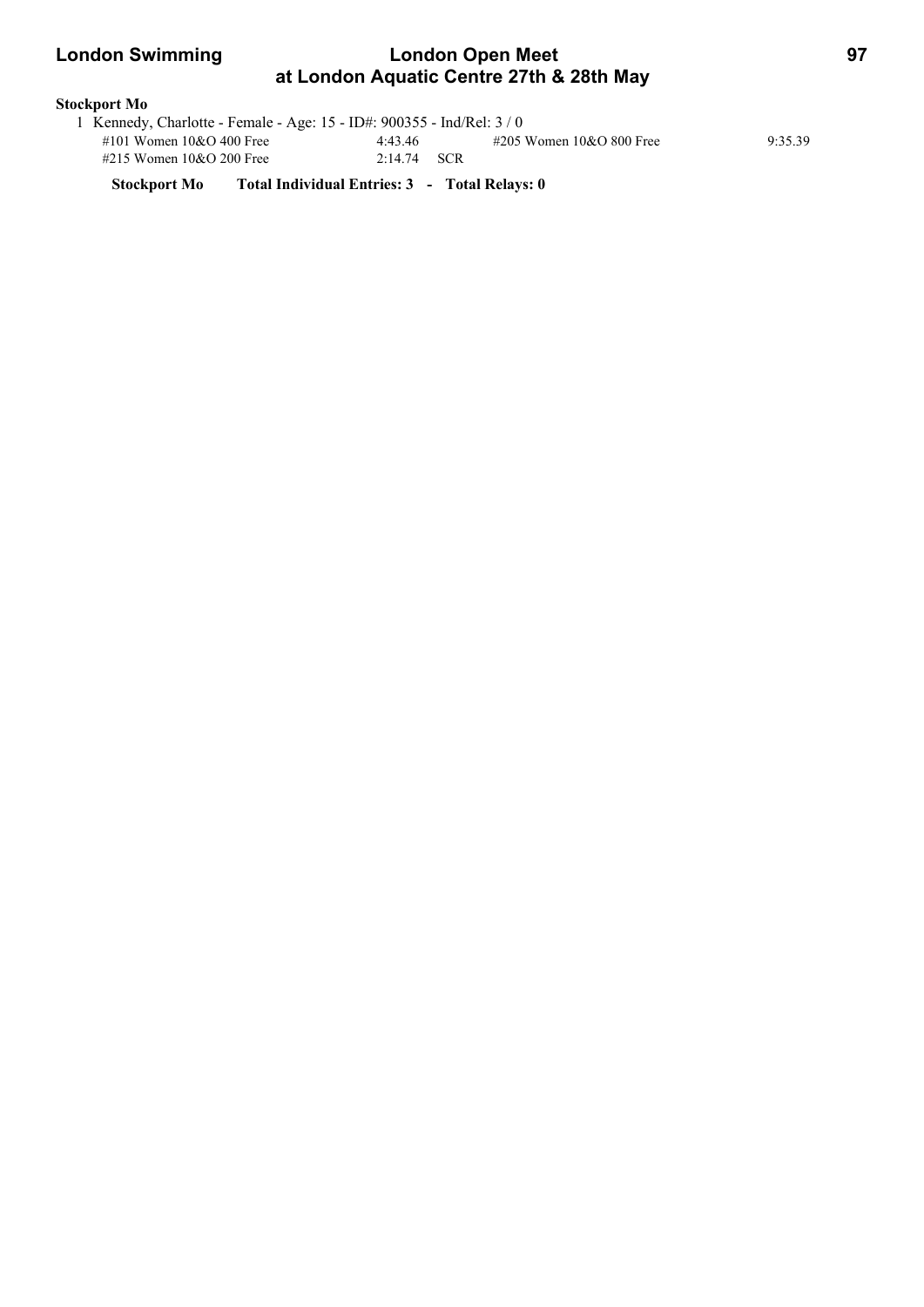### **London Swimming London Open Meet 98 at London Aquatic Centre 27th & 28th May**

### **StratfordSharks Asc**

| <b>StratfordSharks Asc</b>                                                                            | Total Individual Entries: 5 - Total Relays: 0 |                              |         |            |
|-------------------------------------------------------------------------------------------------------|-----------------------------------------------|------------------------------|---------|------------|
| #107 Men $10&O$ 100 Breast                                                                            | 1:16.36                                       | #113 Men $10&O$ 50 Breast    | 34.88   |            |
| 3 Cox, Daniel - Male - Age: 14 - ID#: 924608 - Ind/Rel: 2 / 0                                         |                                               |                              |         |            |
| 2 Cox, Charlotte - Female - Age: 17 - ID#: 546223 - Ind/Rel: 2/0<br>#110 Women $10&O 100$ Free        | 1:05.13                                       | #112 Women $10&O$ 200 Breast | 3:00.76 | <b>SCR</b> |
| 1 Callaghan, Isabelle - Female - Age: 16 - ID#: 451445 - Ind/Rel: 1/0<br>#112 Women $10&O$ 200 Breast | 2.48.60                                       |                              |         |            |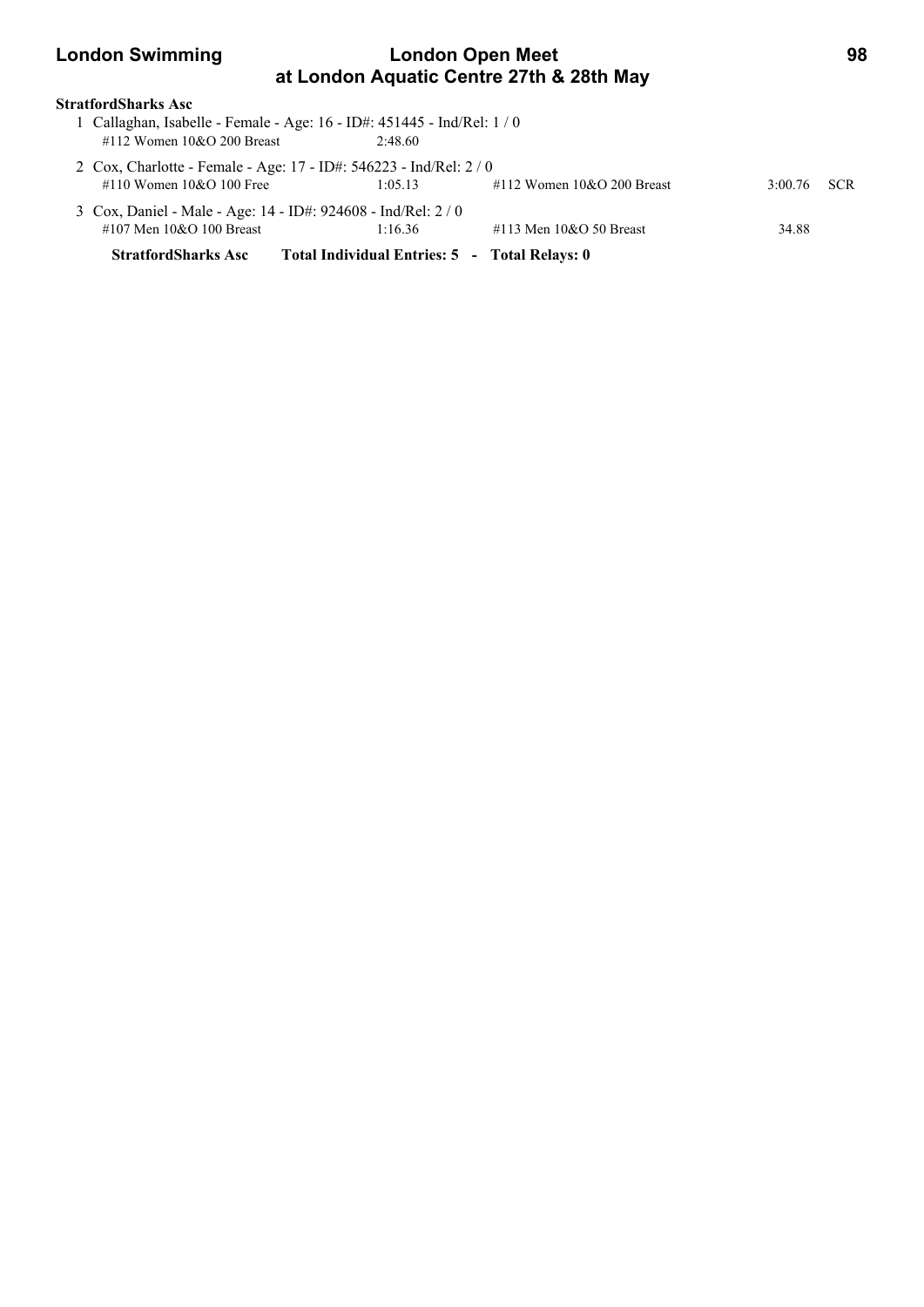### **London Swimming London Open Meet 99 at London Aquatic Centre 27th & 28th May**

| <b>Sutton &amp; Cheam</b>                                                                                                                                                     |                                                    |                                                                                  |                               |            |
|-------------------------------------------------------------------------------------------------------------------------------------------------------------------------------|----------------------------------------------------|----------------------------------------------------------------------------------|-------------------------------|------------|
| 1 Adjei, Nubia - Female - Age: 14 - ID#: 1180684 - Ind/Rel: 7 / 0<br>#103 Women 10&O 50 Back<br>#110 Women 10&O 100 Free<br>#202 Women 10&O 50 Free<br>#209 Women 10&O 50 Fly | 32.51<br>1:04.20<br>28.93<br>31.59                 | #108 Women 10&O 100 Fly<br>#116 Women 10&O 100 Back<br>#204 Women 10&O 200 IM    | 1:16.59<br>1:10.60<br>2:47.20 |            |
| 2 Beer, Toby - Male - Age: 14 - ID#: 798053 - Ind/Rel: 6 / 0<br>#104 Men 10&O 200 IM<br>#113 Men 10&O 50 Breast<br>#210 Men 10&O 100 Free                                     | 2:37.19<br>35.11<br>1:04.88                        | #107 Men $10&O$ 100 Breast<br>#115 Men 10&O 200 Free<br>#212 Men 10&O 200 Breast | 1:18.30<br>2:19.80<br>2:53.79 |            |
| 3 Behan, Molly - Female - Age: 15 - ID#: 720199 - Ind/Rel: 5 / 0<br>#202 Women 10&O 50 Free<br>#207 Women 10&O 100 Breast<br>#213 Women 10&O 50 Breast                        | <b>SCR</b><br>31.40<br>1:26.29<br>39.01            | #204 Women 10&O 200 IM<br>#209 Women 10&O 50 Fly                                 | 2:48.94<br>34.00              | <b>SCR</b> |
| 4 Bitton, Liam - Male - Age: 14 - ID#: 1107895 - Ind/Rel: 7 / 0<br>#102 Men 10&O 50 Free<br>#109 Men 10&O 50 Fly<br>#208 Men 10&O 100 Fly<br>#216 Men 10&O 100 Back           | 29.90<br><b>SCR</b><br>32.50<br>1:11.07<br>1:13.70 | #104 Men 10&O 200 IM<br>#203 Men 10&O 50 Back<br>#214 Men 10&O 200 Fly           | 2:40.50<br>34.60<br>2:37.58   |            |
| 5 Bond, William - Male - Age: 15 - ID#: 776738 - Ind/Rel: 5 / 0<br>#102 Men 10&O 50 Free<br>#115 Men 10&O 200 Free<br>#210 Men 10&O 100 Free                                  | 27.13<br>2:12.80<br>59.80                          | #113 Men $10&O$ 50 Breast<br>#203 Men 10&O 50 Back                               | 35.19<br>31.68                |            |
| 6 Bone, Kelly - Female - Age: 15 - ID#: 1151444 - Ind/Rel: 4 / 0<br>#106 Women 10&O 200 Back<br>#204 Women 10&O 200 IM                                                        | 2:24.00<br>2:30.80                                 | #116 Women 10&O 100 Back<br>#211 Women 10&O 400 IM                               | 1:06.80<br>5:20.80            |            |
| 7 Creamore, Spencer - Male - Age: 14 - ID#: 556830 - Ind/Rel: 5 / 0<br>#102 Men 10&O 50 Free<br>#115 Men 10&O 200 Free<br>#216 Men 10&O 100 Back                              | 26.39<br>2:06.21<br>1:12.40                        | #109 Men 10&O 50 Fly<br>#210 Men 10&O 100 Free                                   | 31.94<br>56.79                |            |
| 8 Drzaic, Andrej - Male - Age: 15 - ID#: 1139140 - Ind/Rel: 3 / 0<br>#107 Men 10&O 100 Breast<br>#212 Men 10&O 200 Breast                                                     | 1:16.00<br>2:41.30                                 | #113 Men $10&O$ 50 Breast                                                        | 34.60                         |            |
| 9 Hedges, April - Female - Age: 16 - ID#: 492206 - Ind/Rel: 3 / 0<br>#108 Women $10&O 100$ Fly<br>#116 Women 10&O 100 Back                                                    | 1:14.00<br>1:12.40                                 | #110 Women 10&O 100 Free                                                         | 1:07.50                       |            |
| 10 Kan, Dario - Male - Age: 16 - ID#: 515882 - Ind/Rel: 3 / 0<br>#102 Men 10&O 50 Free<br>#210 Men 10&O 100 Free                                                              | 28.38<br><b>SCR</b><br>1:01.50                     | #104 Men 10&O 200 IM                                                             | 2:32.60                       |            |
| 11 Lenihan, Joseph - Male - Age: 15 - ID#: 798062 - Ind/Rel: 3 / 0<br>#203 Men 10&O 50 Back<br>#216 Men 10&O 100 Back                                                         | 29.44<br>1:02.30                                   | #206 Men 10&O 200 Back                                                           | 2:15.10                       |            |
| 12 Malov, Filip - Male - Age: 12 - ID#: 1251624 - Ind/Rel: 3 / 0<br>#102 Men 10&O 50 Free<br>#210 Men 10&O 100 Free                                                           | 29.75<br>1:05.73                                   | #104 Men 10&O 200 IM                                                             | 2:44.51                       |            |
| 13 Meffan, Daisy - Female - Age: 17 - ID#: 363678 - Ind/Rel: 4 / 0<br>#112 Women 10&O 200 Breast<br>#211 Women 10&O 400 IM                                                    | 2:49.70<br>5:25.40                                 | #207 Women 10&O 100 Breast<br>#213 Women $10&O$ 50 Breast                        | 1:17.60<br>36.24              |            |
| 14 Morley, Neve - Female - Age: 17 - ID#: 776834 - Ind/Rel: 3 / 0<br>#207 Women 10&O 100 Breast<br>#213 Women 10&O 50 Breast                                                  | 1:20.80<br>36.04                                   | #209 Women 10&O 50 Fly                                                           | 31.94                         |            |
| 15 Nicot, Alice - Female - Age: 16 - ID#: 943851 - Ind/Rel: 5 / 0<br>#101 Women 10&O 400 Free<br>#202 Women 10&O 50 Free<br>#215 Women 10&O 200 Free                          | 4:38.80<br>27.93<br>2:13.50                        | #110 Women $10&O 100$ Free<br>#205 Women 10&O 800 Free                           | 1:01.61<br>9:37.00            |            |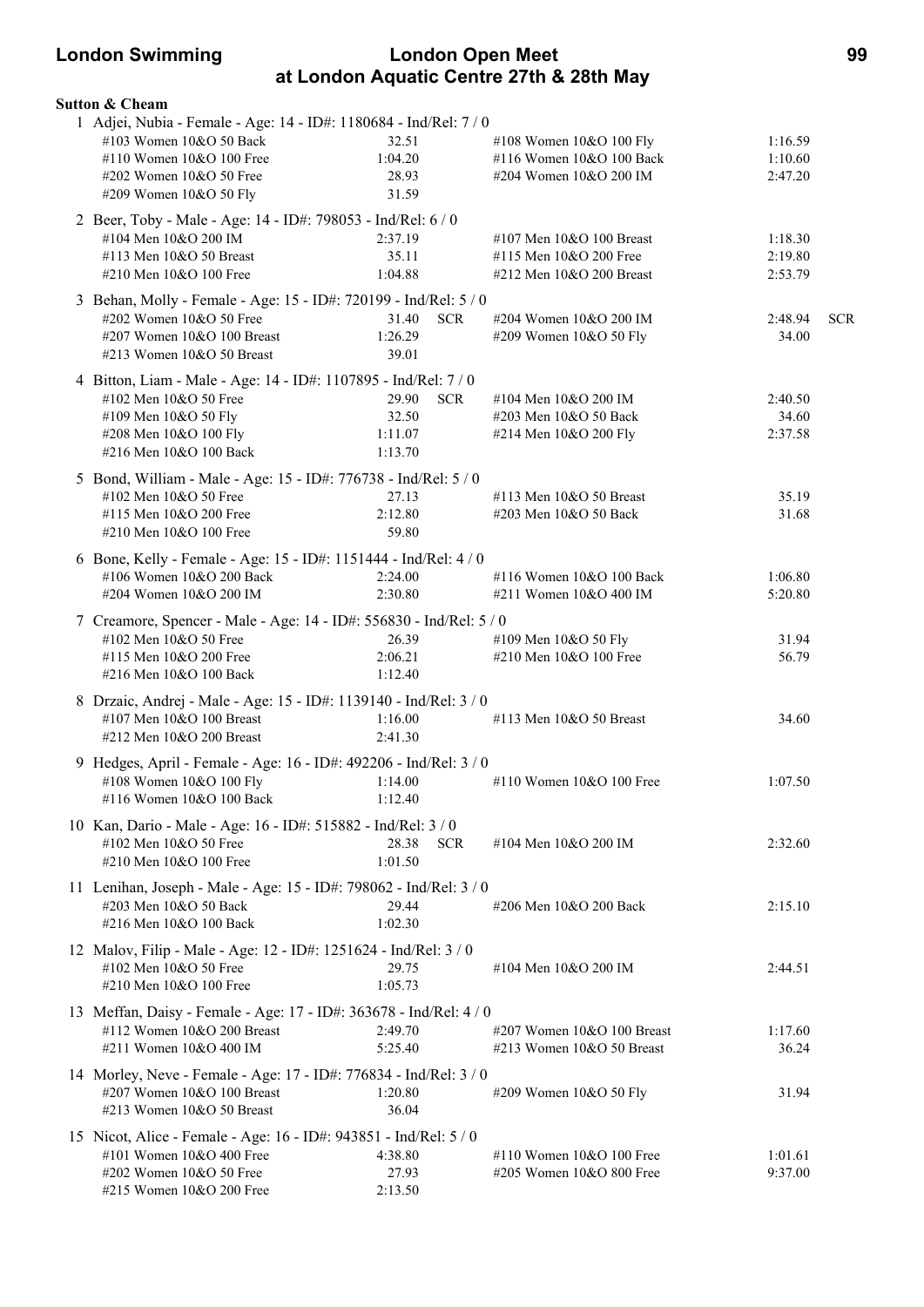### **London Swimming London Open Meet 100 at London Aquatic Centre 27th & 28th May**

| Sutton & Cheam                                                    |                                                |                                      |         |
|-------------------------------------------------------------------|------------------------------------------------|--------------------------------------|---------|
| 16 Rees, Michael - Male - Age: 17 - ID#: 455081 - Ind/Rel: 5 / 0  |                                                |                                      |         |
| #104 Men 10&O 200 IM                                              | 2:10.94                                        | #111 Men 10&O 400 IM                 | 4:38.32 |
| #203 Men 10&O 50 Back                                             | 27.37                                          | #206 Men 10&O 200 Back               | 2:06.50 |
| #216 Men 10&O 100 Back                                            | 58.28                                          |                                      |         |
| 17 Rutter, Kieran - Male - Age: 16 - ID#: 867237 - Ind/Rel: 3 / 0 |                                                |                                      |         |
| #203 Men 10&O 50 Back                                             | 28.47                                          | #206 Men 10&O 200 Back               | 2:12.00 |
| #216 Men 10&O 100 Back                                            | 1:01.01                                        |                                      |         |
| 18 Shaw, Luke - Male - Age: 15 - ID#: 1189648 - Ind/Rel: 2 / 0    |                                                |                                      |         |
| #109 Men 10&O 50 Fly                                              | 28.10                                          | #208 Men 10&O 100 Fly                | 1:03.51 |
| 19 Wild, Jack - Male - Age: 15 - ID#: 983788 - Ind/Rel: 4 / 0     |                                                |                                      |         |
| #111 Men 10&O 400 IM                                              | 5:29.00                                        | <b>SCR</b><br>#203 Men 10&O 50 Back  | 32.20   |
| #206 Men 10&O 200 Back                                            | 2:30.60                                        | <b>SCR</b><br>#216 Men 10&O 100 Back | 1:10.20 |
| 20 Wileman, Jon - Male - Age: 21 - ID#: 363042 - Ind/Rel: 3 / 0   |                                                |                                      |         |
| #203 Men 10&O 50 Back                                             | 28.70                                          | #206 Men 10&O 200 Back               | 2:13.30 |
| #216 Men 10&O 100 Back                                            | 1:00.50                                        |                                      |         |
| <b>Sutton &amp; Cheam</b>                                         | Total Individual Entries: 83 - Total Relays: 0 |                                      |         |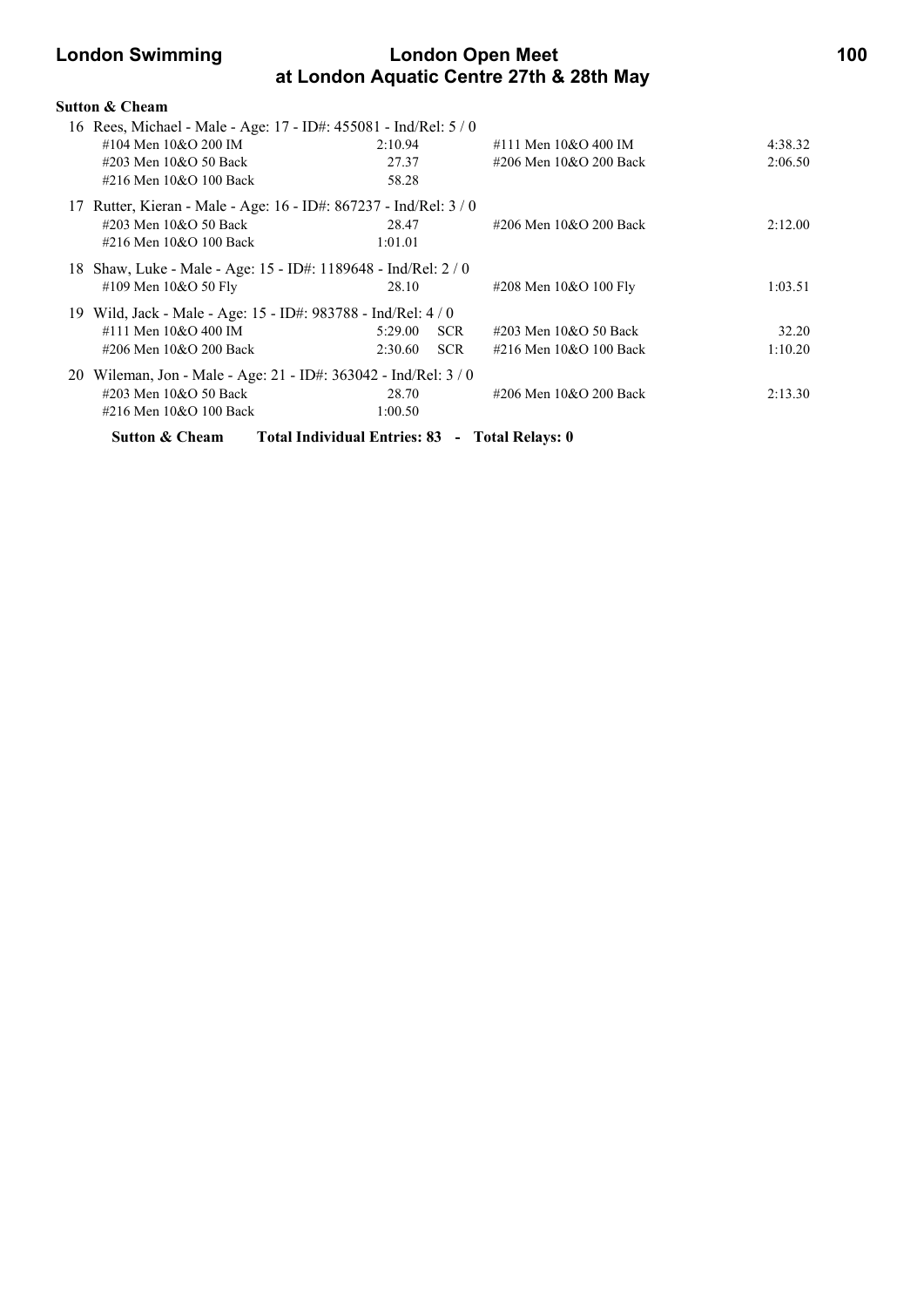### **London Swimming London Open Meet 101 at London Aquatic Centre 27th & 28th May**

| <b>Teddington Swimming Club</b>                                                                    |                                  |                            |          |            |
|----------------------------------------------------------------------------------------------------|----------------------------------|----------------------------|----------|------------|
| 1 Aydin, Oscar - Male - Age: 17 - ID#: 717792 - Ind/Rel: 5 / 0                                     |                                  |                            |          |            |
| #104 Men 10&O 200 IM                                                                               | 2:17.70                          | #107 Men $10&O$ 100 Breast | 1:10.30  |            |
| #113 Men 10&O 50 Breast                                                                            | 31.74                            | #203 Men 10&O 50 Back      | 29.40    |            |
| #212 Men 10&O 200 Breast                                                                           | 2:30.36                          |                            |          |            |
| 2 Bainbridge, Teo - Male - Age: 16 - ID#: 853246 - Ind/Rel: 6 / 0                                  |                                  |                            |          |            |
| #104 Men 10&O 200 IM                                                                               | 2:24.60                          | #105 Boys 10&O 1500 Free   | 18:00.20 |            |
| #107 Men 10&O 100 Breast                                                                           | 1:15.10                          | #111 Men 10&O 400 IM       | 5:08.20  |            |
| #113 Men 10&O 50 Breast                                                                            | 34.33                            | #212 Men 10&O 200 Breast   | 2:40.60  |            |
| 3 Ballinger-Finch, Thea - Female - Age: 11 - ID#: 1233392 - Ind/Rel: 8 / 0                         |                                  |                            |          |            |
| #103 Women 10&O 50 Back                                                                            | 37.20                            | #106 Women 10&O 200 Back   | 2:59.30  |            |
| #110 Women 10&O 100 Free                                                                           | 1:10.80                          | #116 Women 10&O 100 Back   | 1:21.10  |            |
| #202 Women 10&O 50 Free                                                                            | 31.98                            | #204 Women 10&O 200 IM     | 3:05.10  |            |
| #209 Women 10&O 50 Fly                                                                             | 35.79                            | #215 Women $10&O$ 200 Free | 2:39.50  |            |
| 4 Barrett, Alex - Female - Age: 12 - ID#: 973489 - Ind/Rel: 4 / 0                                  |                                  |                            |          |            |
| #103 Women 10&O 50 Back                                                                            | 37.10                            | #110 Women 10&O 100 Free   | 1:12.80  |            |
| #202 Women 10&O 50 Free                                                                            | 31.78                            | #209 Women 10&O 50 Fly     | 35.96    |            |
| 5 Barrett, Hayden - Male - Age: 11 - ID#: 1102128 - Ind/Rel: 1 / 0                                 |                                  |                            |          |            |
| #102 Men 10&O 50 Free                                                                              | 35.20 SCR                        |                            |          |            |
| 6 Bhugun, Emma - Female - Age: 12 - ID#: 1232094 - Ind/Rel: 4 / 0                                  |                                  |                            |          |            |
| #103 Women 10&O 50 Back                                                                            | <b>SCR</b><br>40.60              | #202 Women 10&O 50 Free    | 34.87    | <b>SCR</b> |
| #209 Women 10&O 50 Fly                                                                             | 37.40                            | #213 Women 10&O 50 Breast  | 43.60    |            |
| 7 Brenner, Nicole - Female - Age: 18 - ID#: 808799 - Ind/Rel: 6 / 0                                |                                  |                            |          |            |
| #101 Women 10&O 400 Free                                                                           | 4:40.84                          | #110 Women $10&O 100$ Free | 1:02.77  |            |
| #114 Women 10&O 200 Fly                                                                            | 2:36.97                          | #202 Women 10&O 50 Free    | 29.26    |            |
| #211 Women 10&O 400 IM                                                                             | 5:25.00                          | #215 Women 10&O 200 Free   | 2:12.46  |            |
| 8 Clifford, Claire - Female - Age: 14 - ID#: 1136548 - Ind/Rel: 3 / 0                              |                                  |                            |          |            |
| #202 Women 10&O 50 Free                                                                            | 29.69                            |                            | 34.80    |            |
| #215 Women 10&O 200 Free                                                                           | 2:25.10                          | #209 Women 10&O 50 Fly     |          |            |
|                                                                                                    |                                  |                            |          |            |
| 9 Farquhar-Smith, Thomas - Male - Age: 13 - ID#: 1232097 - Ind/Rel: 1 / 0<br>#102 Men 10&O 50 Free | 32.70                            |                            |          |            |
|                                                                                                    |                                  |                            |          |            |
| 10 Freedman, Max - Male - Age: 19 - ID#: 718245 - Ind/Rel: 2 / 0<br>$\#107$ Men $10\&O$ 100 Breast | 1:09.83                          | #113 Men 10&O 50 Breast    | 31.34    |            |
|                                                                                                    |                                  |                            |          |            |
| 11 Fussell, Sophie - Female - Age: 15 - ID#: 1115610 - Ind/Rel: 7 / 0                              |                                  |                            |          |            |
| #103 Women 10&O 50 Back                                                                            | 33.60                            | #110 Women 10&O 100 Free   | 1:05.40  |            |
| #112 Women 10&O 200 Breast                                                                         | 2:39.45                          | #202 Women 10&O 50 Free    | 29.04    |            |
| #207 Women 10&O 100 Breast<br>#213 Women 10&O 50 Breast                                            | 1:13.02<br>32.98                 | #209 Women 10&O 50 Fly     | 30.39    |            |
|                                                                                                    |                                  |                            |          |            |
| 12 Griffiths, Betsy - Female - Age: 12 - ID#: 843123 - Ind/Rel: 6 / 0<br>#103 Women 10&O 50 Back   | 39.10                            | #106 Women 10&O 200 Back   | 2:59.80  |            |
| #110 Women 10&O 100 Free                                                                           | 1:12.80                          | #202 Women 10&O 50 Free    | 33.80    |            |
| #209 Women 10&O 50 Fly                                                                             | 38.30                            | #215 Women 10&O 200 Free   | 2:38.50  |            |
| 13 Griffiths, Suki - Female - Age: 14 - ID#: 788110 - Ind/Rel: 3 / 0                               |                                  |                            |          |            |
|                                                                                                    |                                  |                            |          |            |
| #101 Women 10&O 400 Free<br>#110 Women 10&O 100 Free                                               | 5:05.70<br><b>SCR</b><br>1:06.10 | #108 Women 10&O 100 Fly    | 1:12.69  |            |
|                                                                                                    |                                  |                            |          |            |
| 14 Hall, Matthew - Male - Age: 15 - ID#: 904886 - Ind/Rel: 2 / 0                                   |                                  |                            |          |            |
| #107 Men 10&O 100 Breast                                                                           | 1:19.26                          | #113 Men 10&O 50 Breast    | 35.27    |            |
| 15 Hall, Oliver - Male - Age: 20 - ID#: 443246 - Ind/Rel: 2 / 0                                    |                                  |                            |          |            |
| #107 Men 10&O 100 Breast                                                                           | 1:09.65                          | #113 Men 10&O 50 Breast    | 30.98    |            |
| 16 Harris, Rachael - Female - Age: 12 - ID#: 962099 - Ind/Rel: 3 / 0                               |                                  |                            |          |            |
| #101 Women 10&O 400 Free                                                                           | 5:21.50                          | #108 Women 10&O 100 Fly    | 1:17.90  |            |
| #110 Women 10&O 100 Free                                                                           | 1:10.30                          |                            |          |            |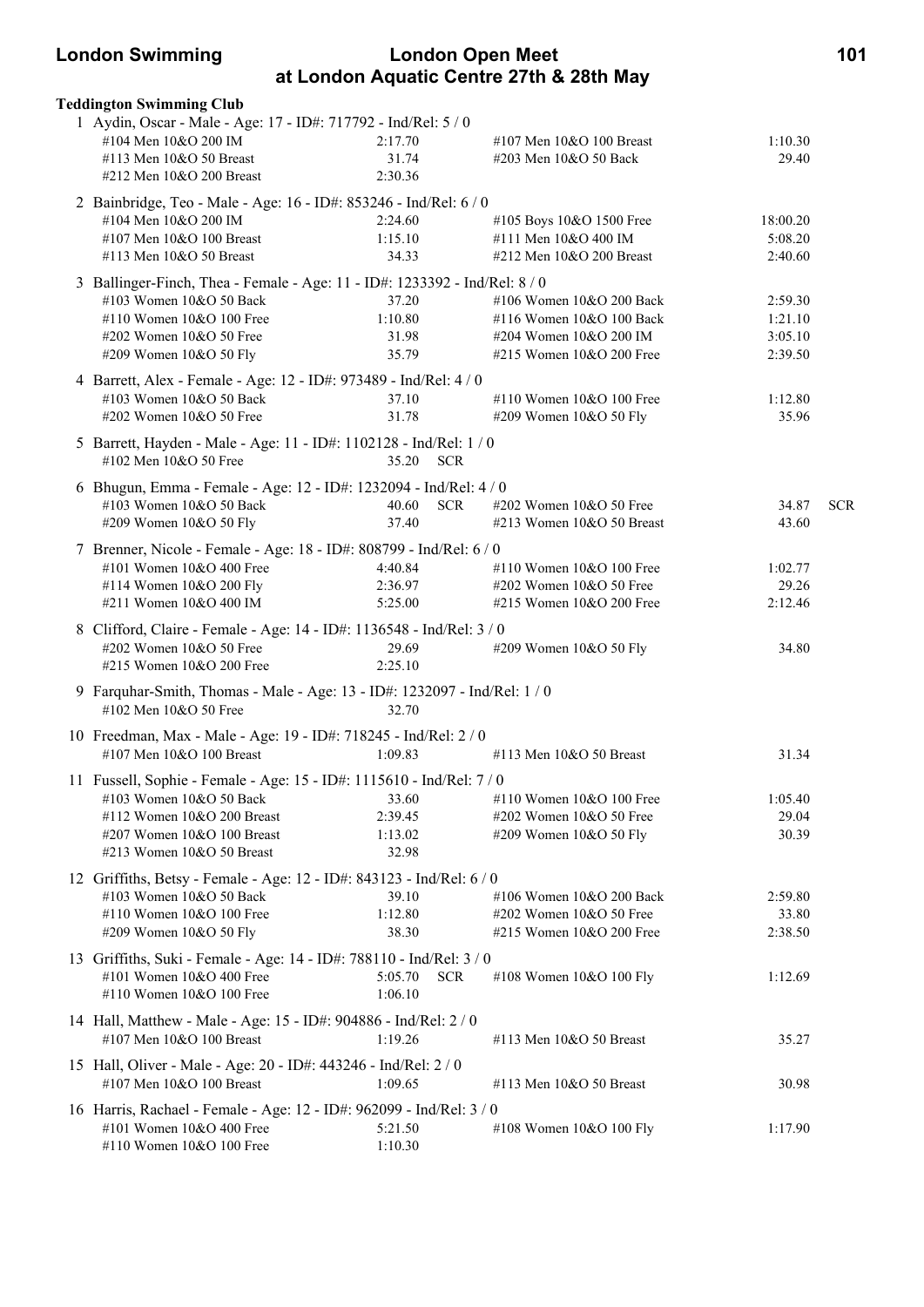### **London Swimming London Open Meet 102 at London Aquatic Centre 27th & 28th May**

| <b>Teddington Swimming Club</b><br>17 Harvey, Orla - Female - Age: 13 - ID#: 1154487 - Ind/Rel: 3 / 0 |                    |                                                                             |                    |            |
|-------------------------------------------------------------------------------------------------------|--------------------|-----------------------------------------------------------------------------|--------------------|------------|
| #110 Women 10&O 100 Free<br>#209 Women 10&O 50 Fly                                                    | 1:11.00<br>34.71   | #202 Women 10&O 50 Free                                                     | 31.49              |            |
| 18 Hunt, Eddie - Male - Age: 14 - ID#: 853057 - Ind/Rel: 4 / 0                                        |                    |                                                                             |                    |            |
| #104 Men 10&O 200 IM                                                                                  | 2:23.21            | #109 Men 10&O 50 Fly                                                        | 32.79              |            |
| #111 Men 10&O 400 IM                                                                                  | 5:00.98            | #201 Men 10&O 400 Free                                                      | 4:32.45            |            |
| 19 Hyde, Izzy - Female - Age: 11 - ID#: 1314327 - Ind/Rel: 11 / 0                                     |                    |                                                                             |                    |            |
| #103 Women 10&O 50 Back<br>#110 Women 10&O 100 Free                                                   | 38.30<br>1:13.90   | #106 Women $10&O$ 200 Back                                                  | 3:01.50<br>3:17.80 |            |
| #116 Women 10&O 100 Back                                                                              | 1:24.85            | #112 Women $10&O$ 200 Breast<br><b>SCR</b><br>$\#202$ Women $10\&O$ 50 Free | 32.82              |            |
| #204 Women 10&O 200 IM                                                                                | 3:00.14            | #207 Women 10&O 100 Breast                                                  | 1:38.70            |            |
| #209 Women 10&O 50 Fly                                                                                | 37.27              | #213 Women $10&O$ 50 Breast                                                 | 43.10              |            |
| #215 Women 10&O 200 Free                                                                              | 2:39.51            |                                                                             |                    |            |
| 20 Johnson, Max - Male - Age: 15 - ID#: 956860 - Ind/Rel: 1 / 0<br>#210 Men 10&O 100 Free             | 1:00.25            |                                                                             |                    |            |
| 21 Kreuzer, Poppy - Female - Age: 12 - ID#: 1169064 - Ind/Rel: 3 / 0                                  |                    |                                                                             |                    |            |
| #101 Women 10&O 400 Free                                                                              | 5:29.00            | <b>SCR</b><br>#110 Women 10&O 100 Free                                      | 1:13.10            |            |
| #116 Women 10&O 100 Back                                                                              | 1:21.70            |                                                                             |                    |            |
| 22 Marchant, Helen - Female - Age: 15 - ID#: 956949 - Ind/Rel: 3 / 0                                  |                    |                                                                             |                    |            |
| #103 Women 10&O 50 Back                                                                               | 35.80              | #116 Women 10&O 100 Back                                                    | 1:17.90            | <b>SCR</b> |
| #202 Women 10&O 50 Free                                                                               | 31.98              | <b>SCR</b>                                                                  |                    |            |
| 23 Parenti, Sofia - Female - Age: 12 - ID#: 953513 - Ind/Rel: 1 / 0<br>#101 Women 10&O 400 Free       | 5:37.10            | <b>SCR</b>                                                                  |                    |            |
| 24 Parker, Lorenzo - Male - Age: 12 - ID#: 1175660 - Ind/Rel: 2 / 0                                   |                    |                                                                             |                    |            |
| #104 Men 10&O 200 IM                                                                                  | 3:00.14            | $\#212$ Men $10&O$ 200 Breast                                               | 3:25.01            | <b>SCR</b> |
| 25 Porter, Thomas - Male - Age: 12 - ID#: 1154569 - Ind/Rel: 5 / 0                                    |                    |                                                                             |                    |            |
| #102 Men 10&O 50 Free                                                                                 | 31.70              | #105 Boys 10&O 1500 Free                                                    | 21:53.40           | <b>SCR</b> |
| #201 Men 10&O 400 Free                                                                                | 5:25.40            | #206 Men 10&O 200 Back                                                      | 2:47.80            |            |
| #210 Men 10&O 100 Free                                                                                | 1:11.90            |                                                                             |                    |            |
| 26 Shaw, Ava - Female - Age: 11 - ID#: 1114282 - Ind/Rel: 7 / 0                                       |                    |                                                                             |                    |            |
| #101 Women 10&O 400 Free                                                                              | 5:40.00            | <b>SCR</b><br>#110 Women 10&O 100 Free                                      | 1:15.70            |            |
| #112 Women $10&O$ 200 Breast<br>#207 Women $10&O$ 100 Breast                                          | 3:28.40<br>1:38.20 | #116 Women 10&O 100 Back<br>$\#213$ Women 10&O 50 Breast                    | 1:24.50<br>44.80   | <b>SCR</b> |
| #215 Women 10&O 200 Free                                                                              | 2:37.90            |                                                                             |                    |            |
| 27 Stevens, Issey - Female - Age: 14 - ID#: 757081 - Ind/Rel: 10 / 0                                  |                    |                                                                             |                    |            |
| #101 Women 10&O 400 Free                                                                              | 5:06.80            | <b>SCR</b><br>#103 Women 10&O 50 Back                                       | 35.96              |            |
| #106 Women 10&O 200 Back                                                                              | 2:43.70            | #110 Women 10&O 100 Free                                                    | 1:06.09            |            |
| #116 Women 10&O 100 Back                                                                              | 1:14.80            | #202 Women 10&O 50 Free                                                     | 30.00              |            |
| #204 Women 10&O 200 IM                                                                                | 2:49.90            | <b>SCR</b><br>#209 Women 10&O 50 Fly                                        | 34.09              |            |
| #211 Women 10&O 400 IM                                                                                | 6:00.20            | #215 Women 10&O 200 Free<br><b>SCR</b>                                      | 2:26.40            | <b>SCR</b> |
| 28 Thomson, Isla - Female - Age: 11 - ID#: 1217785 - Ind/Rel: 5 / 0                                   |                    |                                                                             |                    |            |
| #103 Women 10&O 50 Back                                                                               | 38.60              | #106 Women 10&O 200 Back                                                    | 3:05.60            | <b>SCR</b> |
| #110 Women 10&O 100 Free                                                                              | 1:13.90            | #116 Women 10&O 100 Back                                                    | 1:25.50            | <b>SCR</b> |
| #202 Women 10&O 50 Free                                                                               | 33.30              |                                                                             |                    |            |
| 29 Tran, Amy - Female - Age: 11 - ID#: 1258761 - Ind/Rel: 5 / 0                                       |                    |                                                                             |                    |            |
| #202 Women 10&O 50 Free                                                                               | 35.00              | <b>SCR</b><br>#204 Women 10&O 200 IM                                        | 3:02.40            |            |
| #207 Women 10&O 100 Breast<br>$\#213$ Women 10&O 50 Breast                                            | 1:33.40<br>42.50   | #209 Women 10&O 50 Fly                                                      | 38.60              |            |
|                                                                                                       |                    |                                                                             |                    |            |
| 30 Young, Harry - Male - Age: 14 - ID#: 1258772 - Ind/Rel: 2 / 0                                      |                    |                                                                             |                    |            |
| #102 Men 10&O 50 Free                                                                                 | 30.48              | <b>SCR</b><br>#203 Men 10&O 50 Back                                         | 35.90              |            |
| <b>Teddington Swimming Club</b>                                                                       |                    | Total Individual Entries: 125 - Total Relays: 0                             |                    |            |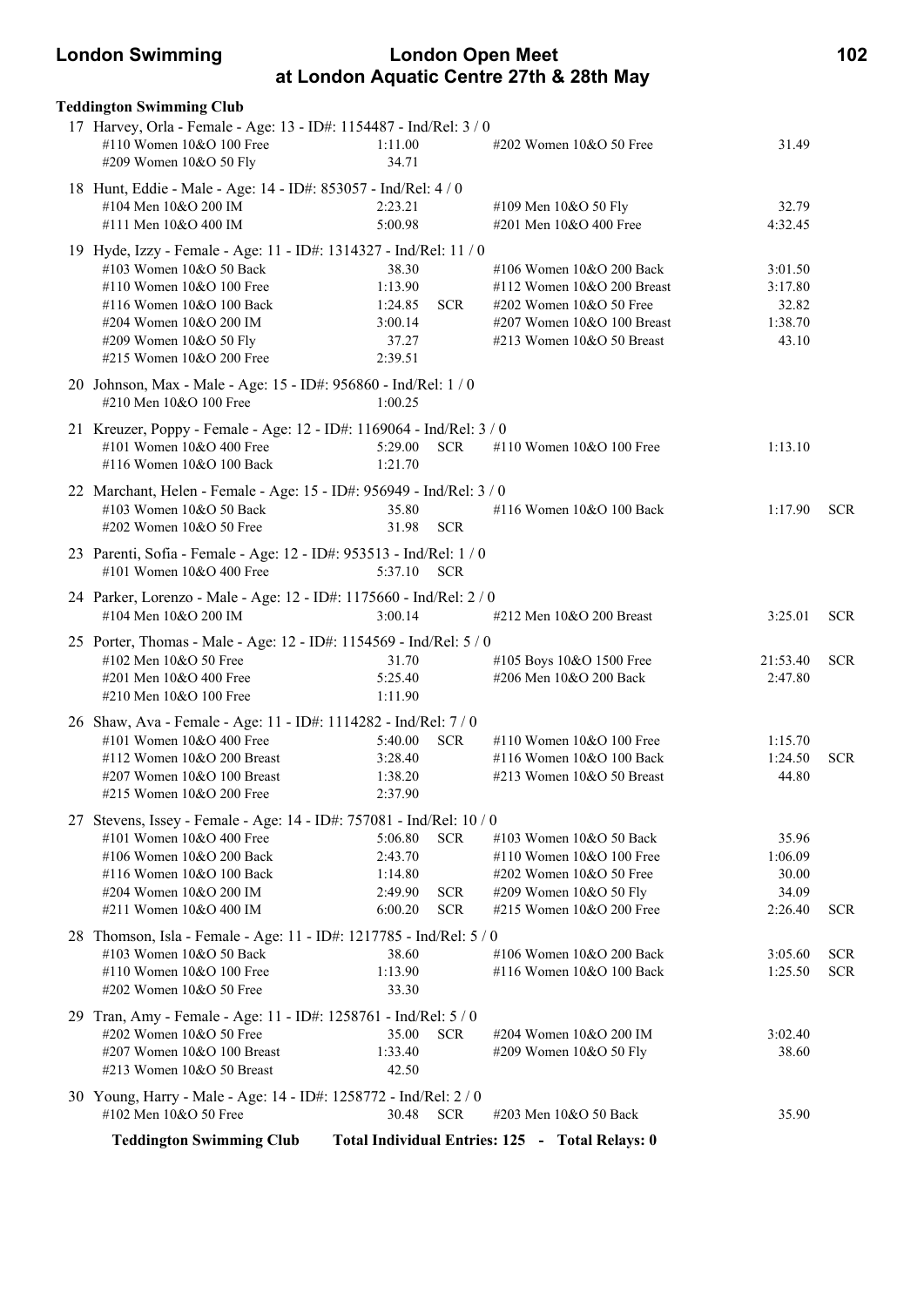### **London Swimming London Open Meet 103 at London Aquatic Centre 27th & 28th May**

| <b>Thanet Swim Club</b>                                                                                                                                                                                    |                                                   |                                                                                                             |                                          |            |
|------------------------------------------------------------------------------------------------------------------------------------------------------------------------------------------------------------|---------------------------------------------------|-------------------------------------------------------------------------------------------------------------|------------------------------------------|------------|
| 1 Anderson, Daisy - Female - Age: 16 - ID#: 808573 - Ind/Rel: 9 / 0<br>#106 Women 10&O 200 Back<br>#114 Women 10&O 200 Fly<br>#204 Women 10&O 200 IM<br>#209 Women 10&O 50 Fly<br>#215 Women 10&O 200 Free | 2:20.89<br>2:18.64<br>2:22.99<br>29.52<br>2:10.64 | #108 Women 10&O 100 Fly<br>#116 Women 10&O 100 Back<br>#207 Women 10&O 100 Breast<br>#211 Women 10&O 400 IM | 1:03.66<br>1:06.61<br>1:16.39<br>5:00.23 |            |
| 2 Arnold, Rosie - Female - Age: 17 - ID#: 487423 - Ind/Rel: 4 / 0<br>#112 Women 10&O 200 Breast<br>#207 Women 10&O 100 Breast                                                                              | 2:29.78<br>1:10.97                                | #204 Women 10&O 200 IM<br>#211 Women 10&O 400 IM                                                            | 2:20.69<br>4:58.33                       |            |
| 3 Boyd, Alex - Male - Age: 16 - ID#: 544606 - Ind/Rel: 3 / 0<br>#206 Men 10&O 200 Back<br>#214 Men 10&O 200 Fly                                                                                            | 2:16.96<br>2:19.75                                | #210 Men 10&O 100 Free                                                                                      | 54.85                                    |            |
| 4 Crabtree, Sam - Male - Age: 18 - ID#: 552019 - Ind/Rel: 4 / 0<br>#115 Men 10&O 200 Free<br>#210 Men 10&O 100 Free                                                                                        | 1:54.18<br>53.46                                  | #201 Men 10&O 400 Free<br>#216 Men 10&O 100 Back                                                            | 4:04.59<br>1:02.69                       |            |
| 5 Dale, Kieran - Male - Age: 15 - ID#: 834603 - Ind/Rel: 6 / 0<br>#111 Men 10&O 400 IM<br>#201 Men 10&O 400 Free<br>#208 Men 10&O 100 Fly                                                                  | 4:55.38<br>4:20.26<br>1:03.45                     | #115 Men 10&O 200 Free<br>#206 Men 10&O 200 Back<br>#214 Men 10&O 200 Fly                                   | 2:05.76<br>2:22.74<br>2:18.70            |            |
| 6 Denny, Hannah - Female - Age: 18 - ID#: 460314 - Ind/Rel: 5 / 0<br>#108 Women 10&O 100 Fly<br>#202 Women 10&O 50 Free<br>#215 Women 10&O 200 Free                                                        | 1:03.83<br>27.89<br>2:07.56                       | #110 Women 10&O 100 Free<br>#209 Women 10&O 50 Fly                                                          | 59.69<br>29.40                           |            |
| 7 Evans, Maria - Female - Age: 14 - ID#: 726788 - Ind/Rel: 2 / 0<br>#108 Women 10&O 100 Fly                                                                                                                | 1:09.63                                           | #114 Women 10&O 200 Fly                                                                                     | 2:30.29                                  |            |
| 8 Honour, Jordan - Male - Age: 19 - ID#: 323693 - Ind/Rel: 5 / 0<br>#104 Men 10&O 200 IM<br>#109 Men 10&O 50 Fly<br>#210 Men 10&O 100 Free                                                                 | 2:07.70<br>27.10<br>54.49                         | #107 Men 10&O 100 Breast<br>#206 Men 10&O 200 Back                                                          | 1:09.57<br>2:05.00                       |            |
| 9 Jameson, Anna - Female - Age: 15 - ID#: 800943 - Ind/Rel: 3 / 0<br>$\#103$ Women $10\&O 50$ Back<br>#116 Women 10&O 100 Back                                                                             | 34.20<br>1:11.00                                  | #106 Women 10&O 200 Back                                                                                    | 2:28.00                                  |            |
| 10 Jameson, Max - Male - Age: 17 - ID#: 762660 - Ind/Rel: 6 / 0<br>$\text{\#104}$ Men $10\&O 200$ IM 2:12.33<br>#206 Men 10&O 200 Back<br>#214 Men 10&O 200 Fly                                            | 2:06.28<br>2:04.53                                | #111 Men 10&O 400 IM<br>#208 Men 10&O 100 Fly<br>#216 Men 10&O 100 Back                                     | 4:34.87<br>57.51<br>59.10                |            |
| 11 Jewell, Lily - Female - Age: 15 - ID#: 967114 - Ind/Rel: 7 / 0<br>#101 Women 10&O 400 Free<br>#112 Women 10&O 200 Breast<br>#204 Women 10&O 200 IM<br>#211 Women 10&O 400 IM                            | 4:44.70<br>2:53.87<br>2:36.90<br>5:20.90          | #110 Women 10&O 100 Free<br>#202 Women 10&O 50 Free<br>#207 Women 10&O 100 Breast                           | 1:03.80<br>30.00<br>1:19.55              | <b>SCR</b> |
| 12 Latham, Katie - Female - Age: 20 - ID#: 210246 - Ind/Rel: 4 / 0<br>#103 Women 10&O 50 Back<br>#116 Women 10&O 100 Back                                                                                  | 30.43<br>1:04.72                                  | #110 Women 10&O 100 Free<br>#202 Women 10&O 50 Free                                                         | 57.09<br>25.90                           |            |
| 13 Lewis, Josh - Male - Age: 17 - ID#: 549652 - Ind/Rel: 3 / 0<br>#102 Men 10&O 50 Free<br>#210 Men 10&O 100 Free                                                                                          | 25.38<br>54.63                                    | #115 Men 10&O 200 Free                                                                                      | 2:00.43                                  |            |
| 14 Llewellyn, Honor - Female - Age: 15 - ID#: 891765 - Ind/Rel: 3 / 0<br>#103 Women 10&O 50 Back<br>#116 Women 10&O 100 Back                                                                               | 34.35<br>1:14.60<br><b>SCR</b>                    | #110 Women $10&O 100$ Free                                                                                  | 1:08.96                                  | <b>SCR</b> |
| 15 Miles, Olivia - Female - Age: 15 - ID#: 891772 - Ind/Rel: 6 / 0<br>#101 Women 10&O 400 Free<br>#114 Women 10&O 200 Fly<br>#211 Women 10&O 400 IM                                                        | 4:32.73<br>2:27.45<br>5:10.30                     | #106 Women 10&O 200 Back<br>#204 Women 10&O 200 IM<br>#215 Women 10&O 200 Free                              | 2:29.97<br>2:30.47<br>2:13.59            |            |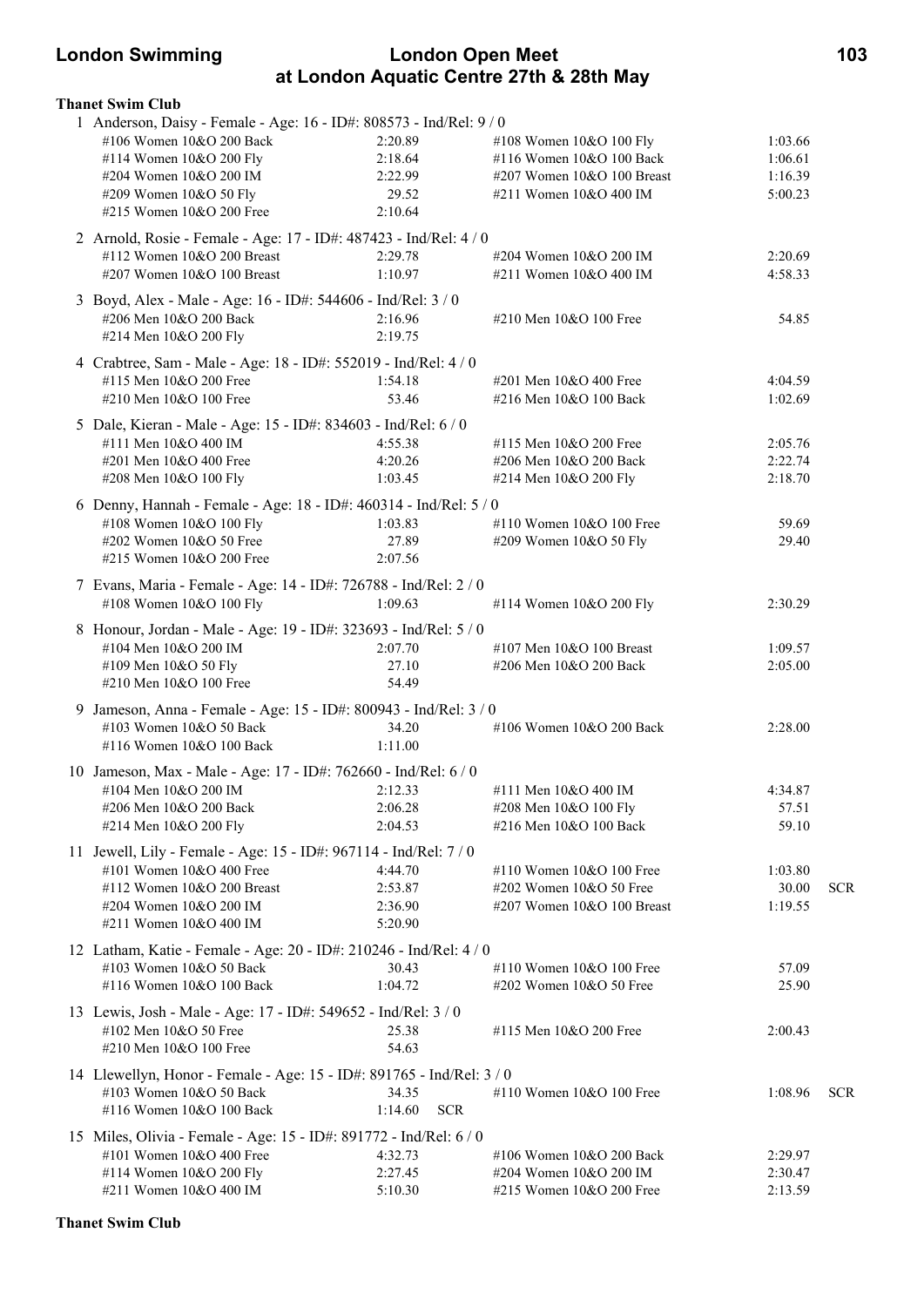## **London Swimming Condon Open Meet 104 at London Aquatic Centre 27th & 28th May**  16 Moon, Robyn - Female - Age: 16 - ID#: 797684 - Ind/Rel: 3 / 0 #103 Women 10&O 50 Back 30.88 #106 Women 10&O 200 Back 2:21.56 #116 Women 10&O 100 Back 1:05.31 17 Sijuade, Tobi - Male - Age: 15 - ID#: 967547 - Ind/Rel: 5 / 0 #102 Men 10&O 50 Free 26.66 #107 Men 10&O 100 Breast 1:12.42 #109 Men 10&O 50 Fly 28.67 #113 Men 10&O 50 Breast 31.83 #210 Men 10&O 100 Free 59.67 18 Williams, Beth - Female - Age: 15 - ID#: 797692 - Ind/Rel: 5 / 0

| #110 Women $10&O 100$ Free   | 1:05.20 |            | $\#112$ Women $10\&O$ 200 Breast | 2:44.40 |
|------------------------------|---------|------------|----------------------------------|---------|
| $\#202$ Women 10&O 50 Free   | 30.20   | <b>SCR</b> | $\#207$ Women 10&O 100 Breast    | 1:15.27 |
| $\#213$ Women 10&O 50 Breast | 34.95   |            |                                  |         |

**Thanet Swim Club Total Individual Entries: 83 - Total Relays: 0**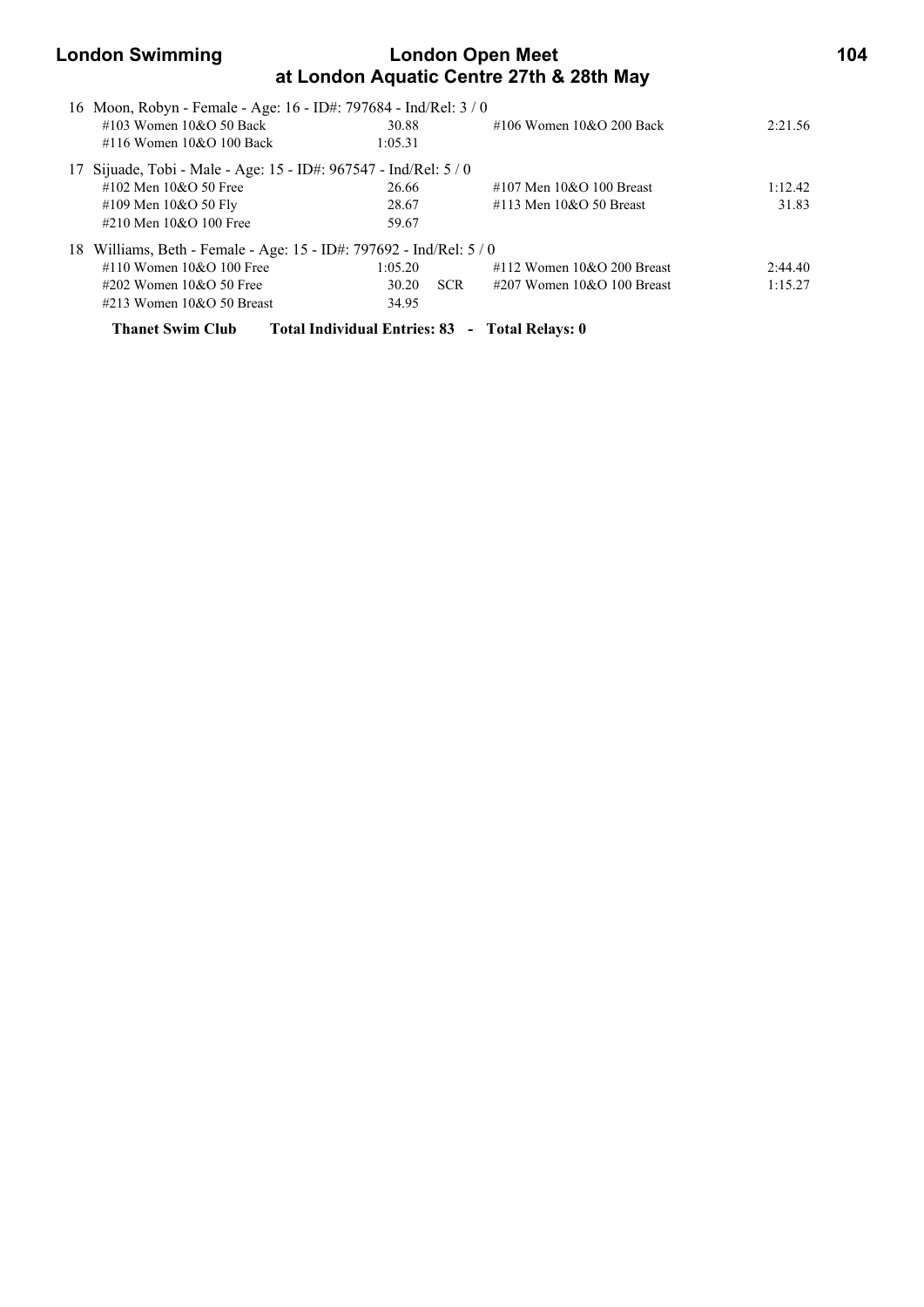### **London Swimming London Open Meet 105 at London Aquatic Centre 27th & 28th May**

| The Borough of Harrow SC                                                 |                                                                    |                                      |         |  |  |  |
|--------------------------------------------------------------------------|--------------------------------------------------------------------|--------------------------------------|---------|--|--|--|
| 1 Abdi, Abdel R - Male - Age: 12 - ID#: 1225329 - Ind/Rel: 6 / 0         |                                                                    |                                      |         |  |  |  |
| #102 Men 10&O 50 Free                                                    | 30.21                                                              | #104 Men 10&O 200 IM                 | 2:41.17 |  |  |  |
| #107 Men 10&O 100 Breast                                                 | 1:27.59                                                            | #109 Men 10&O 50 Fly                 | 32.18   |  |  |  |
| #113 Men 10&O 50 Breast                                                  | 40.50                                                              | #115 Men 10&O 200 Free               | 2:24.45 |  |  |  |
| 2 Abou-el-rous, Marawan - Male - Age: 14 - ID#: 754120 - Ind/Rel: 3 / 0  |                                                                    |                                      |         |  |  |  |
| #102 Men 10&O 50 Free                                                    | 28.52                                                              | #109 Men 10&O 50 Fly                 | 33.00   |  |  |  |
| #210 Men 10&O 100 Free                                                   | 1:03.08                                                            |                                      |         |  |  |  |
| 3 Abou-el-rous, Mohamed - Male - Age: 17 - ID#: 362112 - Ind/Rel: 3 / 0  |                                                                    |                                      |         |  |  |  |
| #102 Men 10&O 50 Free                                                    | 26.61                                                              | #109 Men 10&O 50 Fly                 | 28.19   |  |  |  |
| #210 Men 10&O 100 Free                                                   | 58.20                                                              |                                      |         |  |  |  |
|                                                                          |                                                                    |                                      |         |  |  |  |
| 4 Alexander, Buffy - Female - Age: 15 - ID#: 923138 - Ind/Rel: 2 / 0     |                                                                    |                                      |         |  |  |  |
| #202 Women 10&O 50 Free<br>31.88<br><b>SCR</b><br>#209 Women 10&O 50 Fly |                                                                    |                                      |         |  |  |  |
| 5 Beardwell, Nathan - Male - Age: 16 - ID#: 725441 - Ind/Rel: 8 / 0      |                                                                    |                                      |         |  |  |  |
| #102 Men 10&O 50 Free                                                    | 28.64                                                              | SCR<br>#104 Men 10&O 200 IM          | 2:30.79 |  |  |  |
| #115 Men 10&O 200 Free                                                   | 2:12.50                                                            | #201 Men 10&O 400 Free               | 4:41.00 |  |  |  |
| #203 Men 10&O 50 Back                                                    | 31.67                                                              | #206 Men 10&O 200 Back               | 2:25.60 |  |  |  |
| #210 Men 10&O 100 Free                                                   | 1:01.96                                                            | #216 Men 10&O 100 Back               | 1:07.70 |  |  |  |
| 6 Butterworth, Honey - Female - Age: 17 - ID#: 535434 - Ind/Rel: 3 / 0   |                                                                    |                                      |         |  |  |  |
| #103 Women 10&O 50 Back                                                  | 31.40                                                              | #108 Women 10&O 100 Fly              | 1:09.90 |  |  |  |
| #116 Women 10&O 100 Back                                                 | 1:09.20                                                            |                                      |         |  |  |  |
|                                                                          | 7 Carlos, Caitlin - Female - Age: 14 - ID#: 923141 - Ind/Rel: 10/0 |                                      |         |  |  |  |
| #101 Women 10&O 400 Free                                                 | 4:50.49                                                            | #103 Women 10&O 50 Back              | 34.76   |  |  |  |
| #106 Women 10&O 200 Back                                                 | 2:35.70                                                            | #110 Women 10&O 100 Free             | 1:04.38 |  |  |  |
| #116 Women 10&O 100 Back                                                 | 1:13.60                                                            | #202 Women 10&O 50 Free              | 31.00   |  |  |  |
| #204 Women 10&O 200 IM                                                   | 2:39.60                                                            | #209 Women 10&O 50 Fly               | 33.73   |  |  |  |
| #211 Women 10&O 400 IM                                                   | 5:37.60                                                            | #215 Women 10&O 200 Free             | 2:19.46 |  |  |  |
| 8 Carlos, Cameron Kai - Male - Age: 12 - ID#: 973202 - Ind/Rel: 10 / 0   |                                                                    |                                      |         |  |  |  |
| #102 Men 10&O 50 Free                                                    | 31.10                                                              | #104 Men 10&O 200 IM                 | 2:44.79 |  |  |  |
| #109 Men 10&O 50 Fly                                                     | 37.15                                                              | #111 Men 10&O 400 IM                 | 5:54.80 |  |  |  |
| #115 Men 10&O 200 Free                                                   | 2:20.73                                                            | #201 Men 10&O 400 Free               | 5:00.74 |  |  |  |
| #203 Men 10&O 50 Back                                                    | 36.10                                                              | #206 Men 10&O 200 Back               | 2:43.07 |  |  |  |
| #210 Men 10&O 100 Free                                                   | 1:08.10                                                            | #216 Men 10&O 100 Back               | 1:16.70 |  |  |  |
| 9 Coupland, Ben - Male - Age: 14 - ID#: 799101 - Ind/Rel: 3 / 0          |                                                                    |                                      |         |  |  |  |
| #203 Men 10&O 50 Back                                                    | 34.60                                                              | #206 Men 10&O 200 Back               | 2:39.60 |  |  |  |
| #216 Men 10&O 100 Back                                                   | 1:14.50                                                            |                                      |         |  |  |  |
| 10 Coupland, Connor - Male - Age: 17 - ID#: 788405 - Ind/Rel: 2 / 0      |                                                                    |                                      |         |  |  |  |
| #109 Men 10&O 50 Fly                                                     | 29.36                                                              | <b>SCR</b><br>#208 Men 10&O 100 Fly  | 1:05.50 |  |  |  |
| 11 Coyle, Alexander - Male - Age: 12 - ID#: 1172155 - Ind/Rel: 4 / 0     |                                                                    |                                      |         |  |  |  |
| #203 Men 10&O 50 Back                                                    | 35.40                                                              | #208 Men 10&O 100 Fly                | 1:07.09 |  |  |  |
| #210 Men 10&O 100 Free                                                   | 1:06.10                                                            | $\#212$ Men $10&O$ 200 Breast        | 3:07.80 |  |  |  |
|                                                                          |                                                                    |                                      |         |  |  |  |
| 12 Coyle, Ruby - Female - Age: 15 - ID#: 894113 - Ind/Rel: 3 / 0         |                                                                    |                                      |         |  |  |  |
| #202 Women 10&O 50 Free                                                  | 28.66                                                              | #209 Women 10&O 50 Fly               | 31.71   |  |  |  |
| #215 Women 10&O 200 Free                                                 | 2:14.28                                                            |                                      |         |  |  |  |
| 13 Duncan, Callum - Male - Age: 13 - ID#: 725435 - Ind/Rel: 6 / 0        |                                                                    |                                      |         |  |  |  |
| #102 Men 10&O 50 Free                                                    | 31.83                                                              | #104 Men 10&O 200 IM                 | 2:52.20 |  |  |  |
| #107 Men 10&O 100 Breast                                                 | 1:28.02                                                            | #113 Men 10&O 50 Breast              | 41.11   |  |  |  |
| #115 Men 10&O 200 Free                                                   | 2:30.10                                                            | <b>SCR</b><br>#201 Men 10&O 400 Free | 5:14.00 |  |  |  |
| 14 Fice, Taanya - Female - Age: 14 - ID#: 980512 - Ind/Rel: 1/0          |                                                                    |                                      |         |  |  |  |
| #103 Women 10&O 50 Back                                                  | 36.62                                                              |                                      |         |  |  |  |
| 15 Hooper, Ben - Male - Age: 17 - ID#: 526624 - Ind/Rel: 7 / 0           |                                                                    |                                      |         |  |  |  |
| #102 Men 10&O 50 Free                                                    | 26.30                                                              | #104 Men 10&O 200 IM                 | 2:13.95 |  |  |  |
| #109 Men 10&O 50 Fly                                                     | 26.28                                                              | #115 Men 10&O 200 Free               | 1:57.97 |  |  |  |
| #210 Men 10&O 100 Free                                                   | 54.26                                                              | #214 Men 10&O 200 Fly                | 2:08.72 |  |  |  |
| #216 Men 10&O 100 Back                                                   | 1:00.90                                                            |                                      |         |  |  |  |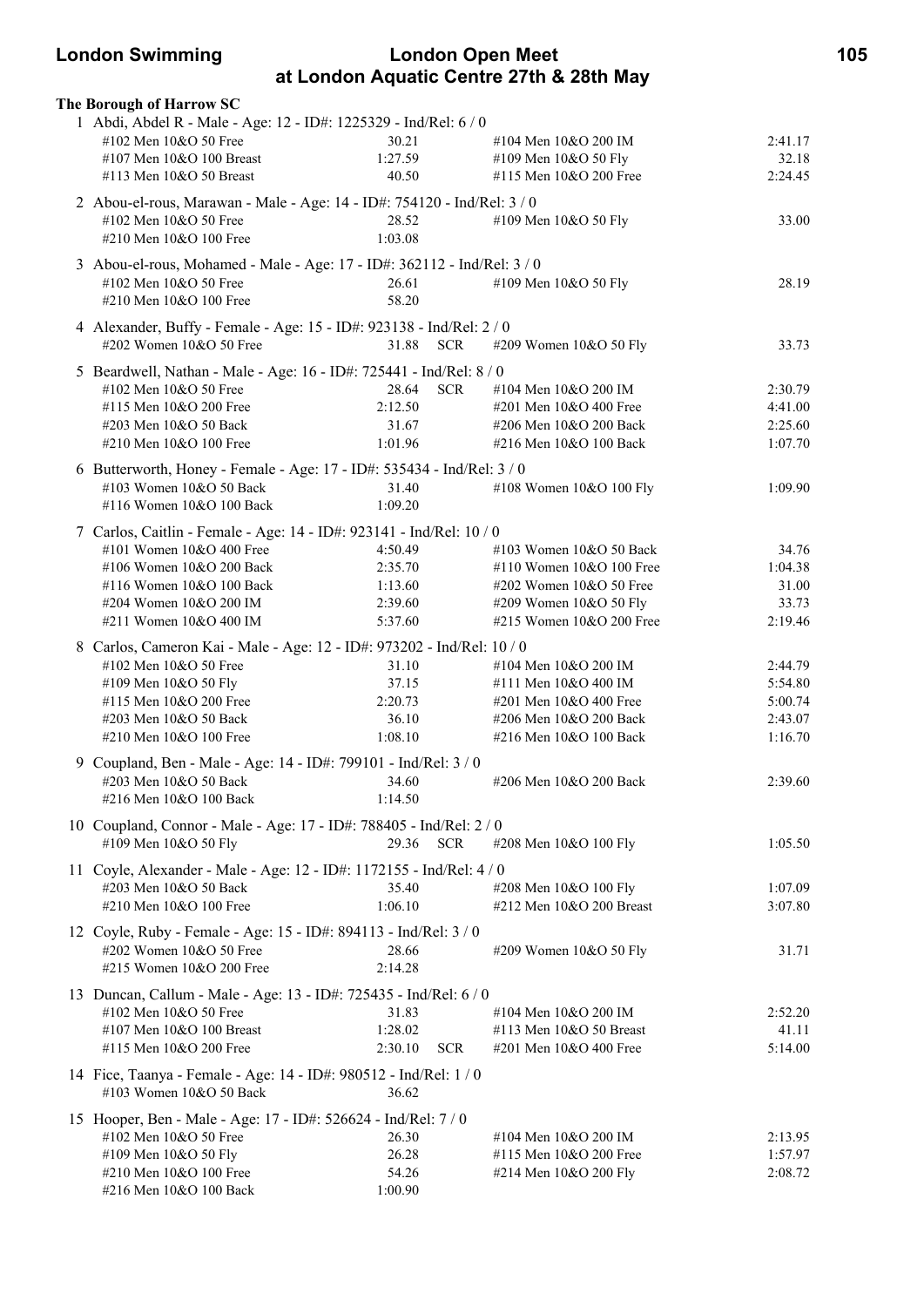### **London Swimming London Open Meet 106 at London Aquatic Centre 27th & 28th May**

|                                                                             | The Borough of Harrow SC                                                                                                                                       |                                           |                                                            |                  |            |  |  |
|-----------------------------------------------------------------------------|----------------------------------------------------------------------------------------------------------------------------------------------------------------|-------------------------------------------|------------------------------------------------------------|------------------|------------|--|--|
|                                                                             | 16 Macgonigal, Hazel - Female - Age: 14 - ID#: 971058 - Ind/Rel: 1 / 0<br>#103 Women 10&O 50 Back                                                              | 32.72                                     |                                                            |                  |            |  |  |
|                                                                             | 17 Marwaha, Pavan - Female - Age: 17 - ID#: 842587 - Ind/Rel: 3 / 0<br>#103 Women 10&O 50 Back<br>#116 Women 10&O 100 Back                                     | 30.58<br>1:06.06                          | #110 Women $10&O 100$ Free                                 | 1:02.60          |            |  |  |
|                                                                             | 18 Morgan, Aaron - Male - Age: 20 - ID#: 366904 - Ind/Rel: 3 / 0<br>#102 Men 10&O 50 Free<br>#216 Men 10&O 100 Back                                            | 25.69<br>1:04.40                          | #210 Men 10&O 100 Free                                     | 56.80            |            |  |  |
|                                                                             | 19 Nkrumah, Youssef - Male - Age: 16 - ID#: 740786 - Ind/Rel: 4 / 0<br>#109 Men 10&O 50 Fly<br>#208 Men 10&O 100 Fly                                           | 27.67<br>1:02.70                          | #203 Men 10&O 50 Back<br>#216 Men 10&O 100 Back            | 30.37<br>1:05.60 |            |  |  |
|                                                                             | 20 Pereira, Veronika - Female - Age: 13 - ID#: 862220 - Ind/Rel: 5 / 0<br>#101 Women $10&O 400$ Free<br>#110 Women 10&O 100 Free<br>#207 Women 10&O 100 Breast | 5:12.70<br>1:07.60<br>1:25.00             | #103 Women 10&O 50 Back<br>#202 Women 10&O 50 Free         | 35.40<br>30.90   |            |  |  |
|                                                                             | 21 Scott, Dillan - Male - Age: 15 - ID#: 923145 - Ind/Rel: 5 / 0<br>#102 Men 10&O 50 Free<br>#208 Men 10&O 100 Fly<br>#214 Men 10&O 200 Fly                    | <b>SCR</b><br>28.07<br>1:05.92<br>2:32.60 | #109 Men 10&O 50 Fly<br>#210 Men 10&O 100 Free             | 29.80<br>1:01.92 |            |  |  |
|                                                                             | 22 Sharrock, Laura - Female - Age: 13 - ID#: 980491 - Ind/Rel: 3 / 0<br>#103 Women $10&O$ 50 Back<br>#110 Women 10&O 100 Free                                  | 33.60<br>1:04.58                          | #106 Women 10&O 200 Back                                   | 2:33.50          |            |  |  |
|                                                                             | 23 Somasundram, Vinammra - Female - Age: 13 - ID#: 1118127 - Ind/Rel: 3 / 0<br>#202 Women 10&O 50 Free<br>#207 Women 10&O 100 Breast                           | 33.21<br><b>SCR</b><br>1:30.50            | #204 Women 10&O 200 IM                                     | 2:54.20          |            |  |  |
|                                                                             | 24 Tibbs, Harrison - Male - Age: 19 - ID#: 799121 - Ind/Rel: 2 / 0<br>#107 Men 10&O 100 Breast                                                                 | 1:09.40                                   | #113 Men 10&O 50 Breast                                    | 31.46            |            |  |  |
|                                                                             | 25 Tibbs, Mya - Female - Age: 15 - ID#: 799122 - Ind/Rel: 4 / 0<br>#110 Women $10&O 100$ Free<br>#207 Women 10&O 100 Breast                                    | 1:05.20<br>1:24.40                        | $\#202$ Women 10&O 50 Free<br>$\#213$ Women 10&O 50 Breast | 29.72<br>37.90   | <b>SCR</b> |  |  |
| The Borough of Harrow SC<br>Total Individual Entries: 104 - Total Relays: 0 |                                                                                                                                                                |                                           |                                                            |                  |            |  |  |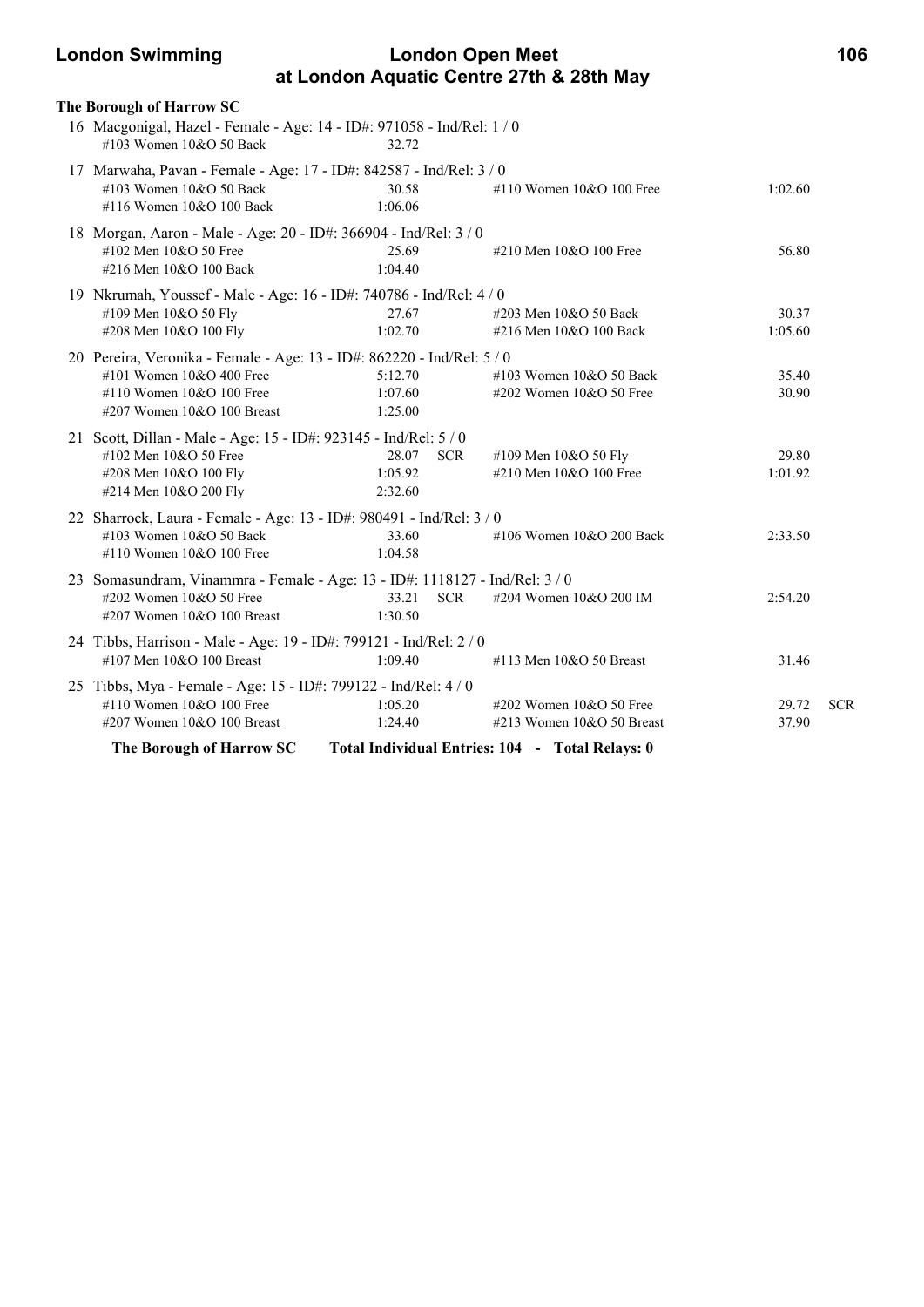## **London Swimming Condon Open Meet 107 at London Aquatic Centre 27th & 28th May**

#### **Tilehurst**

- 1 Neale, Emily Female Age: 16 ID#: 911547 Ind/Rel: 1 / 0 #110 Women 10&O 100 Free 1:07.94
- 2 Neale, Olivia Female Age: 17 ID#: 868036 Ind/Rel: 1 / 0 #106 Women 10&O 200 Back 2:25.51

**Tilehurst Total Individual Entries: 2 - Total Relays: 0**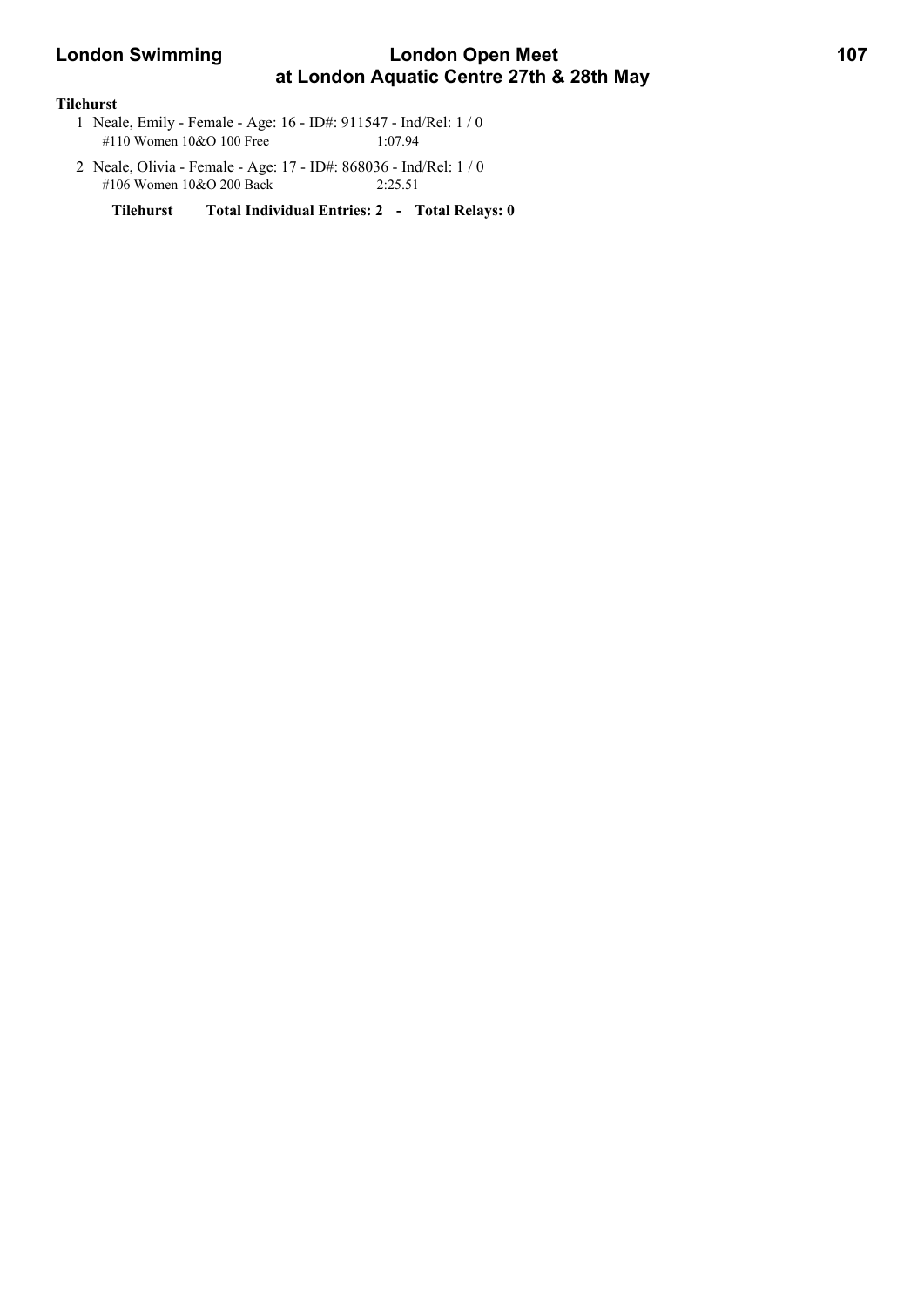### **London Swimming London Open Meet 108 at London Aquatic Centre 27th & 28th May**

|                                                                                   | <b>Wandsworth Swimming Club</b>                                                                                                                                                           |                                                       |                                                                                  |                               |  |  |  |
|-----------------------------------------------------------------------------------|-------------------------------------------------------------------------------------------------------------------------------------------------------------------------------------------|-------------------------------------------------------|----------------------------------------------------------------------------------|-------------------------------|--|--|--|
|                                                                                   | 1 Britton, Phyllida - Female - Age: 20 - ID#: 474401 - Ind/Rel: 3 / 0<br>#101 Women 10&O 400 Free<br>#215 Women 10&O 200 Free                                                             | 4:22.19<br>2:06.63                                    | #205 Women 10&O 800 Free                                                         | 9:06.84                       |  |  |  |
|                                                                                   | 2 Dickson, Ciara E - Female - Age: 13 - ID#: 1302621 - Ind/Rel: 2 / 0<br>#112 Women 10&O 200 Breast                                                                                       | 3:12.90                                               | #202 Women 10&O 50 Free                                                          | 32.30                         |  |  |  |
|                                                                                   | 3 Dunleavy, Milton - Male - Age: 14 - ID#: 846487 - Ind/Rel: 1 / 0<br>#203 Men 10&O 50 Back                                                                                               | 35.80                                                 |                                                                                  |                               |  |  |  |
|                                                                                   | 4 Dyce-Crichlow, Tane E - Male - Age: 10 - ID#: 1231761 - Ind/Rel: 5 / 0<br>#102 Men 10&O 50 Free<br>#113 Men 10&O 50 Breast<br>#216 Men 10&O 100 Back                                    | 36.60<br><b>SCR</b><br>46.60<br><b>SCR</b><br>1:33.50 | #107 Men $10&O$ 100 Breast<br>#203 Men 10&O 50 Back                              | 1:41.20<br>42.60              |  |  |  |
|                                                                                   | 5 Hampton, Elliott J - Male - Age: 13 - ID#: 1278556 - Ind/Rel: 4 / 0<br>#102 Men 10&O 50 Free<br>#203 Men 10&O 50 Back                                                                   | 30.60<br>36.00                                        | #115 Men 10&O 200 Free<br>#210 Men 10&O 100 Free                                 | 2:26.40<br>1:07.60            |  |  |  |
|                                                                                   | 6 Page, Luka - Male - Age: 11 - ID#: 944908 - Ind/Rel: 6 / 0<br>#102 Men 10&O 50 Free<br>#109 Men 10&O 50 Fly<br>#206 Men 10&O 200 Back                                                   | 32.39<br>39.26<br>2:52.82                             | #104 Men 10&O 200 IM<br>#113 Men $10&O$ 50 Breast<br>#210 Men 10&O 100 Free      | 3:00.64<br>44.00<br>1:12.70   |  |  |  |
|                                                                                   | 7 Page, Tom H - Male - Age: 13 - ID#: 894858 - Ind/Rel: 6 / 0<br>#102 Men 10&O 50 Free<br>#109 Men 10&O 50 Fly<br>#208 Men 10&O 100 Fly                                                   | 28.76<br>30.99<br>1:11.48                             | #104 Men 10&O 200 IM<br>#115 Men 10&O 200 Free<br>#210 Men $10&O$ 100 Free       | 2:42.72<br>2:17.50<br>1:02.90 |  |  |  |
|                                                                                   | 8 Penney, Rohan A - Male - Age: 16 - ID#: 744647 - Ind/Rel: 3 / 0<br>#203 Men 10&O 50 Back<br>#216 Men 10&O 100 Back                                                                      | 32.40<br>1:08.70                                      | #206 Men 10&O 200 Back                                                           | 2:21.10                       |  |  |  |
|                                                                                   | 9 Ramini, JJ - Male - Age: 14 - ID#: 1174595 - Ind/Rel: 2 / 0<br>#113 Men 10&O 50 Breast                                                                                                  | 36.48                                                 | $\#212$ Men $10&O$ 200 Breast                                                    | 2:41.97                       |  |  |  |
|                                                                                   | 10 Richards, Hermione F - Female - Age: 15 - ID#: 1114984 - Ind/Rel: 1 / 0<br>$\#202$ Women $10&O$ 50 Free                                                                                | 31.10 SCR                                             |                                                                                  |                               |  |  |  |
|                                                                                   | 11 Stewart-Liddon, Hebe H - Female - Age: 14 - ID#: 919174 - Ind/Rel: 7 / 0<br>#101 Women 10&O 400 Free<br>#106 Women 10&O 200 Back<br>#209 Women 10&O 50 Fly<br>#215 Women 10&O 200 Free | <b>SCR</b><br>5:05.06<br>2:36.30<br>35.54<br>2:21.50  | #103 Women 10&O 50 Back<br>#110 Women 10&O 100 Free<br>#213 Women 10&O 50 Breast | 35.13<br>1:07.80<br>41.00     |  |  |  |
|                                                                                   | 12 Vigar, Jasmine L - Female - Age: 14 - ID#: 1114289 - Ind/Rel: 5 / 0<br>#103 Women 10&O 50 Back<br>#110 Women 10&O 100 Free<br>#215 Women 10&O 200 Free                                 | 34.94<br>1:05.40<br>2:24.40                           | #106 Women 10&O 200 Back<br>#116 Women 10&O 100 Back                             | 2:40.80<br>1:14.40            |  |  |  |
|                                                                                   | 13 Wilson, Katharine R - Female - Age: 15 - ID#: 1184394 - Ind/Rel: 1 / 0<br>#110 Women 10&O 100 Free<br>1:05.70<br><b>SCR</b>                                                            |                                                       |                                                                                  |                               |  |  |  |
| Total Individual Entries: 46 - Total Relays: 0<br><b>Wandsworth Swimming Club</b> |                                                                                                                                                                                           |                                                       |                                                                                  |                               |  |  |  |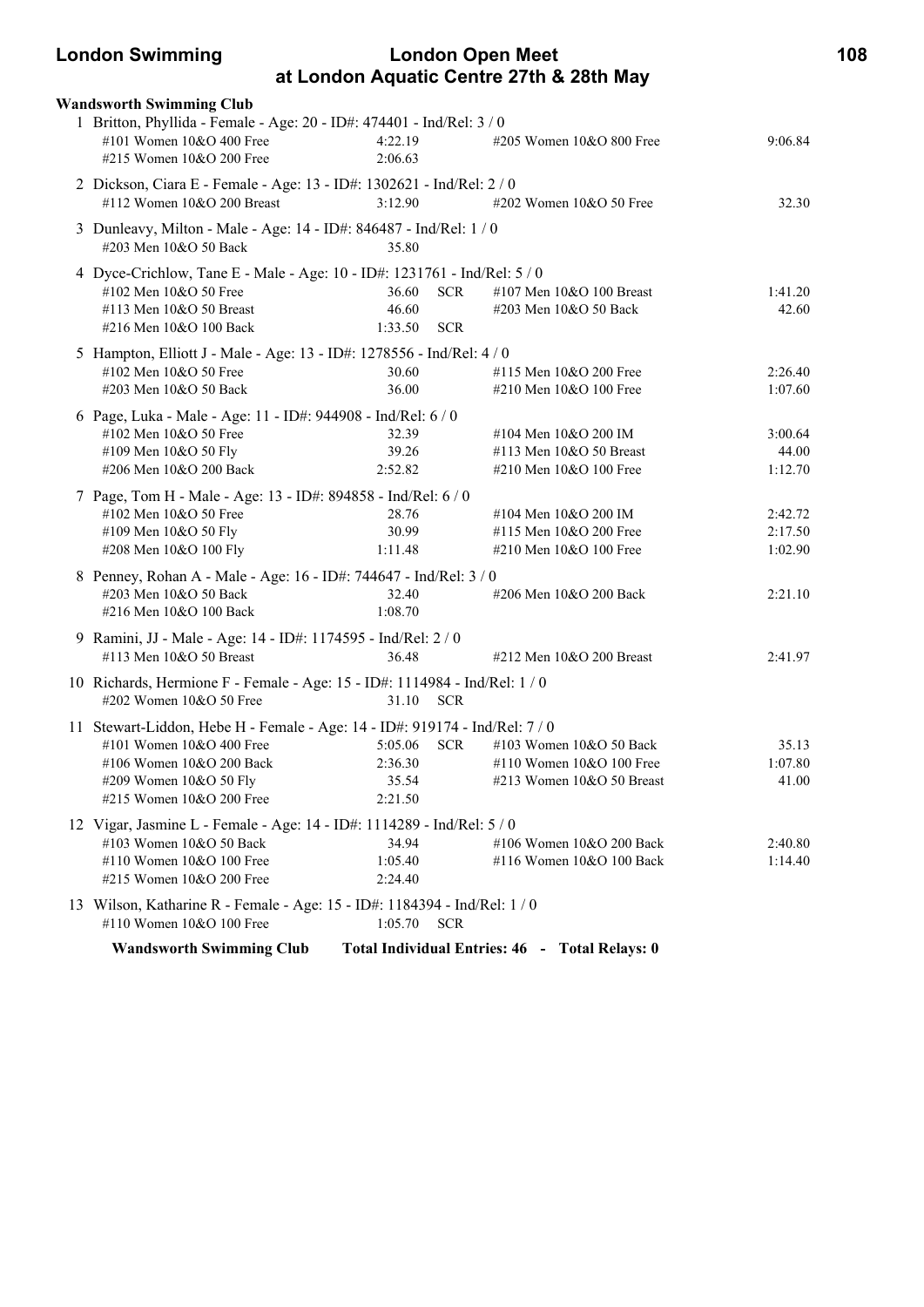## **London Swimming London Open Meet 109 at London Aquatic Centre 27th & 28th May**

| <b>Watford Swimming Club</b>                                       |         |                                               |         |            |
|--------------------------------------------------------------------|---------|-----------------------------------------------|---------|------------|
| 1 Heard, Ceri - Female - Age: 18 - ID#: 523209 - Ind/Rel: 5 / 0    |         |                                               |         |            |
| #108 Women $10&O 100$ Fly                                          | 1:10.30 | #110 Women $10&O 100$ Free                    | 1:04.30 |            |
| #116 Women $10&O$ 100 Back                                         | 1:13.90 | #202 Women $10&O$ 50 Free                     | 30.10   | <b>SCR</b> |
| #209 Women $10&O$ 50 Fly                                           | 31.34   |                                               |         |            |
| 2 Lees, Harrison J - Male - Age: 16 - ID#: 735728 - Ind/Rel: 4 / 0 |         |                                               |         |            |
| $\#102$ Men $10\&O$ 50 Free                                        | 26.70   | #104 Men 10&O 200 IM                          | 2:22.60 |            |
| #208 Men 10&O 100 Fly                                              | 1:03.60 | #214 Men 10&O 200 Fly                         | 2:18.40 |            |
| <b>Watford Swimming Club</b>                                       |         | Total Individual Entries: 9 - Total Relays: 0 |         |            |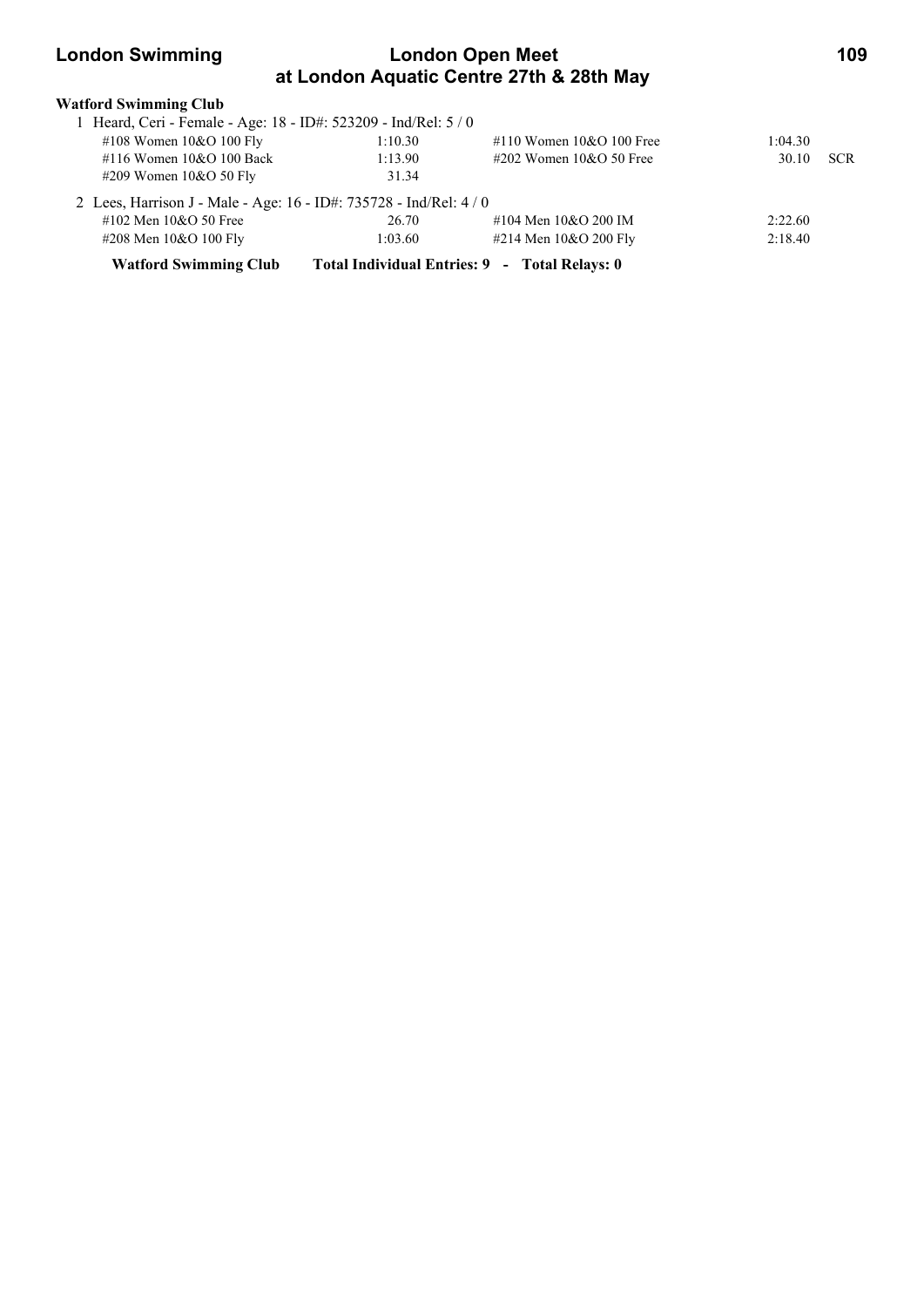| <b>London Swimming</b>                                                                                                                |                           | <b>London Open Meet</b><br>at London Aquatic Centre 27th & 28th May |                  |  |
|---------------------------------------------------------------------------------------------------------------------------------------|---------------------------|---------------------------------------------------------------------|------------------|--|
| <b>West Norfolk Swimming Club</b>                                                                                                     |                           |                                                                     |                  |  |
| 1 Bryan, Luke - Male - Age: 17 - ID#: 790947 - Ind/Rel: 3 / 0                                                                         |                           |                                                                     |                  |  |
| #105 Boys 10&O 1500 Free<br>#113 Men 10&O 50 Breast                                                                                   | 17:14.22<br>32.97         | #107 Men $10&O$ 100 Breast                                          | 1:11.87          |  |
| 2 Coates, Morgan - Female - Age: 15 - ID#: 932638 - Ind/Rel: 5 / 0                                                                    |                           |                                                                     |                  |  |
| #103 Women $10&O$ 50 Back<br>#116 Women $10&O$ 100 Back<br>#209 Women 10&O 50 Fly                                                     | 32.84<br>1:11.78<br>32.34 | $\#110$ Women $10\&O$ 100 Free<br>$\#202$ Women 10&O 50 Free        | 1:04.22<br>28.20 |  |
| 3 Coogans, Natalie - Female - Age: 20 - ID#: 831528 - Ind/Rel: 3 / 0<br>$\#112$ Women 10&O 200 Breast<br>$\#213$ Women 10&O 50 Breast | 2:34.09<br>34.07          | #207 Women $10&O 100$ Breast                                        | 1:12.85          |  |
| 4 Florance, Alex - Male - Age: 17 - ID#: 826142 - Ind/Rel: 2 / 0                                                                      |                           |                                                                     |                  |  |
| #107 Men $10&O$ 100 Breast                                                                                                            | 1:11.80                   | #113 Men $10&O$ 50 Breast                                           | 32.70            |  |
| 5 Lee, Molly - Female - Age: 16 - ID#: 934369 - Ind/Rel: 3 / 0<br>$\#112$ Women 10&O 200 Breast<br>$\#213$ Women $10&O$ 50 Breast     | 2:44.78<br>34.04          | $\#207$ Women 10&O 100 Breast                                       | 1:15.04          |  |
| 6 Mount, Lara-Grace - Female - Age: 15 - ID#: 1186962 - Ind/Rel: 3 / 0                                                                |                           |                                                                     |                  |  |
| #103 Women $10&O$ 50 Back<br>#116 Women $10&O$ 100 Back                                                                               | 32.88<br>1:09.20          | #106 Women $10&O$ 200 Back                                          | 2:28.34          |  |
| <b>West Norfolk Swimming Club</b>                                                                                                     |                           | Total Individual Entries: 19 - Total Relays: 0                      |                  |  |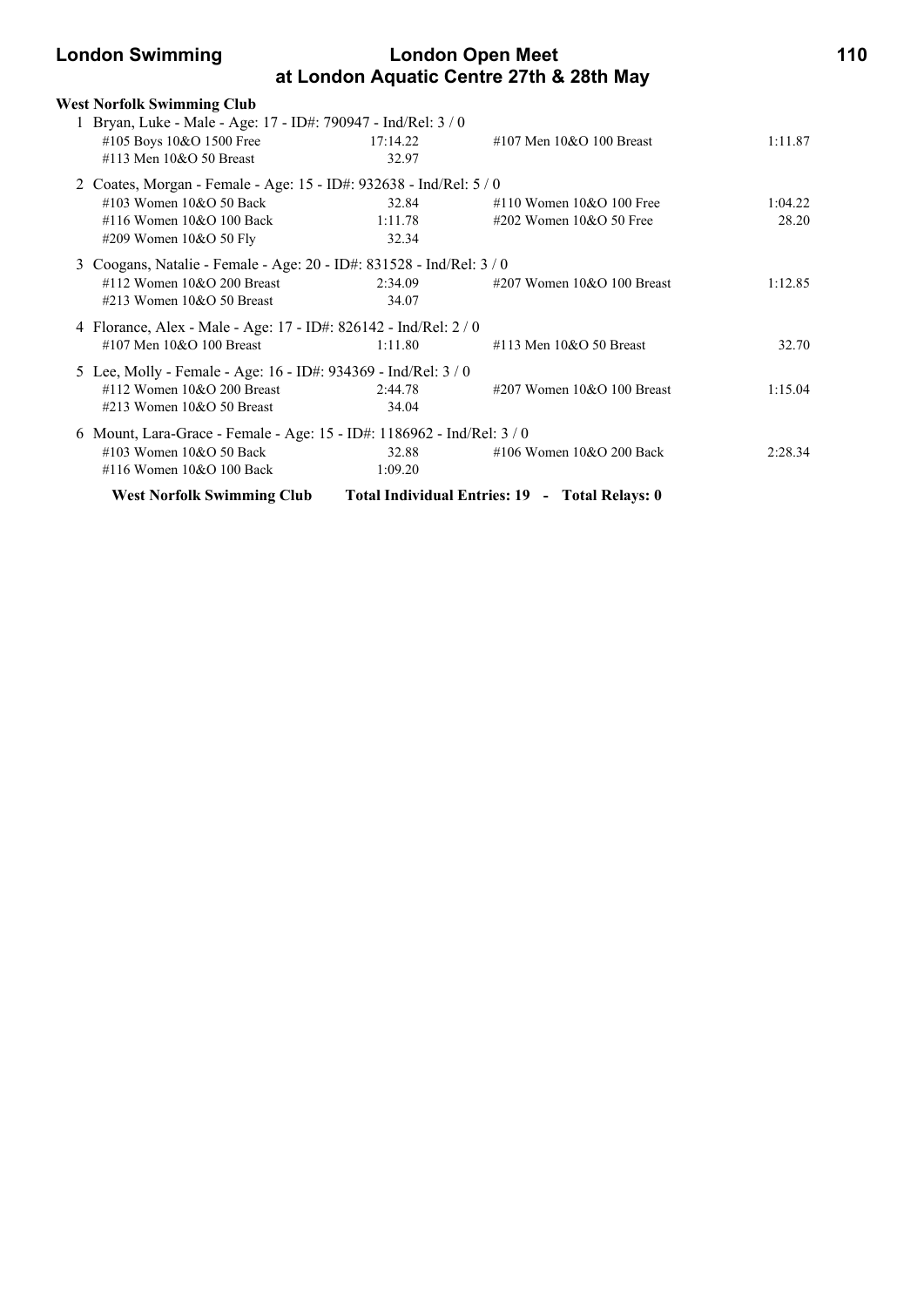| <b>London Swimming</b>                                               | <b>London Open Meet</b><br>at London Aquatic Centre 27th & 28th May |                          |         |
|----------------------------------------------------------------------|---------------------------------------------------------------------|--------------------------|---------|
| <b>West Suffolk</b>                                                  |                                                                     |                          |         |
| 1 Ollington, Molly - Female - Age: 19 - ID#: 542464 - Ind/Rel: 3 / 0 |                                                                     |                          |         |
| $\#202$ Women 10&O 50 Free                                           | 27.71                                                               | #204 Women $10&O$ 200 IM | 2:35.10 |
| $\#209$ Women $10&O 50$ Fly                                          | 29.28                                                               |                          |         |
| 2 Perry, Niamh - Male - Age: 15 - ID#: 778092 - Ind/Rel: 3 / 0       |                                                                     |                          |         |
| #201 Men $10&O$ 400 Free                                             | <b>SCR</b><br>4:45.34                                               | #208 Men 10&O 100 Fly    | 1:09.16 |
| #214 Men $10&O$ 200 Fly                                              | 2:32.18                                                             |                          |         |
| <b>West Suffolk</b>                                                  | Total Individual Entries: 6 - Total Relays: 0                       |                          |         |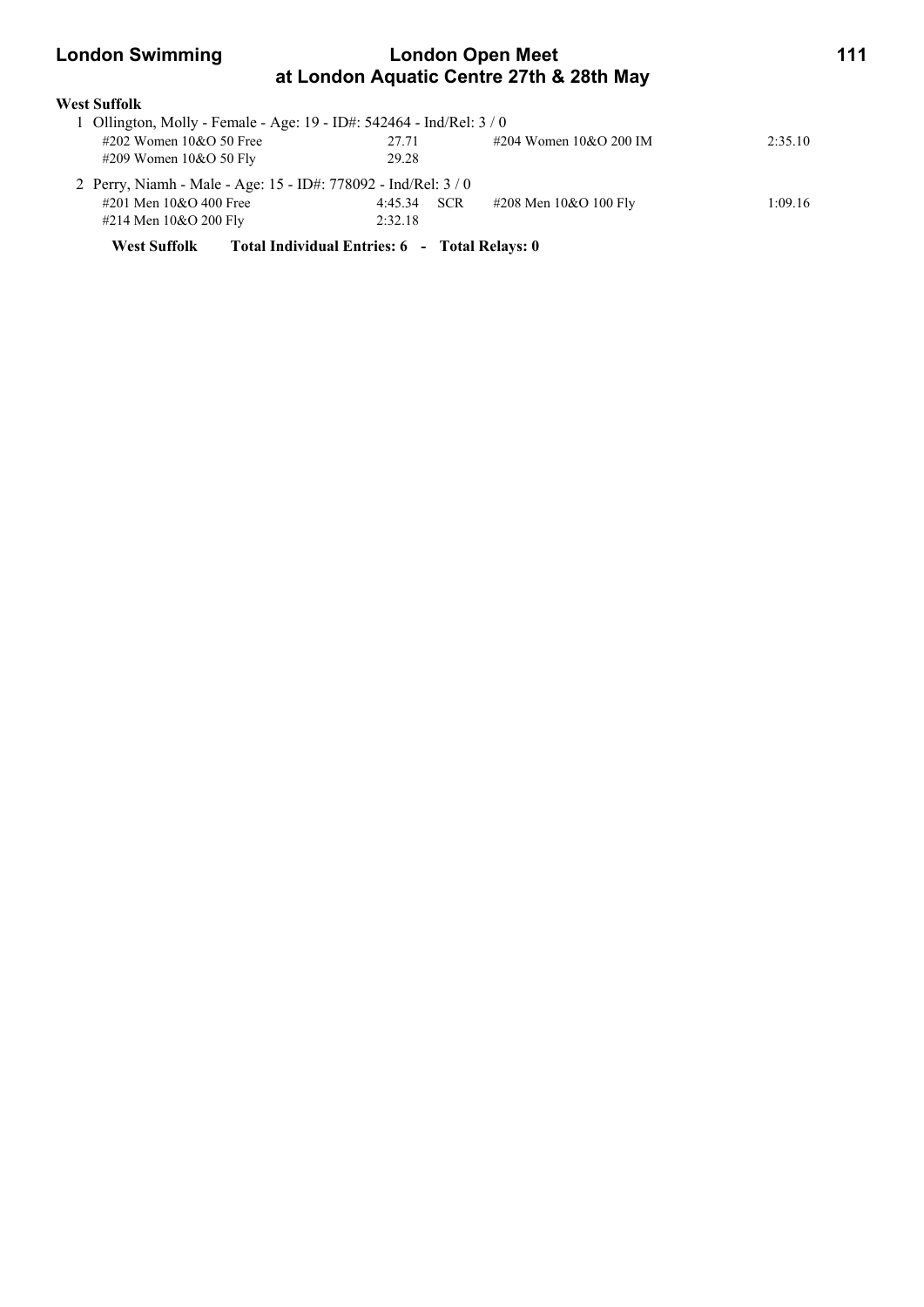### **London Swimming London Open Meet 112 at London Aquatic Centre 27th & 28th May**

| <b>White Oak</b> |  |
|------------------|--|
|------------------|--|

| 1 Rennolls, Henry - Male - Age: 17 - ID#: 850636 - Ind/Rel: 3 / 0 |       |                        |       |  |  |  |
|-------------------------------------------------------------------|-------|------------------------|-------|--|--|--|
| #102 Men $10&O$ 50 Free                                           | 23.55 | #109 Men $10&O 50$ Fly | 25.66 |  |  |  |
| #210 Men 10&O 100 Free                                            | 52.80 |                        |       |  |  |  |

**White Oak Total Individual Entries: 3 - Total Relays: 0**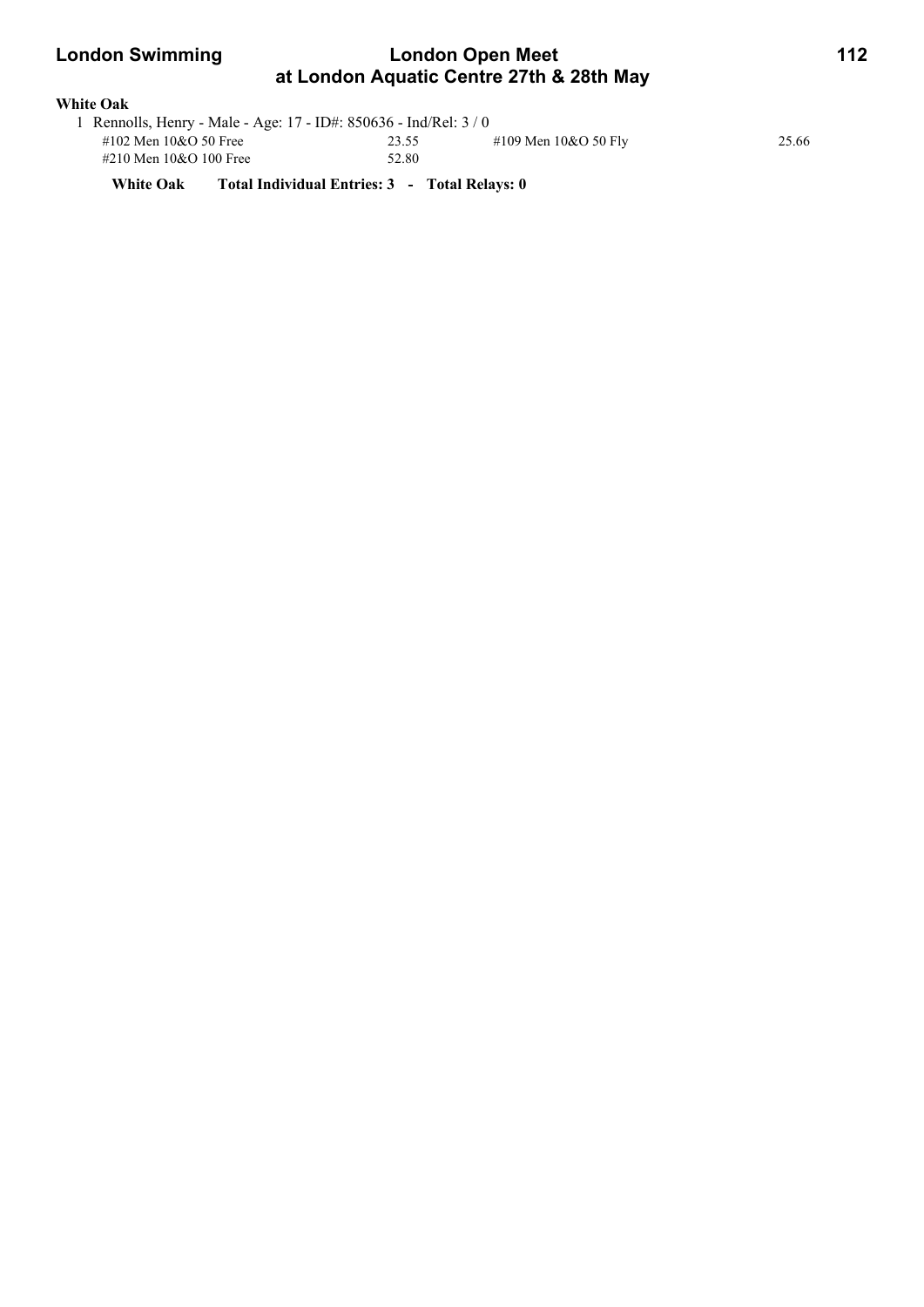### **London Swimming London Open Meet 113 at London Aquatic Centre 27th & 28th May**

| <b>Windsor Swimming Club</b>                                                                                                                                            |                                      |                          |                                                                                 |                             |                          |
|-------------------------------------------------------------------------------------------------------------------------------------------------------------------------|--------------------------------------|--------------------------|---------------------------------------------------------------------------------|-----------------------------|--------------------------|
| 1 Andrews, Lola - Female - Age: 11 - ID#: 945714 - Ind/Rel: 5 / 0<br>#103 Women 10&O 50 Back<br>#202 Women 10&O 50 Free<br>#207 Women 10&O 100 Breast                   | 41.32<br>35.00<br>1:41.69            | <b>SCR</b><br><b>SCR</b> | #110 Women 10&O 100 Free<br>#204 Women 10&O 200 IM                              | 1:19.30<br>3:14.10          | <b>SCR</b><br><b>SCR</b> |
| 2 Ford, Katie - Female - Age: 11 - ID#: 1132461 - Ind/Rel: 6 / 0<br>#103 Women 10&O 50 Back<br>#110 Women 10&O 100 Free<br>#209 Women 10&O 50 Fly                       | 39.90<br>1:14.03<br>39.59            | <b>SCR</b>               | #106 Women 10&O 200 Back<br>#202 Women 10&O 50 Free<br>#215 Women 10&O 200 Free | 3:06.20<br>33.28<br>2:43.70 | <b>SCR</b>               |
| 3 Gottschalck, Nuka - Female - Age: 12 - ID#: 1343948 - Ind/Rel: 5 / 0<br>#101 Women 10&O 400 Free<br>#106 Women 10&O 200 Back<br>#112 Women 10&O 200 Breast            | 5:27.19 SCR<br>2:49.42<br>3:21.85    |                          | #103 Women 10&O 50 Back<br>#110 Women 10&O 100 Free                             | 38.10<br>1:13.08            |                          |
| 4 Hoogers, Mckenzie - Female - Age: 11 - ID#: 1116498 - Ind/Rel: 5 / 0<br>#110 Women 10&O 100 Free<br>#202 Women 10&O 50 Free<br>#209 Women 10&O 50 Fly                 | 1:18.00<br>34.30<br>38.40            |                          | #116 Women 10&O 100 Back<br>#204 Women 10&O 200 IM                              | 1:27.30<br>3:12.50          | <b>SCR</b><br><b>SCR</b> |
| 5 Ivanescu, Edwin - Male - Age: 12 - ID#: 1219387 - Ind/Rel: 7 / 0<br>#102 Men 10&O 50 Free<br>#109 Men 10&O 50 Fly<br>#206 Men 10&O 200 Back<br>#216 Men 10&O 100 Back | 33.32<br>37.42<br>2:50.30<br>1:18.89 |                          | #104 Men 10&O 200 IM<br>#203 Men 10&O 50 Back<br>#210 Men 10&O 100 Free         | 3:00.10<br>37.67<br>1:12.09 |                          |
| 6 McGee, Caoimhe - Female - Age: 14 - ID#: 1158596 - Ind/Rel: 4 / 0<br>#202 Women 10&O 50 Free<br>#213 Women 10&O 50 Breast                                             | 31.94<br>41.49                       | <b>SCR</b>               | #207 Women 10&O 100 Breast<br>#215 Women 10&O 200 Free                          | 1:28.50<br>2:26.86          | <b>SCR</b>               |
| 7 Mufti, Annabelle - Female - Age: 15 - ID#: 859696 - Ind/Rel: 3 / 0<br>#106 Women 10&O 200 Back<br>#116 Women 10&O 100 Back                                            | 2:32.75<br>1:11.93                   |                          | #108 Women 10&O 100 Fly                                                         | 1:12.72                     |                          |
| 8 Redshaw, Toby - Male - Age: 15 - ID#: 903634 - Ind/Rel: 5 / 0<br>#201 Men 10&O 400 Free<br>#206 Men 10&O 200 Back<br>#216 Men 10&O 100 Back                           | 4:42.50<br>2:24.30<br>1:08.30        | <b>SCR</b>               | #203 Men 10&O 50 Back<br>#210 Men 10&O 100 Free                                 | 32.00<br>1:01.72            |                          |
| 9 Skrzymowska, Magda - Female - Age: 17 - ID#: 896222 - Ind/Rel: 4 / 0<br>#106 Women 10&O 200 Back<br>#202 Women 10&O 50 Free                                           | 2:32.70<br>29.36                     | <b>SCR</b>               | #110 Women 10&O 100 Free<br>#204 Women 10&O 200 IM                              | 1:03.60<br>2:39.29          |                          |
| 10 Toussaint, Clement - Male - Age: 15 - ID#: 094998 - Ind/Rel: 4 / 0<br>#102 Men 10&O 50 Free<br>#113 Men 10&O 50 Breast                                               | 29.56<br>36.24                       | <b>SCR</b>               | #107 Men 10&O 100 Breast<br>#210 Men 10&O 100 Free                              | 1:21.00<br>1:02.95          |                          |
| 11 Toussaint, Jeremy - Male - Age: 15 - ID#: 894997 - Ind/Rel: 4 / 0<br>#102 Men 10&O 50 Free<br>#113 Men 10&O 50 Breast                                                | 29.05<br>34.22                       | <b>SCR</b>               | #107 Men $10&O$ 100 Breast<br>#212 Men 10&O 200 Breast                          | 1:14.87<br>2:45.80          |                          |
| 12 Walsh, Rueben - Male - Age: 16 - ID#: 706894 - Ind/Rel: 4 / 0<br>#104 Men 10&O 200 IM<br>#111 Men 10&O 400 IM                                                        | 2:33.63<br>5:26.65                   | <b>SCR</b>               | #107 Men 10&O 100 Breast<br>#115 Men 10&O 200 Free                              | 1:18.10<br>2:15.23          |                          |
| <b>Windsor Swimming Club</b>                                                                                                                                            |                                      |                          | Total Individual Entries: 56 - Total Relays: 0                                  |                             |                          |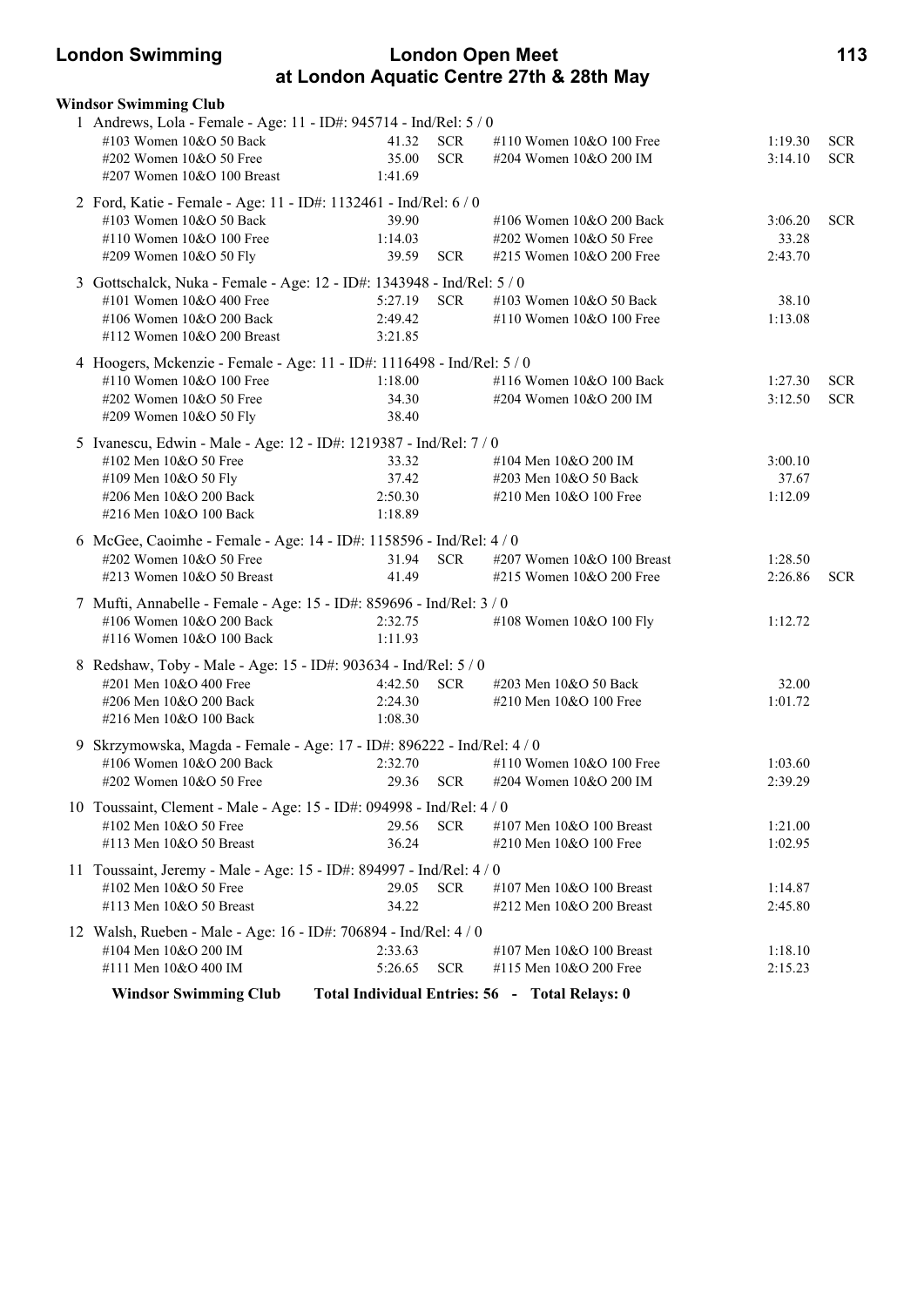# **London Swimming Condon Open Meet 114 at London Aquatic Centre 27th & 28th May**

#### **Witham Dolph**

 1 Marley, Aoife - Female - Age: 15 - ID#: 844570 - Ind/Rel: 1 / 0 #112 Women 10&O 200 Breast 2:44.20

**Witham Dolph Total Individual Entries: 1 - Total Relays: 0**